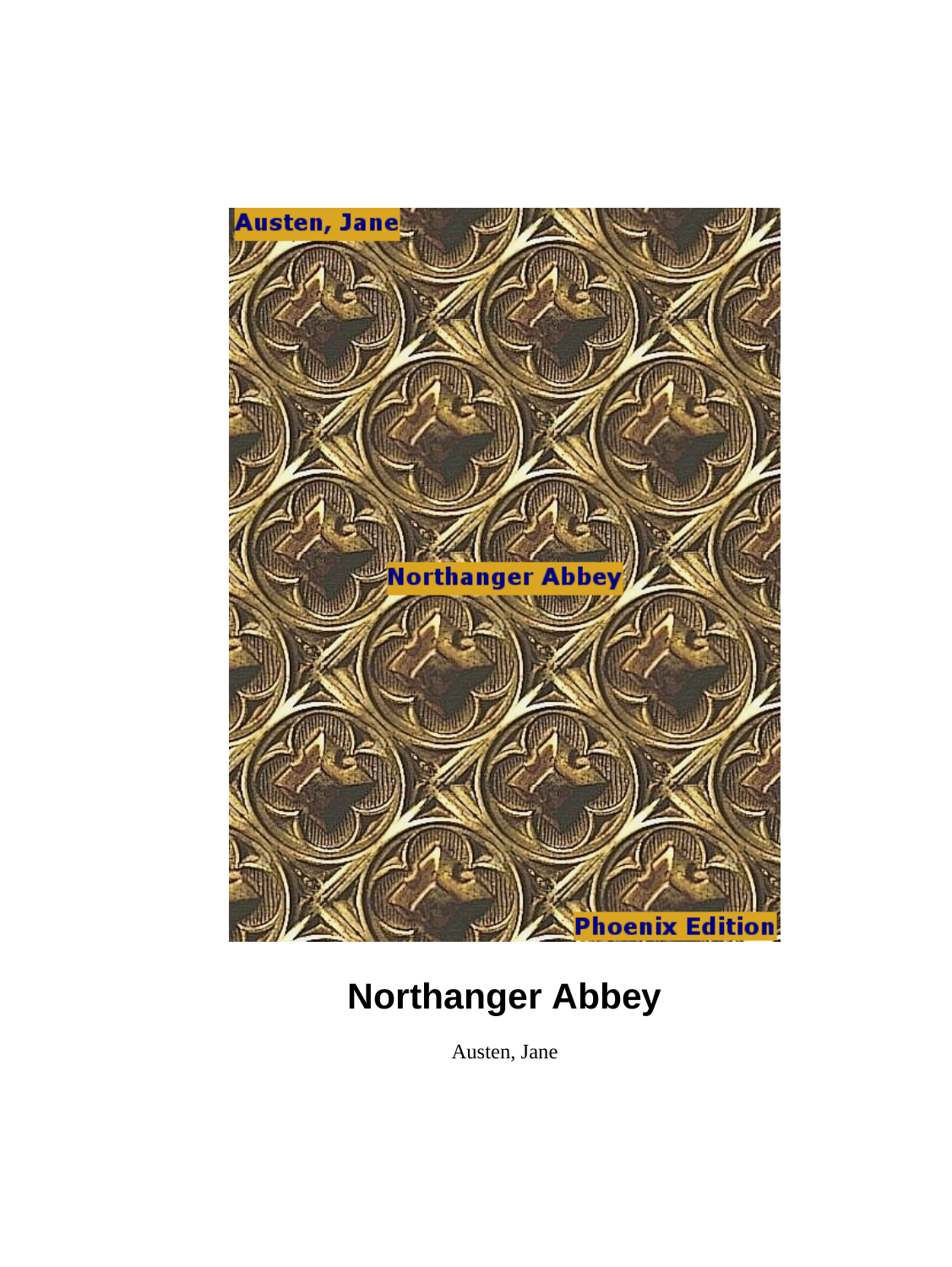# [Table Of Content](#page-165-0)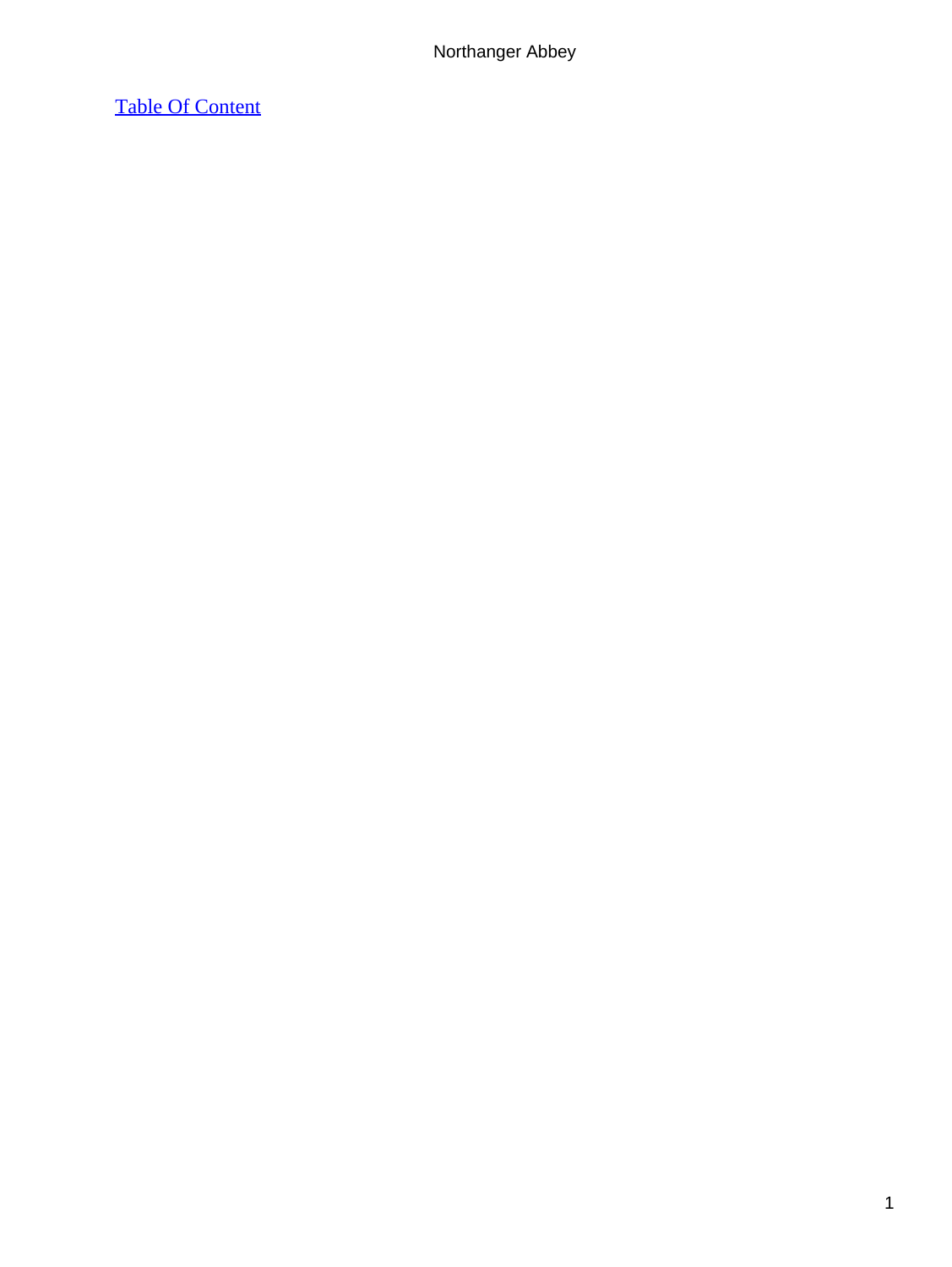# **[NORTHANGER ABBEY](#page-165-0)**

|        |  |             | $\mathbf b$ $\mathbf y$ |  |  |  |  |
|--------|--|-------------|-------------------------|--|--|--|--|
|        |  | Jane Austen |                         |  |  |  |  |
| (1803) |  |             |                         |  |  |  |  |

ADVERTISEMENT BY THE AUTHORESS, TO NORTHANGER ABBEY THIS little work was finished in the year 1803, and intended

 for immediate publication. It was disposed of to a bookseller, it was even advertised, and why the business proceeded no farther, the author has never been able to learn. That any bookseller should think it worth−while to purchase what he did not think it worth−while to publish seems extraordinary. But with this, neither the author nor the public have any other concern than as some observation is necessary upon those parts of the work which thirteen years have made comparatively obsolete. The public are entreated to bear in mind that thirteen years have passed since it was finished, many more since it was begun, and that during that period, places, manners, books, and opinions have undergone considerable changes.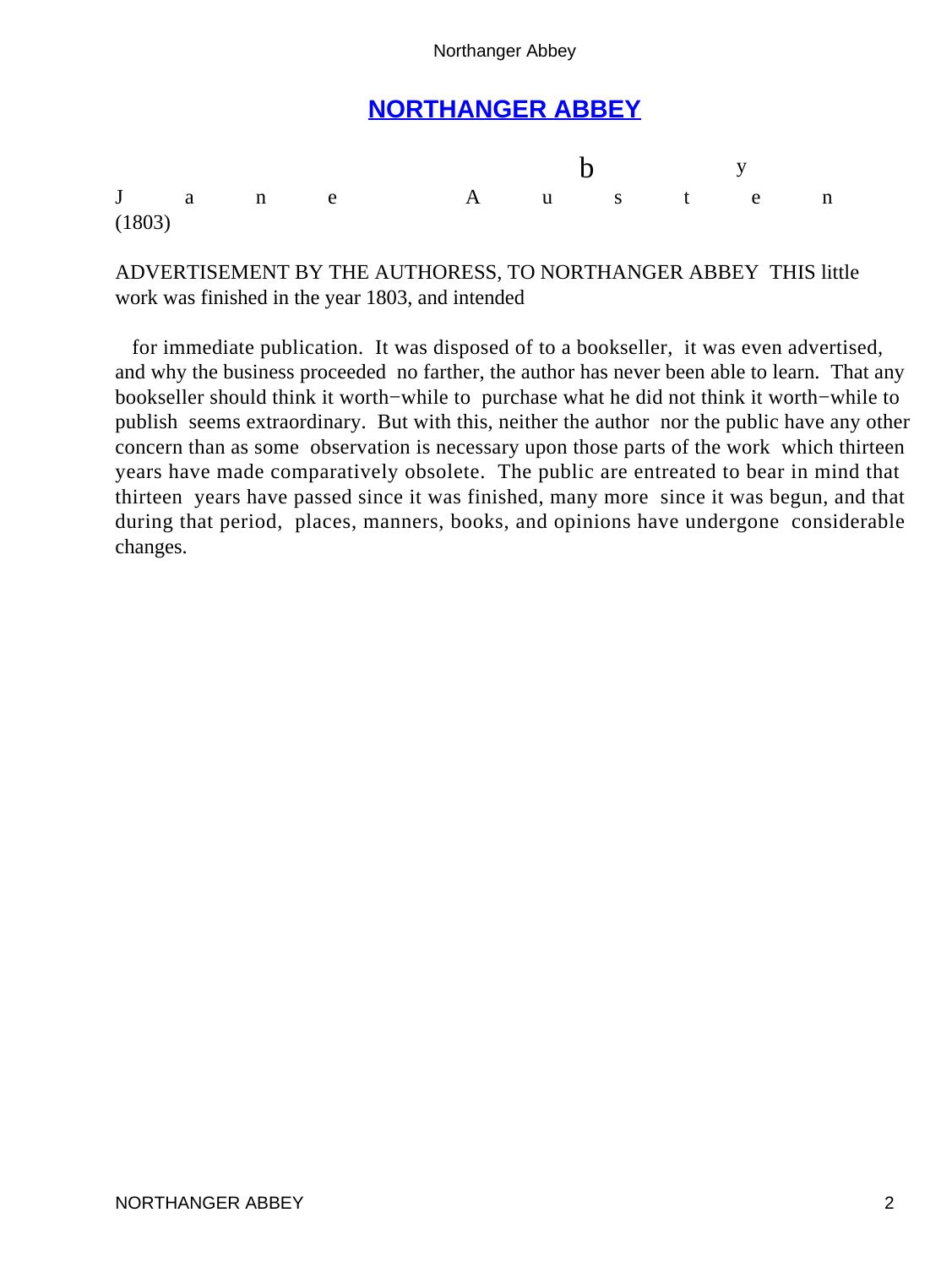# **[CHAPTER 1](#page-165-0)**

No one who had ever seen Catherine Morland in her infancy would have supposed her born to be an heroine. Her situation in life, the character of her father and mother, her own person and disposition, were all equally against her. Her father was a clergyman, without being neglected, or poor, and a very respectable man, though his name was Richard – and he had never been handsome. He had a considerable independence besides two good livings – and he was not in the least addicted to locking up his daughters. Her mother was a woman of useful plain sense, with a good temper, and, what is more remarkable, with a good constitution. She had three sons before Catherine was born; and instead of dying in bringing the latter into the world, as anybody might expect, she still lived on – lived to have six children more – to see them growing up around her, and to enjoy excellent health herself. A family of ten children will be always called a fine family, where there are heads and arms and legs enough for the number; but the Morlands had little other right to the word, for they were in general very plain, and Catherine, for many years of her life, as plain as any. She had a thin awkward figure, a sallow skin without colour, dark lank hair, and strong features – so much for her person; and not less unpropiteous for heroism seemed her mind. She was fond of all boy's plays, and greatly preferred cricket not merely to dolls, but to the more heroic enjoyments of infancy, nursing a dormouse, feeding a canary−bird, or watering a rose−bush. Indeed she had no taste for a garden; and if she gathered flowers at all, it was chiefly for the pleasure of mischief – at least so it was conjectured from her always preferring those which she was forbidden to take. Such were her propensities – her abilities were quite as extraordinary. She never could learn or understand anything before she was taught; and sometimes not even then, for she was often inattentive, and occasionally stupid. Her mother was three months in teaching her only to repeat the "Beggar's Petition"; and after all, her next sister, Sally, could say it better than she did. Not that Catherine was always stupid – by no means; she learnt the fable of "The Hare and Many Friends" as quickly as any girl in England. Her mother wished her to learn music; and Catherine was sure she should like it, for she was very fond of tinkling the keys of the old forlorn spinner; so, at eight years old she began. She learnt a year, and could not bear it; and Mrs. Morland, who did not insist on her daughters being accomplished in spite of incapacity or distaste, allowed her to leave off. The day which dismissed the music−master was one of the happiest of Catherine's life. Her taste for drawing was not superior; though whenever she could obtain the outside of a letter from her mother or seize upon any other odd piece of paper, she did what she could in that way, by drawing houses and trees, hens and chickens, all very much like one another. Writing and accounts she was taught by her father; French by her mother: her proficiency in either was not remarkable, and she shirked her lessons in both whenever she could. What a strange, unaccountable character! – for with all these symptoms of profligacy at ten years old, she had neither a bad heart nor a bad temper, was seldom stubborn, scarcely ever quarrelsome, and very kind to the little ones, with few interruptions of tyranny; she was moreover noisy and wild, hated confinement and cleanliness, and loved nothing so well in the world as rolling down the green slope at the back of the house.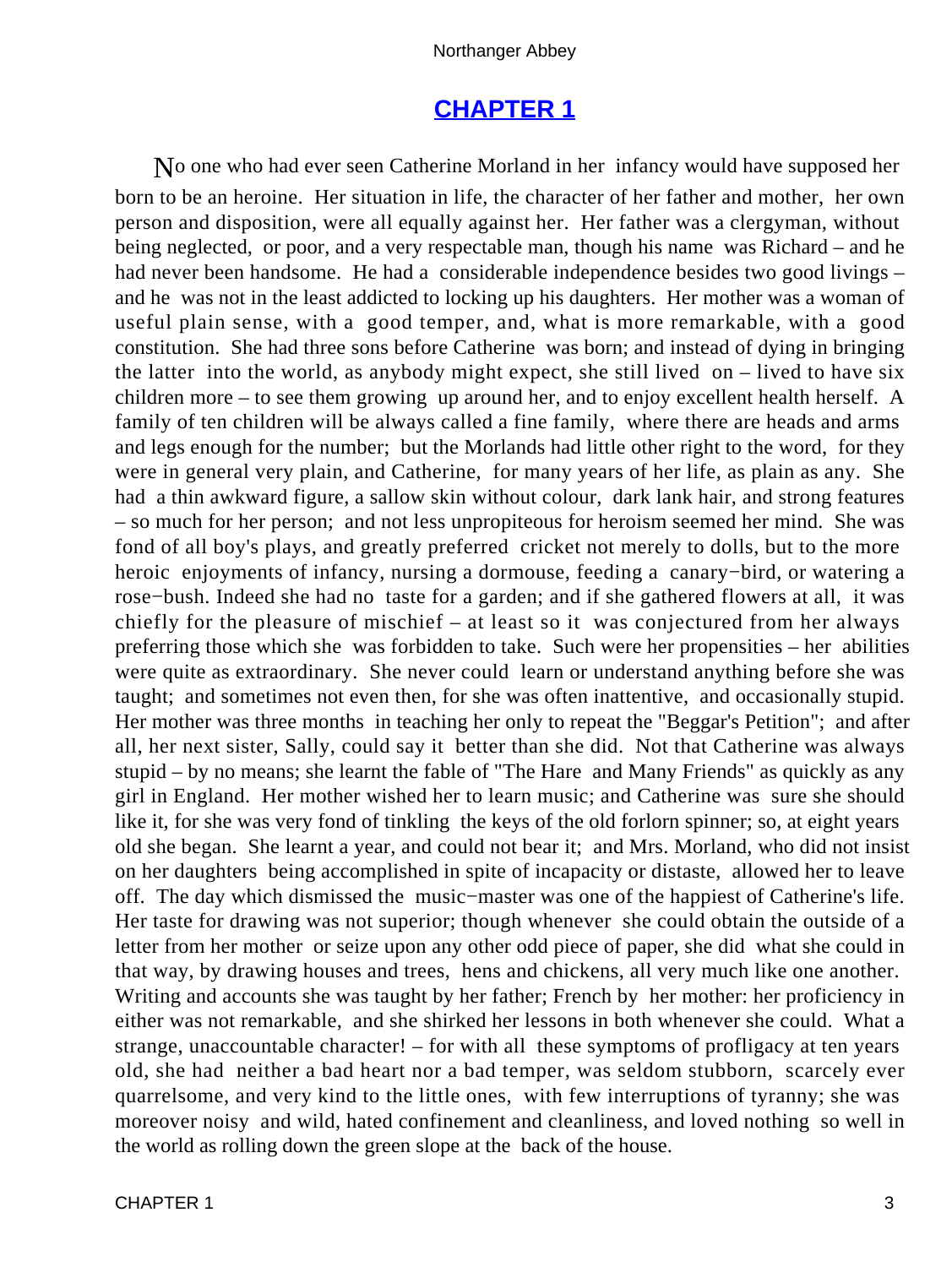Such was Catherine Morland at ten. At fifteen, appearances were mending; she began to curl her hair and long for balls; her complexion improved, her features were softened by plumpness and colour, her eyes gained more animation, and her figure more consequence. Her love of dirt gave way to an inclination for finery, and she grew clean as she grew smart; she had now the pleasure of sometimes hearing her father and mother remark on her personal improvement. "Catherine grows quite a good−looking girl – she is almost pretty today," were words which caught her ears now and then; and how welcome were the sounds! To look almost pretty is an acquisition of higher delight to a girl who has been looking plain the first fifteen years of her life than a beauty from her cradle can ever receive.

 Mrs. Morland was a very good woman, and wished to see her children everything they ought to be; but her time was so much occupied in lying−in and teaching the little ones, that her elder daughters were inevitably left to shift for themselves; and it was not very wonderful that Catherine, who had by nature nothing heroic about her, should prefer cricket, baseball, riding on horseback, and running about the country at the age of fourteen, to books – or at least books of information – for, provided that nothing like useful knowledge could be gained from them, provided they were all story and no reflection, she had never any objection to books at all. But from fifteen to seventeen she was in training for a heroine; she read all such works as heroines must read to supply their memories with those quotations which are so serviceable and so soothing in the vicissitudes of their eventful lives.

 From Pope, she learnt to censure those who "bear about the mockery of woe."

 From Gray, that "Many a flower is born to blush unseen, "And waste its fragrance on the desert air."

 From Thompson, that – "It is a delightful task "To teach the young idea how to shoot."

 And from Shakespeare she gained a great store of information – amongst the rest, that – "Trifles light as air, "Are, to the jealous, confirmation strong, "As proofs of Holy Writ."

T h a t "The poor beetle, which we tread upon, "In corporal sufferance feels a pang as great "As when a giant dies."

 And that a young woman in love always looks – "like Patience on a monument "Smiling at Grief."

 So far her improvement was sufficient – and in many other points she came on exceedingly well; for though she could not write sonnets, she brought herself to read them; and though there seemed no chance of her throwing a whole party into raptures by a prelude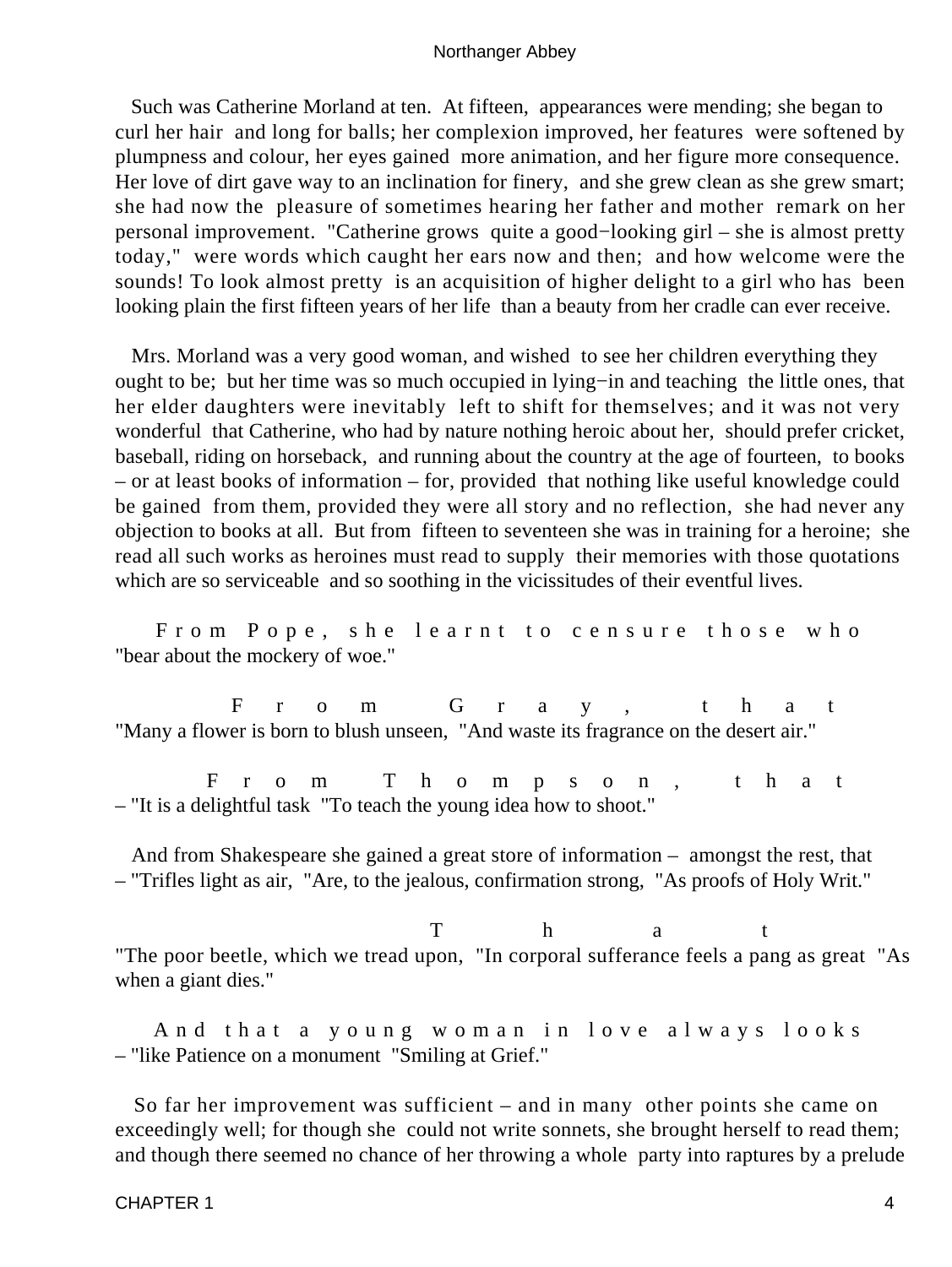on the pianoforte, of her own composition, she could listen to other people's performance with very little fatigue. Her greatest deficiency was in the pencil – she had no notion of drawing – not enough even to attempt a sketch of her lover's profile, that she might be detected in the design. There she fell miserably short of the true heroic height. At present she did not know her own poverty, for she had no lover to portray. She had reached the age of seventeen, without having seen one amiable youth who could call forth her sensibility, without having inspired one real passion, and without having excited even any admiration but what was very moderate and very transient. This was strange indeed! But strange things may be generally accounted for if their cause be fairly searched out. There was not one lord in the neighbourhood; no – not even a baronet. There was not one family among their acquaintance who had reared and supported a boy accidentally found at their door – not one young man whose origin was unknown. Her father had no ward, and the squire of the parish no children.

 But when a young lady is to be a heroine, the perverseness of forty surrounding families cannot prevent her. Something must and will happen to throw a hero in her way.

 Mr. Allen, who owned the chief of the property about Fullerton, the village in Wiltshire where the Morlands lived, was ordered to Bath for the benefit of a gouty constitution – and his lady, a good−humoured woman, fond of Miss Morland, and probably aware that if adventures will not befall a young lady in her own village, she must seek them abroad, invited her to go with them. Mr. and Mrs. Morland were all compliance, and Catherine all happiness.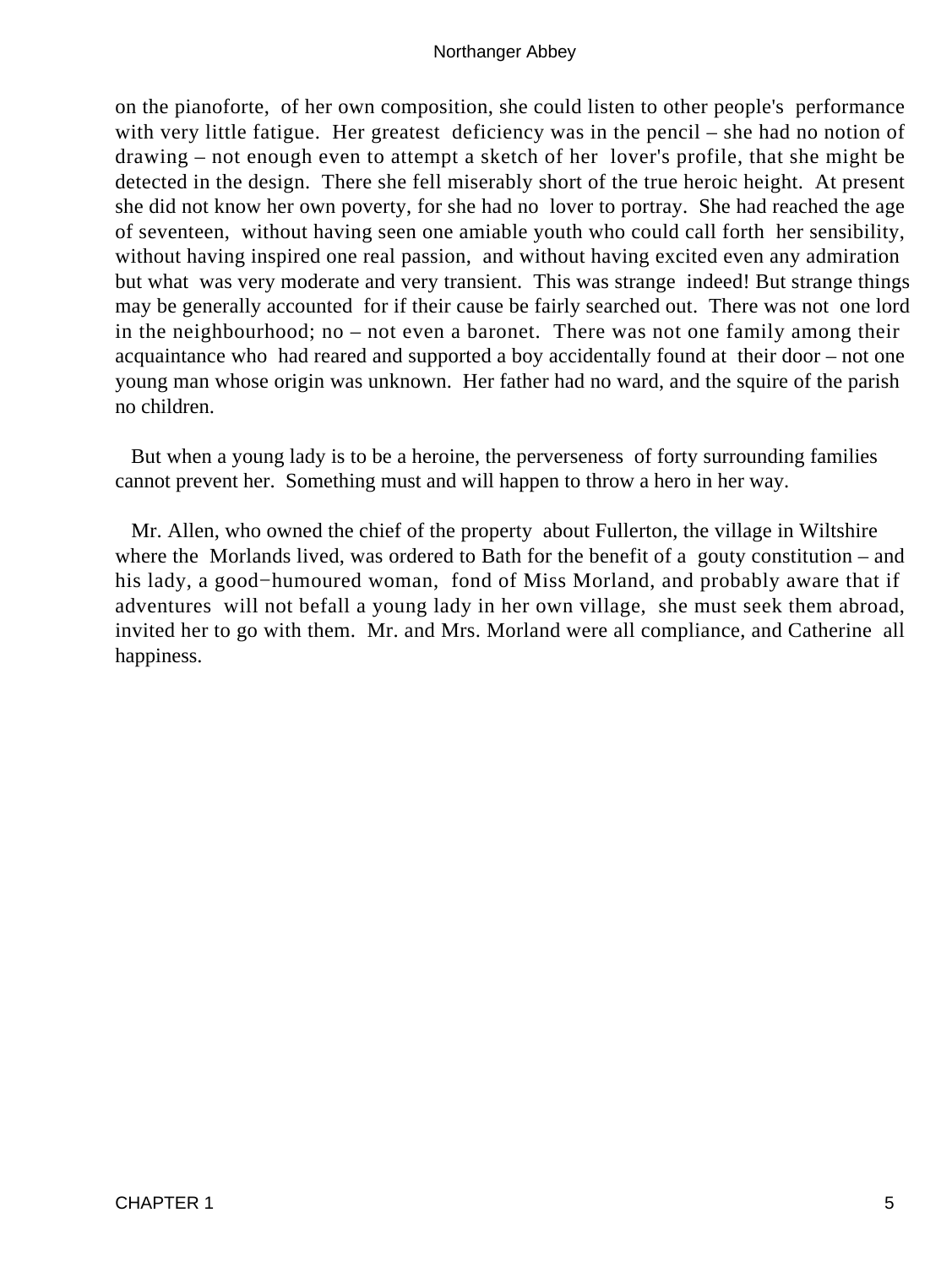# **[CHAPTER 2](#page-165-0)**

In addition to what has been already said of Catherine Morlands personal and mental endowments, when about to be launched into all the difficulties and dangers of a six weeks' residence in Bath, it may be stated, for the reader's more certain information, lest the following pages should otherwise fail of giving any idea of what her character is meant to be, that her heart was affectionate; her disposition cheerful and open, without conceit or affectation of any kind – her manners just removed from the awkwardness and shyness of a girl; her person pleasing, and, when in good looks, pretty – and her mind about as ignorant and uninformed as the female mind at seventeen usually is.

 When the hour of departure drew near, the maternal anxiety of Mrs. Morland will be naturally supposed to be most severe. A thousand alarming presentiments of evil to her beloved Catherine from this terrific separation must oppress her heart with sadness, and drown her in tears for the last day or two of their being together; and advice of the most important and applicable nature must of course flow from her wise lips in their parting conference in her closet. Cautions against the violence of such noblemen and baronets as delight in forcing young ladies away to some remote farm−house, must, at such a moment, relieve the fulness of her heart. Who would not think so? But Mrs. Morland knew so little of lords and baronets, that she entertained no notion of their general mischievousness, and was wholly unsuspicious of danger to her daughter from their machinations. Her cautions were confined to the following points. "I beg, Catherine, you will always wrap yourself up very warm about the throat, when you come from the rooms at night; and I wish you would try to keep some account of the money you spend; I will give you this little book on purpose.

 Sally, or rather Sarah (for what young lady of common gentility will reach the age of sixteen without altering her name as far as she can?), must from situation be at this time the intimate friend and confidante of her sister. It is remarkable, however, that she neither insisted on Catherine's writing by every post, nor exacted her promise of transmitting the character of every new acquaintance, nor a detail of every interesting conversation that Bath might produce. Everything indeed relative to this important journey was done, on the part of the Morlands, with a degree of moderation and composure, which seemed rather consistent with the common feelings of common life, than with the refined susceptibilities, the tender emotions which the first separation of a heroine from her family ought always to excite. Her father, instead of giving her an unlimited order on his banker, or even putting an hundred pounds bank−bill into her hands, gave her only ten guineas, and promosed her more when she wanted it.

 Under these unpromising auspices, the parting took place, and the journey began. It was performed with suitable quietness and uneventful safety. Neither robbers nor tempests befriended them, nor one lucky overturn to introduce them to the hero. Nothing more alarming occurred than a fear, on Mrs. Allen's side, of having once left her clogs behind her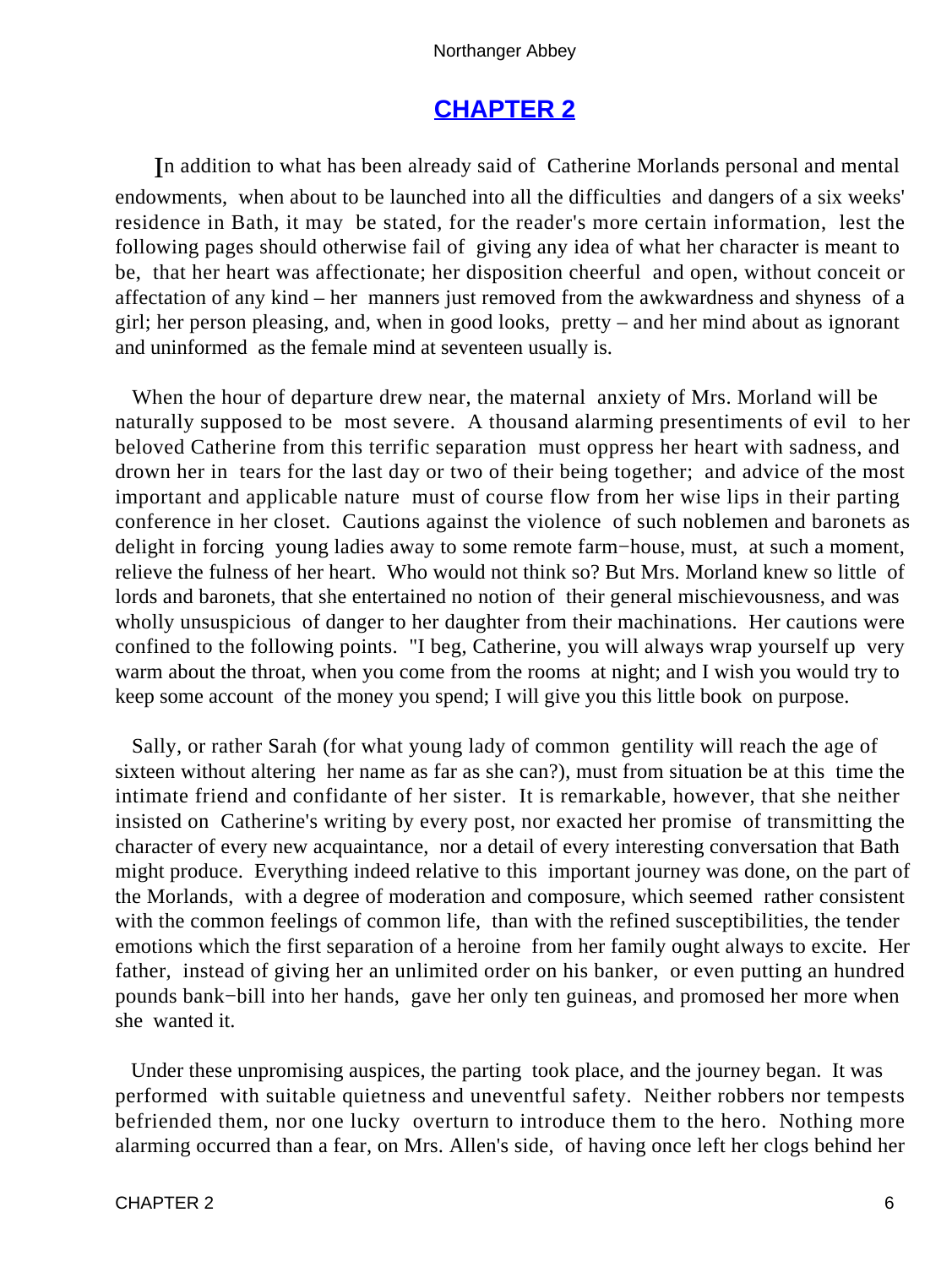at an inn, and that fortunately proved to be groundless.

 They arrived at Bath. Catherine was all eager delight – her eyes were here, there, everywhere, as they approached its fine and striking environs, and afterwards drove through those streets which conducted them to the hotel. She was come to be happy, and she felt happy already.

They were soon settled in comfortable lodgings in Pulteney Street.

 It is now expedient to give some description of Mrs. Allen, that the reader may be able to judge in what manner her actions will hereafter tend to promote the general distress of the work, and how she will, probably, contribute to reduce poor Catherine to all the desperate wretchedness of which a last volume is capable – whether by her imprudence, vulgarity, or jealousy – whether by intercepting her letters, ruining her character, or turning her out of doors.

 Mrs. Allen was one of that numerous class of females, whose society can raise no other emotion than surprise at there being any men in the world who could like them well enough to marry them. She had neither beauty, genius, accomplishment, nor manner. The air of a gentlewoman, a great deal of quiet, inactive good temper, and a trifling turn of mind were all that could account for her being the choice of a sensible, intelligent man like Mr. Allen. In one respect she was admirably fitted to introduce a young lady into public, being as fond of going everywhere and seeing everything herself as any young lady could be. Dress was her passion. She had a most harmless delight in being fine; and our heroine's entree into life could not take place till after three or four days had been spent in learning what was mostly worn, and her chaperone was provided with a dress of the newest fashion. Catherine too made some purchases herself, and when all these matters were arranged, the important evening came which was to usher her into the Upper Rooms. Her hair was cut and dressed by the best hand, her clothes put on with care, and both Mrs. Allen and her maid declared she looked quite as she should do. With such encouragement, Catherine hoped at least to pass uncensured through the crowd. As for admiration, it was always very welcome when it came, but she did not depend on it.

 Mrs. Allen was so long in dressing that they did not enter the ballroom till late. The season was full, the room crowded, and the two ladies squeezed in as well as they could. As for Mr. Allen, he repaired directly to the card−room, and left them to enjoy a mob by themselves. With more care for the safety of her new gown than for the comfort of her protegee, Mrs. Allen made her way through the throng of men by the door, as swiftly as the necessary caution would allow; Catherine, however, kept close at her side, and linked her arm too firmly within her friend's to be torn asunder by any common effort of a struggling assembly. But to her utter amazement she found that to proceed along the room was by no means the way to disengage themselves from the crowd; it seemed rather to increase as they went on, whereas she had imagined that when once fairly within the door, they should easily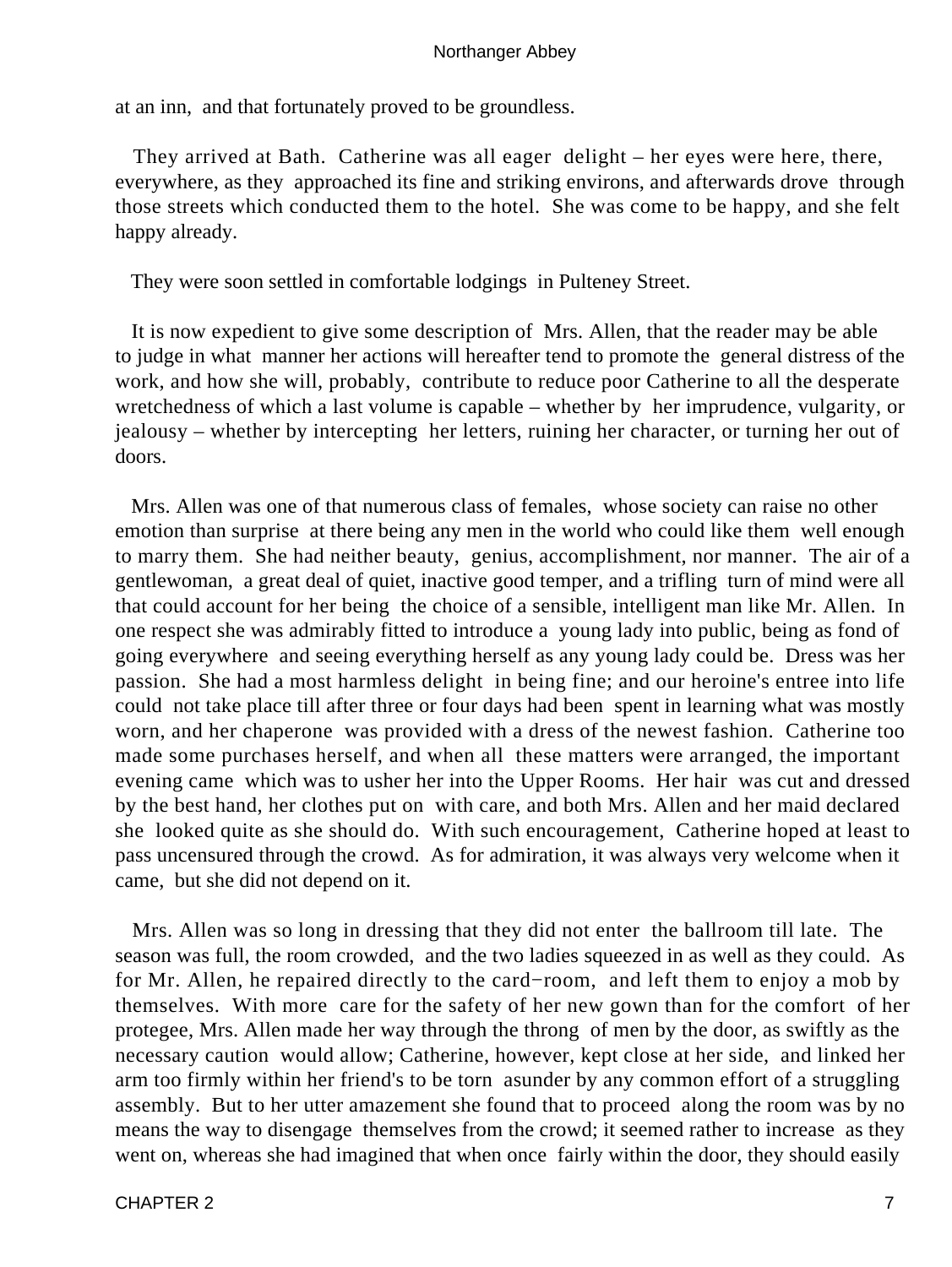find seats and be able to watch the dances with perfect convenience. But this was far from being the case, and though by unwearied diligence they gained even the top of the room, their situation was just the same; they saw nothing of the dancers but the high feathers of some of the ladies. Still they moved on – something better was yet in view; and by a continued exertion of strength and ingenuity they found themselves at last in the passage behind the highest bench. Here there was something less of crowd than below; and hence Miss Morland had a comprehensive view of all the company beneath her, and of all the dangers of her late passage through them. It was a splendid sight, and she began, for the first time that evening, to feel herself at a ball: she longed to dance, but she had not an acquaintance in the room. Mrs. Allen did all that she could do in such a case by saying very placidly, every now and then, "I wish you could dance, my dear – I wish you could get a partner." For some time her young friend felt obliged to her for these wishes; but they were repeated so often, and proved so totally ineffectual, that Catherine grew tired at last, and would thank her no more.

 They were not long able, however, to enjoy the repose of the eminence they had so laboriously gained. Everybody was shortly in motion for tea, and they must squeeze out like the rest. Catherine began to feel something of disappointment – she was tired of being continually pressed against by people, the generality of whose faces possessed nothing to interest, and with all of whom she was so wholly unacquainted that she could not relieve the irksomeness of imprisonment by the exchange of a syllable with any of her fellow captives; and when at last arrived in the tea−room, she felt yet more the awkwardness of having no party to join, no acquaintance to claim, no gentleman to assist them. They saw nothing of Mr. Allen; and after looking about them in vain for a more eligible situation, were obliged to sit down at the end of a table, at which a large party were already placed, without having anything to do there, or anybody to speak to, except each other.

 Mrs. Allen congratulated herself, as soon as they were seated, on having preserved her gown from injury. "It would have been very shocking to have it torn," said she, "would not it? It is such a delicate muslin. For my part I have not seen anything I like so well in the whole room, I assure you."

 "How uncomfortable it is," whispered Catherine, "not to have a single acquaintance here!"

 "Yes, my dear," replied Mrs. Allen, with perfect serenity, "it is very uncomfortable indeed."

 "What shall we do? The gentlemen and ladies at this table look as if they wondered why we came here – we seem forcing ourselves into their party."

"Aye, so we do. That is very disagreeable. I wish we had a large acquaintance here."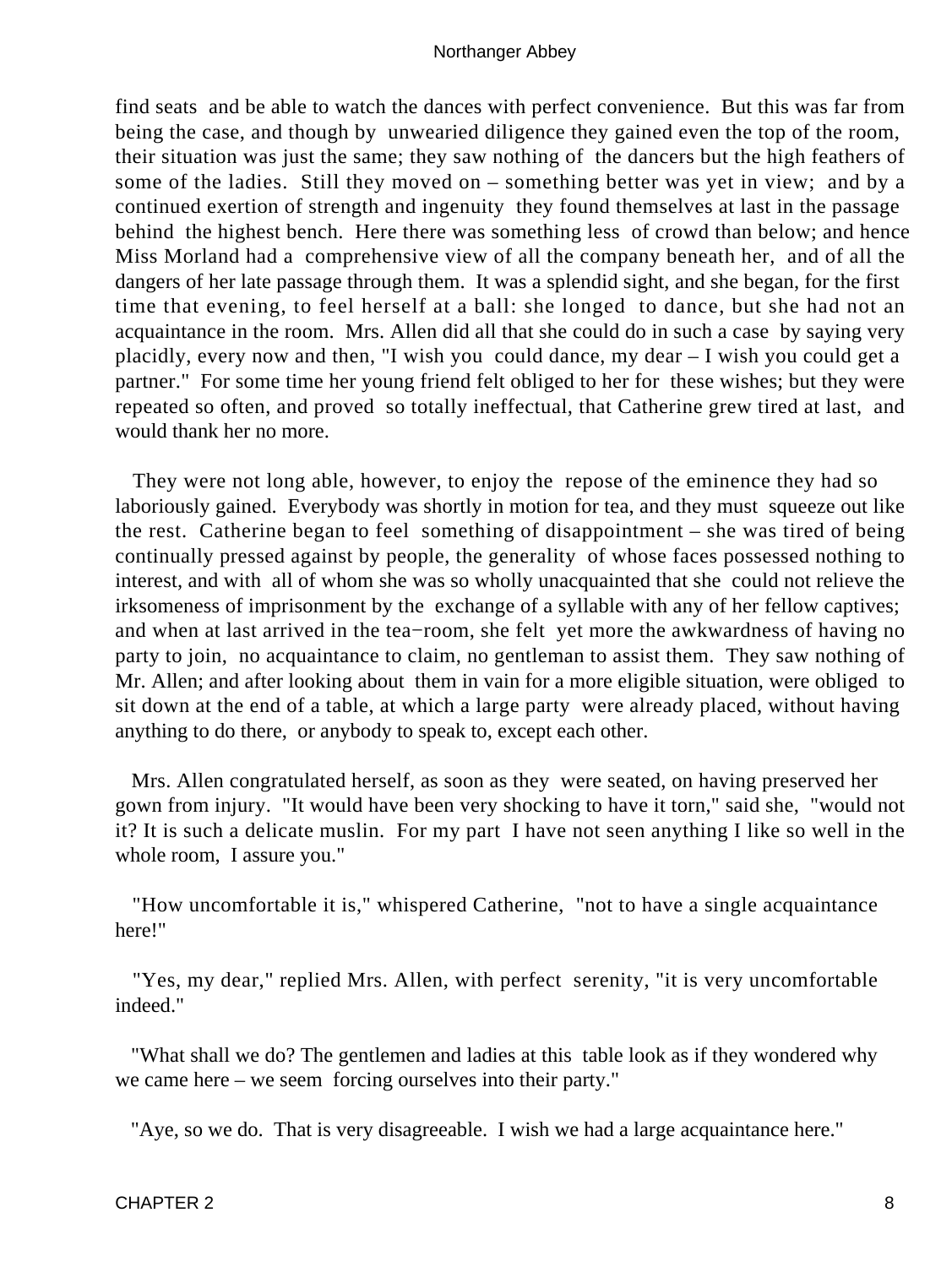"I wish we had any – it would be somebody to go to."

 "Very true, my dear; and if we knew anybody we would join them directly. The Skinners were here last year – I wish they were here now."

"Had not we better go away as it is? Here are no tea−things for us, you see."

 "No more there are, indeed. How very provoking! But I think we had better sit still, for one gets so tumbled in such a crowd! How is my head, my dear? Somebody gave me a push that has hurt it, I am afraid."

 "No, indeed, it looks very nice. But, dear Mrs. Allen, are you sure there is nobody you know in all this multitude of people? I think you must know somebody."

 "I don't, upon my word – I wish I did. I wish I had a large acquaintance here with all my heart, and then I should get you a partner. I should be so glad to have you dance. There goes a strange−looking woman! What an odd gown she has got on! How old−fashioned it is! Look at the back."

 After some time they received an offer of tea from one of their neighbours; it was thankfully accepted, and this introduced a light conversation with the gentleman who offered it, which was the only time that anybody spoke to them during the evening, till they were discovered and joined by Mr. Allen when the dance was over.

"Well, Miss Morland," said he, directly, "I hope you have had an agreeable ball."

"Very agreeable indeed," she replied, vainly endeavouring to hide a great yawn.

 "I wish she had been able to dance," said his wife; "I wish we could have got a partner for her. I have been saying how glad I should be if the Skinners were here this winter instead of last; or if the Parrys had come, as they talked of once, she might have danced with George Parry. I am so sorry she has not had a partner!"

"We shall do better another evening I hope," was Mr. Allen's consolation.

 The company began to disperse when the dancing was over – enough to leave space for the remainder to walk about in some comfort; and now was the time for a heroine, who had not yet played a very distinguished part in the events of the evening, to be noticed and admired. Every five minutes, by removing some of the crowd, gave greater openings for her charms. She was now seen by many young men who had not been near her before. Not one, however, started with rapturous wonder on beholding her, no whisper of eager inquiry ran round the room, nor was she once called a divinity by anybody. Yet Catherine was in very good looks, and had the company only seen her three years before, they would now have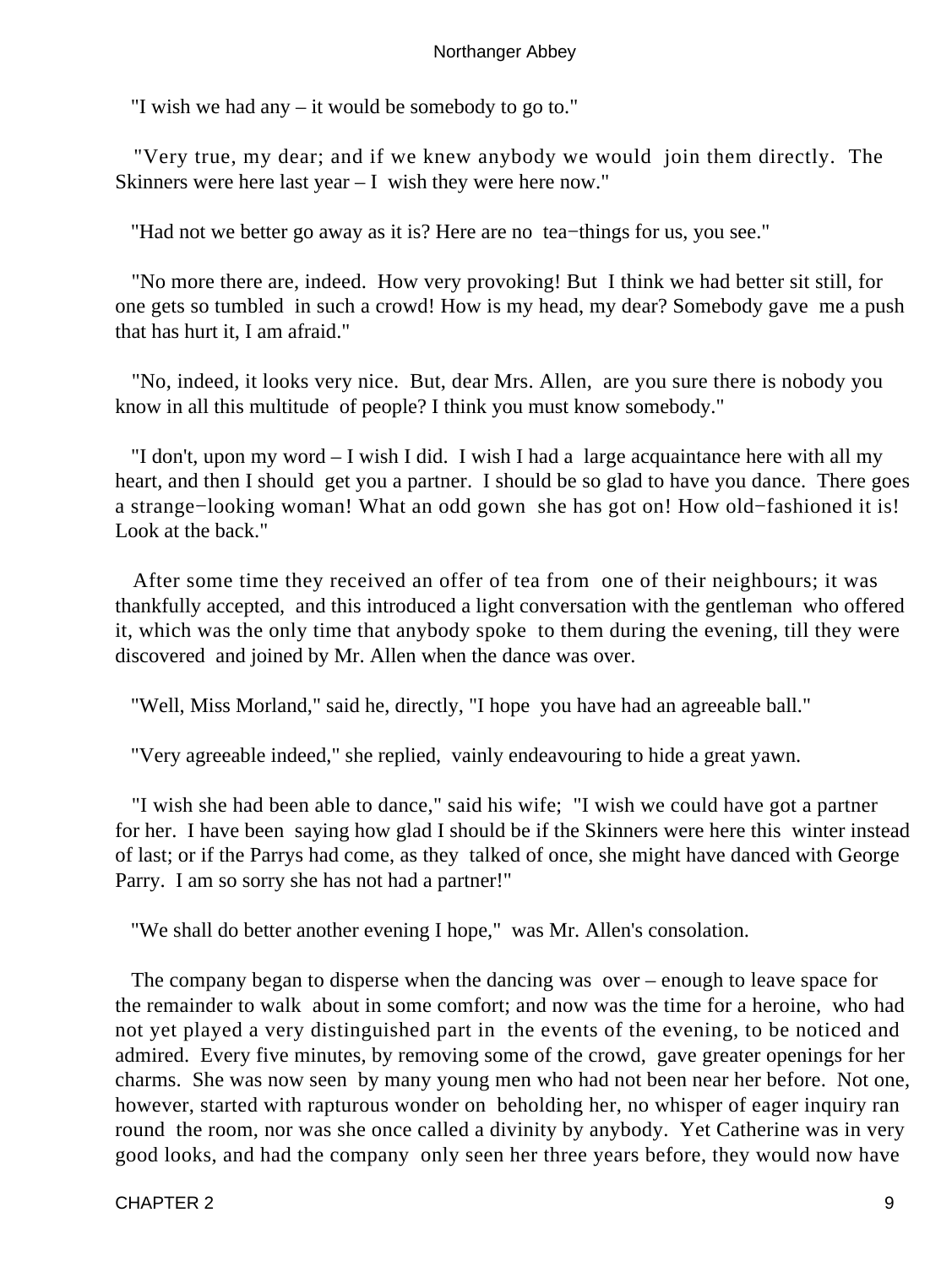thought her exceedingly handsome.

 She was looked at, however, and with some admiration; for, in her own hearing, two gentlemen pronounced her to be a pretty girl. Such words had their due effect; she immediately thought the evening pleasanter than she had found it before – her humble vanity was contented – she felt more obliged to the two young men for this simple praise than a true−quality heroine would have been for fifteen sonnets in celebration of her charms, and went to her chair in good humour with everybody, and perfectly satisfied with her share of public attention.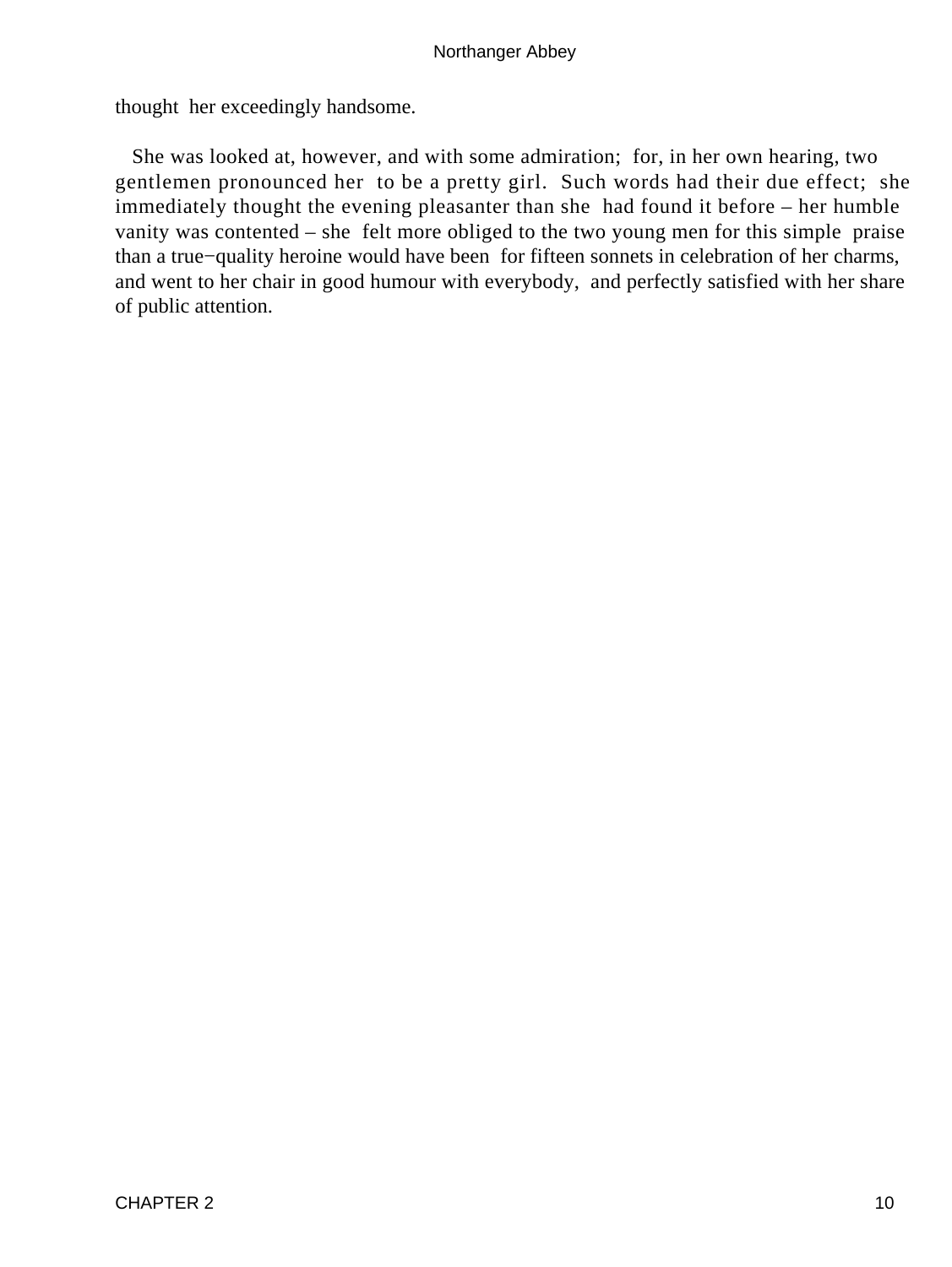# **[CHAPTER 3](#page-165-0)**

Every morning now brought its regular duties – shops were to be visited; some new part of the town to be looked at; and the pump−room to be attended, where they paraded up and down for an hour, looking at everybody and speaking to no one. The wish of a numerous acquaintance in Bath was still uppermost with Mrs. Allen, and she repeated it after every fresh proof, which every morning brought, of her knowing nobody at all.

 They made their appearance in the Lower Rooms; and here fortune was more favourable to our heroine. The master of the ceremonies introduced to her a very gentlemanlike young man as a partner; his name was Tilney. He seemed to be about four or five and twenty, was rather tall, had a pleasing countenance, a very intelligent and lively eye, and, if not quite handsome, was very near it. His address was good, and Catherine felt herself in high luck. There was little leisure for speaking while they danced; but when they were seated at tea, she found him as agreeable as she had already given him credit for being. He talked with fluency and spirit – and there was an archness and pleasantry in his manner which interested, though it was hardly understood by her. After chatting some time on such matters as naturally arose from the objects around them, he suddenly addressed her with – "I have hitherto been very remiss, madam, in the proper attentions of a partner here; I have not yet asked you how long you have been in Bath; whether you were ever here before; whether you have been at the Upper Rooms, the theatre, and the concert; and how you like the place altogether. I have been very negligent – but are you now at leisure to satisfy me in these particulars? If you are I will begin directly."

"You need not give yourself that trouble, sir."

 "No trouble, I assure you, madam." Then forming his features into a set smile, and affectedly softening his voice, he added, with a simpering air, "Have you been long in Bath, madam?"

"About a week, sir," replied Catherine, trying not to laugh.

"Really!" with affected astonishment.

"Why should you be surprised, sir?"

 "Why, indeed!" said he, in his natural tone. "But some emotion must appear to be raised by your reply, and surprise is more easily assumed, and not less reasonable than any other. Now let us go on. Were you never here before, madam?"

"Never, sir."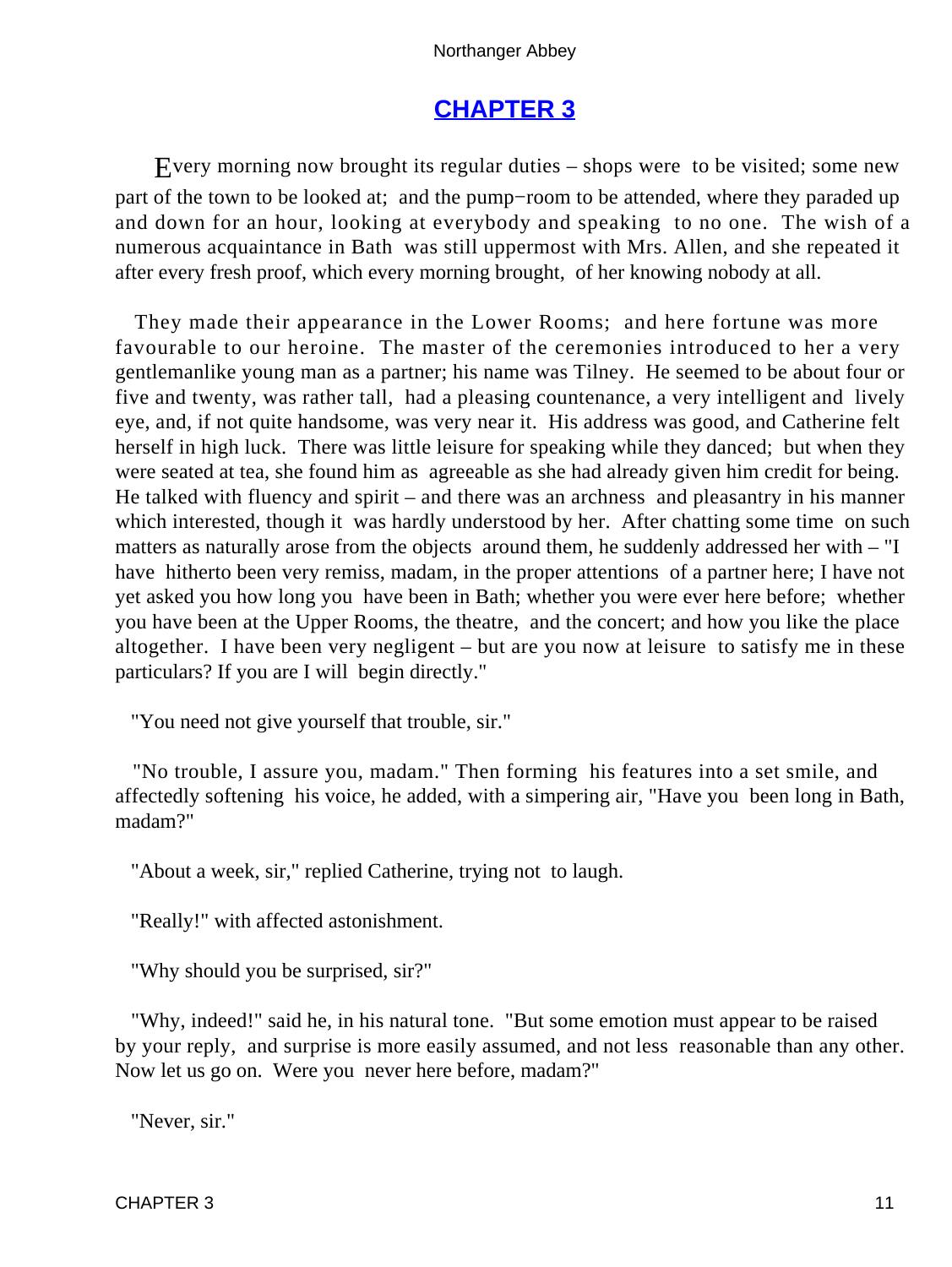"Indeed! Have you yet honoured the Upper Rooms?"

"Yes, sir, I was there last Monday."

"Have you been to the theatre?"

"Yes, sir, I was at the play on Tuesday."

"To the concert?"

"Yes, sir, on Wednesday."

"And are you altogether pleased with Bath?"

"Yes – I like it very well."

 "Now I must give one smirk, and then we may be rational again." Catherine turned away her head, not knowing whether she might venture to laugh. "I see what you think of me," said he gravely – "I shall make but a poor figure in your journal tomorrow."

 "My journal!" "Yes, I know exactly what you will say: Friday, went to the Lower Rooms; wore my sprigged muslin robe with blue trimmings – plain black shoes – appeared to much advantage; but was strangely harassed by a queer, half−witted man, who would make me dance with him, and distressed me by his nonsense."

"Indeed I shall say no such thing."

"Shall I tell you what you ought to say?"

"If you please."

 "I danced with a very agreeable young man, introduced by Mr. King; had a great deal of conversation with him – seems a most extraordinary genius – hope I may know more of him. That, madam, is what I wish you to say."

"But, perhaps, I keep no journal."

 "Perhaps you are not sitting in this room, and I am not sitting by you. These are points in which a doubt is equally possible. Not keep a journal! How are your absent cousins to understand the tenour of your life in Bath without one? How are the civilities and compliments of every day to be related as they ought to be, unless noted down every evening in a journal? How are your various dresses to be remembered, and the particular state of your complexion, and curl of your hair to be described in all their diversities,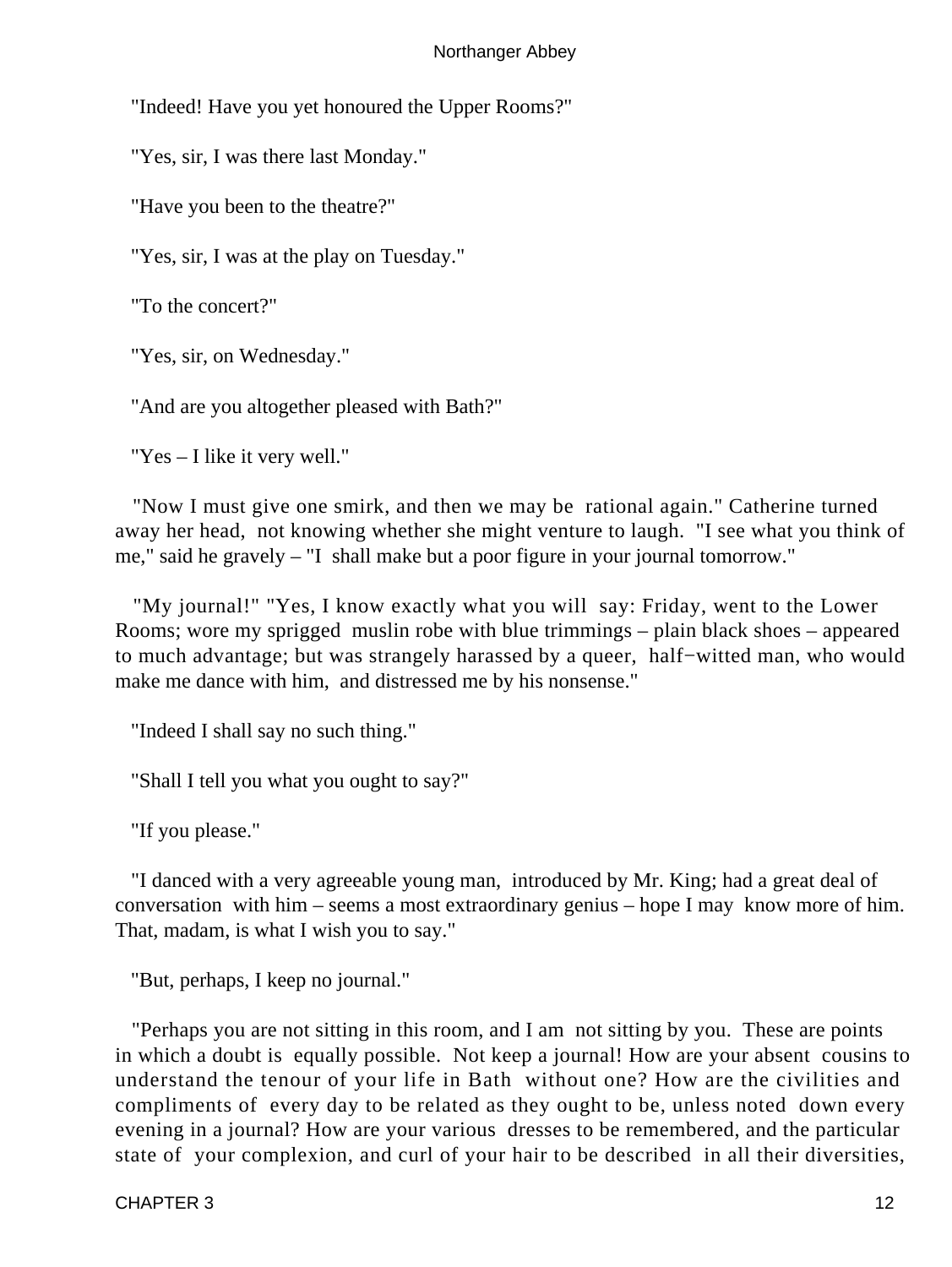without having constant recourse to a journal? My dear madam, I am not so ignorant of young ladies' ways as you wish to believe me; it is this delightful habit of journaling which largely contributes to form the easy style of writing for which ladies are so generally celebrated. Everybody allows that the talent of writing agreeable letters is peculiarly female. Nature may have done something, but I am sure it must be essentially assisted by the practice of keeping a journal."

 "I have sometimes thought," said Catherine, doubtingly, "whether ladies do write so much better letters than gentlemen! That is  $-$  I should not think the superiority was always on our side."

 "As far as I have had opportunity of judging, it appears to me that the usual style of letter−writing among women is faultless, except in three particulars."

"And what are they?"

 "A general deficiency of subject, a total inattention to stops, and a very frequent ignorance of grammar."

 "Upon my word! I need not have been afraid of disclaiming the compliment. You do not think too highly of us in that way."

 "I should no more lay it down as a general rule that women write better letters than men, than that they sing better duets, or draw better landscapes. In every power, of which taste is the foundation, excellence is pretty fairly divided between the sexes."

 They were interrupted by Mrs. Allen: "My dear Catherine," said she, "do take this pin out of my sleeve; I am afraid it has torn a hole already; I shall be quite sorry if it has, for this is a favourite gown, though it cost but nine shillings a yard."

 "That is exactly what I should have guessed it, madam," said Mr. Tilney, looking at the muslin.

"Do you understand muslins, sir?"

 "Particularly well; I always buy my own cravats, and am allowed to be an excellent judge; and my sister has often trusted me in the choice of a gown. I bought one for her the other day, and it was pronounced to be a prodigious bargain by every lady who saw it. I gave but five shillings a yard for it, and a true Indian muslin."

 Mrs. Allen was quite struck by his genius. "Men commonly take so little notice of those things," said she; "I can never get Mr. Allen to know one of my gowns from another. You must be a great comfort to your sister, sir."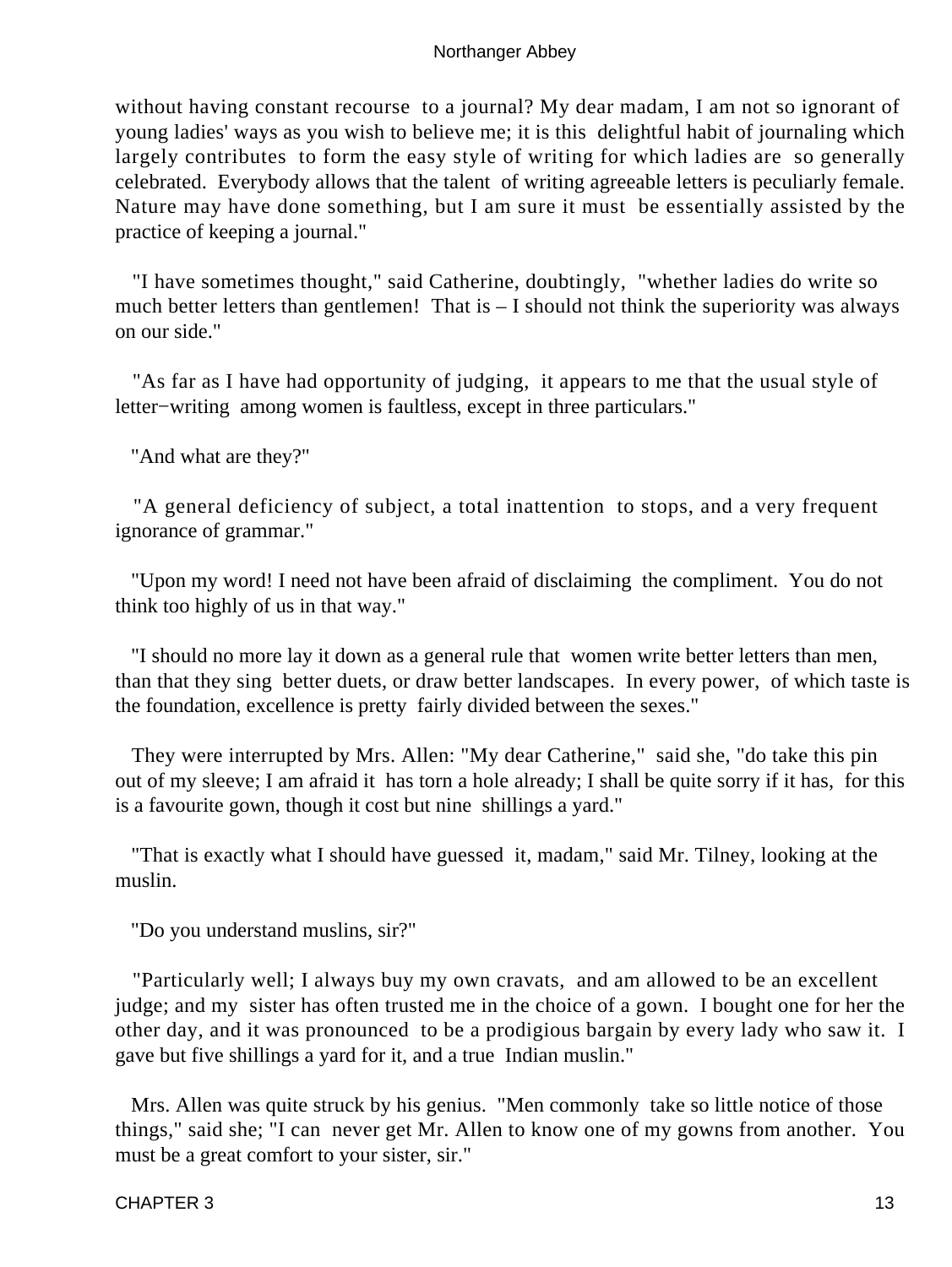"I hope I am, madam."

"And pray, sir, what do you think of Miss Morland's gown?"

 "It is very pretty, madam," said he, gravely examining it; "but I do not think it will wash well; I am afraid it will fray."

"How can you," said Catherine, laughing, "be so – " She had almost said "strange."

 "I am quite of your opinion, sir," replied Mrs. Allen; "and so I told Miss Morland when she bought it."

 "But then you know, madam, muslin always turns to some account or other; Miss Morland will get enough out of it for a handkerchief, or a cap, or a cloak. Muslin can never be said to be wasted. I have heard my sister say so forty times, when she has been extravagant in buying more than she wanted, or careless in cutting it to pieces."

 "Bath is a charming place, sir; there are so many good shops here. We are sadly off in the country; not but what we have very good shops in Salisbury, but it is so far to  $g_0$  – eight miles is a long way; Mr. Allen says it is nine, measured nine; but I am sure it cannot be more than eight; and it is such a fag – I come back tired to death. Now, here one can step out of doors and get a thing in five minutes."

 Mr. Tilney was polite enough to seem interested in what she said; and she kept him on the subject of muslins till the dancing recommenced. Catherine feared, as she listened to their discourse, that he indulged himself a little too much with the foibles of others. "What are you thinking of so earnestly?" said he, as they walked back to the ballroom; "not of your partner, I hope, for, by that shake of the head, your meditations are not satisfactory."

Catherine coloured, and said, "I was not thinking of anything."

 "That is artful and deep, to be sure; but I had rather be told at once that you will not tell me."

"Well then, I will not."

 "Thank you; for now we shall soon be acquainted, as I am authorized to tease you on this subject whenever we meet, and nothing in the world advances intimacy so much."

 They danced again; and, when the assembly closed, parted, on the lady's side at least, with a strong inclination for continuing the acquaintance. Whether she thought of him so much, while she drank her warm wine and water, and prepared herself for bed, as to dream of him when there, cannot be ascertained; but I hope it was no more than in a slight slumber,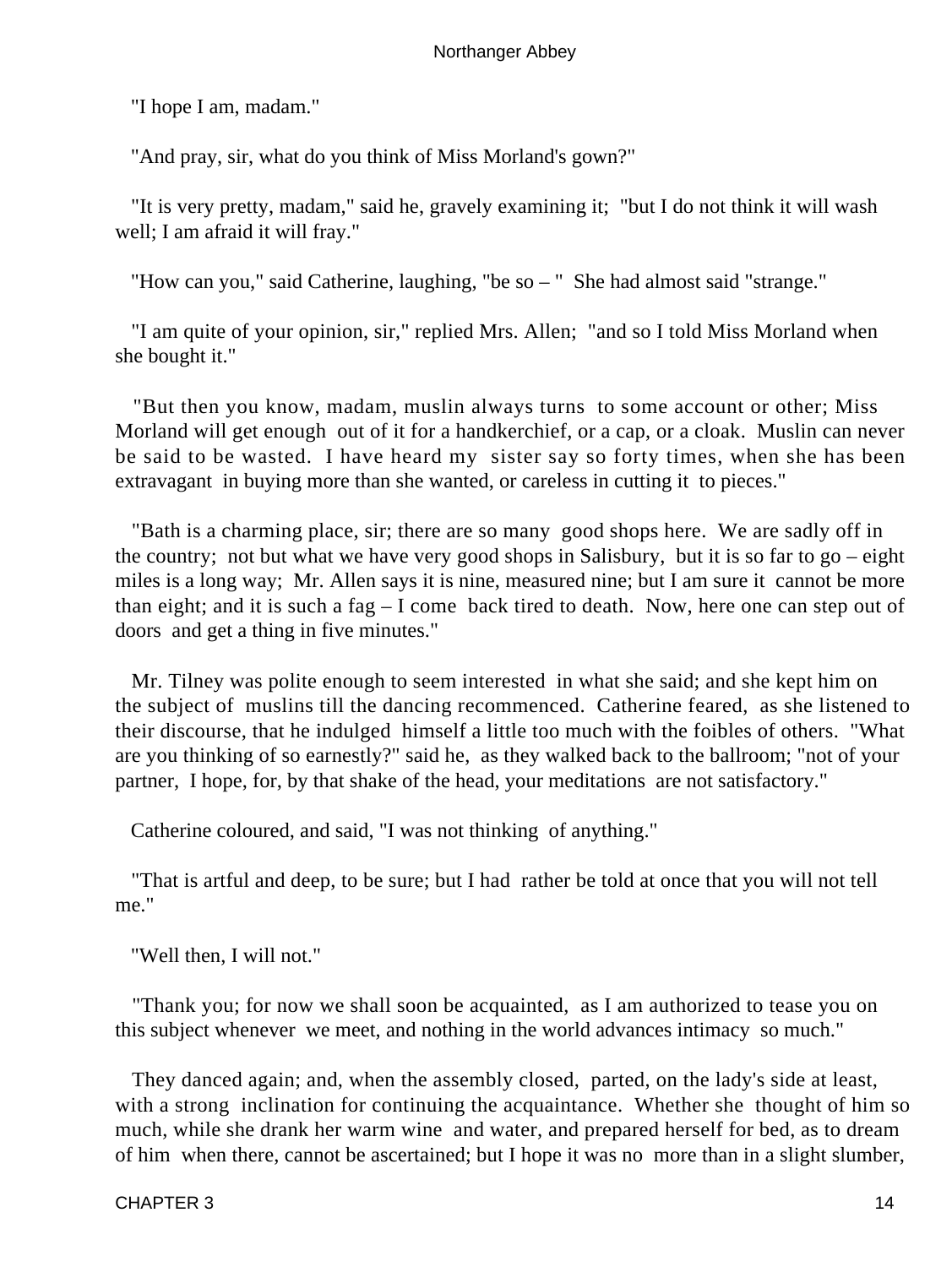or a morning doze at most; for if it be true, as a celebrated writer has maintained, that no young lady can be justified in falling in love before the gentleman's love is declared,\* it must be very improper that a young lady should dream of a gentleman before the gentleman is first known to have dreamt of her. How proper Mr. Tilney might be as a dreamer or a lover had not yet perhaps entered Mr. Allen's head, but that he was not objectionable as a common acquaintance for his young charge he was on inquiry satisfied; for he had early in the evening taken pains to know who her partner was, and had been assured of Mr. Tilney's being a clergyman, and of a very respectable family in Gloucestershire.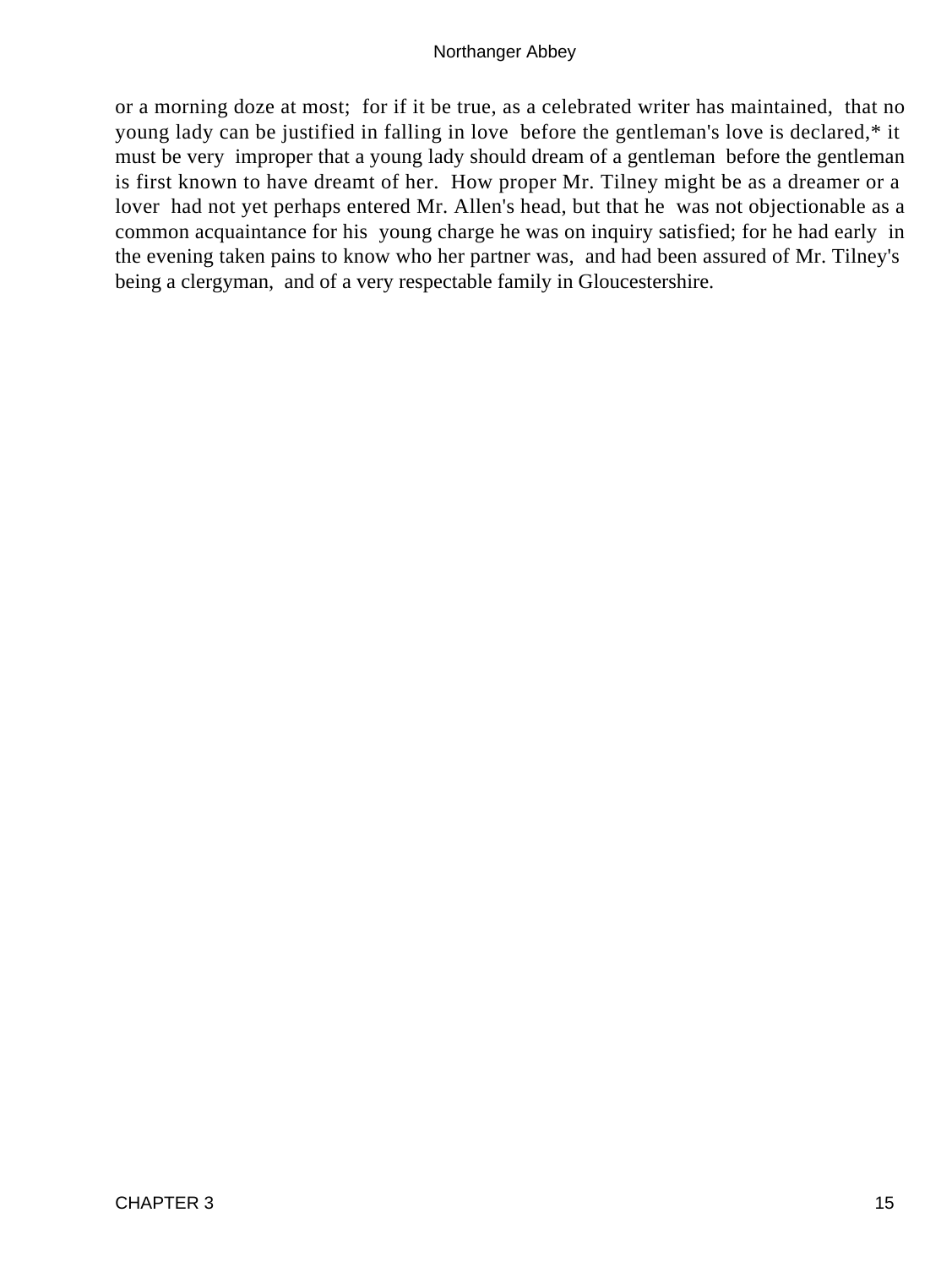# **[CHAPTER 4](#page-165-0)**

With more than usual eagerness did Catherine hasten to the pump–room the next day, secure within herself of seeing Mr. Tilney there before the morning were over, and ready to meet him with a smile; but no smile was demanded – Mr. Tilney did not appear. Every creature in Bath, except himself, was to be seen in the room at different periods of the fashionable hours; crowds of people were every moment passing in and out, up the steps and down; people whom nobody cared about, and nobody wanted to see; and he only was absent. "What a delightful place Bath is," said Mrs. Allen as they sat down near the great clock, after parading the room till they were tired; "and how pleasant it would be if we had any acquaintance here."

 This sentiment had been uttered so often in vain that Mrs. Allen had no particular reason to hope it would be followed with more advantage now; but we are told to "despair of nothing we would attain," as "unwearied diligence our point would gain"; and the unwearied diligence with which she had every day wished for the same thing was at length to have its just reward, for hardly had she been seated ten minutes before a lady of about her own age, who was sitting by her, and had been looking at her attentively for several minutes, addressed her with great complaisance in these words: "I think, madam, I cannot be mistaken; it is a long time since I had the pleasure of seeing you, but is not your name Allen?" This question answered, as it readily was, the stranger pronounced hers to be Thorpe; and Mrs. Allen immediately recognized the features of a former schoolfellow and intimate, whom she had seen only once since their respective marriages, and that many years ago. Their joy on this meeting was very great, as well it might, since they had been contented to know nothing of each other for the last fifteen years. Compliments on good looks now passed; and, after observing how time had slipped away since they were last together, how little they had thought of meeting in Bath, and what a pleasure it was to see an old friend, they proceeded to make inquiries and give intelligence as to their families, sisters, and cousins, talking both together, far more ready to give than to receive information, and each hearing very little of what the other said. Mrs. Thorpe, however, had one great advantage as a talker, over Mrs. Allen, in a family of children; and when she expatiated on the talents of her sons, and the beauty of her daughters, when she related their different situations and views – that John was at Oxford, Edward at Merchant Taylors', and William at sea – and all of them more beloved and respected in their different station than any other three beings ever were, Mrs. Allen had no similar information to give, no similar triumphs to press on the unwilling and unbelieving ear of her friend, and was forced to sit and appear to listen to all these maternal effusions, consoling herself, however, with the discovery, which her keen eye soon made, that the lace on Mrs. Thorpe's pelisse was not half so handsome as that on her own.

 "Here come my dear girls," cried Mrs. Thorpe, pointing at three smart−looking females who, arm in arm, were then moving towards her. "My dear Mrs. Allen, I long to introduce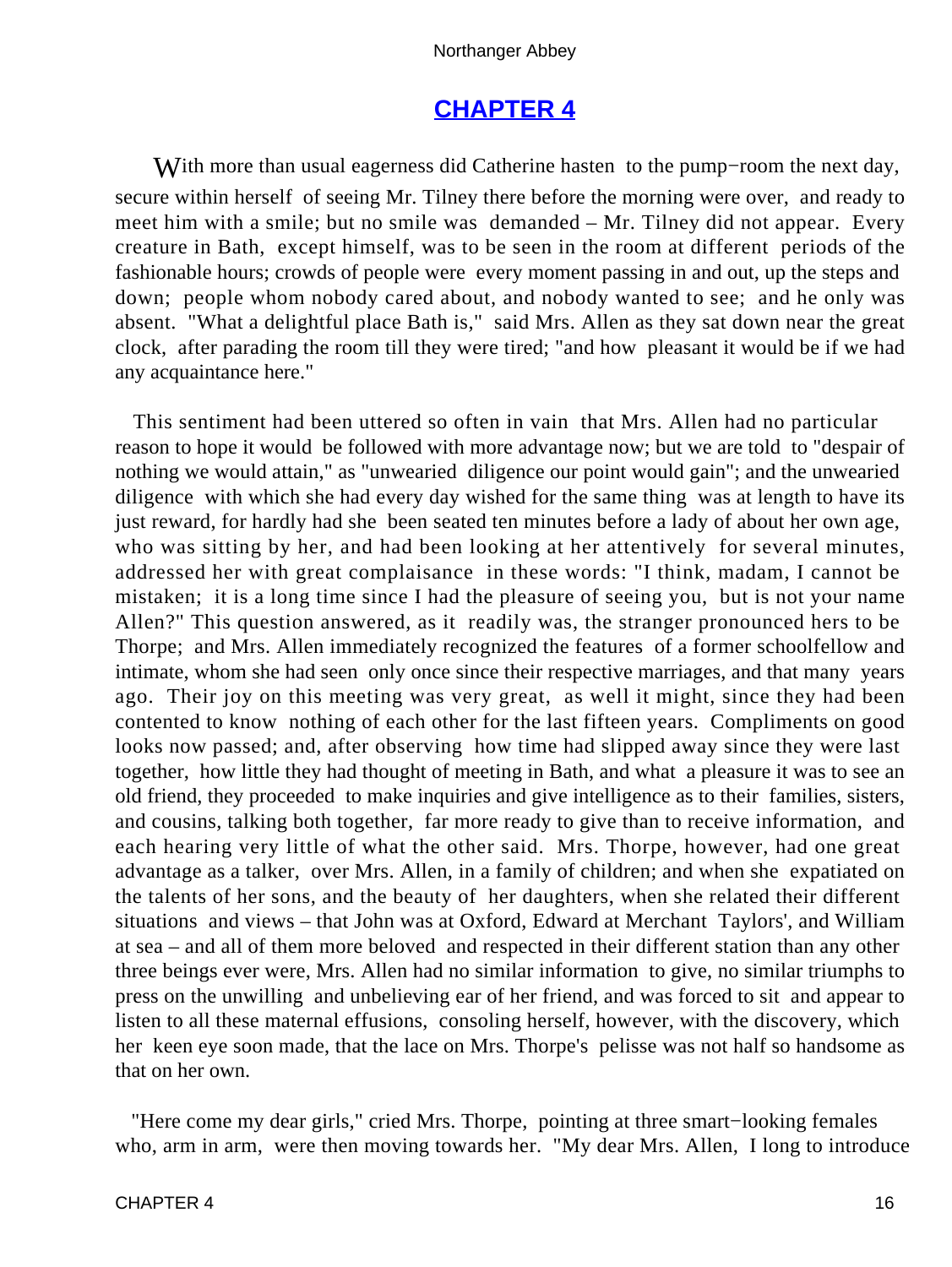them; they will be so delighted to see you: the tallest is Isabella, my eldest; is not she a fine young woman? The others are very much admired too, but I believe Isabella is the handsomest."

 The Miss Thorpes were introduced; and Miss Morland, who had been for a short time forgotten, was introduced likewise. The name seemed to strike them all; and, after speaking to her with great civility, the eldest young lady observed aloud to the rest, "How excessively like her brother Miss Morland is!"

 "The very picture of him indeed!" cried the mother – and "I should have known her anywhere for his sister!" was repeated by them all, two or three times over. For a moment Catherine was surprised; but Mrs. Thorpe and her daughters had scarcely begun the history of their acquaintance with Mr. James Morland, before she remembered that her eldest brother had lately formed an intimacy with a young man of his own college, of the name of Thorpe; and that he had spent the last week of the Christmas vacation with his family, near London.

 The whole being explained, many obliging things were said by the Miss Thorpes of their wish of being better acquainted with her; of being considered as already friends, through the friendship of their brothers, etc., which Catherine heard with pleasure, and answered with all the pretty expressions she could command; and, as the first proof of amity, she was soon invited to accept an arm of the eldest Miss Thorpe, and take a turn with her about the room. Catherine was delighted with this extension of her Bath acquaintance, and almost forgot Mr. Tilney while she talked to Miss Thorpe. Friendship is certainly the finest balm for the pangs of disappointed love.

 Their conversation turned upon those subjects, of which the free discussion has generally much to do in perfecting a sudden intimacy between two young ladies: such as dress, balls, flirtations, and quizzes. Miss Thorpe, however, being four years older than Miss Morland, and at least four years better informed, had a very decided advantage in discussing such points; she could compare the balls of Bath with those of Tunbridge, its fashions with the fashions of London; could rectify the opinions of her new friend in many articles of tasteful attire; could discover a flirtation between any gentleman and lady who only smiled on each other; and point out a quiz through the thickness of a crowd. These powers received due admiration from Catherine, to whom they were entirely new; and the respect which they naturally inspired might have been too great for familiarity, had not the easy gaiety of Miss Thorpe's manners, and her frequent expressions of delight on this acquaintance with her, softened down every feeling of awe, and left nothing but tender affection. Their increasing attachment was not to be satisfied with half a dozen turns in the pump−room, but required, when they all quitted it together, that Miss Thorpe should accompany Miss Morland to the very door of Mr. Allen's house; and that they should there part with a most affectionate and lengthened shake of hands, after learning, to their mutual relief, that they should see each other across the theatre at night, and say their prayers in the same chapel the next morning.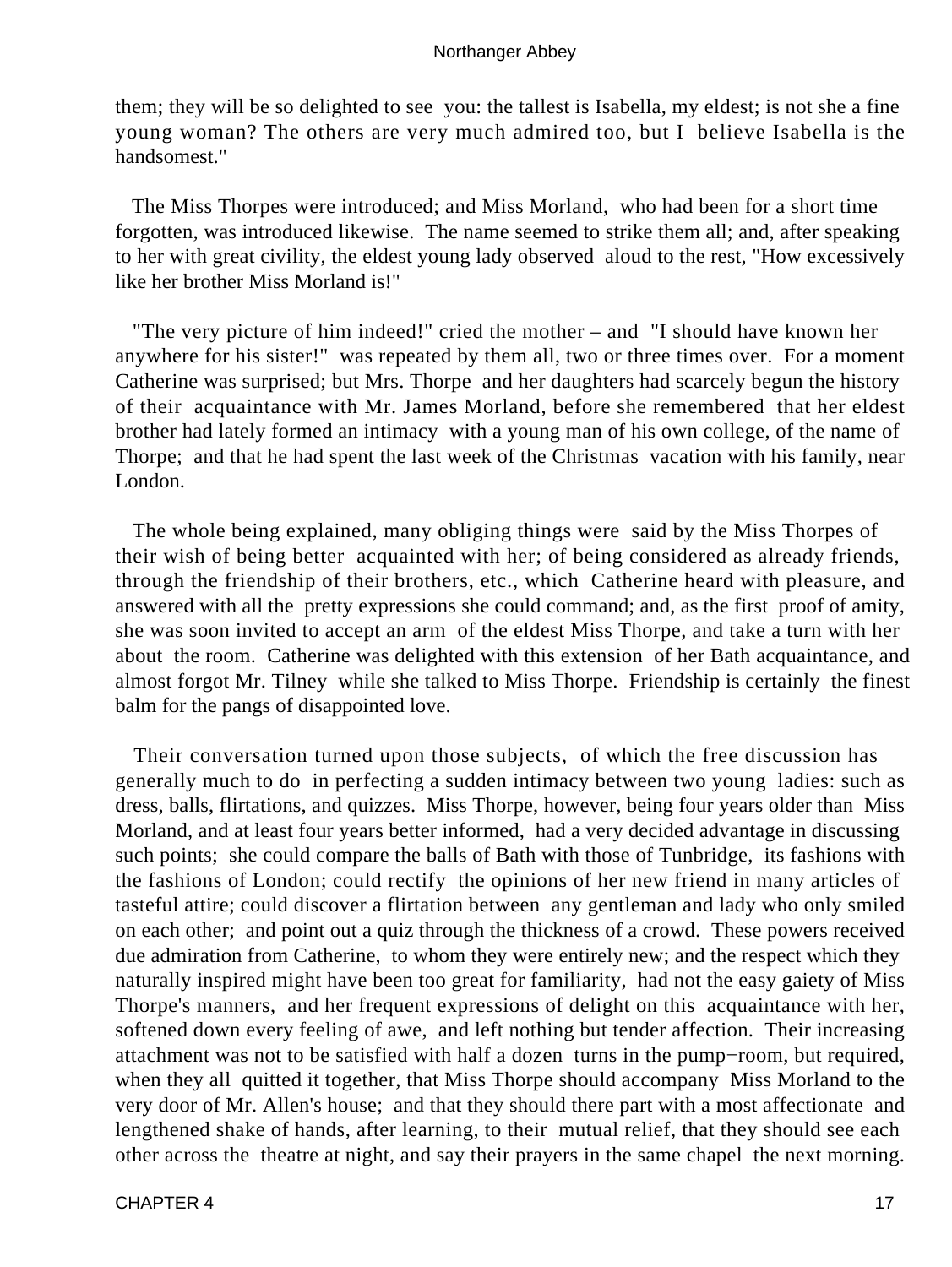Catherine then ran directly upstairs, and watched Miss Thorpe's progress down the street from the drawing−room window; admired the graceful spirit of her walk, the fashionable air of her figure and dress; and felt grateful, as well she might, for the chance which had procured her such a friend.

 Mrs. Thorpe was a widow, and not a very rich one; she was a good−humoured, well−meaning woman, and a very indulgent mother. Her eldest daughter had great personal beauty, and the younger ones, by pretending to be as handsome as their sister, imitating her air, and dressing in the same style, did very well.

 This brief account of the family is intended to supersede the necessity of a long and minute detail from Mrs. Thorpe herself, of her past adventures and sufferings, which might otherwise be expected to occupy the three or four following chapters; in which the worthlessness of lords and attornies might be set forth, and conversations, which had passed twenty years before, be minutely repeated.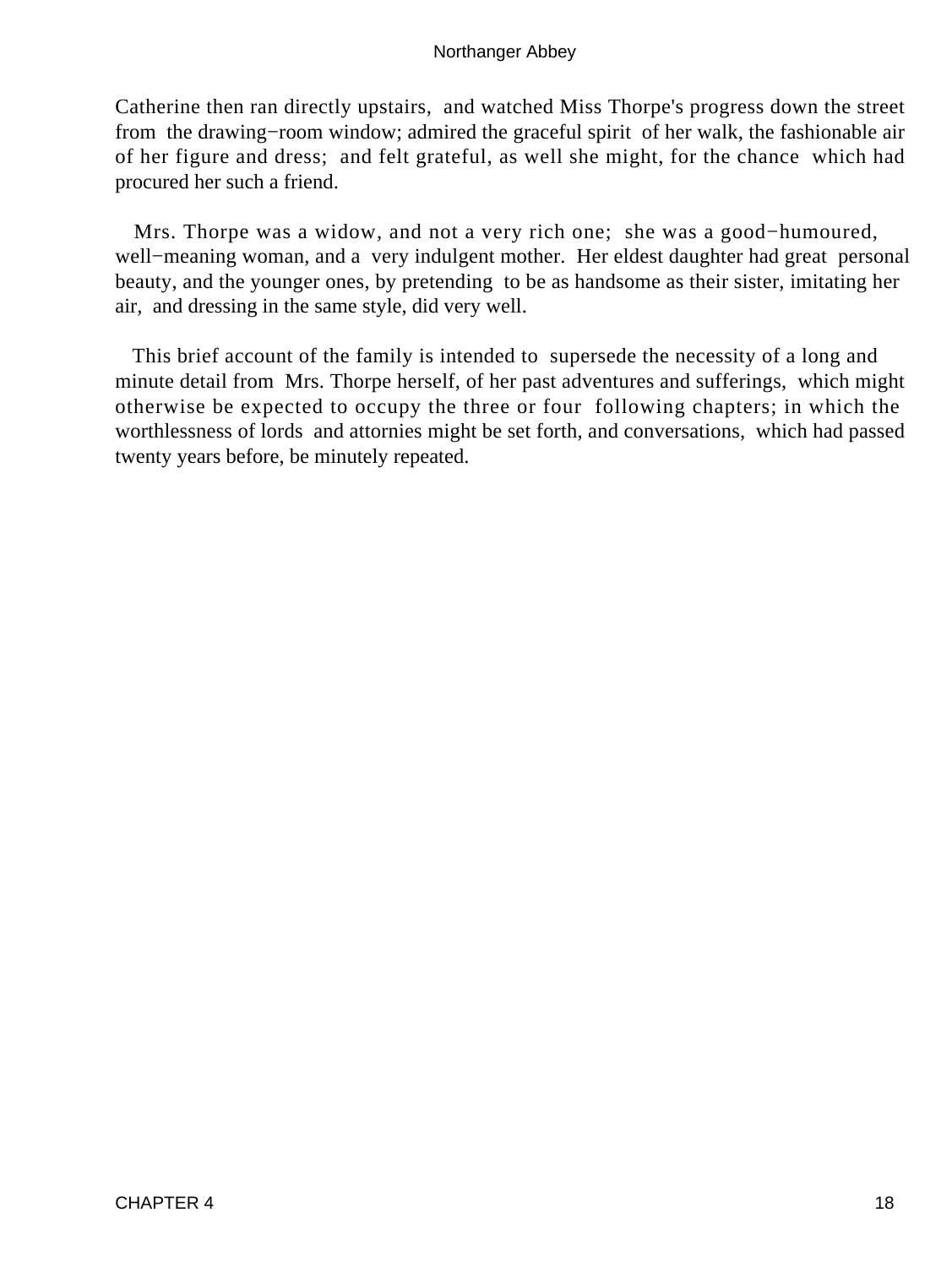# **[CHAPTER 5](#page-165-0)**

Catherine was not so much engaged at the theatre that evening, in returning the nods and smiles of Miss Thorpe, though they certainly claimed much of her leisure, as to forget to look with an inquiring eye for Mr. Tilney in every box which her eye could reach; but she looked in vain. Mr. Tilney was no fonder of the play than the pump−room. She hoped to be more fortunate the next day; and when her wishes for fine weather were answered by seeing a beautiful morning, she hardly felt a doubt of it; for a fine Sunday in Bath empties every house of its inhabitants, and all the world appears on such an occasion to walk about and tell their acquaintance what a charming day it is.

 As soon as divine service was over, the Thorpes and Allens eagerly joined each other; and after staying long enough in the pump−room to discover that the crowd was insupportable, and that there was not a genteel face to be seen, which everybody discovers every Sunday throughout the season, they hastened away to the Crescent, to breathe the fresh air of better company. Here Catherine and Isabella, arm in arm, again tasted the sweets of friendship in an unreserved conversation; they talked much, and with much enjoyment; but again was Catherine disappointed in her hope of reseeing her partner. He was nowhere to be met with; every search for him was equally unsuccessful, in morning lounges or evening assemblies; neither at the Upper nor Lower Rooms, at dressed or undressed balls, was he perceivable; nor among the walkers, the horsemen, or the curricle−drivers of the morning. His name was not in the pump−room book, and curiosity could do no more. He must be gone from Bath. Yet he had not mentioned that his stay would be so short! This sort of mysteriousness, which is always so becoming in a hero, threw a fresh grace in Catherine's imagination around his person and manners, and increased her anxiety to know more of him. From the Thorpes she could learn nothing, for they had been only two days in Bath before they met with Mrs. Allen. It was a subject, however, in which she often indulged with her fair friend, from whom she received every possible encouragement to continue to think of him; and his impression on her fancy was not suffered therefore to weaken. Isabella was very sure that he must be a charming young man, and was equally sure that he must have been delighted with her dear Catherine, and would therefore shortly return. She liked him the better for being a clergyman, "for she must confess herself very partial to the profession"; and something like a sigh escaped her as she said it. Perhaps Catherine was wrong in not demanding the cause of that gentle emotion – but she was not experienced enough in the finesse of love, or the duties of friendship, to know when delicate raillery was properly called for, or when a confidence should be forced.

 Mrs. Allen was now quite happy – quite satisfied with Bath. She had found some acquaintance, had been so lucky too as to find in them the family of a most worthy old friend; and, as the completion of good fortune, had found these friends by no means so expensively dressed as herself. Her daily expressions were no longer, "I wish we had some acquaintance in Bath!" They were changed into, "How glad I am we have met with Mrs.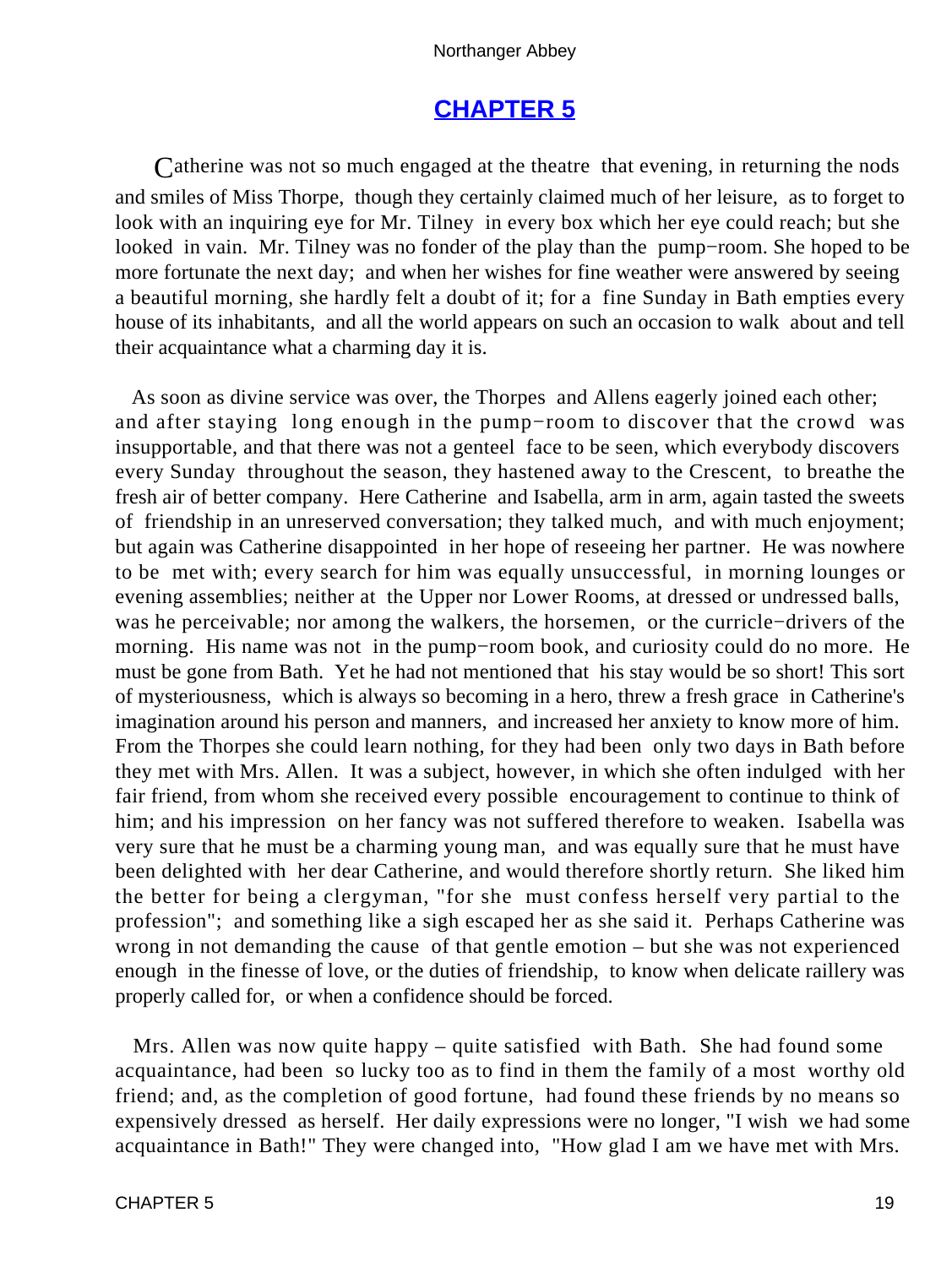Thorpe!" and she was as eager in promoting the intercourse of the two families, as her young charge and Isabella themselves could be; never satisfied with the day unless she spent the chief of it by the side of Mrs. Thorpe, in what they called conversation, but in which there was scarcely ever any exchange of opinion, and not often any resemblance of subject, for Mrs. Thorpe talked chiefly of her children, and Mrs. Allen of her gowns.

 The progress of the friendship between Catherine and Isabella was quick as its beginning had been warm, and they passed so rapidly through every gradation of increasing tenderness that there was shortly no fresh proof of it to be given to their friends or themselves. They called each other by their Christian name, were always arm in arm when they walked, pinned up each other's train for the dance, and were not to be divided in the set; and if a rainy morning deprived them of other enjoyments, they were still resolute in meeting in defiance of wet and dirt, and shut themselves up, to read novels together. Yes, novels; for I will not adopt that ungenerous and impolitic custom so common with novel−writers, of degrading by their contemptuous censure the very performances, to the number of which they are themselves adding – joining with their greatest enemies in bestowing the harshest epithets on such works, and scarcely ever permitting them to be read by their own heroine, who, if she accidentally take up a novel, is sure to turn over its insipid pages with disgust. Alas! If the heroine of one novel be not patronized by the heroine of another, from whom can she expect protection and regard? I cannot approve of it. Let us leave it to the reviewers to abuse such effusions of fancy at their leisure, and over every new novel to talk in threadbare strains of the trash with which the press now groans. Let us not desert one another; we are an injured body. Although our productions have afforded more extensive and unaffected pleasure than those of any other literary corporation in the world, no species of composition has been so much decried. From pride, ignorance, or fashion, our foes are almost as many as our readers. And while the abilities of the nine−hundredth abridger of the History of England, or of the man who collects and publishes in a volume some dozen lines of Milton, Pope, and Prior, with a paper from the Spectator, and a chapter from Sterne, are eulogized by a thousand pens – there seems almost a general wish of decrying the capacity and undervaluing the labour of the novelist, and of slighting the performances which have only genius, wit, and taste to recommend them. "I am no novel−reader – I seldom look into novels – Do not imagine that I often read novels – It is really very well for a novel." Such is the common cant. "And what are you reading, Miss – ?" "Oh! It is only a novel!" replies the young lady, while she lays down her book with affected indifference, or momentary shame. "It is only Cecilia, or Camilla, or Belinda"; or, in short, only some work in which the greatest powers of the mind are displayed, in which the most thorough knowledge of human nature, the happiest delineation of its varieties, the liveliest effusions of wit and humour, are conveyed to the world in the best−chosen language. Now, had the same young lady been engaged with a volume of the Spectator, instead of such a work, how proudly would she have produced the book, and told its name; though the chances must be against her being occupied by any part of that voluminous publication, of which either the matter or manner would not disgust a young person of taste: the substance of its papers so often consisting in the statement of improbable circumstances,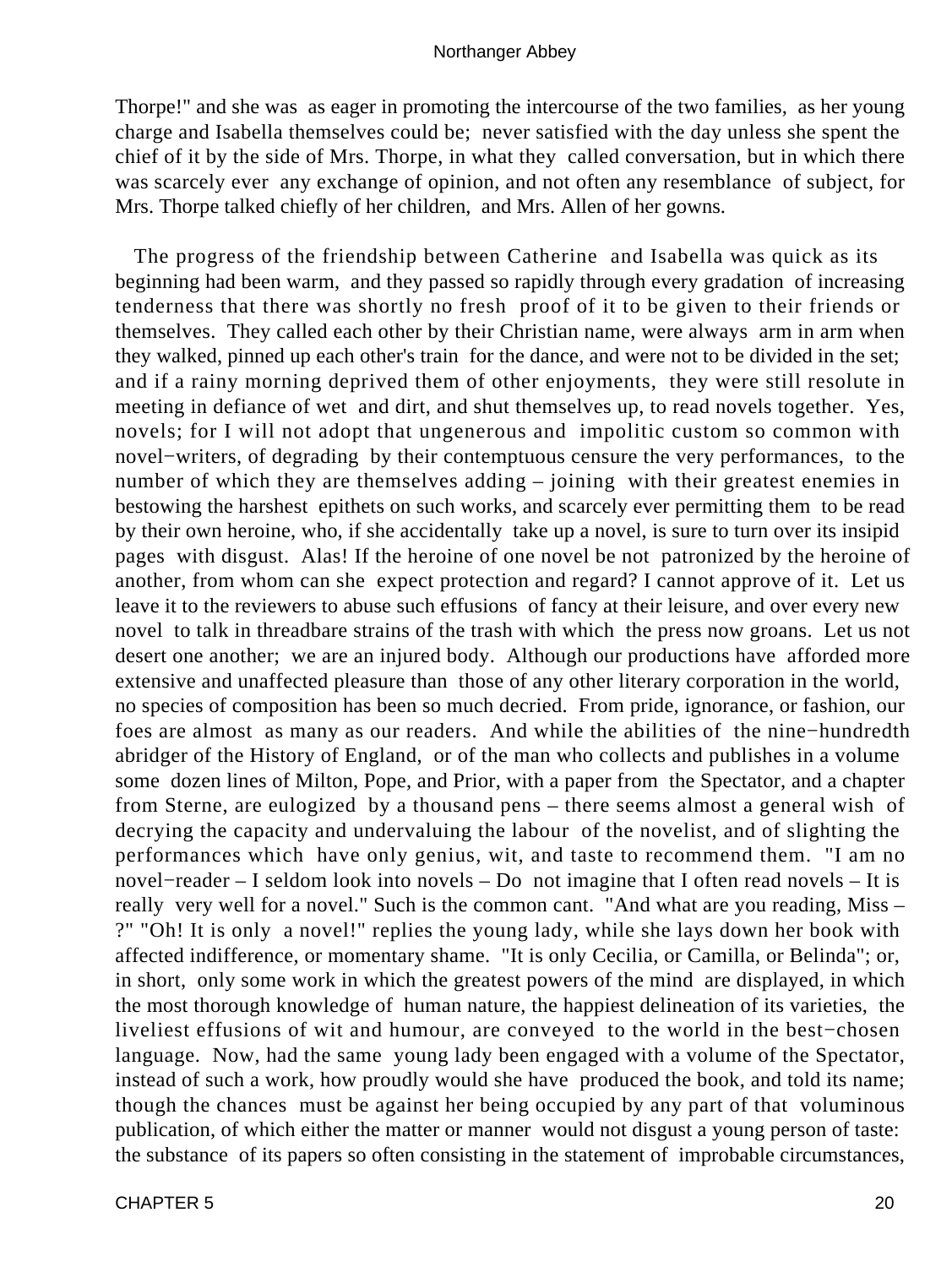unnatural characters, and topics of conversation which no longer concern anyone living; and their language, too, frequently so coarse as to give no very favourable idea of the age that could endure it.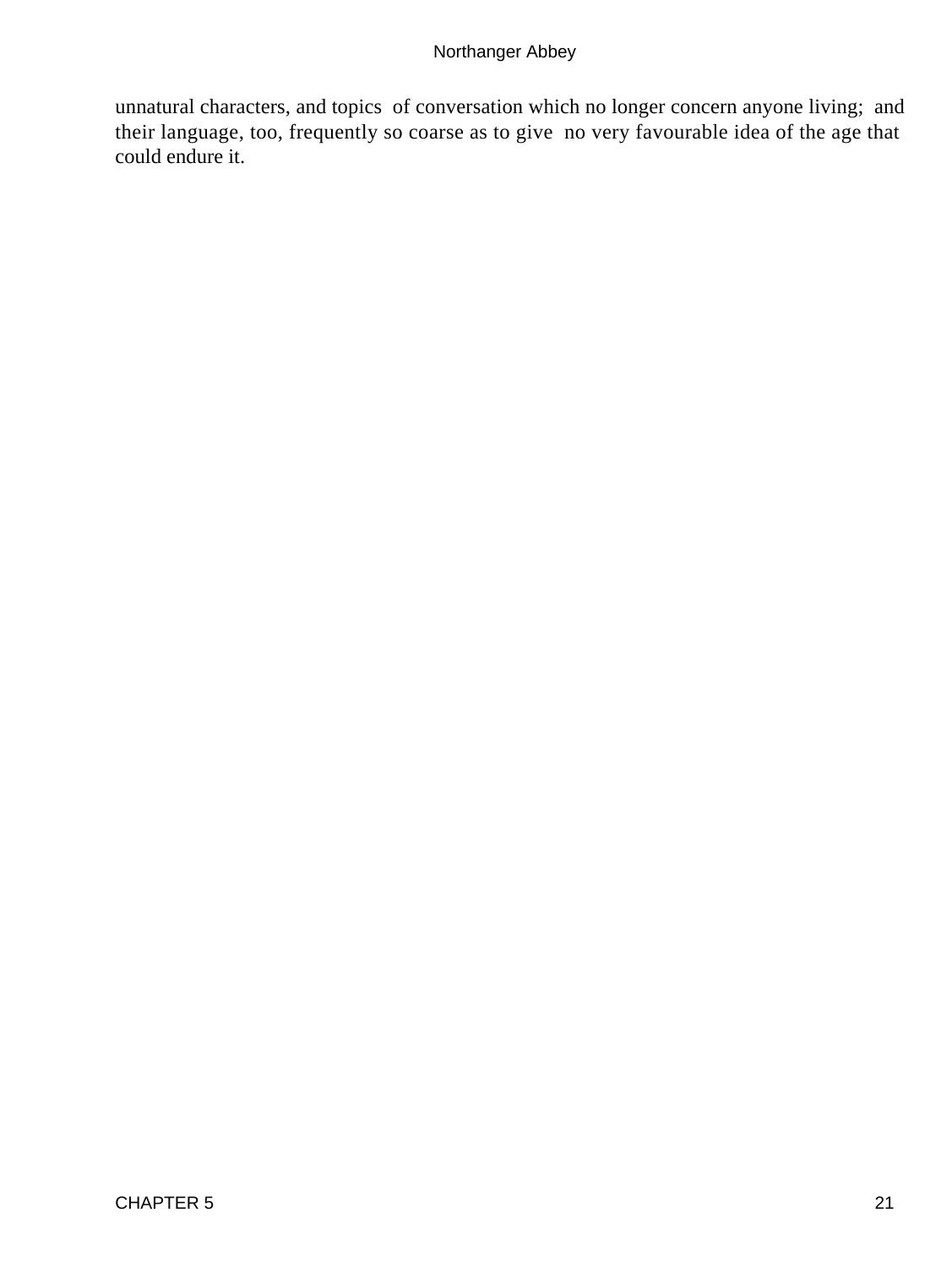# **[CHAPTER 6](#page-165-0)**

The following conversation, which took place between the two friends in the pump−room one morning, after an acquaintance of eight or nine days, is given as a specimen of their very warm attachment, and of the delicacy, discretion, originality of thought, and literary taste which marked the reasonableness of that attachment.

 They met by appointment; and as Isabella had arrived nearly five minutes before her friend, her first address naturally was, "My dearest creature, what can have made you so late? I have been waiting for you at least this age!"

 "Have you, indeed! I am very sorry for it; but really I thought I was in very good time. It is but just one. I hope you have not been here long?"

 "Oh! These ten ages at least. I am sure I have been here this half hour. But now, let us go and sit down at the other end of the room, and enjoy ourselves. I have an hundred things to say to you. In the first place, I was so afraid it would rain this morning, just as I wanted to set off; it looked very showery, and that would have thrown me into agonies! Do you know, I saw the prettiest hat you can imagine, in a shop window in Milsom Street just now – very like yours, only with coquelicot ribbons instead of green; I quite longed for it. But, my dearest Catherine, what have you been doing with yourself all this morning? Have you gone on with Udolpho?"

"Yes, I have been reading it ever since I woke; and I am got to the black veil."

 "Are you, indeed? How delightful! Oh! I would not tell you what is behind the black veil for the world! Are not you wild to know?"

 "Oh! Yes, quite; what can it be? But do not tell me – I would not be told upon any account. I know it must be a skeleton, I am sure it is Laurentina's skeleton. Oh! I am delighted with the book! I should like to spend my whole life in reading it. I assure you, if it had not been to meet you, I would not have come away from it for all the world."

 "Dear creature! How much I am obliged to you; and when you have finished Udolpho, we will read the Italian together; and I have made out a list of ten or twelve more of the same kind for you."

"Have you, indeed! How glad I am! What are they all?"

 "I will read you their names directly; here they are, in my pocketbook. Castle of Wolfenbach, Clermont, Mysterious Warnings, Necromancer of the Black Forest, Midnight Bell, Orphan of the Rhine, and Horrid Mysteries. Those will last us some time."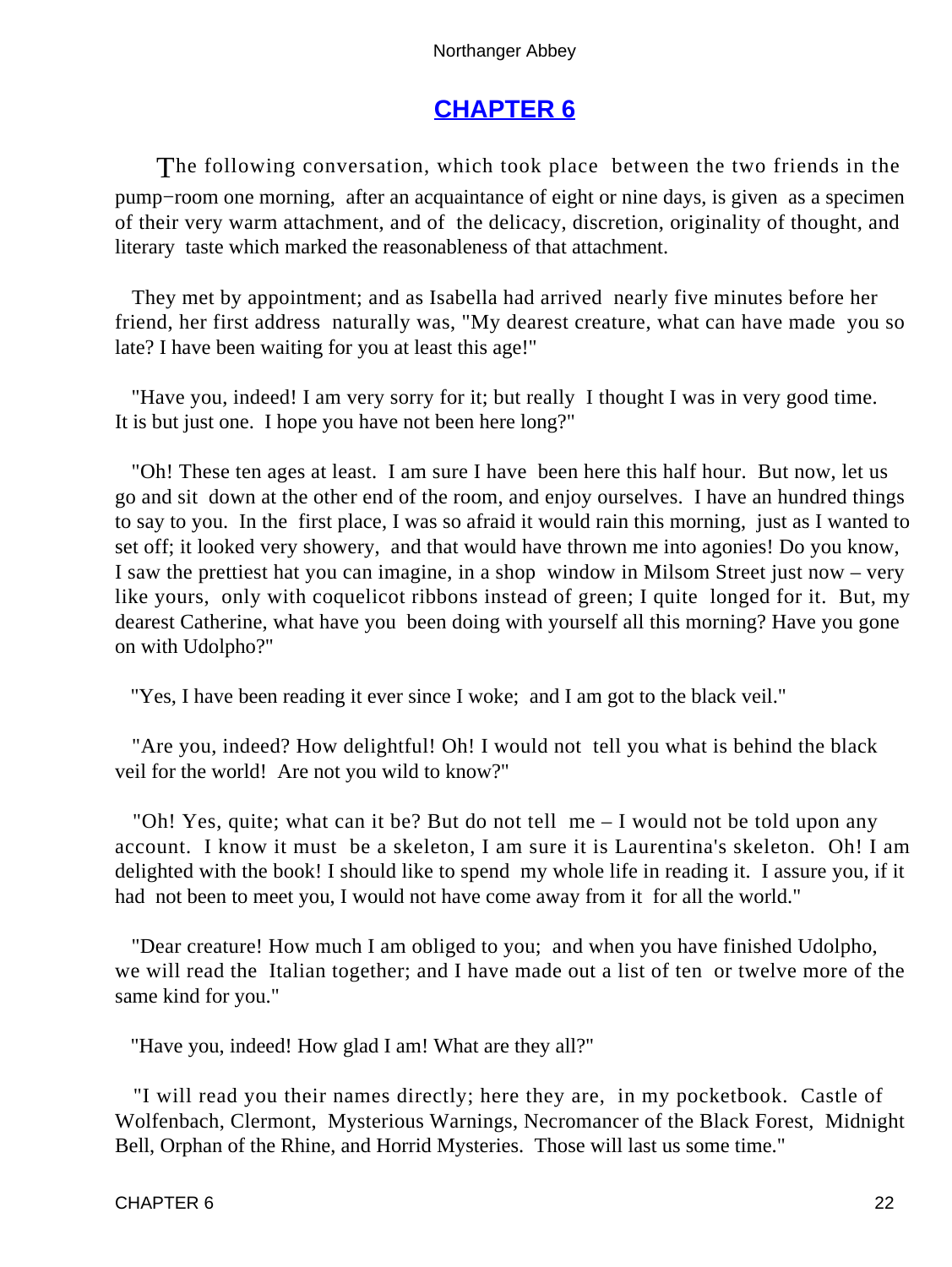"Yes, pretty well; but are they all horrid, are you sure they are all horrid?"

 "Yes, quite sure; for a particular friend of mine, a Miss Andrews, a sweet girl, one of the sweetest creatures in the world, has read every one of them. I wish you knew Miss Andrews, you would be delighted with her. She is netting herself the sweetest cloak you can conceive. I think her as beautiful as an angel, and I am so vexed with the men for not admiring her! I scold them all amazingly about it."

"Scold them! Do you scold them for not admiring her?"

 "Yes, that I do. There is nothing I would not do for those who are really my friends. I have no notion of loving people by halves; it is not my nature. My attachments are always excessively strong. I told Captain Hunt at one of our assemblies this winter that if he was to tease me all night, I would not dance with him, unless he would allow Miss Andrews to be as beautiful as an angel. The men think us incapable of real friendship, you know, and I am determined to show them the difference. Now, if I were to hear anybody speak slightingly of you, I should fire up in a moment: but that is not at all likely, for you are just the kind of girl to be a great favourite with the men."

"Oh, dear!" cried Catherine, colouring. "How can you say so?"

 "I know you very well; you have so much animation, which is exactly what Miss Andrews wants, for I must confess there is something amazingly insipid about her. Oh! I must tell you, that just after we parted yesterday, I saw a young man looking at you so earnestly – I am sure he is in love with you." Catherine coloured, and disclaimed again. Isabella laughed. "It is very true, upon my honour, but I see how it is; you are indifferent to everybody's admiration, except that of one gentleman, who shall be nameless. Nay, I cannot blame you" – speaking more seriously – "your feelings are easily understood. Where the heart is really attached, I know very well how little one can be pleased with the attention of anybody else. Everything is so insipid, so uninteresting, that does not relate to the beloved object! I can perfectly comprehend your feelings."

 "But you should not persuade me that I think so very much about Mr. Tilney, for perhaps I may never see him again."

 "Not see him again! My dearest creature, do not talk of it. I am sure you would be miserable if you thought so!"

 "No, indeed, I should not. I do not pretend to say that I was not very much pleased with him; but while I have Udolpho to read, I feel as if nobody could make me miserable. Oh! The dreadful black veil! My dear Isabella, I am sure there must be Laurentina's skeleton behind it."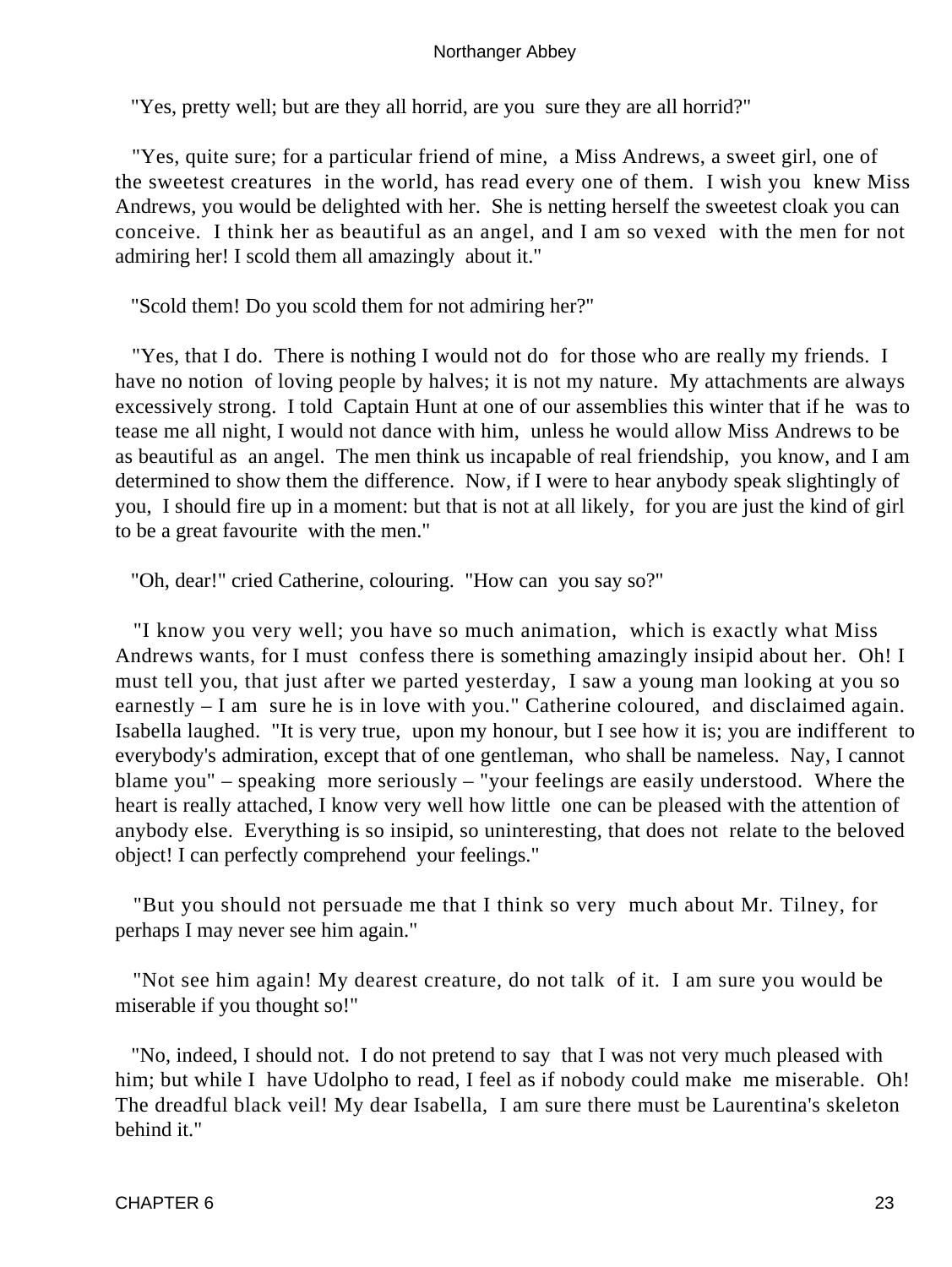"It is so odd to me, that you should never have read Udolpho before; but I suppose Mrs. Morland objects to novels."

 "No, she does not. She very often reads Sir Charles Grandison herself; but new books do not fall in our way."

 "Sir Charles Grandison! That is an amazing horrid book, is it not? I remember Miss Andrews could not get through the first volume."

"It is not like Udolpho at all; but yet I think it is very entertaining."

 "Do you indeed! You surprise me; I thought it had not been readable. But, my dearest Catherine, have you settled what to wear on your head tonight? I am determined at all events to be dressed exactly like you. The men take notice of that sometimes, you know."

"But it does not signify if they do," said Catherine, very innocently.

 "Signify! Oh, heavens! I make it a rule never to mind what they say. They are very often amazingly impertinent if you do not treat them with spirit, and make them keep their distance."

"Are they? Well, I never observed that. They always behave very well to me."

 "Oh! They give themselves such airs. They are the most conceited creatures in the world, and think themselves of so much importance! By the by, though I have thought of it a hundred times, I have always forgot to ask you what is your favourite complexion in a man. Do you like them best dark or fair?"

 "I hardly know. I never much thought about it. Something between both, I think. Brown – not fair, and – and not very dark."

 "Very well, Catherine. That is exactly he. I have not forgot your description of Mr. Tilney – 'a brown skin, with dark eyes, and rather dark hair.' Well, my taste is different. I prefer light eyes, and as to complexion – do you know – I like a sallow better than any other. You must not betray me, if you should ever meet with one of your acquaintance answering that description."

"Betray you! What do you mean?"

"Nay, do not distress me. I believe I have said too much. Let us drop the subject."

 Catherine, in some amazement, complied, and after remaining a few moments silent, was on the point of reverting to what interested her at that time rather more than anything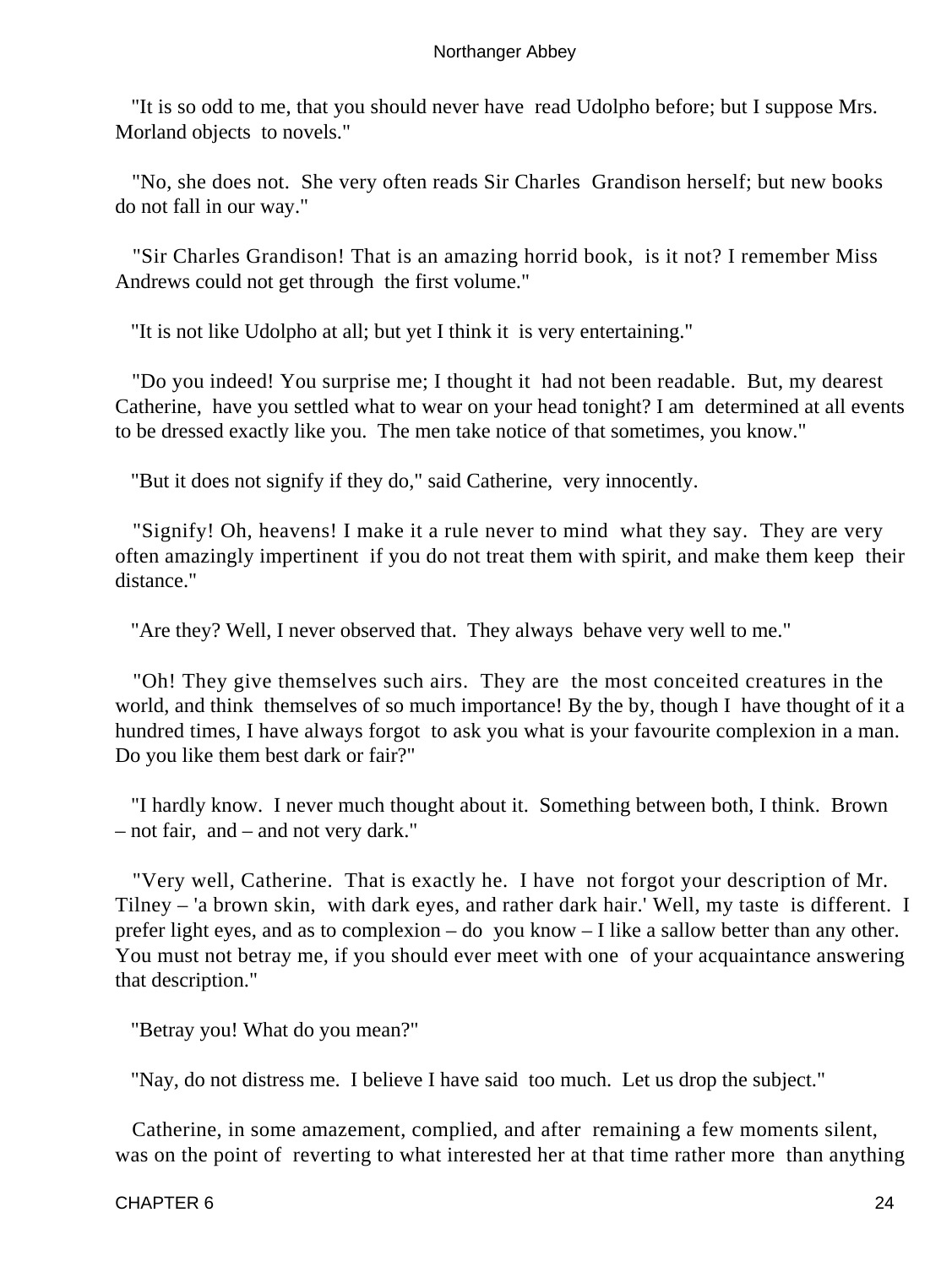else in the world, Laurentina's skeleton, when her friend prevented her, by saying, "For heaven's sake! Let us move away from this end of the room. Do you know, there are two odious young men who have been staring at me this half hour. They really put me quite out of countenance. Let us go and look at the arrivals. They will hardly follow us there."

 Away they walked to the book; and while Isabella examined the names, it was Catherine's employment to watch the proceedings of these alarming young men.

 "They are not coming this way, are they? I hope they are not so impertinent as to follow us. Pray let me know if they are coming. I am determined I will not look up."

 In a few moments Catherine, with unaffected pleasure, assured her that she need not be longer uneasy, as the gentlemen had just left the pump−room.

 "And which way are they gone?" said Isabella, turning hastily round. "One was a very good−looking young man."

"They went towards the church−yard."

 "Well, I am amazingly glad I have got rid of them! And now, what say you to going to Edgar's Buildings with me, and looking at my new hat? You said you should like to see it."

 Catherine readily agreed. "Only," she added, "perhaps we may overtake the two young men."

 "Oh! Never mind that. If we make haste, we shall pass by them presently, and I am dying to show you my hat."

"But if we only wait a few minutes, there will be no danger of our seeing them at all."

 "I shall not pay them any such compliment, I assure you. I have no notion of treating men with such respect. That is the way to spoil them."

 Catherine had nothing to oppose against such reasoning; and therefore, to show the independence of Miss Thorpe, and her resolution of humbling the sex, they set off immediately as fast as they could walk, in pursuit of the two young men.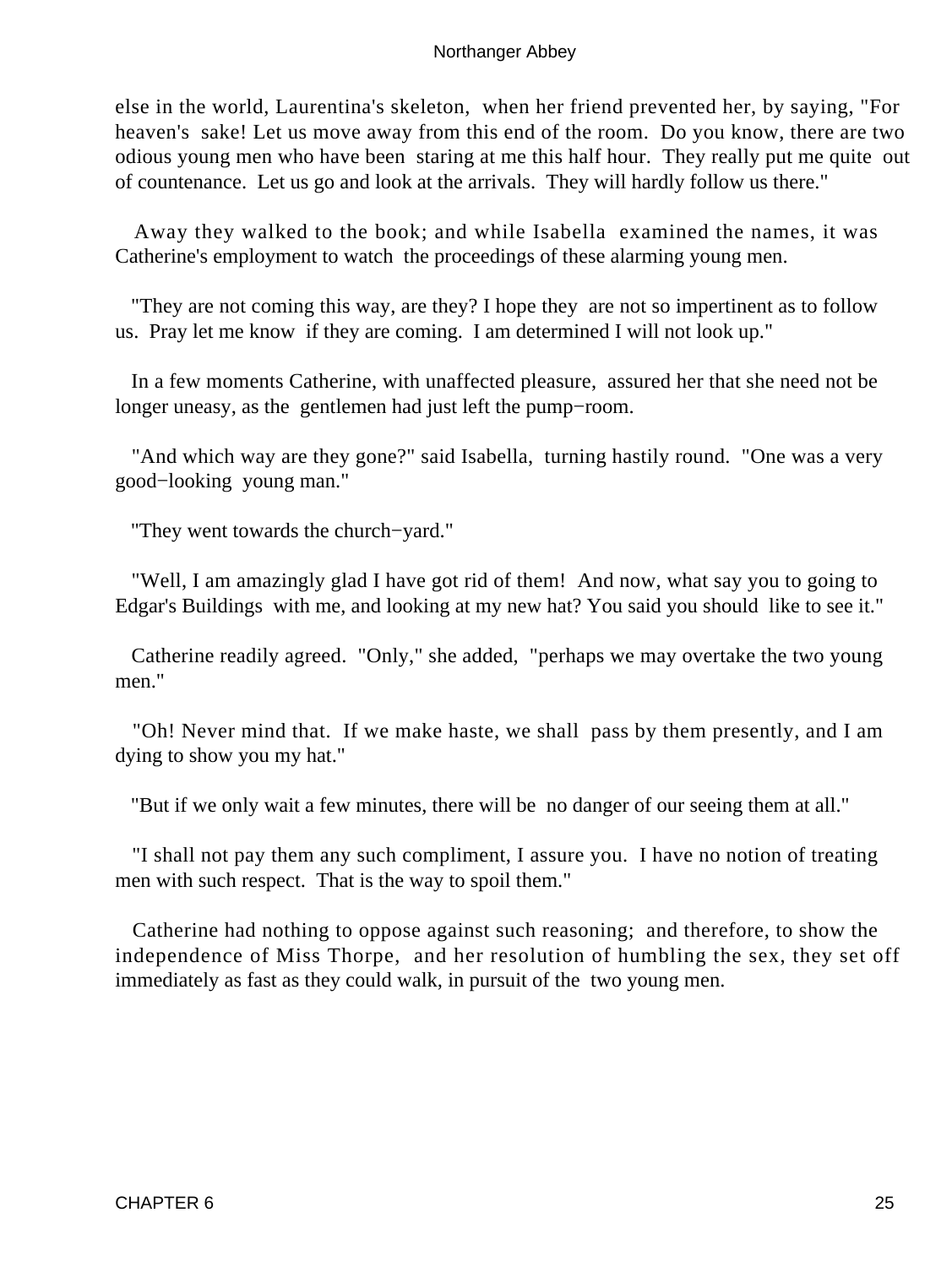# **[CHAPTER 7](#page-165-0)**

Half a minute conducted them through the pump−yard to the archway, opposite Union Passage; but here they were stopped. Everybody acquainted with Bath may remember the difficulties of crossing Cheap Street at this point; it is indeed a street of so impertinent a nature, so unfortunately connected with the great London and Oxford roads, and the principal inn of the city, that a day never passes in which parties of ladies, however important their business, whether in quest of pastry, millinery, or even (as in the present case) of young men, are not detained on one side or other by carriages, horsemen, or carts. This evil had been felt and lamented, at least three times a day, by Isabella since her residence in Bath; and she was now fated to feel and lament it once more, for at the very moment of coming opposite to Union Passage, and within view of the two gentlemen who were proceeding through the crowds, and threading the gutters of that interesting alley, they were prevented crossing by the approach of a gig, driven along on bad pavement by a most knowing−looking coachman with all the vehemence that could most fitly endanger the lives of himself, his companion, and his horse.

 "Oh, these odious gigs!" said Isabella, looking up. "How I detest them." But this detestation, though so just, was of short duration, for she looked again and exclaimed, "Delightful! Mr. Morland and my brother!"

 "Good heaven! 'Tis James!" was uttered at the same moment by Catherine; and, on catching the young men's eyes, the horse was immediately checked with a violence which almost threw him on his haunches, and the servant having now scampered up, the gentlemen jumped out, and the equipage was delivered to his care.

 Catherine, by whom this meeting was wholly unexpected, received her brother with the liveliest pleasure; and he, being of a very amiable disposition, and sincerely attached to her, gave every proof on his side of equal satisfaction, which he could have leisure to do, while the bright eyes of Miss Thorpe were incessantly challenging his notice; and to her his devoirs were speedily paid, with a mixture of joy and embarrassment which might have informed Catherine, had she been more expert in the development of other people's feelings, and less simply engrossed by her own, that her brother thought her friend quite as pretty as she could do herself.

 John Thorpe, who in the meantime had been giving orders about the horses, soon joined them, and from him she directly received the amends which were her due; for while he slightly and carelessly touched the hand of Isabella, on her he bestowed a whole scrape and half a short bow. He was a stout young man of middling height, who, with a plain face and ungraceful form, seemed fearful of being too handsome unless he wore the dress of a groom, and too much like a gentleman unless he were easy where he ought to be civil, and impudent where he might be allowed to be easy. He took out his watch: "How long do you think we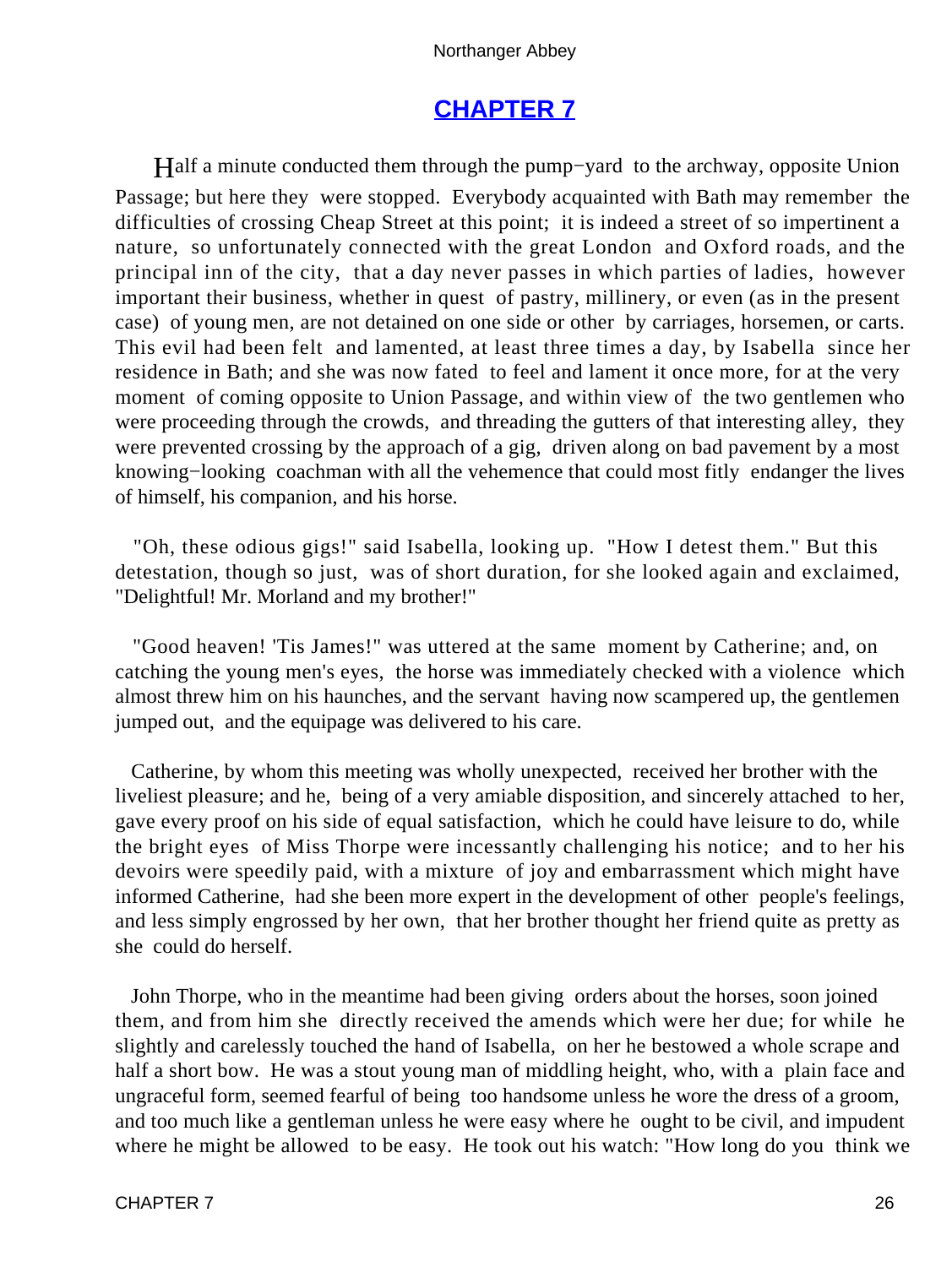have been running it from Tetbury, Miss Morland?"

"I do not know the distance." Her brother told her that it was twenty−three miles.

 "Three and twenty!" cried Thorpe. "Five and twenty if it is an inch." Morland remonstrated, pleaded the authority of road−books, innkeepers, and milestones; but his friend disregarded them all; he had a surer test of distance. "I know it must be five and twenty," said he, "by the time we have been doing it. It is now half after one; we drove out of the inn−yard at Tetbury as the town clock struck eleven; and I defy any man in England to make my horse go less than ten miles an hour in harness; that makes it exactly twenty−five."

 "You have lost an hour," said Morland; "it was only ten o'clock when we came from Tetbury."

 "Ten o'clock! It was eleven, upon my soul! I counted every stroke. This brother of yours would persuade me out of my senses, Miss Morland; do but look at my horse; did you ever see an animal so made for speed in your life?" (The servant had just mounted the carriage and was driving off.) "Such true blood! Three hours and and a half indeed coming only three and twenty miles! Look at that creature, and suppose it possible if you can."

"He does look very hot, to be sure."

 "Hot! He had not turned a hair till we came to Walcot Church; but look at his forehand; look at his loins; only see how he moves; that horse cannot go less than ten miles an hour: tie his legs and he will get on. What do you think of my gig, Miss Morland? A neat one, is not it? Well hung; town−built; I have not had it a month. It was built for a Christchurch man, a friend of mine, a very good sort of fellow; he ran it a few weeks, till, I believe, it was convenient to have done with it. I happened just then to be looking out for some light thing of the kind, though I had pretty well determined on a curricle too; but I chanced to meet him on Magdalen Bridge, as he was driving into Oxford, last term: 'Ah! Thorpe,' said he, 'do you happen to want such a little thing as this? It is a capital one of the kind, but I am cursed tired of it.' 'Oh! D – ,' said I; 'I am your man; what do you ask?' And how much do you think he did, Miss Morland?"

"I am sure I cannot guess at all."

 "Curricle−hung, you see; seat, trunk, sword−case, splashing−board, lamps, silver moulding, all you see complete; the iron−work as good as new, or better. He asked fifty guineas; I closed with him directly, threw down the money, and the carriage was mine."

 "And I am sure," said Catherine, "I know so little of such things that I cannot judge whether it was cheap or dear."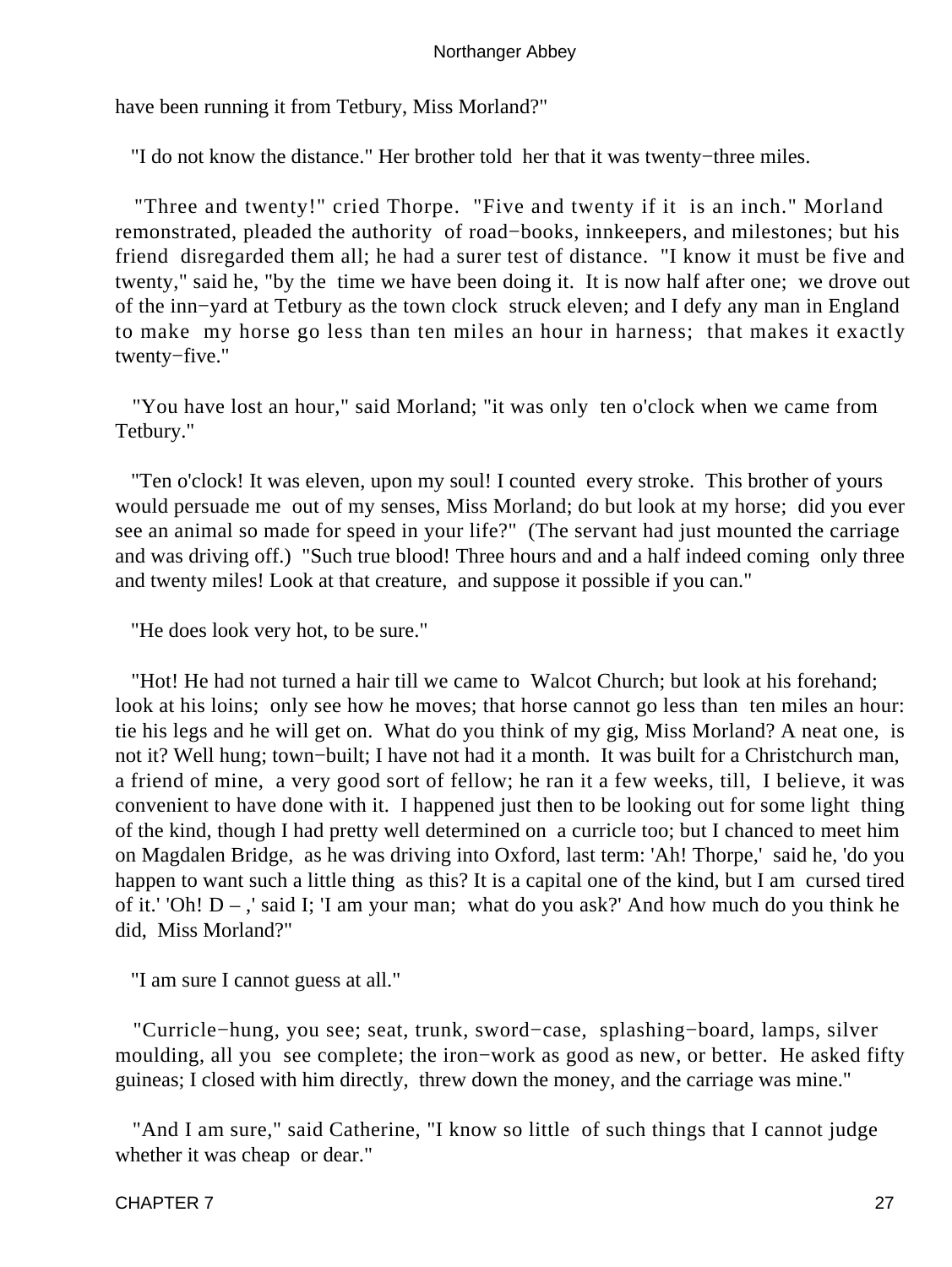"Neither one nor t'other; I might have got it for less, I dare say; but I hate haggling, and poor Freeman wanted cash."

"That was very good−natured of you," said Catherine, quite pleased.

"Oh!  $D - it$ , when one has the means of doing a kind thing by a friend, I hate to be pitiful."

 An inquiry now took place into the intended movements of the young ladies; and, on finding whither they were going, it was decided that the gentlemen should accompany them to Edgar's Buildings, and pay their respects to Mrs. Thorpe. James and Isabella led the way; and so well satisfied was the latter with her lot, so contentedly was she endeavouring to ensure a pleasant walk to him who brought the double recommendation of being her brother's friend, and her friend's brother, so pure and uncoquettish were her feelings, that, though they overtook and passed the two offending young men in Milsom Street, she was so far from seeking to attract their notice, that she looked back at them only three times.

 John Thorpe kept of course with Catherine, and, after a few minutes' silence, renewed the conversation about his gig. "You will find, however, Miss Morland, it would be reckoned a cheap thing by some people, for I might have sold it for ten guineas more the next day; Jackson, of Oriel, bid me sixty at once; Morland was with me at the time."

"Yes," said Morland, who overheard this; "but you forget that your horse was included."

"My horse! Oh,  $d - it!$  I would not sell my horse for a hundred. Are you fond of an open carriage, Miss Morland?"

 "Yes, very; I have hardly ever an opportunity of being in one; but I am particularly fond of it."

"I am glad of it; I will drive you out in mine every day."

 "Thank you," said Catherine, in some distress, from a doubt of the propriety of accepting such an offer.

"I will drive you up Lansdown Hill tomorrow."

"Thank you; but will not your horse want rest?"

 "Rest! He has only come three and twenty miles today; all nonsense; nothing ruins horses so much as rest; nothing knocks them up so soon. No, no; I shall exercise mine at the average of four hours every day while I am here."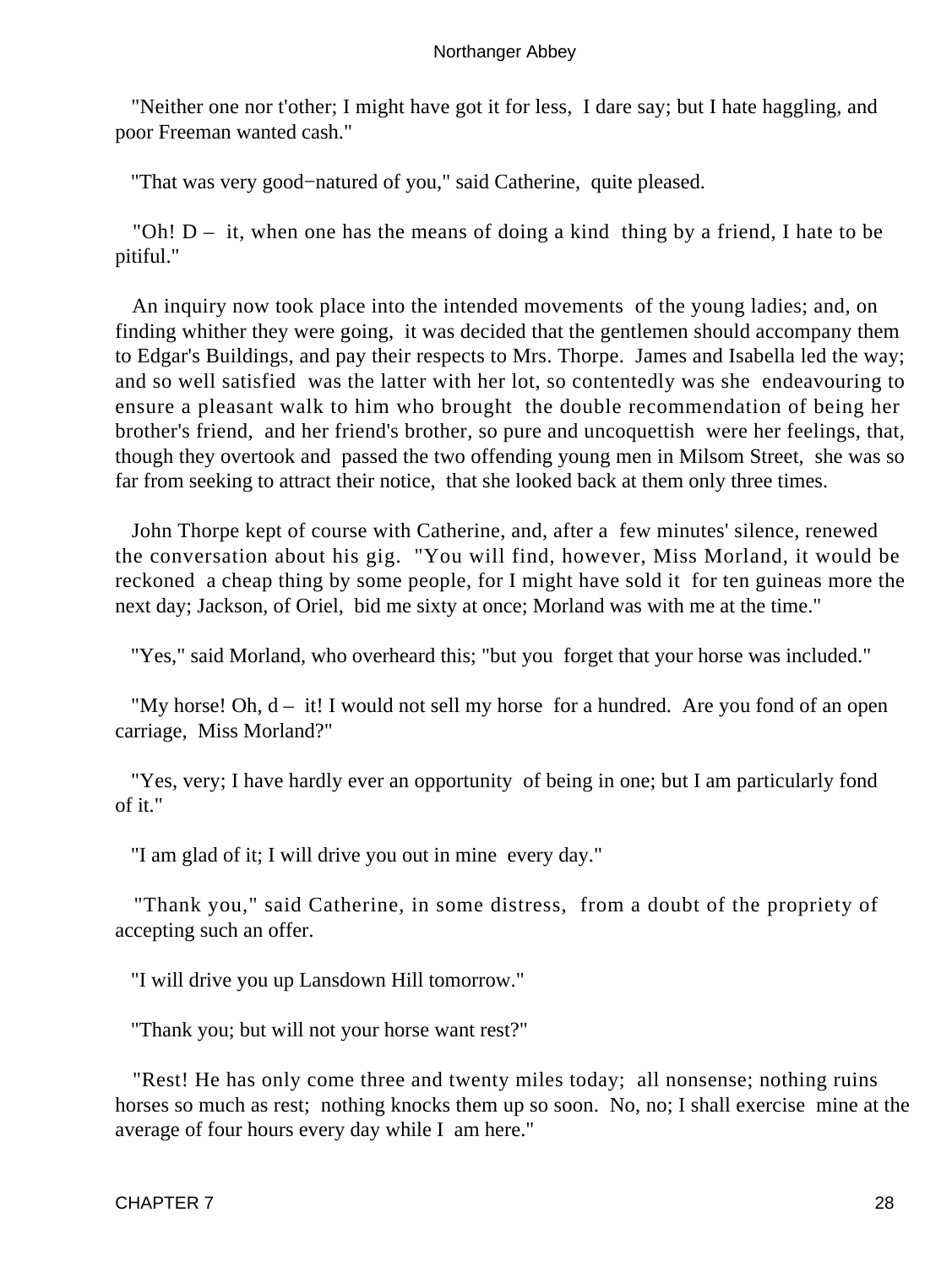"Shall you indeed!" said Catherine very seriously. "That will be forty miles a day."

 "Forty! Aye, fifty, for what I care. Well, I will drive you up Lansdown tomorrow; mind, I am engaged."

 "How delightful that will be!" cried Isabella, turning round. "My dearest Catherine, I quite envy you; but I am afraid, brother, you will not have room for a third."

 "A third indeed! No, no; I did not come to Bath to drive my sisters about; that would be a good joke, faith! Morland must take care of you."

 This brought on a dialogue of civilities between the other two; but Catherine heard neither the particulars nor the result. Her companion's discourse now sunk from its hitherto animated pitch to nothing more than a short decisive sentence of praise or condemnation on the face of every woman they met; and Catherine, after listening and agreeing as long as she could, with all the civility and deference of the youthful female mind, fearful of hazarding an opinion of its own in opposition to that of a self−assured man, especially where the beauty of her own sex is concerned, ventured at length to vary the subject by a question which had been long uppermost in her thoughts; it was, "Have you ever read Udolpho, Mr. Thorpe?"

"Udolpho! Oh, Lord! Not I; I never read novels; I have something else to do."

 Catherine, humbled and ashamed, was going to apologize for her question, but he prevented her by saying, "Novels are all so full of nonsense and stuff; there has not been a tolerably decent one come out since Tom Jones, except The Monk; I read that t'other day; but as for all the others, they are the stupidest things in creation."

"I think you must like Udolpho, if you were to read it; it is so very interesting."

 "Not I, faith! No, if I read any, it shall be Mrs. Radcliffe's; her novels are amusing enough; they are worth reading; some fun and nature in them."

 "Udolpho was written by Mrs. Radcliffe," said Catherine, with some hesitation, from the fear of mortifying him.

 "No sure; was it? Aye, I remember, so it was; I was thinking of that other stupid book, written by that woman they make such a fuss about, she who married the French emigrant."

"I suppose you mean Camilla?"

 "Yes, that's the book; such unnatural stuff! An old man playing at see−saw, I took up the first volume once and looked it over, but I soon found it would not do; indeed I guessed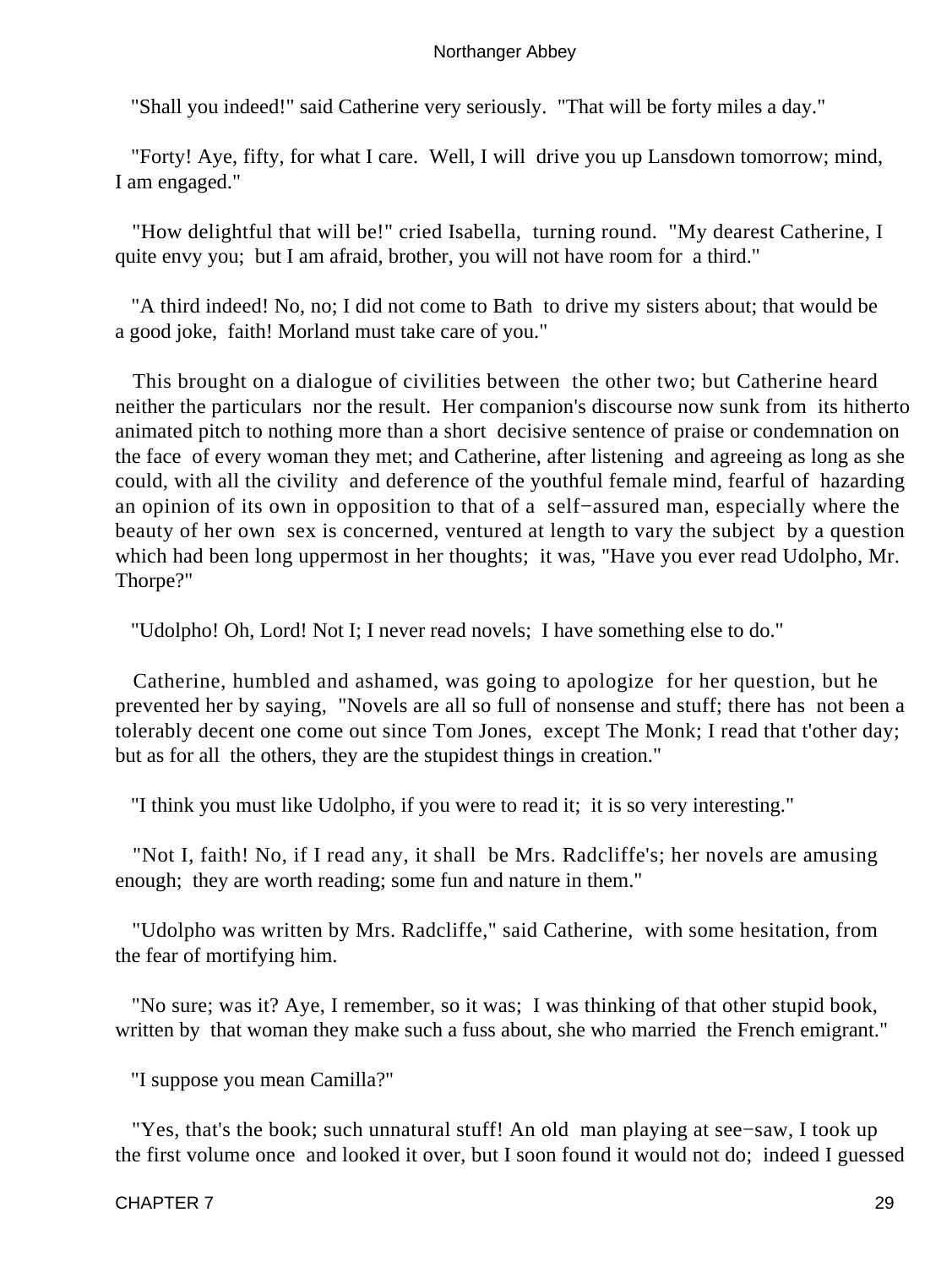what sort of stuff it must be before I saw it: as soon as I heard she had married an emigrant, I was sure I should never be able to get through it."

"I have never read it."

 "You had no loss, I assure you; it is the horridest nonsense you can imagine; there is nothing in the world in it but an old man's playing at see−saw and learning Latin; upon my soul there is not."

 This critique, the justness of which was unfortunately lost on poor Catherine, brought them to the door of Mrs. Thorpe's lodgings, and the feelings of the discerning and unprejudiced reader of Camilla gave way to the feelings of the dutiful and affectionate son, as they met Mrs. Thorpe, who had descried them from above, in the passage. "Ah, Mother! How do you do?" said he, giving her a hearty shake of the hand. "Where did you get that quiz of a hat? It makes you look like an old witch. Here is Morland and I come to stay a few days with you, so you must look out for a couple of good beds somewhere near." And this address seemed to satisfy all the fondest wishes of the mother's heart, for she received him with the most delighted and exulting affection. On his two younger sisters he then bestowed an equal portion of his fraternal tenderness, for he asked each of them how they did, and observed that they both looked very ugly.

 These manners did not please Catherine; but he was James's friend and Isabella's brother; and her judgment was further bought off by Isabella's assuring her, when they withdrew to see the new hat, that John thought her the most charming girl in the world, and by John's engaging her before they parted to dance with him that evening. Had she been older or vainer, such attacks might have done little; but, where youth and diffidence are united, it requires uncommon steadiness of reason to resist the attraction of being called the most charming girl in the world, and of being so very early engaged as a partner; and the consequence was that, when the two Morlands, after sitting an hour with the Thorpes, set off to walk together to Mr. Allen's, and James, as the door was closed on them, said, "Well, Catherine, how do you like my friend Thorpe?" instead of answering, as she probably would have done, had there been no friendship and no flattery in the case, "I do not like him at all," she directly replied, "I like him very much; he seems very agreeable."

 "He is as good−natured a fellow as ever lived; a little of a rattle; but that will recommend him to your sex, I believe: and how do you like the rest of the family?"

"Very, very much indeed: Isabella particularly."

 "I am very glad to hear you say so; she is just the kind of young woman I could wish to see you attached to; she has so much good sense, and is so thoroughly unaffected and amiable; I always wanted you to know her; and she seems very fond of you. She said the highest things in your praise that could possibly be; and the praise of such a girl as Miss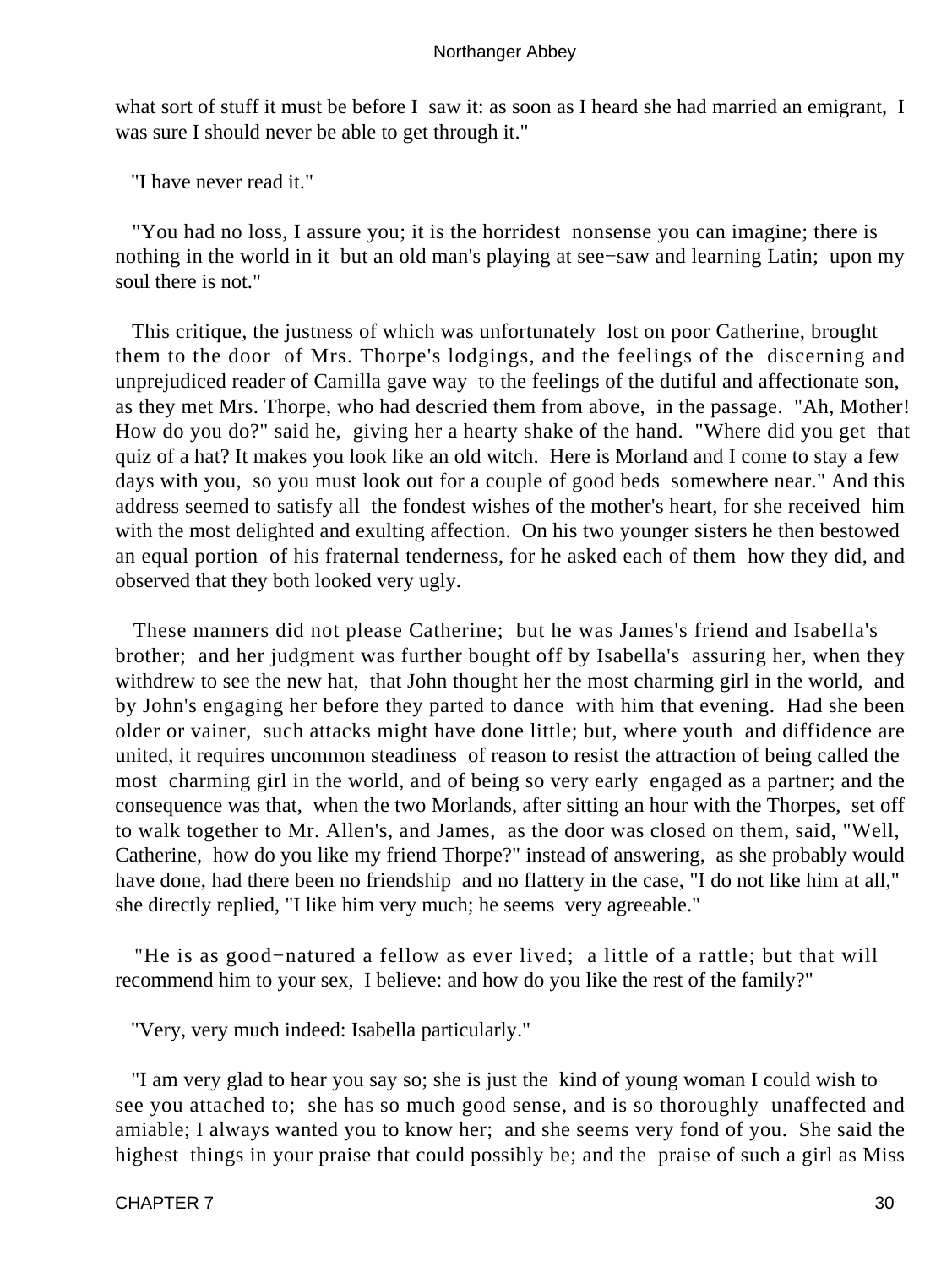Thorpe even you, Catherine," taking her hand with affection, "may be proud of."

 "Indeed I am," she replied; "I love her exceedingly, and am delighted to find that you like her too. You hardly mentioned anything of her when you wrote to me after your visit there."

 "Because I thought I should soon see you myself. I hope you will be a great deal together while you are in Bath. She is a most amiable girl; such a superior understanding! How fond all the family are of her; she is evidently the general favourite; and how much she must be admired in such a place as this – is not she?"

"Yes, very much indeed, I fancy; Mr. Allen thinks her the prettiest girl in Bath."

 "I dare say he does; and I do not know any man who is a better judge of beauty than Mr. Allen. I need not ask you whether you are happy here, my dear Catherine; with such a companion and friend as Isabella Thorpe, it would be impossible for you to be otherwise; and the Allens, I am sure, are very kind to you?"

 "Yes, very kind; I never was so happy before; and now you are come it will be more delightful than ever; how good it is of you to come so far on purpose to see me."

 James accepted this tribute of gratitude, and qualified his conscience for accepting it too, by saying with perfect sincerity, "Indeed, Catherine, I love you dearly."

 Inquiries and communications concerning brothers and sisters, the situation of some, the growth of the rest, and other family matters now passed between them, and continued, with only one small digression on James's part, in praise of Miss Thorpe, till they reached Pulteney Street, where he was welcomed with great kindness by Mr. and Mrs. Allen, invited by the former to dine with them, and summoned by the latter to guess the price and weigh the merits of a new muff and tippet. A pre−engagement in Edgar's Buildings prevented his accepting the invitation of one friend, and obliged him to hurry away as soon as he had satisfied the demands of the other. The time of the two parties uniting in the Octagon Room being correctly adjusted, Catherine was then left to the luxury of a raised, restless, and frightened imagination over the pages of Udolpho, lost from all worldly concerns of dressing and dinner, incapable of soothing Mrs. Allen's fears on the delay of an expected dressmaker, and having only one minute in sixty to bestow even on the reflection of her own felicity, in being already engaged for the evening.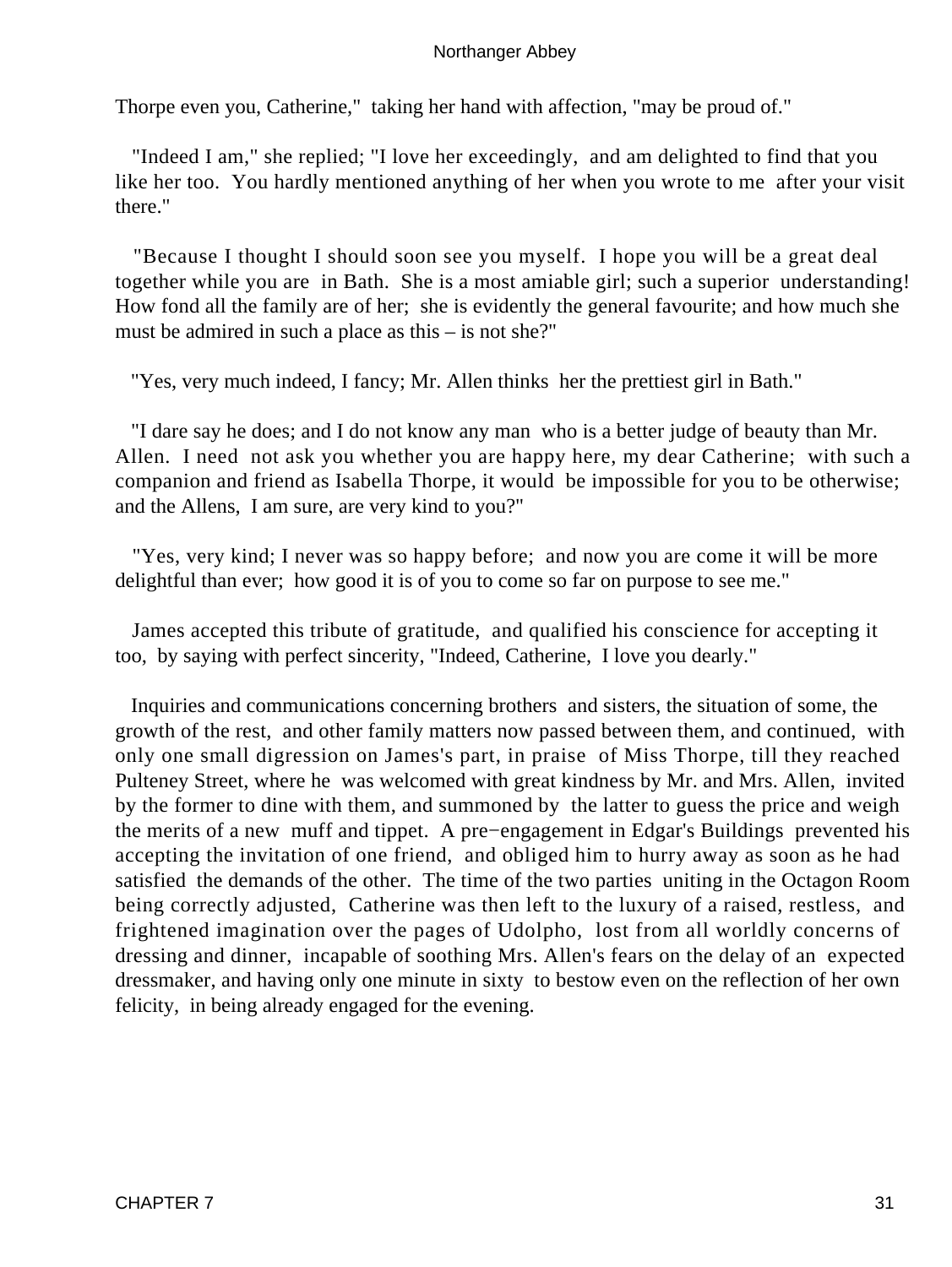# **[CHAPTER 8](#page-165-0)**

In spite of Udolpho and the dressmaker, however, the party from Pulteney Street reached the Upper Rooms in very good time. The Thorpes and James Morland were there only two minutes before them; and Isabella having gone through the usual ceremonial of meeting her friend with the most smiling and affectionate haste, of admiring the set of her gown, and envying the curl of her hair, they followed their chaperones, arm in arm, into the ballroom, whispering to each other whenever a thought occurred, and supplying the place of many ideas by a squeeze of the hand or a smile of affection.

 The dancing began within a few minutes after they were seated; and James, who had been engaged quite as long as his sister, was very importunate with Isabella to stand up; but John was gone into the card−room to speak to a friend, and nothing, she declared, should induce her to join the set before her dear Catherine could join it too. "I assure you," said she, "I would not stand up without your dear sister for all the world; for if I did we should certainly be separated the whole evening." Catherine accepted this kindness with gratitude, and they continued as they were for three minutes longer, when Isabella, who had been talking to James on the other side of her, turned again to his sister and whispered, "My dear creature, I am afraid I must leave you, your brother is so amazingly impatient to begin; I know you will not mind my going away, and I dare say John will be back in a moment, and then you may easily find me out." Catherine, though a little disappointed, had too much good nature to make any opposition, and the others rising up, Isabella had only time to press her friend's hand and say, "Good−bye, my dear love," before they hurried off. The younger Miss Thorpes being also dancing, Catherine was left to the mercy of Mrs. Thorpe and Mrs. Allen, between whom she now remained. She could not help being vexed at the non−appearance of Mr. Thorpe, for she not only longed to be dancing, but was likewise aware that, as the real dignity of her situation could not be known, she was sharing with the scores of other young ladies still sitting down all the discredit of wanting a partner. To be disgraced in the eye of the world, to wear the appearance of infamy while her heart is all purity, her actions all innocence, and the misconduct of another the true source of her debasement, is one of those circumstances which peculiarly belong to the heroine's life, and her fortitude under it what particularly dignifies her character. Catherine had fortitude too; she suffered, but no murmur passed her lips.

 From this state of humiliation, she was roused, at the end of ten minutes, to a pleasanter feeling, by seeing, not Mr. Thorpe, but Mr. Tilney, within three yards of the place where they sat; he seemed to be moving that way, but be did not see her, and therefore the smile and the blush, which his sudden reappearance raised in Catherine, passed away without sullying her heroic importance. He looked as handsome and as lively as ever, and was talking with interest to a fashionable and pleasing−looking young woman, who leant on his arm, and whom Catherine immediately guessed to be his sister; thus unthinkingly throwing away a fair opportunity of considering him lost to her forever, by being married already. But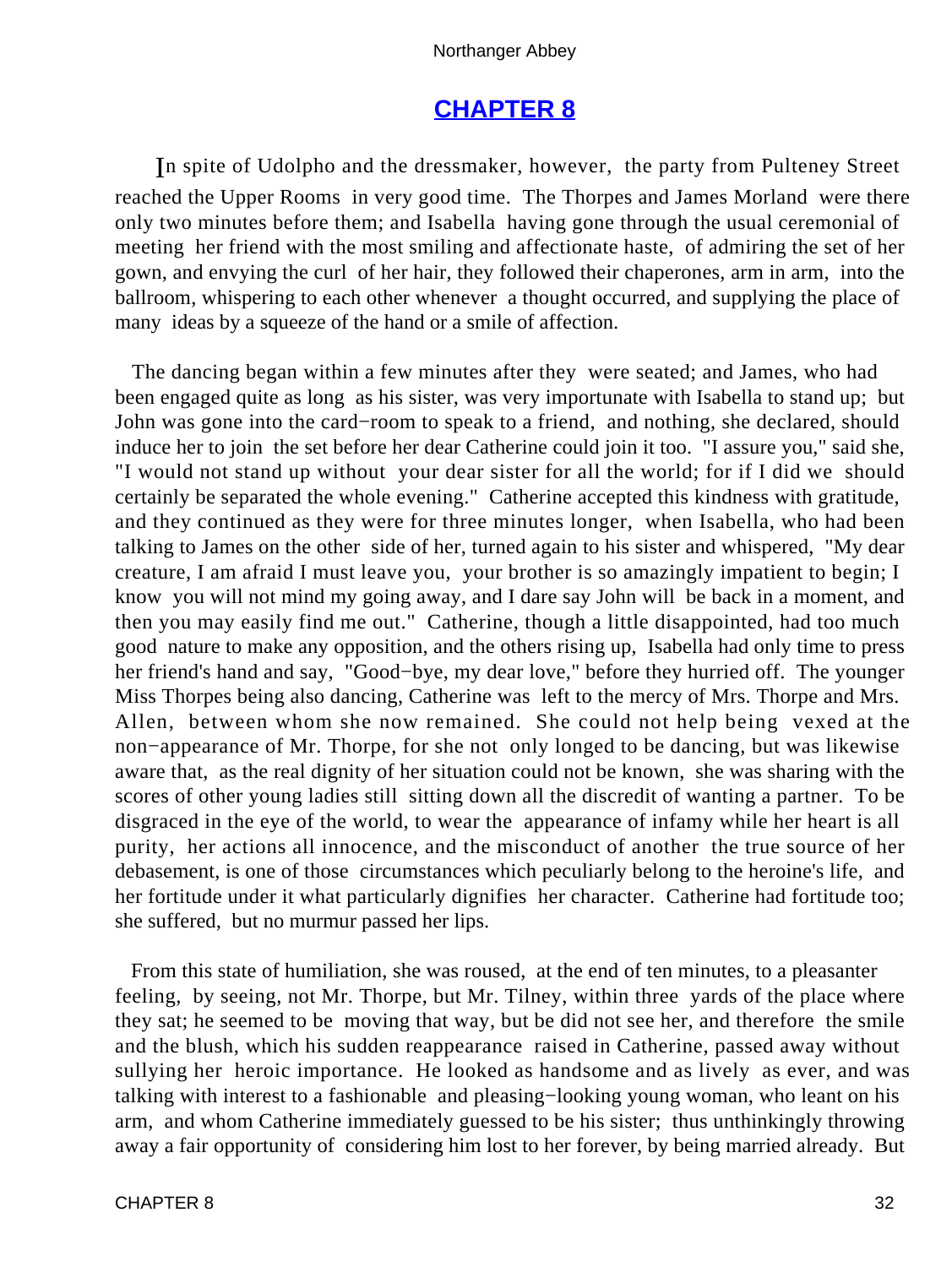guided only by what was simple and probable, it had never entered her head that Mr. Tilney could be married; he had not behaved, he had not talked, like the married men to whom she had been used; he had never mentioned a wife, and he had acknowledged a sister. From these circumstances sprang the instant conclusion of his sister's now being by his side; and therefore, instead of turning of a deathlike paleness and falling in a fit on Mrs. Allen's bosom, Catherine sat erect, in the perfect use of her senses, and with cheeks only a little redder than usual.

 Mr. Tilney and his companion, who continued, though slowly, to approach, were immediately preceded by a lady, an acquaintance of Mrs. Thorpe; and this lady stopping to speak to her, they, as belonging to her, stopped likewise, and Catherine, catching Mr. Tilney's eye, instantly received from him the smiling tribute of recognition. She returned it with pleasure, and then advancing still nearer, he spoke both to her and Mrs. Allen, by whom he was very civilly acknowledged. "I am very happy to see you again, sir, indeed; I was afraid you had left Bath." He thanked her for her fears, and said that he had quitted it for a week, on the very morning after his having had the pleasure of seeing her.

 "Well, sir, and I dare say you are not sorry to be back again, for it is just the place for young people – and indeed for everybody else too. I tell Mr. Allen, when he talks of being sick of it, that I am sure he should not complain, for it is so very agreeable a place, that it is much better to be here than at home at this dull time of year. I tell him he is quite in luck to be sent here for his health."

 "And I hope, madam, that Mr. Allen will be obliged to like the place, from finding it of service to him."

 "Thank you, sir. I have no doubt that he will. A neighbour of ours, Dr. Skinner, was here for his health last winter, and came away quite stout."

"That circumstance must give great encouragement."

 "Yes, sir – and Dr. Skinner and his family were here three months; so I tell Mr. Allen he must not be in a hurry to get away."

 Here they were interrupted by a request from Mrs. Thorpe to Mrs. Allen, that she would move a little to accommodate Mrs. Hughes and Miss Tilney with seats, as they had agreed to join their party. This was accordingly done, Mr. Tilney still continuing standing before them; and after a few minutes' consideration, he asked Catherine to dance with him. This compliment, delightful as it was, produced severe mortification to the lady; and in giving her denial, she expressed her sorrow on the occasion so very much as if she really felt it that had Thorpe, who joined her just afterwards, been half a minute earlier, he might have thought her sufferings rather too acute. The very easy manner in which he then told her that he had kept her waiting did not by any means reconcile her more to her lot; nor did the particulars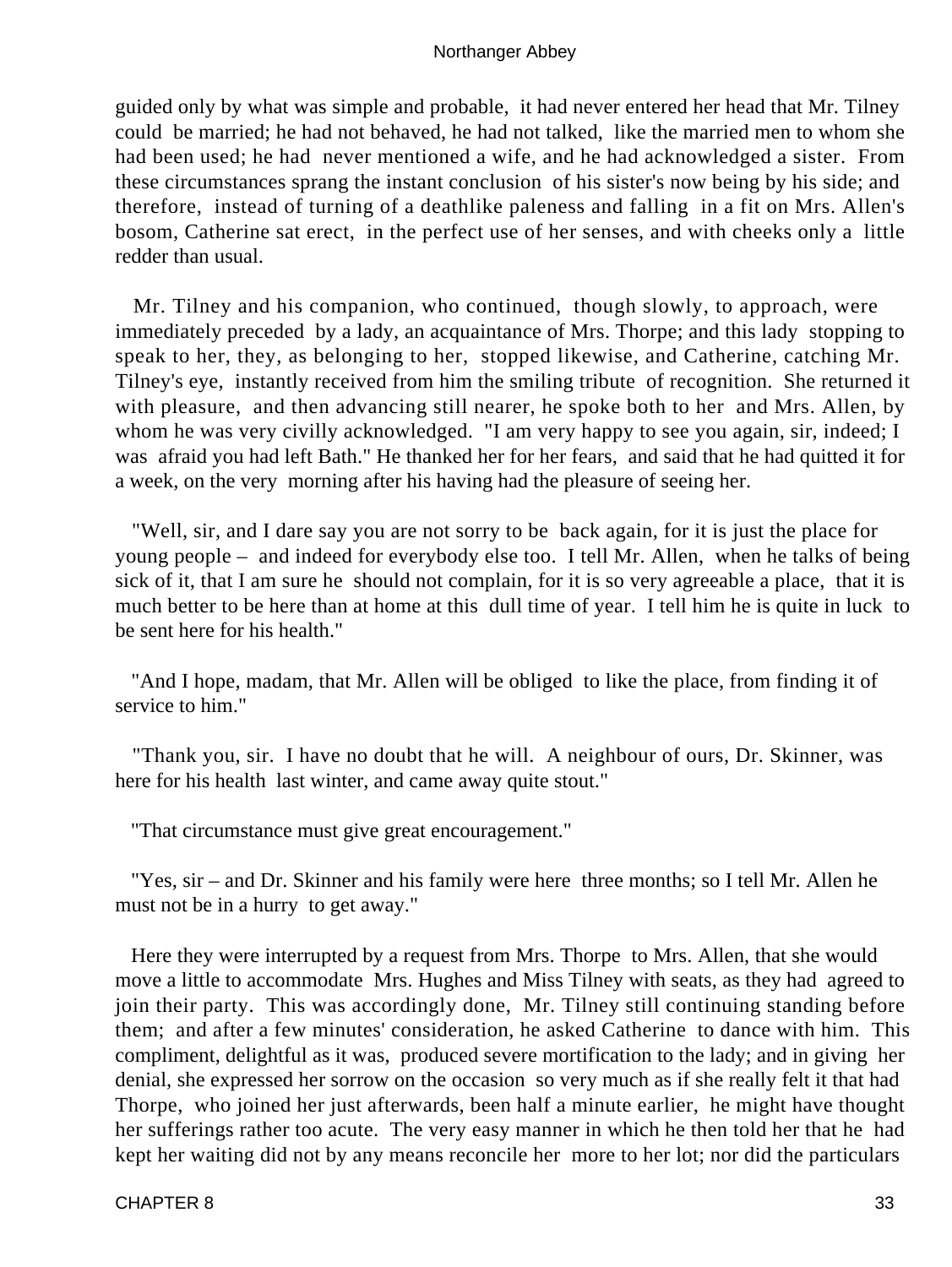which he entered into while they were standing up, of the horses and dogs of the friend whom he had just left, and of a proposed exchange of terriers between them, interest her so much as to prevent her looking very often towards that part of the room where she had left Mr. Tilney. Of her dear Isabella, to whom she particularly longed to point out that gentleman, she could see nothing. They were in different sets. She was separated from all her party, and away from all her acquaintance; one mortification succeeded another, and from the whole she deduced this useful lesson, that to go previously engaged to a ball does not necessarily increase either the dignity or enjoyment of a young lady. From such a moralizing strain as this, she was suddenly roused by a touch on the shoulder, and turning round, perceived Mrs. Hughes directly behind her, attended by Miss Tilney and a gentleman. "I beg your pardon, Miss Morland," said she, "for this liberty – but I cannot anyhow get to Miss Thorpe, and Mrs. Thorpe said she was sure you would not have the least objection to letting in this young lady by you." Mrs. Hughes could not have applied to any creature in the room more happy to oblige her than Catherine. The young ladies were introduced to each other, Miss Tilney expressing a proper sense of such goodness, Miss Morland with the real delicacy of a generous mind making light of the obligation; and Mrs. Hughes, satisfied with having so respectably settled her young charge, returned to her party.

 Miss Tilney had a good figure, a pretty face, and a very agreeable countenance; and her air, though it had not all the decided pretension, the resolute stylishness of Miss Thorpe's, had more real elegance. Her manners showed good sense and good breeding; they were neither shy nor affectedly open; and she seemed capable of being young, attractive, and at a ball without wanting to fix the attention of every man near her, and without exaggerated feelings of ecstatic delight or inconceivable vexation on every little trifling occurrence. Catherine, interested at once by her appearance and her relationship to Mr. Tilney, was desirous of being acquainted with her, and readily talked therefore whenever she could think of anything to say, and had courage and leisure for saying it. But the hindrance thrown in the way of a very speedy intimacy, by the frequent want of one or more of these requisites, prevented their doing more than going through the first rudiments of an acquaintance, by informing themselves how well the other liked Bath, how much she admired its buildings and surrounding country, whether she drew, or played, or sang, and whether she was fond of riding on horseback.

 The two dances were scarcely concluded before Catherine found her arm gently seized by her faithful Isabella, who in great spirits exclaimed, "At last I have got you. My dearest creature, I have been looking for you this hour. What could induce you to come into this set, when you knew I was in the other? I have been quite wretched without you."

 "My dear Isabella, how was it possible for me to get at you? I could not even see where you were."

 "So I told your brother all the time – but he would not believe me. Do go and see for her, Mr. Morland, said I – but all in vain – he would not stir an inch. Was not it so, Mr.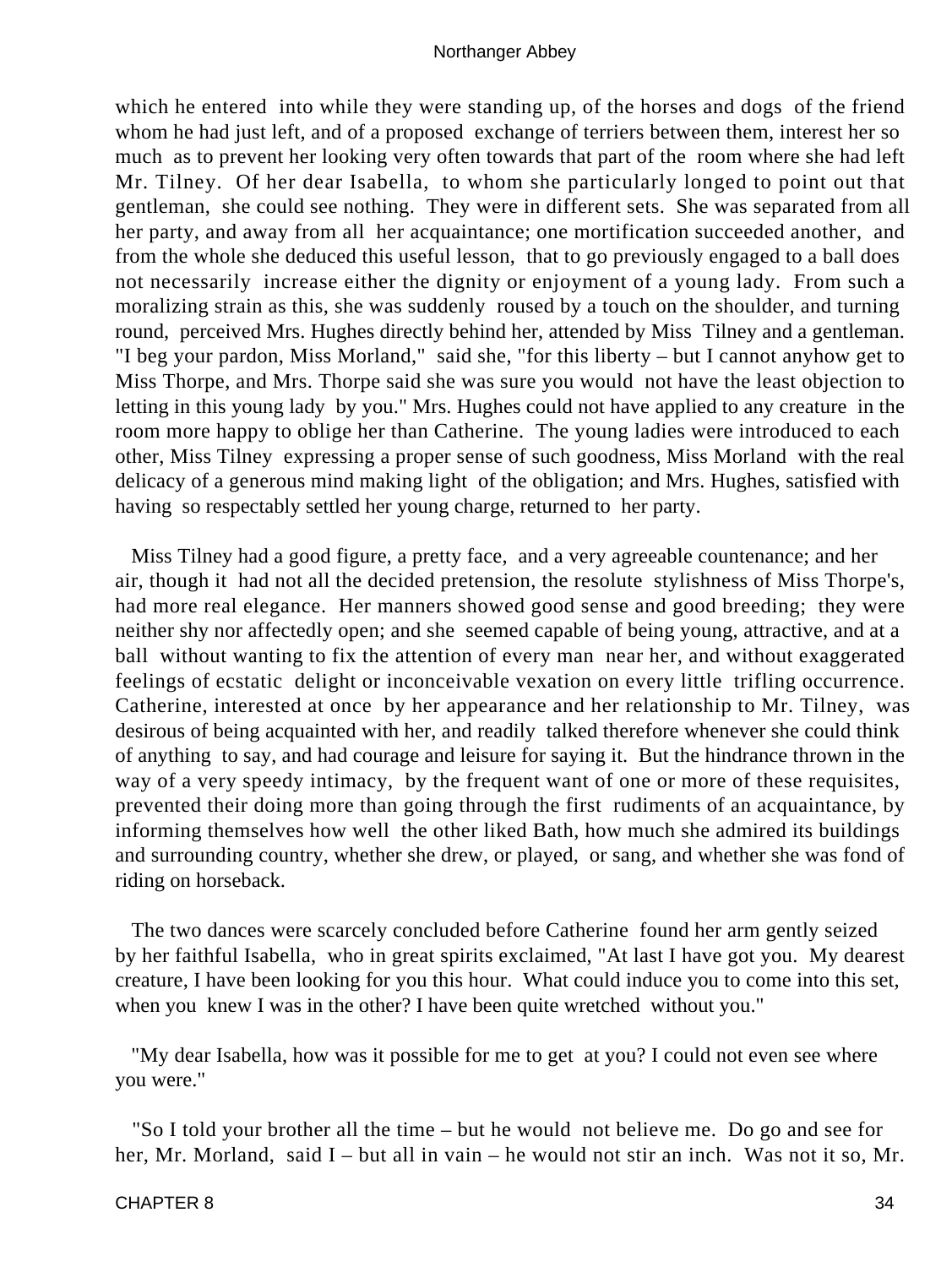Morland? But you men are all so immoderately lazy! I have been scolding him to such a degree, my dear Catherine, you would be quite amazed. You know I never stand upon ceremony with such people."

 "Look at that young lady with the white beads round her head," whispered Catherine, detaching her friend from James. "It is Mr. Tilney's sister."

 "Oh! Heavens! You don't say so! Let me look at her this moment. What a delightful girl! I never saw anything half so beautiful! But where is her all−conquering brother? Is he in the room? Point him out to me this instant, if he is. I die to see him. Mr. Morland, you are not to listen. We are not talking about you."

"But what is all this whispering about? What is going on?"

 "There now, I knew how it would be. You men have such restless curiosity! Talk of the curiosity of women, indeed! 'Tis nothing. But be satisfied, for you are not to know anything at all of the matter."

"And is that likely to satisfy me, do you think?"

 "Well, I declare I never knew anything like you. What can it signify to you, what we are talking of. Perhaps we are talking about you; therefore I would advise you not to listen, or you may happen to hear something not very agreeable."

 In this commonplace chatter, which lasted some time, the original subject seemed entirely forgotten; and though Catherine was very well pleased to have it dropped for a while, she could not avoid a little suspicion at the total suspension of all Isabella's impatient desire to see Mr. Tilney. When the orchestra struck up a fresh dance, James would have led his fair partner away, but she resisted. "I tell you, Mr. Morland," she cried, "I would not do such a thing for all the world. How can you be so teasing; only conceive, my dear Catherine, what your brother wants me to do. He wants me to dance with him again, though I tell him that it is a most improper thing, and entirely against the rules. It would make us the talk of the place, if we were not to change partners."

"Upon my honour," said James, "in these public assemblies, it is as often done as not."

 "Nonsense, how can you say so? But when you men have a point to carry, you never stick at anything. My sweet Catherine, do support me; persuade your brother how impossible it is. Tell him that it would quite shock you to see me do such a thing; now would not it?"

"No, not at all; but if you think it wrong, you had much better change."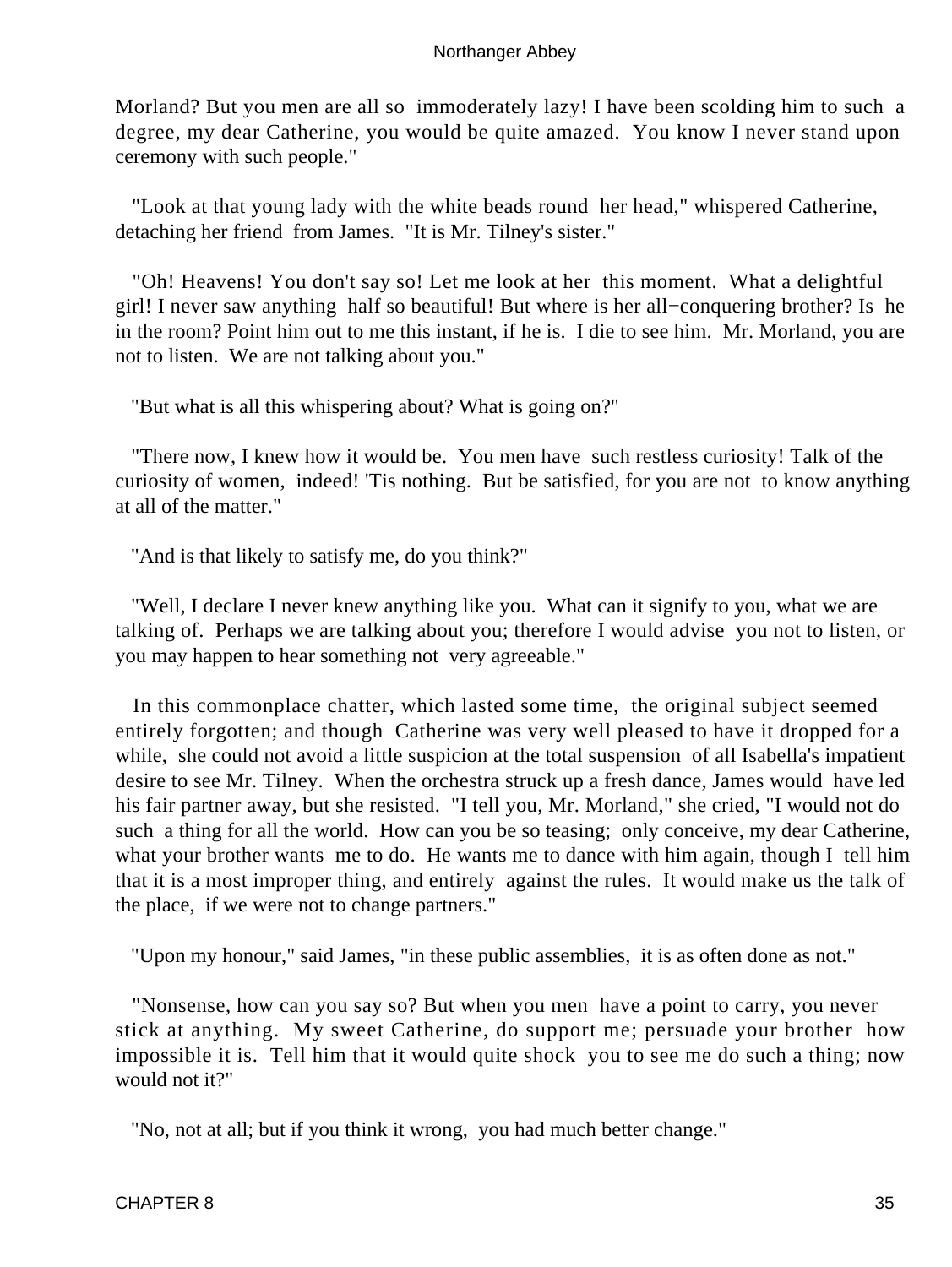"There," cried Isabella, "you hear what your sister says, and yet you will not mind her. Well, remember that it is not my fault, if we set all the old ladies in Bath in a bustle. Come along, my dearest Catherine, for heaven's sake, and stand by me." And off they went, to regain their former place. John Thorpe, in the meanwhile, had walked away; and Catherine, ever willing to give Mr. Tilney an opportunity of repeating the agreeable request which had already flattered her once, made her way to Mrs. Allen and Mrs. Thorpe as fast as she could, in the hope of finding him still with them – a hope which, when it proved to be fruitless, she felt to have been highly unreasonable. "Well, my dear," said Mrs. Thorpe, impatient for praise of her son, "I hope you have had an agreeable partner."

"Very agreeable, madam."

"I am glad of it. John has charming spirits, has not he?"

"Did you meet Mr. Tilney, my dear?" said Mrs. Allen.

"No, where is he?"

 "He was with us just now, and said he was so tired of lounging about, that he was resolved to go and dance; so I thought perhaps he would ask you, if he met with you."

 "Where can he be?" said Catherine, looking round; but she had not looked round long before she saw him leading a young lady to the dance.

 "Ah! He has got a partner; I wish he had asked you," said Mrs. Allen; and after a short silence, she added, "he is a very agreeable young man."

 "Indeed he is, Mrs. Allen," said Mrs. Thorpe, smiling complacently; "I must say it, though I am his mother, that there is not a more agreeable young man in the world."

 This inapplicable answer might have been too much for the comprehension of many; but it did not puzzle Mrs. Allen, for after only a moment's consideration, she said, in a whisper to Catherine, "I dare say she thought I was speaking of her son."

 Catherine was disappointed and vexed. She seemed to have missed by so little the very object she had had in view; and this persuasion did not incline her to a very gracious reply, when John Thorpe came up to her soon afterwards and said, "Well, Miss Morland, I suppose you and I are to stand up and jig it together again."

 "Oh, no; I am much obliged to you, our two dances are over; and, besides, I am tired, and do not mean to dance any more."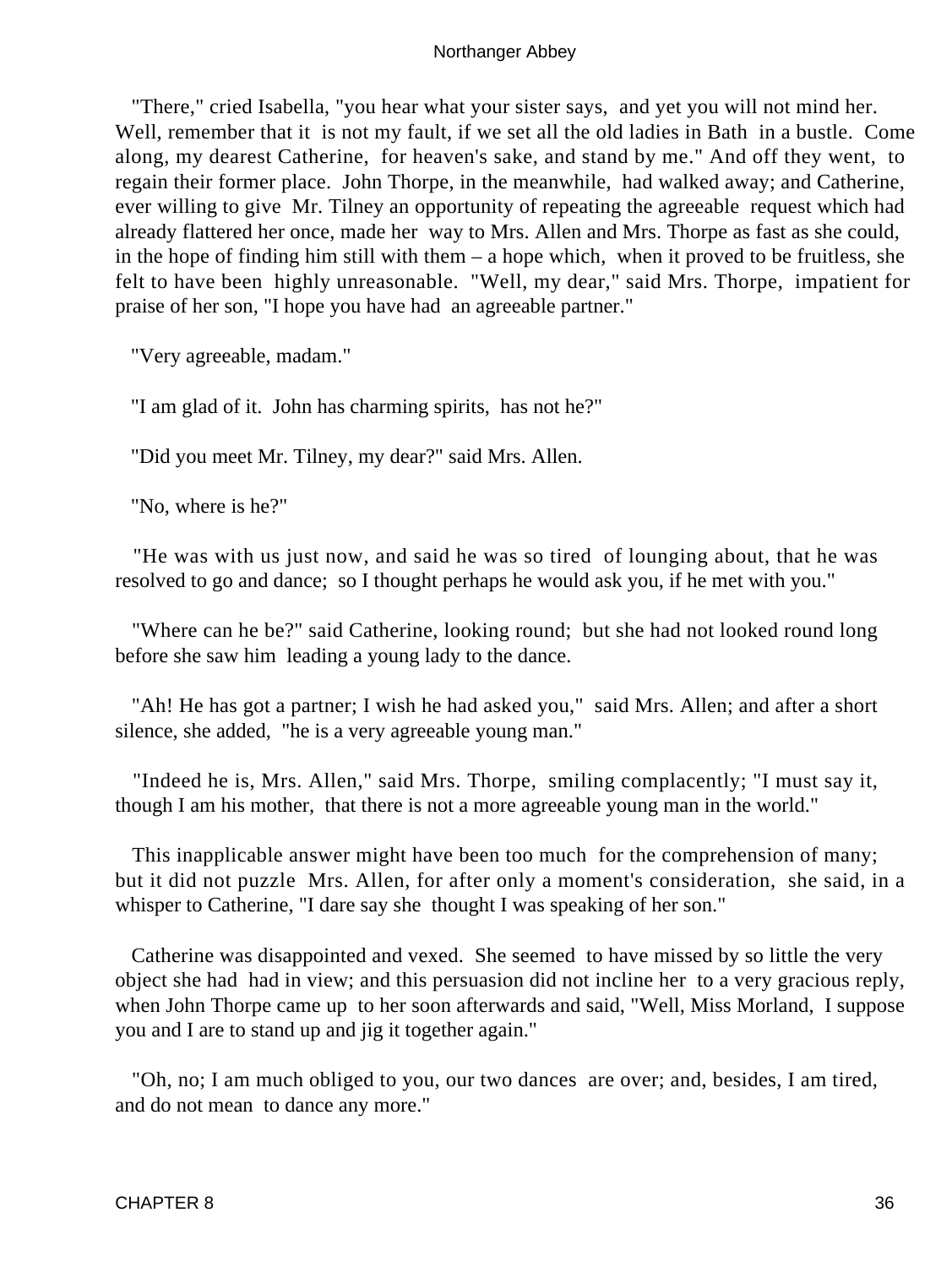"Do not you? Then let us walk about and quiz people. Come along with me, and I will show you the four greatest quizzers in the room; my two younger sisters and their partners. I have been laughing at them this half hour."

 Again Catherine excused herself; and at last he walked off to quiz his sisters by himself. The rest of the evening she found very dull; Mr. Tilney was drawn away from their party at tea, to attend that of his partner; Miss Tilney, though belonging to it, did not sit near her, and James and Isabella were so much engaged in conversing together that the latter had no leisure to bestow more on her friend than one smile, one squeeze, and one "dearest Catherine."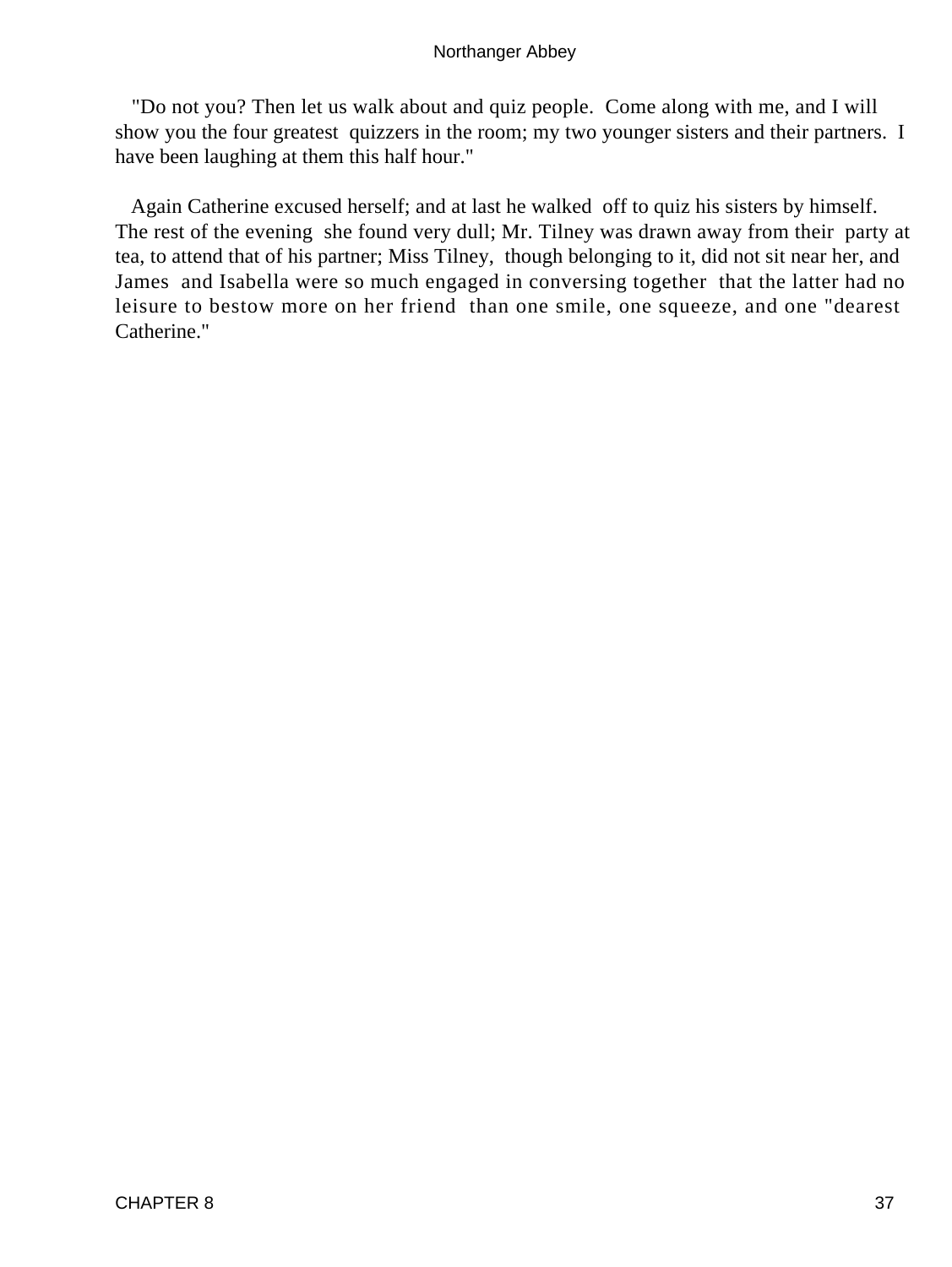# **[CHAPTER 9](#page-165-0)**

The progress of Catherine's unhappiness from the events of the evening was as follows. It appeared first in a general dissatisfaction with everybody about her, while she remained in the rooms, which speedily brought on considerable weariness and a violent desire to go home. This, on arriving in Pulteney Street, took the direction of extraordinary hunger, and when that was appeased, changed into an earnest longing to be in bed; such was the extreme point of her distress; for when there she immediately fell into a sound sleep which lasted nine hours, and from which she awoke perfectly revived, in excellent spirits, with fresh hopes and fresh schemes. The first wish of her heart was to improve her acquaintance with Miss Tilney, and almost her first resolution, to seek her for that purpose, in the pump−room at noon. In the pump−room, one so newly arrived in Bath must be met with, and that building she had already found so favourable for the discovery of female excellence, and the completion of female intimacy, so admirably adapted for secret discourses and unlimited confidence, that she was most reasonably encouraged to expect another friend from within its walls. Her plan for the morning thus settled, she sat quietly down to her book after breakfast, resolving to remain in the same place and the same employment till the clock struck one; and from habitude very little incommoded by the remarks and ejaculations of Mrs. Allen, whose vacancy of mind and incapacity for thinking were such, that as she never talked a great deal, so she could never be entirely silent; and, therefore, while she sat at her work, if she lost her needle or broke her thread, if she heard a carriage in the street, or saw a speck upon her gown, she must observe it aloud, whether there were anyone at leisure to answer her or not. At about half past twelve, a remarkably loud rap drew her in haste to the window, and scarcely had she time to inform Catherine of there being two open carriages at the door, in the first only a servant, her brother driving Miss Thorpe in the second, before John Thorpe came running upstairs, calling out, "Well, Miss Morland, here I am. Have you been waiting long? We could not come before; the old devil of a coachmaker was such an eternity finding out a thing fit to be got into, and now it is ten thousand to one but they break down before we are out of the street. How do you do, Mrs. Allen? A famous bag last night, was not it? Come, Miss Morland, be quick, for the others are in a confounded hurry to be off. They want to get their tumble over."

 "What do you mean?" said Catherine. "Where are you all going to?" "Going to? Why, you have not forgot our engagement! Did not we agree together to take a drive this morning? What a head you have! We are going up Claverton Down."

 "Something was said about it, I remember," said Catherine, looking at Mrs. Allen for her opinion; "but really I did not expect you."

 "Not expect me! That's a good one! And what a dust you would have made, if I had not come."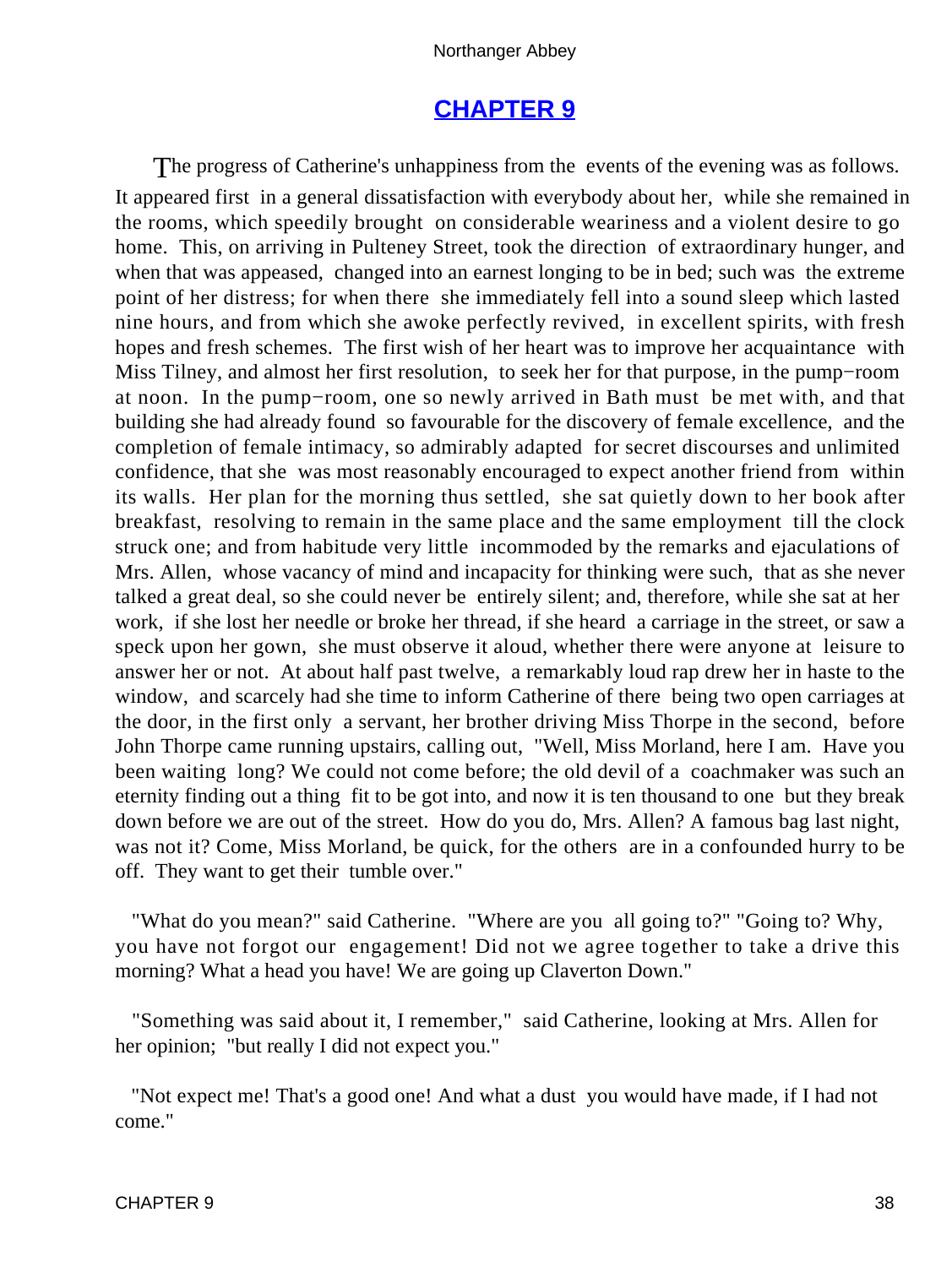Catherine's silent appeal to her friend, meanwhile, was entirely thrown away, for Mrs. Allen, not being at all in the habit of conveying any expression herself by a look, was not aware of its being ever intended by anybody else; and Catherine, whose desire of seeing Miss Tilney again could at that moment bear a short delay in favour of a drive, and who thought there could be no impropriety in her going with Mr. Thorpe, as Isabella was going at the same time with James, was therefore obliged to speak plainer. "Well, ma'am, what do you say to it? Can you spare me for an hour or two? Shall I go?"

 "Do just as you please, my dear," replied Mrs. Allen, with the most placid indifference. Catherine took the advice, and ran off to get ready. In a very few minutes she reappeared, having scarcely allowed the two others time enough to get through a few short sentences in her praise, after Thorpe had procured Mrs. Allen's admiration of his gig; and then receiving her friend's parting good wishes, they both hurried downstairs. "My dearest creature," cried Isabella, to whom the duty of friendship immediately called her before she could get into the carriage, "you have been at least three hours getting ready. I was afraid you were ill. What a delightful ball we had last night. I have a thousand things to say to you; but make haste and get in, for I long to be off."

 Catherine followed her orders and turned away, but not too soon to hear her friend exclaim aloud to James, "What a sweet girl she is! I quite dote on her."

 "You will not be frightened, Miss Morland," said Thorpe, as he handed her in, "if my horse should dance about a little at first setting off. He will, most likely, give a plunge or two, and perhaps take the rest for a minute; but he will soon know his master. He is full of spirits, playful as can be, but there is no vice in him."

 Catherine did not think the portrait a very inviting one, but it was too late to retreat, and she was too young to own herself frightened; so, resigning herself to her fate, and trusting to the animal's boasted knowledge of its owner, she sat peaceably down, and saw Thorpe sit down by her. Everything being then arranged, the servant who stood at the horse's head was bid in an important voice "to let him go," and off they went in the quietest manner imaginable, without a plunge or a caper, or anything like one. Catherine, delighted at so happy an escape, spoke her pleasure aloud with grateful surprise; and her companion immediately made the matter perfectly simple by assuring her that it was entirely owing to the peculiarly judicious manner in which he had then held the reins, and the singular discernment and dexterity with which he had directed his whip. Catherine, though she could not help wondering that with such perfect command of his horse, he should think it necessary to alarm her with a relation of its tricks, congratulated herself sincerely on being under the care of so excellent a coachman; and perceiving that the animal continued to go on in the same quiet manner, without showing the smallest propensity towards any unpleasant vivacity, and (considering its inevitable pace was ten miles an hour) by no means alarmingly fast, gave herself up to all the enjoyment of air and exercise of the most invigorating kind, in a fine mild day of February, with the consciousness of safety. A silence of several minutes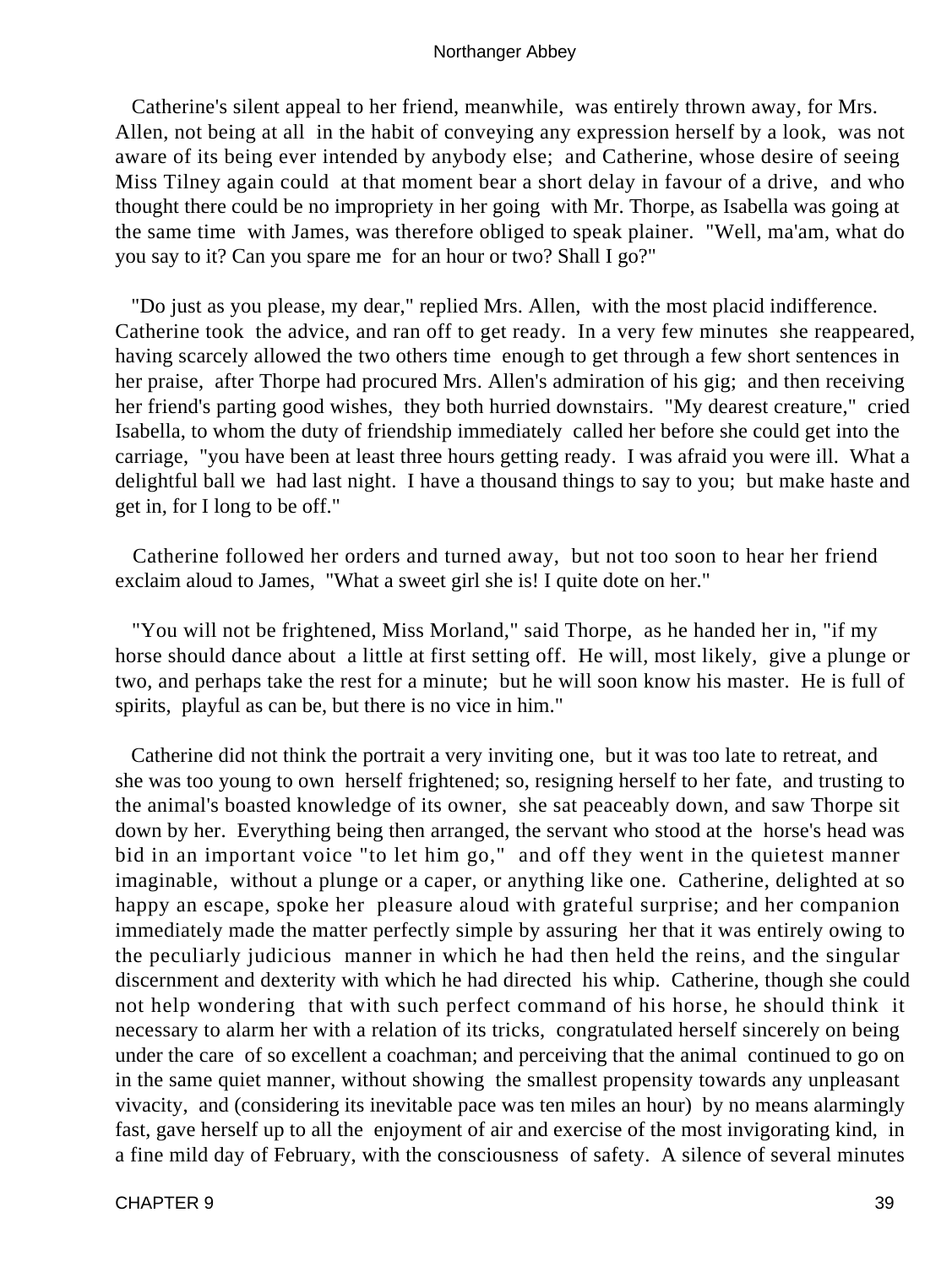succeeded their first short dialogue; it was broken by Thorpe's saying very abruptly, "Old Allen is as rich as a Jew – is not he?" Catherine did not understand him – and he repeated his question, adding in explanation, "Old Allen, the man you are with."

"Oh! Mr. Allen, you mean. Yes, I believe, he is very rich."

"And no children at all?"

"No – not any."

"A famous thing for his next heirs. He is your godfather, is not he?"

"My godfather! No."

"But you are always very much with them."

"Yes, very much."

 "Aye, that is what I meant. He seems a good kind of old fellow enough, and has lived very well in his time, I dare say; he is not gouty for nothing. Does he drink his bottle a day now?"

 "His bottle a day! No. Why should you think of such a thing? He is a very temperate man, and you could not fancy him in liquor last night?"

 "Lord help you! You women are always thinking of men's being in liquor. Why, you do not suppose a man is overset by a bottle? I am sure of this – that if everybody was to drink their bottle a day, there would not be half the disorders in the world there are now. It would be a famous good thing for us all."

"I cannot believe it."

 "Oh! Lord, it would be the saving of thousands. There is not the hundredth part of the wine consumed in this kingdom that there ought to be. Our foggy climate wants help."

"And yet I have heard that there is a great deal of wine drunk in Oxford."

 "Oxford! There is no drinking at Oxford now, I assure you. Nobody drinks there. You would hardly meet with a man who goes beyond his four pints at the utmost. Now, for instance, it was reckoned a remarkable thing, at the last party in my rooms, that upon an average we cleared about five pints a head. It was looked upon as something out of the common way. Mine is famous good stuff, to be sure. You would not often meet with anything like it in Oxford – and that may account for it. But this will just give you a notion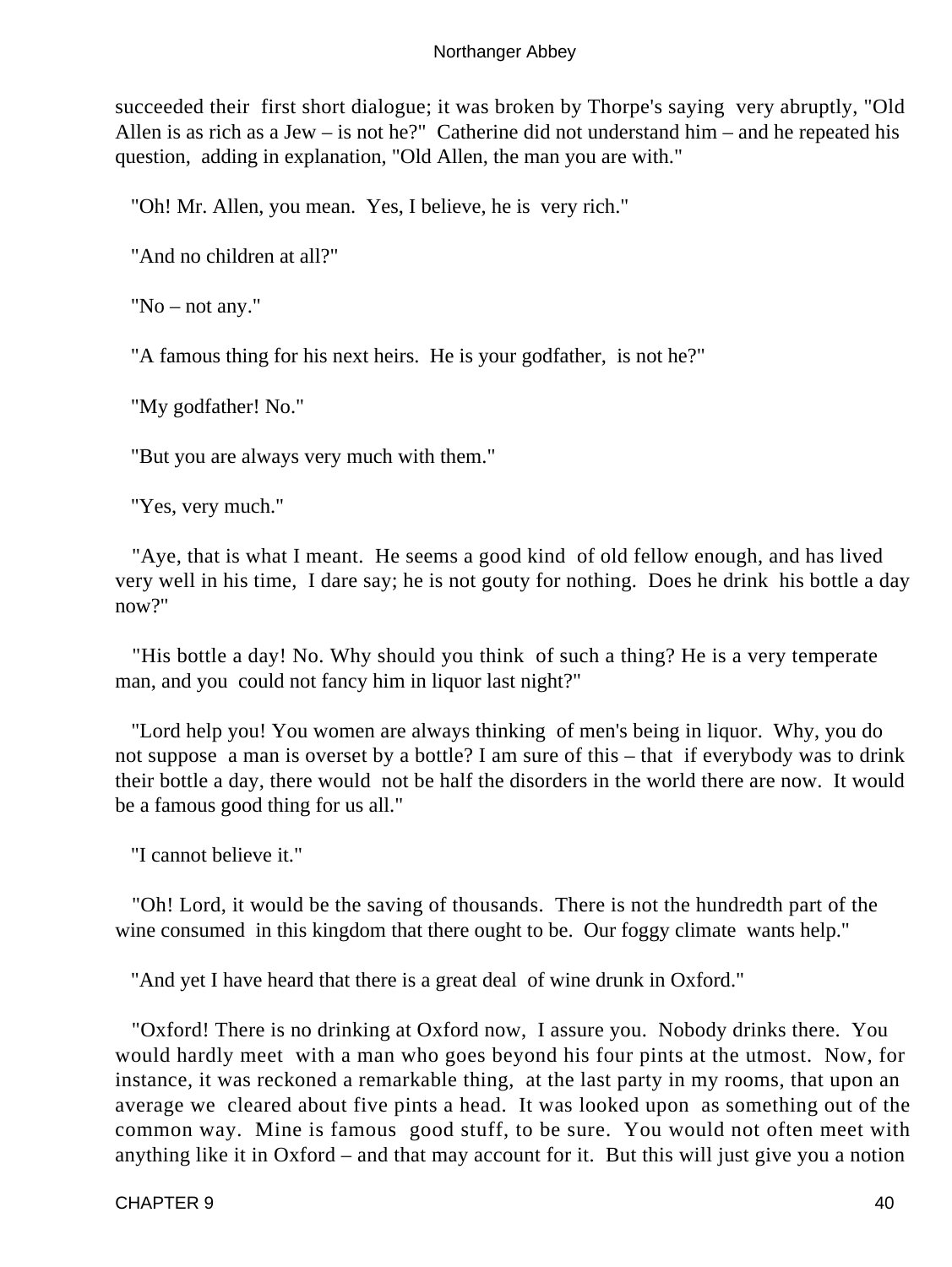of the general rate of drinking there."

 "Yes, it does give a notion," said Catherine warmly, "and that is, that you all drink a great deal more wine than I thought you did. However, I am sure James does not drink so much."

 This declaration brought on a loud and overpowering reply, of which no part was very distinct, except the frequent exclamations, amounting almost to oaths, which adorned it, and Catherine was left, when it ended, with rather a strengthened belief of there being a great deal of wine drunk in Oxford, and the same happy conviction of her brother's comparative sobriety.

 Thorpe's ideas then all reverted to the merits of his own equipage, and she was called on to admire the spirit and freedom with which his horse moved along, and the ease which his paces, as well as the excellence of the springs, gave the motion of the carriage. She followed him in all his admiration as well as she could. To go before or beyond him was impossible. His knowledge and her ignorance of the subject, his rapidity of expression, and her diffidence of herself put that out of her power; she could strike out nothing new in commendation, but she readily echoed whatever he chose to assert, and it was finally settled between them without any difficulty that his equipage was altogether the most complete of its kind in England, his carriage the neatest, his horse the best goer, and himself the best coachman. "You do not really think, Mr. Thorpe," said Catherine, venturing after some time to consider the matter as entirely decided, and to offer some little variation on the subject, "that James's gig will break down?"

 "Break down! Oh! Lord! Did you ever see such a little tittuppy thing in your life? There is not a sound piece of iron about it. The wheels have been fairly worn out these ten years at least – and as for the body! Upon my soul, you might shake it to pieces yourself with a touch. It is the most devilish little rickety business I ever beheld! Thank God! we have got a better. I would not be bound to go two miles in it for fifty thousand pounds."

 "Good heavens!" cried Catherine, quite frightened. "Then pray let us turn back; they will certainly meet with an accident if we go on. Do let us turn back, Mr. Thorpe; stop and speak to my brother, and tell him how very unsafe it is."

 "Unsafe! Oh, lord! What is there in that? They will only get a roll if it does break down; and there is plenty of dirt; it will be excellent falling. Oh, curse it! The carriage is safe enough, if a man knows how to drive it; a thing of that sort in good hands will last above twenty years after it is fairly worn out. Lord bless you! I would undertake for five pounds to drive it to York and back again, without losing a nail."

 Catherine listened with astonishment; she knew not how to reconcile two such very different accounts of the same thing; for she had not been brought up to understand the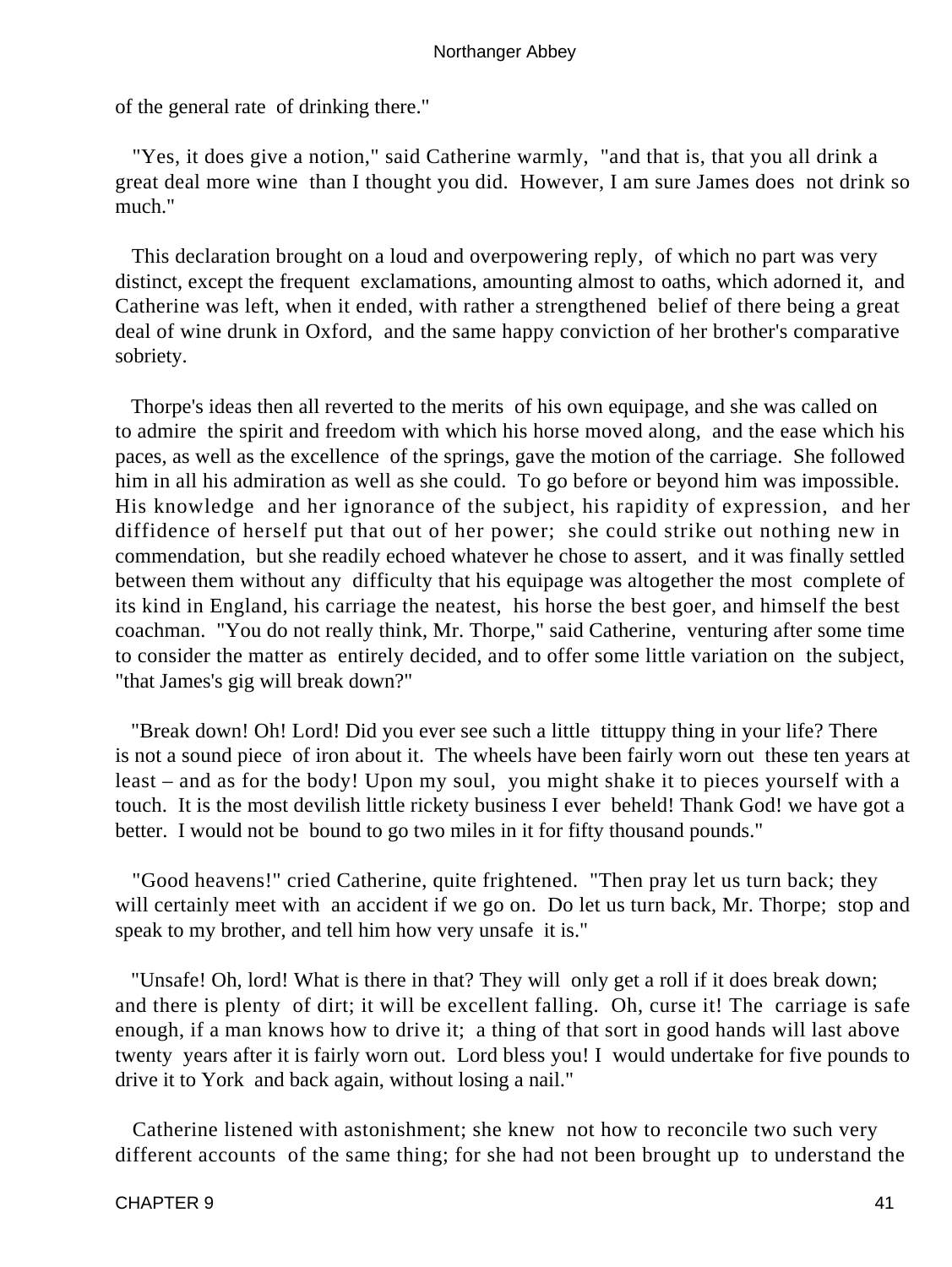propensities of a rattle, nor to know to how many idle assertions and impudent falsehoods the excess of vanity will lead. Her own family were plain, matter−of−fact people who seldom aimed at wit of any kind; her father, at the utmost, being contented with a pun, and her mother with a proverb; they were not in the habit therefore of telling lies to increase their importance, or of asserting at one moment what they would contradict the next. She reflected on the affair for some time in much perplexity, and was more than once on the point of requesting from Mr. Thorpe a clearer insight into his real opinion on the subject; but she checked herself, because it appeared to her that he did not excel in giving those clearer insights, in making those things plain which he had before made ambiguous; and, joining to this, the consideration that he would not really suffer his sister and his friend to be exposed to a danger from which he might easily preserve them, she concluded at last that he must know the carriage to be in fact perfectly safe, and therefore would alarm herself no longer. By him the whole matter seemed entirely forgotten; and all the rest of his conversation, or rather talk, began and ended with himself and his own concerns. He told her of horses which he had bought for a trifle and sold for incredible sums; of racing matches, in which his judgment had infallibly foretold the winner; of shooting parties, in which he had killed more birds (though without having one good shot) than all his companions together; and described to her some famous day's sport, with the fox−hounds, in which his foresight and skill in directing the dogs had repaired the mistakes of the most experienced huntsman, and in which the boldness of his riding, though it had never endangered his own life for a moment, had been constantly leading others into difficulties, which he calmly concluded had broken the necks of many.

 Little as Catherine was in the habit of judging for herself, and unfixed as were her general notions of what men ought to be, she could not entirely repress a doubt, while she bore with the effusions of his endless conceit, of his being altogether completely agreeable. It was a bold surmise, for he was Isabella's brother; and she had been assured by James that his manners would recommend him to all her sex; but in spite of this, the extreme weariness of his company, which crept over her before they had been out an hour, and which continued unceasingly to increase till they stopped in Pulteney Street again, induced her, in some small degree, to resist such high authority, and to distrust his powers of giving universal pleasure.

 When they arrived at Mrs. Allen's door, the astonishment of Isabella was hardly to be expressed, on finding that it was too late in the day for them to attend her friend into the house: "Past three o'clock!" It was inconceivable, incredible, impossible! And she would neither believe her own watch, nor her brother's, nor the servant's; she would believe no assurance of it founded on reason or reality, till Morland produced his watch, and ascertained the fact; to have doubted a moment longer then would have been equally inconceivable, incredible, and impossible; and she could only protest, over and over again, that no two hours and a half had ever gone off so swiftly before, as Catherine was called on to confirm; Catherine could not tell a falsehood even to please Isabella; but the latter was spared the misery of her friend's dissenting voice, by not waiting for her answer. Her own feelings entirely engrossed her; her wretchedness was most acute on finding herself obliged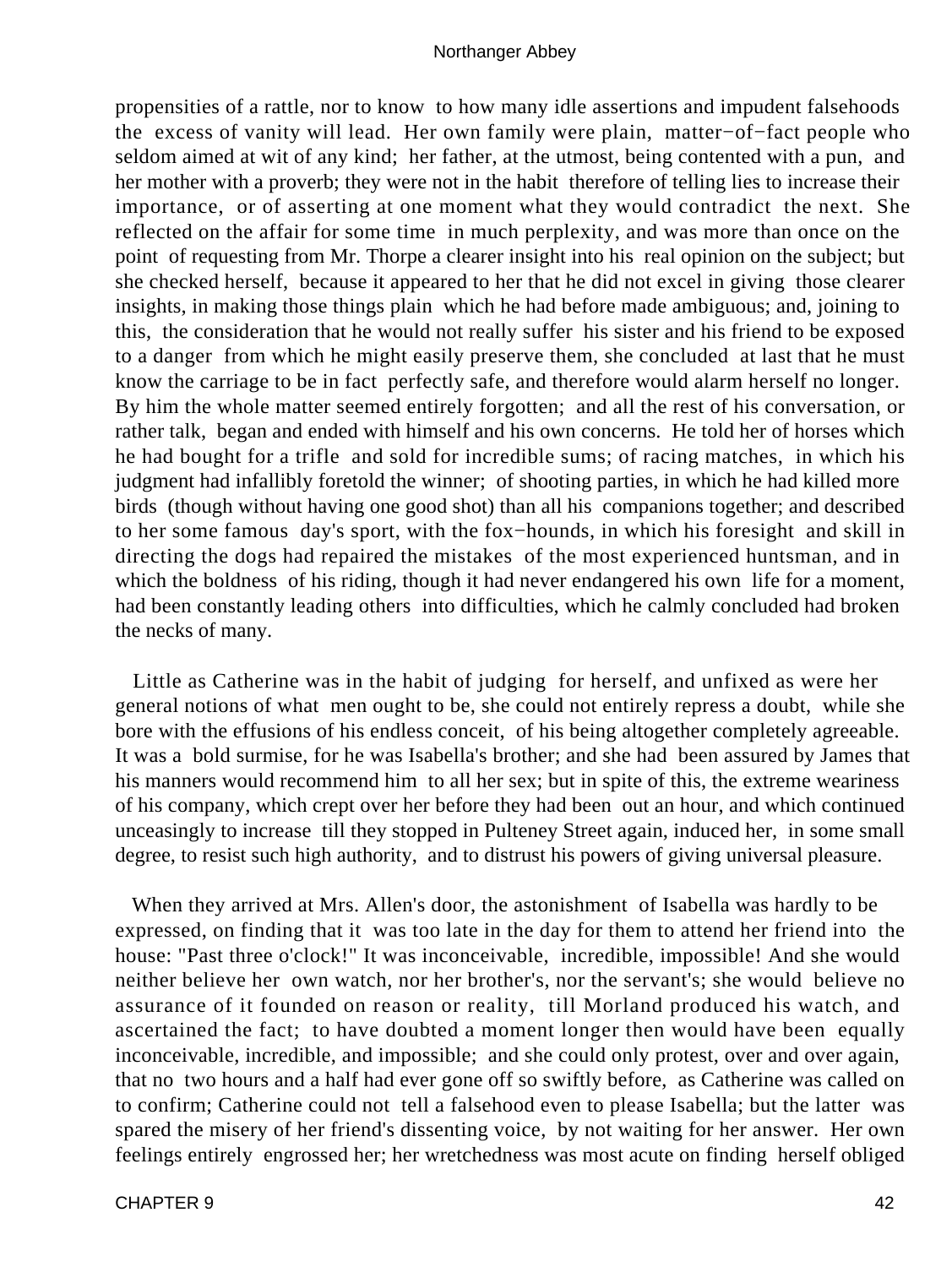to go directly home. It was ages since she had had a moment's conversation with her dearest Catherine; and, though she had such thousands of things to say to her, it appeared as if they were never to be together again; so, with sniffles of most exquisite misery, and the laughing eye of utter despondency, she bade her friend adieu and went on.

 Catherine found Mrs. Allen just returned from all the busy idleness of the morning, and was immediately greeted with, "Well, my dear, here you are," a truth which she had no greater inclination than power to dispute; "and I hope you have had a pleasant airing?"

"Yes, ma'am, I thank you; we could not have had a nicer day."

"So Mrs. Thorpe said; she was vastly pleased at your all going."

"You have seen Mrs. Thorpe, then?"

 "Yes, I went to the pump−room as soon as you were gone, and there I met her, and we had a great deal of talk together. She says there was hardly any veal to be got at market this morning, it is so uncommonly scarce."

"Did you see anybody else of our acquaintance?"

 "Yes; we agreed to take a turn in the Crescent, and there we met Mrs. Hughes, and Mr. and Miss Tilney walking with her."

"Did you indeed? And did they speak to you?"

 "Yes, we walked along the Crescent together for half an hour. They seem very agreeable people. Miss Tilney was in a very pretty spotted muslin, and I fancy, by what I can learn, that she always dresses very handsomely. Mrs. Hughes talked to me a great deal about the family."

"And what did she tell you of them?"

"Oh! A vast deal indeed; she hardly talked of anything else."

"Did she tell you what part of Gloucestershire they come from?"

 "Yes, she did; but I cannot recollect now. But they are very good kind of people, and very rich. Mrs. Tilney was a Miss Drummond, and she and Mrs. Hughes were schoolfellows; and Miss Drummond had a very large fortune; and, when she married, her father gave her twenty thousand pounds, and five hundred to buy wedding−clothes. Mrs. Hughes saw all the clothes after they came from the warehouse."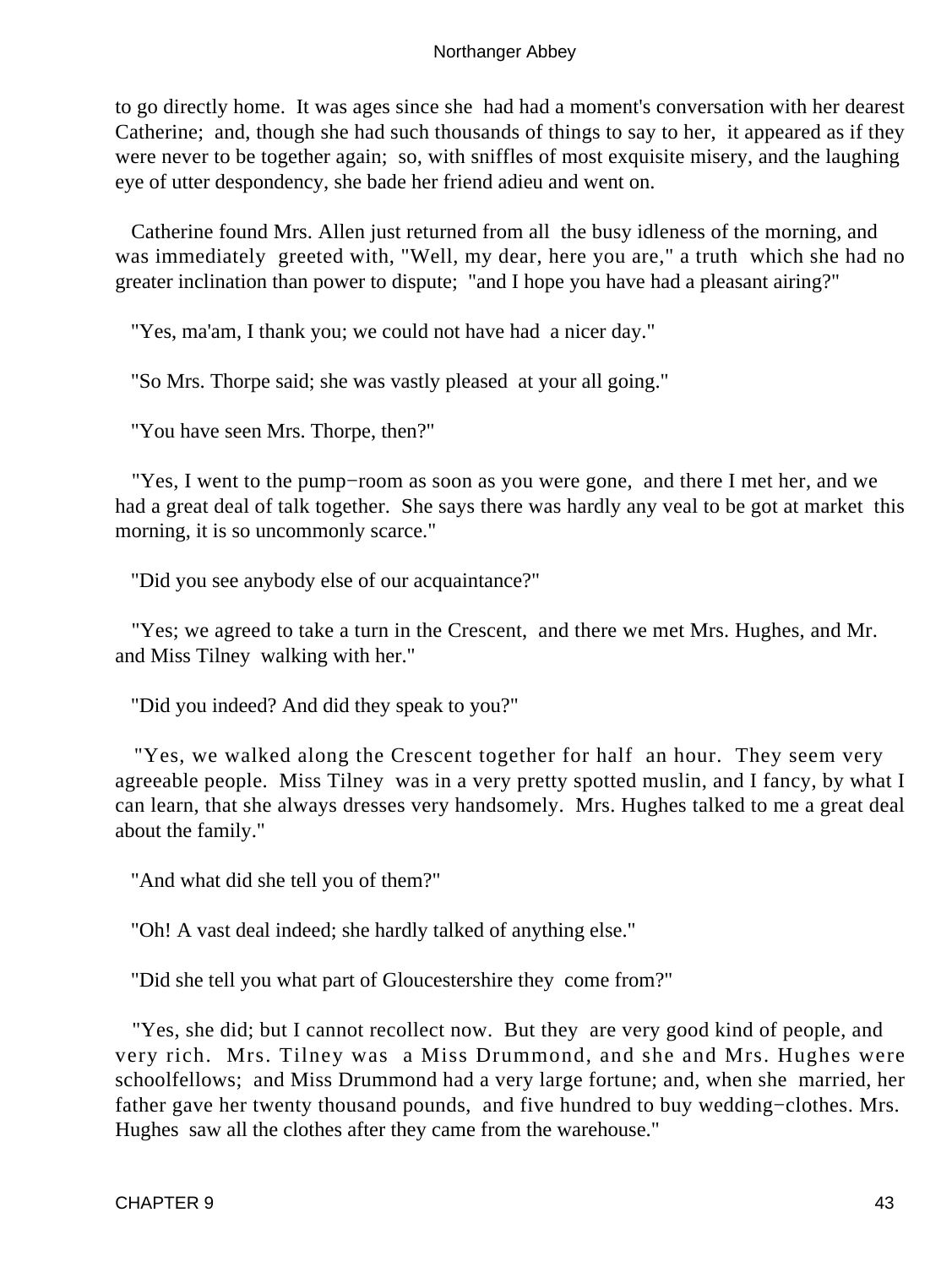"And are Mr. and Mrs. Tilney in Bath?"

 "Yes, I fancy they are, but I am not quite certain. Upon recollection, however, I have a notion they are both dead; at least the mother is; yes, I am sure Mrs. Tilney is dead, because Mrs. Hughes told me there was a very beautiful set of pearls that Mr. Drummond gave his daughter on her wedding−day and that Miss Tilney has got now, for they were put by for her when her mother died."

"And is Mr. Tilney, my partner, the only son?"

 "I cannot be quite positive about that, my dear; I have some idea he is; but, however, he is a very fine young man, Mrs. Hughes says, and likely to do very well."

 Catherine inquired no further; she had heard enough to feel that Mrs. Allen had no real intelligence to give, and that she was most particularly unfortunate herself in having missed such a meeting with both brother and sister. Could she have foreseen such a circumstance, nothing should have persuaded her to go out with the others; and, as it was, she could only lament her ill luck, and think over what she had lost, till it was clear to her that the drive had by no means been very pleasant and that John Thorpe himself was quite disagreeable.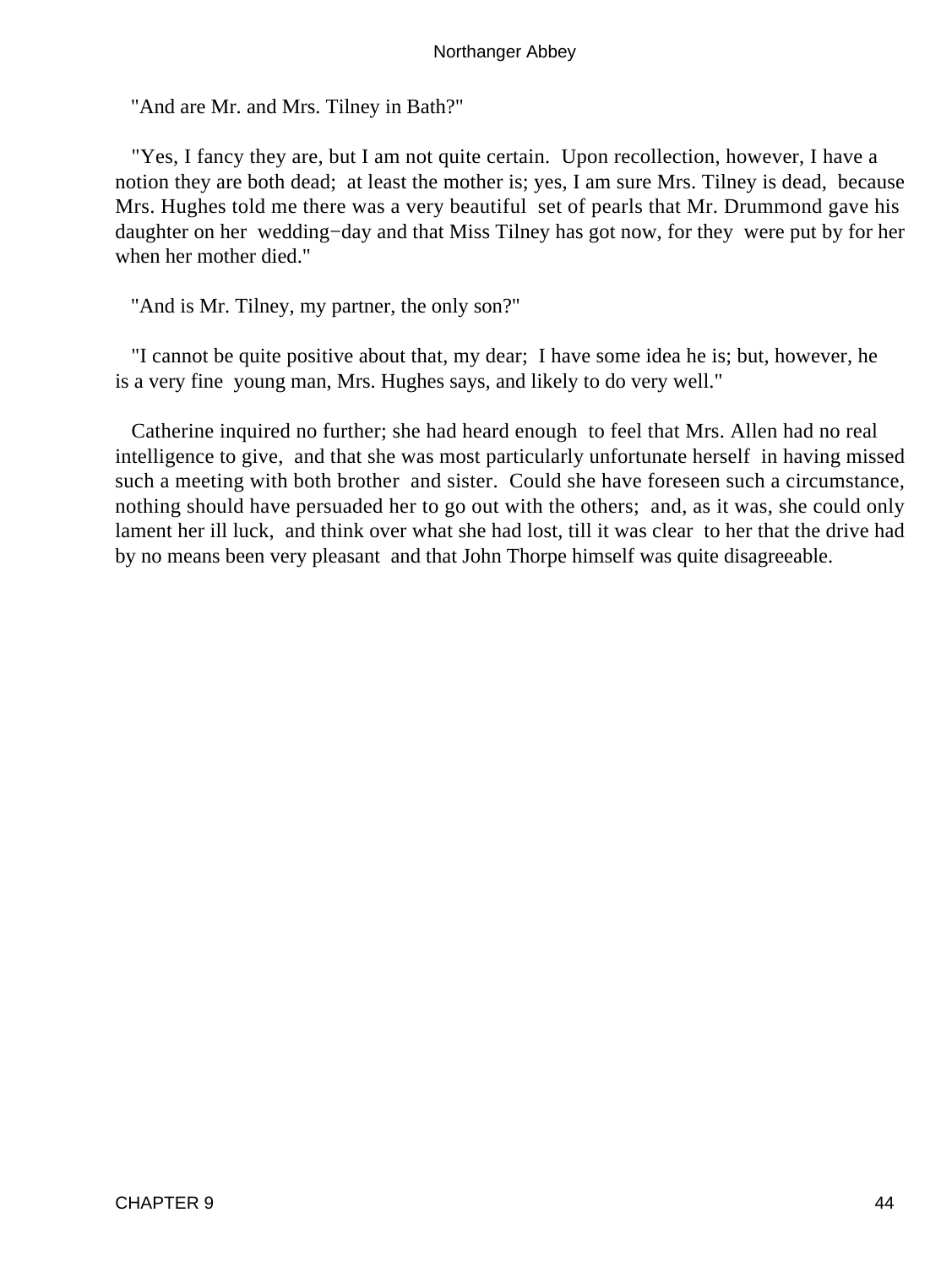# **[CHAPTER 10](#page-165-0)**

The Allens, Thorpes, and Morlands all met in the evening at the theatre; and, as Catherine and Isabella sat together, there was then an opportunity for the latter to utter some few of the many thousand things which had been collecting within her for communication in the immeasurable length of time which had divided them. "Oh, heavens! My beloved Catherine, have I got you at last?" was her address on Catherine's entering the box and sitting by her. "Now, Mr. Morland," for he was close to her on the other side, "I shall not speak another word to you all the rest of the evening; so I charge you not to expect it. My sweetest Catherine, how have you been this long age? But I need not ask you, for you look delightfully. You really have done your hair in a more heavenly style than ever; you mischievous creature, do you want to attract everybody? I assure you, my brother is quite in love with you already; and as for Mr. Tilney – but that is a settled thing – even your modesty cannot doubt his attachment now; his coming back to Bath makes it too plain. Oh! What would not I give to see him! I really am quite wild with impatience. My mother says he is the most delightful young man in the world; she saw him this morning, you know; you must introduce him to me. Is he in the house now? Look about, for heaven's sake! I assure you, I can hardly exist till I see him."

"No," said Catherine, "he is not here; I cannot see him anywhere."

 "Oh, horrid! Am I never to be acquainted with him? How do you like my gown? I think it does not look amiss; the sleeves were entirely my own thought. Do you know, I get so immoderately sick of Bath; your brother and I were agreeing this morning that, though it is vastly well to be here for a few weeks, we would not live here for millions. We soon found out that our tastes were exactly alike in preferring the country to every other place; really, our opinions were so exactly the same, it was quite ridiculous! There was not a single point in which we differed; I would not have had you by for the world; you are such a sly thing, I am sure you would have made some droll remark or other about it."

"No, indeed I should not."

 "Oh, yes you would indeed; I know you better than you know yourself. You would have told us that we seemed born for each other, or some nonsense of that kind, which would have distressed me beyond conception; my cheeks would have been as red as your roses; I would not have had you by for the world."

 "Indeed you do me injustice; I would not have made so improper a remark upon any account; and besides, I am sure it would never have entered my head."

Isabella smiled incredulously and talked the rest of the evening to James.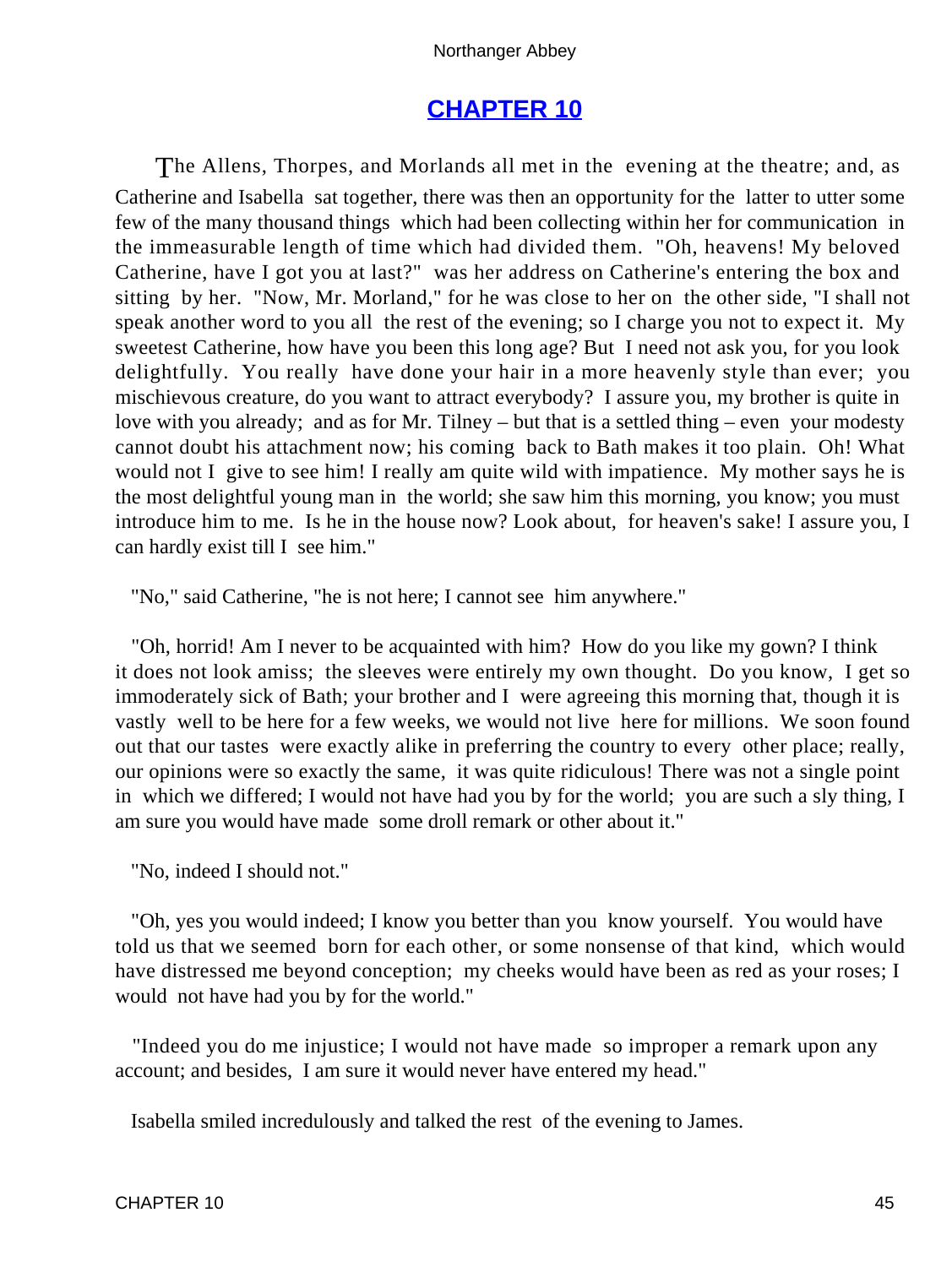Catherine's resolution of endeavouring to meet Miss Tilney again continued in full force the next morning; and till the usual moment of going to the pump−room, she felt some alarm from the dread of a second prevention. But nothing of that kind occurred, no visitors appeared to delay them, and they all three set off in good time for the pump−room, where the ordinary course of events and conversation took place; Mr. Allen, after drinking his glass of water, joined some gentlemen to talk over the politics of the day and compare the accounts of their newspapers; and the ladies walked about together, noticing every new face, and almost every new bonnet in the room. The female part of the Thorpe family, attended by James Morland, appeared among the crowd in less than a quarter of an hour, and Catherine immediately took her usual place by the side of her friend. James, who was now in constant attendance, maintained a similar position, and separating themselves from the rest of their party, they walked in that manner for some time, till Catherine began to doubt the happiness of a situation which, confining her entirely to her friend and brother, gave her very little share in the notice of either. They were always engaged in some sentimental discussion or lively dispute, but their sentiment was conveyed in such whispering voices, and their vivacity attended with so much laughter, that though Catherine's supporting opinion was not unfrequently called for by one or the other, she was never able to give any, from not having heard a word of the subject. At length however she was empowered to disengage herself from her friend, by the avowed necessity of speaking to Miss Tilney, whom she most joyfully saw just entering the room with Mrs. Hughes, and whom she instantly joined, with a firmer determination to be acquainted, than she might have had courage to command, had she not been urged by the disappointment of the day before. Miss Tilney met her with great civility, returned her advances with equal goodwill, and they continued talking together as long as both parties remained in the room; and though in all probability not an observation was made, nor an expression used by either which had not been made and used some thousands of times before, under that roof, in every Bath season, yet the merit of their being spoken with simplicity and truth, and without personal conceit, might be something uncommon.

 "How well your brother dances!" was an artless exclamation of Catherine's towards the close of their conversation, which at once surprised and amused her companion.

"Henry!" she replied with a smile. "Yes, he does dance very well."

 "He must have thought it very odd to hear me say I was engaged the other evening, when he saw me sitting down. But I really had been engaged the whole day to Mr. Thorpe." Miss Tilney could only bow. "You cannot think," added Catherine after a moment's silence, "how surprised I was to see him again. I felt so sure of his being quite gone away."

 "When Henry had the pleasure of seeing you before, he was in Bath but for a couple of days. He came only to engage lodgings for us."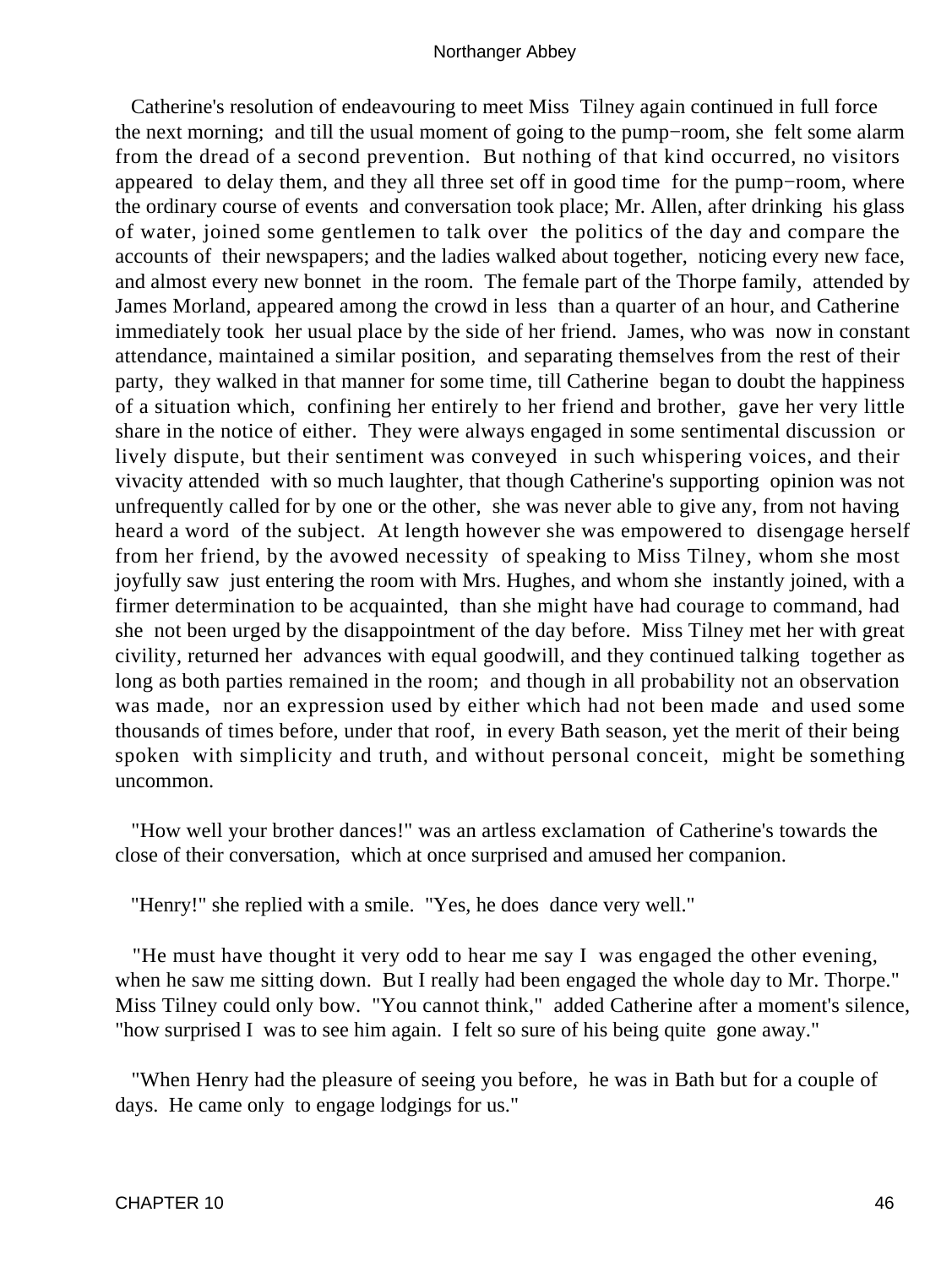"That never occurred to me; and of course, not seeing him anywhere, I thought he must be gone. Was not the young lady he danced with on Monday a Miss Smith?"

"Yes, an acquaintance of Mrs. Hughes."

"I dare say she was very glad to dance. Do you think her pretty?" "Not very."

 "He never comes to the pump−room, I suppose?" "Yes, sometimes; but he has rid out this morning with my father."

 Mrs. Hughes now joined them, and asked Miss Tilney if she was ready to go. "I hope I shall have the pleasure of seeing you again soon," said Catherine. "Shall you be at the cotillion ball tomorrow?"

"Perhaps we – Yes, I think we certainly shall."

 "I am glad of it, for we shall all be there." This civility was duly returned; and they parted – on Miss Tilney's side with some knowledge of her new acquaintance's feelings, and on Catherine's, without the smallest consciousness of having explained them.

 She went home very happy. The morning had answered all her hopes, and the evening of the following day was now the object of expectation, the future good. What gown and what head−dress she should wear on the occasion became her chief concern. She cannot be justified in it. Dress is at all times a frivolous distinction, and excessive solicitude about it often destroys its own aim. Catherine knew all this very well; her great aunt had read her a lecture on the subject only the Christmas before; and yet she lay awake ten minutes on Wednesday night debating between her spotted and her tamboured muslin, and nothing but the shortness of the time prevented her buying a new one for the evening. This would have been an error in judgment, great though not uncommon, from which one of the other sex rather than her own, a brother rather than a great aunt, might have warned her, for man only can be aware of the insensibility of man towards a new gown. It would be mortifying to the feelings of many ladies, could they be made to understand how little the heart of man is affected by what is costly or new in their attire; how little it is biased by the texture of their muslin, and how unsusceptible of peculiar tenderness towards the spotted, the sprigged, the mull, or the jackonet. Woman is fine for her own satisfaction alone. No man will admire her the more, no woman will like her the better for it. Neatness and fashion are enough for the former, and a something of shabbiness or impropriety will be most endearing to the latter. But not one of these grave reflections troubled the tranquillity of Catherine.

 She entered the rooms on Thursday evening with feelings very different from what had attended her thither the Monday before. She had then been exulting in her engagement to Thorpe, and was now chiefly anxious to avoid his sight, lest he should engage her again; for though she could not, dared not expect that Mr. Tilney should ask her a third time to dance,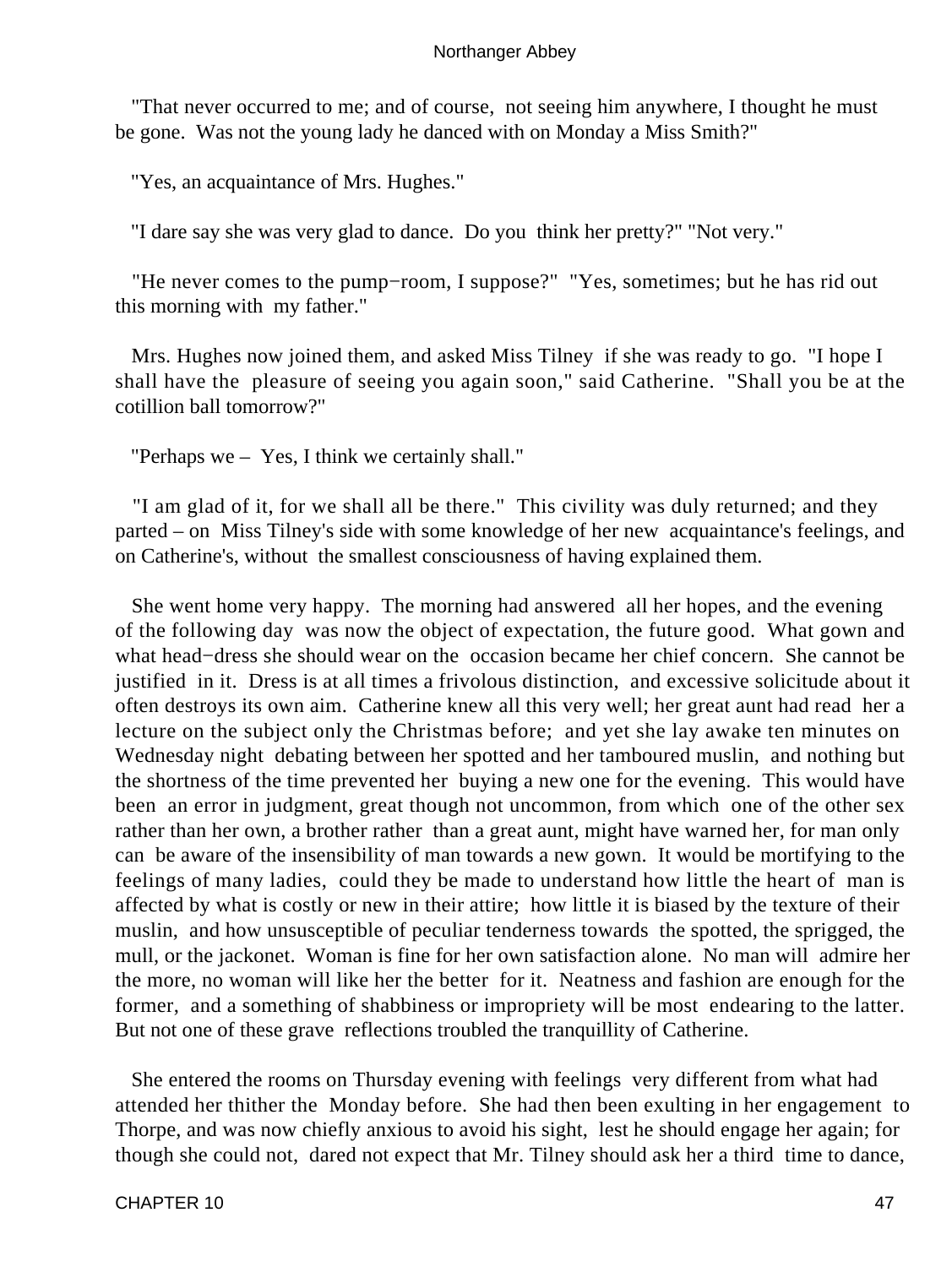her wishes, hopes, and plans all centred in nothing less. Every young lady may feel for my heroine in this critical moment, for every young lady has at some time or other known the same agitation. All have been, or at least all have believed themselves to be, in danger from the pursuit of someone whom they wished to avoid; and all have been anxious for the attentions of someone whom they wished to please. As soon as they were joined by the Thorpes, Catherine's agony began; she fidgeted about if John Thorpe came towards her, hid herself as much as possible from his view, and when he spoke to her pretended not to hear him. The cotillions were over, the country−dancing beginning, and she saw nothing of the Tilneys.

 "Do not be frightened, my dear Catherine," whispered Isabella, "but I am really going to dance with your brother again. I declare positively it is quite shocking. I tell him he ought to be ashamed of himself, but you and John must keep us in countenance. Make haste, my dear creature, and come to us. John is just walked off, but he will be back in a moment."

 Catherine had neither time nor inclination to answer. The others walked away, John Thorpe was still in view, and she gave herself up for lost. That she might not appear, however, to observe or expect him, she kept her eyes intently fixed on her fan; and a self–condemnation for her folly, in supposing that among such a crowd they should even meet with the Tilneys in any reasonable time, had just passed through her mind, when she suddenly found herself addressed and again solicited to dance, by Mr. Tilney himself. With what sparkling eyes and ready motion she granted his request, and with how pleasing a flutter of heart she went with him to the set, may be easily imagined. To escape, and, as she believed, so narrowly escape John Thorpe, and to be asked, so immediately on his joining her, asked by Mr. Tilney, as if he had sought her on purpose! – it did not appear to her that life could supply any greater felicity.

 Scarcely had they worked themselves into the quiet possession of a place, however, when her attention was claimed by John Thorpe, who stood behind her. "Heyday, Miss Morland!" said he. "What is the meaning of this? I thought you and I were to dance together."

"I wonder you should think so, for you never asked me."

 "That is a good one, by Jove! I asked you as soon as I came into the room, and I was just going to ask you again, but when I turned round, you were gone! This is a cursed shabby trick! I only came for the sake of dancing with you, and I firmly believe you were engaged to me ever since Monday. Yes; I remember, I asked you while you were waiting in the lobby for your cloak. And here have I been telling all my acquaintance that I was going to dance with the prettiest girl in the room; and when they see you standing up with somebody else, they will quiz me famously."

"Oh, no; they will never think of me, after such a description as that."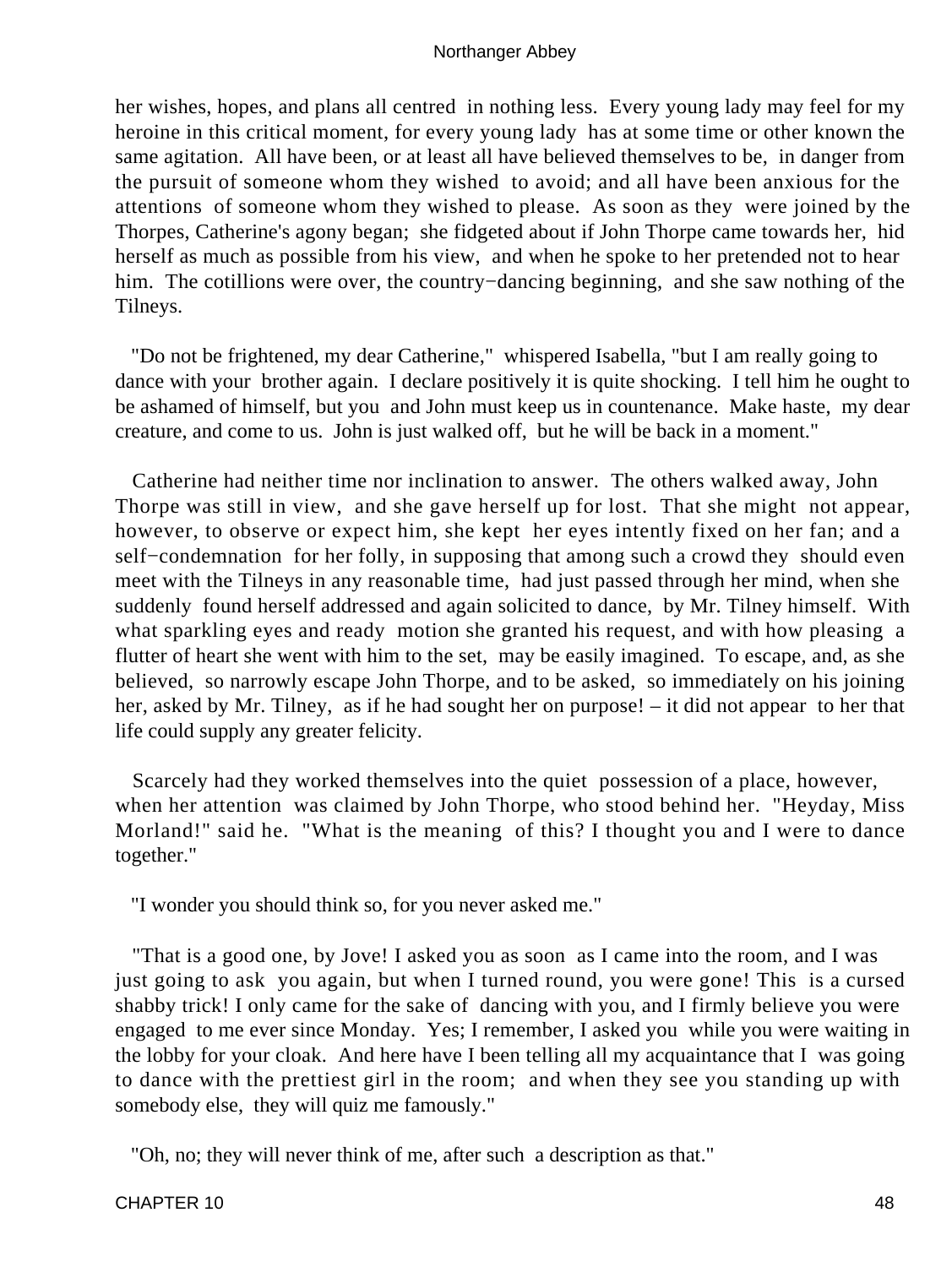"By heavens, if they do not, I will kick them out of the room for blockheads. What chap have you there?" Catherine satisfied his curiosity. "Tilney," he repeated. "Hum – I do not know him. A good figure of a man; well put together. Does he want a horse? Here is a friend of mine, Sam Fletcher, has got one to sell that would suit anybody. A famous clever animal for the road – only forty guineas. I had fifty minds to buy it myself, for it is one of my maxims always to buy a good horse when I meet with one; but it would not answer my purpose, it would not do for the field. I would give any money for a real good hunter. I have three now, the best that ever were backed. I would not take eight hundred guineas for them. Fletcher and I mean to get a house in Leicestershire, against the next season. It is so d – uncomfortable, living at an inn."

 This was the last sentence by which he could weary Catherine's attention, for he was just then borne off by the resistless pressure of a long string of passing ladies. Her partner now drew near, and said, "That gentleman would have put me out of patience, had he stayed with you half a minute longer. He has no business to withdraw the attention of my partner from me. We have entered into a contract of mutual agreeableness for the space of an evening, and all our agreeableness belongs solely to each other for that time. Nobody can fasten themselves on the notice of one, without injuring the rights of the other. I consider a country−dance as an emblem of marriage. Fidelity and complaisance are the principal duties of both; and those men who do not choose to dance or marry themselves, have no business with the partners or wives of their neighbours."

"But they are such very different things!"

" – That you think they cannot be compared together."

 "To be sure not. People that marry can never part, but must go and keep house together. People that dance only stand opposite each other in a long room for half an hour."

 "And such is your definition of matrimony and dancing. Taken in that light certainly, their resemblance is not striking; but I think I could place them in such a view. You will allow, that in both, man has the advantage of choice, woman only the power of refusal; that in both, it is an engagement between man and woman, formed for the advantage of each; and that when once entered into, they belong exclusively to each other till the moment of its dissolution; that it is their duty, each to endeavour to give the other no cause for wishing that he or she had bestowed themselves elsewhere, and their best interest to keep their own imaginations from wandering towards the perfections of their neighbours, or fancying that they should have been better off with anyone else. You will allow all this?"

 "Yes, to be sure, as you state it, all this sounds very well; but still they are so very different. I cannot look upon them at all in the same light, nor think the same duties belong to them."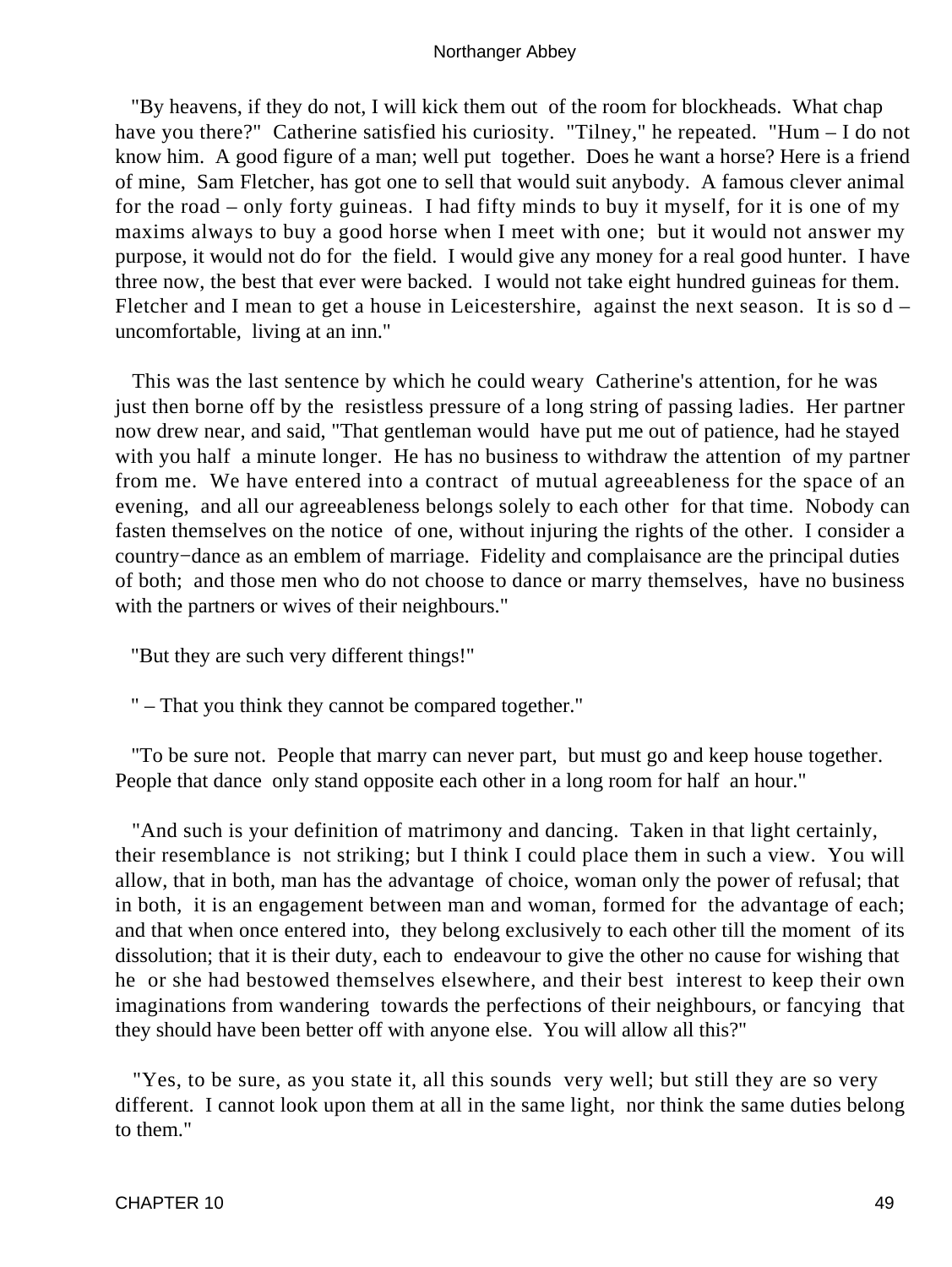"In one respect, there certainly is a difference. In marriage, the man is supposed to provide for the support of the woman, the woman to make the home agreeable to the man; he is to purvey, and she is to smile. But in dancing, their duties are exactly changed; the agreeableness, the compliance are expected from him, while she furnishes the fan and the lavender water. That, I suppose, was the difference of duties which struck you, as rendering the conditions incapable of comparison."

"No, indeed, I never thought of that."

 "Then I am quite at a loss. One thing, however, I must observe. This disposition on your side is rather alarming. You totally disallow any similarity in the obligations; and may I not thence infer that your notions of the duties of the dancing state are not so strict as your partner might wish? Have I not reason to fear that if the gentleman who spoke to you just now were to return, or if any other gentleman were to address you, there would be nothing to restrain you from conversing with him as long as you chose?"

 "Mr. Thorpe is such a very particular friend of my brother's, that if he talks to me, I must talk to him again; but there are hardly three young men in the room besides him that I have any acquaintance with."

"And is that to be my only security? Alas, alas!"

 "Nay, I am sure you cannot have a better; for if I do not know anybody, it is impossible for me to talk to them; and, besides, I do not want to talk to anybody."

 "Now you have given me a security worth having; and I shall proceed with courage. Do you find Bath as agreeable as when I had the honour of making the inquiry before?"

"Yes, quite – more so, indeed."

 "More so! Take care, or you will forget to be tired of it at the proper time. You ought to be tired at the end of six weeks."

"I do not think I should be tired, if I were to stay here six months."

 "Bath, compared with London, has little variety, and so everybody finds out every year. 'For six weeks, I allow Bath is pleasant enough; but beyond that, it is the most tiresome place in the world.' You would be told so by people of all descriptions, who come regularly every winter, lengthen their six weeks into ten or twelve, and go away at last because they can afford to stay no longer."

 "Well, other people must judge for themselves, and those who go to London may think nothing of Bath. But I, who live in a small retired village in the country, can never find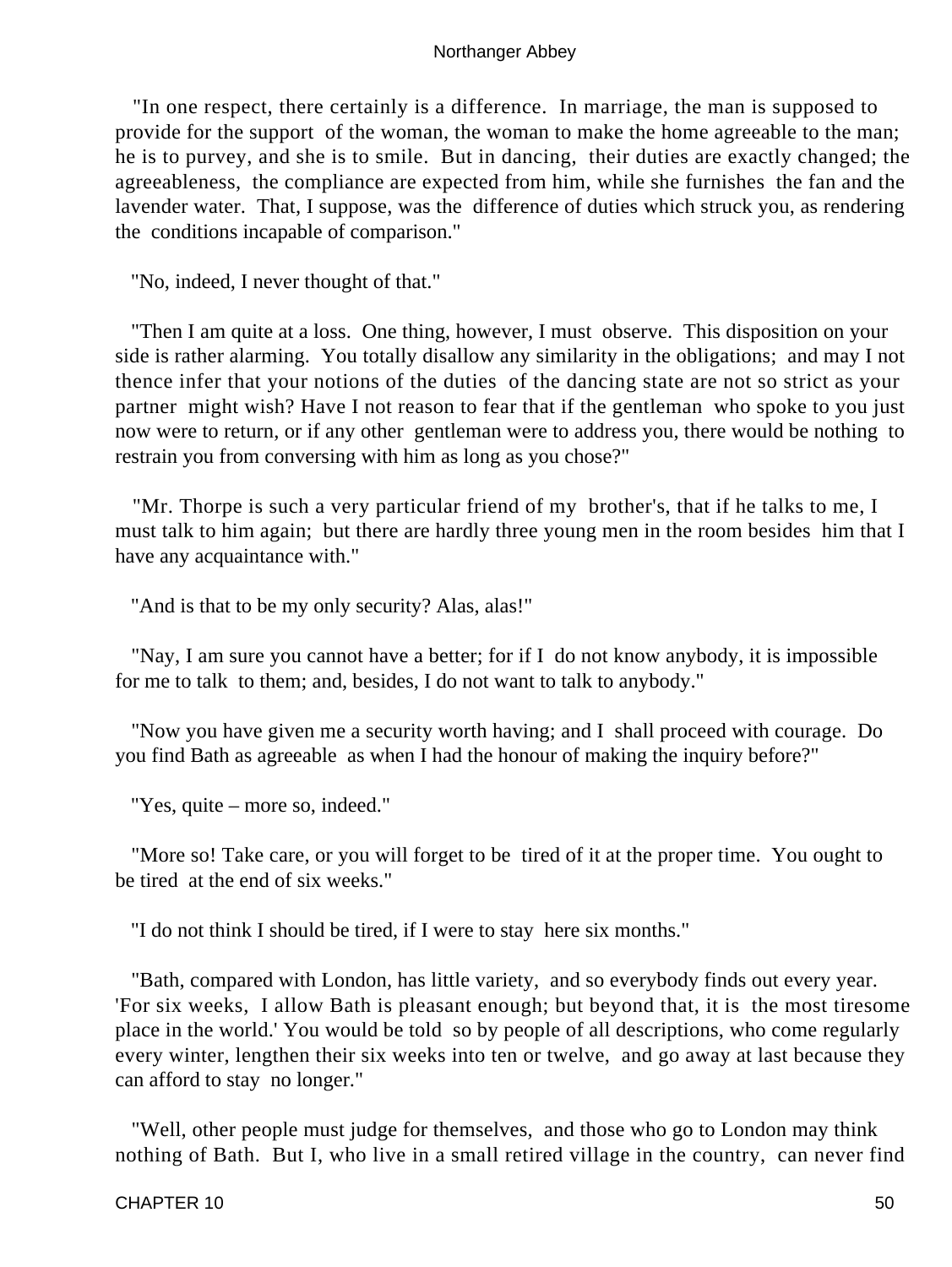greater sameness in such a place as this than in my own home; for here are a variety of amusements, a variety of things to be seen and done all day long, which I can know nothing of there."

"You are not fond of the country."

 "Yes, I am. I have always lived there, and always been very happy. But certainly there is much more sameness in a country life than in a Bath life. One day in the country is exactly like another."

"But then you spend your time so much more rationally in the country."

"Do I?"

"Do you not?"

"I do not believe there is much difference."

"Here you are in pursuit only of amusement all day long."

 "And so I am at home – only I do not find so much of it. I walk about here, and so I do there; but here I see a variety of people in every street, and there I can only go and call on Mrs. Allen."

Mr. Tilney was very much amused.

 "Only go and call on Mrs. Allen!" he repeated. "What a picture of intellectual poverty! However, when you sink into this abyss again, you will have more to say. You will be able to talk of Bath, and of all that you did here."

 "Oh! Yes. I shall never be in want of something to talk of again to Mrs. Allen, or anybody else. I really believe I shall always be talking of Bath, when I am at home again – I do like it so very much. If I could but have Papa and Mamma, and the rest of them here, I suppose I should be too happy! James's coming (my eldest brother) is quite delightful – and especially as it turns out that the very family we are just got so intimate with are his intimate friends already. Oh! Who can ever be tired of Bath?"

 "Not those who bring such fresh feelings of every sort to it as you do. But papas and mammas, and brothers, and intimate friends are a good deal gone by, to most of the frequenters of Bath – and the honest relish of balls and plays, and everyday sights, is past with them." Here their conversation closed, the demands of the dance becoming now too importunate for a divided attention.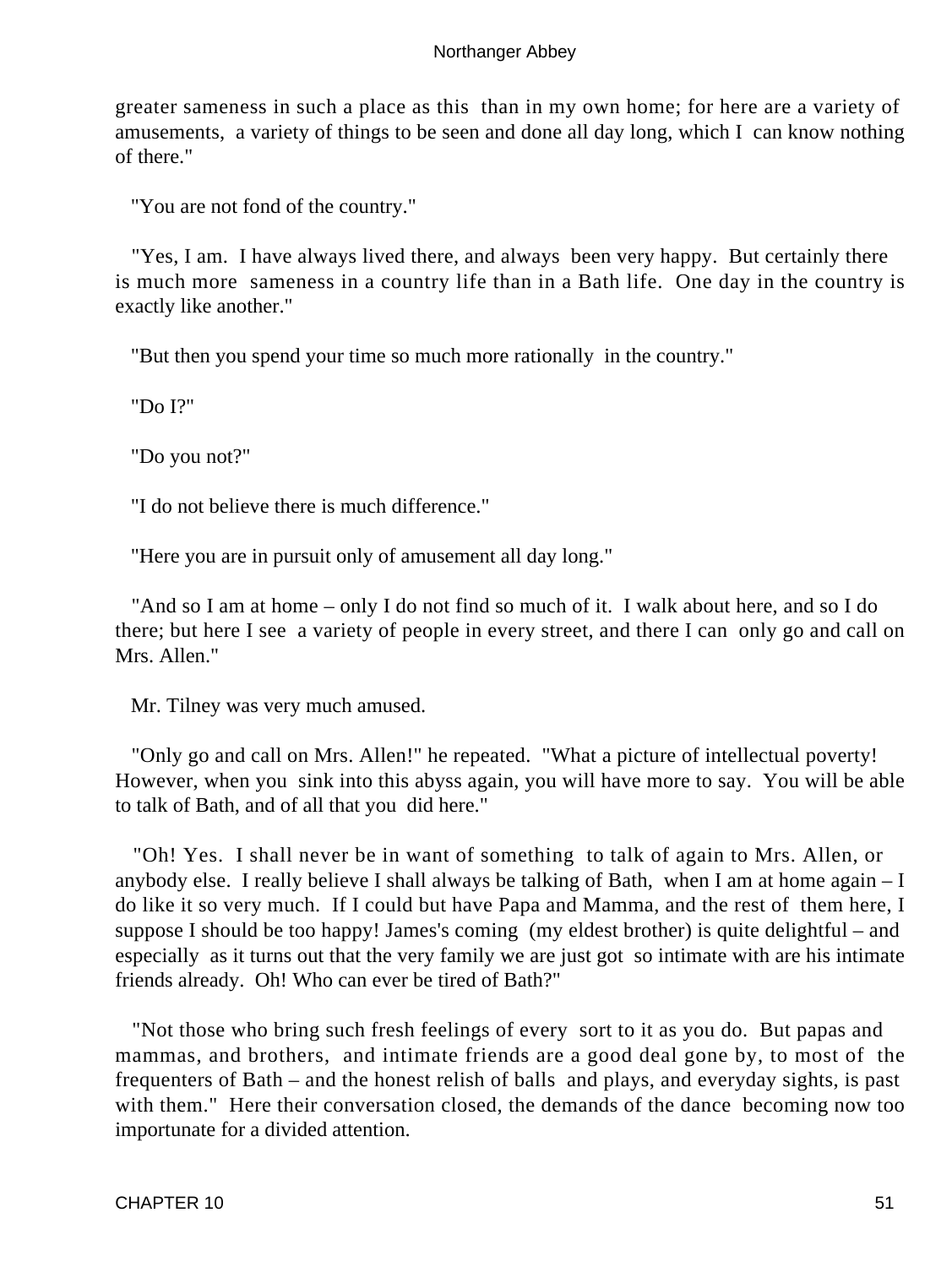Soon after their reaching the bottom of the set, Catherine perceived herself to be earnestly regarded by a gentleman who stood among the lookers−on, immediately behind her partner. He was a very handsome man, of a commanding aspect, past the bloom, but not past the vigour of life; and with his eye still directed towards her, she saw him presently address Mr. Tilney in a familiar whisper. Confused by his notice, and blushing from the fear of its being excited by something wrong in her appearance, she turned away her head. But while she did so, the gentleman retreated, and her partner, coming nearer, said, "I see that you guess what I have just been asked. That gentleman knows your name, and you have a right to know his. It is General Tilney, my father."

 Catherine's answer was only "Oh!" – but it was an "Oh!" expressing everything needful: attention to his words, and perfect reliance on their truth. With real interest and strong admiration did her eye now follow the general, as he moved through the crowd, and "How handsome a family they are!" was her secret remark.

 In chatting with Miss Tilney before the evening concluded, a new source of felicity arose to her. She had never taken a country walk since her arrival in Bath. Miss Tilney, to whom all the commonly frequented environs were familiar, spoke of them in terms which made her all eagerness to know them too; and on her openly fearing that she might find nobody to go with her, it was proposed by the brother and sister that they should join in a walk, some morning or other. "I shall like it," she cried, "beyond anything in the world; and do not let us put it off – let us go tomorrow." This was readily agreed to, with only a proviso of Miss Tilney's, that it did not rain, which Catherine was sure it would not. At twelve o'clock, they were to call for her in Pulteney Street; and "Remember – twelve o'clock," was her parting speech to her new friend. Of her other, her older, her more established friend, Isabella, of whose fidelity and worth she had enjoyed a fortnight's experience, she scarcely saw anything during the evening. Yet, though longing to make her acquainted with her happiness, she cheerfully submitted to the wish of Mr. Allen, which took them rather early away, and her spirits danced within her, as she danced in her chair all the way home.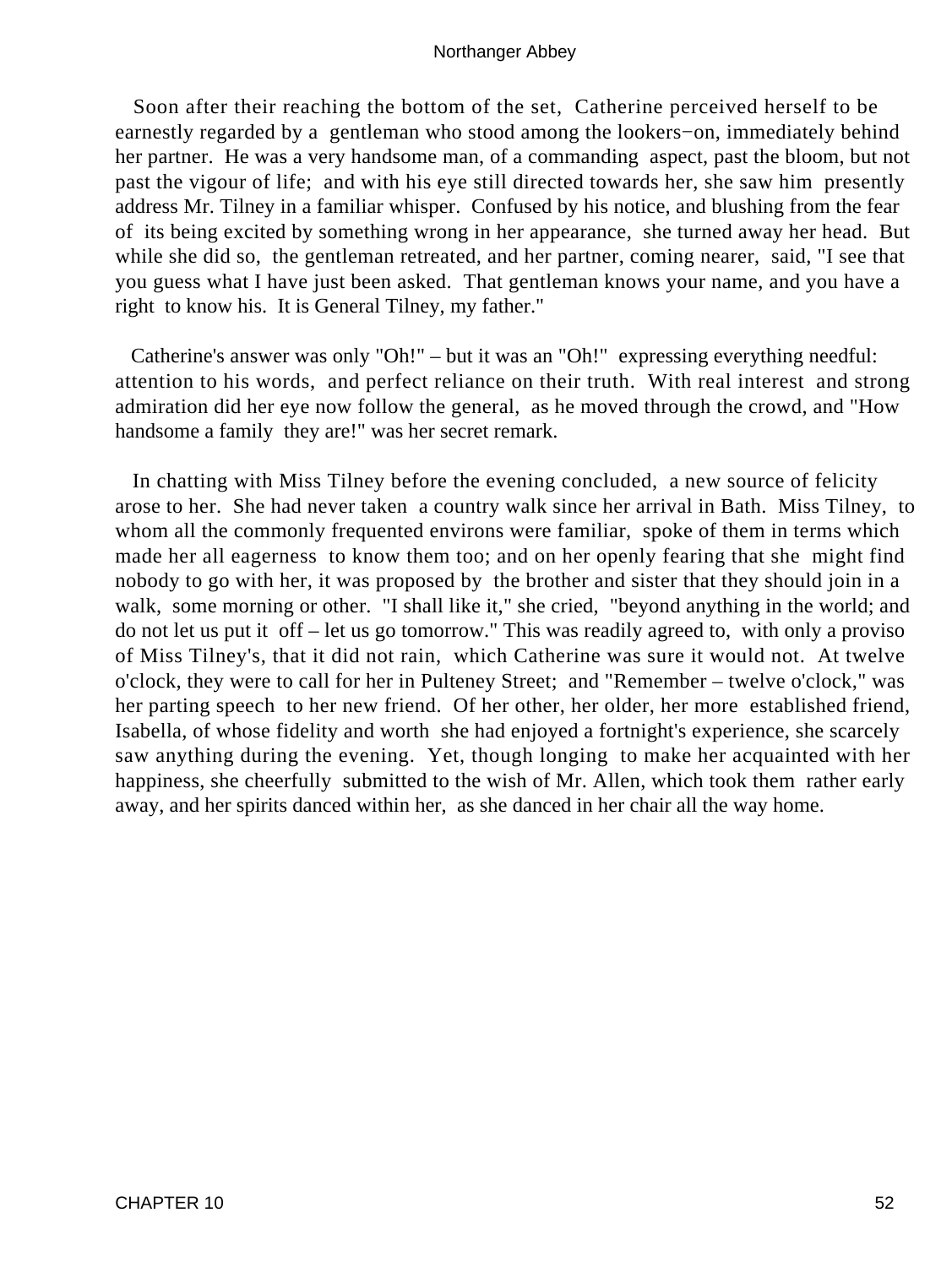# **[CHAPTER 11](#page-165-0)**

The morrow brought a very sober–looking morning, the sun making only a few efforts to appear, and Catherine augured from it everything most favourable to her wishes. A bright morning so early in the year, she allowed, would generally turn to rain, but a cloudy one foretold improvement as the day advanced. She applied to Mr. Allen for confirmation of her hopes, but Mr. Allen, not having his own skies and barometer about him, declined giving any absolute promise of sunshine. She applied to Mrs. Allen, and Mrs. Allen's opinion was more positive. "She had no doubt in the world of its being a very fine day, if the clouds would only go off, and the sun keep out."

 At about eleven o'clock, however, a few specks of small rain upon the windows caught Catherine's watchful eye, and "Oh! dear, I do believe it will be wet," broke from her in a most desponding tone.

"I thought how it would be," said Mrs. Allen.

 "No walk for me today," sighed Catherine; "but perhaps it may come to nothing, or it may hold up before twelve."

"Perhaps it may, but then, my dear, it will be so dirty."

"Oh! That will not signify; I never mind dirt."

"No," replied her friend very placidly, "I know you never mind dirt."

After a short pause, "It comes on faster and faster!" said Catherine, as she stood watching at a window.

"So it does indeed. If it keeps raining, the streets will be very wet."

"There are four umbrellas up already. How I hate the sight of an umbrella!"

"They are disagreeable things to carry. I would much rather take a chair at any time."

"It was such a nice−looking morning! I felt so convinced it would be dry!"

 "Anybody would have thought so indeed. There will be very few people in the pump−room, if it rains all the morning. I hope Mr. Allen will put on his greatcoat when he goes, but I dare say he will not, for he had rather do anything in the world than walk out in a greatcoat; I wonder he should dislike it, it must be so comfortable."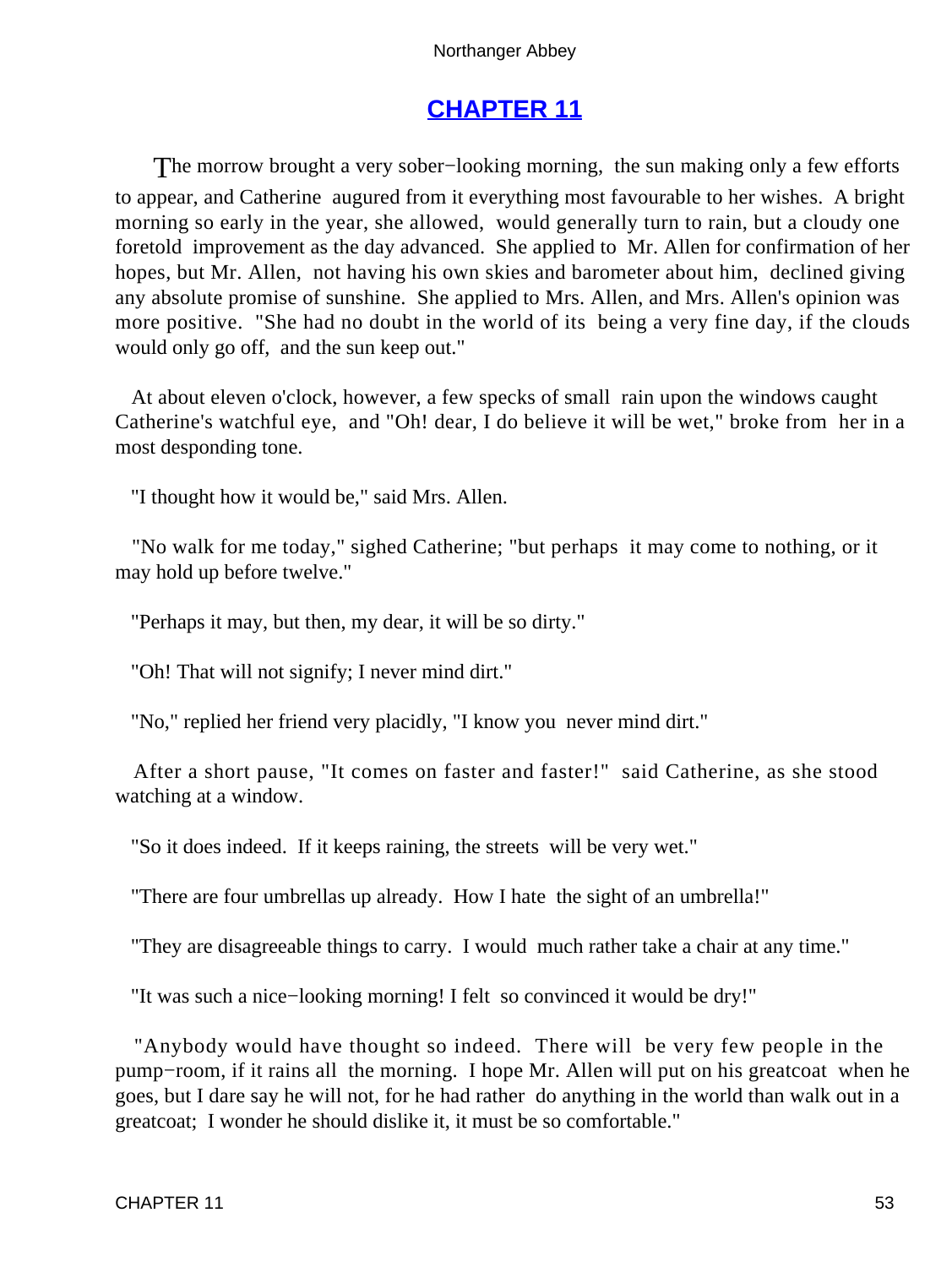The rain continued – fast, though not heavy. Catherine went every five minutes to the clock, threatening on each return that, if it still kept on raining another five minutes, she would give up the matter as hopeless. The clock struck twelve, and it still rained. "You will not be able to go, my dear."

 "I do not quite despair yet. I shall not give it up till a quarter after twelve. This is just the time of day for it to clear up, and I do think it looks a little lighter. There, it is twenty minutes after twelve, and now I shall give it up entirely. Oh! That we had such weather here as they had at Udolpho, or at least in Tuscany and the south of France! – the night that poor St. Aubin died! – such beautiful weather!"

 At half past twelve, when Catherine's anxious attention to the weather was over and she could no longer claim any merit from its amendment, the sky began voluntarily to clear. A gleam of sunshine took her quite by surprise; she looked round; the clouds were parting, and she instantly returned to the window to watch over and encourage the happy appearance. Ten minutes more made it certain that a bright afternoon would succeed, and justified the opinion of Mrs. Allen, who had "always thought it would clear up." But whether Catherine might still expect her friends, whether there had not been too much rain for Miss Tilney to venture, must yet be a question.

 It was too dirty for Mrs. Allen to accompany her husband to the pump−room; he accordingly set off by himself, and Catherine had barely watched him down the street when her notice was claimed by the approach of the same two open carriages, containing the same three people that had surprised her so much a few mornings back.

 "Isabella, my brother, and Mr. Thorpe, I declare! They are coming for me perhaps – but I shall not go – I cannot go indeed, for you know Miss Tilney may still call." Mrs. Allen agreed to it. John Thorpe was soon with them, and his voice was with them yet sooner, for on the stairs he was calling out to Miss Morland to be quick. "Make haste! Make haste!" as he threw open the door. "Put on your hat this moment – there is no time to be lost – we are going to Bristol. How d'ye do, Mrs. Allen?"

 "To Bristol! Is not that a great way off? But, however, I cannot go with you today, because I am engaged; I expect some friends every moment." This was of course vehemently talked down as no reason at all; Mrs. Allen was called on to second him, and the two others walked in, to give their assistance. "My sweetest Catherine, is not this delightful? We shall have a most heavenly drive. You are to thank your brother and me for the scheme; it darted into our heads at breakfast−time, I verily believe at the same instant; and we should have been off two hours ago if it had not been for this detestable rain. But it does not signify, the nights are moonlight, and we shall do delightfully. Oh! I am in such ecstasies at the thoughts of a little country air and quiet! So much better than going to the Lower Rooms. We shall drive directly to Clifton and dine there; and, as soon as dinner is over, if there is time for it, go on to Kingsweston."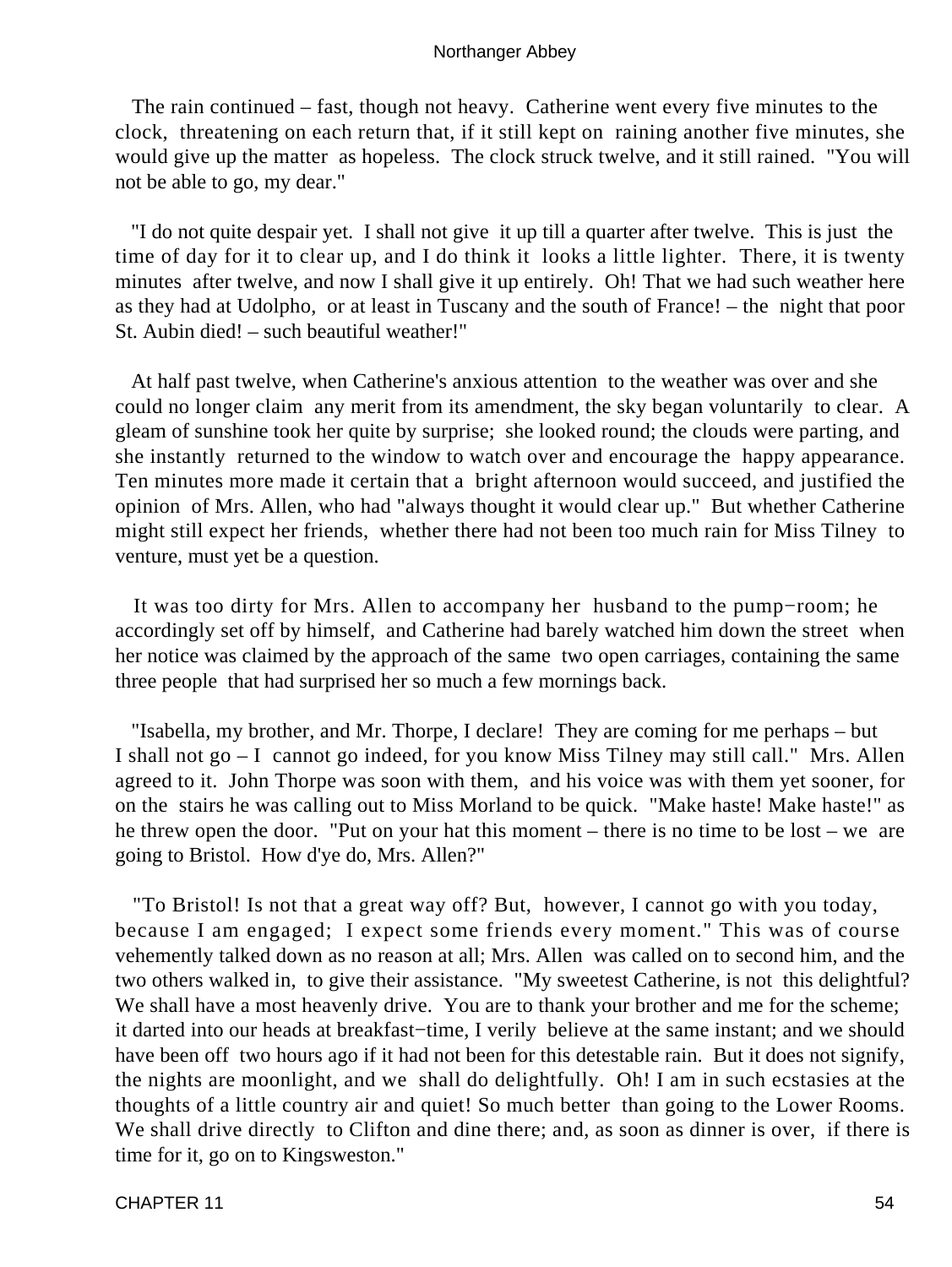"I doubt our being able to do so much," said Morland.

 "You croaking fellow!" cried Thorpe. "We shall be able to do ten times more. Kingsweston! Aye, and Blaize Castle too, and anything else we can hear of; but here is your sister says she will not go."

"Blaize Castle!" cried Catherine. "What is that'?"

"The finest place in England – worth going fifty miles at any time to see."

"What, is it really a castle, an old castle?"

"The oldest in the kingdom."

"But is it like what one reads of?"

"Exactly – the very same."

"But now really – are there towers and long galleries?"

"By dozens."

"Then I should like to see it; but I cannot  $-1$  cannot go.

"Not go! My beloved creature, what do you mean'?"

 "I cannot go, because" – looking down as she spoke, fearful of Isabella's smile – "I expect Miss Tilney and her brother to call on me to take a country walk. They promised to come at twelve, only it rained; but now, as it is so fine, I dare say they will be here soon."

 "Not they indeed," cried Thorpe; "for, as we turned into Broad Street, I saw them – does he not drive a phaeton with bright chestnuts?"

"I do not know indeed."

 "Yes, I know he does; I saw him. You are talking of the man you danced with last night, are not you?"

"Yes.

 "Well, I saw him at that moment turn up the Lansdown Road, driving a smart−looking girl."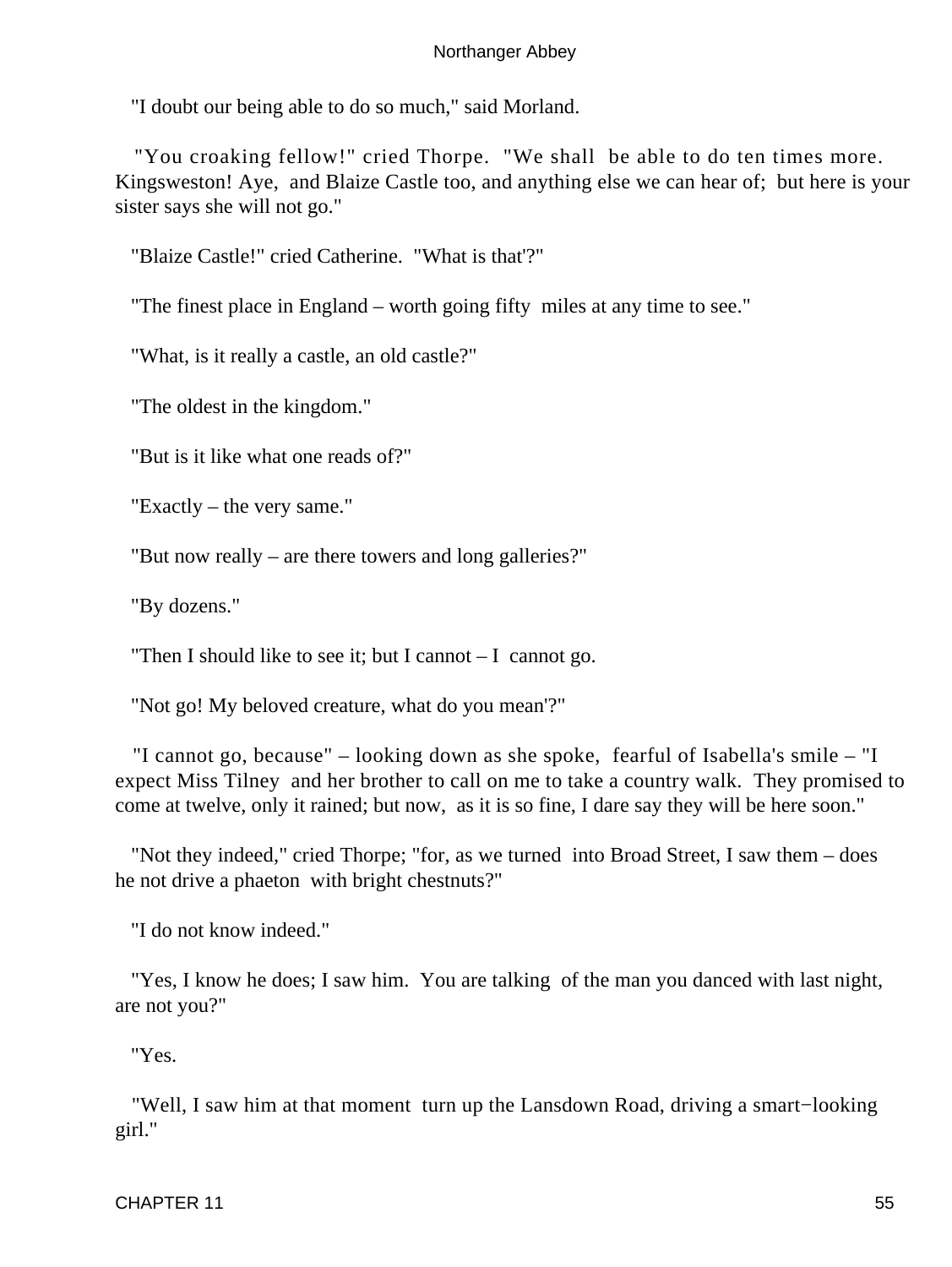"Did you indeed?"

 "Did upon my soul; knew him again directly, and he seemed to have got some very pretty cattle too."

"It is very odd! But I suppose they thought it would be too dirty for a walk."

 "And well they might, for I never saw so much dirt in my life. Walk! You could no more walk than you could fly! It has not been so dirty the whole winter; it is ankle−deep everywhere."

 Isabella corroborated it: "My dearest Catherine, you cannot form an idea of the dirt; come, you must go; you cannot refuse going now."

 "I should like to see the castle; but may we go all over it? May we go up every staircase, and into every suite of rooms?"

"Yes, yes, every hole and corner."

 "But then, if they should only be gone out for an hour till it is dryer, and call by and by?"

 "Make yourself easy, there is no danger of that, for I heard Tilney hallooing to a man who was just passing by on horseback, that they were going as far as Wick Rocks."

"Then I will. Shall I go, Mrs. Allen?"

"Just as you please, my dear."

 "Mrs. Allen, you must persuade her to go," was the general cry. Mrs. Allen was not inattentive to it: "Well, my dear," said she, "suppose you go." And in two minutes they were off.

 Catherine's feelings, as she got into the carriage, were in a very unsettled state; divided between regret for the loss of one great pleasure, and the hope of soon enjoying another, almost its equal in degree, however unlike in kind. She could not think the Tilneys had acted quite well by her, in so readily giving up their engagement, without sending her any message of excuse. It was now but an hour later than the time fixed on for the beginning of their walk; and, in spite of what she had heard of the prodigious accumulation of dirt in the course of that hour, she could not from her own observation help thinking that they might have gone with very little inconvenience. To feel herself slighted by them was very painful. On the other hand, the delight of exploring an edifice like Udolpho, as her fancy represented Blaize Castle to be, was such a counterpoise of good as might console her for almost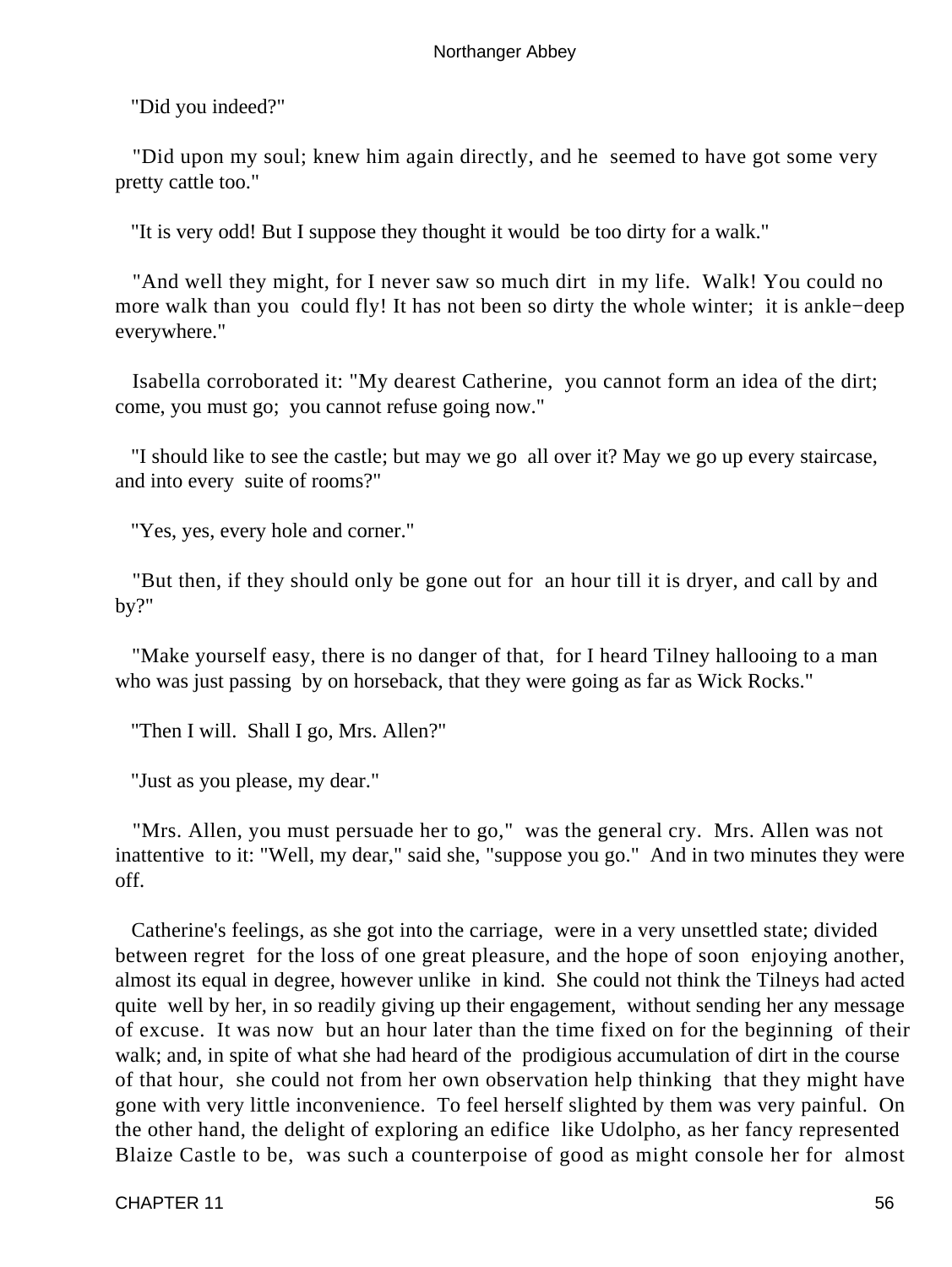anything.

 They passed briskly down Pulteney Street, and through Laura Place, without the exchange of many words. Thorpe talked to his horse, and she meditated, by turns, on broken promises and broken arches, phaetons and false hangings, Tilneys and trap−doors. As they entered Argyle Buildings, however, she was roused by this address from her companion, "Who is that girl who looked at you so hard as she went by?"

"Who? Where?"

 "On the right−hand pavement – she must be almost out of sight now." Catherine looked round and saw Miss Tilney leaning on her brother's arm, walking slowly down the street. She saw them both looking back at her. "Stop, stop, Mr. Thorpe," she impatiently cried; "it is Miss Tilney; it is indeed. How could you tell me they were gone? Stop, stop, I will get out this moment and go to them." But to what purpose did she speak? Thorpe only lashed his horse into a brisker trot; the Tilneys, who had soon ceased to look after her, were in a moment out of sight round the corner of Laura Place, and in another moment she was herself whisked into the marketplace. Still, however, and during the length of another street, she entreated him to stop. "Pray, pray stop, Mr. Thorpe. I cannot go on. I will not go on. I must go back to Miss Tilney." But Mr. Thorpe only laughed, smacked his whip, encouraged his horse, made odd noises, and drove on; and Catherine, angry and vexed as she was, having no power of getting away, was obliged to give up the point and submit. Her reproaches, however, were not spared. "How could you deceive me so, Mr. Thorpe? How could you say that you saw them driving up the Lansdown Road? I would not have had it happen so for the world. They must think it so strange, so rude of me! To go by them, too, without saying a word! You do not know how vexed I am; I shall have no pleasure at Clifton, nor in anything else. I had rather, ten thousand times rather, get out now, and walk back to them. How could you say you saw them driving out in a phaeton?" Thorpe defended himself very stoutly, declared he had never seen two men so much alike in his life, and would hardly give up the point of its having been Tilney himself.

Their drive, even when this subject was over, was not likely to be very agreeable. Catherine's complaisance was no longer what it had been in their former airing. She listened reluctantly, and her replies were short. Blaize Castle remained her only comfort; towards that, she still looked at intervals with pleasure; though rather than be disappointed of the promised walk, and especially rather than be thought ill of by the Tilneys, she would willingly have given up all the happiness which its walls could supply – the happiness of a progress through a long suite of lofty rooms, exhibiting the remains of magnificent furniture, though now for many years deserted – the happiness of being stopped in their way along narrow, winding vaults, by a low, grated door; or even of having their lamp, their only lamp, extinguished by a sudden gust of wind, and of being left in total darkness. In the meanwhile, they proceeded on their journey without any mischance, and were within view of the town of Keynsham, when a halloo from Morland, who was behind them, made his friend pull up,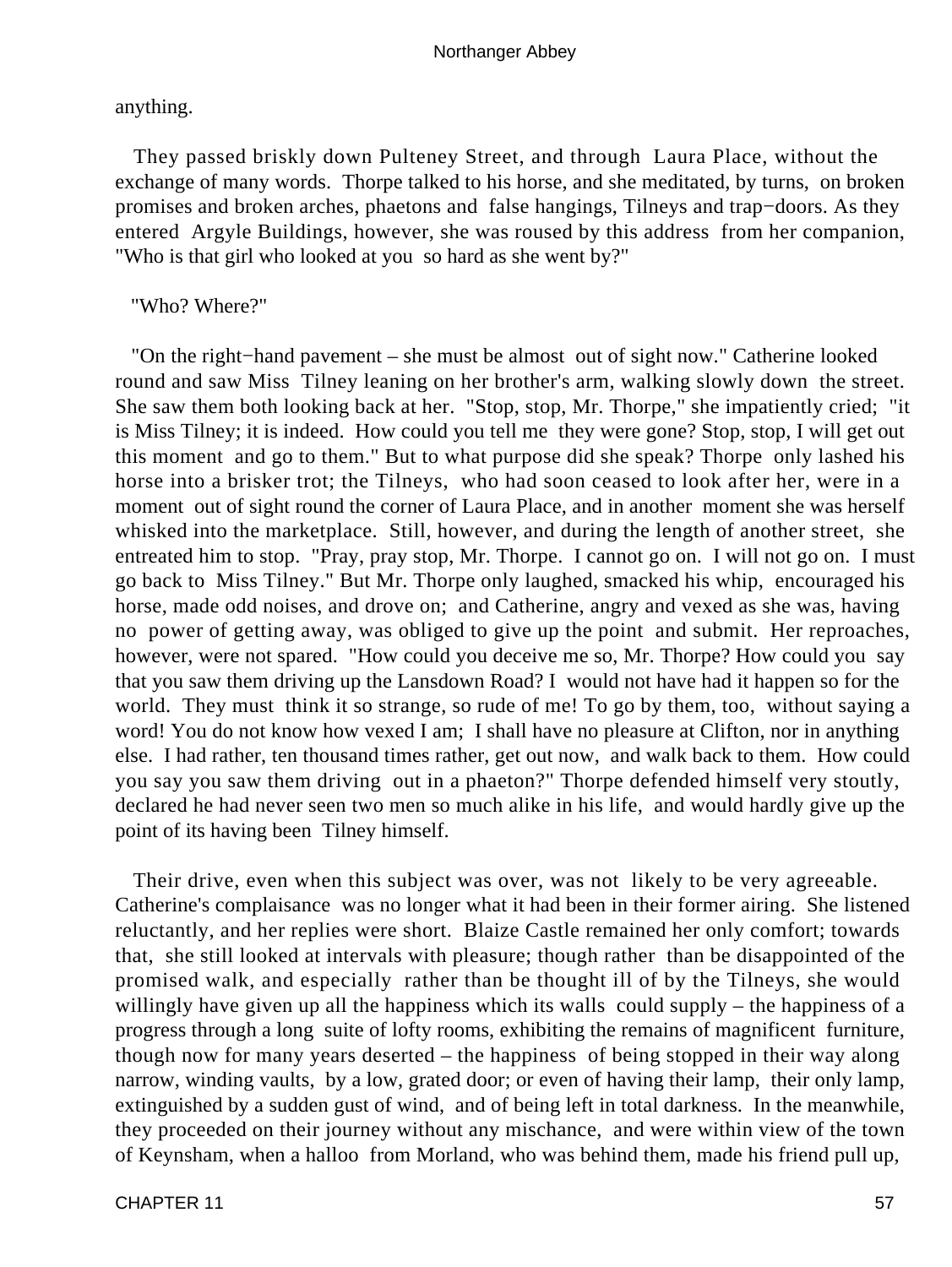to know what was the matter. The others then came close enough for conversation, and Morland said, "We had better go back, Thorpe; it is too late to go on today; your sister thinks so as well as I. We have been exactly an hour coming from Pulteney Street, very little more than seven miles; and, I suppose, we have at least eight more to go. It will never do. We set out a great deal too late. We had much better put it off till another day, and turn round."

 "It is all one to me," replied Thorpe rather angrily; and instantly turning his horse, they were on their way back to Bath.

 "If your brother had not got such a d – beast to drive," said he soon afterwards, "we might have done it very well. My horse would have trotted to Clifton within the hour, if left to himself, and I have almost broke my arm with pulling him in to that cursed broken−winded jade's pace. Morland is a fool for not keeping a horse and gig of his own."

"No, he is not," said Catherine warmly, "for I am sure he could not afford it."

"And why cannot he afford it?"

"Because he has not money enough."

"And whose fault is that?"

 "Nobody's, that I know of." Thorpe then said something in the loud, incoherent way to which he had often recourse, about its being  $a d - th$ ing to be miserly; and that if people who rolled in money could not afford things, he did not know who could, which Catherine did not even endeavour to understand. Disappointed of what was to have been the consolation for her first disappointment, she was less and less disposed either to be agreeable herself or to find her companion so; and they returned to Pulteney Street without her speaking twenty words.

 As she entered the house, the footman told her that a gentleman and lady had catted and inquired for her a few minutes after her setting off; that, when he told them she was gone out with Mr. Thorpe, the lady had asked whether any message had been left for her; and on his saying no, had felt for a card, but said she had none about her, and went away. Pondering over these heart−rending tidings, Catherine walked slowly upstairs. At the head of them she was met by Mr. Allen, who, on hearing the reason of their speedy return, said, "I am glad your brother had so much sense; I am glad you are come back. It was a strange, wild scheme."

 They all spent the evening together at Thorpe's. Catherine was disturbed and out of spirits; but Isabella seemed to find a pool of commerce, in the fate of which she shared, by private partnership with Morland, a very good equivalent for the quiet and country air of an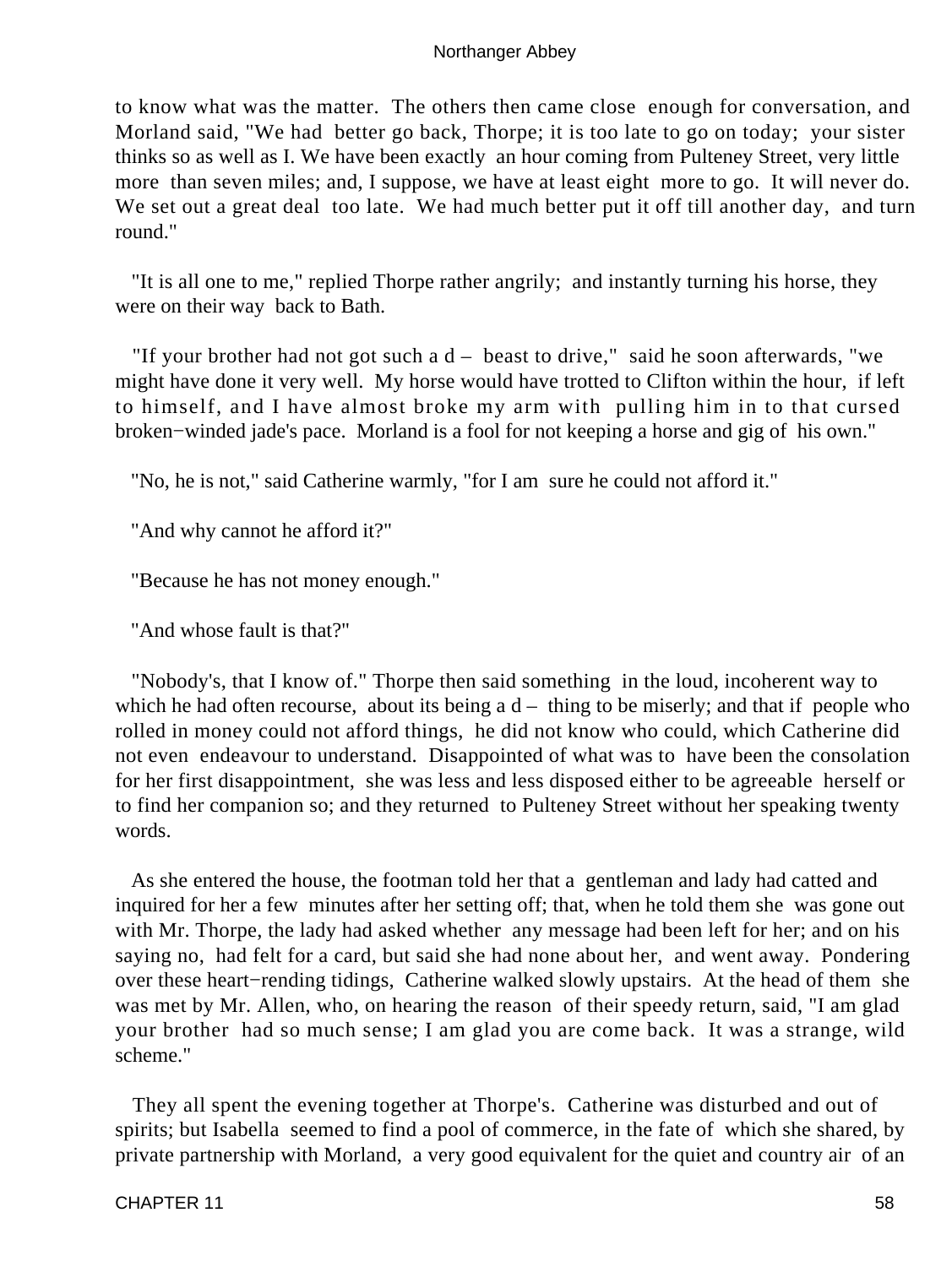inn at Clifton. Her satisfaction, too, in not being at the Lower Rooms was spoken more than once. "How I pity the poor creatures that are going there! How glad I am that I am not amongst them! I wonder whether it will be a full ball or not! They have not begun dancing yet. I would not be there for all the world. It is so delightful to have an evening now and then to oneself. I dare say it will not be a very good ball. I know the Mitchells will not be there. I am sure I pity everybody that is. But I dare say, Mr. Morland, you long to be at it, do not you? I am sure you do. Well, pray do not let anybody here be a restraint on you. I dare say we could do very well without you; but you men think yourselves of such consequence."

 Catherine could almost have accused Isabella of being wanting in tenderness towards herself and her sorrows, so very little did they appear to dwell on her mind, and so very inadequate was the comfort she offered. "Do not be so dull, my dearest creature," she whispered. "You will quite break my heart. It was amazingly shocking, to be sure; but the Tilneys were entirely to blame. Why were not they more punctual? It was dirty, indeed, but what did that signify? I am sure John and I should not have minded it. I never mind going through anything, where a friend is concerned; that is my disposition, and John is just the same; he has amazing strong feelings. Good heavens! What a delightful hand you have got! Kings, I vow! I never was so happy in my life! I would fifty times rather you should have them than myself."

 And now I may dismiss my heroine to the sleepless couch, which is the true heroine's portion; to a pillow strewed with thorns and wet with tears. And lucky may she think herself, if she get another good night's rest in the course of the next three months.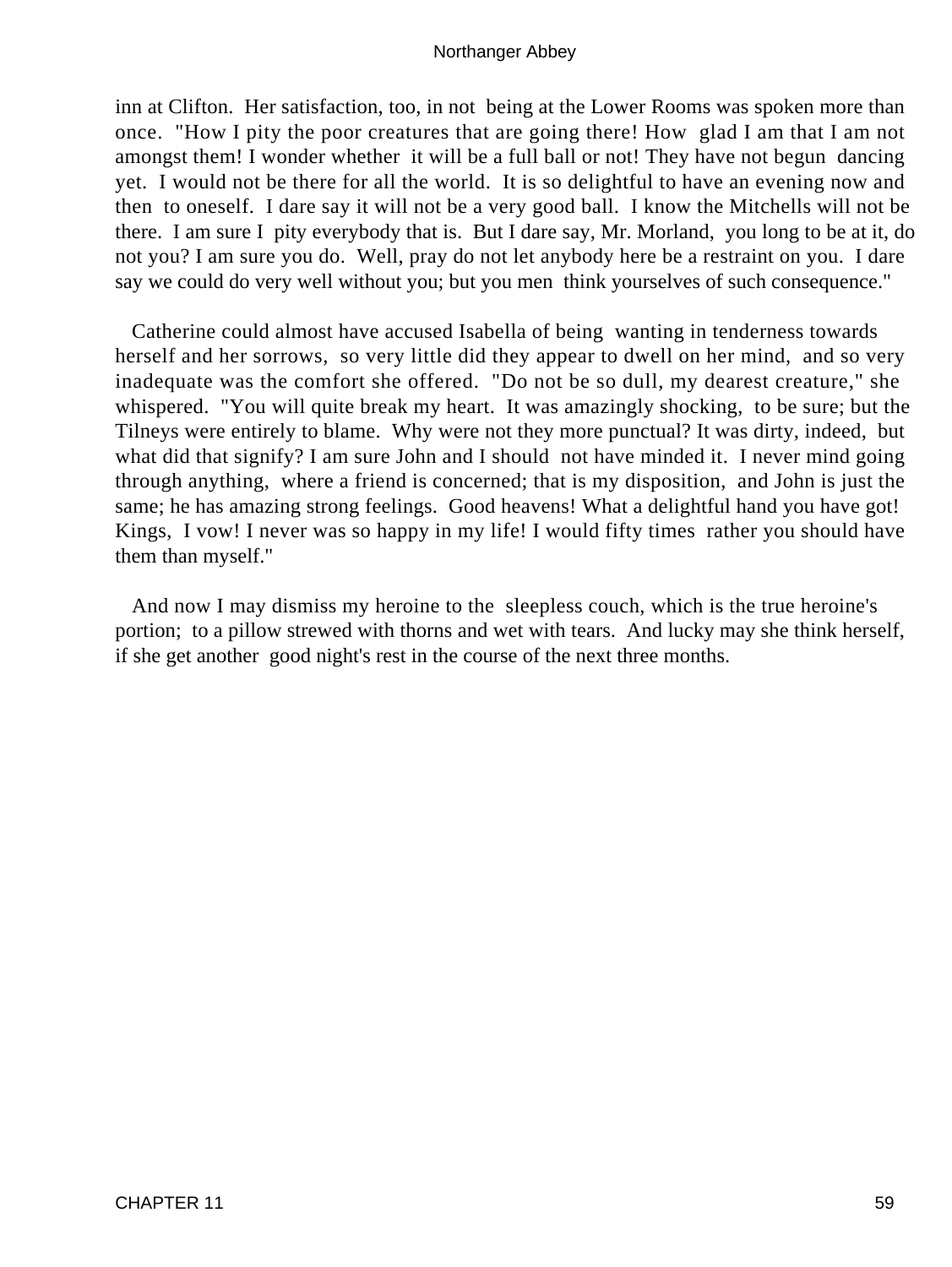# **[CHAPTER 12](#page-165-0)**

"Mrs. Allen," said Catherine the next morning, "will there be any harm in my calling on Miss Tilney today? I shall not be easy till I have explained everything."

 "Go, by all means, my dear; only put on a white gown; Miss Tilney always wears white."

 Catherine cheerfully complied, and being properly equipped, was more impatient than ever to be at the pump−room, that she might inform herself of General Tilneys lodgings, for though she believed they were in Milsom Street, she was not certain of the house, and Mrs. Allen's wavering convictions only made it more doubtful. To Milsom Street she was directed, and having made herself perfect in the number, hastened away with eager steps and a beating heart to pay her visit, explain her conduct, and be forgiven; tripping lightly through the church−yard, and resolutely turning away her eyes, that she might not be obliged to see her beloved Isabella and her dear family, who, she had reason to believe, were in a shop hard by. She reached the house without any impediment, looked at the number, knocked at the door, and inquired for Miss Tilney. The man believed Miss Tilney to be at home, but was not quite certain. Would she be pleased to send up her name? She gave her card. In a few minutes the servant returned, and with a look which did not quite confirm his words, said he had been mistaken, for that Miss Tilney was walked out. Catherine, with a blush of mortification, left the house. She felt almost persuaded that Miss Tilney was at home, and too much offended to admit her; and as she retired down the street, could not withhold one glance at the drawing−room windows, in expectation of seeing her there, but no one appeared at them. At the bottom of the street, however, she looked back again, and then, not at a window, but issuing from the door, she saw Miss Tilney herself. She was followed by a gentleman, whom Catherine believed to be her father, and they turned up towards Edgar's Buildings. Catherine, in deep mortification, proceeded on her way. She could almost be angry herself at such angry incivility; but she checked the resentful sensation; she remembered her own ignorance. She knew not how such an offence as hers might be classed by the laws of worldly politeness, to what a degree of unforgivingness it might with propriety lead, nor to what rigours of rudeness in return it might justly make her amenable.

 Dejected and humbled, she had even some thoughts of not going with the others to the theatre that night; but it must be confessed that they were not of long continuance, for she soon recollected, in the first place, that she was without any excuse for staying at home; and, in the second, that it was a play she wanted very much to see. To the theatre accordingly they all went; no Tilneys appeared to plague or please her; she feared that, amongst the many perfections of the family, a fondness for plays was not to be ranked; but perhaps it was because they were habituated to the finer performances of the London stage, which she knew, on Isabella's authority, rendered everything else of the kind "quite horrid." She was not deceived in her own expectation of pleasure; the comedy so well suspended her care that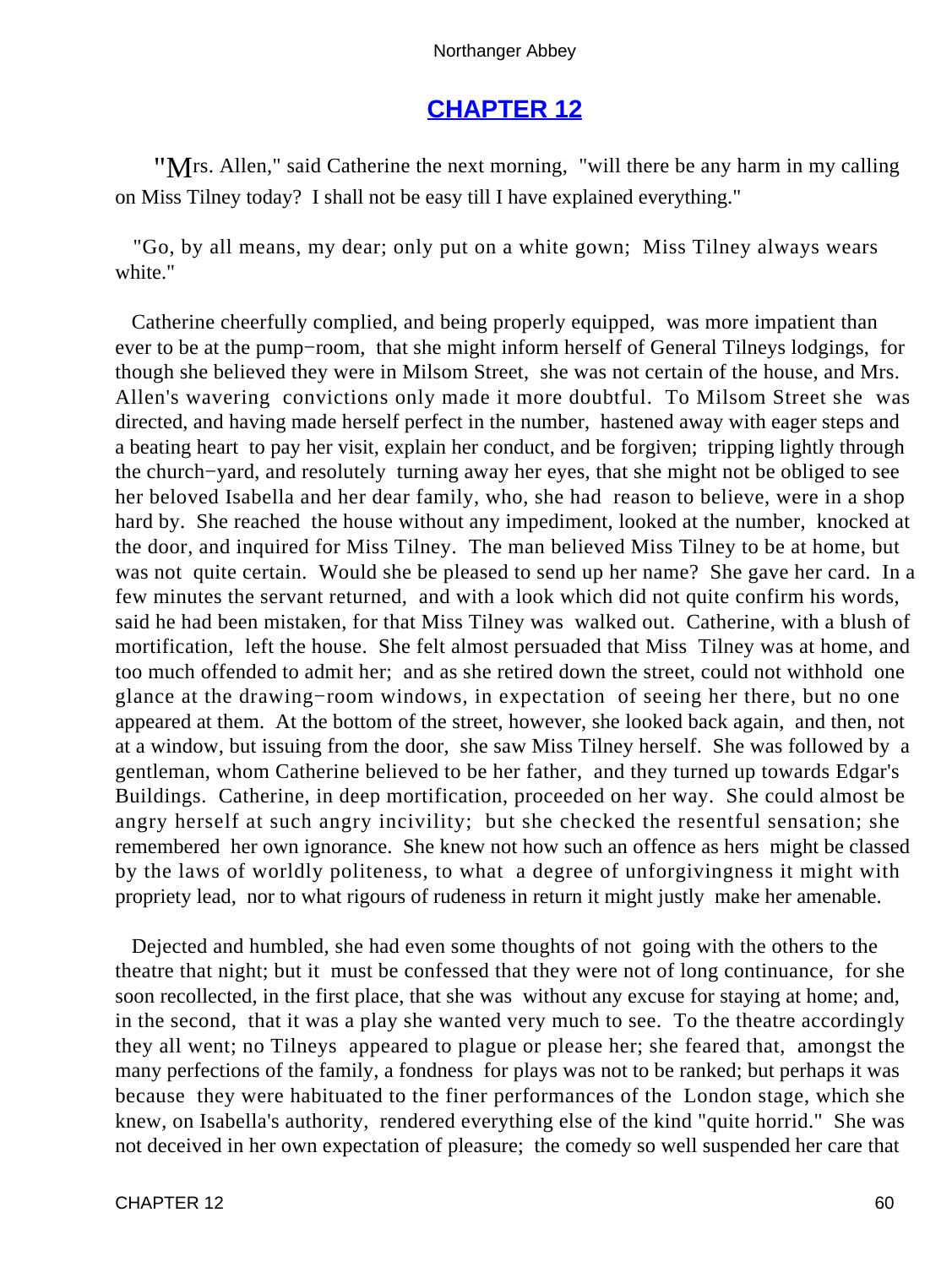no one, observing her during the first four acts, would have supposed she had any wretchedness about her. On the beginning of the fifth, however, the sudden view of Mr. Henry Tilney and his father, joining a party in the opposite box, recalled her to anxiety and distress. The stage could no longer excite genuine merriment – no longer keep her whole attention. Every other look upon an average was directed towards the opposite box; and, for the space of two entire scenes, did she thus watch Henry Tilney, without being once able to catch his eye. No longer could he be suspected of indifference for a play; his notice was never withdrawn from the stage during two whole scenes. At length, however, he did look towards her, and he bowed – but such a bow! No smile, no continued observance attended it; his eyes were immediately returned to their former direction. Catherine was restlessly miserable; she could almost have run round to the box in which he sat and forced him to hear her explanation. Feelings rather natural than heroic possessed her; instead of considering her own dignity injured by this ready condemnation – instead of proudly resolving, in conscious innocence, to show her resentment towards him who could harbour a doubt of it, to leave to him all the trouble of seeking an explanation, and to enlighten him on the past only by avoiding his sight, or flirting with somebody else – she took to herself all the shame of misconduct, or at least of its appearance, and was only eager for an opportunity of explaining its cause.

 The play concluded – the curtain fell – Henry Tilney was no longer to be seen where he had hitherto sat, but his father remained, and perhaps he might be now coming round to their box. She was right; in a few minutes he appeared, and, making his way through the then thinning rows, spoke with like calm politeness to Mrs. Allen and her friend. Not with such calmness was he answered by the latter: "Oh! Mr. Tilney, I have been quite wild to speak to you, and make my apologies. You must have thought me so rude; but indeed it was not my own fault, was it, Mrs. Allen? Did not they tell me that Mr. Tilney and his sister were gone out in a phaeton together? And then what could I do? But I had ten thousand times rather have been with you; now had not I, Mrs. Allen?"

"My dear, you tumble my gown," was Mrs. Allen's reply.

 Her assurance, however, standing sole as it did, was not thrown away; it brought a more cordial, more natural smile into his countenance, and he replied in a tone which retained only a little affected reserve: "We were much obliged to you at any rate for wishing us a pleasant walk after our passing you in Argyle Street: you were so kind as to look back on purpose."

 "But indeed I did not wish you a pleasant walk; I never thought of such a thing; but I begged Mr. Thorpe so earnestly to stop; I called out to him as soon as ever I saw you; now, Mrs. Allen, did not – Oh! You were not there; but indeed I did; and, if Mr. Thorpe would only have stopped, I would have jumped out and run after you."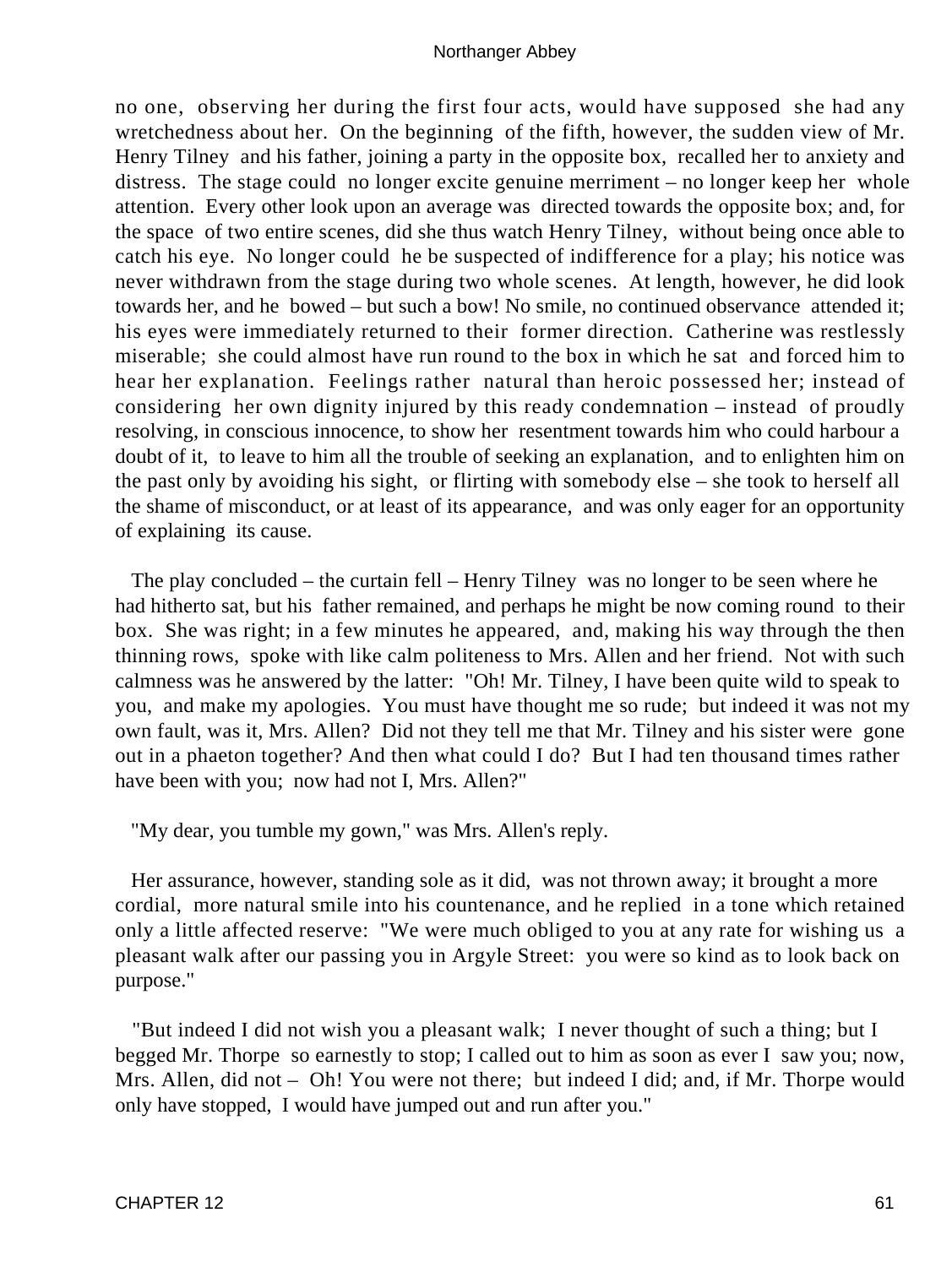Is there a Henry in the world who could be insensible to such a declaration? Henry Tilney at least was not. With a yet sweeter smile, he said everything that need be said of his sister's concern, regret, and dependence on Catherine's honour. "Oh! Do not say Miss Tilney was not angry," cried Catherine, "because I know she was; for she would not see me this morning when I called; I saw her walk out of the house the next minute after my leaving it; I was hurt, but I was not affronted. Perhaps you did not know I had been there."

 "I was not within at the time; but I heard of it from Eleanor, and she has been wishing ever since to see you, to explain the reason of such incivility; but perhaps I can do it as well. It was nothing more than that my father – they were just preparing to walk out, and he being hurried for time, and not caring to have it put off – made a point of her being denied. That was all, I do assure you. She was very much vexed, and meant to make her apology as soon as possible."

 Catherine's mind was greatly eased by this information, yet a something of solicitude remained, from which sprang the following question, thoroughly artless in itself, though rather distressing to the gentleman: "But, Mr. Tilney, why were you less generous than your sister? If she felt such confidence in my good intentions, and could suppose it to be only a mistake, why should you be so ready to take offence?"

"Me! I take offence!"

"Nay, I am sure by your look, when you came into the box, you were angry."

"I angry! I could have no right."

 "Well, nobody would have thought you had no right who saw your face." He replied by asking her to make room for him, and talking of the play.

 He remained with them some time, and was only too agreeable for Catherine to be contented when he went away. Before they parted, however, it was agreed that the projected walk should be taken as soon as possible; and, setting aside the misery of his quitting their box, she was, upon the whole, left one of the happiest creatures in the world.

 While talking to each other, she had observed with some surprise that John Thorpe, who was never in the same part of the house for ten minutes together, was engaged in conversation with General Tilney; and she felt something more than surprise when she thought she could perceive herself the object of their attention and discourse. What could they have to say of her? She feared General Tilney did not like her appearance: she found it was implied in his preventing her admittance to his daughter, rather than postpone his own walk a few minutes. "How came Mr. Thorpe to know your father?" was her anxious inquiry, as she pointed them out to her companion. He knew nothing about it; but his father, like every military man, had a very large acquaintance.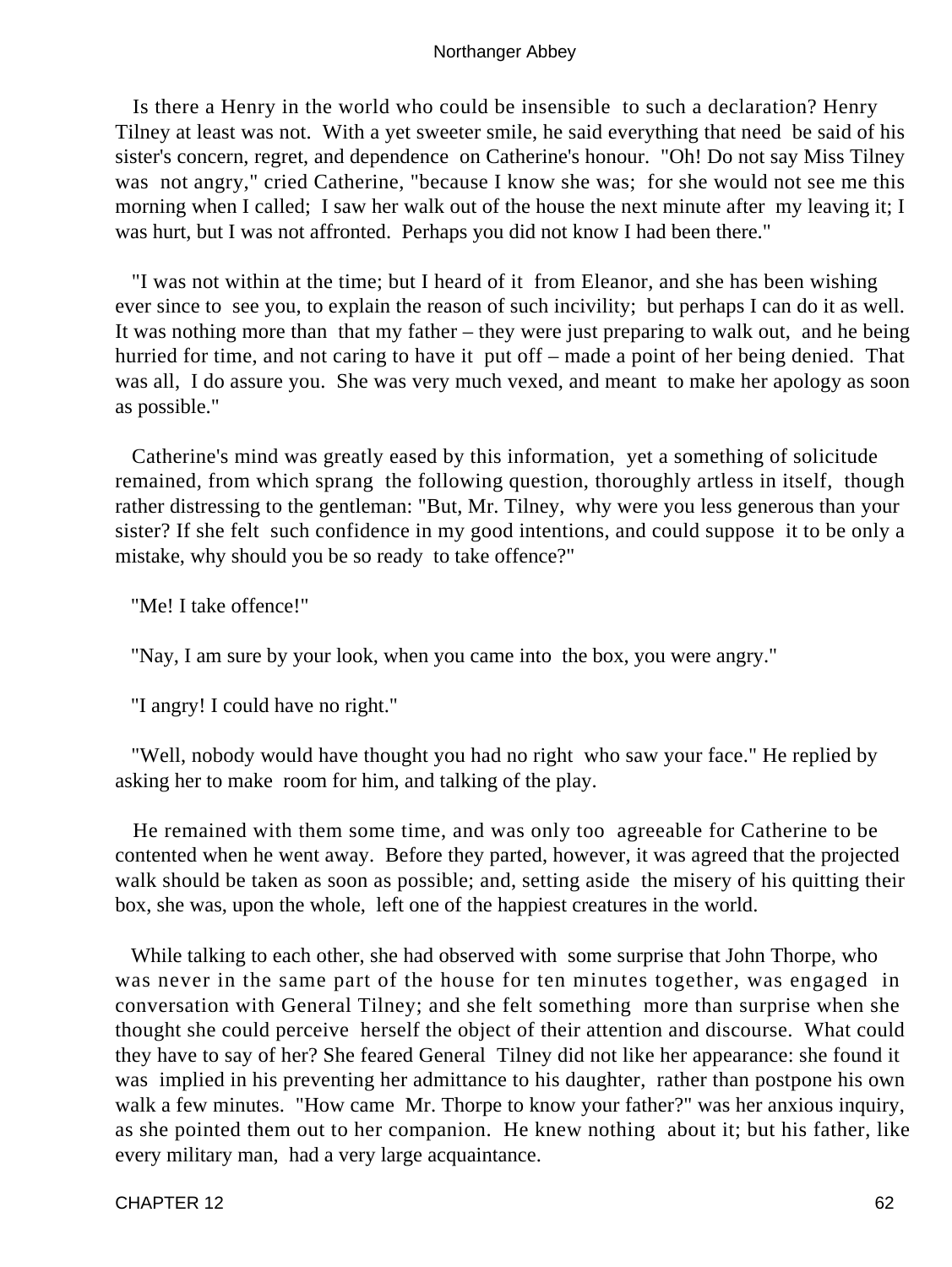When the entertainment was over, Thorpe came to assist them in getting out. Catherine was the immediate object of his gallantry; and, while they waited in the lobby for a chair, he prevented the inquiry which had travelled from her heart almost to the tip of her tongue, by asking, in a consequential manner, whether she had seen him talking with General Tilney: "He is a fine old fellow, upon my soul! Stout, active – looks as young as his son. I have a great regard for him, I assure you: a gentleman−like, good sort of fellow as ever lived."

"But how came you to know him?"

 "Know him! There are few people much about town that I do not know. I have met him forever at the Bedford; and I knew his face again today the moment he came into the billiard−room. One of the best players we have, by the by; and we had a little touch together, though I was almost afraid of him at first: the odds were five to four against me; and, if I had not made one of the cleanest strokes that perhaps ever was made in this world – I took his ball exactly – but I could not make you understand it without a table; however, I did beat him. A very fine fellow; as rich as a Jew. I should like to dine with him; I dare say he gives famous dinners. But what do you think we have been talking of? You. Yes, by heavens! And the general thinks you the finest girl in Bath."

"Oh! Nonsense! How can you say so?"

 "And what do you think I said?" – lowering his voice – "well done, general, said I; I am quite of your mind."

 Here Catherine, who was much less gratified by his admiration than by General Tilney's, was not sorry to be called away by Mr. Allen. Thorpe, however, would see her to her chair, and, till she entered it, continued the same kind of delicate flattery, in spite of her entreating him to have done.

 That General Tilney, instead of disliking, should admire her, was very delightful; and she joyfully thought that there was not one of the family whom she need now fear to meet. The evening had done more, much more, for her than could have been expected.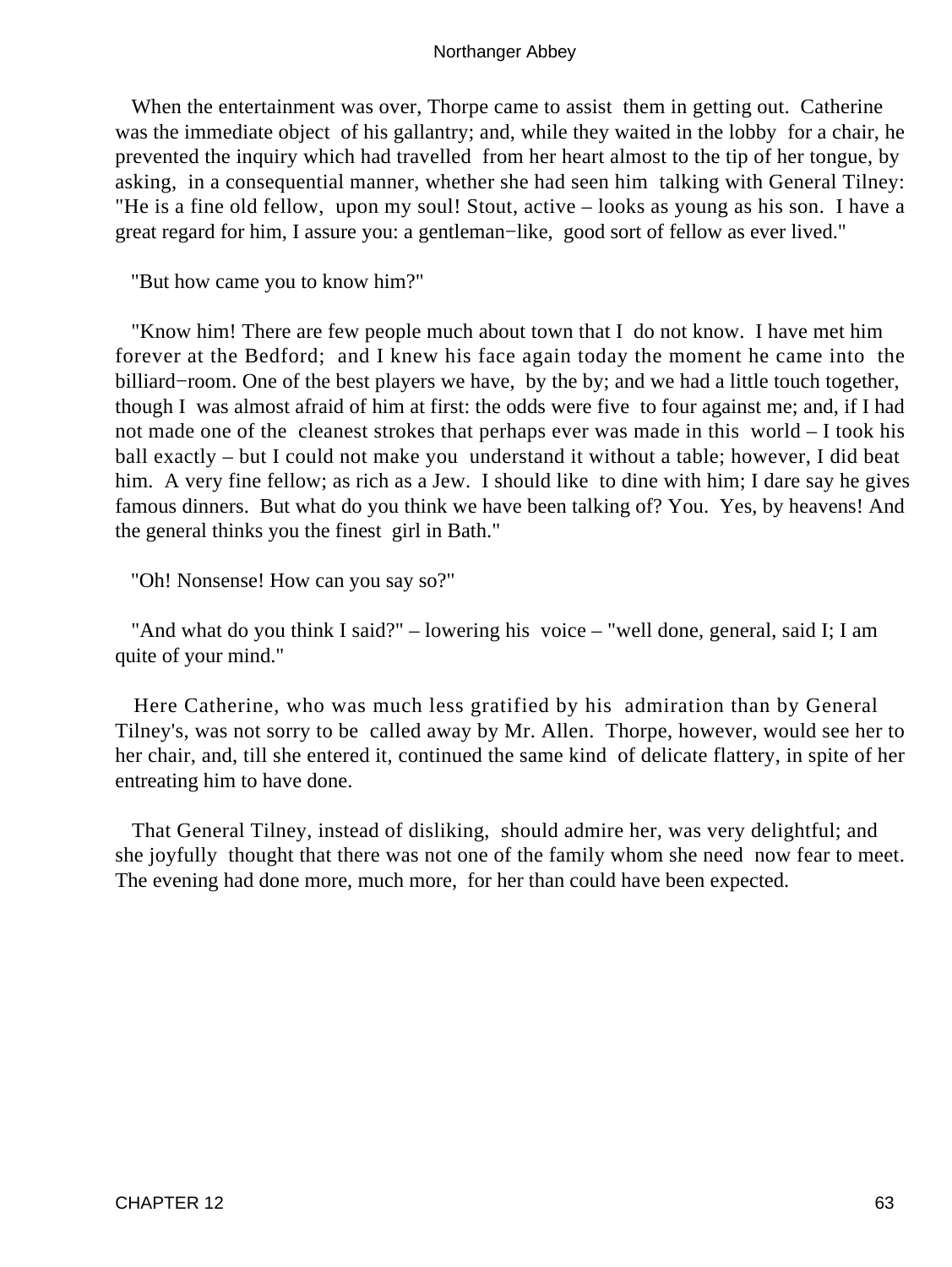# **[CHAPTER 13](#page-165-0)**

Monday, Tuesday, Wednesday, Thursday, Friday, and Saturday have now passed in review before the reader; the events of each day, its hopes and fears, mortifications and pleasures, have been separately stated, and the pangs of Sunday only now remain to be described, and close the week. The Clifton scheme had been deferred, not relinquished, and on the afternoon's crescent of this day, it was brought forward again. In a private consultation between Isabella and James, the former of whom had particularly set her heart upon going, and the latter no less anxiously placed his upon pleasing her, it was agreed that, provided the weather were fair, the party should take place on the following morning; and they were to set off very early, in order to be at home in good time. The affair thus determined, and Thorpe's approbation secured, Catherine only remained to be apprised of it. She had left them for a few minutes to speak to Miss Tilney. In that interval the plan was completed, and as soon as she came again, her agreement was demanded; but instead of the gay acquiescence expected by Isabella, Catherine looked grave, was very sorry, but could not go. The engagement which ought to have kept her from joining in the former attempt would make it impossible for her to accompany them now. She had that moment settled with Miss Tilney to take their proposed walk tomorrow; it was quite determined, and she would not, upon any account, retract. But that she must and should retract was instantly the eager cry of both the Thorpes; they must go to Clifton tomorrow, they would not go without her, it would be nothing to put off a mere walk for one day longer, and they would not hear of a refusal. Catherine was distressed, but not subdued. "Do not urge me, Isabella. I am engaged to Miss Tilney. I cannot go." This availed nothing. The same arguments assailed her again; she must go, she should go, and they would not hear of a refusal. "It would be so easy to tell Miss Tilney that you had just been reminded of a prior engagement, and must only beg to put off the walk till Tuesday."

 "No, it would not be easy. I could not do it. There has been no prior engagement." But Isabella became only more and more urgent, calling on her in the most affectionate manner, addressing her by the most endearing names. She was sure her dearest, sweetest Catherine would not seriously refuse such a trifling request to a friend who loved her so dearly. She knew her beloved Catherine to have so feeling a heart, so sweet a temper, to be so easily persuaded by those she loved. But all in vain; Catherine felt herself to be in the right, and though pained by such tender, such flattering supplication, could not allow it to influence her. Isabella then tried another method. She reproached her with having more affection for Miss Tilney, though she had known her so little a while, than for her best and oldest friends, with being grown cold and indifferent, in short, towards herself. "I cannot help being jealous, Catherine, when I see myself slighted for strangers, I, who love you so excessively! When once my affections are placed, it is not in the power of anything to change them. But I believe my feelings are stronger than anybody's; I am sure they are too strong for my own peace; and to see myself supplanted in your friendship by strangers does cut me to the quick, I own. These Tilneys seem to swallow up everything else."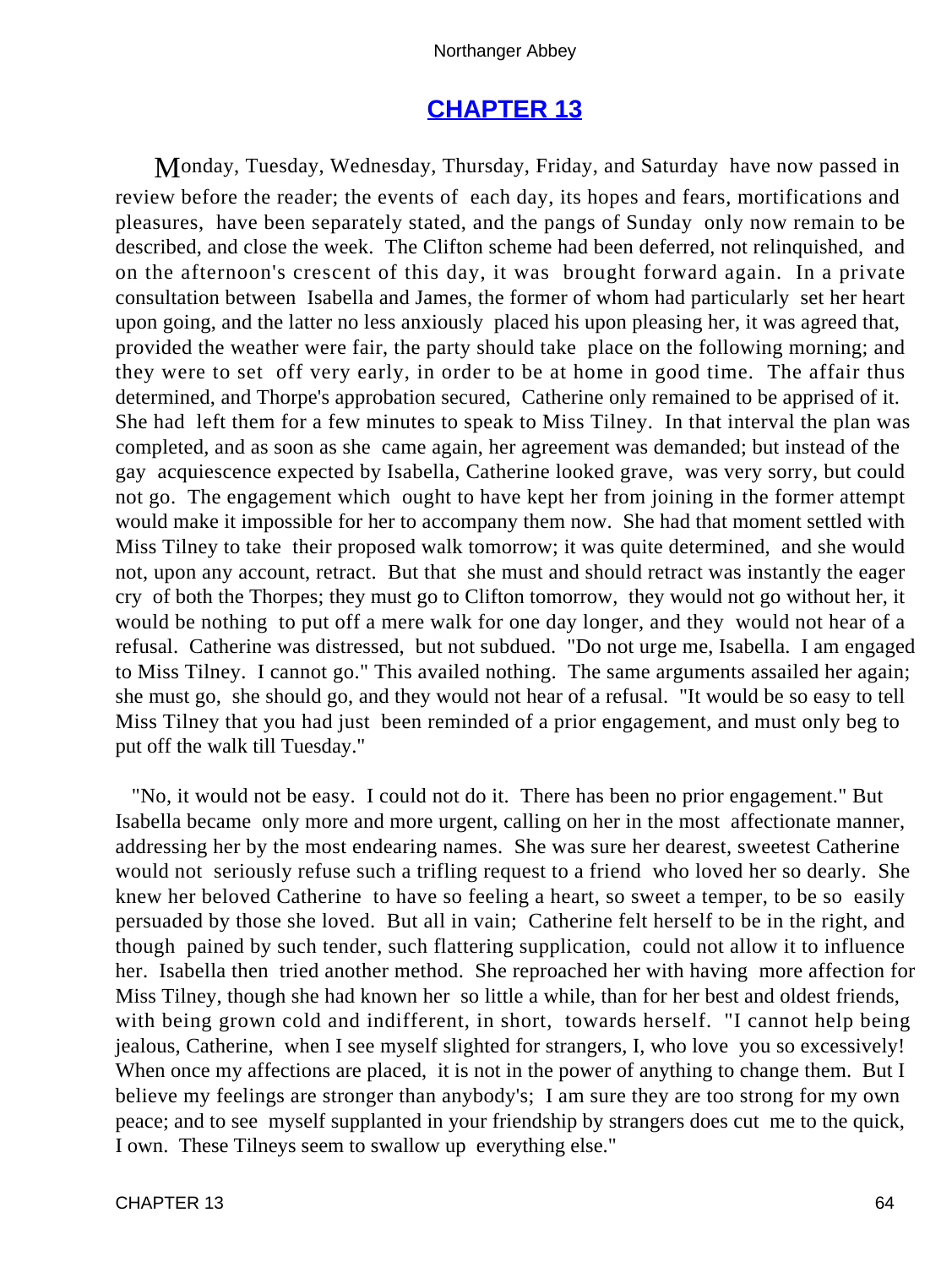Catherine thought this reproach equally strange and unkind. Was it the part of a friend thus to expose her feelings to the notice of others? Isabella appeared to her ungenerous and selfish, regardless of everything but her own gratification. These painful ideas crossed her mind, though she said nothing. Isabella, in the meanwhile, had applied her handkerchief to her eyes; and Morland, miserable at such a sight, could not help saying, "Nay, Catherine. I think you cannot stand out any longer now. The sacrifice is not much; and to oblige such a friend – I shall think you quite unkind, if you still refuse."

 This was the first time of her brother's openly siding against her, and anxious to avoid his displeasure, she proposed a compromise. If they would only put off their scheme till Tuesday, which they might easily do, as it depended only on themselves, she could go with them, and everybody might then be satisfied. But "No, no, no!" was the immediate answer; "that could not be, for Thorpe did not know that he might not go to town on Tuesday." Catherine was sorry, but could do no more; and a short silence ensued, which was broken by Isabella, who in a voice of cold resentment said, "Very well, then there is an end of the party. If Catherine does not go, I cannot. I cannot be the only woman. I would not, upon any account in the world, do so improper a thing."

"Catherine, you must go," said James.

 "But why cannot Mr. Thorpe drive one of his other sisters? I dare say either of them would like to go."

 "Thank ye," cried Thorpe, "but I did not come to Bath to drive my sisters about, and look like a fool. No, if you do not go,  $d - me$  if I do. I only go for the sake of driving you."

 "That is a compliment which gives me no pleasure." But her words were lost on Thorpe, who had turned abruptly away.

 The three others still continued together, walking in a most uncomfortable manner to poor Catherine; sometimes not a word was said, sometimes she was again attacked with supplications or reproaches, and her arm was still linked within Isabella's, though their hearts were at war. At one moment she was softened, at another irritated; always distressed, but always steady.

 "I did not think you had been so obstinate, Catherine," said James; "you were not used to be so hard to persuade; you once were the kindest, best−tempered of my sisters."

 "I hope I am not less so now," she replied, very feelingly; "but indeed I cannot go. If I am wrong, I am doing what I believe to be right."

"I suspect," said Isabella, in a low voice, "there is no great struggle."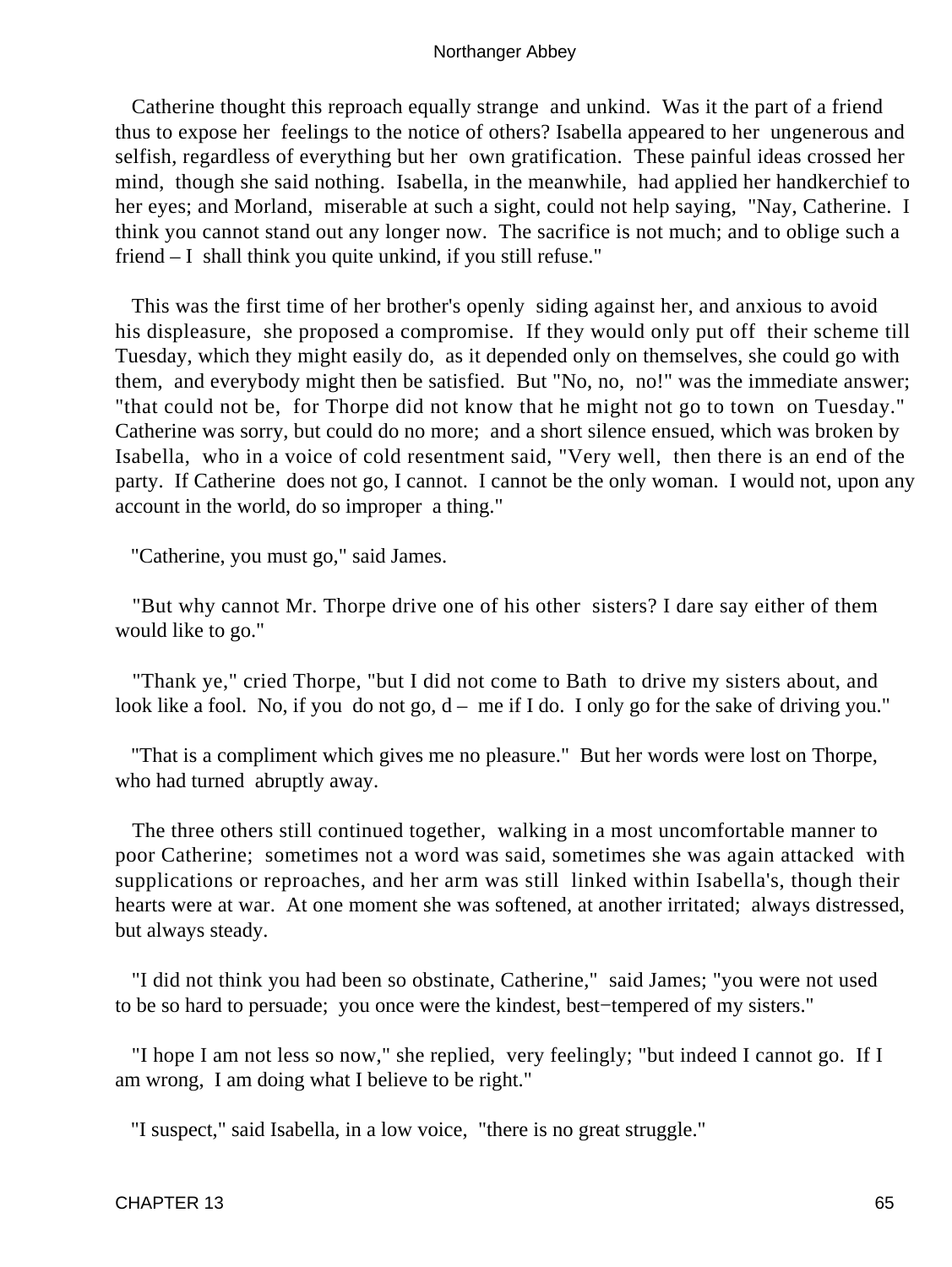Catherine's heart swelled; she drew away her arm, and Isabella made no opposition. Thus passed a long ten minutes, till they were again joined by Thorpe, who, coming to them with a gayer look, said, "Well, I have settled the matter, and now we may all go tomorrow with a safe conscience. I have been to Miss Tilney, and made your excuses."

"You have not!" cried Catherine.

 "I have, upon my soul. Left her this moment. Told her you had sent me to say that, having just recollected a prior engagement of going to Clifton with us tomorrow, you could not have the pleasure of walking with her till Tuesday. She said very well, Tuesday was just as convenient to her; so there is an end of all our difficulties. A pretty good thought of mine  $-$  hey?"

 Isabella's countenance was once more all smiles and good humour, and James too looked happy again.

 "A most heavenly thought indeed! Now, my sweet Catherine, all our distresses are over; you are honourably acquitted, and we shall have a most delightful party."

 "This will not do," said Catherine; "I cannot submit to this. I must run after Miss Tilney directly and set her right."

 Isabella, however, caught hold of one hand, Thorpe of the other, and remonstrances poured in from all three. Even James was quite angry. When everything was settled, when Miss Tilney herself said that Tuesday would suit her as well, it was quite ridiculous, quite absurd, to make any further objection.

 "I do not care. Mr. Thorpe had no business to invent any such message. If I had thought it right to put it off, I could have spoken to Miss Tilney myself. This is only doing it in a ruder way; and how do I know that Mr. Thorpe has – He may be mistaken again perhaps; he led me into one act of rudeness by his mistake on Friday. Let me go, Mr. Thorpe; Isabella, do not hold me.

 Thorpe told her it would be in vain to go after the Tilneys; they were turning the corner into Brock Street, when he had overtaken them, and were at home by this time.

 "Then I will go after them," said Catherine; "wherever they are I will go after them. It does not signify talking. If I could not be persuaded into doing what I thought wrong, I never will be tricked into it." And with these words she broke away and hurried off. Thorpe would have darted after her, but Morland withheld him. "Let her go, let her go, if she will go. She is as obstinate as – "

Thorpe never finished the simile, for it could hardly have been a proper one.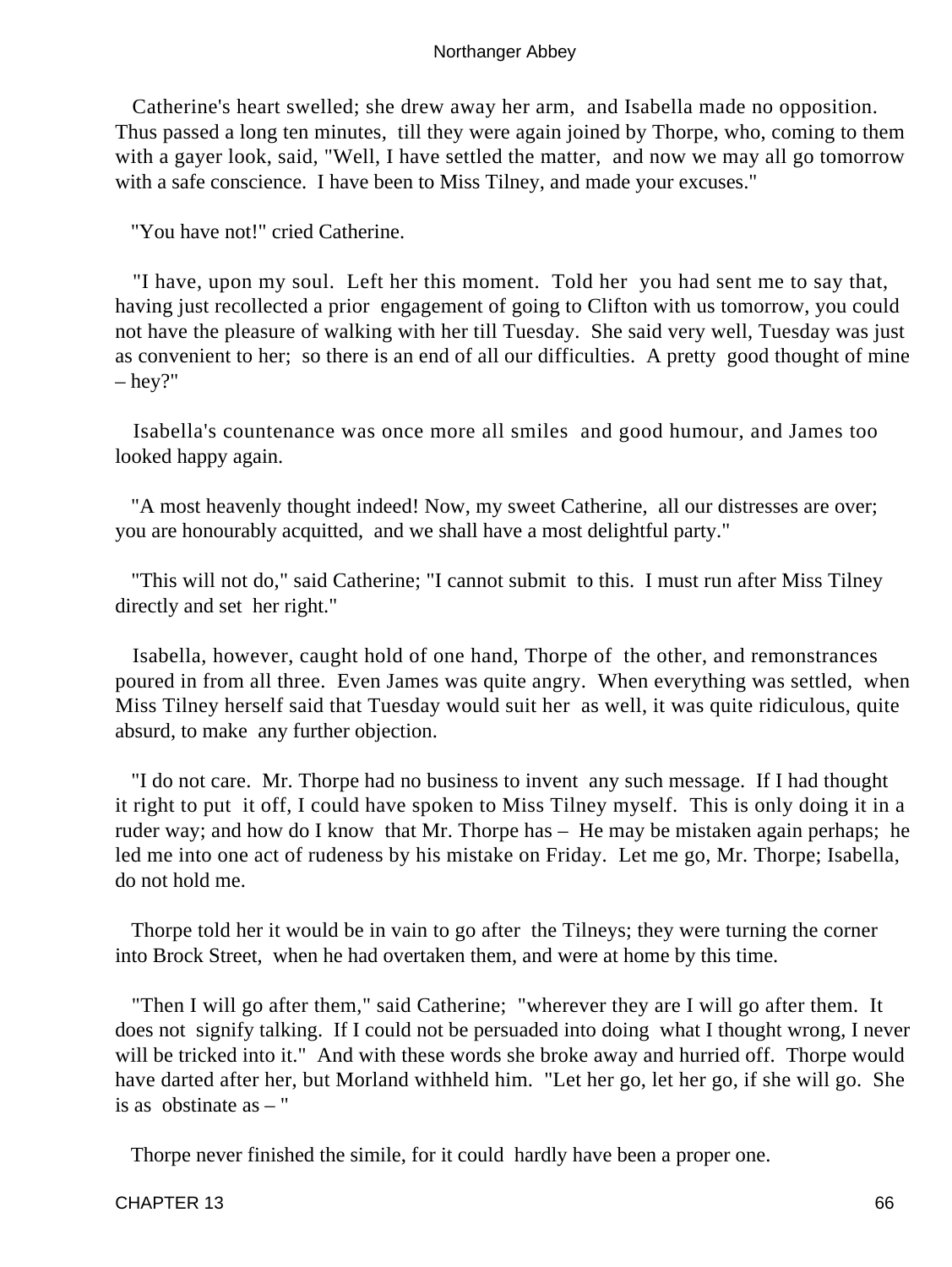Away walked Catherine in great agitation, as fast as the crowd would permit her, fearful of being pursued, yet determined to persevere. As she walked, she reflected on what had passed. It was painful to her to disappoint and displease them, particularly to displease her brother; but she could not repent her resistance. Setting her own inclination apart, to have failed a second time in her engagement to Miss Tilney, to have retracted a promise voluntarily made only five minutes before, and on a false pretence too, must have been wrong. She had not been withstanding them on selfish principles alone, she had not consulted merely her own gratification; that might have been ensured in some degree by the excursion itself, by seeing Blaize Castle; no, she had attended to what was due to others, and to her own character in their opinion. Her conviction of being right, however, was not enough to restore her composure; till she had spoken to Miss Tilney she could not be at ease; and quickening her pace when she got clear of the Crescent, she almost ran over the remaining ground till she gained the top of Milsom Street. So rapid had been her movements that in spite of the Tilneys' advantage in the outset, they were but just fuming into their lodgings as she came within view of them; and the servant still remaining at the open door, she used only the ceremony of saying that she must speak with Miss Tilney that moment, and hurrying by him proceeded upstairs. Then, opening the first door before her, which happened to be the right, she immediately found herself in the drawing−room with General Tilney, his son, and daughter. Her explanation, defective only in being – from her irritation of nerves and shortness of breath – no explanation at all, was instantly given. "I am come in a great hurry – It was all a mistake – I never promised to go – I told them from the first I could not go. – I ran away in a great hurry to explain it. – I did not care what you thought of me. – I would not stay for the servant."

 The business, however, though not perfectly elucidated by this speech, soon ceased to be a puzzle. Catherine found that John Thorpe had given the message; and Miss Tilney had no scruple in owning herself greatly surprised by it. But whether her brother had still exceeded her in resentment, Catherine, though she instinctively addressed herself as much to one as to the other in her vindication, had no means of knowing. Whatever might have been felt before her arrival, her eager declarations immediately made every look and sentence as friendly as she could desire.

 The affair thus happily settled, she was introduced by Miss Tilney to her father, and received by him with such ready, such solicitous politeness as recalled Thorpe's information to her mind, and made her think with pleasure that he might be sometimes depended on. To such anxious attention was the general's civility carried, that not aware of her extraordinary swiftness in entering the house, he was quite angry with the servant whose neglect had reduced her to open the door of the apartment herself. "What did William mean by it? He should make a point of inquiring into the matter." And if Catherine had not most warmly asserted his innocence, it seemed likely that William would lose the favour of his master forever, if not his place, by her rapidity.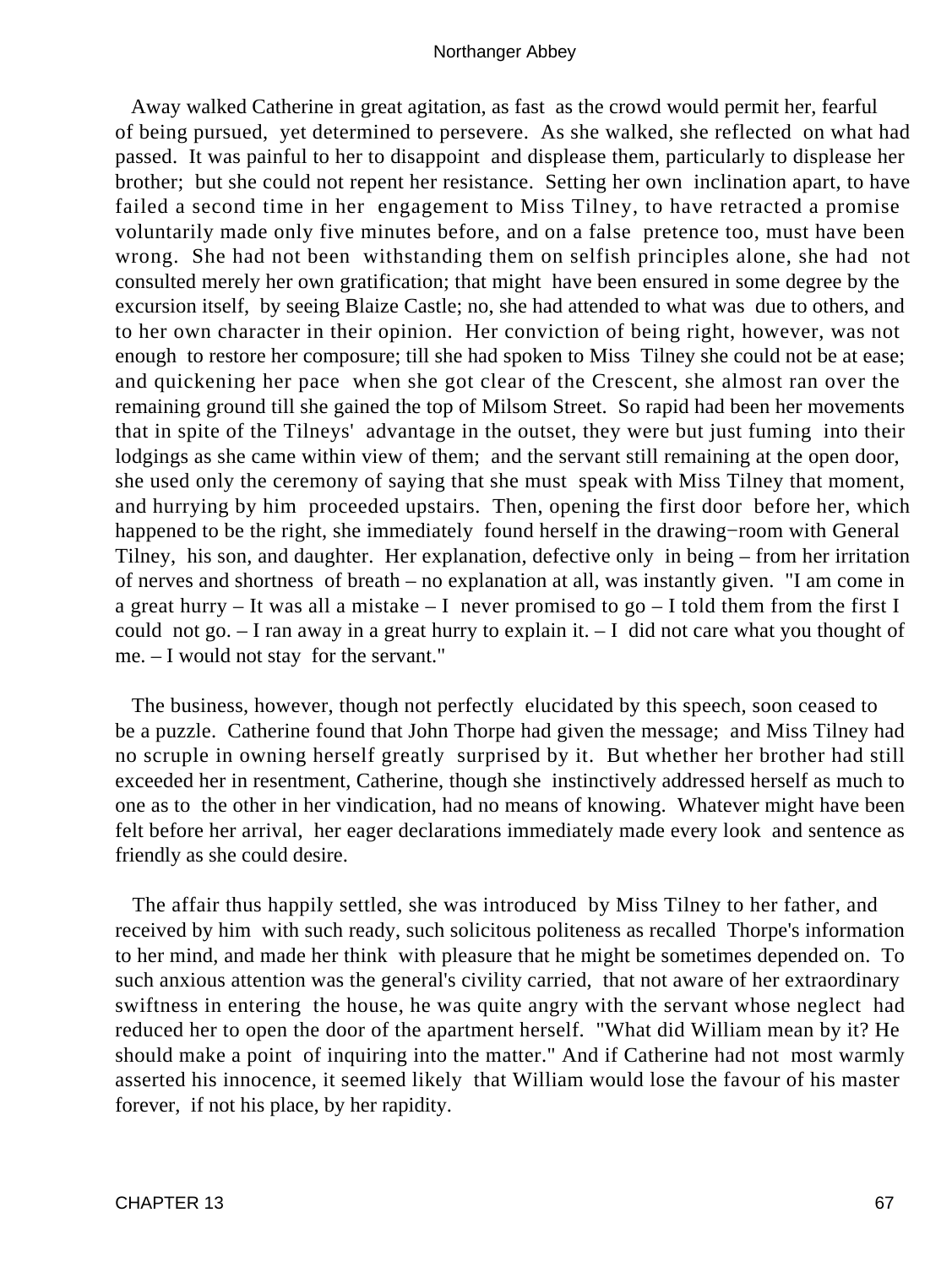After sitting with them a quarter of an hour, she rose to take leave, and was then most agreeably surprised by General Tilney's asking her if she would do his daughter the honour of dining and spending the rest of the day with her. Miss Tilney added her own wishes. Catherine was greatly obliged; but it was quite out of her power. Mr. and Mrs. Allen would expect her back every moment. The general declared he could say no more; the claims of Mr. and Mrs. Allen were not to be superseded; but on some other day he trusted, when longer notice could be given, they would not refuse to spare her to her friend. "Oh, no; Catherine was sure they would not have the least objection, and she should have great pleasure in coming." The general attended her himself to the street−door, saying everything gallant as they went downstairs, admiring the elasticity of her walk, which corresponded exactly with the spirit of her dancing, and making her one of the most graceful bows she had ever beheld, when they parted.

 Catherine, delighted by all that had passed, proceeded gaily to Pulteney Street, walking, as she concluded, with great elasticity, though she had never thought of it before. She reached home without seeing anything more of the offended party; and now that she had been triumphant throughout, had carried her point, and was secure of her walk, she began (as the flutter of her spirits subsided) to doubt whether she had been perfectly right. A sacrifice was always noble; and if she had given way to their entreaties, she should have been spared the distressing idea of a friend displeased, a brother angry, and a scheme of great happiness to both destroyed, perhaps through her means. To ease her mind, and ascertain by the opinion of an unprejudiced person what her own conduct had really been, she took occasion to mention before Mr. Allen the half−settled scheme of her brother and the Thorpes for the following day. Mr. Allen caught at it directly. "Well," said he, "and do you think of going too?"

 "No; I had just engaged myself to walk with Miss Tilney before they told me of it; and therefore you know I could not go with them, could I?"

 "No, certainly not; and I am glad you do not think of it. These schemes are not at all the thing. Young men and women driving about the country in open carriages! Now and then it is very well; but going to inns and public places together! It is not right; and I wonder Mrs. Thorpe should allow it. I am glad you do not think of going; I am sure Mrs. Morland would not be pleased. Mrs. Allen, are not you of my way of thinking? Do not you think these kind of projects objectionable?"

 "Yes, very much so indeed. Open carriages are nasty things. A clean gown is not five minutes' wear in them. You are splashed getting in and getting out; and the wind takes your hair and your bonnet in every direction. I hate an open carriage myself."

 "I know you do; but that is not the question. Do not you think it has an odd appearance, if young ladies are frequently driven about in them by young men, to whom they are not even related?"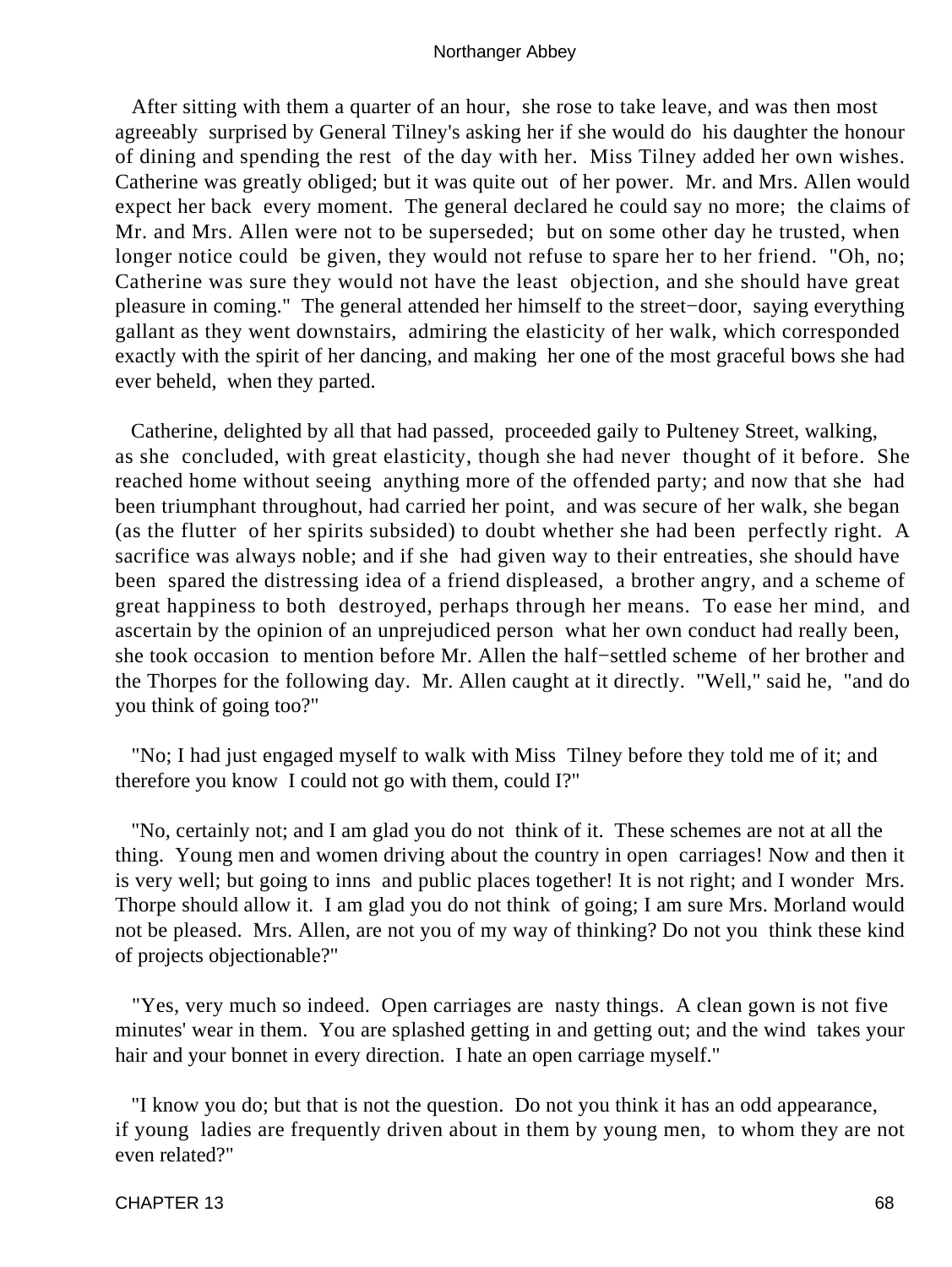"Yes, my dear, a very odd appearance indeed. I cannot bear to see it."

 "Dear madam," cried Catherine, "then why did not you tell me so before? I am sure if I had known it to be improper, I would not have gone with Mr. Thorpe at all; but I always hoped you would tell me, if you thought I was doing wrong."

 "And so I should, my dear, you may depend on it; for as I told Mrs. Morland at parting, I would always do the best for you in my power. But one must not be over particular. Young people will be young people, as your good mother says herself. You know I wanted you, when we first came, not to buy that sprigged muslin, but you would. Young people do not like to be always thwarted."

 "But this was something of real consequence; and I do not think you would have found me hard to persuade."

 "As far as it has gone hitherto, there is no harm done," said Mr. Allen; "and I would only advise you, my dear, not to go out with Mr. Thorpe any more."

"That is just what I was going to say," added his wife.

 Catherine, relieved for herself, felt uneasy for Isabella, and after a moment's thought, asked Mr. Allen whether it would not be both proper and kind in her to write to Miss Thorpe, and explain the indecorum of which she must be as insensible as herself; for she considered that Isabella might otherwise perhaps be going to Clifton the next day, in spite of what had passed. Mr. Allen, however, discouraged her from doing any such thing. "You had better leave her alone, my dear; she is old enough to know what she is about, and if not, has a mother to advise her. Mrs. Thorpe is too indulgent beyond a doubt; but, however, you had better not interfere. She and your brother choose to go, and you will be only getting ill will."

 Catherine submitted, and though sorry to think that Isabella should be doing wrong, felt greatly relieved by Mr. Allen's approbation of her own conduct, and truly rejoiced to be preserved by his advice from the danger of falling into such an error herself. Her escape from being one of the party to Clifton was now an escape indeed; for what would the Tilneys have thought of her, if she had broken her promise to them in order to do what was wrong in itself, if she had been guilty of one breach of propriety, only to enable her to be guilty of another?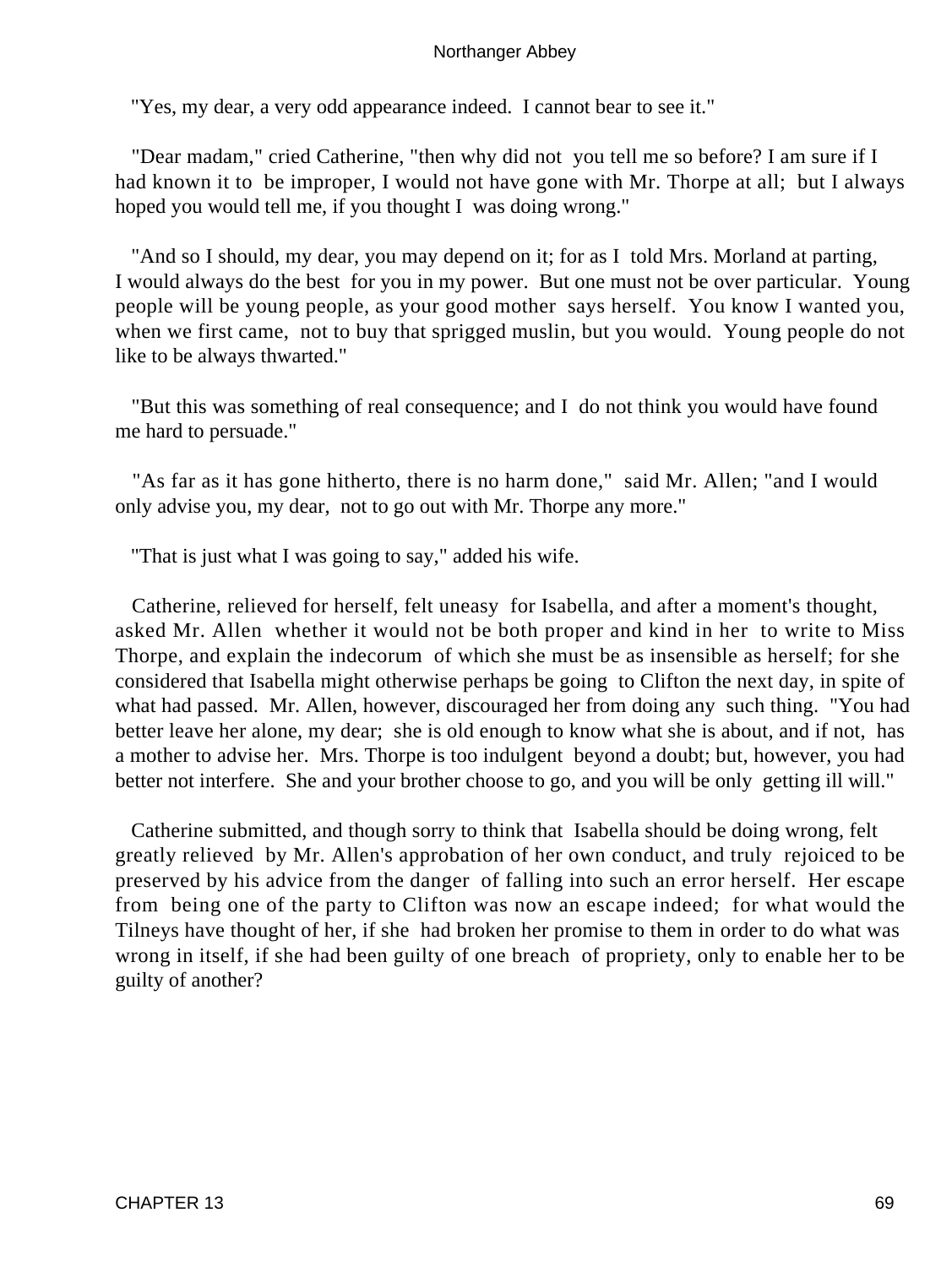# **[CHAPTER 14](#page-165-0)**

The next morning was fair, and Catherine almost expected another attack from the assembled party. With Mr. Allen to support her, she felt no dread of the event: but she would gladly be spared a contest, where victory itself was painful, and was heartily rejoiced therefore at neither seeing nor hearing anything of them. The Tilneys called for her at the appointed time; and no new difficulty arising, no sudden recollection, no unexpected summons, no impertinent intrusion to disconcert their measures, my heroine was most unnaturally able to fulfil her engagement, though it was made with the hero himself. They determined on walking round Beechen Cliff, that noble hill whose beautiful verdure and hanging coppice render it so striking an object from almost every opening in Bath.

 "I never look at it," said Catherine, as they walked along the side of the river, "without thinking of the south of France."

"You have been abroad then?" said Henry, a little surprised.

 "Oh! No, I only mean what I have read about. It always puts me in mind of the country that Emily and her father travelled through, in The Mysteries of Udolpho. But you never read novels, I dare say?"

"Why not?"

"Because they are not clever enough for you – gentlemen read better books."

 "The person, be it gentleman or lady, who has not pleasure in a good novel, must be intolerably stupid. I have read all Mrs. Radcliffe's works, and most of them with great pleasure. The Mysteries of Udolpho, when I had once begun it, I could not lay down again; I remember finishing it in two days – my hair standing on end the whole time."

 "Yes," added Miss Tilney, "and I remember that you undertook to read it aloud to me, and that when I was called away for only five minutes to answer a note, instead of waiting for me, you took the volume into the Hermitage Walk, and I was obliged to stay till you had finished it."

 "Thank you, Eleanor – a most honourable testimony. You see, Miss Morland, the injustice of your suspicions. Here was I, in my eagerness to get on, refusing to wait only five minutes for my sister, breaking the promise I had made of reading it aloud, and keeping her in suspense at a most interesting part, by running away with the volume, which, you are to observe, was her own, particularly her own. I am proud when I reflect on it, and I think it must establish me in your good opinion."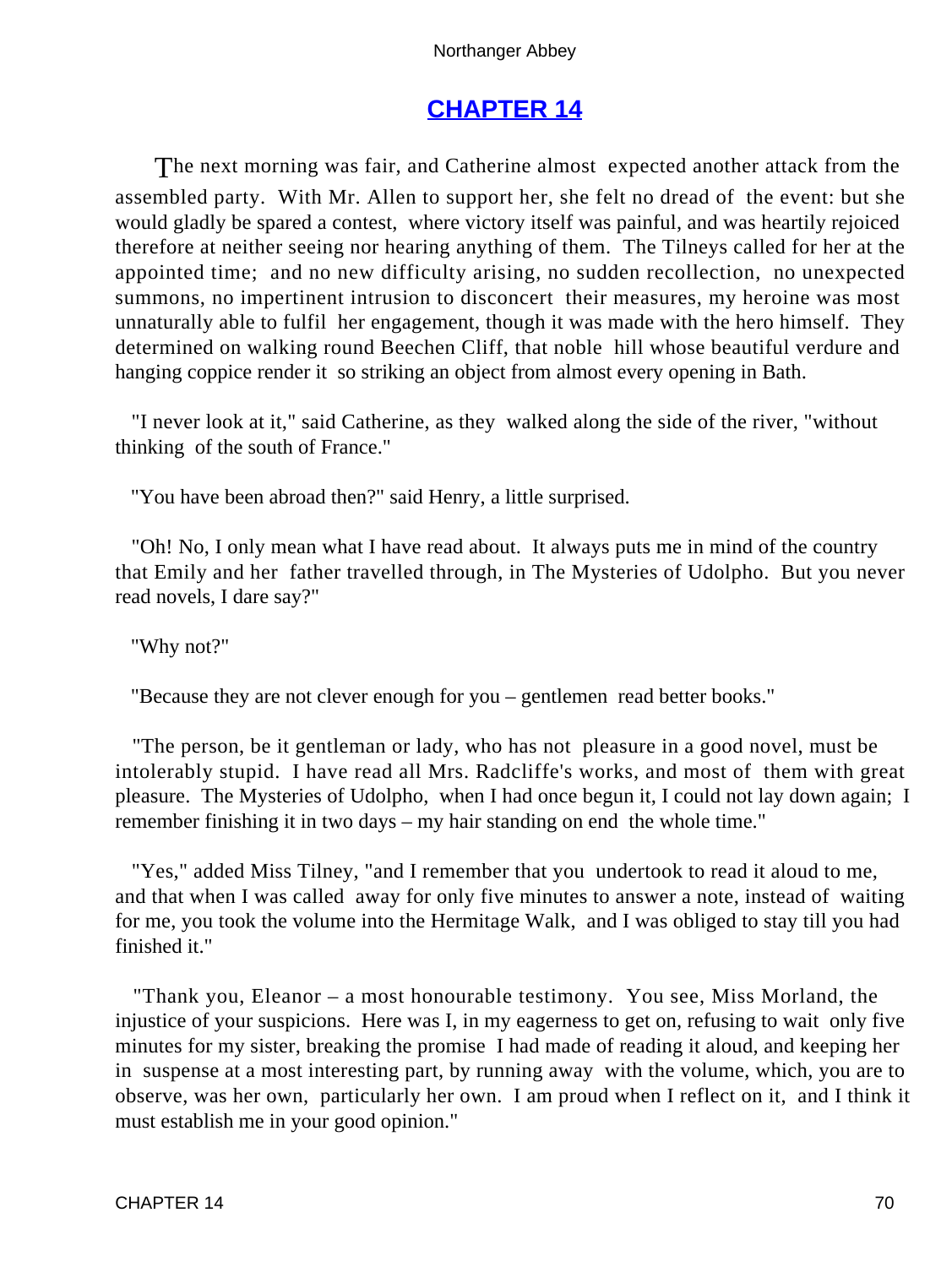"I am very glad to hear it indeed, and now I shall never be ashamed of liking Udolpho myself. But I really thought before, young men despised novels amazingly."

 "It is amazingly; it may well suggest amazement if they do – for they read nearly as many as women. I myself have read hundreds and hundreds. Do not imagine that you can cope with me in a knowledge of Julias and Louisas. If we proceed to particulars, and engage in the never−ceasing inquiry of 'Have you read this?' and 'Have you read that?' I shall soon leave you as far behind me as – what shall I say? – l want an appropriate simile. – as far as your friend Emily herself left poor Valancourt when she went with her aunt into Italy. Consider how many years I have had the start of you. I had entered on my studies at Oxford, while you were a good little girl working your sampler at home!"

 "Not very good, I am afraid. But now really, do not you think Udolpho the nicest book in the world?"

 "The nicest – by which I suppose you mean the neatest. That must depend upon the binding."

 "Henry," said Miss Tilney, "you are very impertinent. Miss Morland, he is treating you exactly as he does his sister. He is forever finding fault with me, for some incorrectness of language, and now he is taking the same liberty with you. The word 'nicest,' as you used it, did not suit him; and you had better change it as soon as you can, or we shall be overpowered with Johnson and Blair all the rest of the way."

 "I am sure," cried Catherine, "I did not mean to say anything wrong; but it is a nice book, and why should not I call it so?"

 "Very true," said Henry, "and this is a very nice day, and we are taking a very nice walk, and you are two very nice young ladies. Oh! It is a very nice word indeed! It does for everything. Originally perhaps it was applied only to express neatness, propriety, delicacy, or refinement – people were nice in their dress, in their sentiments, or their choice. But now every commendation on every subject is comprised in that one word."

 "While, in fact," cried his sister, "it ought only to be applied to you, without any commendation at all. You are more nice than wise. Come, Miss Morland, let us leave him to meditate over our faults in the utmost propriety of diction, while we praise Udolpho in whatever terms we like best. It is a most interesting work. You are fond of that kind of reading?"

"To say the truth, I do not much like any other."

"Indeed!"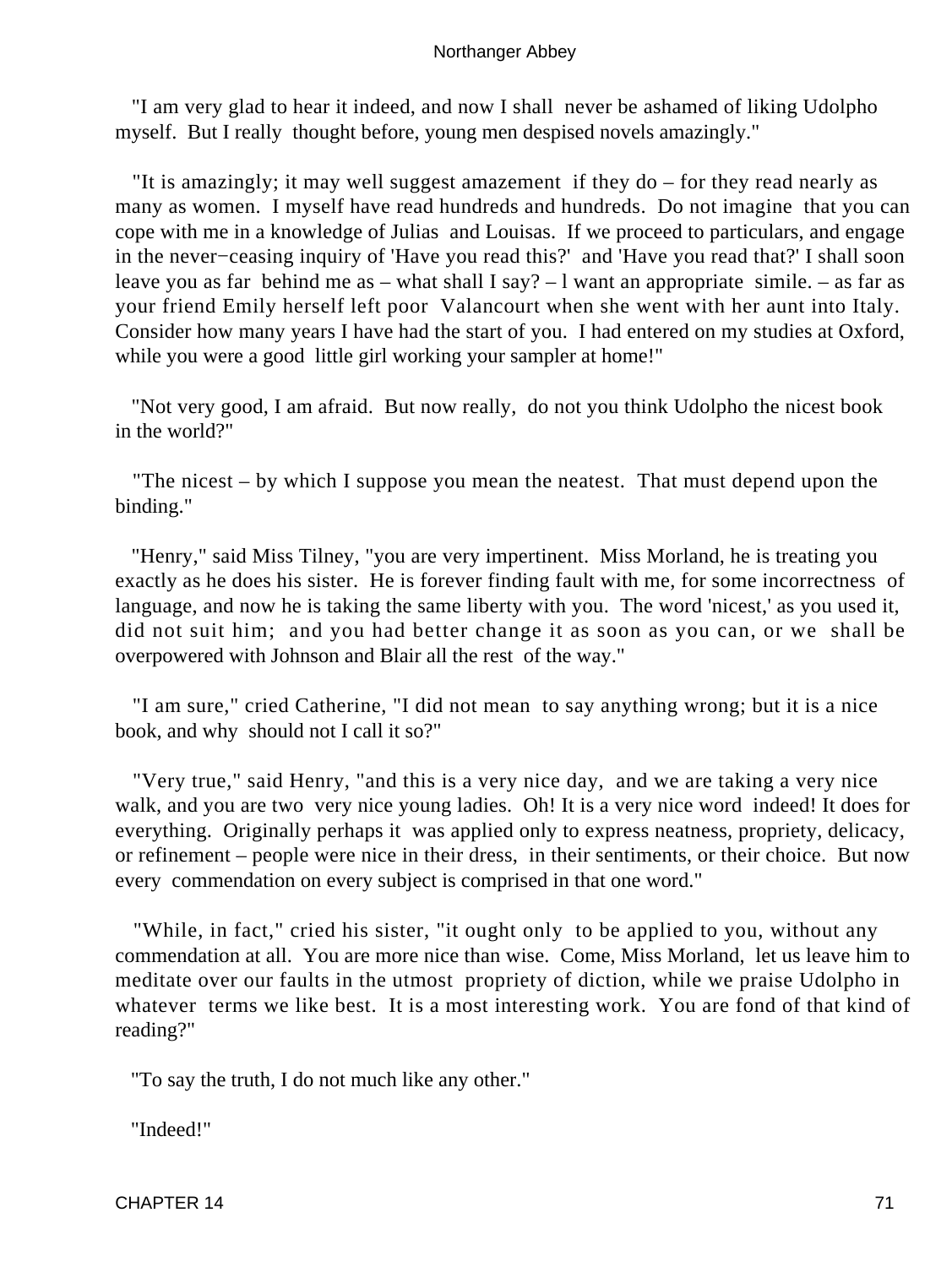"That is, I can read poetry and plays, and things of that sort, and do not dislike travels. But history, real solemn history, I cannot be interested in. Can you?"

"Yes, I am fond of history."

 "I wish I were too. I read it a little as a duty, but it tells me nothing that does not either vex or weary me. The quarrels of popes and kings, with wars or pestilences, in every page; the men all so good for nothing, and hardly any women at all  $-$  it is very tiresome: and yet I often think it odd that it should be so dull, for a great deal of it must be invention. The speeches that are put into the heroes' mouths, their thoughts and designs – the chief of all this must be invention, and invention is what delights me in other books."

 "Historians, you think," said Miss Tilney, "are not happy in their flights of fancy. They display imagination without raising interest. I am fond of history – and am very well contented to take the false with the true. In the principal facts they have sources of intelligence in former histories and records, which may be as much depended on, I conclude, as anything that does not actually pass under one's own observation; and as for the little embellishments you speak of, they are embellishments, and I like them as such. If a speech be well drawn up, I read it with pleasure, by whomsoever it may be made – and probably with much greater, if the production of Mr. Hume or Mr. Robertson, than if the genuine words of Caractacus, Agricola, or Alfred the Great."

 "You are fond of history! And so are Mr. Allen and my father; and I have two brothers who do not dislike it. So many instances within my small circle of friends is remarkable! At this rate, I shall not pity the writers of history any longer. If people like to read their books, it is all very well, but to be at so much trouble in filling great volumes, which, as I used to think, nobody would willingly ever look into, to be labouring only for the torment of little boys and girls, always struck me as a hard fate; and though I know it is all very right and necessary, I have often wondered at the person's courage that could sit down on purpose to do it."

 "That little boys and girls should be tormented," said Henry, "is what no one at all acquainted with human nature in a civilized state can deny; but in behalf of our most distinguished historians, I must observe that they might well be offended at being supposed to have no higher aim, and that by their method and style, they are perfectly well qualified to torment readers of the most advanced reason and mature time of life. I use the verb 'to torment,' as I observed to be your own method, instead of 'to instruct,' supposing them to be now admitted as synonymous."

 "You think me foolish to call instruction a torment, but if you had been as much used as myself to hear poor little children first learning their letters and then learning to spell, if you had ever seen how stupid they they can be for a whole morning together, and how tired my poor mother is at the end of it, as I am in the habit of seeing almost every day of my life at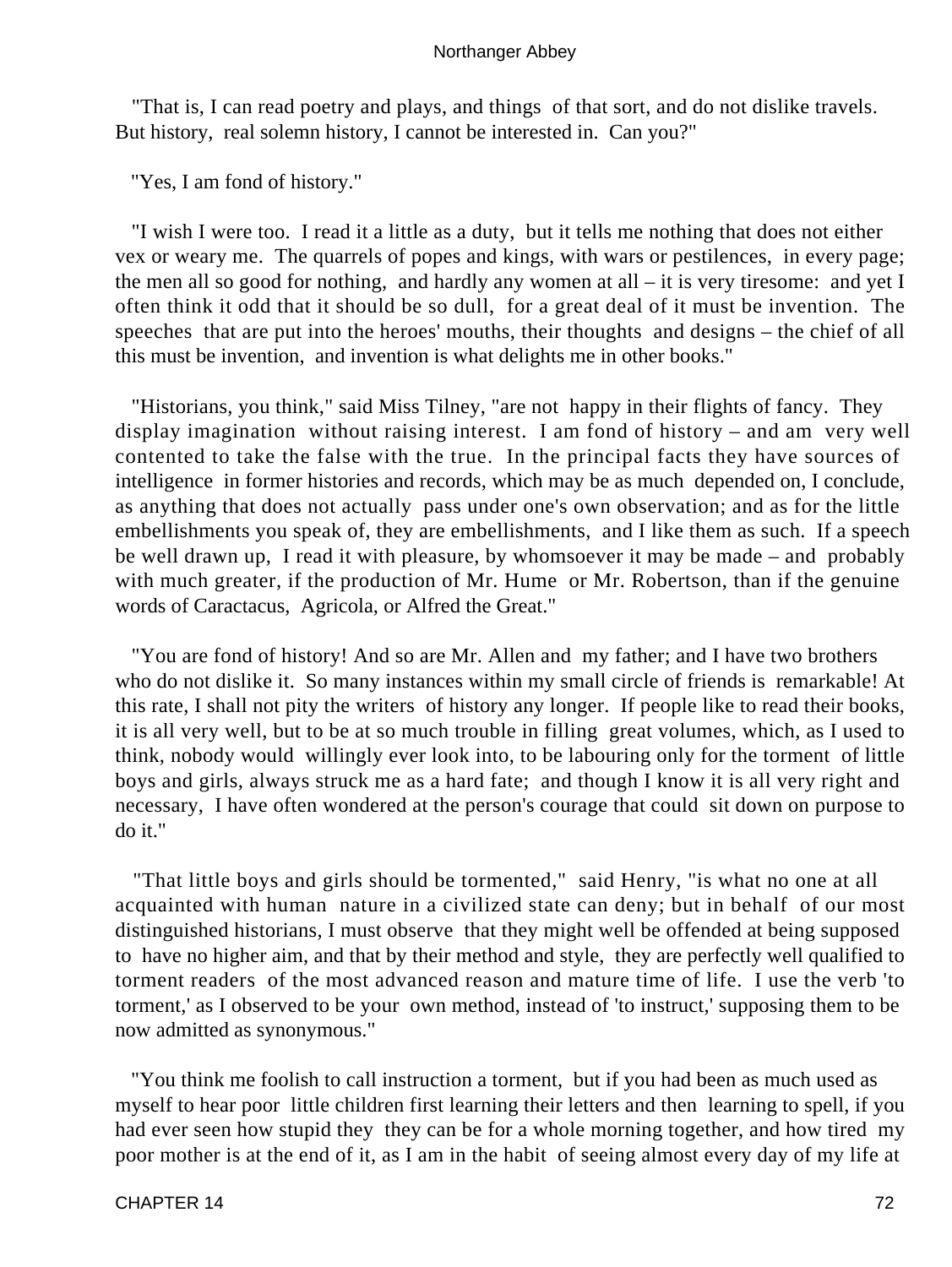home, you would allow that 'to torment' and 'to instruct' might sometimes be used as synonymous words."

 "Very probably. But historians are not accountable for the difficulty of learning to read; and even you yourself, who do not altogether seem particularly friendly to very severe, very intense application, may perhaps be brought to acknowledge that it is very well worth−while to be tormented for two or three years of one's life, for the sake of being able to read all the rest of it. Consider – if reading had not been taught, Mrs. Radcliffe would have written in vain – or perhaps might not have written at all."

 Catherine assented – and a very warm panegyric from her on that lady's merits closed the subject. The Tilneys were soon engaged in another on which she had nothing to say. They were viewing the country with the eyes of persons accustomed to drawing, and decided on its capability of being formed into pictures, with all the eagerness of real taste. Here Catherine was quite lost. She knew nothing of drawing – nothing of taste: and she listened to them with an attention which brought her little profit, for they talked in phrases which conveyed scarcely any idea to her. The little which she could understand, however, appeared to contradict the very few notions she had entertained on the matter before. It seemed as if a good view were no longer to be taken from the top of an high hill, and that a clear blue sky was no longer a proof of a fine day. She was heartily ashamed of her ignorance. A misplaced shame. Where people wish to attach, they should always be ignorant. To come with a well−informed mind is to come with an inability of administering to the vanity of others, which a sensible person would always wish to avoid. A woman especially, if she have the misfortune of knowing anything, should conceal it as well as she can.

 The advantages of natural folly in a beautiful girl have been already set forth by the capital pen of a sister author; and to her treatment of the subject I will only add, in justice to men, that though to the larger and more trifling part of the sex, imbecility in females is a great enhancement of their personal charms, there is a portion of them too reasonable and too well informed themselves to desire anything more in woman than ignorance. But Catherine did not know her own advantages – did not know that a good−looking girl, with an affectionate heart and a very ignorant mind, cannot fail of attracting a clever young man, unless circumstances are particularly untoward. In the present instance, she confessed and lamented her want of knowledge, declared that she would give anything in the world to be able to draw; and a lecture on the picturesque immediately followed, in which his instructions were so clear that she soon began to see beauty in everything admired by him, and her attention was so earnest that he became perfectly satisfied of her having a great deal of natural taste. He talked of foregrounds, distances, and second distances – side−screens and perspectives – lights and shades; and Catherine was so hopeful a scholar that when they gained the top of Beechen Cliff, she voluntarily rejected the whole city of Bath as unworthy to make part of a landscape. Delighted with her progress, and fearful of wearying her with too much wisdom at once, Henry suffered the subject to decline, and by an easy transition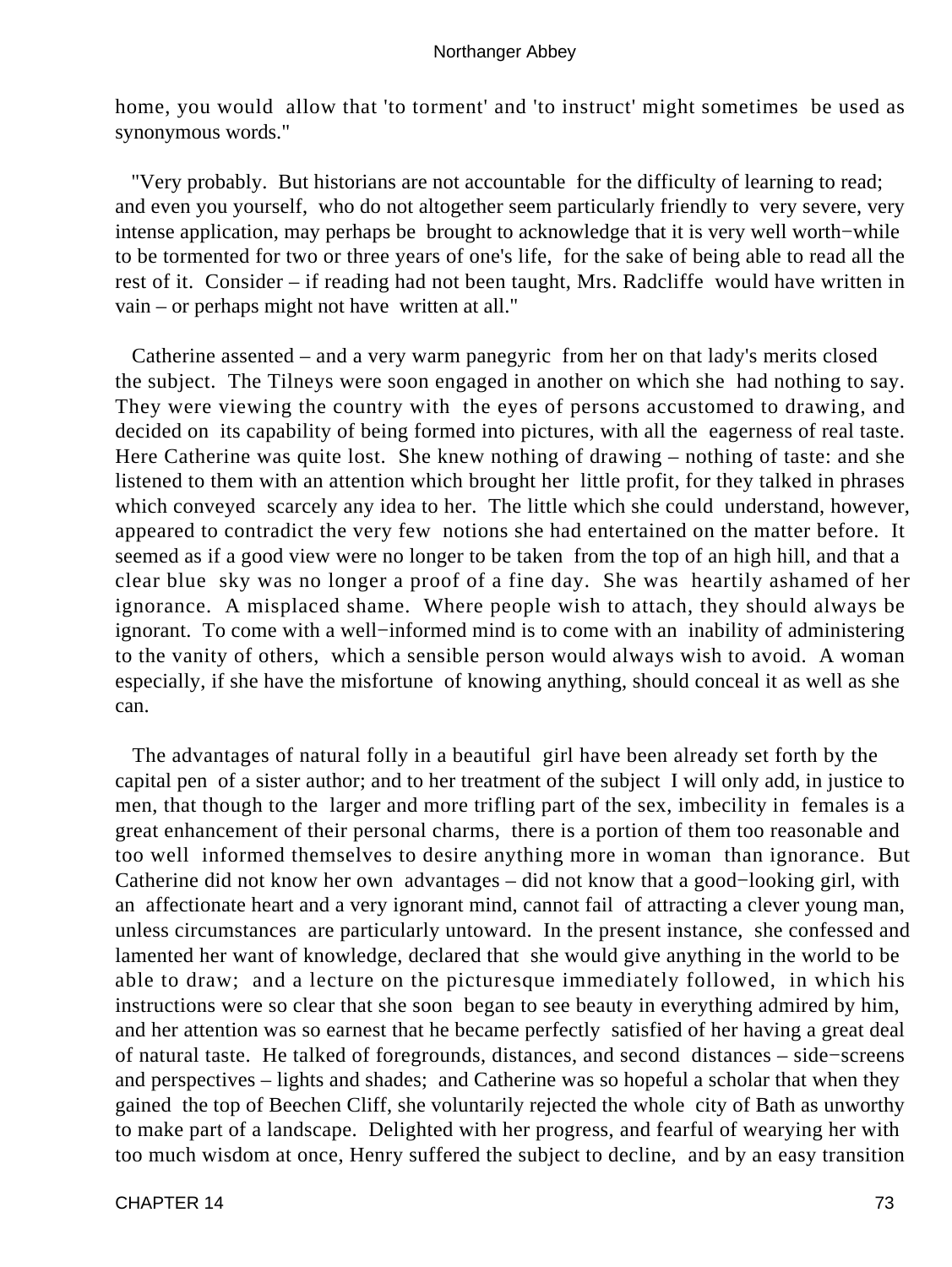from a piece of rocky fragment and the withered oak which he had placed near its summit, to oaks in general, to forests, the enclosure of them, waste lands, crown lands and government, he shortly found himself arrived at politics; and from politics, it was an easy step to silence. The general pause which succeeded his short disquisition on the state of the nation was put an end to by Catherine, who, in rather a solemn tone of voice, uttered these words, "I have heard that something very shocking indeed will soon come out in London."

 Miss Tilney, to whom this was chiefly addressed, was startled, and hastily replied, "Indeed! And of what nature?" "That I do not know, nor who is the author. I have only heard that it is to be more horrible than anything we have met with yet."

"Good heaven! Where could you hear of such a thing?"

 "A particular friend of mine had an account of it in a letter from London yesterday. It is to be uncommonly dreadful. I shall expect murder and everything of the kind."

 "You speak with astonishing composure! But I hope your friend's accounts have been exaggerated; and if such a design is known beforehand, proper measures will undoubtedly be taken by government to prevent its coming to effect."

 "Government," said Henry, endeavouring not to smile, "neither desires nor dares to interfere in such matters. There must be murder; and government cares not how much."

 The ladies stared. He laughed, and added, "Come, shall I make you understand each other, or leave you to puzzle out an explanation as you can? No – I will be noble. I will prove myself a man, no less by the generosity of my soul than the clearness of my head. I have no patience with such of my sex as disdain to let themselves sometimes down to the comprehension of yours. Perhaps the abilities of women are neither sound nor acute – neither vigorous nor keen. Perhaps they may want observation, discernment, judgment, fire, genius, and wit."

 "Miss Morland, do not mind what he says; but have the goodness to satisfy me as to this dreadful riot."

"Riot! What riot?"

 "My dear Eleanor, the riot is only in your own brain. The confusion there is scandalous. Miss Morland has been talking of nothing more dreadful than a new publication which is shortly to come out, in three duodecimo volumes, two hundred and seventy−six pages in each, with a frontispiece to the first, of two tombstones and a lantern – do you understand? And you, Miss Morland – my stupid sister has mistaken all your clearest expressions. You talked of expected horrors in London – and instead of instantly conceiving, as any rational creature would have done, that such words could relate only to a circulating library, she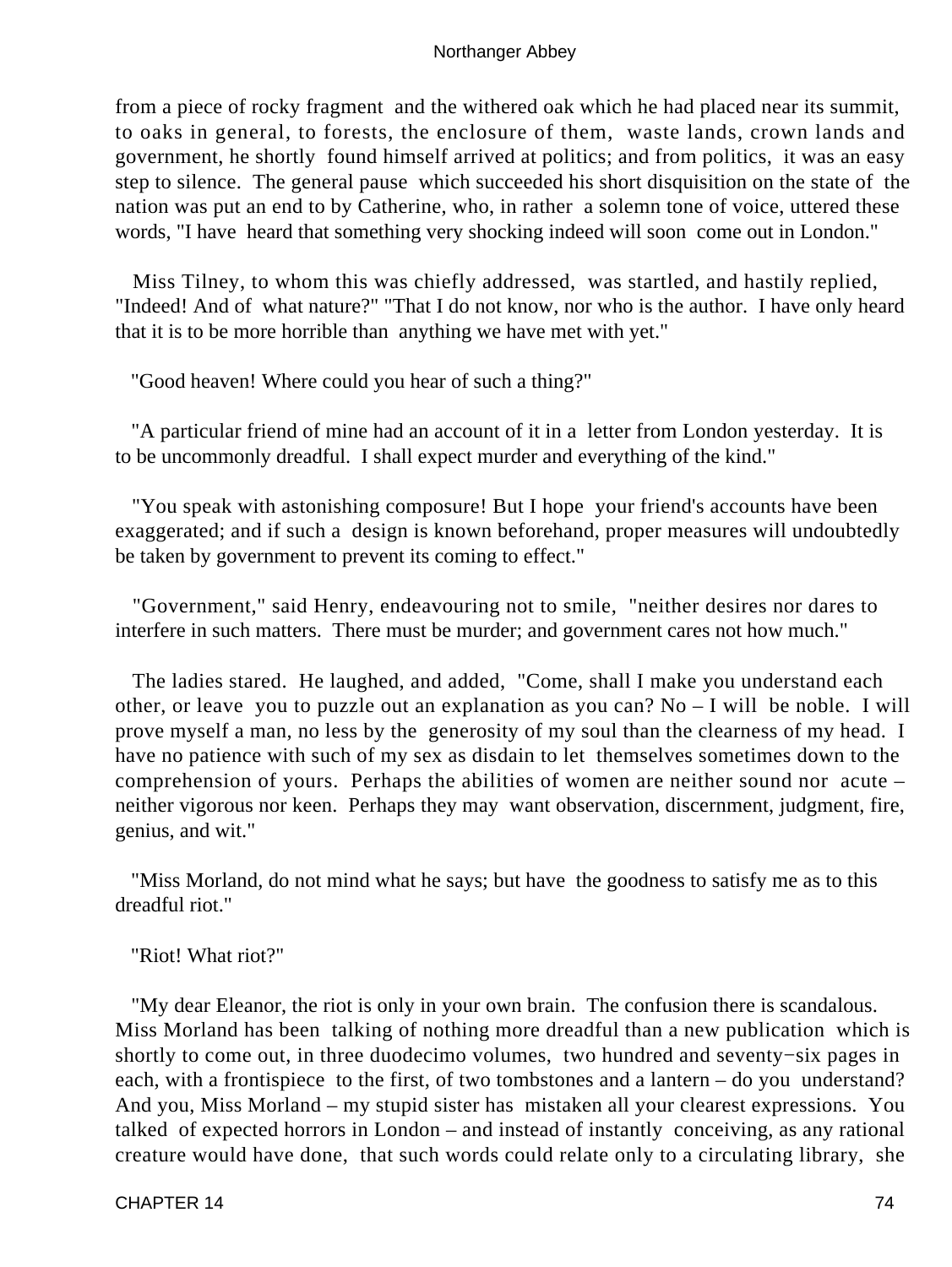immediately pictured to herself a mob of three thousand men assembling in St. George's Fields, the Bank attacked, the Tower threatened, the streets of London flowing with blood, a detachment of the Twelfth Light Dragoons (the hopes of the nation) called up from Northampton to quell the insurgents, and the gallant Captain Frederick Tilney, in the moment of charging at the head of his troop, knocked off his horse by a brickbat from an upper window. Forgive her stupidity. The fears of the sister have added to the weakness of the woman; but she is by no means a simpleton in general."

 Catherine looked grave. "And now, Henry," said Miss Tilney, "that you have made us understand each other, you may as well make Miss Morland understand yourself – unless you mean to have her think you intolerably rude to your sister, and a great brute in your opinion of women in general. Miss Morland is not used to your odd ways."

"I shall be most happy to make her better acquainted with them."

"No doubt; but that is no explanation of the present."

"What am I to do?"

 "You know what you ought to do. Clear your character handsomely before her. Tell her that you think very highly of the understanding of women."

 "Miss Morland, I think very highly of the understanding of all the women in the world – especially of those – whoever they may be – with whom I happen to be in company."

"That is not enough. Be more serious."

 "Miss Morland, no one can think more highly of the understanding of women than I do. In my opinion, nature has given them so much that they never find it necessary to use more than half."

 "We shall get nothing more serious from him now, Miss Morland. He is not in a sober mood. But I do assure you that he must be entirely misunderstood, if he can ever appear to say an unjust thing of any woman at all, or an unkind one of me."

 It was no effort to Catherine to believe that Henry Tilney could never be wrong. His manner might sometimes surprise, but his meaning must always be just: and what she did not understand, she was almost as ready to admire, as what she did. The whole walk was delightful, and though it ended too soon, its conclusion was delightful too; her friends attended her into the house, and Miss Tilney, before they parted, addressing herself with respectful form, as much to Mrs. Allen as to Catherine, petitioned for the pleasure of her company to dinner on the day after the next. No difficulty was made on Mrs. Allen's side, and the only difficulty on Catherine's was in concealing the excess of her pleasure.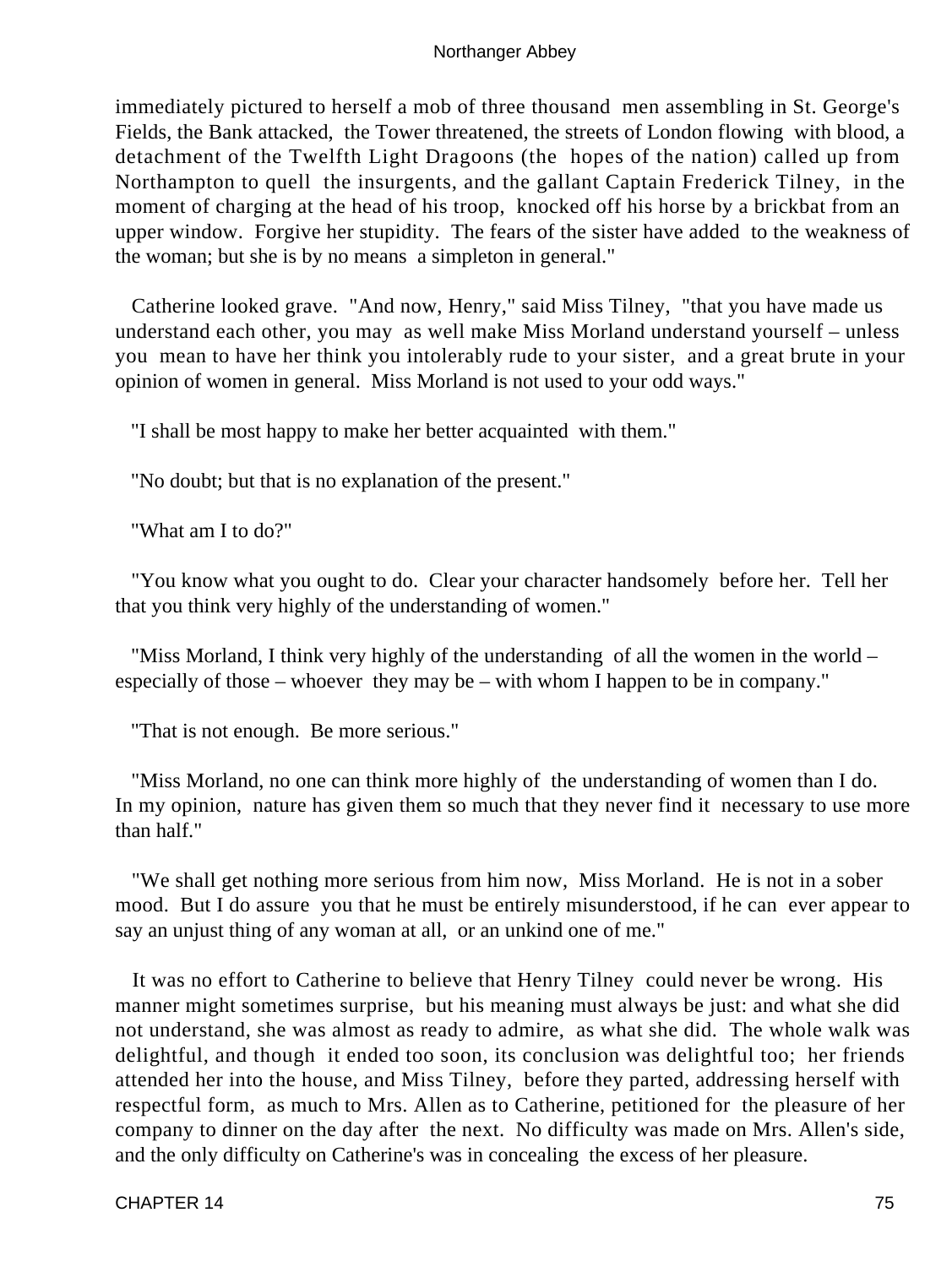The morning had passed away so charmingly as to banish all her friendship and natural affection, for no thought of Isabella or James had crossed her during their walk. When the Tilneys were gone, she became amiable again, but she was amiable for some time to little effect; Mrs. Allen had no intelligence to give that could relieve her anxiety; she had heard nothing of any of them. Towards the end of the morning, however, Catherine, having occasion for some indispensable yard of ribbon which must be bought without a moment's delay, walked out into the town, and in Bond Street overtook the second Miss Thorpe as she was loitering towards Edgar's Buildings between two of the sweetest girls in the world, who had been her dear friends all the morning. From her, she soon learned that the party to Clifton had taken place. "They set off at eight this morning," said Miss Anne, "and I am sure I do not envy them their drive. I think you and I are very well off to be out of the scrape. it must be the dullest thing in the world, for there is not a soul at Clifton at this time of year. Belle went with your brother, and John drove Maria."

Catherine spoke the pleasure she really felt on hearing this part of the arrangement.

 "Oh! yes," rejoined the other, "Maria is gone. She was quite wild to go. She thought it would be something very fine. I cannot say I admire her taste; and for my part, I was determined from the first not to go, if they pressed me ever so much."

 Catherine, a little doubtful of this, could not help answering, "I wish you could have gone too. It is a pity you could not all go."

 "Thank you; but it is quite a matter of indifference to me. Indeed, I would not have gone on any account. I was saying so to Emily and Sophia when you overtook us.

 Catherine was still unconvinced; but glad that Anne should have the friendship of an Emily and a Sophia to console her, she bade her adieu without much uneasiness, and returned home, pleased that the party had not been prevented by her refusing to join it, and very heartily wishing that it might be too pleasant to allow either James or Isabella to resent her resistance any longer.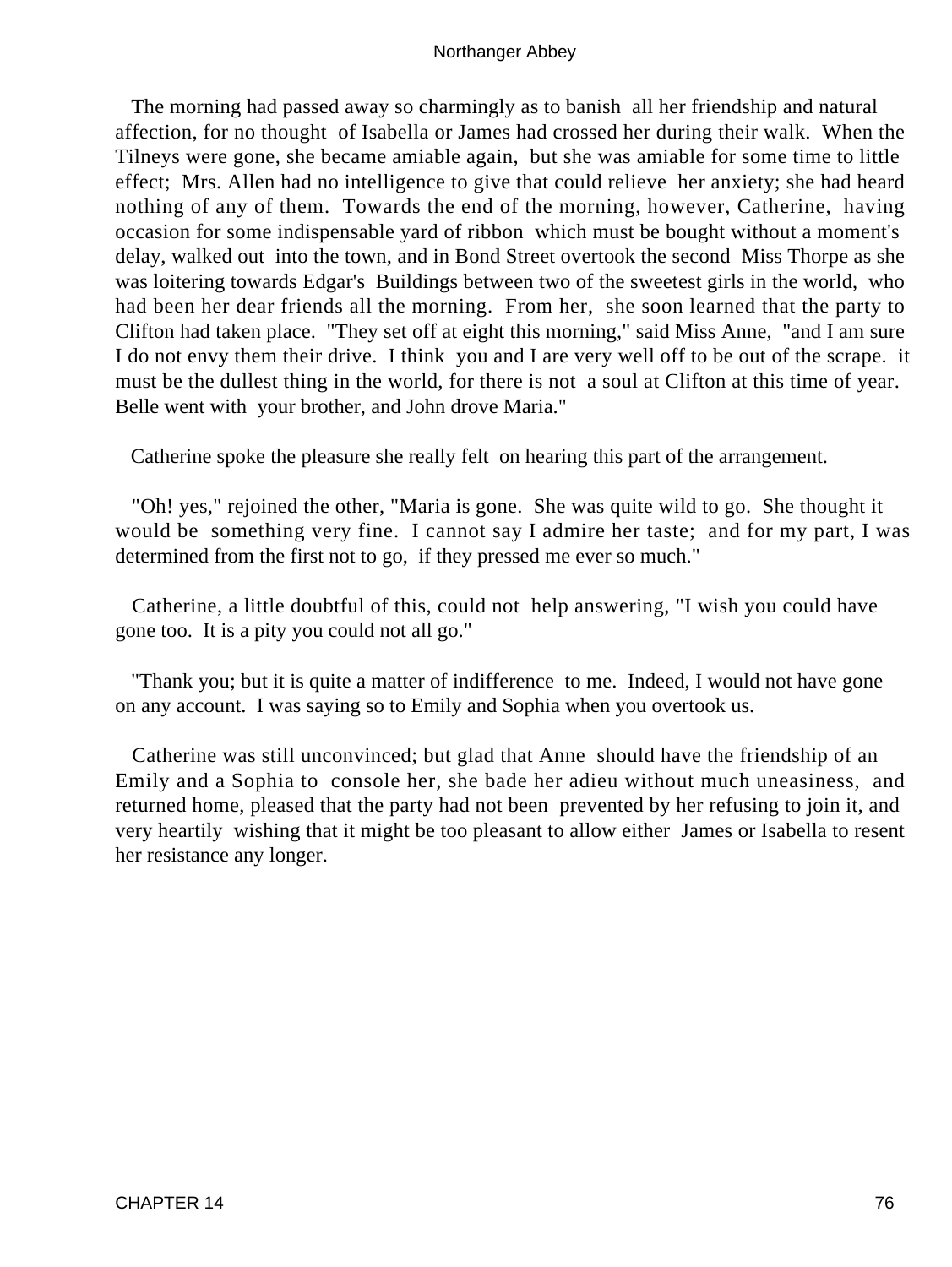# **[CHAPTER 15](#page-165-0)**

Early the next day, a note from Isabella, speaking peace and tenderness in every line, and entreating the immediate presence of her friend on a matter of the utmost importance, hastened Catherine, in the happiest state of confidence and curiosity, to Edgar's Buildings. The two youngest Miss Thorpes were by themselves in the parlour; and, on Anne's quitting it to call her sister, Catherine took the opportunity of asking the other for some particulars of their yesterday's party. Maria desired no greater pleasure than to speak of it; and Catherine immediately learnt that it had been altogether the most delightful scheme in the world, that nobody could imagine how charming it had been, and that it had been more delightful than anybody could conceive. Such was the information of the first five minutes; the second unfolded thus much in detail – that they had driven directly to the York Hotel, ate some soup, and bespoke an early dinner, walked down to the pump−room, tasted the water, and laid out some shillings in purses and spars; thence adjoined to eat ice at a pastry−cook's, and hurrying back to the hotel, swallowed their dinner in haste, to prevent being in the dark; and then had a delightful drive back, only the moon was not up, and it rained a little, and Mr. Morland's horse was so tired he could hardly get it along.

 Catherine listened with heartfelt satisfaction. It appeared that Blaize Castle had never been thought of; and, as for all the rest, there was nothing to regret for half an instant. Maria's intelligence concluded with a tender effusion of pity for her sister Anne, whom she represented as insupportably cross, from being excluded the party.

 "She will never forgive me, I am sure; but, you know, how could I help it? John would have me go, for he vowed he would not drive her, because she had such thick ankles. I dare say she will not be in good humour again this month; but I am determined I will not be cross; it is not a little matter that puts me out of temper."

 Isabella now entered the room with so eager a step, and a look of such happy importance, as engaged all her friend's notice. Maria was without ceremony sent away, and Isabella, embracing Catherine, thus began: "Yes, my dear Catherine, it is so indeed; your penetration has not deceived you. Oh! That arch eye of yours! It sees through everything."

Catherine replied only by a look of wondering ignorance.

 "Nay, my beloved, sweetest friend," continued the other, "compose yourself. I am amazingly agitated, as you perceive. Let us sit down and talk in comfort. Well, and so you guessed it the moment you had my note? Sly creature! Oh! My dear Catherine, you alone, who know my heart, can judge of my present happiness. Your brother is the most charming of men. I only wish I were more worthy of him. But what will your excellent father and mother say? Oh! Heavens! When I think of them I am so agitated!"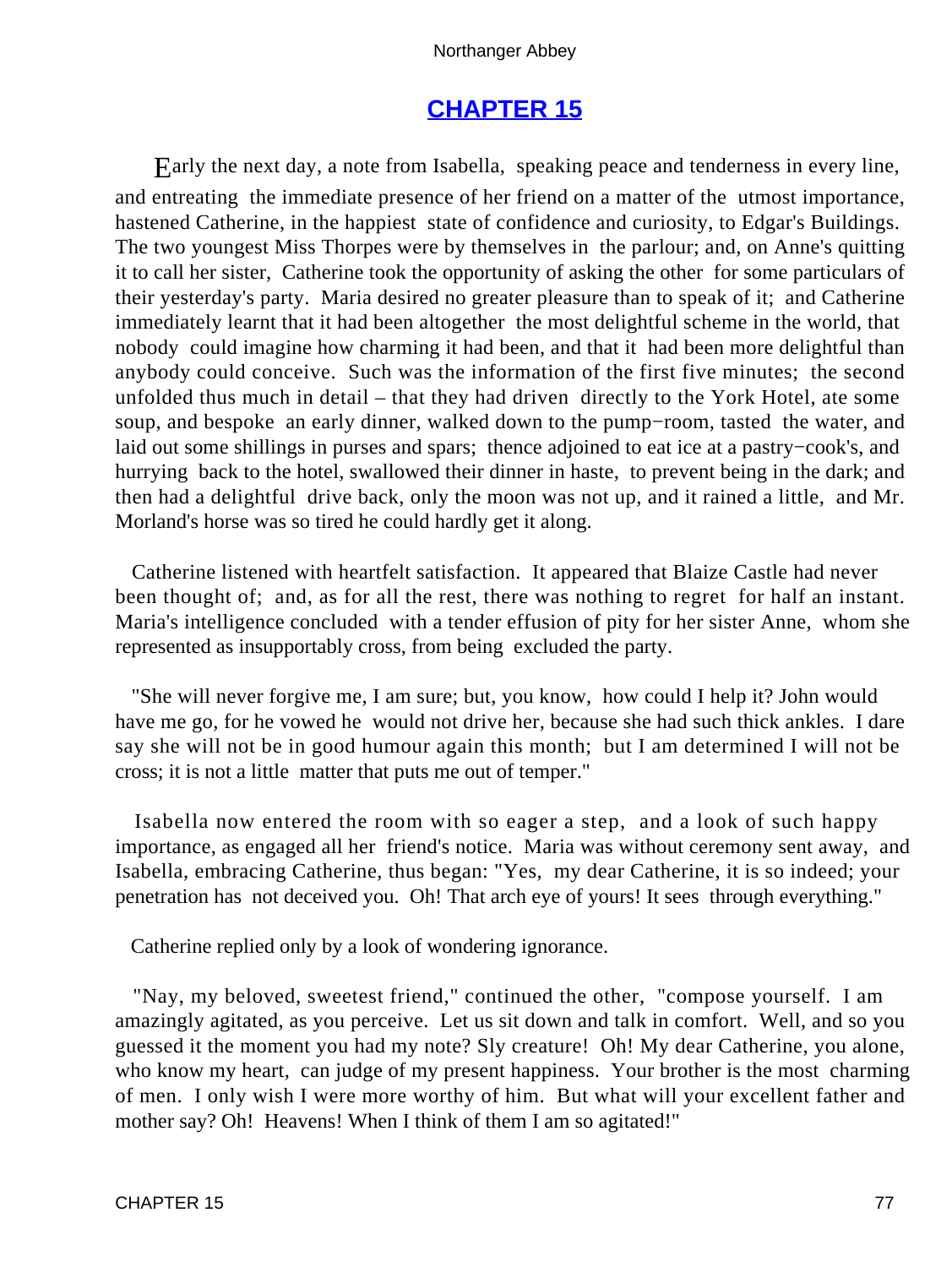Catherine's understanding began to awake: an idea of the truth suddenly darted into her mind; and, with the natural blush of so new an emotion, she cried out, "Good heaven! My dear Isabella, what do you mean? Can you – can you really be in love with James?"

 This bold surmise, however, she soon learnt comprehended but half the fact. The anxious affection, which she was accused of having continually watched in Isabella's every look and action, had, in the course of their yesterday's party, received the delightful confession of an equal love. Her heart and faith were alike engaged to James. Never had Catherine listened to anything so full of interest, wonder, and joy. Her brother and her friend engaged! New to such circumstances, the importance of it appeared unspeakably great, and she contemplated it as one of those grand events, of which the ordinary course of life can hardly afford a return. The strength of her feelings she could not express; the nature of them, however, contented her friend. The happiness of having such a sister was their first effusion, and the fair ladies mingled in embraces and tears of joy.

 Delighting, however, as Catherine sincerely did in the prospect of the connection, it must be acknowledged that Isabella far surpassed her in tender anticipations. "You will be so infinitely dearer to me, my Catherine, than either Anne or Maria: I feel that I shall be so much more attached to my dear Morland's family than to my own."

This was a pitch of friendship beyond Catherine.

 "You are so like your dear brother," continued Isabella, "that I quite doted on you the first moment I saw you. But so it always is with me; the first moment settles everything. The very first day that Morland came to us last Christmas – the very first moment I beheld him – my heart was irrecoverably gone. I remember I wore my yellow gown, with my hair done up in braids; and when I came into the drawing−room, and John introduced him, I thought I never saw anybody so handsome before."

 Here Catherine secretly acknowledged the power of love; for, though exceedingly fond of her brother, and partial to all his endowments, she had never in her life thought him handsome.

 "I remember too, Miss Andrews drank tea with us that evening, and wore her puce−coloured sarsenet; and she looked so heavenly that I thought your brother must certainly fall in love with her; I could not sleep a wink all right for thinking of it. Oh! Catherine, the many sleepless nights I have had on your brother's account! I would not have you suffer half what I have done! I am grown wretchedly thin, I know; but I will not pain you by describing my anxiety; you have seen enough of it. I feel that I have betrayed myself perpetually – so unguarded in speaking of my partiality for the church! But my secret I was always sure would be safe with you."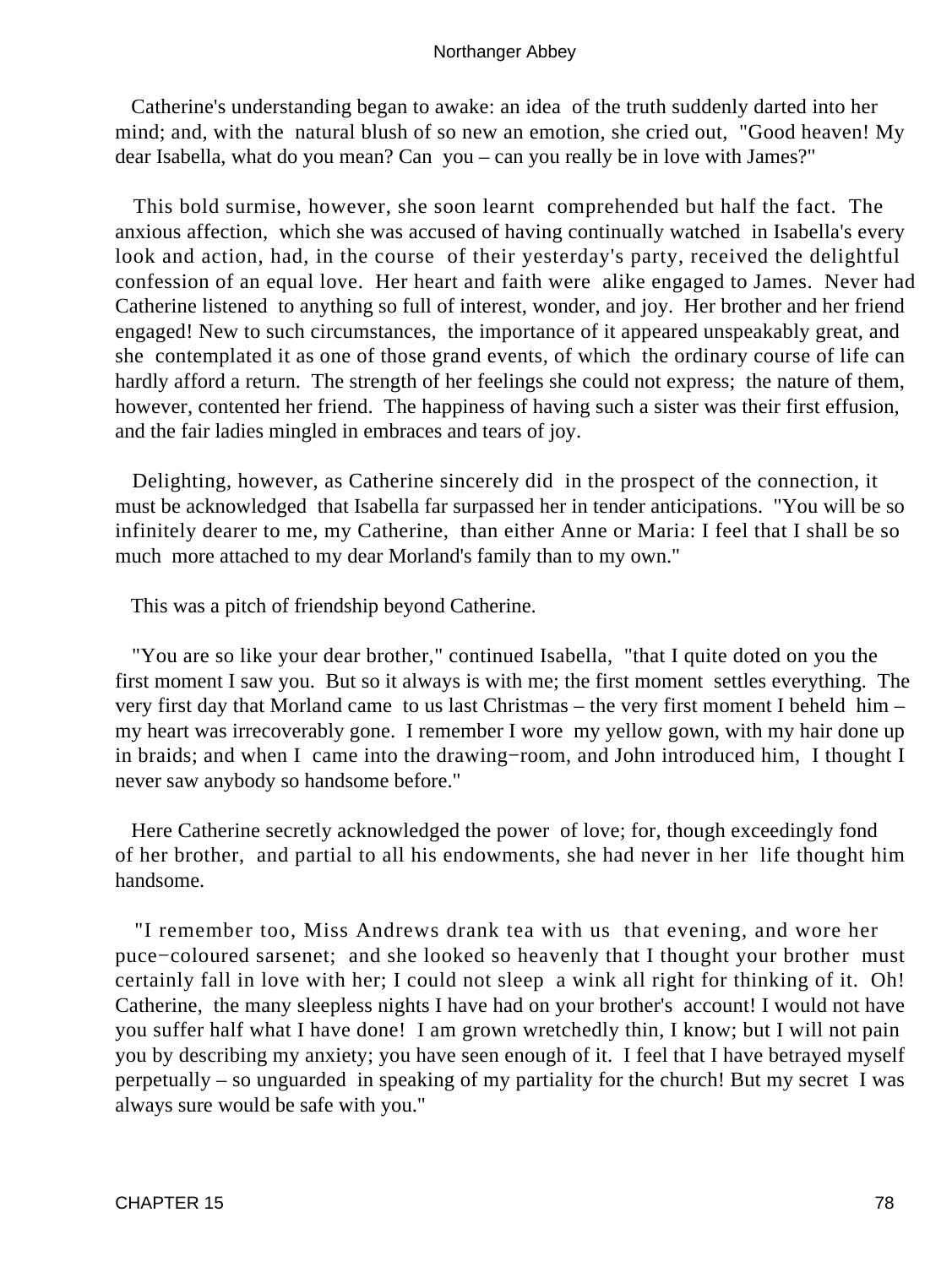Catherine felt that nothing could have been safer; but ashamed of an ignorance little expected, she dared no longer contest the point, nor refuse to have been as full of arch penetration and affectionate sympathy as Isabella chose to consider her. Her brother, she found, was preparing to set off with all speed to Fullerton, to make known his situation and ask consent; and here was a source of some real agitation to the mind of Isabella. Catherine endeavoured to persuade her, as she was herself persuaded, that her father and mother would never oppose their son's wishes. "It is impossible," said she, "for parents to be more kind, or more desirous of their children's happiness; I have no doubt of their consenting immediately."

 "Morland says exactly the same," replied Isabella; "and yet I dare not expect it; my fortune will be so small; they never can consent to it. Your brother, who might marry anybody!"

Here Catherine again discerned the force of love.

 "Indeed, Isabella, you are too humble. The difference of fortune can be nothing to signify."

 "Oh! My sweet Catherine, in your generous heart I know it would signify nothing; but we must not expect such disinterestedness in many. As for myself, I am sure I only wish our situations were reversed. Had I the command of millions, were I mistress of the whole world, your brother would be my only choice."

 This charming sentiment, recommended as much by sense as novelty, gave Catherine a most pleasing remembrance of all the heroines of her acquaintance; and she thought her friend never looked more lovely than in uttering the grand idea. "I am sure they will consent," was her frequent declaration; "I am sure they will be delighted with you."

 "For my own part," said Isabella, "my wishes are so moderate that the smallest income in nature would be enough for me. Where people are really attached, poverty itself is wealth; grandeur I detest: I would not settle in London for the universe. A cottage in some retired village would be ecstasy. There are some charming little villas about Richmond."

"Richmond!" cried Catherine. "You must settle near Fullerton. You must be near us."

 "I am sure I shall be miserable if we do not. If I can but be near you, I shall be satisfied. But this is idle talking! I will not allow myself to think of such things, till we have your father's answer. Morland says that by sending it tonight to Salisbury, we may have it tomorrow. Tomorrow? I know I shall never have courage to open the letter. I know it will be the death of me."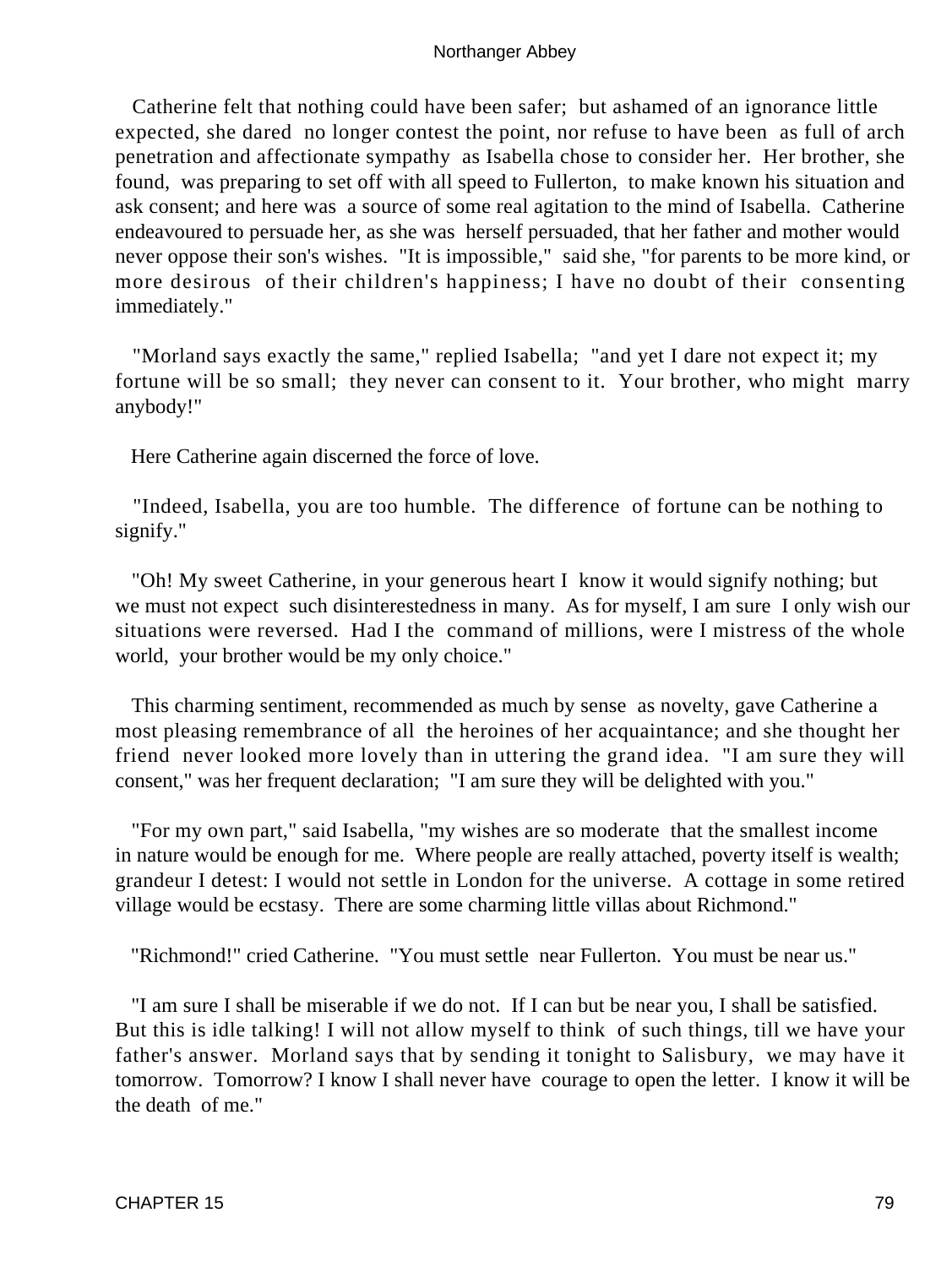A reverie succeeded this conviction – and when Isabella spoke again, it was to resolve on the quality of her wedding−gown.

 Their conference was put an end to by the anxious young lover himself, who came to breathe his parting sigh before he set off for Wiltshire. Catherine wished to congratulate him, but knew not what to say, and her eloquence was only in her eyes. From them, however, the eight parts of speech shone out most expressively, and James could combine them with ease. Impatient for the realization of all that he hoped at home, his adieus were not long; and they would have been yet shorter, had he not been frequently detained by the urgent entreaties of his fair one that he would go. Twice was he called almost from the door by her eagerness to have him gone. "Indeed, Morland, I must drive you away. Consider how far you have to ride. I cannot bear to see you linger so. For heaven's sake, waste no more time. There, go, go – I insist on it."

 The two friends, with hearts now more united than ever, were inseparable for the day; and in schemes of sisterly happiness the hours flew along. Mrs. Thorpe and her son, who were acquainted with everything, and who seemed only to want Mr. Morland's consent, to consider Isabella's engagement as the most fortunate circumstance imaginable for their family, were allowed to join their counsels, and add their quota of significant looks and mysterious expressions to fill up the measure of curiosity to be raised in the unprivileged younger sisters. To Catherine's simple feelings, this odd sort of reserve seemed neither kindly meant, nor consistently supported; and its unkindness she would hardly have forborne pointing out, had its inconsistency been less their friend; but Anne and Maria soon set her heart at ease by the sagacity of their "I know what"; and the evening was spent in a sort of war of wit, a display of family ingenuity, on one side in the mystery of an affected secret, on the other of undefined discovery, all equally acute.

 Catherine was with her friend again the next day, endeavouring to support her spirits and while away the many tedious hours before the delivery of the letters; a needful exertion, for as the time of reasonable expectation drew near, Isabella became more and more desponding, and before the letter arrived, had worked herself into a state of real distress. But when it did come, where could distress be found? "I have had no difficulty in gaining the consent of my kind parents, and am promised that everything in their power shall be done to forward my happiness," were the first three lines, and in one moment all was joyful security. The brightest glow was instantly spread over Isabella's features, all care and anxiety seemed removed, her spirits became almost too high for control, and she called herself without scruple the happiest of mortals.

 Mrs. Thorpe, with tears of joy, embraced her daughter, her son, her visitor, and could have embraced half the inhabitants of Bath with satisfaction. Her heart was overflowing with tenderness. It was "dear John" and "dear Catherine" at every word; "dear Anne and dear Maria" must immediately be made sharers in their felicity; and two "dears" at once before the name of Isabella were not more than that beloved child had now well earned. John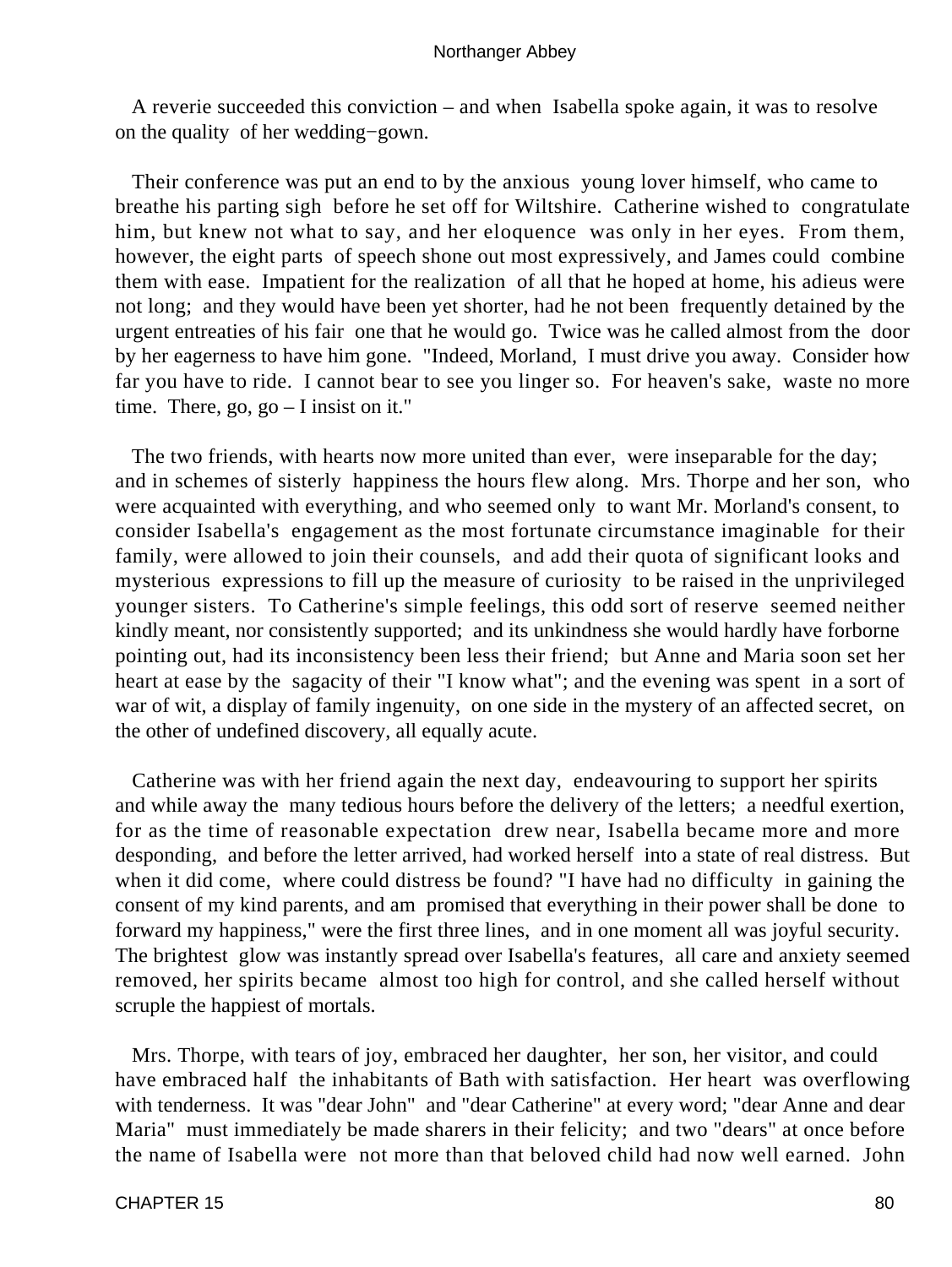himself was no skulker in joy. He not only bestowed on Mr. Morland the high commendation of being one of the finest fellows in the world, but swore off many sentences in his praise.

 The letter, whence sprang all this felicity, was short, containing little more than this assurance of success; and every particular was deferred till James could write again. But for particulars Isabella could well afford to wait. The needful was comprised in Mr. Morland's promise; his honour was pledged to make everything easy; and by what means their income was to be formed, whether landed property were to be resigned, or funded money made over, was a matter in which her disinterested spirit took no concern. She knew enough to feel secure of an honourable and speedy establishment, and her imagination took a rapid flight over its attendant felicities. She saw herself at the end of a few weeks, the gaze and admiration of every new acquaintance at Fullerton, the envy of every valued old friend in Putney, with a carriage at her command, a new name on her tickets, and a brilliant exhibition of hoop rings on her finger.

 When the contents of the letter were ascertained, John Thorpe, who had only waited its arrival to begin his journey to London, prepared to set off. "Well, Miss Morland," said he, on finding her alone in the parlour, "I am come to bid you good−bye." Catherine wished him a good journey. Without appearing to hear her, he walked to the window, fidgeted about, hummed a tune, and seemed wholly self−occupied.

 "Shall not you be late at Devizes?" said Catherine. He made no answer; but after a minute's silence burst out with, "A famous good thing this marrying scheme, upon my soul! A clever fancy of Morland's and Belle's. What do you think of it, Miss Morland? I say it is no bad notion."

"I am sure I think it a very good one."

 "Do you? That's honest, by heavens! I am glad you are no enemy to matrimony, however. Did you ever hear the old song 'Going to One Wedding Brings on Another?' I say, you will come to Belle's wedding, I hope."

"Yes; I have promised your sister to be with her, if possible."

 "And then you know" – twisting himself about and forcing a foolish laugh – "I say, then you know, we may try the truth of this same old song."

 "May we? But I never sing. Well, I wish you a good journey. I dine with Miss Tilney today, and must now be going home."

 "Nay, but there is no such confounded hurry. Who knows when we may be together again? Not but that I shall be down again by the end of a fortnight, and a devilish long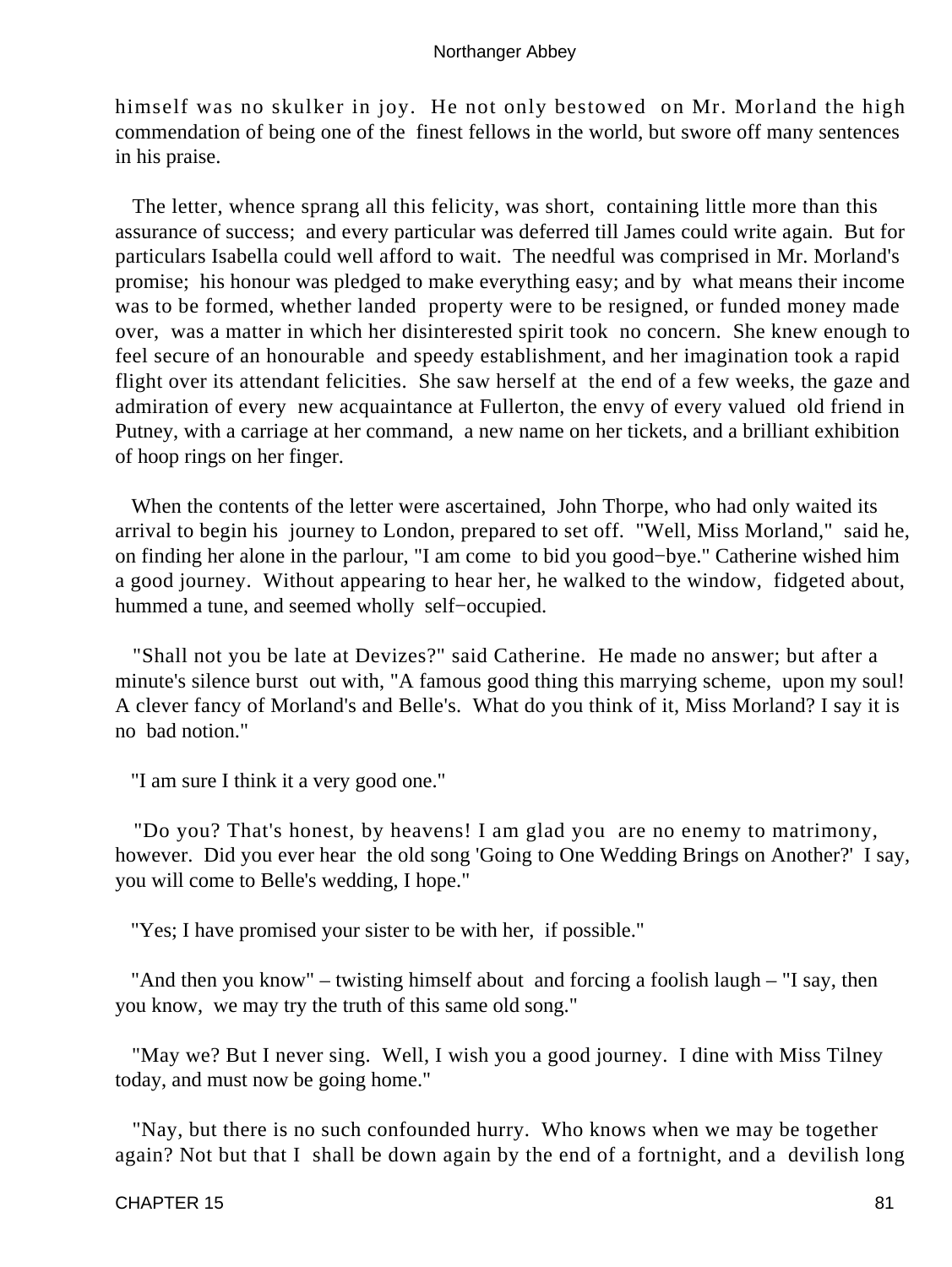fortnight it will appear to me."

 "Then why do you stay away so long?" replied Catherine – finding that he waited for an answer.

 "That is kind of you, however – kind and good−natured. I shall not forget it in a hurry. But you have more good nature and all that, than anybody living, I believe. A monstrous deal of good nature, and it is not only good nature, but you have so much, so much of everything; and then you have such – upon my soul, I do not know anybody like you."

 "Oh! dear, there are a great many people like me, I dare say, only a great deal better. Good morning to you."

 "But I say, Miss Morland, I shall come and pay my respects at Fullerton before it is long, if not disagreeable."

"Pray do. My father and mother will be very glad to see you."

"And I hope – I hope, Miss Morland, you will not be sorry to see me."

 "Oh! dear, not at all. There are very few people I am sorry to see. Company is always cheerful."

 "That is just my way of thinking. Give me but a little cheerful company, let me only have the company of the people I love, let me only be where I like and with whom I like, and the devil take the rest, say I. And I am heartily glad to hear you say the same. But I have a notion, Miss Morland, you and I think pretty much alike upon most matters."

 "Perhaps we may; but it is more than I ever thought of. And as to most matters, to say the truth, there are not many that I know my own mind about."

 "By Jove, no more do I. It is not my way to bother my brains with what does not concern me. My notion of things is simple enough. Let me only have the girl I like, say I, with a comfortable house over my head, and what care I for all the rest? Fortune is nothing. I am sure of a good income of my own; and if she had not a penny, why, so much the better."

 "Very true. I think like you there. If there is a good fortune on one side, there can be no occasion for any on the other. No matter which has it, so that there is enough. I hate the idea of one great fortune looking out for another. And to marry for money I think the wickedest thing in existence. Good day. We shall be very glad to see you at Fullerton, whenever it is convenient." And away she went. It was not in the power of all his gallantry to detain her longer. With such news to communicate, and such a visit to prepare for, her departure was not to be delayed by anything in his nature to urge; and she hurried away, leaving him to the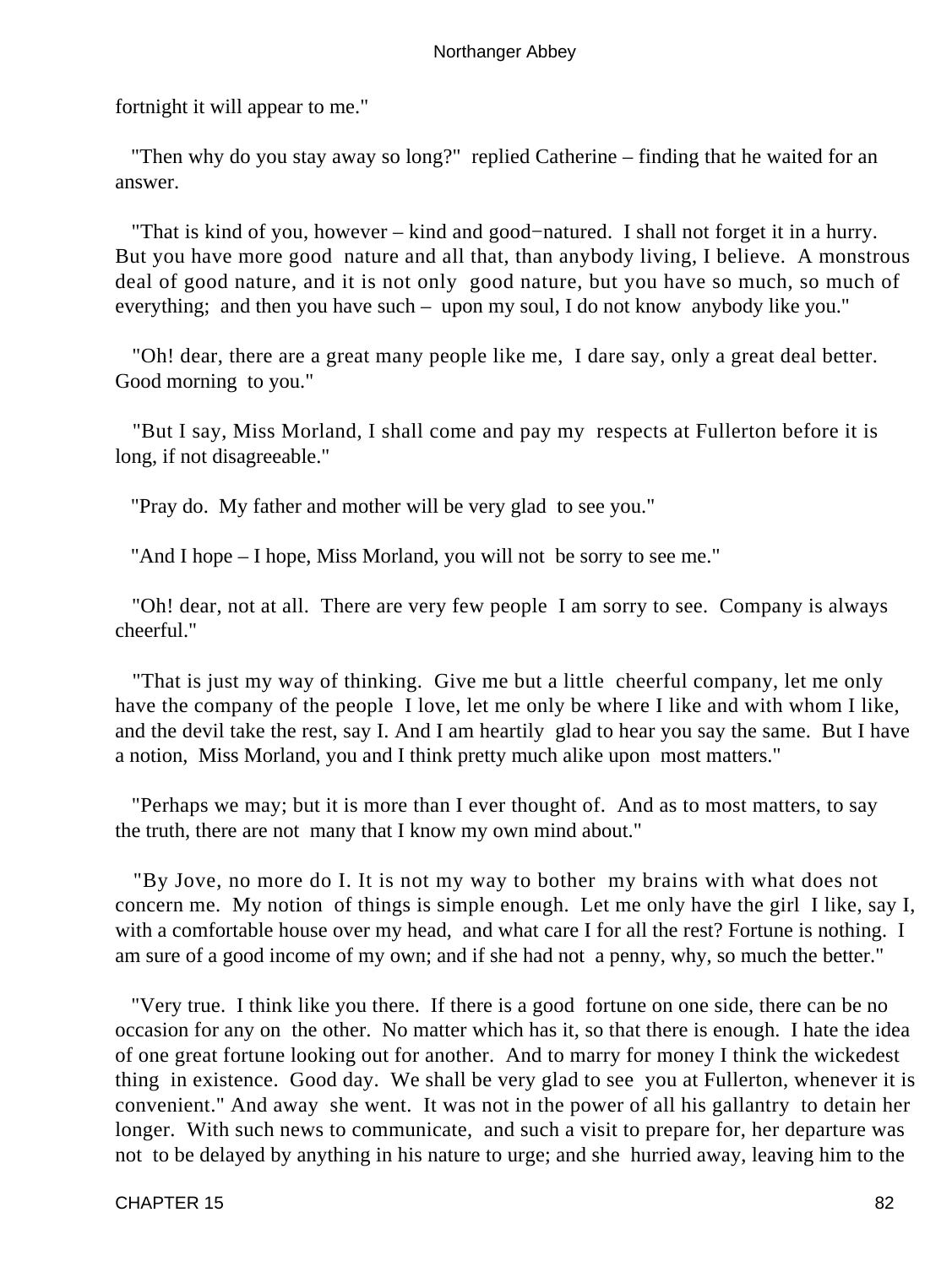undivided consciousness of his own happy address, and her explicit encouragement.

 The agitation which she had herself experienced on first learning her brother's engagement made her expect to raise no inconsiderable emotion in Mr. and Mrs. Allen, by the communication of the wonderful event. How great was her disappointment! The important affair, which many words of preparation ushered in, had been foreseen by them both ever since her brother's arrival; and all that they felt on the occasion was comprehended in a wish for the young people's happiness, with a remark, on the gentleman's side, in favour of Isabella's beauty, and on the lady's, of her great good luck. It was to Catherine the most surprising insensibility. The disclosure, however, of the great secret of James's going to Fullerton the day before, did raise some emotion in Mrs. Allen. She could not listen to that with perfect calmness, but repeatedly regretted the necessity of its concealment, wished she could have known his intention, wished she could have seen him before he went, as she should certainly have troubled him with her best regards to his father and mother, and her kind compliments to all the Skinners.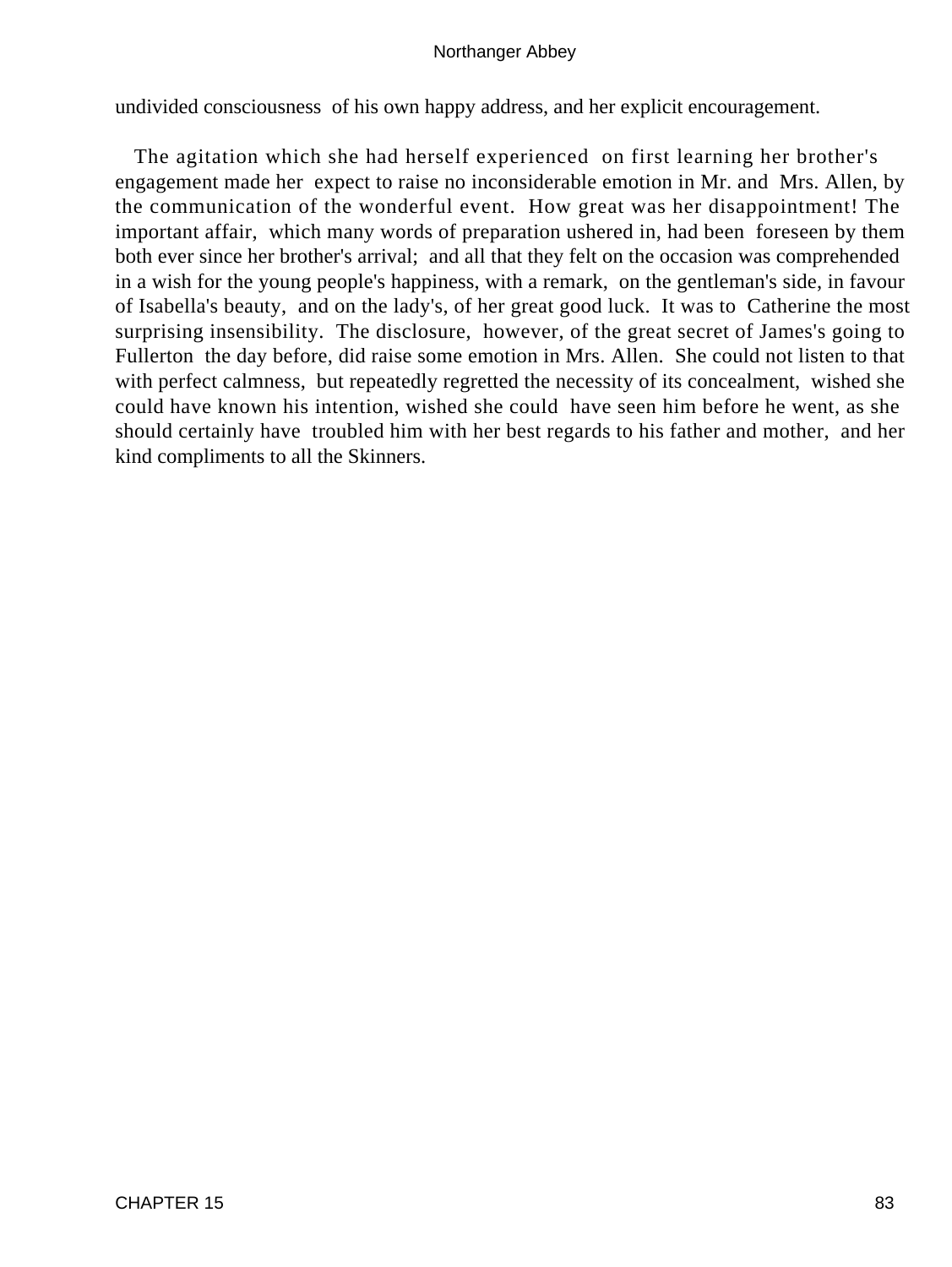# **[CHAPTER 16](#page-165-0)**

Catherine's expectations of pleasure from her visit in Milsom Street were so very high that disappointment was inevitable; and accordingly, though she was most politely received by General Tilney, and kindly welcomed by his daughter, though Henry was at home, and no one else of the party, she found, on her return, without spending many hours in the examination of her feelings, that she had gone to her appointment preparing for happiness which it had not afforded. Instead of finding herself improved in acquaintance with Miss Tilney, from the intercourse of the day, she seemed hardly so intimate with her as before; instead of seeing Henry Tilney to greater advantage than ever, in the ease of a family party, he had never said so little, nor been so little agreeable; and, in spite of their father's great civilities to her – in spite of his thanks, invitations, and compliments – it had been a release to get away from him. It puzzled her to account for all this. It could not be General Tilney's fault. That he was perfectly agreeable and good−natured, and altogether a very charming man, did not admit of a doubt, for he was tall and handsome, and Henry's father. He could not be accountable for his children's want of spirits, or for her want of enjoyment in his company. The former she hoped at last might have been accidental, and the latter she could only attribute to her own stupidity. Isabella, on hearing the particulars of the visit, gave a different explanation: "It was all pride, pride, insufferable haughtiness and pride! She had long suspected the family to be very high, and this made it certain. Such insolence of behaviour as Miss Tilney's she had never heard of in her life! Not to do the honours of her house with common good breeding! To behave to her guest with such superciliousness! Hardly even to speak to her!"

 "But it was not so bad as that, Isabella; there was no superciliousness; she was very civil."

 "Oh! Don't defend her! And then the brother, he, who had appeared so attached to you! Good heavens! Well, some people's feelings are incomprehensible. And so he hardly looked once at you the whole day?"

"I do not say so; but he did not seem in good spirits."

 "How contemptible! Of all things in the world inconstancy is my aversion. Let me entreat you never to think of him again, my dear Catherine; indeed he is unworthy of you."

 "Unworthy! I do not suppose he ever thinks of me." "That is exactly what I say; he never thinks of you. Such fickleness! Oh! How different to your brother and to mine! I really believe John has the most constant heart."

 "But as for General Tilney, I assure you it would be impossible for anybody to behave to me with greater civility and attention; it seemed to be his only care to entertain and make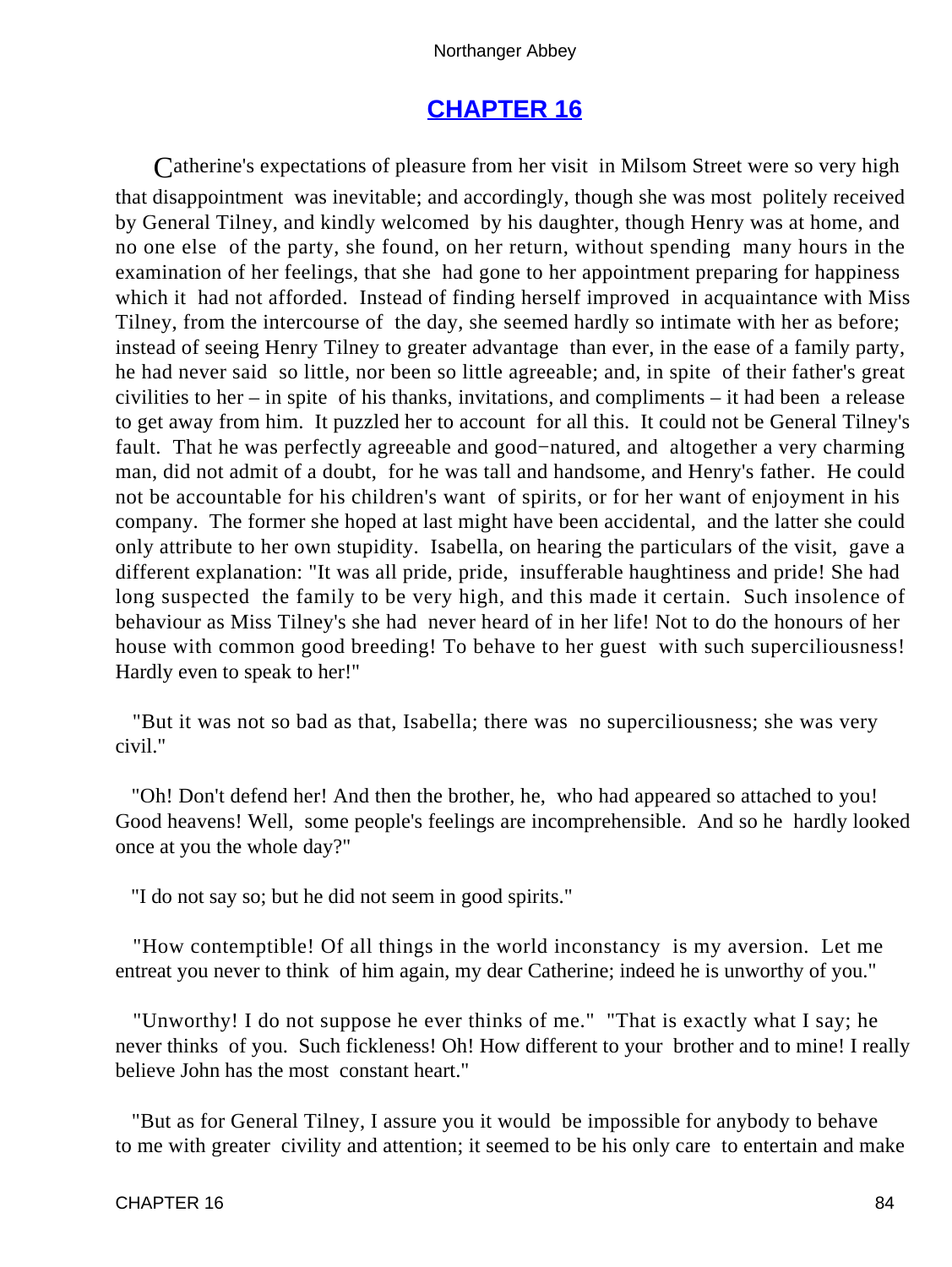me happy."

 "Oh! I know no harm of him; I do not suspect him of pride. I believe he is a very gentleman−like man. John thinks very well of him, and John's judgment – "

 "Well, I shall see how they behave to me this evening; we shall meet them at the rooms."

"And must I go?"

"Do not you intend it? I thought it was all settled."

 "Nay, since you make such a point of it, I can refuse you nothing. But do not insist upon my being very agreeable, for my heart, you know, will be some forty miles off. And as for dancing, do not mention it, I beg; that is quite out of the question. Charles Hodges will plague me to death, I dare say; but I shall cut him very short. Ten to one but he guesses the reason, and that is exactly what I want to avoid, so I shall insist on his keeping his conjecture to himself."

 Isabella's opinion of the Tilneys did not influence her friend; she was sure there had been no insolence in the manners either of brother or sister; and she did not credit there being any pride in their hearts. The evening rewarded her confidence; she was met by one with the same kindness, and by the other with the same attention, as heretofore: Miss Tilney took pains to be near her, and Henry asked her to dance.

 Having heard the day before in Milsom Street that their elder brother, Captain Tilney, was expected almost every hour, she was at no loss for the name of a very fashionable−looking, handsome young man, whom she had never seen before, and who now evidently belonged to their party. She looked at him with great admiration, and even supposed it possible that some people might think him handsomer than his brother, though, in her eyes, his air was more assuming, and his countenance less prepossessing. His taste and manners were beyond a doubt decidedly inferior; for, within her hearing, he not only protested against every thought of dancing himself, but even laughed openly at Henry for finding it possible. From the latter circumstance it may be presumed that, whatever might be our heroine's opinion of him, his admiration of her was not of a very dangerous kind; not likely to produce animosities between the brothers, nor persecutions to the lady. He cannot be the instigator of the three villains in horsemen's greatcoats, by whom she will hereafter be forced into a traveling−chaise and four, which will drive off with incredible speed. Catherine, meanwhile, undisturbed by presentiments of such an evil, or of any evil at all, except that of having but a short set to dance down, enjoyed her usual happiness with Henry Tilney, listening with sparkling eyes to everything he said; and, in finding him irresistible, becoming so herself.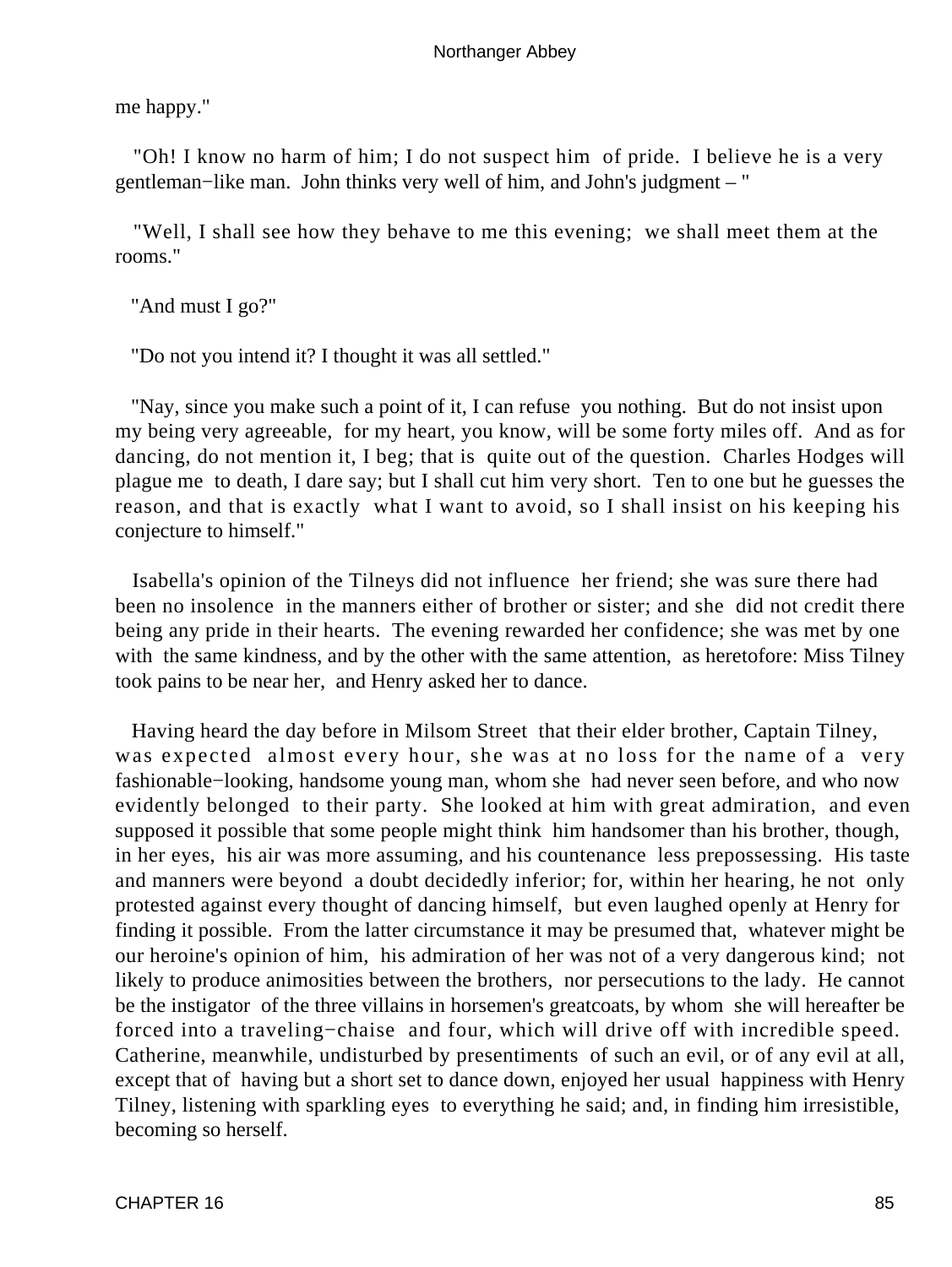At the end of the first dance, Captain Tilney came towards them again, and, much to Catherine's dissatisfaction, pulled his brother away. They retired whispering together; and, though her delicate sensibility did not take immediate alarm, and lay it down as fact, that Captain Tilney must have heard some malevolent misrepresentation of her, which he now hastened to communicate to his brother, in the hope of separating them forever, she could not have her partner conveyed from her sight without very uneasy sensations. Her suspense was of full five minutes' duration; and she was beginning to think it a very long quarter of an hour, when they both returned, and an explanation was given, by Henry's requesting to know if she thought her friend, Miss Thorpe, would have any objection to dancing, as his brother would be most happy to be introduced to her. Catherine, without hesitation, replied that she was very sure Miss Thorpe did not mean to dance at all. The cruel reply was passed on to the other, and he immediately walked away.

 "Your brother will not mind it, I know," said she, "because I heard him say before that he hated dancing; but it was very good−natured in him to think of it. I suppose he saw Isabella sitting down, and fancied she might wish for a partner; but he is quite mistaken, for she would not dance upon any account in the world."

 Henry smiled, and said, "How very little trouble it can give you to understand the motive of other people's actions."

"Why? What do you mean?"

 "With you, it is not, How is such a one likely to be influenced, What is the inducement most likely to act upon such a person's feelings, age, situation, and probable habits of life considered – but, How should I be influenced, What would be my inducement in acting so and so?"

"I do not understand you."

"Then we are on very unequal terms, for I understand you perfectly well."

"Me? Yes; I cannot speak well enough to be unintelligible."

"Bravo! An excellent satire on modern language."

"But pray tell me what you mean."

 "Shall I indeed? Do you really desire it? But you are not aware of the consequences; it will involve you in a very cruel embarrassment, and certainly bring on a disagreement between us.

"No, no; it shall not do either; I am not afraid."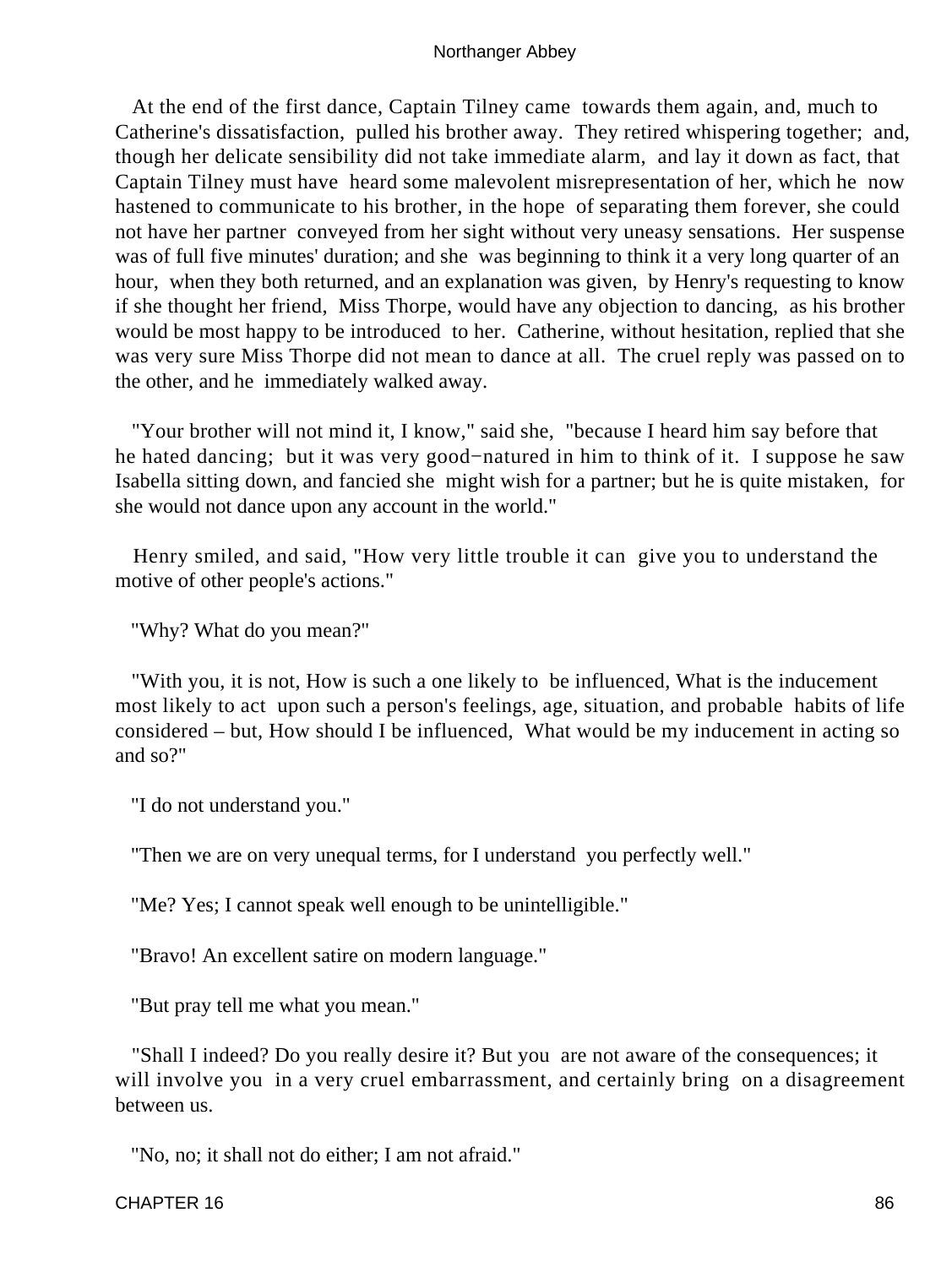"Well, then, I only meant that your attributing my brother's wish of dancing with Miss Thorpe to good nature alone convinced me of your being superior in good nature yourself to all the rest of the world."

 Catherine blushed and disclaimed, and the gentleman's predictions were verified. There was a something, however, in his words which repaid her for the pain of confusion; and that something occupied her mind so much that she drew back for some time, forgetting to speak or to listen, and almost forgetting where she was; till, roused by the voice of Isabella, she looked up and saw her with Captain Tilney preparing to give them hands across.

 Isabella shrugged her shoulders and smiled, the only explanation of this extraordinary change which could at that time be given; but as it was not quite enough for Catherine's comprehension, she spoke her astonishment in very plain terms to her partner.

"I cannot think how it could happen! Isabella was so determined not to dance."

"And did Isabella never change her mind before?"

 "Oh! But, because – And your brother! After what you told him from me, how could he think of going to ask her?"

 "I cannot take surprise to myself on that head. You bid me be surprised on your friend's account, and therefore I am; but as for my brother, his conduct in the business, I must own, has been no more than I believed him perfectly equal to. The fairness of your friend was an open attraction; her firmness, you know, could only be understood by yourself."

"You are laughing; but, I assure you, Isabella is very firm in general."

 "It is as much as should be said of anyone. To be always firm must be to be often obstinate. When properly to relax is the trial of judgment; and, without reference to my brother, I really think Miss Thorpe has by no means chosen ill in fixing on the present hour."

 The friends were not able to get together for any confidential discourse till all the dancing was over; but then, as they walked about the room arm in arm, Isabella thus explained herself: "I do not wonder at your surprise; and I am really fatigued to death. He is such a rattle! Amusing enough, if my mind had been disengaged; but I would have given the world to sit still."

"Then why did not you?"

 "Oh! My dear! It would have looked so particular; and you know how I abhor doing that. I refused him as long as I possibly could, but he would take no denial. You have no idea how he pressed me. I begged him to excuse me, and get some other partner – but no,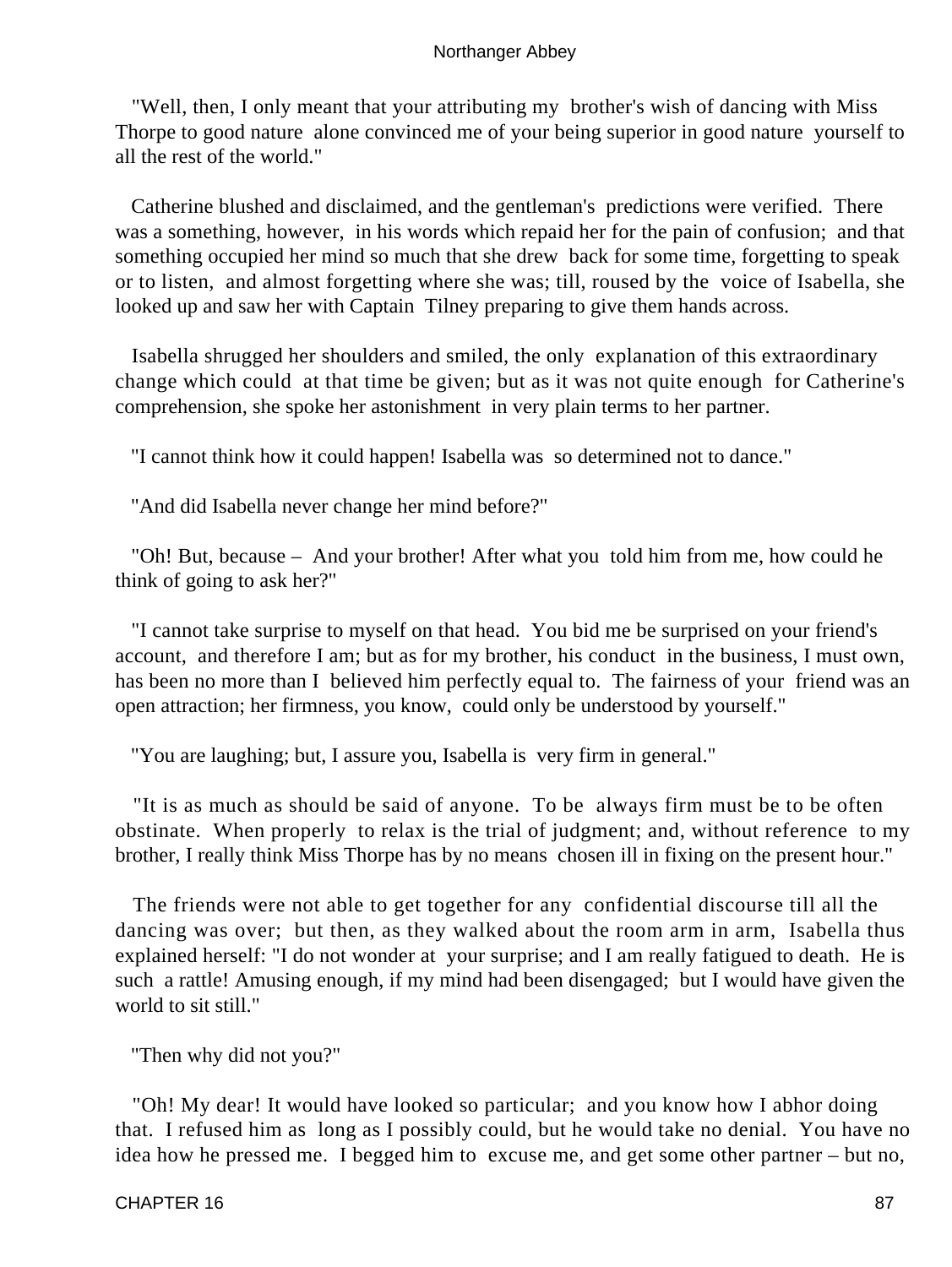not he; after aspiring to my hand, there was nobody else in the room he could bear to think of; and it was not that he wanted merely to dance, he wanted to be with me. Oh! Such nonsense! I told him he had taken a very unlikely way to prevail upon me; for, of all things in the world, I hated fine speeches and compliments; and so – and so then I found there would be no peace if I did not stand up. Besides, I thought Mrs. Hughes, who introduced him, might take it ill if I did not: and your dear brother, I am sure he would have been miserable if I had sat down the whole evening. I am so glad it is over! My spirits are quite jaded with listening to his nonsense: and then, being such a smart young fellow, I saw every eye was upon us."

"He is very handsome indeed."

 "Handsome! Yes, I suppose he may. I dare say people would admire him in general; but he is not at all in my style of beauty. I hate a florid complexion and dark eyes in a man. However, he is very well. Amazingly conceited, I am sure. I took him down several times, you know, in my way."

 When the young ladies next met, they had a far more interesting subject to discuss. James Morland's second letter was then received, and the kind intentions of his father fully explained. A living, of which Mr. Morland was himself patron and incumbent, of about four hundred pounds yearly value, was to be resigned to his son as soon as he should be old enough to take it; no trifling deduction from the family income, no niggardly assignment to one of ten children. An estate of at least equal value, moreover, was assured as his future inheritance.

 James expressed himself on the occasion with becoming gratitude; and the necessity of waiting between two and three years before they could marry, being, however unwelcome, no more than he had expected, was borne by him without discontent. Catherine, whose expectations had been as unfixed as her ideas of her father's income, and whose judgment was now entirely led by her brother, felt equally well satisfied, and heartily congratulated Isabella on having everything so pleasantly settled.

 "It is very charming indeed," said Isabella, with a grave face. "Mr. Morland has behaved vastly handsome indeed," said the gentle Mrs. Thorpe, looking anxiously at her daughter. "I only wish I could do as much. One could not expect more from him, you know. If he finds he can do more by and by, I dare say he will, for I am sure he must be an excellent good−hearted man. Four hundred is but a small income to begin on indeed, but your wishes, my dear Isabella, are so moderate, you do not consider how little you ever want, my dear."

 "It is not on my own account I wish for more; but I cannot bear to be the means of injuring my dear Morland, making him sit down upon an income hardly enough to find one in the common necessaries of life. For myself, it is nothing; I never think of myself."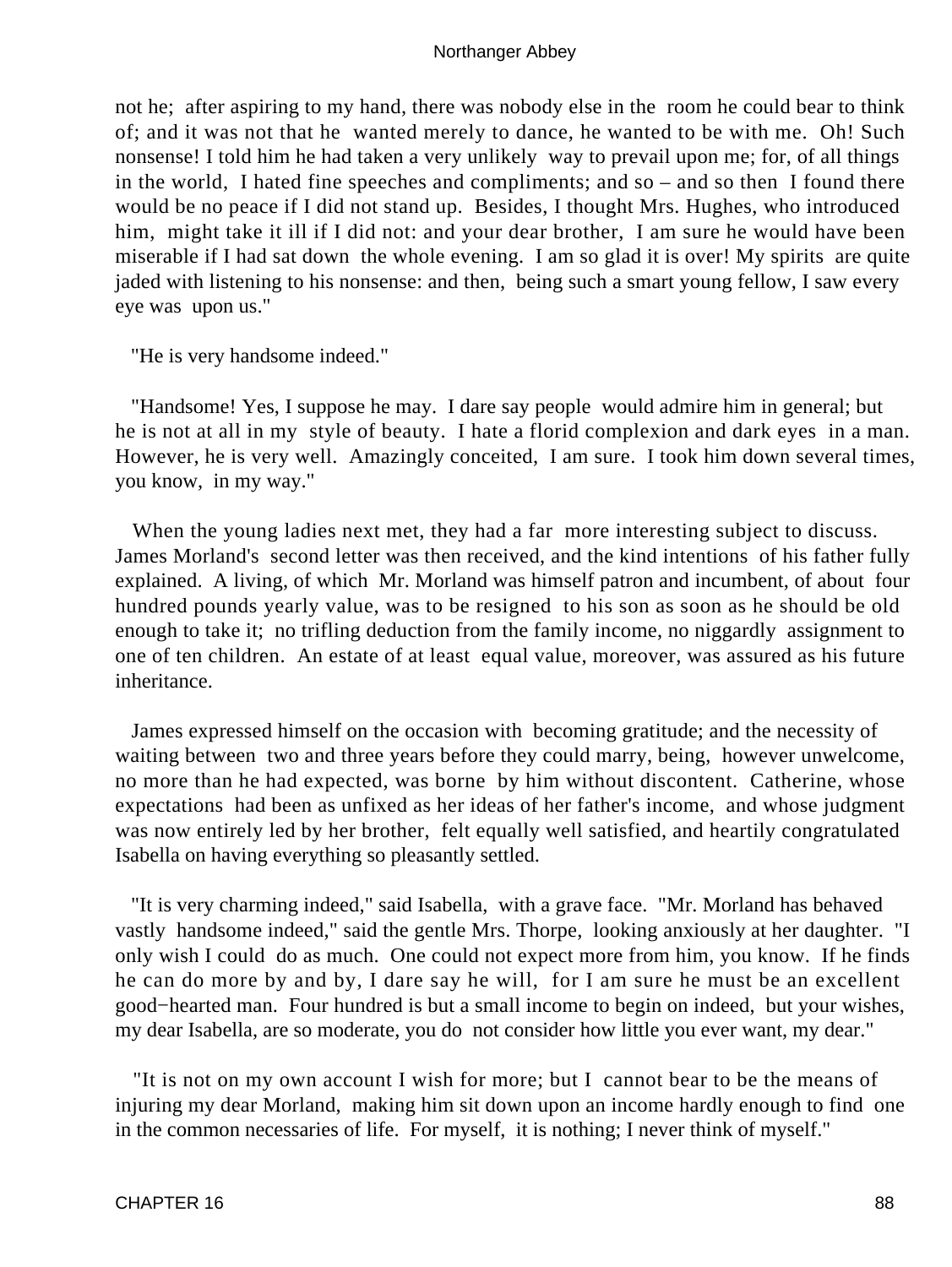"I know you never do, my dear; and you will always find your reward in the affection it makes everybody feel for you. There never was a young woman so beloved as you are by everybody that knows you; and I dare say when Mr. Morland sees you, my dear child – but do not let us distress our dear Catherine by talking of such things. Mr. Morland has behaved so very handsome, you know. I always heard he was a most excellent man; and you know, my dear, we are not to suppose but what, if you had had a suitable fortune, he would have come down with something more, for I am sure he must be a most liberal−minded man."

 "Nobody can think better of Mr. Morland than I do, I am sure. But everybody has their failing, you know, and everybody has a right to do what they like with their own money." Catherine was hurt by these insinuations. "I am very sure," said she, "that my father has promised to do as much as he can afford."

 Isabella recollected herself. "As to that, my sweet Catherine, there cannot be a doubt, and you know me well enough to be sure that a much smaller income would satisfy me. It is not the want of more money that makes me just at present a little out of spirits; I hate money; and if our union could take place now upon only fifty pounds a year, I should not have a wish unsatisfied. Ah! my Catherine, you have found me out. There's the sting. The long, long, endless two years and half that are to pass before your brother can hold the living."

 "Yes, yes, my darling Isabella," said Mrs. Thorpe, "we perfectly see into your heart. You have no disguise. We perfectly understand the present vexation; and everybody must love you the better for such a noble honest affection."

 Catherine's uncomfortable feelings began to lessen. She endeavoured to believe that the delay of the marriage was the only source of Isabella's regret; and when she saw her at their next interview as cheerful and amiable as ever, endeavoured to forget that she had for a minute thought otherwise. James soon followed his letter, and was received with the most gratifying kindness.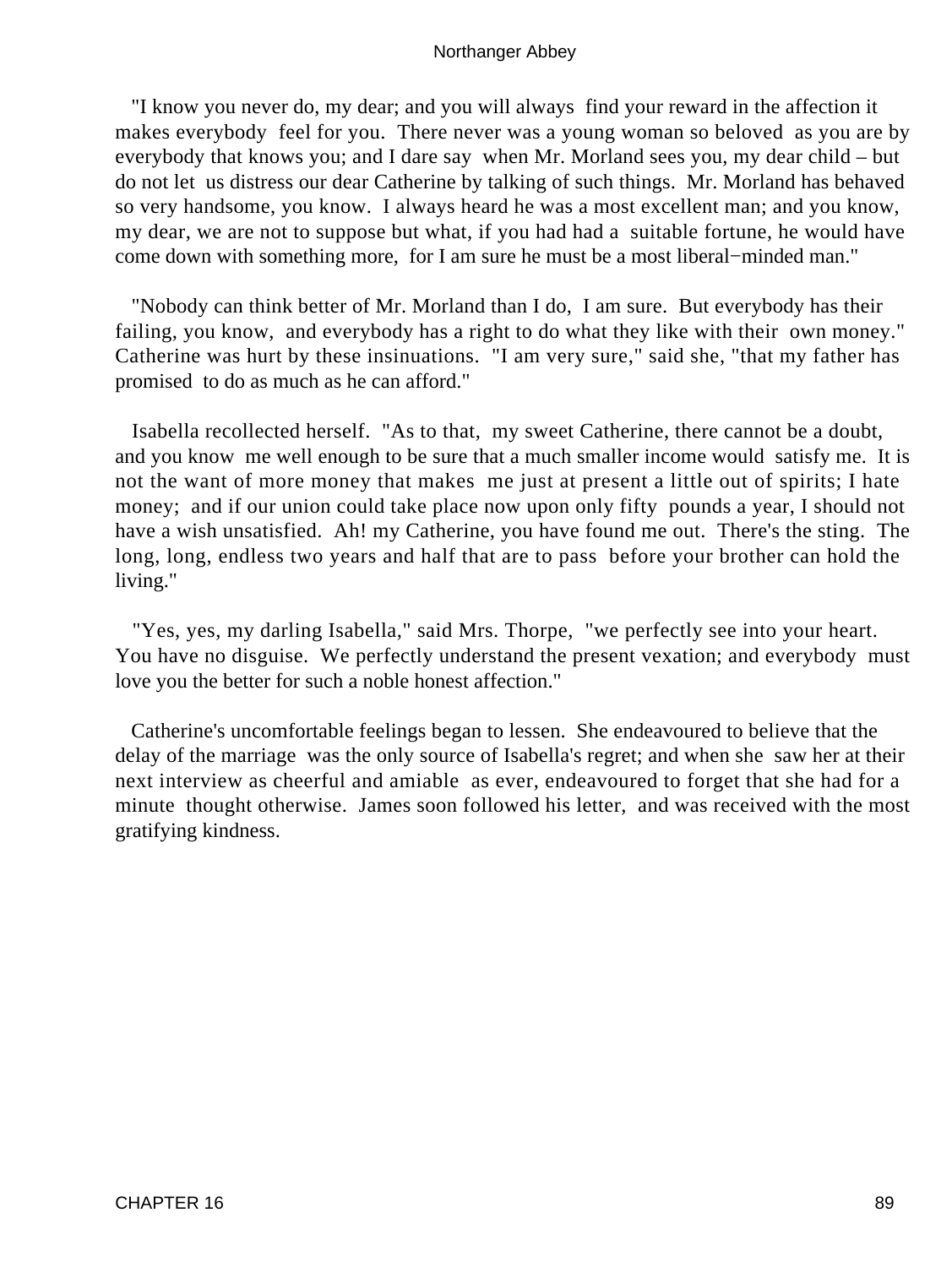# **[CHAPTER 17](#page-165-0)**

The Allens had now entered on the sixth week of their stay in Bath; and whether it should be the last was for some time a question, to which Catherine listened with a beating heart. To have her acquaintance with the Tilneys end so soon was an evil which nothing could counterbalance. Her whole happiness seemed at stake, while the affair was in suspense, and everything secured when it was determined that the lodgings should be taken for another fortnight. What this additional fortnight was to produce to her beyond the pleasure of sometimes seeing Henry Tilney made but a small part of Catherine's speculation. Once or twice indeed, since James's engagement had taught her what could be done, she had got so far as to indulge in a secret "perhaps," but in general the felicity of being with him for the present bounded her views: the present was now comprised in another three weeks, and her happiness being certain for that period, the rest of her life was at such a distance as to excite but little interest. In the course of the morning which saw this business arranged, she visited Miss Tilney, and poured forth her joyful feelings. It was doomed to be a day of trial. No sooner had she expressed her delight in Mr. Allen's lengthened stay than Miss Tilney told her of her father's having just determined upon quitting Bath by the end of another week. Here was a blow! The past suspense of the morning had been ease and quiet to the present disappointment. Catherine's countenance fell, and in a voice of most sincere concern she echoed Miss Tilney's concluding words, "By the end of another week!"

 "Yes, my father can seldom be prevailed on to give the waters what I think a fair trial. He has been disappointed of some friends' arrival whom he expected to meet here, and as he is now pretty well, is in a hurry to get home."

"I am very sorry for it," said Catherine dejectedly; "if I had known this before – "

 "Perhaps," said Miss Tilney in an embarrassed manner, "you would be so good – it would make me very happy if – "

 The entrance of her father put a stop to the civility, which Catherine was beginning to hope might introduce a desire of their corresponding. After addressing her with his usual politeness, he turned to his daughter and said, "Well, Eleanor, may I congratulate you on being successful in your application to your fair friend?"

"I was just beginning to make the request, sir, as you came in."

 "Well, proceed by all means. I know how much your heart is in it. My daughter, Miss Morland," he continued, without leaving his daughter time to speak, "has been forming a very bold wish. We leave Bath, as she has perhaps told you, on Saturday se'nnight. A letter from my steward tells me that my presence is wanted at home; and being disappointed in my hope of seeing the Marquis of Longtown and General Courteney here, some of my very old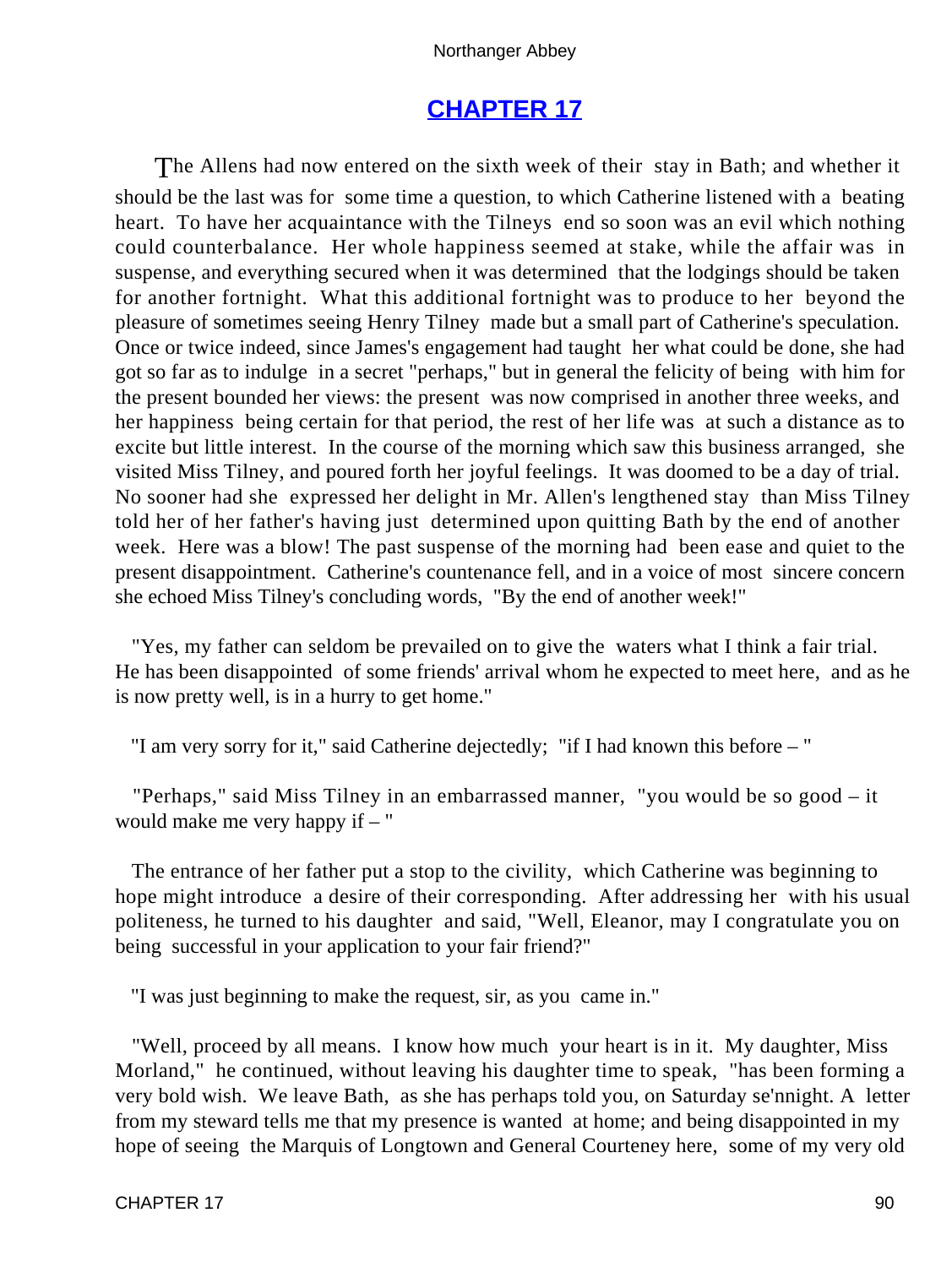friends, there is nothing to detain me longer in Bath. And could we carry our selfish point with you, we should leave it without a single regret. Can you, in short, be prevailed on to quit this scene of public triumph and oblige your friend Eleanor with your company in Gloucestershire? I am almost ashamed to make the request, though its presumption would certainly appear greater to every creature in Bath than yourself. Modesty such as yours – but not for the world would I pain it by open praise. If you can be induced to honour us with a visit, you will make us happy beyond expression. 'Tis true, we can offer you nothing like the gaieties of this lively place; we can tempt you neither by amusement nor splendour, for our mode of living, as you see, is plain and unpretending; yet no endeavours shall be wanting on our side to make Northanger Abbey not wholly disagreeable."

 Northanger Abbey! These were thrilling words, and wound up Catherine's feelings to the highest point of ecstasy. Her grateful and gratified heart could hardly restrain its expressions within the language of tolerable calmness. To receive so flattering an invitation! To have her company so warmly solicited! Everything honourable and soothing, every present enjoyment, and every future hope was contained in it; and her acceptance, with only the saving clause of Papa and Mamma's approbation, was eagerly given. "I will write home directly," said she, and if they do not object, as I dare say they will not – "

 General Tilney was not less sanguine, having already waited on her excellent friends in Pulteney Street, and obtained their sanction of his wishes. "Since they can consent to part with you," said he, "we may expect philosophy from all the world."

 Miss Tilney was earnest, though gentle, in her secondary civilities, and the affair became in a few minutes as nearly settled as this necessary reference to Fullerton would allow.

 The circumstances of the morning had led Catherine's feelings through the varieties of suspense, security, and disappointment; but they were now safely lodged in perfect bliss; and with spirits elated to rapture, with Henry at her heart, and Northanger Abbey on her lips, she hurried home to write her letter. Mr. and Mrs. Morland, relying on the discretion of the friends to whom they had already entrusted their daughter, felt no doubt of the propriety of an acquaintance which had been formed under their eye, and sent therefore by return of post their ready consent to her visit in Gloucestershire. This indulgence, though not more than Catherine had hoped for, completed her conviction of being favoured beyond every other human creature, in friends and fortune, circumstance and chance. Everything seemed to cooperate for her advantage. By the kindness of her first friends, the Allens, she had been introduced into scenes where pleasures of every kind had met her. Her feelings, her preferences, had each known the happiness of a return. Wherever she felt attachment, she had been able to create it. The affection of Isabella was to be secured to her in a sister. The Tilneys, they, by whom, above all, she desired to be favourably thought of, outstripped even her wishes in the flattering measures by which their intimacy was to be continued. She was to be their chosen visitor, she was to be for weeks under the same roof with the person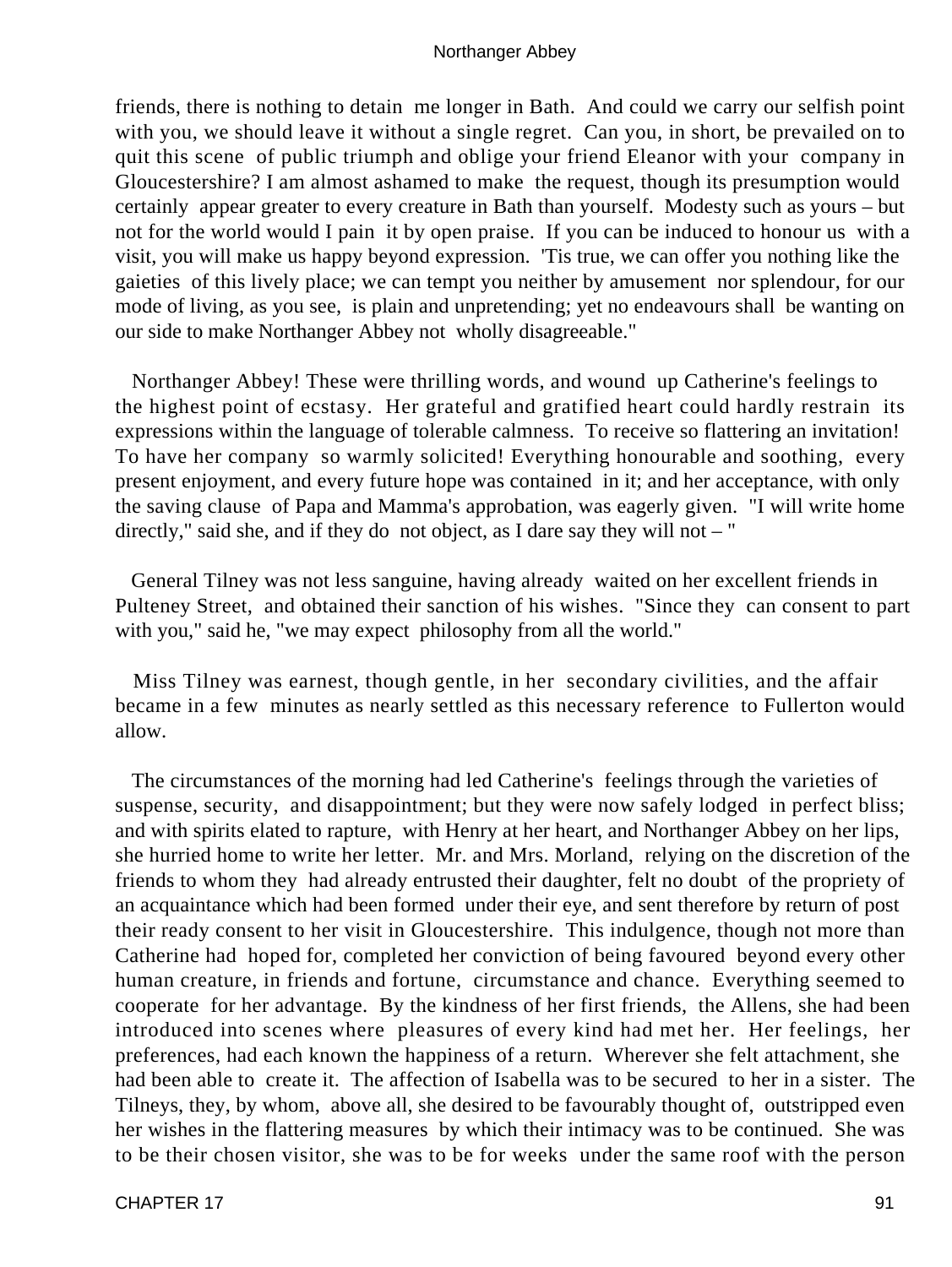whose society she mostly prized – and, in addition to all the rest, this roof was to be the roof of an abbey! Her passion for ancient edifices was next in degree to her passion for Henry Tilney – and castles and abbeys made usually the charm of those reveries which his image did not fill. To see and explore either the ramparts and keep of the one, or the cloisters of the other, had been for many weeks a darling wish, though to be more than the visitor of an hour had seemed too nearly impossible for desire. And yet, this was to happen. With all the chances against her of house, hall, place, park, court, and cottage, Northanger turned up an abbey, and she was to be its inhabitant. Its long, damp passages, its narrow cells and ruined chapel, were to be within her daily reach, and she could not entirely subdue the hope of some traditional legends, some awful memorials of an injured and ill−fated nun.

 It was wonderful that her friends should seem so little elated by the possession of such a home, that the consciousness of it should be so meekly borne. The power of early habit only could account for it. A distinction to which they had been born gave no pride. Their superiority of abode was no more to them than their superiority of person.

 Many were the inquiries she was eager to make of Miss Tilney; but so active were her thoughts, that when these inquiries were answered, she was hardly more assured than before, of Northanger Abbey having been a richly endowed convent at the time of the Reformation, of its having fallen into the hands of an ancestor of the Tilneys on its dissolution, of a large portion of the ancient building still making a part of the present dwelling although the rest was decayed, or of its standing low in a valley, sheltered from the north and east by rising woods of oak.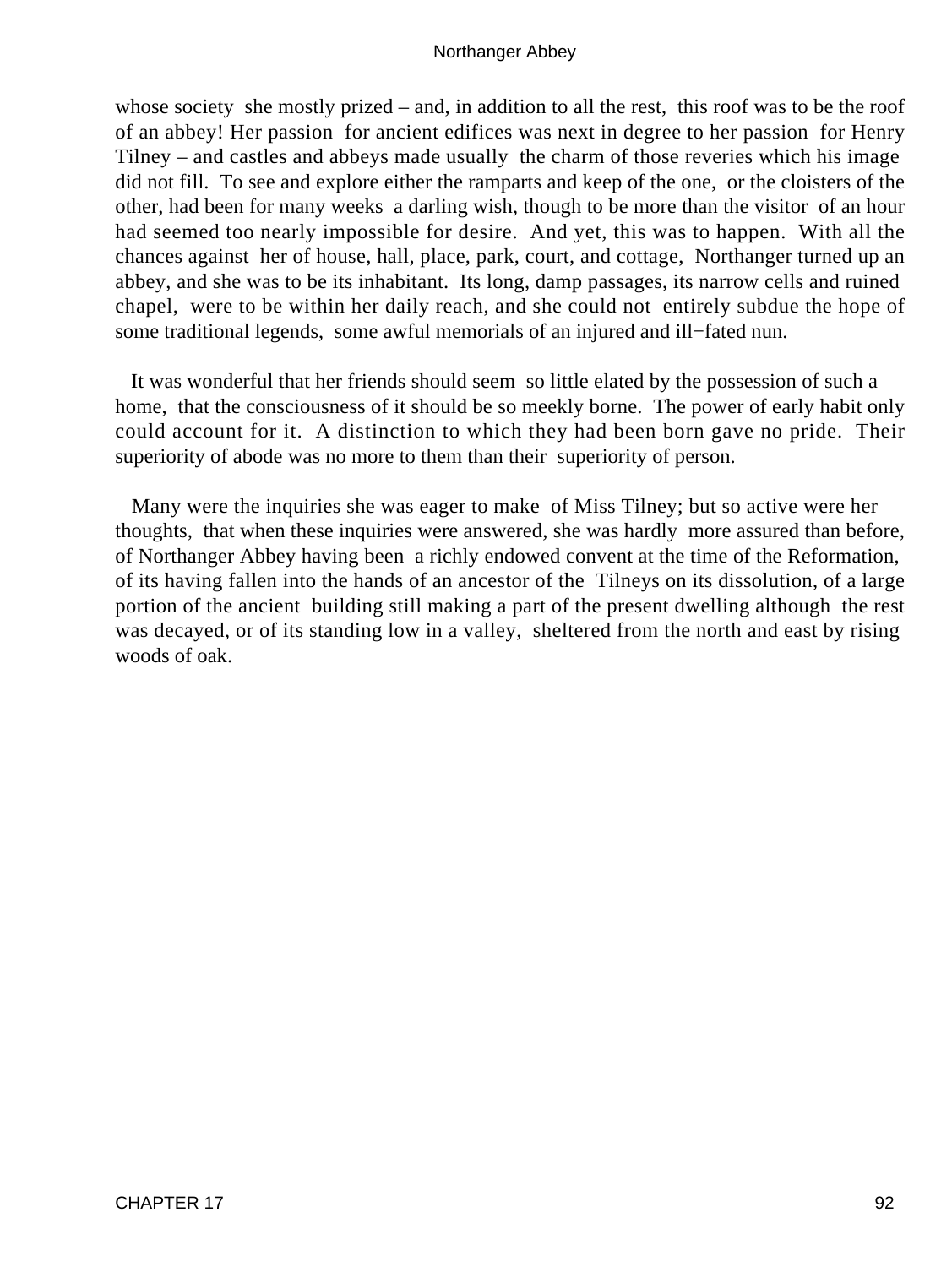# **[CHAPTER 18](#page-165-0)**

With a mind thus full of happiness, Catherine was hardly aware that two or three days had passed away, without her seeing Isabella for more than a few minutes together. She began first to be sensible of this, and to sigh for her conversation, as she walked along the pump−room one morning, by Mrs. Allen's side, without anything to say or to hear; and scarcely had she felt a five minutes' longing of friendship, before the object of it appeared, and inviting her to a secret conference, led the way to a seat. "This is my favourite place," said she as they sat down on a bench between the doors, which commanded a tolerable view of everybody entering at either; "it is so out of the way."

 Catherine, observing that Isabella's eyes were continually bent towards one door or the other, as in eager expectation, and remembering how often she had been falsely accused of being arch, thought the present a fine opportunity for being really so; and therefore gaily said, "Do not be uneasy, Isabella, James will soon be here."

 "Psha! My dear creature," she replied, "do not think me such a simpleton as to be always wanting to confine him to my elbow. It would be hideous to be always together; we should be the jest of the place. And so you are going to Northanger! I am amazingly glad of it. It is one of the finest old places in England, I understand. I shall depend upon a most particular description of it."

 "You shall certainly have the best in my power to give. But who are you looking for? Are your sisters coming?"

 "I am not looking for anybody. One's eyes must be somewhere, and you know what a foolish trick I have of fixing mine, when my thoughts are an hundred miles off. I am amazingly absent; I believe I am the most absent creature in the world. Tilney says it is always the case with minds of a certain stamp."

"But I thought, Isabella, you had something in particular to tell me?"

 "Oh! Yes, and so I have. But here is a proof of what I was saying. My poor head, I had quite forgot it. Well, the thing is this: I have just had a letter from John; you can guess the contents."

"No, indeed, I cannot."

 "My sweet love, do not be so abominably affected. What can he write about, but yourself? You know he is over head and ears in love with you."

"With me, dear Isabella!"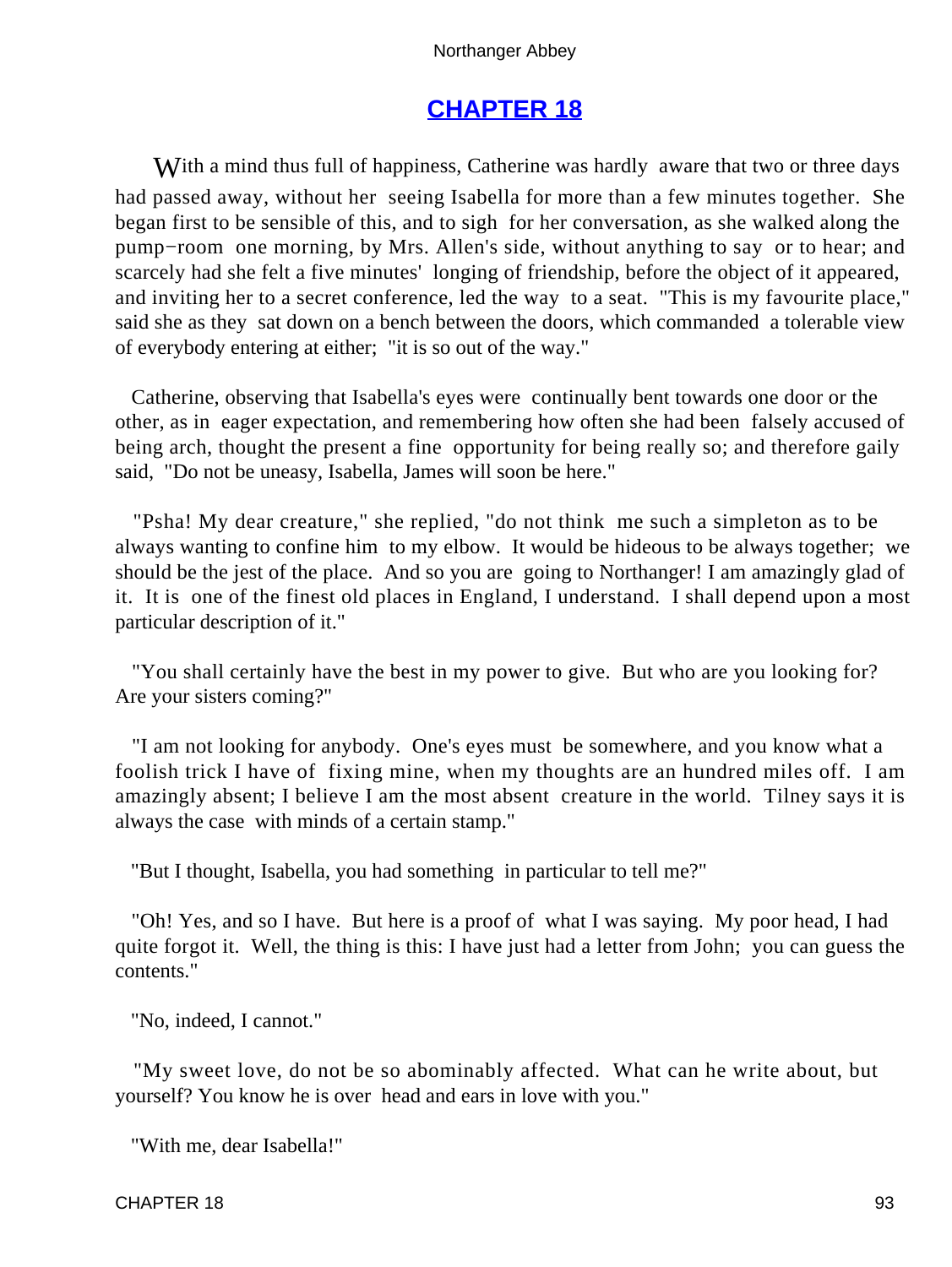"Nay, my sweetest Catherine, this is being quite absurd! Modesty, and all that, is very well in its way, but really a little common honesty is sometimes quite as becoming. I have no idea of being so overstrained! It is fishing for compliments. His attentions were such as a child must have noticed. And it was but half an hour before he left Bath that you gave him the most positive encouragement. He says so in this letter, says that he as good as made you an offer, and that you received his advances in the kindest way; and now he wants me to urge his suit, and say all manner of pretty things to you. So it is in vain to affect ignorance."

 Catherine, with all the earnestness of truth, expressed her astonishment at such a charge, protesting her innocence of every thought of Mr. Thorpe's being in love with her, and the consequent impossibility of her having ever intended to encourage him. "As to any attentions on his side, I do declare, upon my honour, I never was sensible of them for a moment – except just his asking me to dance the first day of his coming. And as to making me an offer, or anything like it, there must be some unaccountable, mistake. I could not have misunderstood a thing of that kind, you know! And, as I ever wish to be believed, I solemnly protest that no syllable of such a nature ever passed between us. The last half hour before he went away! It must be all and completely a mistake – for I did not see him once that whole morning."

 "But that you certainly did, for you spent the whole morning in Edgar's Buildings – it was the day your father's consent came – and I am pretty sure that you and John were alone in the parlour some time before you left the house."

 "Are you? Well, if you say it, it was so, I dare say – but for the life of me, I cannot recollect it. I do remember now being with you, and seeing him as well as the rest – but that we were ever alone for five minutes – However, it is not worth arguing about, for whatever might pass on his side, you must be convinced, by my having no recollection of it, that I never thought, nor expected, nor wished for anything of the kind from him. I am excessively concerned that he should have any regard for me – but indeed it has been quite unintentional on my side; I never had the smallest idea of it. Pray undeceive him as soon as you can, and tell him I beg his pardon – that is  $-$  I do not know what I ought to say – but make him understand what I mean, in the properest way. I would not speak disrespectfully of a brother of yours, Isabella, I am sure; but you know very well that if I could think of one man more than another – he is not the person." Isabella was silent. "My dear friend, you must not be angry with me. I cannot suppose your brother cares so very much about me. And, you know, we shall still be sisters."

 "Yes, yes" (with a blush), "there are more ways than one of our being sisters. But where am I wandering to? Well, my dear Catherine, the case seems to be that you are determined against poor John – is not it so?"

"I certainly cannot return his affection, and as certainly never meant to encourage it."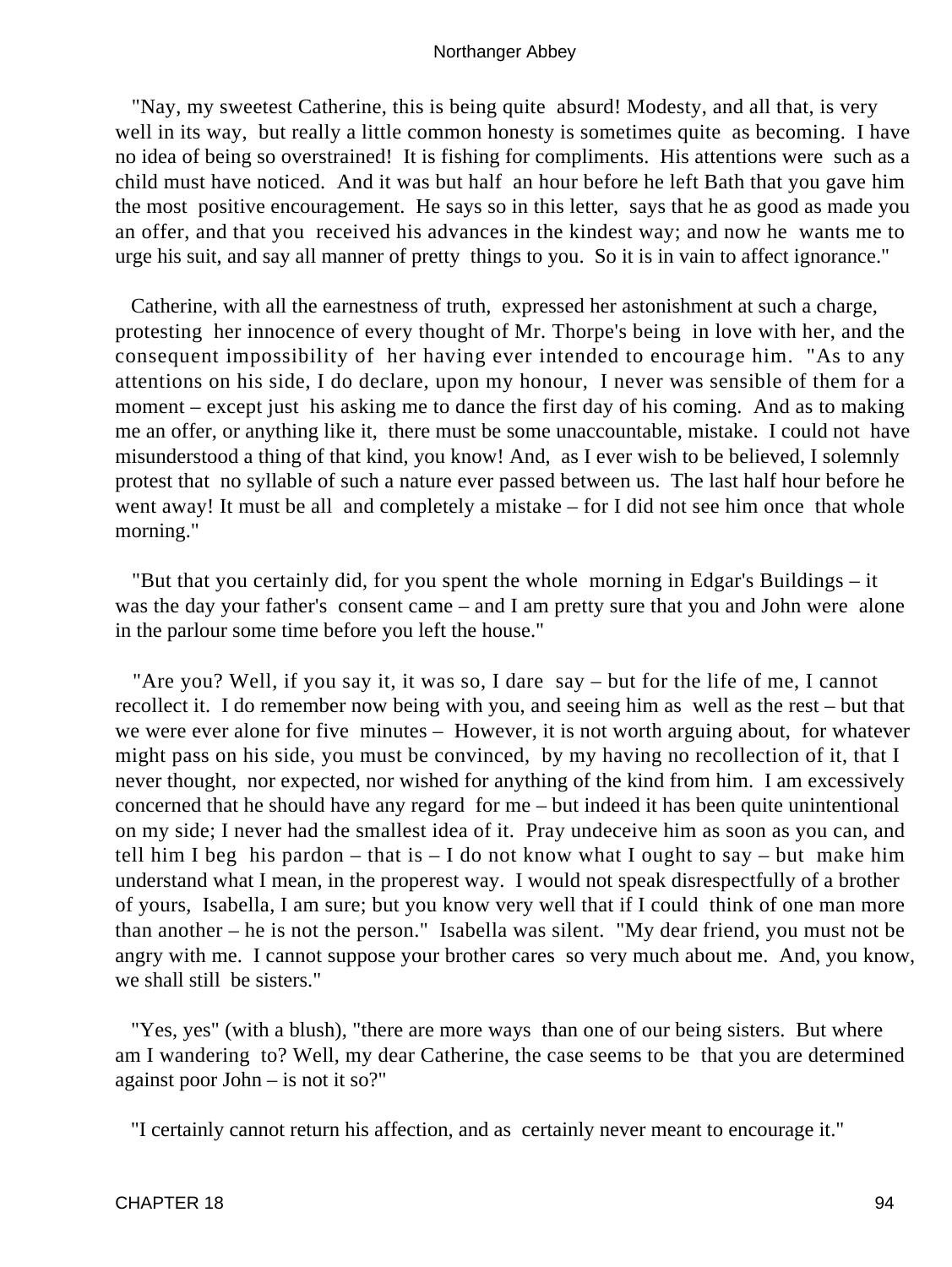"Since that is the case, I am sure I shall not tease you any further. John desired me to speak to you on the subject, and therefore I have. But I confess, as soon as I read his letter, I thought it a very foolish, imprudent business, and not likely to promote the good of either; for what were you to live upon, supposing you came together? You have both of you something, to be sure, but it is not a trifle that will support a family nowadays; and after all that romancers may say, there is no doing without money. I only wonder John could think of it; he could not have received my last."

 "You do acquit me, then, of anything wrong? – You are convinced that I never meant to deceive your brother, never suspected him of liking me till this moment?"

 "Oh! As to that," answered Isabella laughingly, "I do not pretend to determine what your thoughts and designs in time past may have been. All that is best known to yourself. A little harmless flirtation or so will occur, and one is often drawn on to give more encouragement than one wishes to stand by. But you may be assured that I am the last person in the world to judge you severely. All those things should be allowed for in youth and high spirits. What one means one day, you know, one may not mean the next. Circumstances change, opinions alter."

 "But my opinion of your brother never did alter; it was always the same. You are describing what never happened."

 "My dearest Catherine," continued the other without at all listening to her, "I would not for all the world be the means of hurrying you into an engagement before you knew what you were about. I do not think anything would justify me in wishing you to sacrifice all your happiness merely to oblige my brother, because he is my brother, and who perhaps after all, you know, might be just as happy without you, for people seldom know what they would be at, young men especially, they are so amazingly changeable and inconstant. What I say is, why should a brother's happiness be dearer to me than a friend's? You know I carry my notions of friendship pretty high. But, above all things, my dear Catherine, do not be in a hurry. Take my word for it, that if you are in too great a hurry, you will certainly live to repent it. Tilney says there is nothing people are so often deceived in as the state of their own affections, and I believe he is very right. Ah! Here he comes; never mind, he will not see us, I am sure."

 Catherine, looking up, perceived Captain Tilney; and Isabella, earnestly fixing her eye on him as she spoke, soon caught his notice. He approached immediately, and took the seat to which her movements invited him. His first address made Catherine start. Though spoken low, she could distinguish, "What! Always to be watched, in person or by proxy!"

 "Psha, nonsense!" was Isabella's answer in the same half whisper. "Why do you put such things into my head? If I could believe it – my spirit, you know, is pretty independent."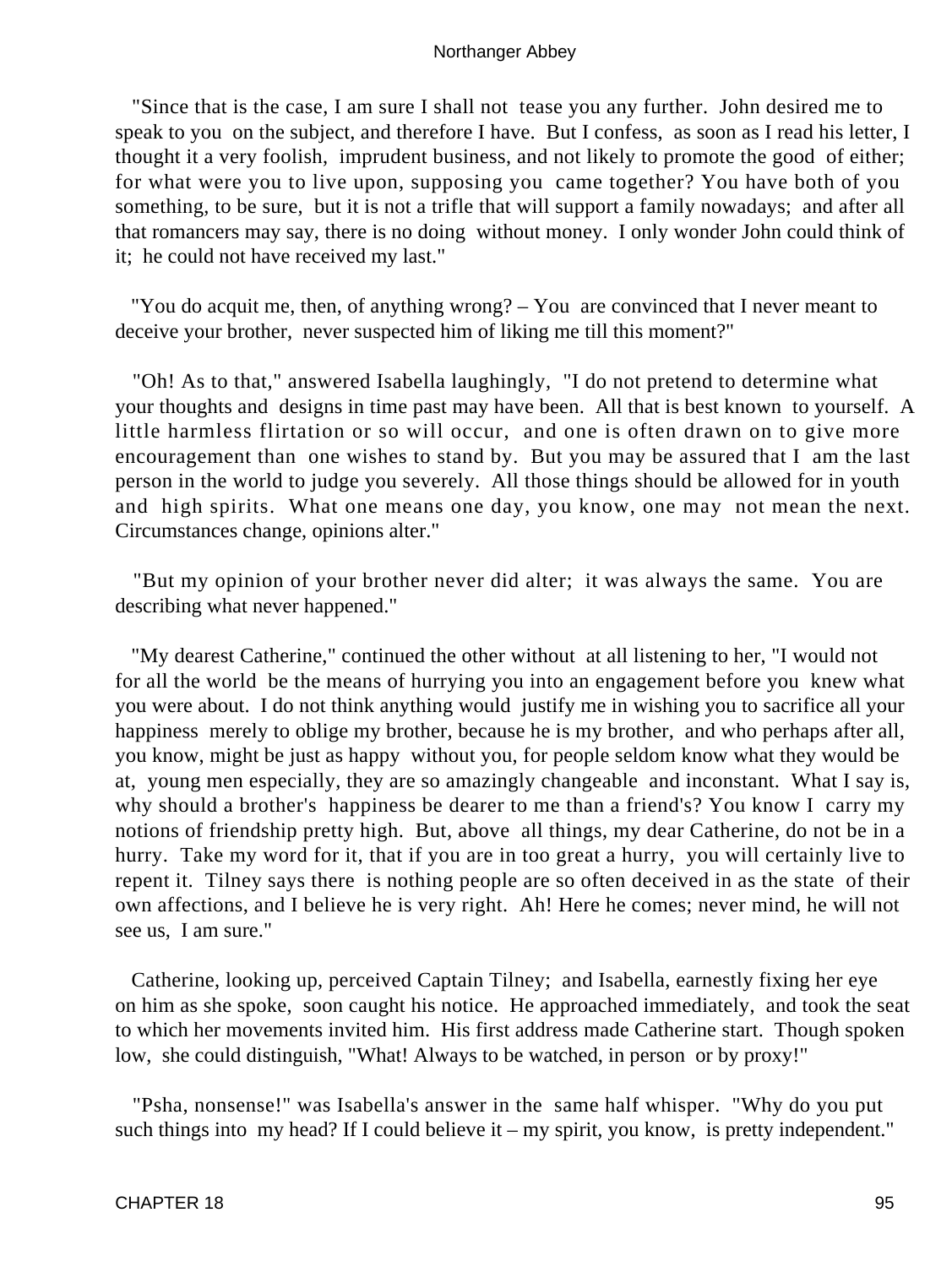"I wish your heart were independent. That would be enough for me."

 "My heart, indeed! What can you have to do with hearts? You men have none of you any hearts."

"If we have not hearts, we have eyes; and they give us torment enough."

 "Do they? I am sorry for it; I am sorry they find anything so disagreeable in me. I will look another way. I hope this pleases you" (turning her back on him); "I hope your eyes are not tormented now."

 "Never more so; for the edge of a blooming cheek is still in view – at once too much and too little."

 Catherine heard all this, and quite out of countenance, could listen no longer. Amazed that Isabella could endure it, and jealous for her brother, she rose up, and saying she should join Mrs. Allen, proposed their walking. But for this Isabella showed no inclination. She was so amazingly tired, and it was so odious to parade about the pump−room; and if she moved from her seat she should miss her sisters; she was expecting her sisters every moment; so that her dearest Catherine must excuse her, and must sit quietly down again. But Catherine could be stubborn too; and Mrs. Allen just then coming up to propose their returning home, she joined her and walked out of the pump−room, leaving Isabella still sitting with Captain Tilney. With much uneasiness did she thus leave them. It seemed to her that Captain Tilney was falling in love with Isabella, and Isabella unconsciously encouraging him; unconsciously it must be, for Isabella's attachment to James was as certain and well acknowledged as her engagement. To doubt her truth or good intentions was impossible; and yet, during the whole of their conversation her manner had been odd. She wished Isabella had talked more like her usual self, and not so much about money, and had not looked so well pleased at the sight of Captain Tilney. How strange that she should not perceive his admiration! Catherine longed to give her a hint of it, to put her on her guard, and prevent all the pain which her too lively behaviour might otherwise create both for him and her brother.

 The compliment of John Thorpe's affection did not make amends for this thoughtlessness in his sister. She was almost as far from believing as from wishing it to be sincere; for she had not forgotten that he could mistake, and his assertion of the offer and of her encouragement convinced her that his mistakes could sometimes be very egregious. In vanity, therefore, she gained but little; her chief profit was in wonder. That he should think it worth his while to fancy himself in love with her was a matter of lively astonishment. Isabella talked of his attentions; she had never been sensible of any; but Isabella had said many things which she hoped had been spoken in haste, and would never be said again; and upon this she was glad to rest altogether for present ease and comfort.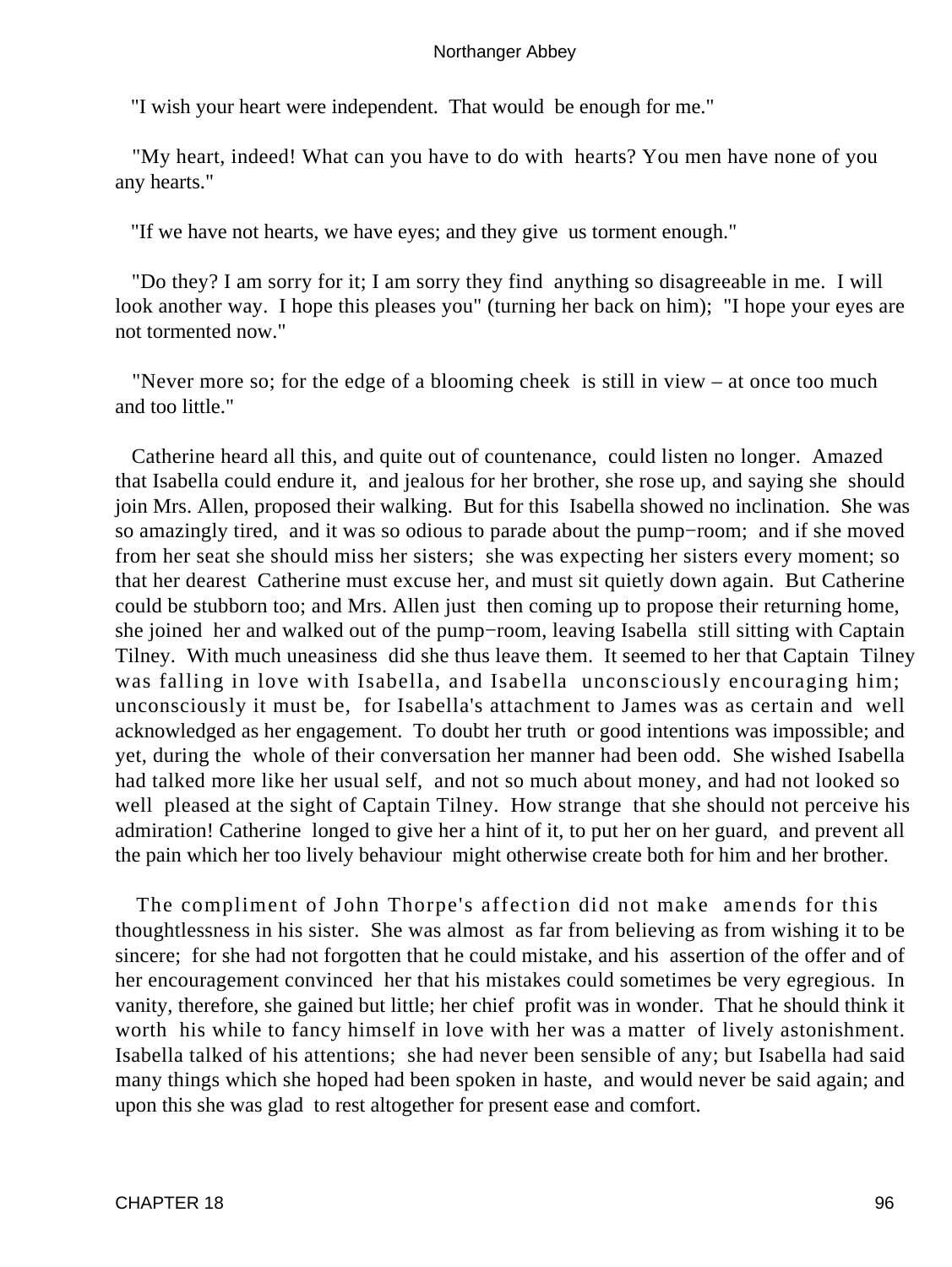# **[CHAPTER 19](#page-165-0)**

A few days passed away, and Catherine, though not allowing herself to suspect her friend, could not help watching her closely. The result of her observations was not agreeable. Isabella seemed an altered creature. When she saw her, indeed, surrounded only by their immediate friends in Edgar's Buildings or Pulteney Street, her change of manners was so trifling that, had it gone no farther, it might have passed unnoticed. A something of languid indifference, or of that boasted absence of mind which Catherine had never heard of before, would occasionally come across her; but had nothing worse appeared, that might only have spread a new grace and inspired a warmer interest. But when Catherine saw her in public, admitting Captain Tilney's attentions as readily as they were offered, and allowing him almost an equal share with James in her notice and smiles, the alteration became too positive to be passed over. What could be meant by such unsteady conduct, what her friend could be at, was beyond her comprehension. Isabella could not be aware of the pain she was inflicting; but it was a degree of wilful thoughtlessness which Catherine could not but resent. James was the sufferer. She saw him grave and uneasy; and however careless of his present comfort the woman might be who had given him her heart, to her it was always an object. For poor Captain Tilney too she was greatly concerned. Though his looks did not please her, his name was a passport to her goodwill, and she thought with sincere compassion of his approaching disappointment; for, in spite of what she had believed herself to overbear in the pump−room, his behaviour was so incompatible with a knowledge of Isabella's engagement that she could not, upon reflection, imagine him aware of it. He might be jealous of her brother as a rival, but if more bad seemed implied, the fault must have been in her misapprehension. She wished, by a gentle remonstrance, to remind Isabella of her situation, and make her aware of this double unkindness; but for remonstrance, either opportunity or comprehension was always against her. If able to suggest a hint, Isabella could never understand it. In this distress, the intended departure of the Tilney family became her chief consolation; their journey into Gloucestershire was to take place within a few days, and Captain Tilney's removal would at least restore peace to every heart but his own. But Captain Tilney had at present no intention of removing; he was not to be of the party to Northanger; he was to continue at Bath. When Catherine knew this, her resolution was directly made. She spoke to Henry Tilney on the subject, regretting his brother's evident partiality for Miss Thorpe, and entreating him to make known her prior engagement.

"My brother does know it," was Henry's answer.

"Does he? Then why does he stay here?"

 He made no reply, and was beginning to talk of something else; but she eagerly continued, "Why do not you persuade him to go away? The longer he stays, the worse it will be for him at last. Pray advise him for his own sake, and for everybody's sake, to leave Bath directly. Absence will in time make him comfortable again; but he can have no hope here,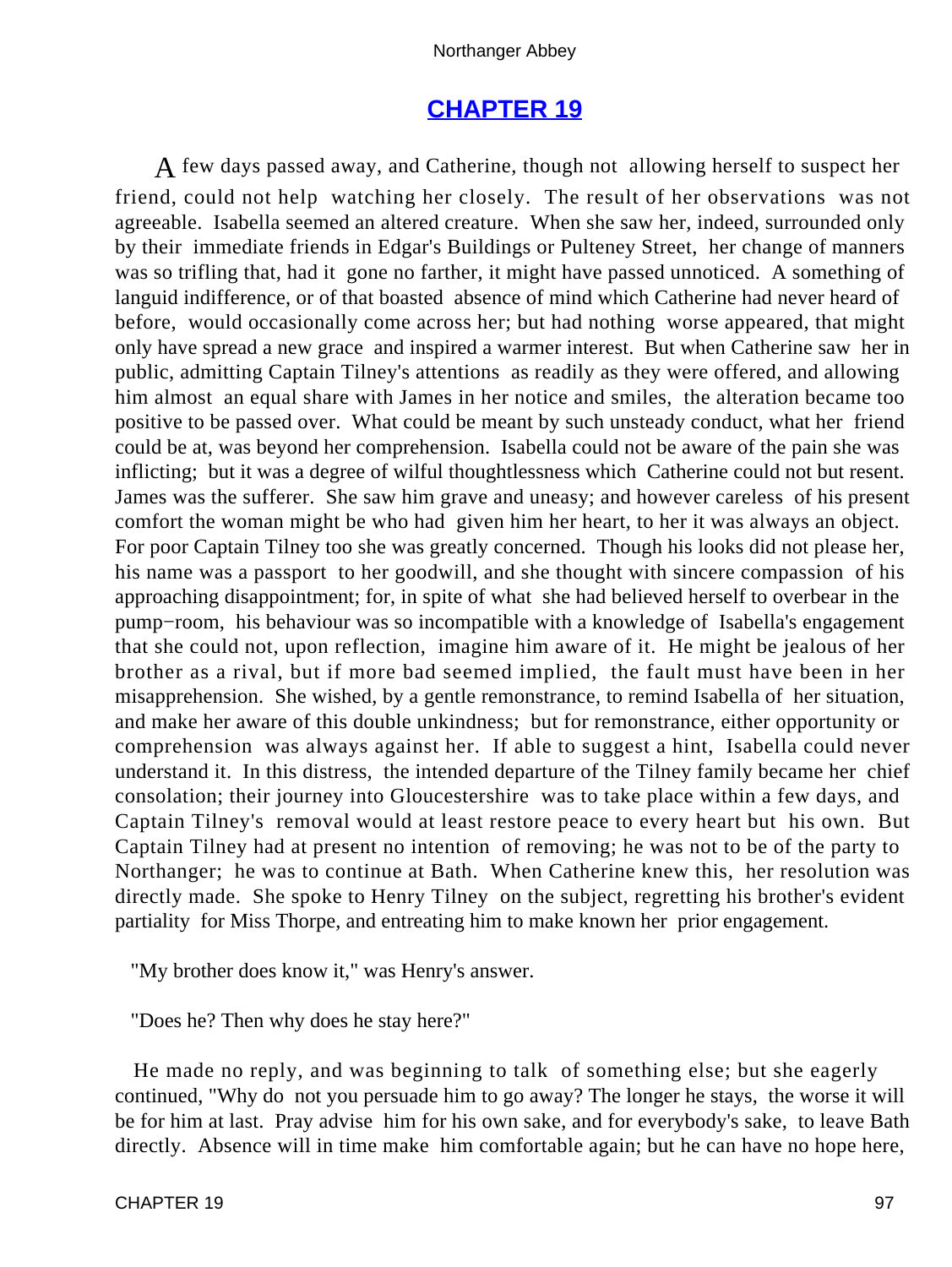and it is only staying to be miserable." Henry smiled and said, "I am sure my brother would not wish to do that."

"Then you will persuade him to go away?"

 "Persuasion is not at command; but pardon me, if I cannot even endeavour to persuade him. I have myself told him that Miss Thorpe is engaged. He knows what he is about, and must be his own master."

 "No, he does not know what he is about," cried Catherine; "he does not know the pain he is giving my brother. Not that James has ever told me so, but I am sure he is very uncomfortable."

"And are you sure it is my brother's doing?"

"Yes, very sure."

 "Is it my brother's attentions to Miss Thorpe, or Miss Thorpe's admission of them, that gives the pain?"

"Is not it the same thing?"

 "I think Mr. Morland would acknowledge a difference. No man is offended by another man's admiration of the woman he loves; it is the woman only who can make it a torment."

 Catherine blushed for her friend, and said, "Isabella is wrong. But I am sure she cannot mean to torment, for she is very much attached to my brother. She has been in love with him ever since they first met, and while my father's consent was uncertain, she fretted herself almost into a fever. You know she must be attached to him."

"I understand: she is in love with James, and flirts with Frederick."

"Oh! no, not flirts. A woman in love with one man cannot flirt with another."

 "It is probable that she will neither love so well, nor flirt so well, as she might do either singly. The gentlemen must each give up a little."

 After a short pause, Catherine resumed with, "Then you do not believe Isabella so very much attached to my brother?"

"I can have no opinion on that subject."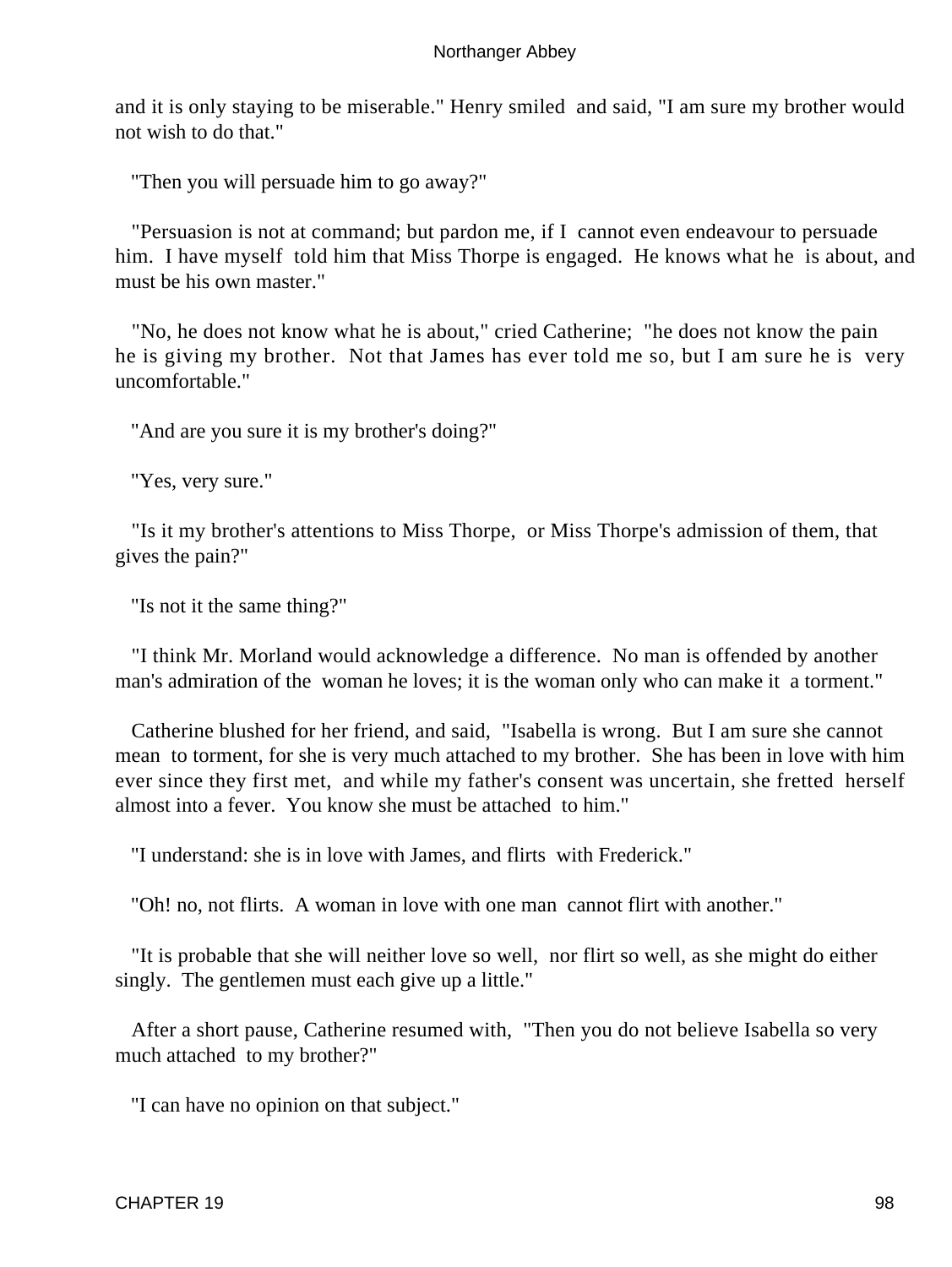"But what can your brother mean? If he knows her engagement, what can he mean by his behaviour?"

"You are a very close questioner."

"Am I? I only ask what I want to be told."

"But do you only ask what I can be expected to tell?"

"Yes, I think so; for you must know your brother's heart."

 "My brother's heart, as you term it, on the present occasion, I assure you I can only guess at."

"Well?"

 "Well! Nay, if it is to be guesswork, let us all guess for ourselves. To be guided by second−hand conjecture is pitiful. The premises are before you. My brother is a lively and perhaps sometimes a thoughtless young man; he has had about a week's acquaintance with your friend, and he has known her engagement almost as long as he has known her."

 "Well," said Catherine, after some moments' consideration, "you may be able to guess at your brother's intentions from all this; but I am sure I cannot. But is not your father uncomfortable about it? Does not he want Captain Tilney to go away? Sure, if your father were to speak to him, he would go."

 "My dear Miss Morland," said Henry, "in this amiable solicitude for your brother's comfort, may you not be a little mistaken? Are you not carried a little too far? Would he thank you, either on his own account or Miss Thorpe's, for supposing that her affection, or at least her good behaviour, is only to be secured by her seeing nothing of Captain Tilney? Is he safe only in solitude? Or is her heart constant to him only when unsolicited by anyone else? He cannot think this – and you may be sure that he would not have you think it. I will not say, 'Do not be uneasy,' because I know that you are so, at this moment; but be as little uneasy as you can. You have no doubt of the mutual attachment of your brother and your friend; depend upon it, therefore, that real jealousy never can exist between them; depend upon it that no disagreement between them can be of any duration. Their hearts are open to each other, as neither heart can be to you; they know exactly what is required and what can be borne; and you may be certain that one will never tease the other beyond what is known to be pleasant."

 Perceiving her still to look doubtful and grave, he added, "Though Frederick does not leave Bath with us, he will probably remain but a very short time, perhaps only a few days behind us. His leave of absence will soon expire, and he must return to his regiment. And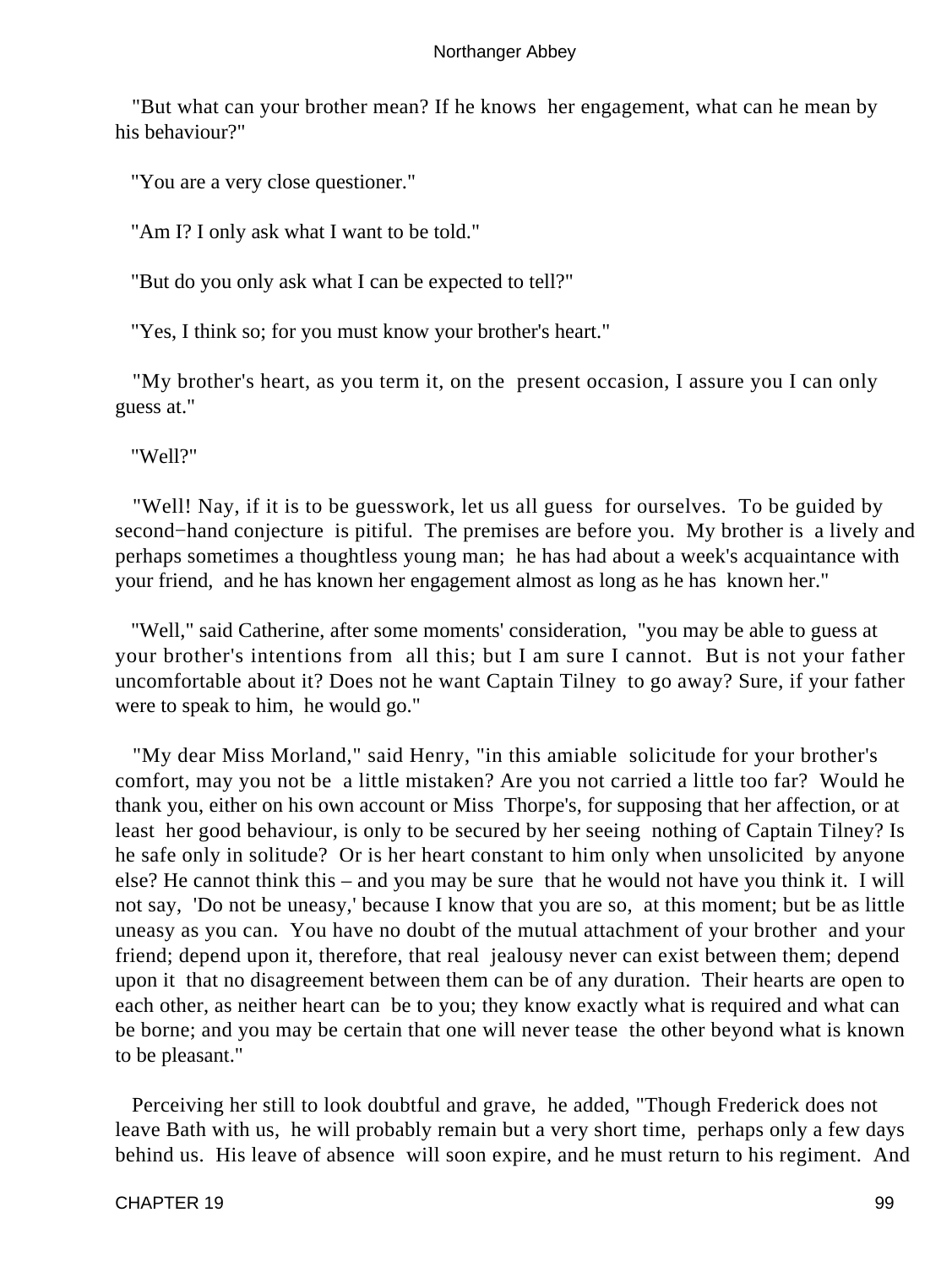what will then be their acquaintance? The mess−room will drink Isabella Thorpe for a fortnight, and she will laugh with your brother over poor Tilney's passion for a month."

 Catherine would contend no longer against comfort. She had resisted its approaches during the whole length of a speech, but it now carried her captive. Henry Tilney must know best. She blamed herself for the extent of her fears, and resolved never to think so seriously on the subject again.

 Her resolution was supported by Isabella's behaviour in their parting interview. The Thorpes spent the last evening of Catherine's stay in Pulteney Street, and nothing passed between the lovers to excite her uneasiness, or make her quit them in apprehension. James was in excellent spirits, and Isabella most engagingly placid. Her tenderness for her friend seemed rather the first feeling of her heart; but that at such a moment was allowable; and once she gave her lover a flat contradiction, and once she drew back her hand; but Catherine remembered Henry's instructions, and placed it all to judicious affection. The embraces, tears, and promises of the parting fair ones may be fancied.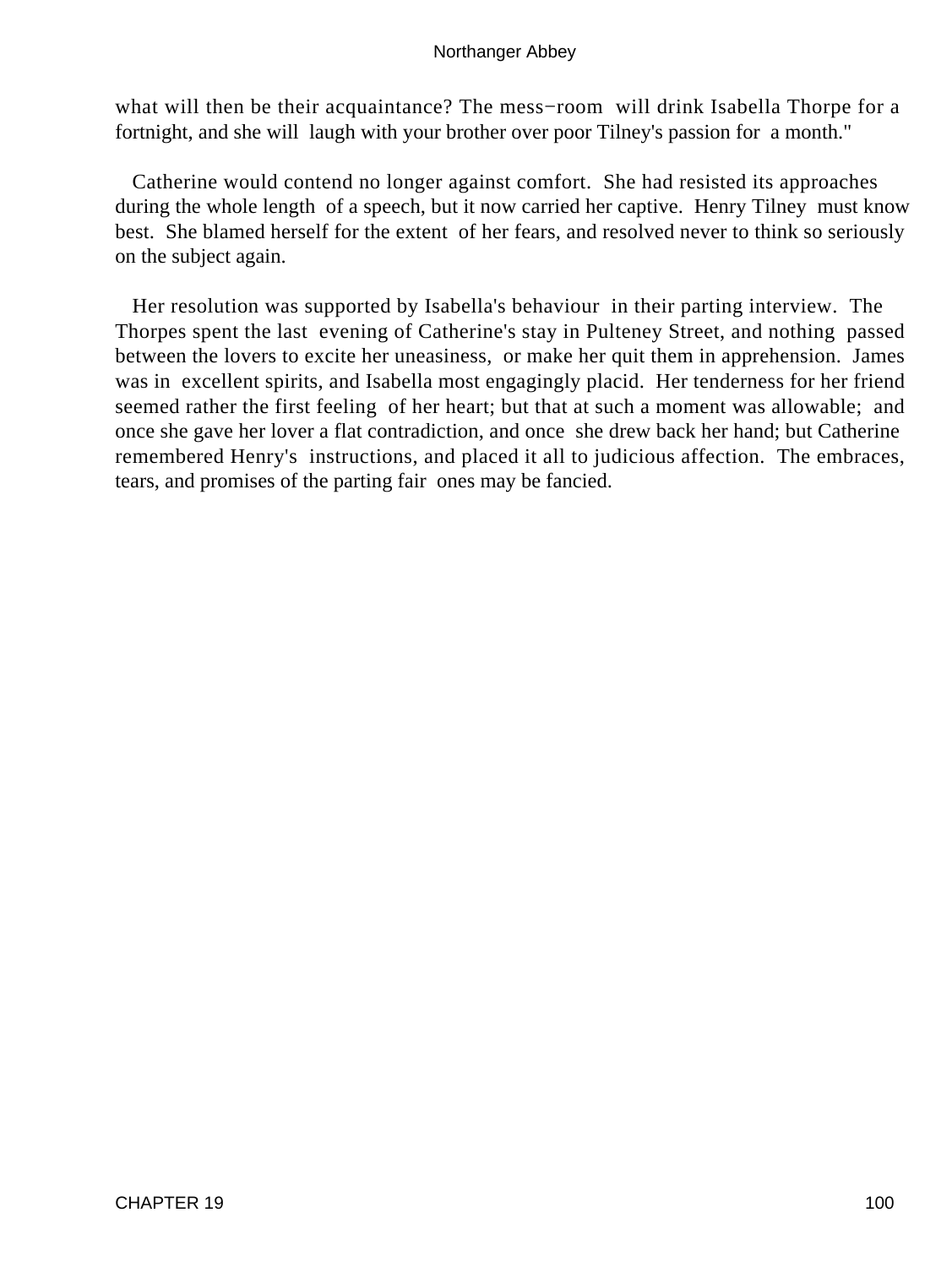# **[CHAPTER 20](#page-165-0)**

Mr. and Mrs. Allen were sorry to lose their young friend, whose good humour and cheerfulness had made her a valuable companion, and in the promotion of whose enjoyment their own had been gently increased. Her happiness in going with Miss Tilney, however, prevented their wishing it otherwise; and, as they were to remain only one more week in Bath themselves, her quitting them now would not long be felt. Mr. Allen attended her to Milsom Street, where she was to breakfast, and saw her seated with the kindest welcome among her new friends; but so great was her agitation in finding herself as one of the family, and so fearful was she of not doing exactly what was right, and of not being able to preserve their good opinion, that, in the embarrassment of the first five minutes, she could almost have wished to return with him to Pulteney Street.

 Miss Tilney's manners and Henry's smile soon did away some of her unpleasant feelings; but still she was far from being at ease; nor could the incessant attentions of the general himself entirely reassure her. Nay, perverse as it seemed, she doubted whether she might not have felt less, had she been less attended to. His anxiety for her comfort – his continual solicitations that she would eat, and his often−expressed fears of her seeing nothing to her taste – though never in her life before had she beheld half such variety on a breakfast−table – made it impossible for her to forget for a moment that she was a visitor. She felt utterly unworthy of such respect, and knew not how to reply to it. Her tranquillity was not improved by the general's impatience for the appearance of his eldest son, nor by the displeasure he expressed at his laziness when Captain Tilney at last came down. She was quite pained by the severity of his father's reproof, which seemed disproportionate to the offence; and much was her concern increased when she found herself the principal cause of the lecture, and that his tardiness was chiefly resented from being disrespectful to her. This was placing her in a very uncomfortable situation, and she felt great compassion for Captain Tilney, without being able to hope for his goodwill.

 He listened to his father in silence, and attempted not any defence, which confirmed her in fearing that the inquietude of his mind, on Isabella's account, might, by keeping him long sleepless, have been the real cause of his rising late. It was the first time of her being decidedly in his company, and she had hoped to be now able to form her opinion of him; but she scarcely heard his voice while his father remained in the room; and even afterwards, so much were his spirits affected, she could distinguish nothing but these words, in a whisper to Eleanor, "How glad I shall be when you are all off."

 The bustle of going was not pleasant. The clock struck ten while the trunks were carrying down, and the general had fixed to be out of Milsom Street by that hour. His greatcoat, instead of being brought for him to put on directly, was spread out in the curricle in which he was to accompany his son. The middle seat of the chaise was not drawn out, though there were three people to go in it, and his daughter's maid had so crowded it with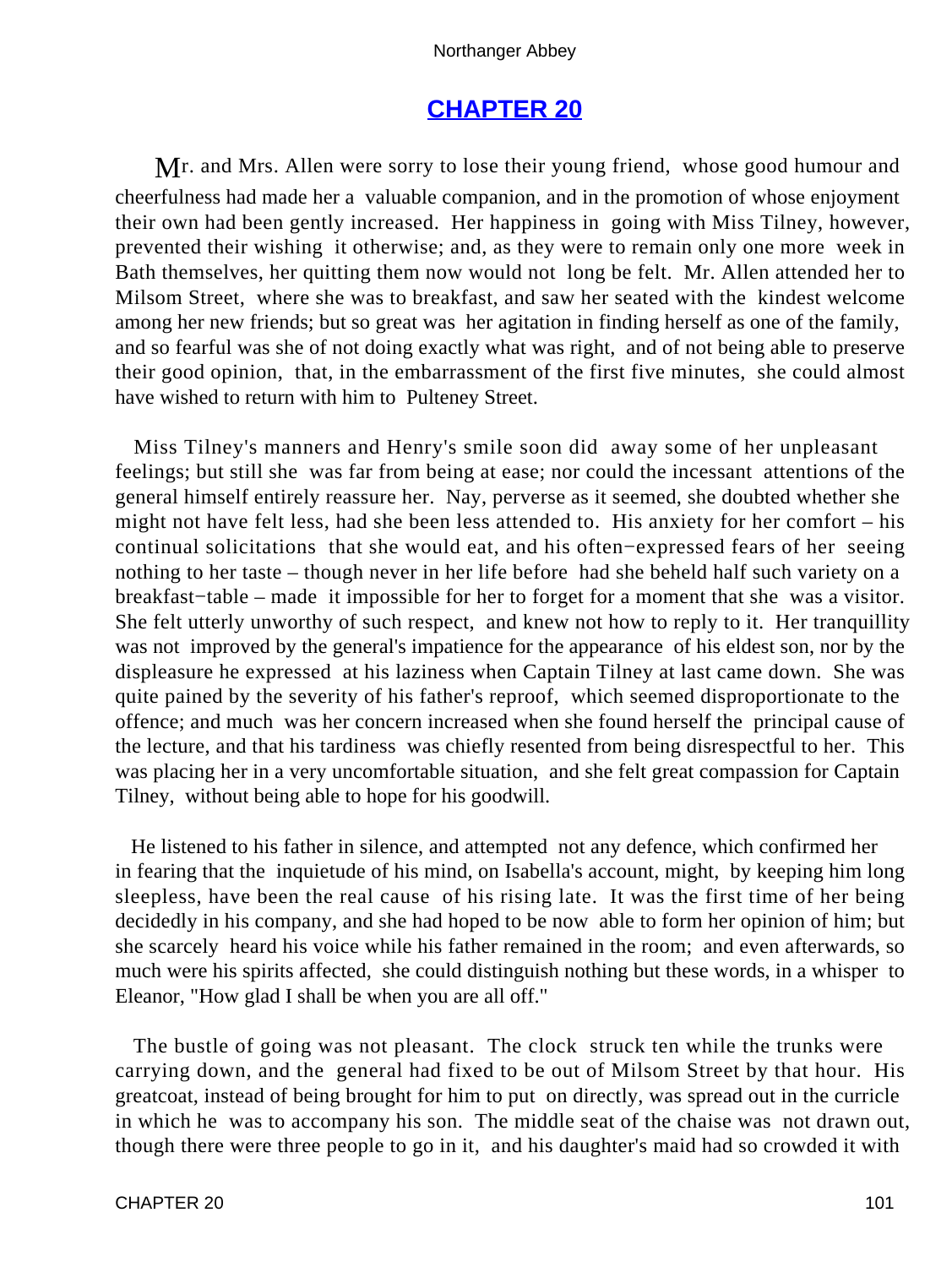parcels that Miss Morland would not have room to sit; and, so much was he influenced by this apprehension when he handed her in, that she had some difficulty in saving her own new writing−desk from being thrown out into the street. At last, however, the door was closed upon the three females, and they set off at the sober pace in which the handsome, highly fed four horses of a gentleman usually perform a journey of thirty miles: such was the distance of Northanger from Bath, to be now divided into two equal stages. Catherine's spirits revived as they drove from the door; for with Miss Tilney she felt no restraint; and, with the interest of a road entirely new to her, of an abbey before, and a curricle behind, she caught the last view of Bath without any regret, and met with every milestone before she expected it. The tediousness of a two hours' wait at Petty France, in which there was nothing to be done but to eat without being hungry, and loiter about without anything to see, next followed – and her admiration of the style in which they travelled, of the fashionable chaise and four – postilions handsomely liveried, rising so regularly in their stirrups, and numerous outriders properly mounted, sunk a little under this consequent inconvenience. Had their party been perfectly agreeable, the delay would have been nothing; but General Tilney, though so charming a man, seemed always a check upon his children's spirits, and scarcely anything was said but by himself; the observation of which, with his discontent at whatever the inn afforded, and his angry impatience at the waiters, made Catherine grow every moment more in awe of him, and appeared to lengthen the two hours into four. At last, however, the order of release was given; and much was Catherine then surprised by the general's proposal of her taking his place in his son's curricle for the rest of the journey: "the day was fine, and he was anxious for her seeing as much of the country as possible."

 The remembrance of Mr. Allen's opinion, respecting young men's open carriages, made her blush at the mention of such a plan, and her first thought was to decline it; but her second was of greater deference for General Tilney's judgment; he could not propose anything improper for her; and, in the course of a few minutes, she found herself with Henry in the curricle, as happy a being as ever existed. A very short trial convinced her that a curricle was the prettiest equipage in the world; the chaise and four wheeled off with some grandeur, to be sure, but it was a heavy and troublesome business, and she could not easily forget its having stopped two hours at Petty France. Half the time would have been enough for the curricle, and so nimbly were the light horses disposed to move, that, had not the general chosen to have his own carriage lead the way, they could have passed it with ease in half a minute. But the merit of the curricle did not all belong to the horses; Henry drove so well – so quietly – without making any disturbance, without parading to her, or swearing at them: so different from the only gentleman−coachman whom it was in her power to compare him with! And then his hat sat so well, and the innumerable capes of his greatcoat looked so becomingly important! To be driven by him, next to being dancing with him, was certainly the greatest happiness in the world. In addition to every other delight, she had now that of listening to her own praise; of being thanked at least, on his sister's account, for her kindness in thus becoming her visitor; of hearing it ranked as real friendship, and described as creating real gratitude. His sister, he said, was uncomfortably circumstanced – she had no female companion – and, in the frequent absence of her father, was sometimes without any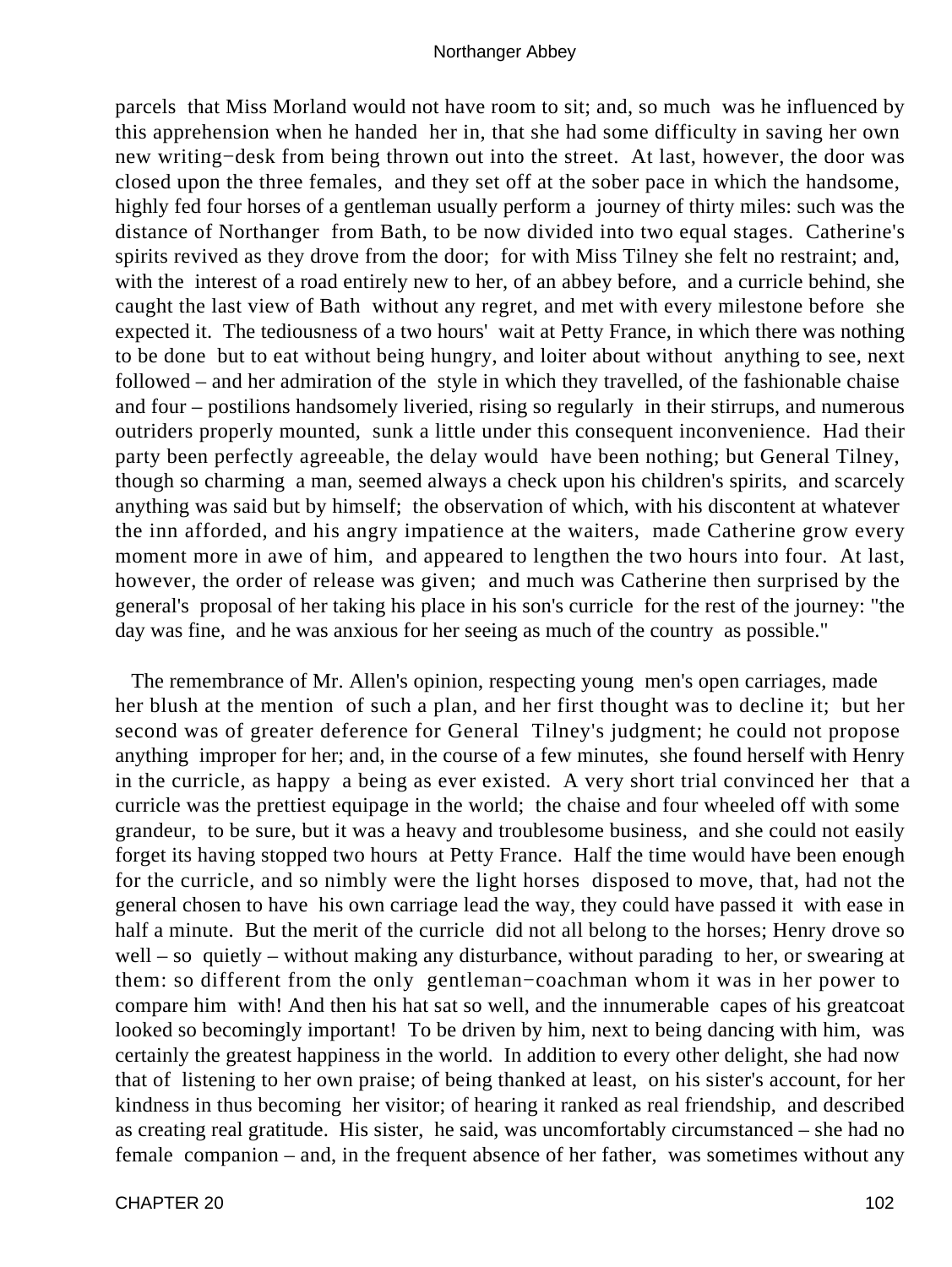companion at all.

"But how can that be?" said Catherine. "Are not you with her?"

 "Northanger is not more than half my home; I have an establishment at my own house in Woodston, which is nearly twenty miles from my father's, and some of my time is necessarily spent there."

"How sorry you must be for that!"

"I am always sorry to leave Eleanor."

 "Yes; but besides your affection for her, you must be so fond of the abbey! After being used to such a home as the abbey, an ordinary parsonage−house must be very disagreeable."

He smiled, and said, "You have formed a very favourable idea of the abbey."

"To be sure, I have. Is not it a fine old place, just like what one reads about?"

 "And are you prepared to encounter all the horrors that a building such as 'what one reads about' may produce? Have you a stout heart? Nerves fit for sliding panels and tapestry?"

 "Oh! yes – I do not think I should be easily frightened, because there would be so many people in the house – and besides, it has never been uninhabited and left deserted for years, and then the family come back to it unawares, without giving any notice, as generally happens."

 "No, certainly. We shall not have to explore our way into a hall dimly lighted by the expiring embers of a wood fire – nor be obliged to spread our beds on the floor of a room without windows, doors, or furniture. But you must be aware that when a young lady is (by whatever means) introduced into a dwelling of this kind, she is always lodged apart from the rest of the family. While they snugly repair to their own end of the house, she is formally conducted by Dorothy, the ancient housekeeper, up a different staircase, and along many gloomy passages, into an apartment never used since some cousin or kin died in it about twenty years before. Can you stand such a ceremony as this? Will not your mind misgive you when you find yourself in this gloomy chamber – too lofty and extensive for you, with only the feeble rays of a single lamp to take in its size – its walls hung with tapestry exhibiting figures as large as life, and the bed, of dark green stuff or purple velvet, presenting even a funereal appearance? Will not your heart sink within you?"

"Oh! But this will not happen to me, I am sure."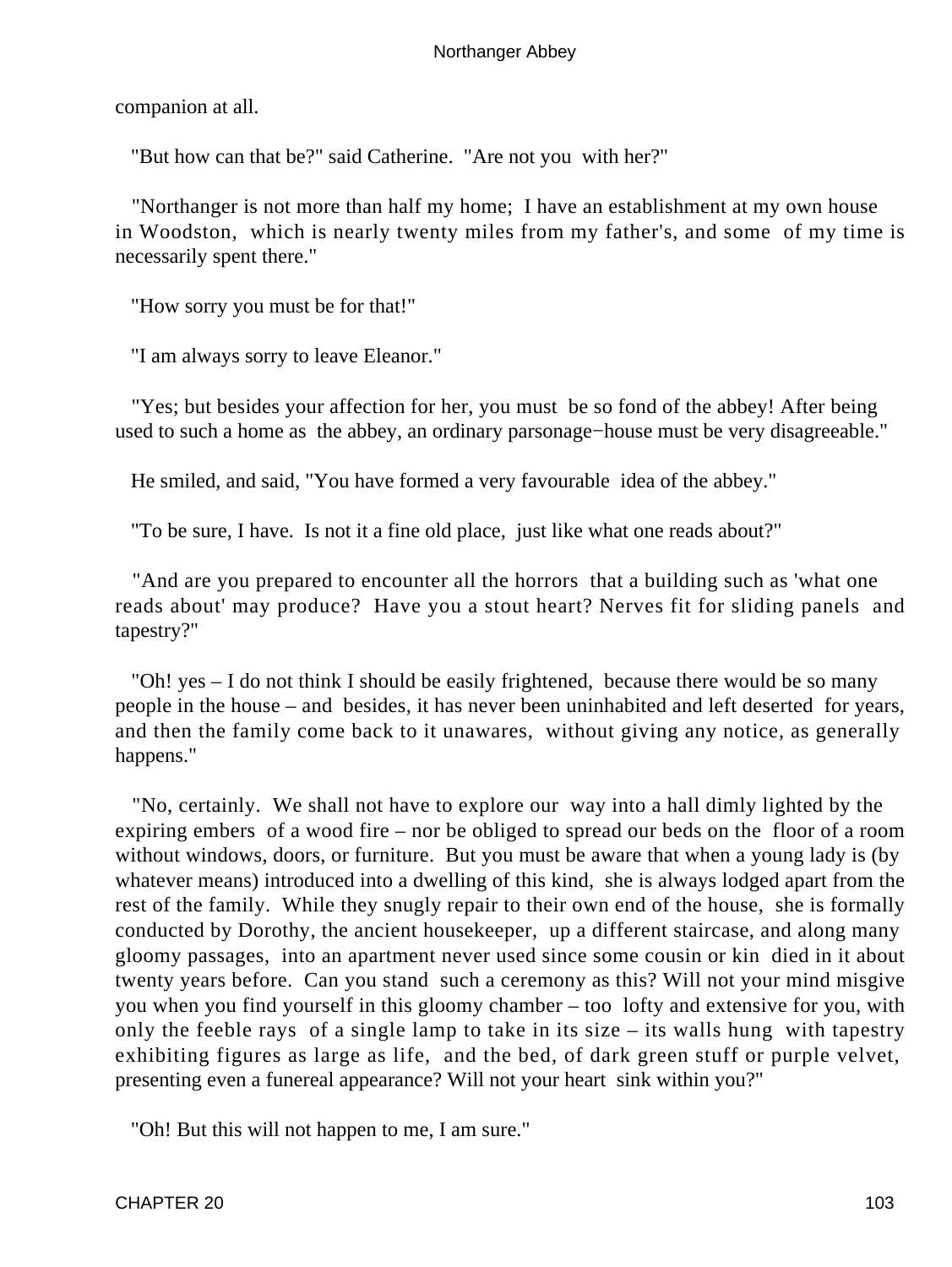"How fearfully will you examine the furniture of your apartment! And what will you discern? Not tables, toilettes, wardrobes, or drawers, but on one side perhaps the remains of a broken lute, on the other a ponderous chest which no efforts can open, and over the fireplace the portrait of some handsome warrior, whose features will so incomprehensibly strike you, that you will not be able to withdraw your eyes from it. Dorothy, meanwhile, no less struck by your appearance, gazes on you in great agitation, and drops a few unintelligible hints. To raise your spirits, moreover, she gives you reason to suppose that the part of the abbey you inhabit is undoubtedly haunted, and informs you that you will not have a single domestic within call. With this parting cordial she curtsies off – you listen to the sound of her receding footsteps as long as the last echo can reach you – and when, with fainting spirits, you attempt to fasten your door, you discover, with increased alarm, that it has no lock."

 "Oh! Mr. Tilney, how frightful! This is just like a book! But it cannot really happen to me. I am sure your housekeeper is not really Dorothy. Well, what then?"

 "Nothing further to alarm perhaps may occur the first night. After surmounting your unconquerable horror of the bed, you will retire to rest, and get a few hours' unquiet slumber. But on the second, or at farthest the third night after your arrival, you will probably have a violent storm. Peals of thunder so loud as to seem to shake the edifice to its foundation will roll round the neighbouring mountains – and during the frightful gusts of wind which accompany it, you will probably think you discern (for your lamp is not extinguished) one part of the hanging more violently agitated than the rest. Unable of course to repress your curiosity in so favourable a moment for indulging it, you will instantly arise, and throwing your dressing−gown around you, proceed to examine this mystery. After a very short search, you will discover a division in the tapestry so artfully constructed as to defy the minutest inspection, and on opening it, a door will immediately appear – which door, being only secured by massy bars and a padlock, you will, after a few efforts, succeed in opening – and, with your lamp in your hand, will pass through it into a small vaulted room."

"No, indeed; I should be too much frightened to do any such thing."

 "What! Not when Dorothy has given you to understand that there is a secret subterraneous communication between your apartment and the chapel of St. Anthony, scarcely two miles off? Could you shrink from so simple an adventure? No, no, you will proceed into this small vaulted room, and through this into several others, without perceiving anything very remarkable in either. In one perhaps there may be a dagger, in another a few drops of blood, and in a third the remains of some instrument of torture; but there being nothing in all this out of the common way, and your lamp being nearly exhausted, you will return towards your own apartment. In repassing through the small vaulted room, however, your eyes will be attracted towards a large, old−fashioned cabinet of ebony and gold, which, though narrowly examining the furniture before, you had passed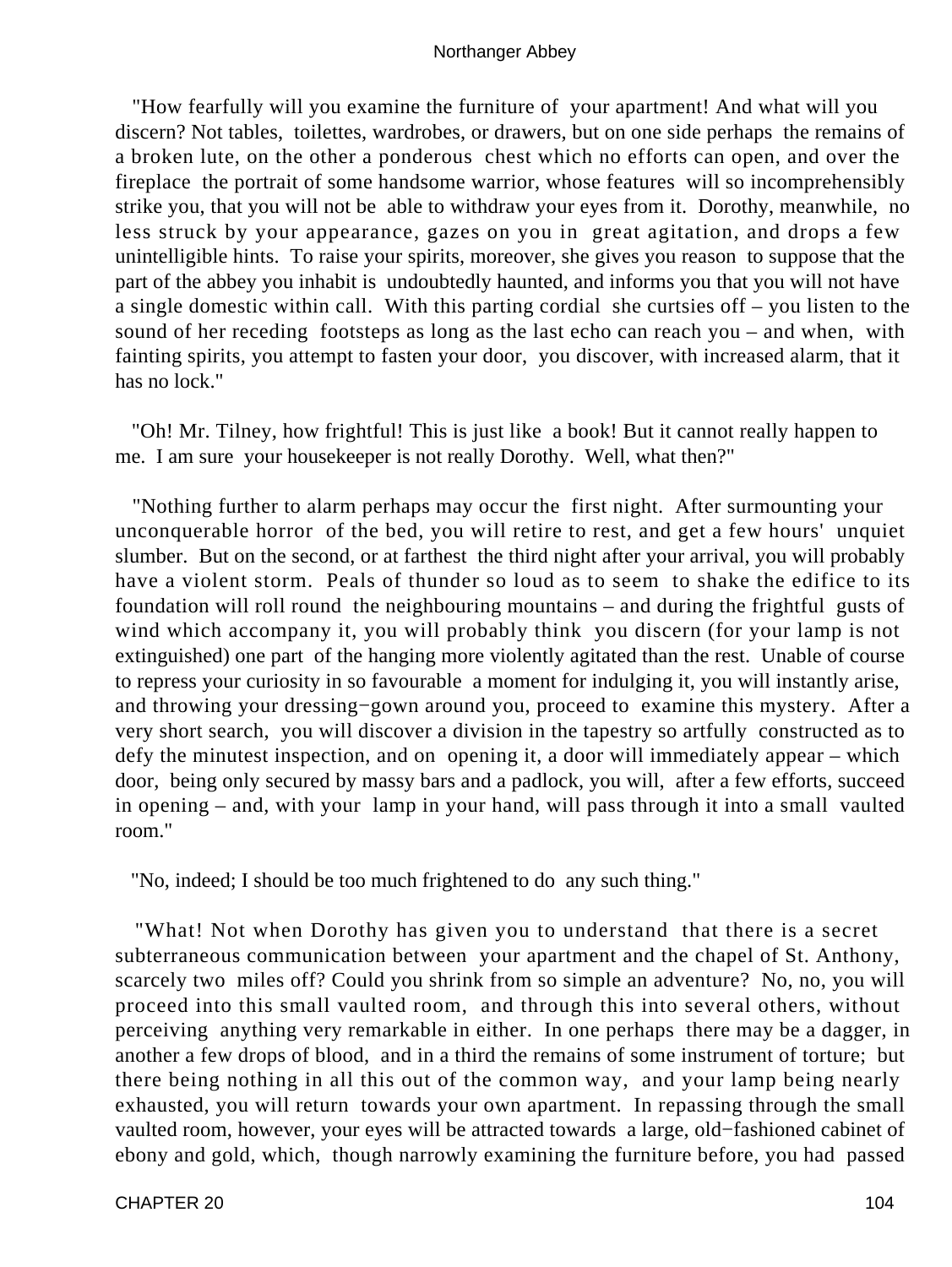unnoticed. Impelled by an irresistible presentiment, you will eagerly advance to it, unlock its folding doors, and search into every drawer – but for some time without discovering anything of importance – perhaps nothing but a considerable hoard of diamonds. At last, however, by touching a secret spring, an inner compartment will open – a roll of paper appears – you seize it – it contains many sheets of manuscript – you hasten with the precious treasure into your own chamber, but scarcely have you been able to decipher 'Oh! Thou – whomsoever thou mayst be, into whose hands these memoirs of the wretched Matilda may fall' – when your lamp suddenly expires in the socket, and leaves you in total darkness."

"Oh! No, no – do not say so. Well, go on."

 But Henry was too much amused by the interest he had raised to be able to carry it farther; he could no longer command solemnity either of subject or voice, and was obliged to entreat her to use her own fancy in the perusal of Matilda's woes. Catherine, recollecting herself, grew ashamed of her eagerness, and began earnestly to assure him that her attention had been fixed without the smallest apprehension of really meeting with what he related. "Miss Tilney, she was sure, would never put her into such a chamber as he had described! She was not at all afraid."

 As they drew near the end of their journey, her impatience for a sight of the abbey – for some time suspended by his conversation on subjects very different – returned in full force, and every bend in the road was expected with solemn awe to afford a glimpse of its massy walls of grey stone, rising amidst a grove of ancient oaks, with the last beams of the sun playing in beautiful splendour on its high Gothic windows. But so low did the building stand, that she found herself passing through the great gates of the lodge into the very grounds of Northanger, without having discerned even an antique chimney.

 She knew not that she had any right to be surprised, but there was a something in this mode of approach which she certainly had not expected. To pass between lodges of a modern appearance, to find herself with such ease in the very precincts of the abbey, and driven so rapidly along a smooth, level road of fine gravel, without obstacle, alarm, or solemnity of any kind, struck her as odd and inconsistent. She was not long at leisure, however, for such considerations. A sudden scud of rain, driving full in her face, made it impossible for her to observe anything further, and fixed all her thoughts on the welfare of her new straw bonnet; and she was actually under the abbey walls, was springing, with Henry's assistance, from the carriage, was beneath the shelter of the old porch, and had even passed on to the hall, where her friend and the general were waiting to welcome her, without feeling one awful foreboding of future misery to herself, or one moment's suspicion of any past scenes of horror being acted within the solemn edifice. The breeze had not seemed to waft the sighs of the murdered to her; it had wafted nothing worse than a thick mizzling rain; and having given a good shake to her habit, she was ready to be shown into the common drawing−room, and capable of considering where she was.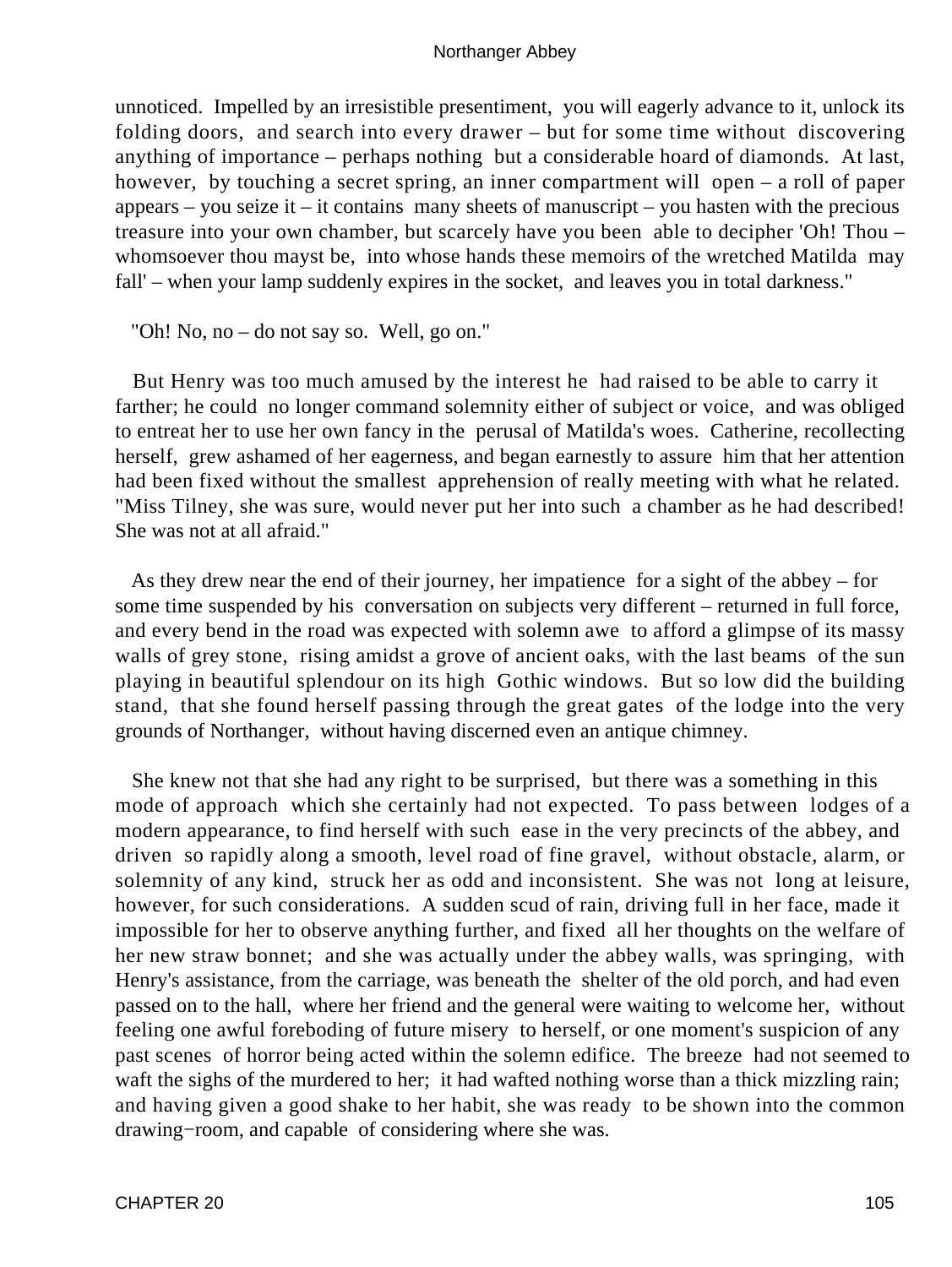An abbey! Yes, it was delightful to be really in an abbey! But she doubted, as she looked round the room, whether anything within her observation would have given her the consciousness. The furniture was in all the profusion and elegance of modern taste. The fireplace, where she had expected the ample width and ponderous carving of former times, was contracted to a Rumford, with slabs of plain though handsome marble, and ornaments over it of the prettiest English china. The windows, to which she looked with peculiar dependence, from having heard the general talk of his preserving them in their Gothic form with reverential care, were yet less what her fancy had portrayed. To be sure, the pointed arch was preserved – the form of them was Gothic – they might be even casements – but every pane was so large, so clear, so light! To an imagination which had hoped for the smallest divisions, and the heaviest stone−work, for painted glass, dirt, and cobwebs, the difference was very distressing.

 The general, perceiving how her eye was employed, began to talk of the smallness of the room and simplicity of the furniture, where everything, being for daily use, pretended only to comfort, etc.; flattering himself, however, that there were some apartments in the Abbey not unworthy her notice – and was proceeding to mention the costly gilding of one in particular, when, taking out his watch, he stopped short to pronounce it with surprise within twenty minutes of five! This seemed the word of separation, and Catherine found herself hurried away by Miss Tilney in such a manner as convinced her that the strictest punctuality to the family hours would be expected at Northanger.

 Returning through the large and lofty hall, they ascended a broad staircase of shining oak, which, after many flights and many landing−places, brought them upon a long, wide gallery. On one side it had a range of doors, and it was lighted on the other by windows which Catherine had only time to discover looked into a quadrangle, before Miss Tilney led the way into a chamber, and scarcely staying to hope she would find it comfortable, left her with an anxious entreaty that she would make as little alteration as possible in her dress.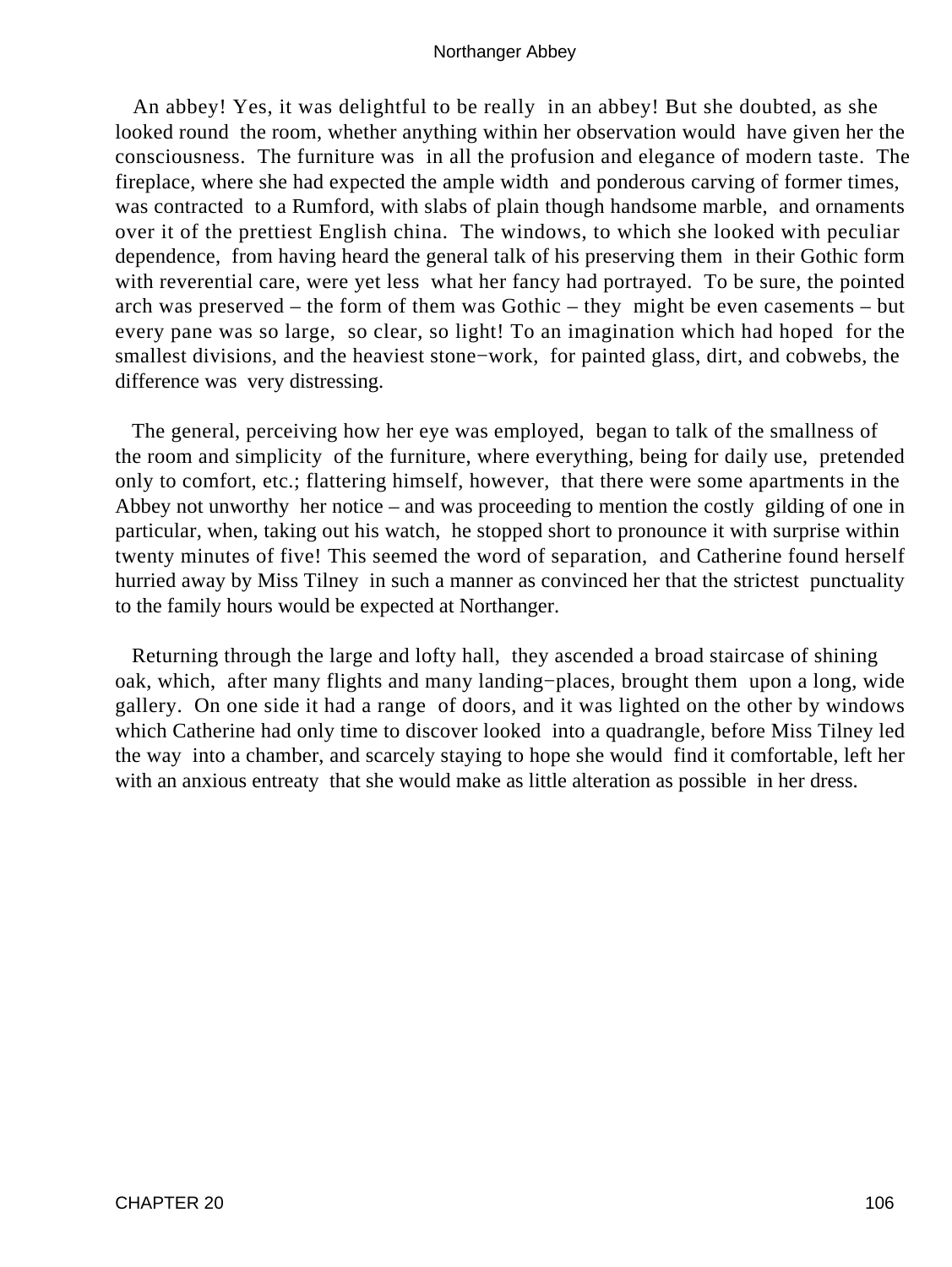# **[CHAPTER 21](#page-165-0)**

A moment's glance was enough to satisfy Catherine that her apartment was very unlike the one which Henry had endeavoured to alarm her by the description of. It was by no means unreasonably large, and contained neither tapestry nor velvet. The walls were papered, the floor was carpeted; the windows were neither less perfect nor more dim than those of the drawing−room below; the furniture, though not of the latest fashion, was handsome and comfortable, and the air of the room altogether far from uncheerful. Her heart instantaneously at ease on this point, she resolved to lose no time in particular examination of anything, as she greatly dreaded disobliging the general by any delay. Her habit therefore was thrown off with all possible haste, and she was preparing to unpin the linen package, which the chaise−seat had conveyed for her immediate accommodation, when her eye suddenly fell on a large high chest, standing back in a deep recess on one side of the fireplace. The sight of it made her start; and, forgetting everything else, she stood gazing on it in motionless wonder, while these thoughts crossed her:

 "This is strange indeed! I did not expect such a sight as this! An immense heavy chest! What can it hold? Why should it be placed here? Pushed back too, as if meant to be out of sight! I will look into it – cost me what it may, I will look into it – and directly too – by daylight. If I stay till evening my candle may go out." She advanced and examined it closely: it was of cedar, curiously inlaid with some darker wood, and raised, about a foot from the ground, on a carved stand of the same. The lock was silver, though tarnished from age; at each end were the imperfect remains of handles also of silver, broken perhaps prematurely by some strange violence; and, on the centre of the lid, was a mysterious cipher, in the same metal. Catherine bent over it intently, but without being able to distinguish anything with certainty. She could not, in whatever direction she took it, believe the last letter to be a T; and yet that it should be anything else in that house was a circumstance to raise no common degree of astonishment. If not originally theirs, by what strange events could it have fallen into the Tilney family?

 Her fearful curiosity was every moment growing greater; and seizing, with trembling hands, the hasp of the lock, she resolved at all hazards to satisfy herself at least as to its contents. With difficulty, for something seemed to resist her efforts, she raised the lid a few inches; but at that moment a sudden knocking at the door of the room made her, starting, quit her hold, and the lid closed with alarming violence. This ill−timed intruder was Miss Tilney's maid, sent by her mistress to be of use to Miss Morland; and though Catherine immediately dismissed her, it recalled her to the sense of what she ought to be doing, and forced her, in spite of her anxious desire to penetrate this mystery, to proceed in her dressing without further delay. Her progress was not quick, for her thoughts and her eyes were still bent on the object so well calculated to interest and alarm; and though she dared not waste a moment upon a second attempt, she could not remain many paces from the chest. At length, however, having slipped one arm into her gown, her toilette seemed so nearly finished that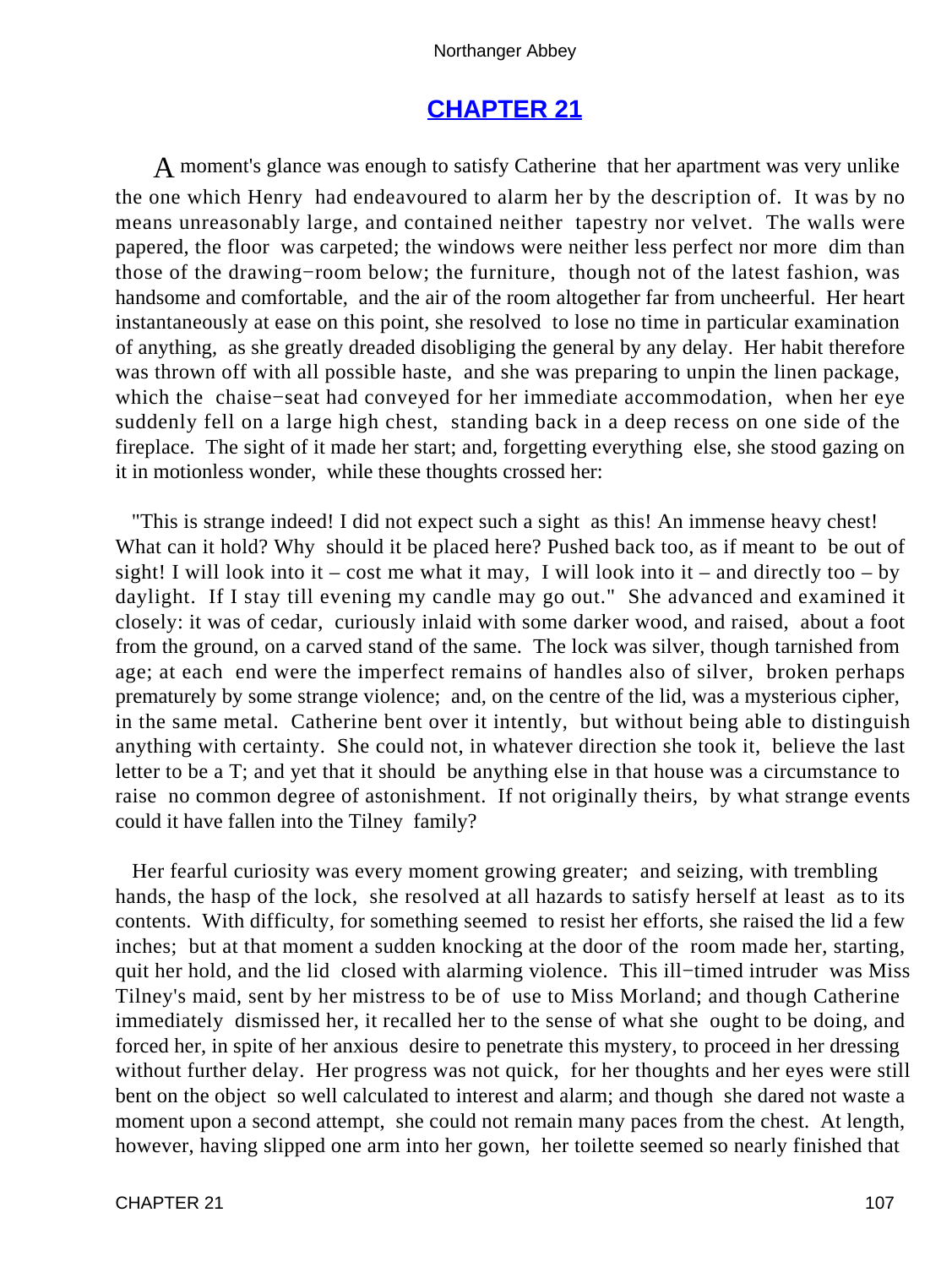the impatience of her curiosity might safely be indulged. One moment surely might be spared; and, so desperate should be the exertion of her strength, that, unless secured by supernatural means, the lid in one moment should be thrown back. With this spirit she sprang forward, and her confidence did not deceive her. Her resolute effort threw back the lid, and gave to her astonished eyes the view of a white cotton counterpane, properly folded, reposing at one end of the chest in undisputed possession!

 She was gazing on it with the first blush of surprise when Miss Tilney, anxious for her friend's being ready, entered the room, and to the rising shame of having harboured for some minutes an absurd expectation, was then added the shame of being caught in so idle a search. "That is a curious old chest, is not it?" said Miss Tilney, as Catherine hastily closed it and turned away to the glass. "It is impossible to say how many generations it has been here. How it came to be first put in this room I know not, but I have not had it moved, because I thought it might sometimes be of use in holding hats and bonnets. The worst of it is that its weight makes it difficult to open. In that corner, however, it is at least out of the way."

 Catherine had no leisure for speech, being at once blushing, tying her gown, and forming wise resolutions with the most violent dispatch. Miss Tilney gently hinted her fear of being late; and in half a minute they ran downstairs together, in an alarm not wholly unfounded, for General Tilney was pacing the drawing−room, his watch in his hand, and having, on the very instant of their entering, pulled the bell with violence, ordered "Dinner to be on table directly!"

 Catherine trembled at the emphasis with which he spoke, and sat pale and breathless, in a most humble mood, concerned for his children, and detesting old chests; and the general, recovering his politeness as he looked at her, spent the rest of his time in scolding his daughter for so foolishly hurrying her fair friend, who was absolutely out of breath from haste, when there was not the least occasion for hurry in the world: but Catherine could not at all get over the double distress of having involved her friend in a lecture and been a great simpleton herself, till they were happily seated at the dinner−table, when the general's complacent smiles, and a good appetite of her own, restored her to peace. The dining−parlour was a noble room, suitable in its dimensions to a much larger drawing−room than the one in common use, and fitted up in a style of luxury and expense which was almost lost on the unpractised eye of Catherine, who saw little more than its spaciousness and the number of their attendants. Of the former, she spoke aloud her admiration; and the general, with a very gracious countenance, acknowledged that it was by no means an ill−sized room, and further confessed that, though as careless on such subjects as most people, he did look upon a tolerably large eating−room as one of the necessaries of life; he supposed, however, "that she must have been used to much better−sized apartments at Mr. Allen's?"

 "No, indeed," was Catherine's honest assurance; "Mr. Allen's dining−parlour was not more than half as large," and she had never seen so large a room as this in her life. The general's good humour increased. Why, as he had such rooms, he thought it would be simple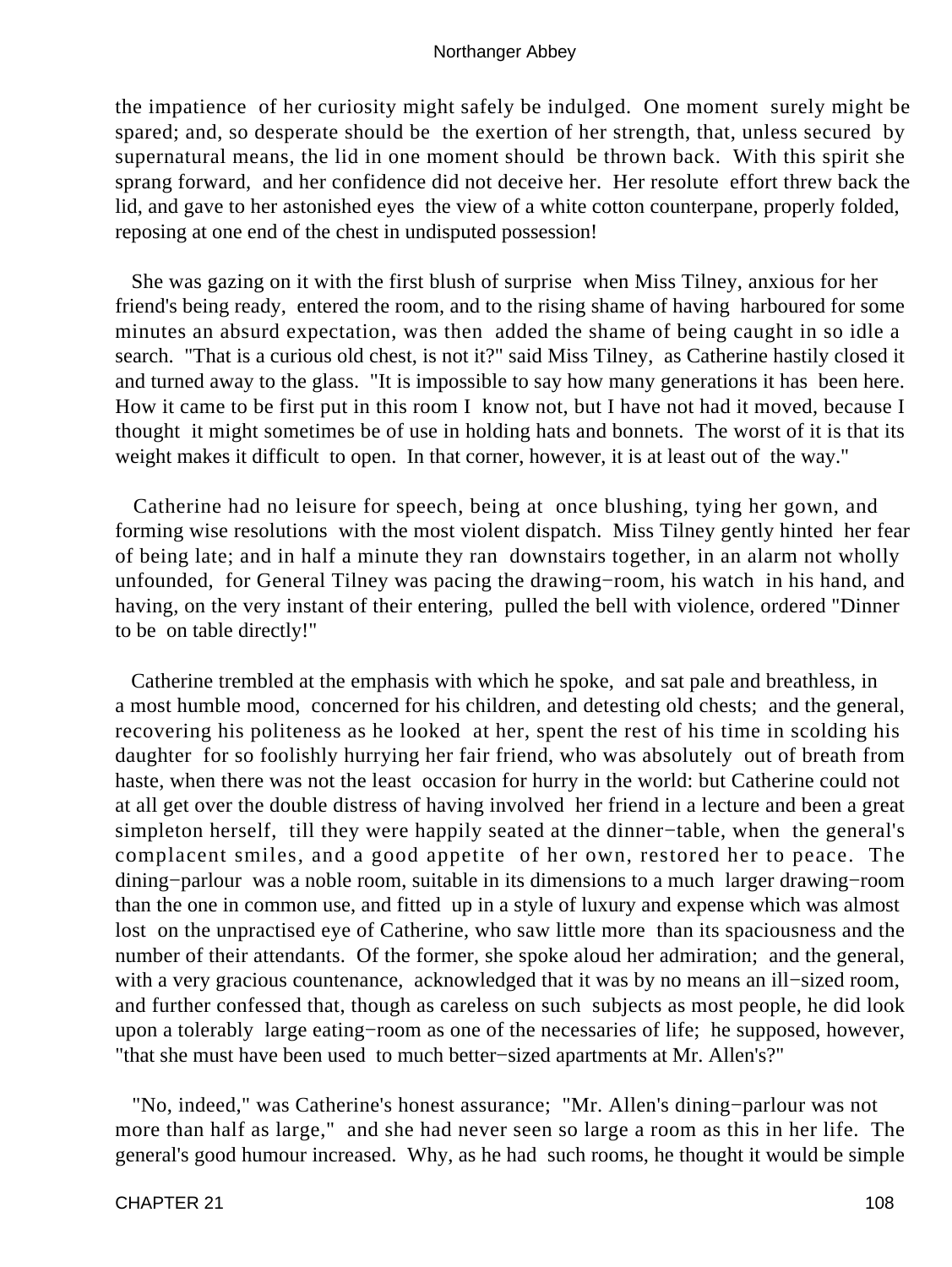not to make use of them; but, upon his honour, he believed there might be more comfort in rooms of only half their size. Mr. Allen's house, he was sure, must be exactly of the true size for rational happiness.

 The evening passed without any further disturbance, and, in the occasional absence of General Tilney, with much positive cheerfulness. It was only in his presence that Catherine felt the smallest fatigue from her journey; and even then, even in moments of languor or restraint, a sense of general happiness preponderated, and she could think of her friends in Bath without one wish of being with them.

 The night was stormy; the wind had been rising at intervals the whole afternoon; and by the time the party broke up, it blew and rained violently. Catherine, as she crossed the hall, listened to the tempest with sensations of awe; and, when she heard it rage round a corner of the ancient building and close with sudden fury a distant door, felt for the first time that she was really in an abbey. Yes, these were characteristic sounds; they brought to her recollection a countless variety of dreadful situations and horrid scenes, which such buildings had witnessed, and such storms ushered in; and most heartily did she rejoice in the happier circumstances attending her entrance within walls so solemn! She had nothing to dread from midnight assassins or drunken gallants. Henry had certainly been only in jest in what he had told her that morning. In a house so furnished, and so guarded, she could have nothing to explore or to suffer, and might go to her bedroom as securely as if it had been her own chamber at Fullerton. Thus wisely fortifying her mind, as she proceeded upstairs, she was enabled, especially on perceiving that Miss Tilney slept only two doors from her, to enter her room with a tolerably stout heart; and her spirits were immediately assisted by the cheerful blaze of a wood fire. "How much better is this," said she, as she walked to the fender – "how much better to find a fire ready lit, than to have to wait shivering in the cold till all the family are in bed, as so many poor girls have been obliged to do, and then to have a faithful old servant frightening one by coming in with a faggot! How glad I am that Northanger is what it is! If it had been like some other places, I do not know that, in such a night as this, I could have answered for my courage: but now, to be sure, there is nothing to alarm one."

 She looked round the room. The window curtains seemed in motion. It could be nothing but the violence of the wind penetrating through the divisions of the shutters; and she stepped boldly forward, carelessly humming a tune, to assure herself of its being so, peeped courageously behind each curtain, saw nothing on either low window seat to scare her, and on placing a hand against the shutter, felt the strongest conviction of the wind's force. A glance at the old chest, as she turned away from this examination, was not without its use; she scorned the causeless fears of an idle fancy, and began with a most happy indifference to prepare herself for bed. "She should take her time; she should not hurry herself; she did not care if she were the last person up in the house. But she would not make up her fire; that would seem cowardly, as if she wished for the protection of light after she were in bed." The fire therefore died away, and Catherine, having spent the best part of an hour in her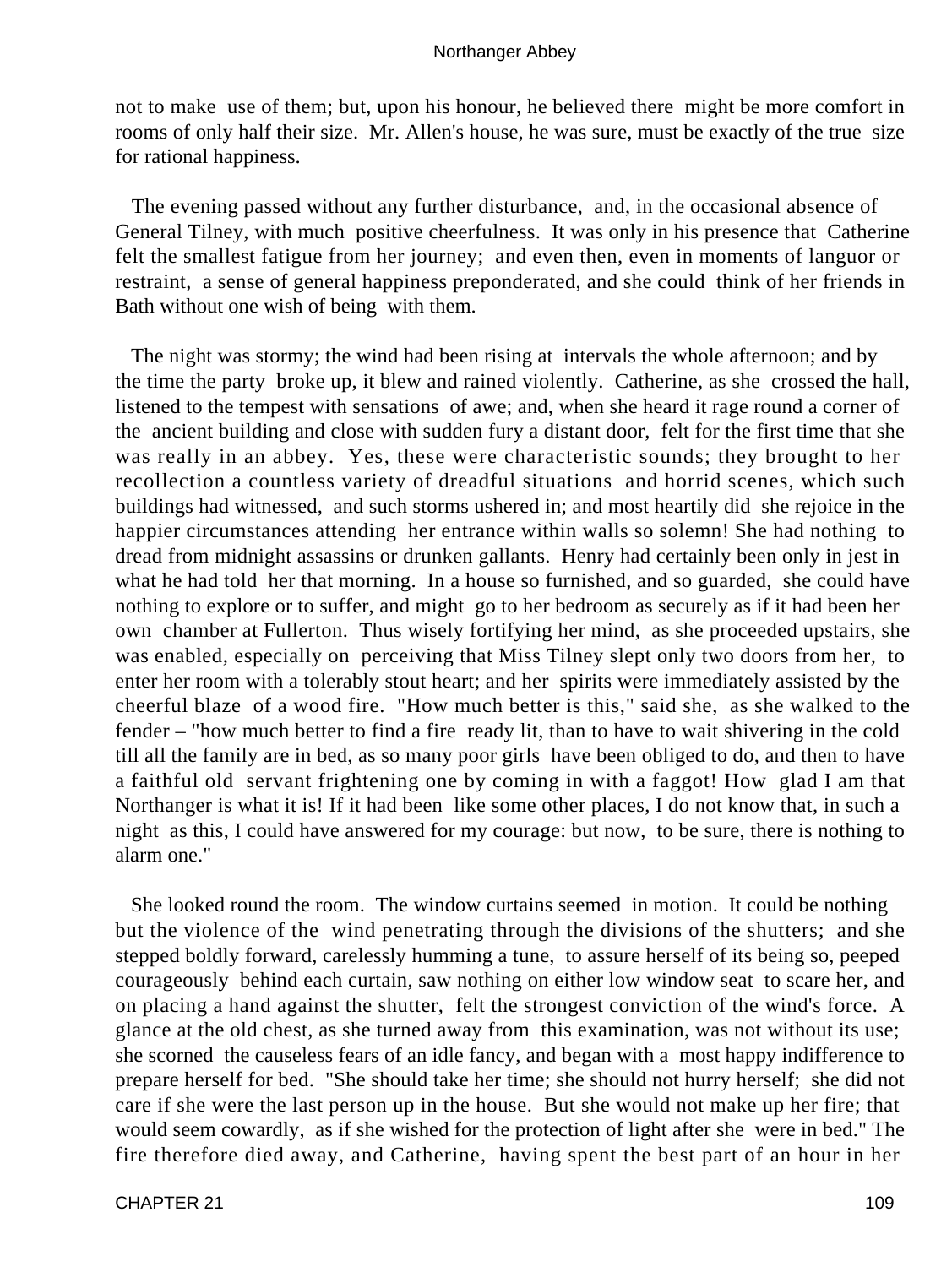arrangements, was beginning to think of stepping into bed, when, on giving a parting glance round the room, she was struck by the appearance of a high, old−fashioned black cabinet, which, though in a situation conspicuous enough, had never caught her notice before. Henry's words, his description of the ebony cabinet which was to escape her observation at first, immediately rushed across her; and though there could be nothing really in it, there was something whimsical, it was certainly a very remarkable coincidence! She took her candle and looked closely at the cabinet. It was not absolutely ebony and gold; but it was japan, black and yellow japan of the handsomest kind; and as she held her candle, the yellow had very much the effect of gold. The key was in the door, and she had a strange fancy to look into it; not, however, with the smallest expectation of finding anything, but it was so very odd, after what Henry had said. In short, she could not sleep till she had examined it. So, placing the candle with great caution on a chair, she seized the key with a very tremulous hand and tried to turn it; but it resisted her utmost strength. Alarmed, but not discouraged, she tried it another way; a bolt flew, and she believed herself successful; but how strangely mysterious! The door was still immovable. She paused a moment in breathless wonder. The wind roared down the chimney, the rain beat in torrents against the windows, and everything seemed to speak the awfulness of her situation. To retire to bed, however, unsatisfied on such a point, would be vain, since sleep must be impossible with the consciousness of a cabinet so mysteriously closed in her immediate vicinity. Again, therefore, she applied herself to the key, and after moving it in every possible way for some instants with the determined celerity of hope's last effort, the door suddenly yielded to her hand: her heart leaped with exultation at such a victory, and having thrown open each folding door, the second being secured only by bolts of less wonderful construction than the lock, though in that her eye could not discern anything unusual, a double range of small drawers appeared in view, with some larger drawers above and below them; and in the centre, a small door, closed also with a lock and key, secured in all probability a cavity of importance.

 Catherine's heart beat quick, but her courage did not fail her. With a cheek flushed by hope, and an eye straining with curiosity, her fingers grasped the handle of a drawer and drew it forth. It was entirely empty. With less alarm and greater eagerness she seized a second, a third, a fourth; each was equally empty. Not one was left unsearched, and in not one was anything found. Well read in the art of concealing a treasure, the possibility of false linings to the drawers did not escape her, and she felt round each with anxious acuteness in vain. The place in the middle alone remained now unexplored; and though she had "never from the first had the smallest idea of finding anything in any part of the cabinet, and was not in the least disappointed at her ill success thus far, it would be foolish not to examine it thoroughly while she was about it." It was some time however before she could unfasten the door, the same difficulty occurring in the management of this inner lock as of the outer; but at length it did open; and not vain, as hitherto, was her search; her quick eyes directly fell on a roll of paper pushed back into the further part of the cavity, apparently for concealment, and her feelings at that moment were indescribable. Her heart fluttered, her knees trembled, and her cheeks grew pale. She seized, with an unsteady hand, the precious manuscript, for half a glance sufficed to ascertain written characters; and while she acknowledged with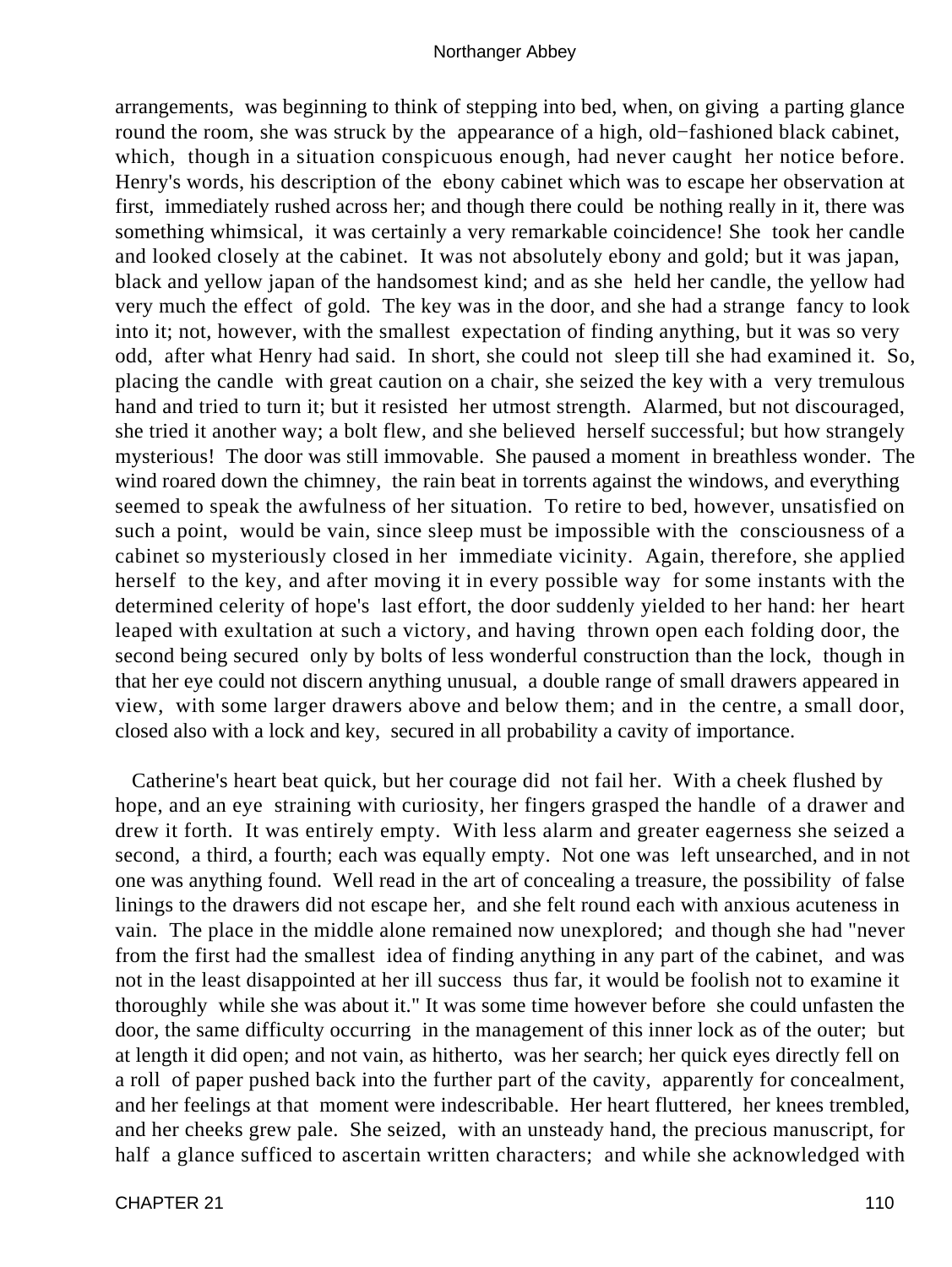awful sensations this striking exemplification of what Henry had foretold, resolved instantly to peruse every line before she attempted to rest.

 The dimness of the light her candle emitted made her turn to it with alarm; but there was no danger of its sudden extinction; it had yet some hours to burn; and that she might not have any greater difficulty in distinguishing the writing than what its ancient date might occasion, she hastily snuffed it. Alas! It was snuffed and extinguished in one. A lamp could not have expired with more awful effect. Catherine, for a few moments, was motionless with horror. It was done completely; not a remnant of light in the wick could give hope to the rekindling breath. Darkness impenetrable and immovable filled the room. A violent gust of wind, rising with sudden fury, added fresh horror to the moment. Catherine trembled from head to foot. In the pause which succeeded, a sound like receding footsteps and the closing of a distant door struck on her affrighted ear. Human nature could support no more. A cold sweat stood on her forehead, the manuscript fell from her hand, and groping her way to the bed, she jumped hastily in, and sought some suspension of agony by creeping far underneath the clothes. To close her eyes in sleep that night, she felt must be entirely out of the question. With a curiosity so justly awakened, and feelings in every way so agitated, repose must be absolutely impossible. The storm too abroad so dreadful! She had not been used to feel alarm from wind, but now every blast seemed fraught with awful intelligence. The manuscript so wonderfully found, so wonderfully accomplishing the morning's prediction, how was it to be accounted for? What could it contain? To whom could it relate? By what means could it have been so long concealed? And how singularly strange that it should fall to her lot to discover it! Till she had made herself mistress of its contents, however, she could have neither repose nor comfort; and with the sun's first rays she was determined to peruse it. But many were the tedious hours which must yet intervene. She shuddered, tossed about in her bed, and envied every quiet sleeper. The storm still raged, and various were the noises, more terrific even than the wind, which struck at intervals on her startled ear. The very curtains of her bed seemed at one moment in motion, and at another the lock of her door was agitated, as if by the attempt of somebody to enter. Hollow murmurs seemed to creep along the gallery, and more than once her blood was chilled by the sound of distant moans. Hour after hour passed away, and the wearied Catherine had heard three proclaimed by all the clocks in the house before the tempest subsided or she unknowingly fell fast asleep.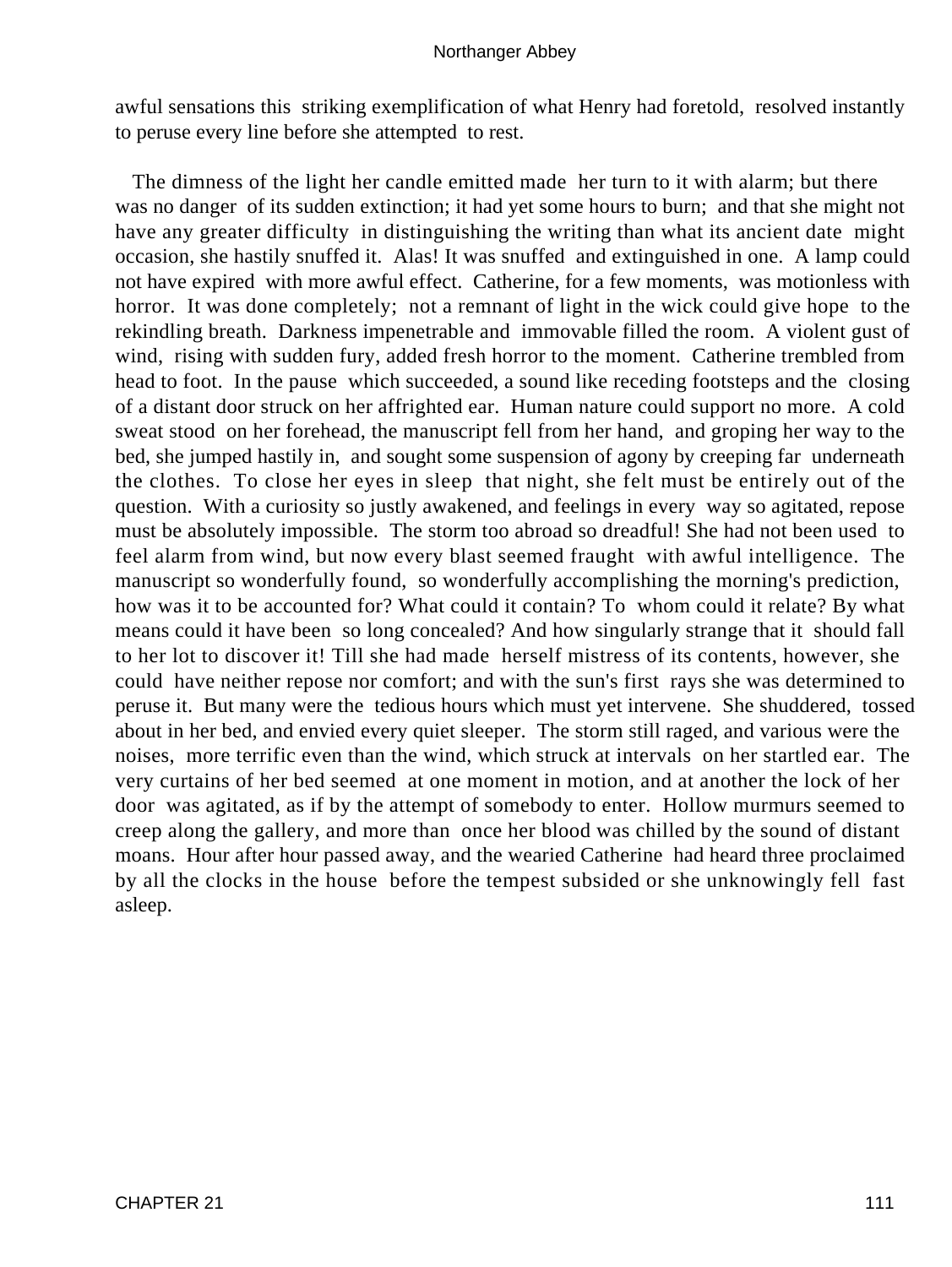# **[CHAPTER 22](#page-165-0)**

The housemaid's folding back her window−shutters at eight o'clock the next day was the sound which first roused Catherine; and she opened her eyes, wondering that they could ever have been closed, on objects of cheerfulness; her fire was already burning, and a bright morning had succeeded the tempest of the night. Instantaneously, with the consciousness of existence, returned her recollection of the manuscript; and springing from the bed in the very moment of the maid's going away, she eagerly collected every scattered sheet which had burst from the roll on its falling to the ground, and flew back to enjoy the luxury of their perusal on her pillow. She now plainly saw that she must not expect a manuscript of equal length with the generality of what she had shuddered over in books, for the roll, seeming to consist entirely of small disjointed sheets, was altogether but of trifling size, and much less than she had supposed it to be at first.

 Her greedy eye glanced rapidly over a page. She started at its import. Could it be possible, or did not her senses play her false? An inventory of linen, in coarse and modern characters, seemed all that was before her! If the evidence of sight might be trusted, she held a washing−bill in her hand. She seized another sheet, and saw the same articles with little variation; a third, a fourth, and a fifth presented nothing new. Shirts, stockings, cravats, and waistcoats faced her in each. Two others, penned by the same hand, marked an expenditure scarcely more interesting, in letters, hair–powder, shoe–string, and breeches–ball. And the larger sheet, which had enclosed the rest, seemed by its first cramp line, "To poultice chestnut mare" – a farrier's bill! Such was the collection of papers (left perhaps, as she could then suppose, by the negligence of a servant in the place whence she had taken them) which had filled her with expectation and alarm, and robbed her of half her night's rest! She felt humbled to the dust. Could not the adventure of the chest have taught her wisdom? A corner of it, catching her eye as she lay, seemed to rise up in judgment against her. Nothing could now be clearer than the absurdity of her recent fancies. To suppose that a manuscript of many generations back could have remained undiscovered in a room such as that, so modern, so habitable! – Or that she should be the first to possess the skill of unlocking a cabinet, the key of which was open to all!

 How could she have so imposed on herself? Heaven forbid that Henry Tilney should ever know her folly! And it was in a great measure his own doing, for had not the cabinet appeared so exactly to agree with his description of her adventures, she should never have felt the smallest curiosity about it. This was the only comfort that occurred. Impatient to get rid of those hateful evidences of her folly, those detestable papers then scattered over the bed, she rose directly, and folding them up as nearly as possible in the same shape as before, returned them to the same spot within the cabinet, with a very hearty wish that no untoward accident might ever bring them forward again, to disgrace her even with herself.

Why the locks should have been so difficult to open, however, was still something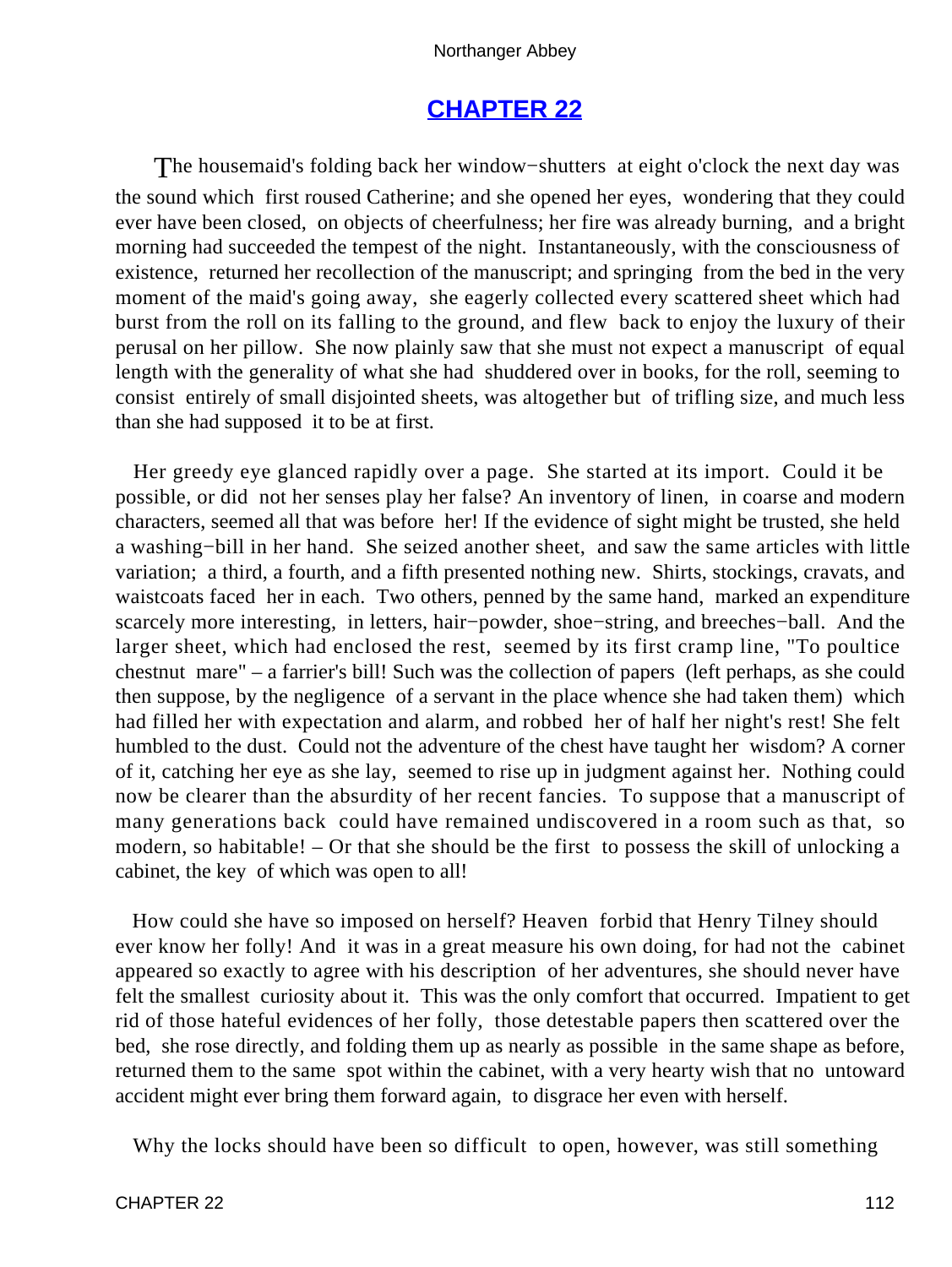remarkable, for she could now manage them with perfect ease. In this there was surely something mysterious, and she indulged in the flattering suggestion for half a minute, till the possibility of the door's having been at first unlocked, and of being herself its fastener, darted into her head, and cost her another blush.

 She got away as soon as she could from a room in which her conduct produced such unpleasant reflections, and found her way with all speed to the breakfast−parlour, as it had been pointed out to her by Miss Tilney the evening before. Henry was alone in it; and his immediate hope of her having been undisturbed by the tempest, with an arch reference to the character of the building they inhabited, was rather distressing. For the world would she not have her weakness suspected, and yet, unequal to an absolute falsehood, was constrained to acknowledge that the wind had kept her awake a little. "But we have a charming morning after it," she added, desiring to get rid of the subject; "and storms and sleeplessness are nothing when they are over. What beautiful hyacinths! I have just learnt to love a hyacinth."

"And how might you learn? By accident or argument?"

 "Your sister taught me; I cannot tell how. Mrs. Allen used to take pains, year after year, to make me like them; but I never could, till I saw them the other day in Milsom Street; I am naturally indifferent about flowers."

 "But now you love a hyacinth. So much the better. You have gained a new source of enjoyment, and it is well to have as many holds upon happiness as possible. Besides, a taste for flowers is always desirable in your sex, as a means of getting you out of doors, and tempting you to more frequent exercise than you would otherwise take. And though the love of a hyacinth may be rather domestic, who can tell, the sentiment once raised, but you may in time come to love a rose?"

 "But I do not want any such pursuit to get me out of doors. The pleasure of walking and breathing fresh air is enough for me, and in fine weather I am out more than half my time. Mamma says I am never within."

 "At any rate, however, I am pleased that you have learnt to love a hyacinth. The mere habit of learning to love is the thing; and a teachableness of disposition in a young lady is a great blessing. Has my sister a pleasant mode of instruction?"

 Catherine was saved the embarrassment of attempting an answer by the entrance of the general, whose smiling compliments announced a happy state of mind, but whose gentle hint of sympathetic early rising did not advance her composure.

 The elegance of the breakfast set forced itself on Catherine's notice when they were seated at table; and, lucidly, it had been the general's choice. He was enchanted by her approbation of his taste, confessed it to be neat and simple, thought it right to encourage the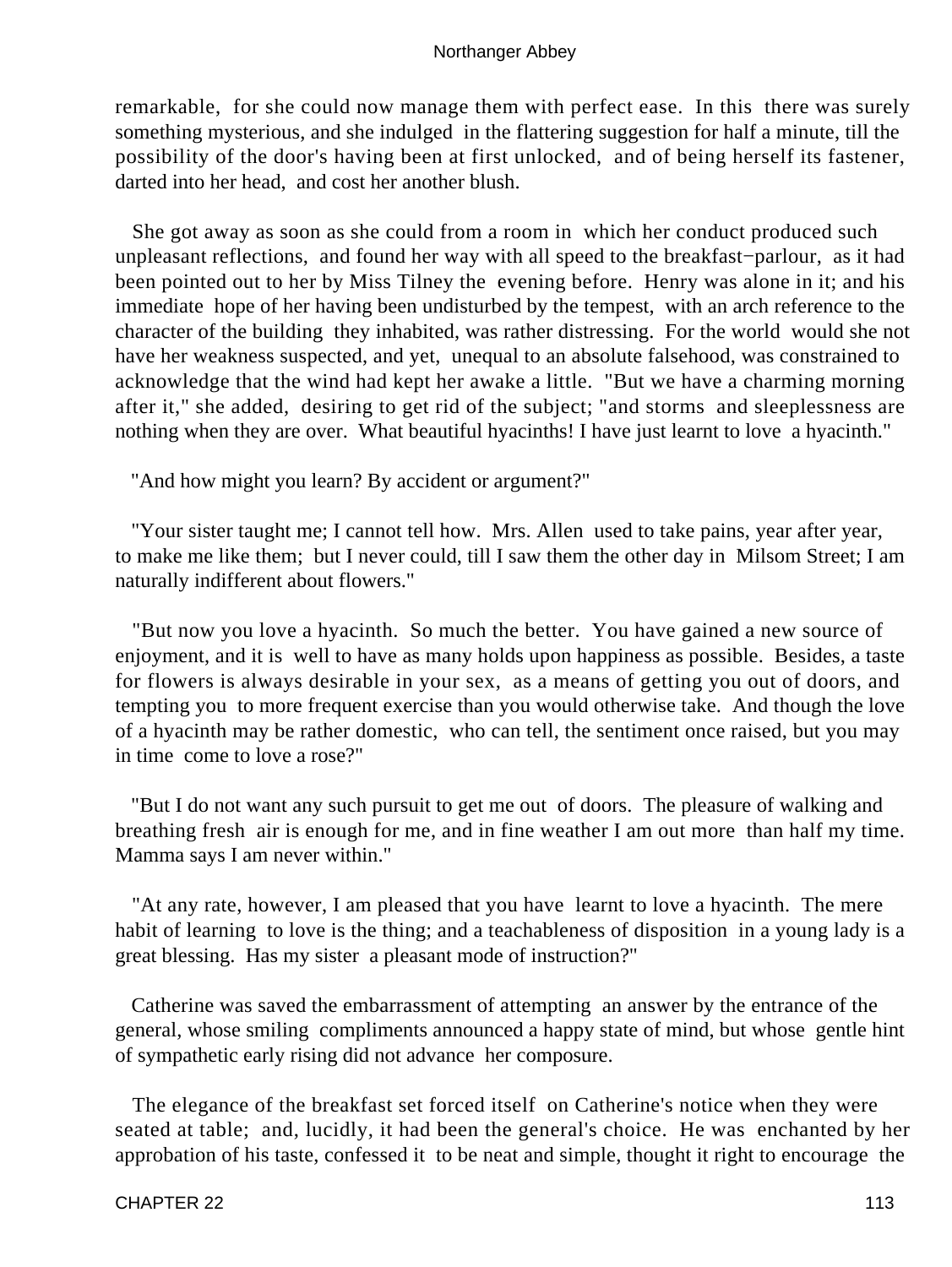manufacture of his country; and for his part, to his uncritical palate, the tea was as well flavoured from the clay of Staffordshire, as from that of Dresden or Save. But this was quite an old set, purchased two years ago. The manufacture was much improved since that time; he had seen some beautiful specimens when last in town, and had he not been perfectly without vanity of that kind, might have been tempted to order a new set. He trusted, however, that an opportunity might ere long occur of selecting one – though not for himself. Catherine was probably the only one of the party who did not understand him.

 Shortly after breakfast Henry left them for Woodston, where business required and would keep him two or three days. They all attended in the hall to see him mount his horse, and immediately on re−entering the breakfast−room, Catherine walked to a window in the hope of catching another glimpse of his figure. "This is a somewhat heavy call upon your brother's fortitude," observed the general to Eleanor. "Woodston will make but a sombre appearance today."

"Is it a pretty place?" asked Catherine.

 "What say you, Eleanor? Speak your opinion, for ladies can best tell the taste of ladies in regard to places as well as men. I think it would be acknowledged by the most impartial eye to have many recommendations. The house stands among fine meadows facing the south−east, with an excellent kitchen−garden in the same aspect; the walls surrounding which I built and stocked myself about ten years ago, for the benefit of my son. It is a family living, Miss Morland; and the property in the place being chiefly my own, you may believe I take care that it shall not be a bad one. Did Henry's income depend solely on this living, he would not be ill−provided for. Perhaps it may seem odd, that with only two younger children, I should think any profession necessary for him; and certainly there are moments when we could all wish him disengaged from every tie of business. But though I may not exactly make converts of you young ladies, I am sure your father, Miss Morland, would agree with me in thinking it expedient to give every young man some employment. The money is nothing, it is not an object, but employment is the thing. Even Frederick, my eldest son, you see, who will perhaps inherit as considerable a landed property as any private man in the county, has his profession."

 The imposing effect of this last argument was equal to his wishes. The silence of the lady proved it to be unanswerable.

 Something had been said the evening before of her being shown over the house, and he now offered himself as her conductor; and though Catherine had hoped to explore it accompanied only by his daughter, it was a proposal of too much happiness in itself, under any circumstances, not to be gladly accepted; for she had been already eighteen hours in the abbey, and had seen only a few of its rooms. The netting−box, just leisurely drawn forth, was closed with joyful haste, and she was ready to attend him in a moment. "And when they had gone over the house, he promised himself moreover the pleasure of accompanying her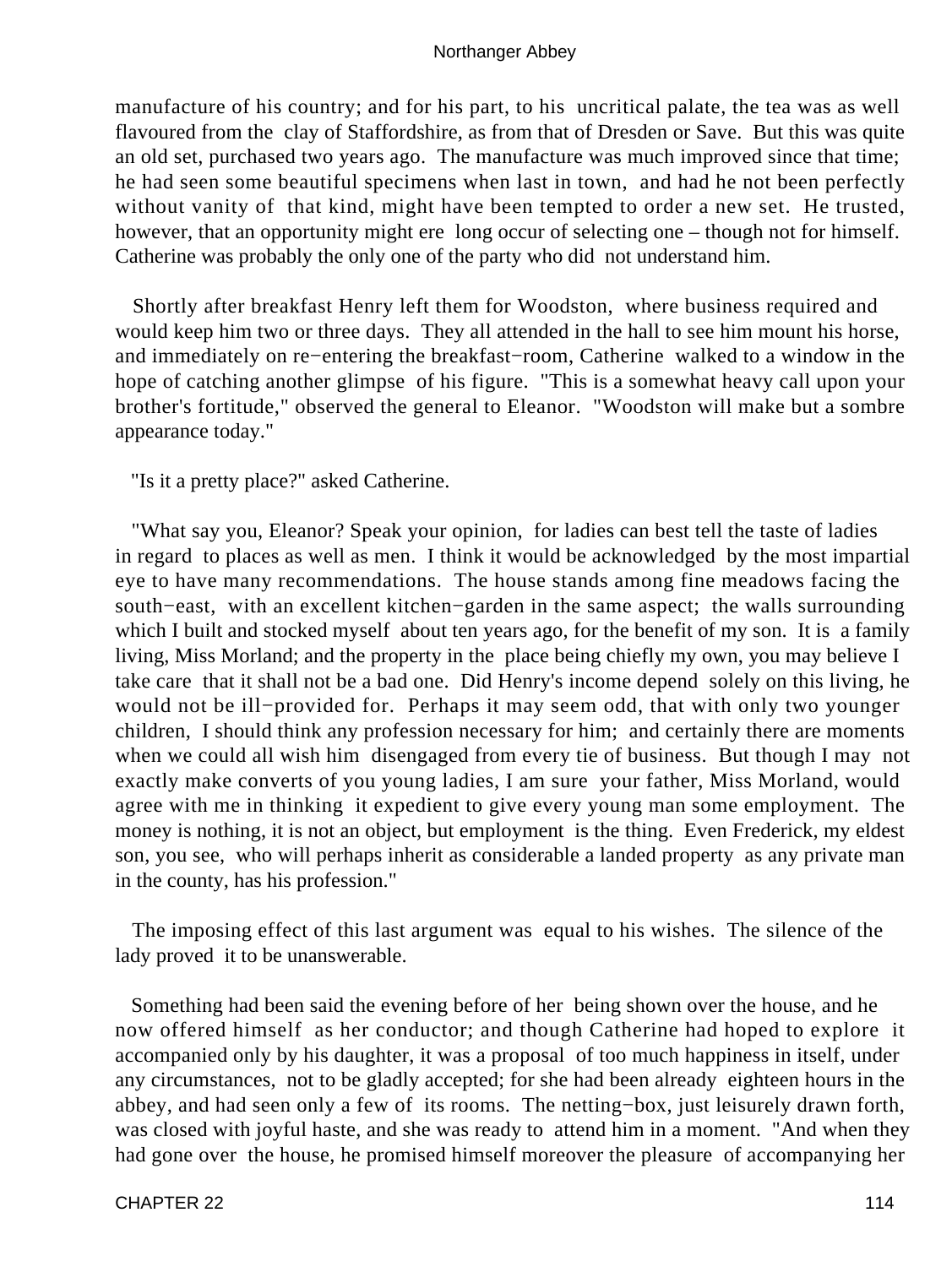into the shrubberies and garden." She curtsied her acquiescence. "But perhaps it might be more agreeable to her to make those her first object. The weather was at present favourable, and at this time of year the uncertainty was very great of its continuing so. Which would she prefer? He was equally at her service. Which did his daughter think would most accord with her fair friend's wishes? But he thought he could discern. Yes, he certainly read in Miss Morland's eyes a judicious desire of making use of the present smiling weather. But when did she judge amiss? The abbey would be always safe and dry. He yielded implicitly, and would fetch his hat and attend them in a moment." He left the room, and Catherine, with a disappointed, anxious face, began to speak of her unwillingness that he should be taking them out of doors against his own inclination, under a mistaken idea of pleasing her; but she was stopped by Miss Tilney's saying, with a little confusion, "I believe it will be wisest to take the morning while it is so fine; and do not be uneasy on my father's account; he always walks out at this time of day."

 Catherine did not exactly know how this was to be understood. Why was Miss Tilney embarrassed? Could there be any unwillingness on the general's side to show her over the abbey? The proposal was his own. And was not it odd that he should always take his walk so early? Neither her father nor Mr. Allen did so. It was certainly very provoking. She was all impatience to see the house, and had scarcely any curiosity about the grounds. If Henry had been with them indeed! But now she should not know what was picturesque when she saw it. Such were her thoughts, but she kept them to herself, and put on her bonnet in patient discontent.

 She was struck, however, beyond her expectation, by the grandeur of the abbey, as she saw it for the first time from the lawn. The whole building enclosed a large court; and two sides of the quadrangle, rich in Gothic ornaments, stood forward for admiration. The remainder was shut off by knolls of old trees, or luxuriant plantations, and the steep woody hills rising behind, to give it shelter, were beautiful even in the leafless month of March. Catherine had seen nothing to compare with it; and her feelings of delight were so strong, that without waiting for any better authority, she boldly burst forth in wonder and praise. The general listened with assenting gratitude; and it seemed as if his own estimation of Northanger had waited unfixed till that hour.

 The kitchen−garden was to be next admired, and he led the way to it across a small portion of the park.

 The number of acres contained in this garden was such as Catherine could not listen to without dismay, being more than double the extent of all Mr. Allen's, as well her father's, including church−yard and orchard. The walls seemed countless in number, endless in length; a village of hot−houses seemed to arise among them, and a whole parish to be at work within the enclosure. The general was flattered by her looks of surprise, which told him almost as plainly, as he soon forced her to tell him in words, that she had never seen any gardens at all equal to them before; and he then modestly owned that, "without any ambition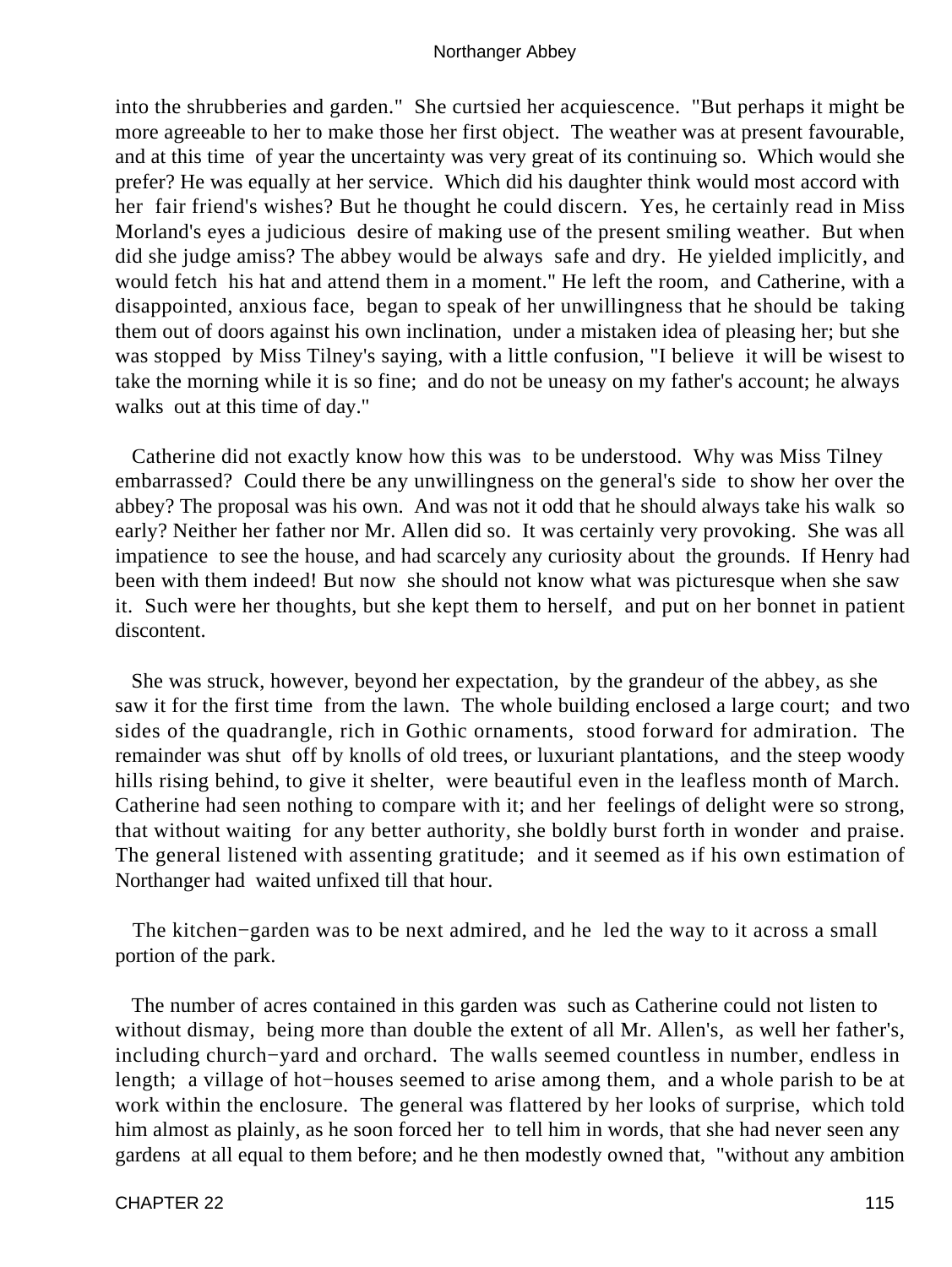of that sort himself – without any solicitude about it – he did believe them to be unrivalled in the kingdom. If he had a hobby−horse, it was that. He loved a garden. Though careless enough in most matters of eating, he loved good fruit – or if he did not, his friends and children did. There were great vexations, however, attending such a garden as his. The utmost care could not always secure the most valuable fruits. The pinery had yielded only one hundred in the last year. Mr. Allen, he supposed, must feel these inconveniences as well as himself."

"No, not at all. Mr. Allen did not care about the garden, and never went into it."

 With a triumphant smile of self−satisfaction, the general wished he could do the same, for he never entered his, without being vexed in some way or other, by its falling short of his plan.

 "How were Mr. Allen's succession−houses worked?" describing the nature of his own as they entered them.

 "Mr. Allen had only one small hot−house, which Mrs. Allen had the use of for her plants in winter, and there was a fire in it now and then."

"He is a happy man!" said the general, with a look of very happy contempt.

 Having taken her into every division, and led her under every wall, till she was heartily weary of seeing and wondering, he suffered the girls at last to seize the advantage of an outer door, and then expressing his wish to examine the effect of some recent alterations about the tea−house, proposed it as no unpleasant extension of their walk, if Miss Morland were not tired. "But where are you going, Eleanor? Why do you choose that cold, damp path to it? Miss Morland will get wet. Our best way is across the park."

 "This is so favourite a walk of mine," said Miss Tilney, "that I always think it the best and nearest way. But perhaps it may be damp."

 It was a narrow winding path through a thick grove of old Scotch firs; and Catherine, struck by its gloomy aspect, and eager to enter it, could not, even by the general's disapprobation, be kept from stepping forward. He perceived her inclination, and having again urged the plea of health in vain, was too polite to make further opposition. He excused himself, however, from attending them: "The rays of the sun were not too cheerful for him, and he would meet them by another course." He turned away; and Catherine was shocked to find how much her spirits were relieved by the separation. The shock, however, being less real than the relief, offered it no injury; and she began to talk with easy gaiety of the delightful melancholy which such a grove inspired.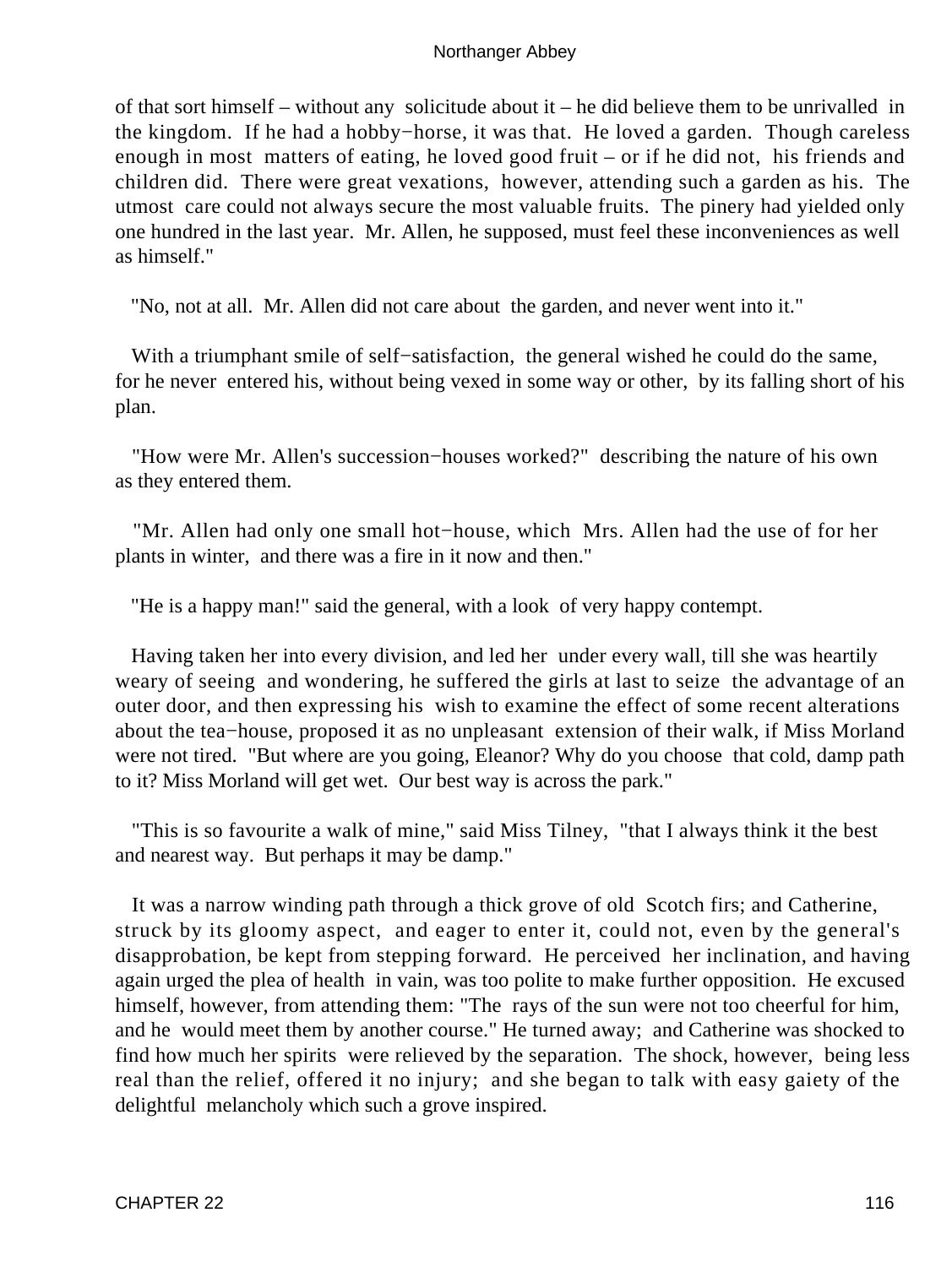"I am particularly fond of this spot," said her companion, with a sigh. "It was my mother's favourite walk."

 Catherine had never heard Mrs. Tilney mentioned in the family before, and the interest excited by this tender remembrance showed itself directly in her altered countenance, and in the attentive pause with which she waited for something more.

 "I used to walk here so often with her!" added Eleanor; "though I never loved it then, as I have loved it since. At that time indeed I used to wonder at her choice. But her memory endears it now."

 "And ought it not," reflected Catherine, "to endear it to her husband? Yet the general would not enter it." Miss Tilney continuing silent, she ventured to say, "Her death must have been a great affliction!"

 "A great and increasing one," replied the other, in a low voice. "I was only thirteen when it happened; and though I felt my loss perhaps as strongly as one so young could feel it, I did not, I could not, then know what a loss it was." She stopped for a moment, and then added, with great firmness, "I have no sister, you know – and though Henry – though my brothers are very affectionate, and Henry is a great deal here, which I am most thankful for, it is impossible for me not to be often solitary."

"To be sure you must miss him very much."

 "A mother would have been always present. A mother would have been a constant friend; her influence would have been beyond all other."

 "Was she a very charming woman? Was she handsome? Was there any picture of her in the abbey? And why had she been so partial to that grove? Was it from dejection of spirits?" – were questions now eagerly poured forth; the first three received a ready affirmative, the two others were passed by; and Catherine's interest in the deceased Mrs. Tilney augmented with every question, whether answered or not. Of her unhappiness in marriage, she felt persuaded. The general certainly had been an unkind husband. He did not love her walk: could he therefore have loved her? And besides, handsome as he was, there was a something in the turn of his features which spoke his not having behaved well to her.

 "Her picture, I suppose," blushing at the consummate art of her own question, "hangs in your father's room?"

 "No; it was intended for the drawing−room; but my father was dissatisfied with the painting, and for some time it had no place. Soon after her death I obtained it for my own, and hung it in my bed−chamber – where I shall be happy to show it you; it is very like." Here was another proof. A portrait – very like – of a departed wife, not valued by the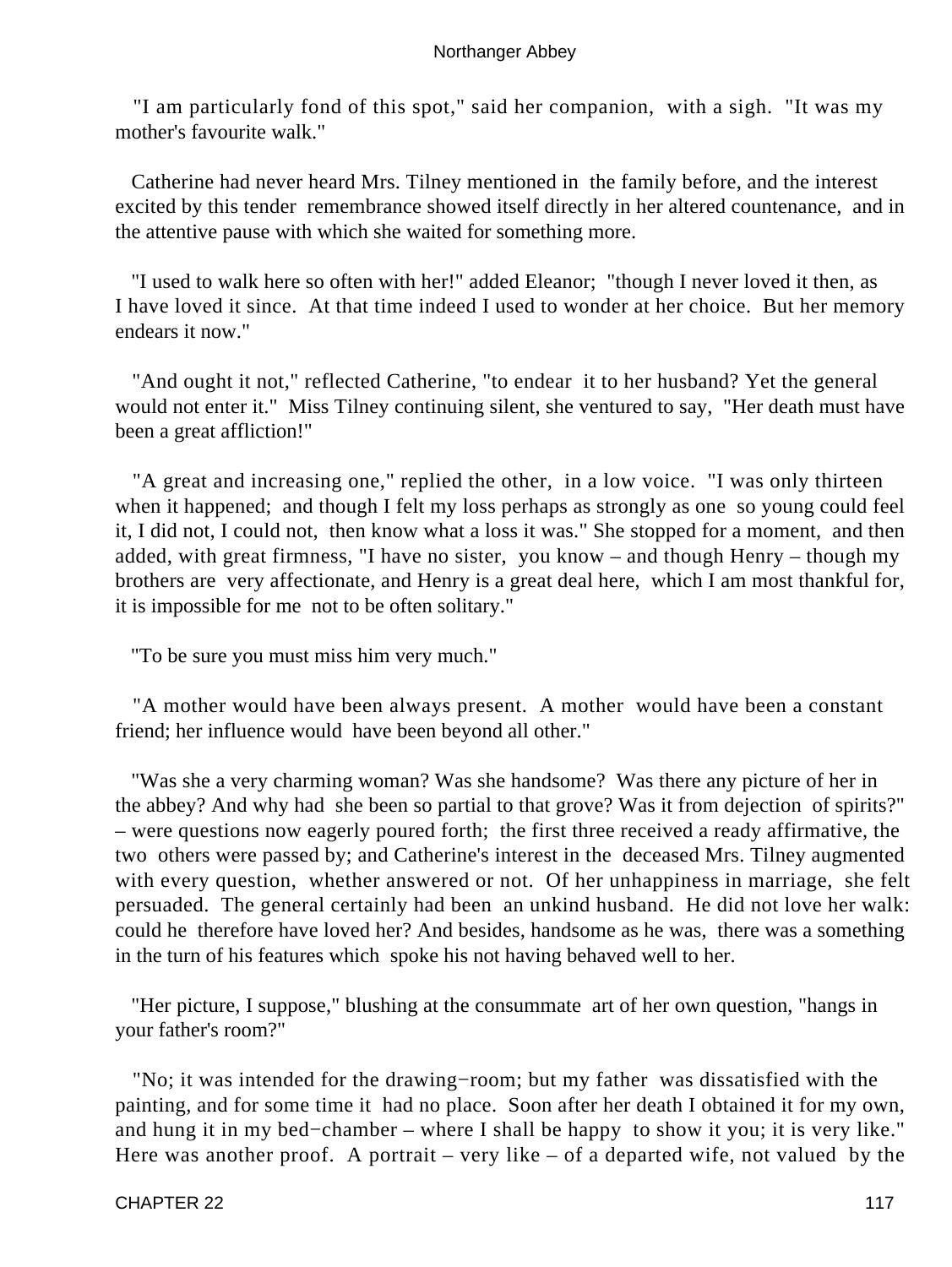husband! He must have been dreadfully cruel to her!

 Catherine attempted no longer to hide from herself the nature of the feelings which, in spite of all his attentions, he had previously excited; and what had been terror and dislike before, was now absolute aversion. Yes, aversion! His cruelty to such a charming woman made him odious to her. She had often read of such characters, characters which Mr. Allen had been used to call unnatural and overdrawn; but here was proof positive of the contrary.

 She had just settled this point when the end of the path brought them directly upon the general; and in spite of all her virtuous indignation, she found herself again obliged to walk with him, listen to him, and even to smile when he smiled. Being no longer able, however, to receive pleasure from the surrounding objects, she soon began to walk with lassitude; the general perceived it, and with a concern for her health, which seemed to reproach her for her opinion of him, was most urgent for returning with his daughter to the house. He would follow them in a quarter of an hour. Again they parted – but Eleanor was called back in half a minute to receive a strict charge against taking her friend round the abbey till his return. This second instance of his anxiety to delay what she so much wished for struck Catherine as very remarkable.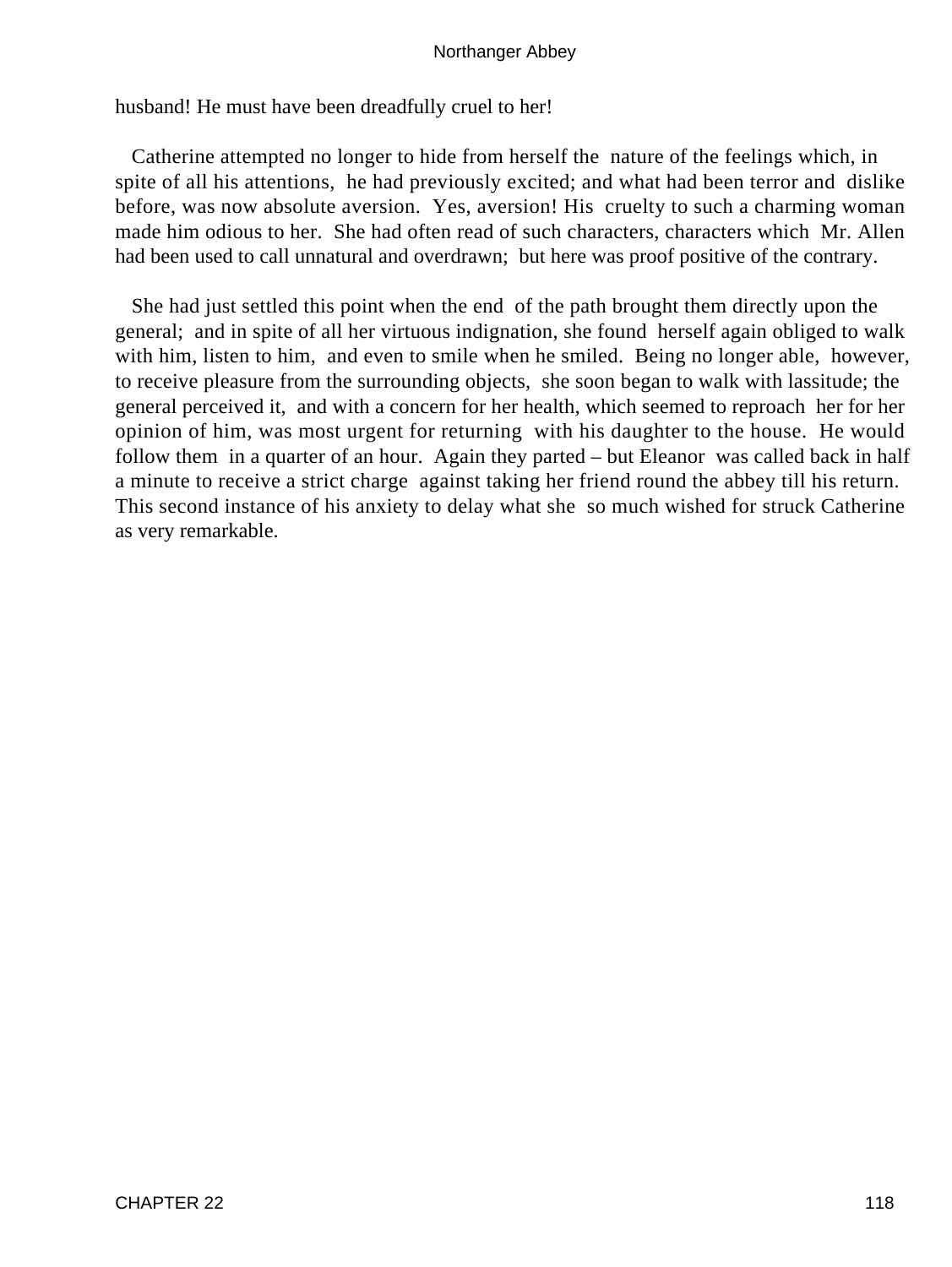# **[CHAPTER 23](#page-165-0)**

An hour passed away before the general came in, spent, on the part of his young guest, in no very favourable consideration of his character. "This lengthened absence, these solitary rambles, did not speak a mind at ease, or a conscience void of reproach." At length he appeared; and, whatever might have been the gloom of his meditations, he could still smile with them. Miss Tilney, understanding in part her friend's curiosity to see the house, soon revived the subject; and her father being, contrary to Catherine's expectations, unprovided with any pretence for further delay, beyond that of stopping five minutes to order refreshments to be in the room by their return, was at last ready to escort them.

 They set forward; and, with a grandeur of air, a dignified step, which caught the eye, but could not shake the doubts of the well−read Catherine, he led the way across the hall, through the common drawing−room and one useless antechamber, into a room magnificent both in size and furniture – the real drawing−room, used only with company of consequence. It was very noble – very grand – very charming! – was all that Catherine had to say, for her indiscriminating eye scarcely discerned the colour of the satin; and all minuteness of praise, all praise that had much meaning, was supplied by the general: the costliness or elegance of any room's fitting−up could be nothing to her; she cared for no furniture of a more modern date than the fifteenth century. When the general had satisfied his own curiosity, in a close examination of every well−known ornament, they proceeded into the library, an apartment, in its way, of equal magnificence, exhibiting a collection of books, on which an humble man might have looked with pride. Catherine heard, admired, and wondered with more genuine feeling than before – gathered all that she could from this storehouse of knowledge, by running over the titles of half a shelf, and was ready to proceed. But suites of apartments did not spring up with her wishes. Large as was the building, she had already visited the greatest part; though, on being told that, with the addition of the kitchen, the six or seven rooms she had now seen surrounded three sides of the court, she could scarcely believe it, or overcome the suspicion of there being many chambers secreted. It was some relief, however, that they were to return to the rooms in common use, by passing through a few of less importance, looking into the court, which, with occasional passages, not wholly unintricate, connected the different sides; and she was further soothed in her progress by being told that she was treading what had once been a cloister, having traces of cells pointed out, and observing several doors that were neither opened nor explained to her – by finding herself successively in a billiard−room, and in the general's private apartment, without comprehending their connection, or being able to turn aright when she left them; and lastly, by passing through a dark little room, owning Henry's authority, and strewed with his litter of books, guns, and greatcoats.

 From the dining−room, of which, though already seen, and always to be seen at five o'clock, the general could not forgo the pleasure of pacing out the length, for the more certain information of Miss Morland, as to what she neither doubted nor cared for, they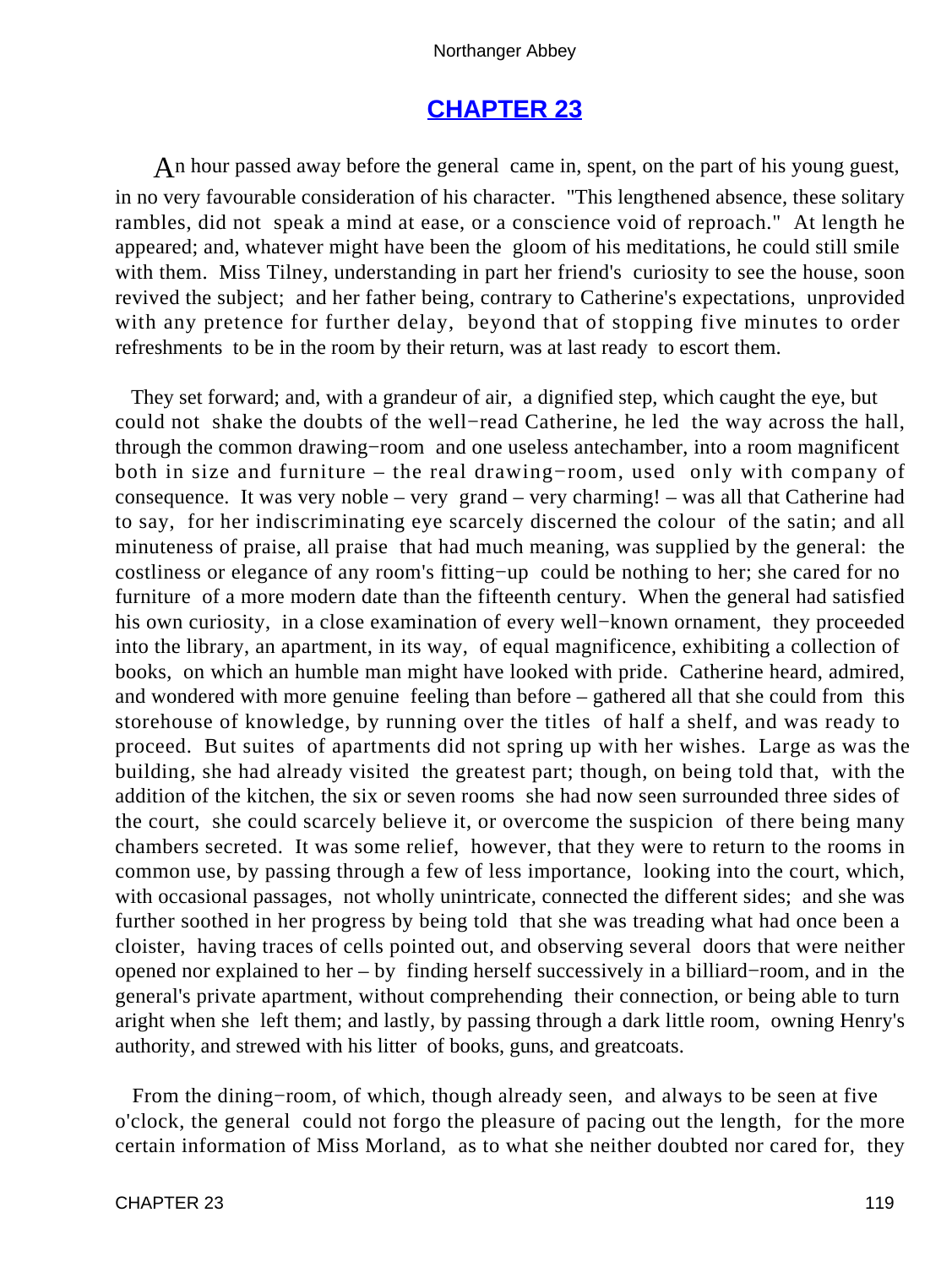proceeded by quick communication to the kitchen – the ancient kitchen of the convent, rich in the massy walls and smoke of former days, and in the stoves and hot closets of the present. The general's improving hand had not loitered here: every modern invention to facilitate the labour of the cooks had been adopted within this, their spacious theatre; and, when the genius of others had failed, his own had often produced the perfection wanted. His endowments of this spot alone might at any time have placed him high among the benefactors of the convent.

 With the walls of the kitchen ended all the antiquity of the abbey; the fourth side of the quadrangle having, on account of its decaying state, been removed by the general's father, and the present erected in its place. All that was venerable ceased here. The new building was not only new, but declared itself to be so; intended only for offices, and enclosed behind by stable−yards, no uniformity of architecture had been thought necessary. Catherine could have raved at the hand which had swept away what must have been beyond the value of all the rest, for the purposes of mere domestic economy; and would willingly have been spared the mortification of a walk through scenes so fallen, had the general allowed it; but if he had a vanity, it was in the arrangement of his offices; and as he was convinced that, to a mind like Miss Morland's, a view of the accommodations and comforts, by which the labours of her inferiors were softened, must always be gratifying, he should make no apology for leading her on. They took a slight survey of all; and Catherine was impressed, beyond her expectation, by their multiplicity and their convenience. The purposes for which a few shapeless pantries and a comfortless scullery were deemed sufficient at Fullerton, were here carried on in appropriate divisions, commodious and roomy. The number of servants continually appearing did not strike her less than the number of their offices. Wherever they went, some pattened girl stopped to curtsy, or some footman in dishabille sneaked off. Yet this was an abbey! How inexpressibly different in these domestic arrangements from such as she had read about – from abbeys and castles, in which, though certainly larger than Northanger, all the dirty work of the house was to be done by two pair of female hands at the utmost. How they could get through it all had often amazed Mrs. Allen; and, when Catherine saw what was necessary here, she began to be amazed herself.

 They returned to the hall, that the chief staircase might be ascended, and the beauty of its wood, and ornaments of rich carving might be pointed out: having gained the top, they turned in an opposite direction from the gallery in which her room lay, and shortly entered one on the same plan, but superior in length and breadth. She was here shown successively into three large bed−chambers, with their dressing−rooms, most completely and handsomely fitted up; everything that money and taste could do, to give comfort and elegance to apartments, had been bestowed on these; and, being furnished within the last five years, they were perfect in all that would be generally pleasing, and wanting in all that could give pleasure to Catherine. As they were surveying the last, the general, after slightly naming a few of the distinguished characters by whom they had at times been honoured, turned with a smiling countenance to Catherine, and ventured to hope that henceforward some of their earliest tenants might be "our friends from Fullerton." She felt the unexpected compliment,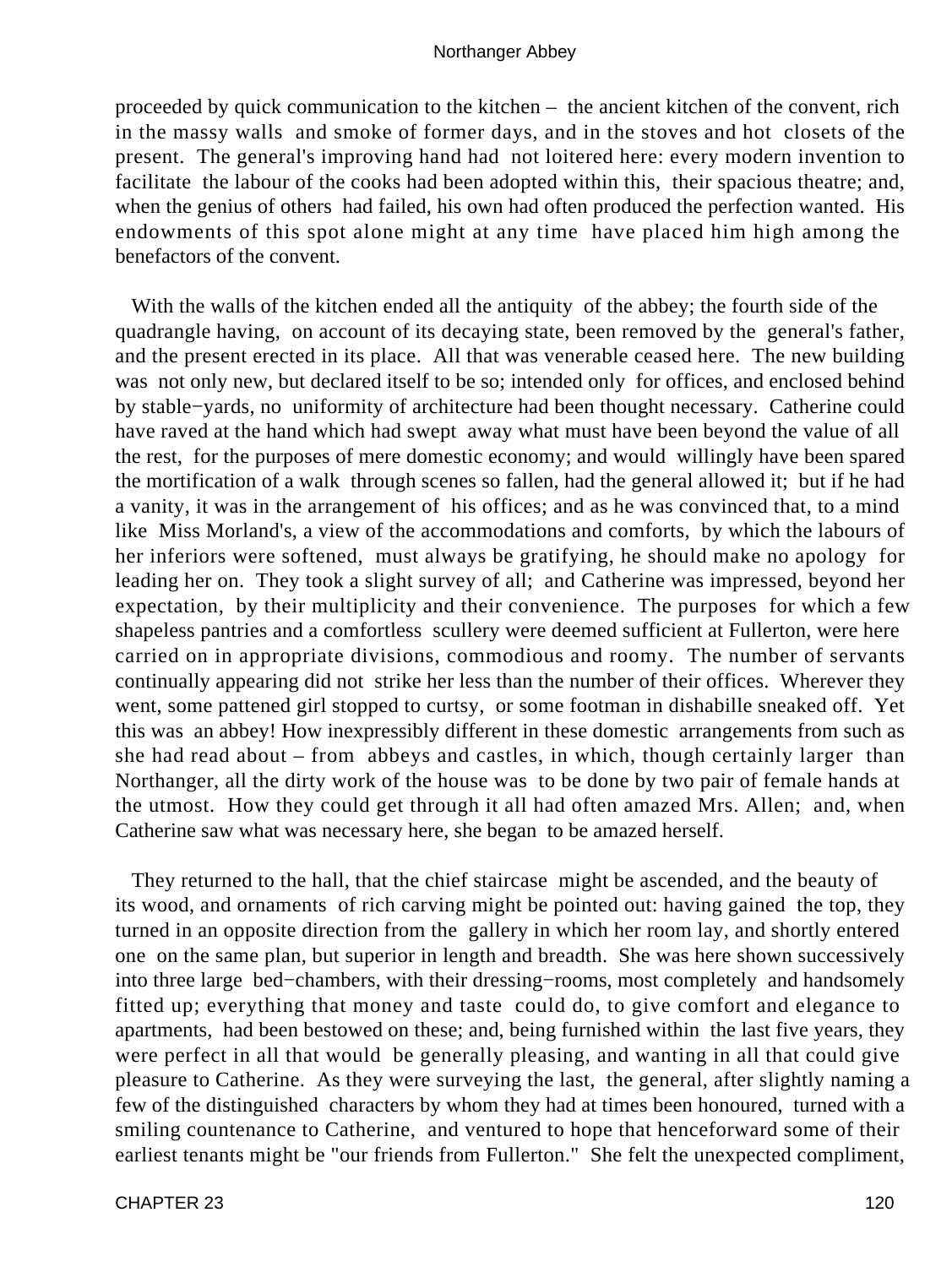and deeply regretted the impossibility of thinking well of a man so kindly disposed towards herself, and so full of civility to all her family.

 The gallery was terminated by folding doors, which Miss Tilney, advancing, had thrown open, and passed through, and seemed on the point of doing the same by the first door to the left, in another long reach of gallery, when the general, coming forwards, called her hastily, and, as Catherine thought, rather angrily back, demanding whether she were going? – And what was there more to be seen? – Had not Miss Morland already seen all that could be worth her notice? – And did she not suppose her friend might be glad of some refreshment after so much exercise? Miss Tilney drew back directly, and the heavy doors were closed upon the mortified Catherine, who, having seen, in a momentary glance beyond them, a narrower passage, more numerous openings, and symptoms of a winding staircase, believed herself at last within the reach of something worth her notice; and felt, as she unwillingly paced back the gallery, that she would rather be allowed to examine that end of the house than see all the finery of all the rest. The general's evident desire of preventing such an examination was an additional stimulant. Something was certainly to be concealed; her fancy, though it had trespassed lately once or twice, could not mislead her here; and what that something was, a short sentence of Miss Tilney's, as they followed the general at some distance downstairs, seemed to point out: "I was going to take you into what was my mother's room – the room in which she died – " were all her words; but few as they were, they conveyed pages of intelligence to Catherine. It was no wonder that the general should shrink from the sight of such objects as that room must contain; a room in all probability never entered by him since the dreadful scene had passed, which released his suffering wife, and left him to the stings of conscience.

 She ventured, when next alone with Eleanor, to express her wish of being permitted to see it, as well as all the rest of that side of the house; and Eleanor promised to attend her there, whenever they should have a convenient hour. Catherine understood her: the general must be watched from home, before that room could be entered. "It remains as it was, I suppose?" said she, in a tone of feeling.

"Yes, entirely."

"And how long ago may it be that your mother died?"

 "She has been dead these nine years." And nine years, Catherine knew, was a trifle of time, compared with what generally elapsed after the death of an injured wife, before her room was put to rights.

"You were with her, I suppose, to the last?"

 "No," said Miss Tilney, sighing; "I was unfortunately from home. Her illness was sudden and short; and, before I arrived it was all over."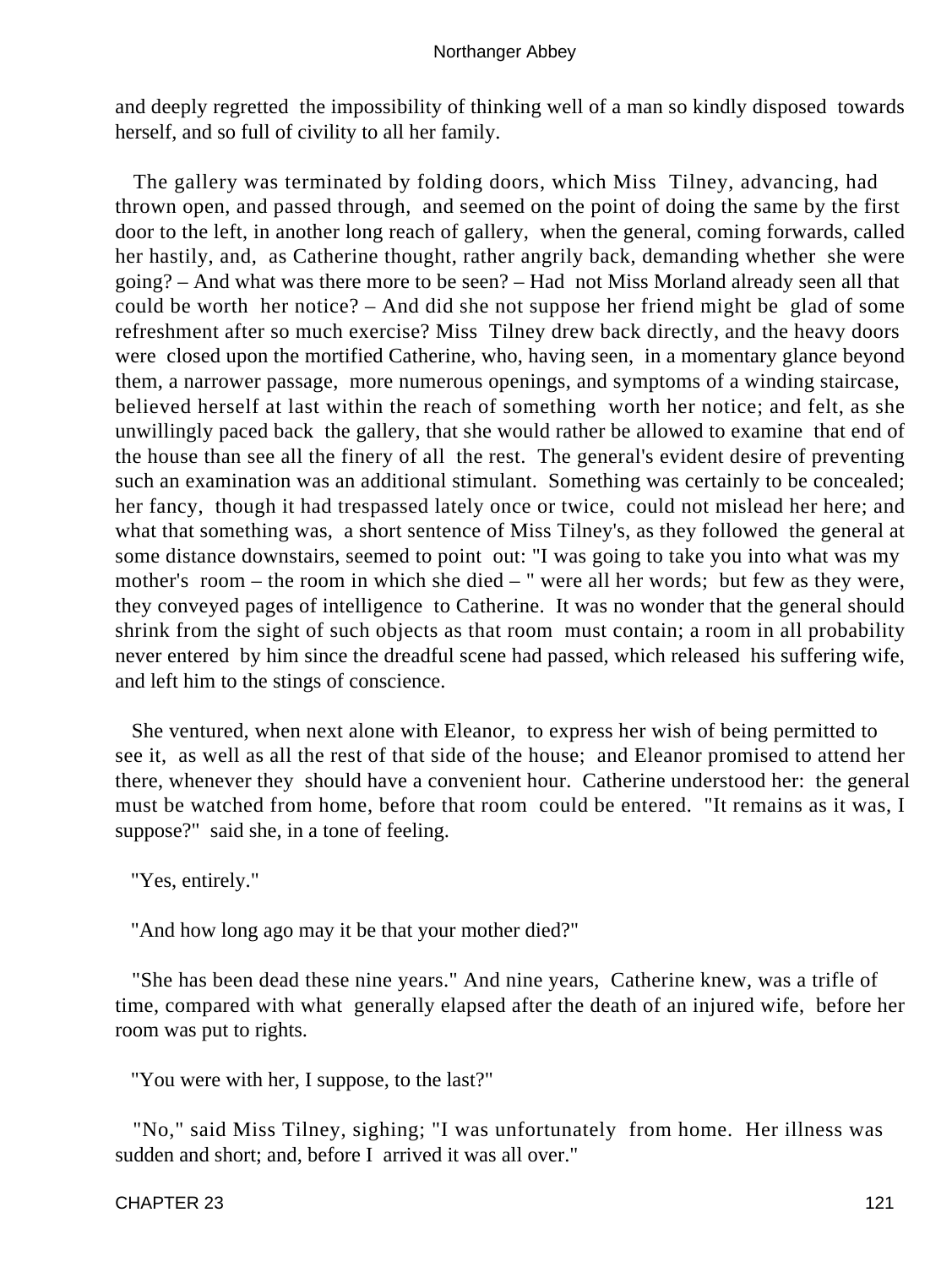Catherine's blood ran cold with the horrid suggestions which naturally sprang from these words. Could it be possible? Could Henry's father – ? And yet how many were the examples to justify even the blackest suspicions! And, when she saw him in the evening, while she worked with her friend, slowly pacing the drawing−room for an hour together in silent thoughtfulness, with downcast eyes and contracted brow, she felt secure from all possibility of wronging him. It was the air and attitude of a Montoni! What could more plainly speak the gloomy workings of a mind not wholly dead to every sense of humanity, in its fearful review of past scenes of guilt? Unhappy man! And the anxiousness of her spirits directed her eyes towards his figure so repeatedly, as to catch Miss Tilney's notice. "My father," she whispered, "often walks about the room in this way; it is nothing unusual."

 "So much the worse!" thought Catherine; such ill−timed exercise was of a piece with the strange unseasonableness of his morning walks, and boded nothing good.

 After an evening, the little variety and seeming length of which made her peculiarly sensible of Henry's importance among them, she was heartily glad to be dismissed; though it was a look from the general not designed for her observation which sent his daughter to the bell. When the butler would have lit his master's candle, however, he was forbidden. The latter was not going to retire. "I have many pamphlets to finish," said he to Catherine, "before I can close my eyes, and perhaps may be poring over the affairs of the nation for hours after you are asleep. Can either of us be more meetly employed? My eyes will be blinding for the good of others, and yours preparing by rest for future mischief."

 But neither the business alleged, nor the magnificent compliment, could win Catherine from thinking that some very different object must occasion so serious a delay of proper repose. To be kept up for hours, after the family were in bed, by stupid pamphlets was not very likely. There must be some deeper cause: something was to be done which could be done only while the household slept; and the probability that Mrs. Tilney yet lived, shut up for causes unknown, and receiving from the pitiless hands of her husband a nightly supply of coarse food, was the conclusion which necessarily followed. Shocking as was the idea, it was at least better than a death unfairly hastened, as, in the natural course of things, she must ere long be released. The suddenness of her reputed illness, the absence of her daughter, and probably of her other children, at the time – all favoured the supposition of her imprisonment. Its origin – jealousy perhaps, or wanton cruelty – was yet to be unravelled.

 In revolving these matters, while she undressed, it suddenly struck her as not unlikely that she might that morning have passed near the very spot of this unfortunate woman's confinement – might have been within a few paces of the cell in which she languished out her days; for what part of the abbey could be more fitted for the purpose than that which yet bore the traces of monastic division? In the high−arched passage, paved with stone, which already she had trodden with peculiar awe, she well remembered the doors of which the general had given no account. To what might not those doors lead? In support of the plausibility of this conjecture, it further occurred to her that the forbidden gallery, in which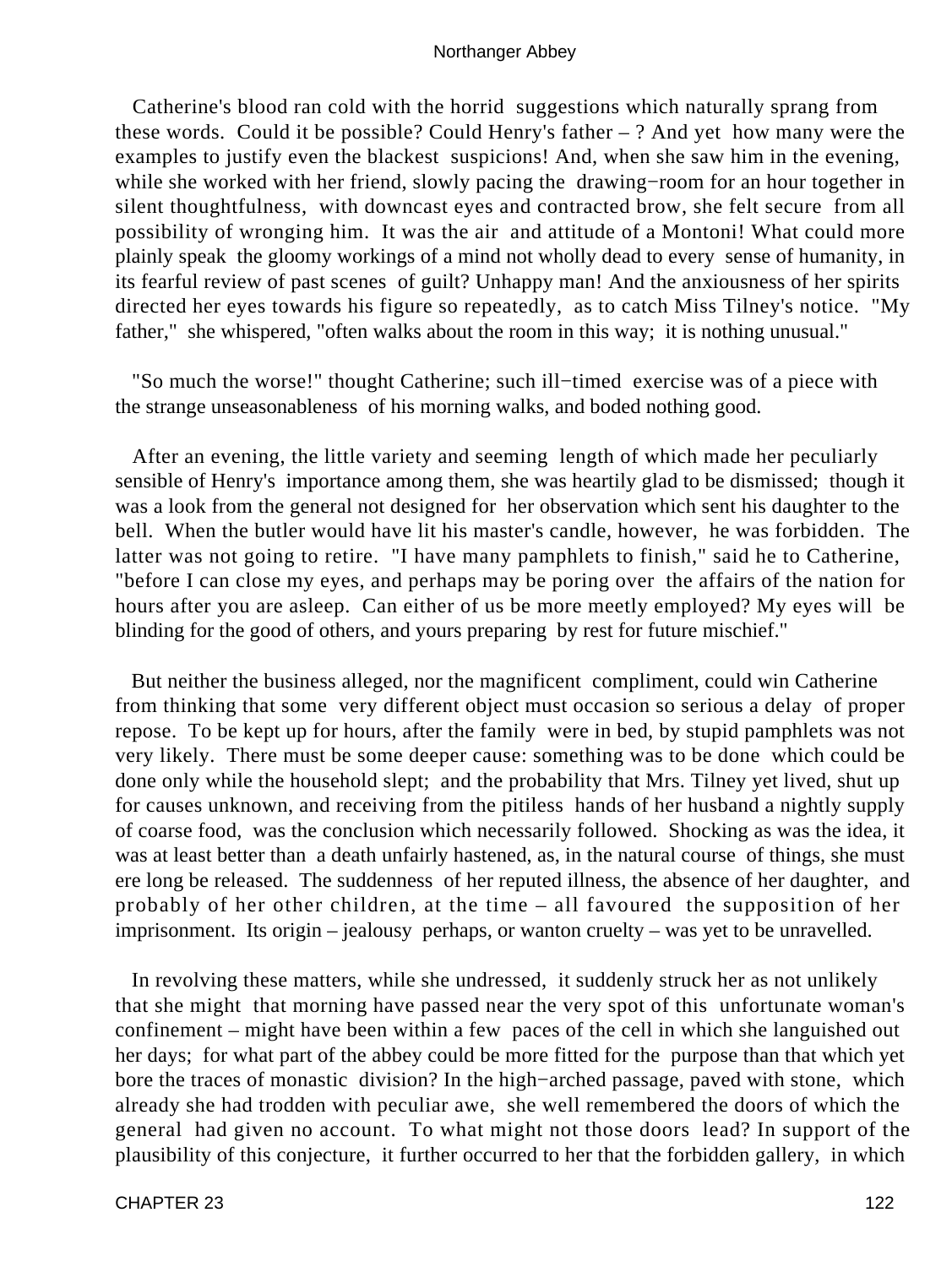lay the apartments of the unfortunate Mrs. Tilney, must be, as certainly as her memory could guide her, exactly over this suspected range of cells, and the staircase by the side of those apartments of which she had caught a transient glimpse, communicating by some secret means with those cells, might well have favoured the barbarous proceedings of her husband. Down that staircase she had perhaps been conveyed in a state of well−prepared insensibility!

 Catherine sometimes started at the boldness of her own surmises, and sometimes hoped or feared that she had gone too far; but they were supported by such appearances as made their dismissal impossible.

 The side of the quadrangle, in which she supposed the guilty scene to be acting, being, according to her belief, just opposite her own, it struck her that, if judiciously watched, some rays of light from the general's lamp might glimmer through the lower windows, as he passed to the prison of his wife; and, twice before she stepped into bed, she stole gently from her room to the corresponding window in the gallery, to see if it appeared; but all abroad was dark, and it must yet be too early. The various ascending noises convinced her that the servants must still be up. Till midnight, she supposed it would be in vain to watch; but then, when the clock had struck twelve, and all was quiet, she would, if not quite appalled by darkness, steal out and look once more. The clock struck twelve – and Catherine had been half an hour asleep.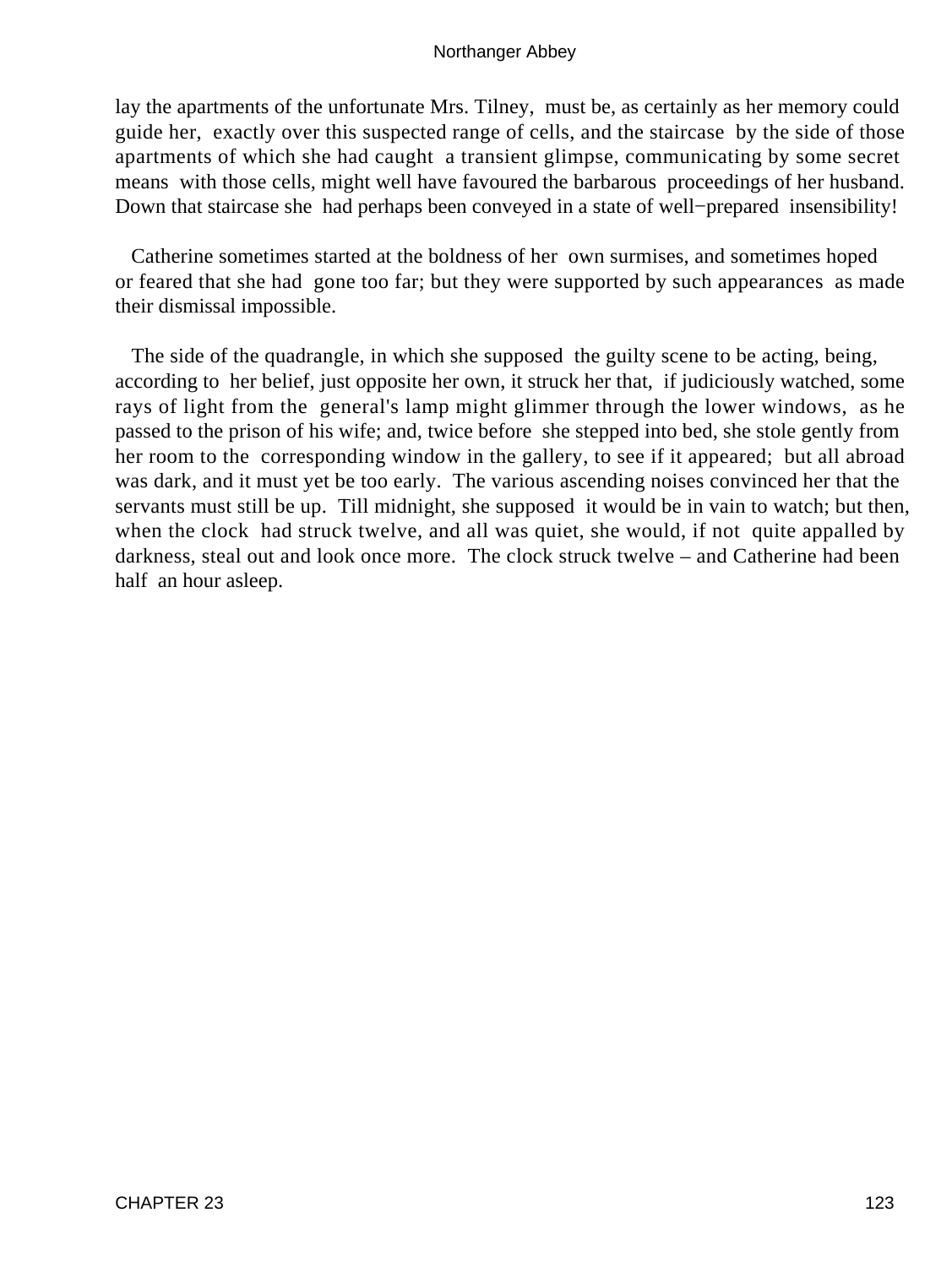# **[CHAPTER 24](#page-165-0)**

The next day afforded no opportunity for the proposed examination of the mysterious apartments. It was Sunday, and the whole time between morning and afternoon service was required by the general in exercise abroad or eating cold meat at home; and great as was Catherine's curiosity, her courage was not equal to a wish of exploring them after dinner, either by the fading light of the sky between six and seven o'clock, or by the yet more partial though stronger illumination of a treacherous lamp. The day was unmarked therefore by anything to interest her imagination beyond the sight of a very elegant monument to the memory of Mrs. Tilney, which immediately fronted the family pew. By that her eye was instantly caught and long retained; and the perusal of the highly strained epitaph, in which every virtue was ascribed to her by the inconsolable husband, who must have been in some way or other her destroyer, affected her even to tears.

 That the general, having erected such a monument, should be able to face it, was not perhaps very strange, and yet that he could sit so boldly collected within its view, maintain so elevated an air, look so fearlessly around, nay, that he should even enter the church, seemed wonderful to Catherine. Not, however, that many instances of beings equally hardened in guilt might not be produced. She could remember dozens who had persevered in every possible vice, going on from crime to crime, murdering whomsoever they chose, without any feeling of humanity or remorse; till a violent death or a religious retirement closed their black career. The erection of the monument itself could not in the smallest degree affect her doubts of Mrs. Tilney's actual decease. Were she even to descend into the family vault where her ashes were supposed to slumber, were she to behold the coffin in which they were said to be enclosed – what could it avail in such a case? Catherine had read too much not to be perfectly aware of the ease with which a waxen figure might be introduced, and a supposititious funeral carried on.

 The succeeding morning promised something better. The general's early walk, ill−timed as it was in every other view, was favourable here; and when she knew him to be out of the house, she directly proposed to Miss Tilney the accomplishment of her promise. Eleanor was ready to oblige her; and Catherine reminding her as they went of another promise, their first visit in consequence was to the portrait in her bed−chamber. It represented a very lovely woman, with a mild and pensive countenance, justifying, so far, the expectations of its new observer; but they were not in every respect answered, for Catherine had depended upon meeting with features, hair, complexion, that should be the very counterpart, the very image, if not of Henry's, of Eleanor's – the only portraits of which she had been in the habit of thinking, bearing always an equal resemblance of mother and child. A face once taken was taken for generations. But here she was obliged to look and consider and study for a likeness. She contemplated it, however, in spite of this drawback, with much emotion, and, but for a yet stronger interest, would have left it unwillingly.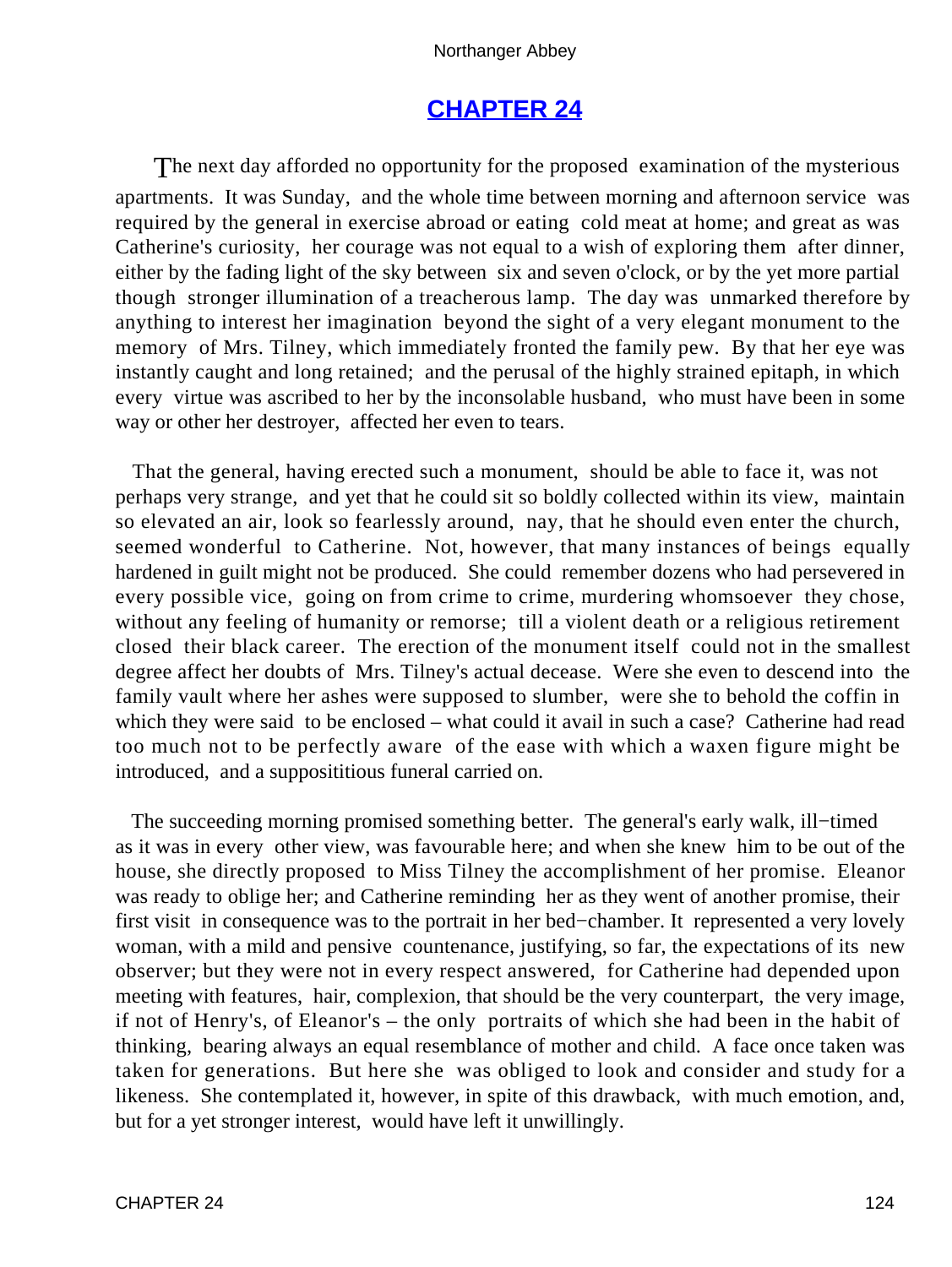Her agitation as they entered the great gallery was too much for any endeavour at discourse; she could only look at her companion. Eleanor's countenance was dejected, yet sedate; and its composure spoke her inured to all the gloomy objects to which they were advancing. Again she passed through the folding doors, again her hand was upon the important lock, and Catherine, hardly able to breathe, was turning to close the former with fearful caution, when the figure, the dreaded figure of the general himself at the further end of the gallery, stood before her! The name of "Eleanor" at the same moment, in his loudest tone, resounded through the building, giving to his daughter the first intimation of his presence, and to Catherine terror upon terror. An attempt at concealment had been her first instinctive movement on perceiving him, yet she could scarcely hope to have escaped his eye; and when her friend, who with an apologizing look darted hastily by her, had joined and disappeared with him, she ran for safety to her own room, and, locking herself in, believed that she should never have courage to go down again. She remained there at least an hour, in the greatest agitation, deeply commiserating the state of her poor friend, and expecting a summons herself from the angry general to attend him in his own apartment. No summons, however, arrived; and at last, on seeing a carriage drive up to the abbey, she was emboldened to descend and meet him under the protection of visitors. The breakfast−room was gay with company; and she was named to them by the general as the friend of his daughter, in a complimentary style, which so well concealed his resentful ire, as to make her feel secure at least of life for the present. And Eleanor, with a command of countenance which did honour to her concern for his character, taking an early occasion of saying to her, "My father only wanted me to answer a note," she began to hope that she had either been unseen by the general, or that from some consideration of policy she should be allowed to suppose herself so. Upon this trust she dared still to remain in his presence, after the company left them, and nothing occurred to disturb it.

 In the course of this morning's reflections, she came to a resolution of making her next attempt on the forbidden door alone. It would be much better in every respect that Eleanor should know nothing of the matter. To involve her in the danger of a second detection, to court her into an apartment which must wring her heart, could not be the office of a friend. The general's utmost anger could not be to herself what it might be to a daughter; and, besides, she thought the examination itself would be more satisfactory if made without any companion. It would be impossible to explain to Eleanor the suspicions, from which the other had, in all likelihood, been hitherto happily exempt; nor could she therefore, in her presence, search for those proofs of the general's cruelty, which however they might yet have escaped discovery, she felt confident of somewhere drawing forth, in the shape of some fragmented journal, continued to the last gasp. Of the way to the apartment she was now perfectly mistress; and as she wished to get it over before Henry's return, who was expected on the morrow, there was no time to be lost, The day was bright, her courage high; at four o'clock, the sun was now two hours above the horizon, and it would be only her retiring to dress half an hour earlier than usual.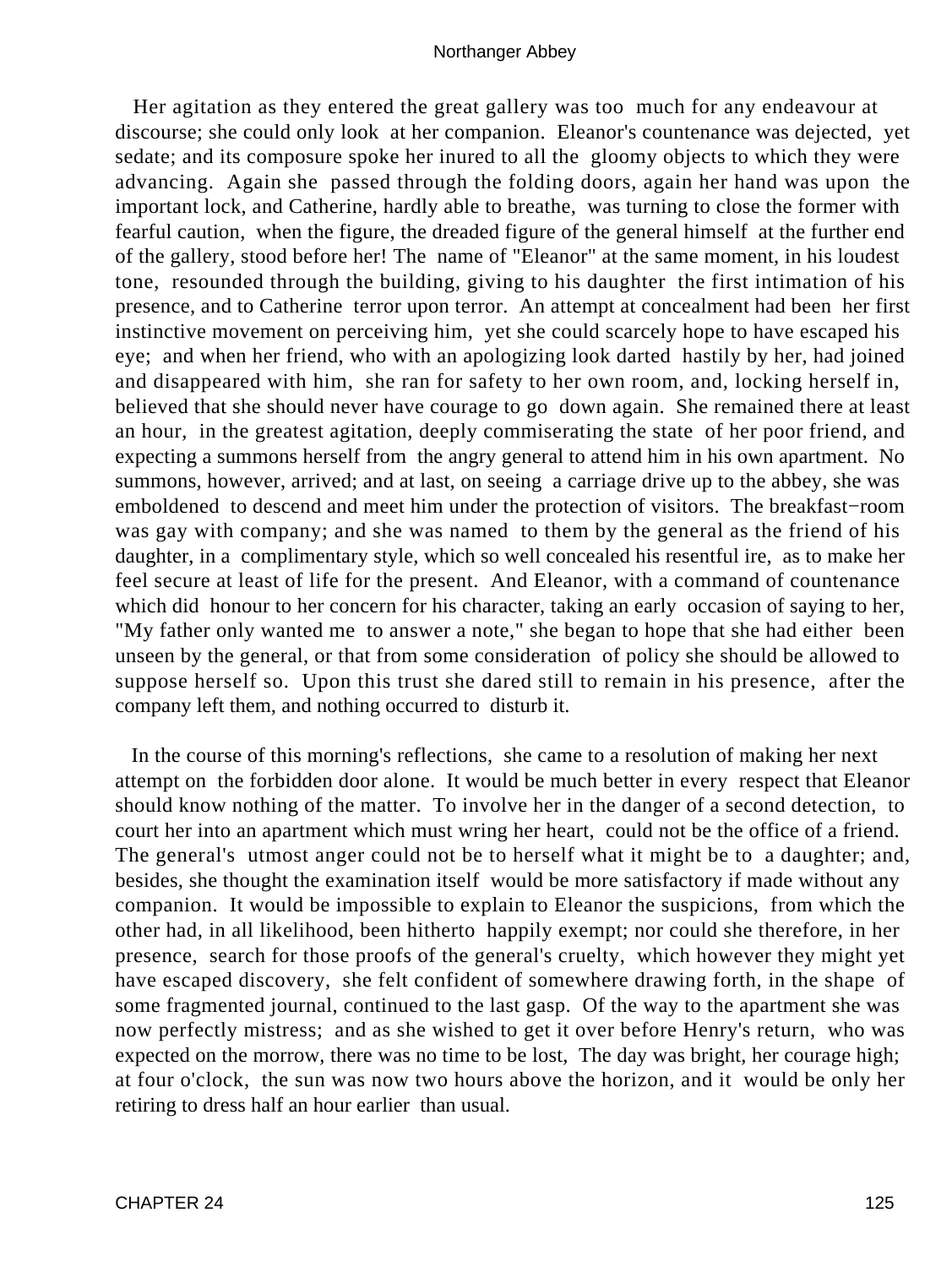It was done; and Catherine found herself alone in the gallery before the clocks had ceased to strike. It was no time for thought; she hurried on, slipped with the least possible noise through the folding doors, and without stopping to look or breathe, rushed forward to the one in question. The lock yielded to her hand, and, luckily, with no sullen sound that could alarm a human being. On tiptoe she entered; the room was before her; but it was some minutes before she could advance another step. She beheld what fixed her to the spot and agitated every feature. She saw a large, well−proportioned apartment, an handsome dimity bed, arranged as unoccupied with an housemaid's care, a bright Bath stove, mahogany wardrobes, and neatly painted chairs, on which the warm beams of a western sun gaily poured through two sash windows! Catherine had expected to have her feelings worked, and worked they were. Astonishment and doubt first seized them; and a shortly succeeding ray of common sense added some bitter emotions of shame. She could not be mistaken as to the room; but how grossly mistaken in everything else! – in Miss Tilney's meaning, in her own calculation! This apartment, to which she had given a date so ancient, a position so awful, proved to be one end of what the general's father had built. There were two other doors in the chamber, leading probably into dressing−closets; but she had no inclination to open either. Would the veil in which Mrs. Tilney had last walked, or the volume in which she had last read, remain to tell what nothing else was allowed to whisper? No: whatever might have been the general's crimes, he had certainly too much wit to let them sue for detection. She was sick of exploring, and desired but to be safe in her own room, with her own heart only privy to its folly; and she was on the point of retreating as softly as she had entered, when the sound of footsteps, she could hardly tell where, made her pause and tremble. To be found there, even by a servant, would be unpleasant; but by the general (and he seemed always at hand when least wanted), much worse! She listened – the sound had ceased; and resolving not to lose a moment, she passed through and closed the door. At that instant a door underneath was hastily opened; someone seemed with swift steps to ascend the stairs, by the head of which she had yet to pass before she could gain the gallery. She bad no power to move. With a feeling of terror not very definable, she fixed her eyes on the staircase, and in a few moments it gave Henry to her view. "Mr. Tilney!" she exclaimed in a voice of more than common astonishment. He looked astonished too. "Good God!" she continued, not attending to his address. "How came you here? How came you up that staircase?"

 "How came I up that staircase!" he replied, greatly surprised. "Because it is my nearest way from the stable−yard to my own chamber; and why should I not come up it?"

 Catherine recollected herself, blushed deeply, and could say no more. He seemed to be looking in her countenance for that explanation which her lips did not afford. She moved on towards the gallery. "And may I not, in my turn," said he, as be pushed back the folding doors, "ask how you came here? This passage is at least as extraordinary a road from the breakfast−parlour to your apartment, as that staircase can be from the stables to mine."

"I have been," said Catherine, looking down, "to see your mother's room."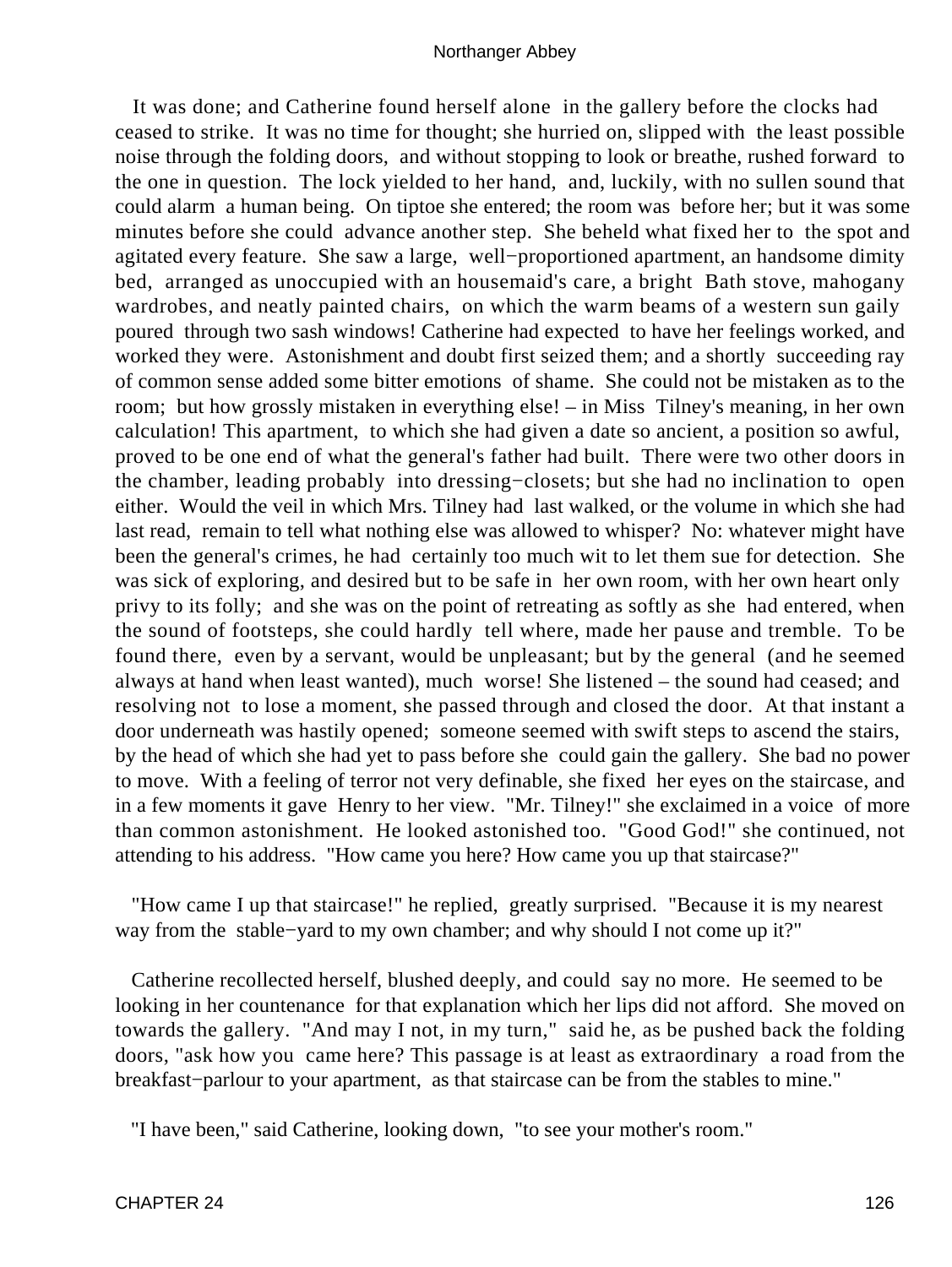"My mother's room! Is there anything extraordinary to be seen there?"

"No, nothing at all. I thought you did not mean to come back till tomorrow."

 "I did not expect to be able to return sooner, when I went away; but three hours ago I had the pleasure of finding nothing to detain me. You look pale. I am afraid I alarmed you by running so fast up those stairs. Perhaps you did not know – you were not aware of their leading from the offices in common use?"

"No, I was not. You have had a very fine day for your ride."

 "Very; and does Eleanor leave you to find your way into an the rooms in the house by yourself?"

 "Oh! No; she showed me over the greatest part on Saturday – and we were coming here to these rooms – but only" – dropping her voice – "your father was with us."

 "And that prevented you," said Henry, earnestly regarding her. "Have you looked into all the rooms in that passage?"

"No, I only wanted to see – Is not it very late? I must go and dress."

 "It is only a quarter past four" showing his watch – "and you are not now in Bath. No theatre, no rooms to prepare for. Half an hour at Northanger must be enough."

 She could not contradict it, and therefore suffered herself to be detained, though her dread of further questions made her, for the first time in their acquaintance, wish to leave him. They walked slowly up the gallery. "Have you had any letter from Bath since I saw you?"

"No, and I am very much surprised. Isabella promised so faithfully to write directly."

 "Promised so faithfully! A faithful promise! That puzzles me. I have heard of a faithful performance. But a faithful promise – the fidelity of promising! It is a power little worth knowing, however, since it can deceive and pain you. My mother's room is very commodious, is it not? Large and cheerful−looking, and the dressing−closets so well disposed! It always strikes me as the most comfortable apartment in the house, and I rather wonder that Eleanor should not take it for her own. She sent you to look at it, I suppose?"

"No."

 "It has been your own doing entirely?" Catherine said nothing. After a short silence, during which he had closely observed her, he added, "As there is nothing in the room in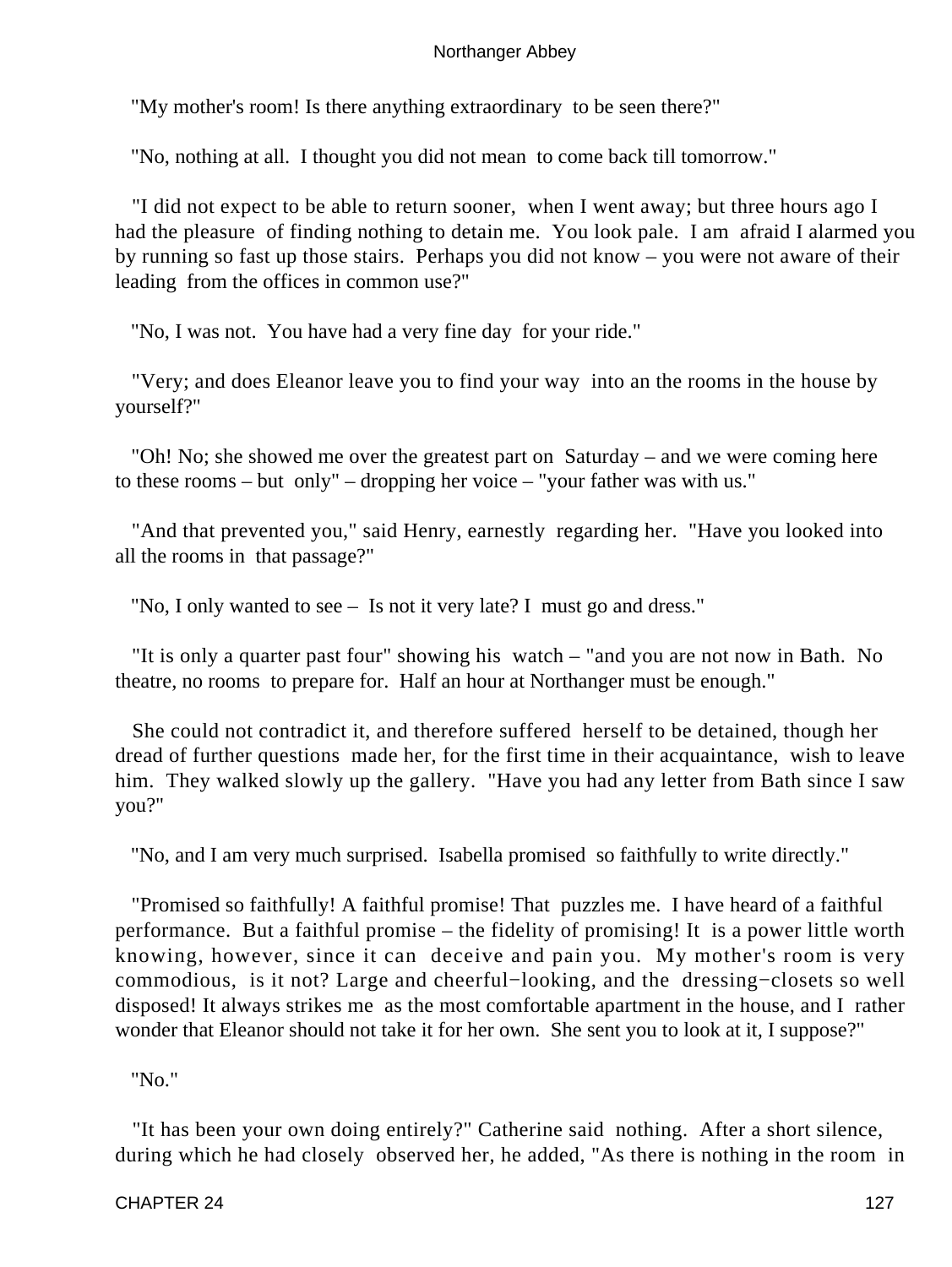itself to raise curiosity, this must have proceeded from a sentiment of respect for my mother's character, as described by Eleanor, which does honour to her memory. The world, I believe, never saw a better woman. But it is not often that virtue can boast an interest such as this. The domestic, unpretending merits of a person never known do not often create that kind of fervent, venerating tenderness which would prompt a visit like yours. Eleanor, I suppose, has talked of her a great deal?"

 "Yes, a great deal. That is – no, not much, but what she did say was very interesting. Her dying so suddenly" (slowly, and with hesitation it was spoken), "and you – none of you being at home – and your father, I thought – perhaps had not been very fond of her."

 "And from these circumstances," he replied (his quick eye fixed on hers), "you infer perhaps the probability of some negligence – some" – (involuntarily she shook her head) – "or it may be – of something still less pardonable." She raised her eyes towards him more fully than she had ever done before. "My mother's illness," he continued, "the seizure which ended in her death, was sudden. The malady itself, one from which she had often suffered, a bilious fever – its cause therefore constitutional. On the third day, in short, as soon as she could be prevailed on, a physician attended her, a very respectable man, and one in whom she had always placed great confidence. Upon his opinion of her danger, two others were called in the next day, and remained in almost constant attendance for four and twenty hours. On the fifth day she died. During the progress of her disorder, Frederick and I (we were both at home) saw her repeatedly; and from our own observation can bear witness to her having received every possible attention which could spring from the affection of those about her, or which her situation in life could command. Poor Eleanor was absent, and at such a distance as to return only to see her mother in her coffin."

"But your father," said Catherine, "was he afflicted?"

 "For a time, greatly so. You have erred in supposing him not attached to her. He loved her, I am persuaded, as well as it was possible for him to – we have not all, you know, the same tenderness of disposition – and I will not pretend to say that while she lived, she might not often have had much to bear, but though his temper injured her, his judgment never did. His value of her was sincere; and, if not permanently, he was truly afflicted by her death."

"I am very glad of it," said Catherine; "it would have been very shocking!"

 "If I understand you rightly, you had formed a surmise of such horror as I have hardly words to – Dear Miss Morland, consider the dreadful nature of the suspicions you have entertained. What have you been judging from? Remember the country and the age in which we live. Remember that we are English, that we are Christians. Consult your own understanding, your own sense of the probable, your own observation of what is passing around you. Does our education prepare us for such atrocities? Do our laws connive at them? Could they be perpetrated without being known, in a country like this, where social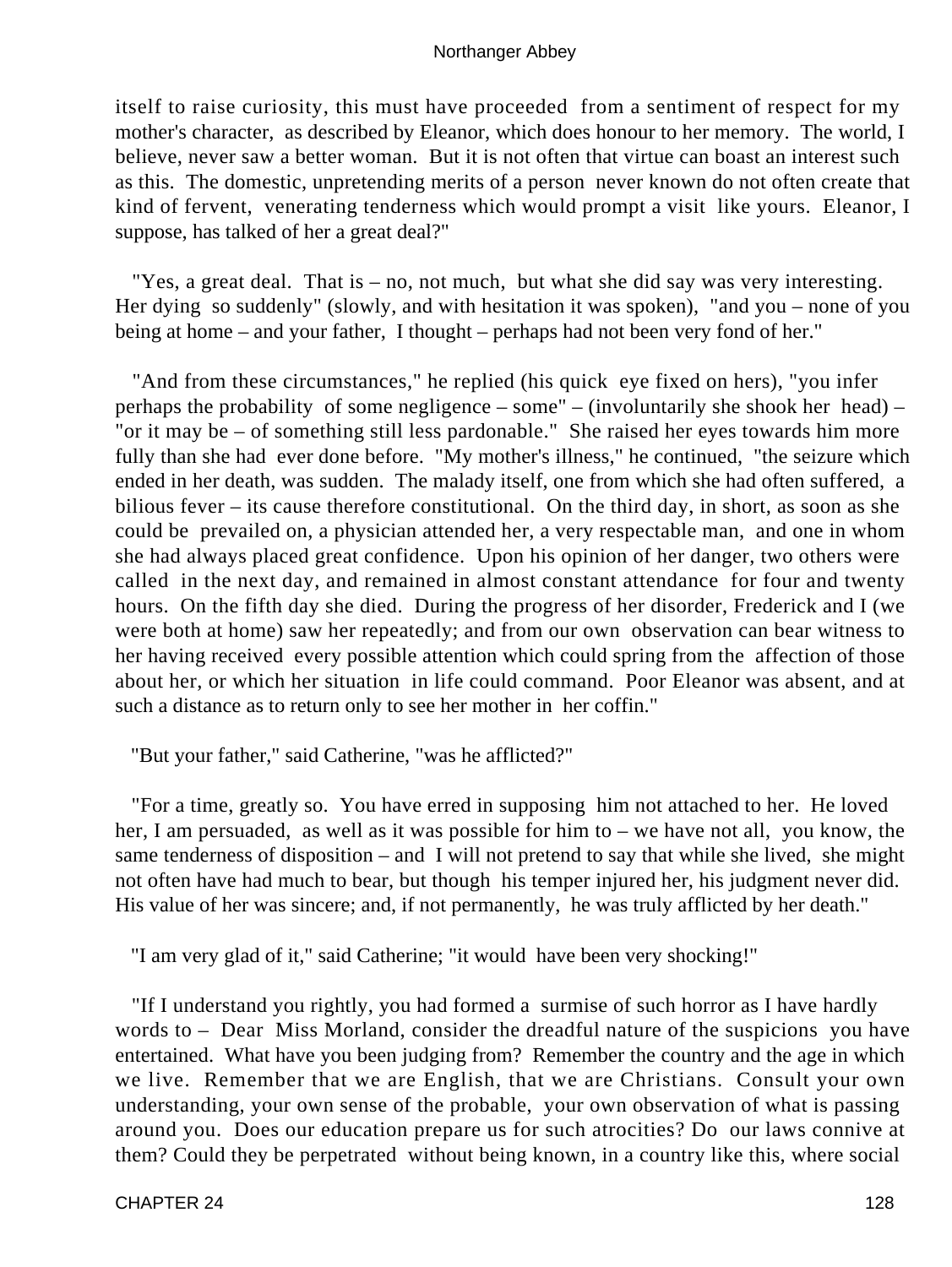and literary intercourse is on such a footing, where every man is surrounded by a neighbourhood of voluntary spies, and where roads and newspapers lay everything open? Dearest Miss Morland, what ideas have you been admitting?"

 They had reached the end of the gallery, and with tears of shame she ran off to her own room.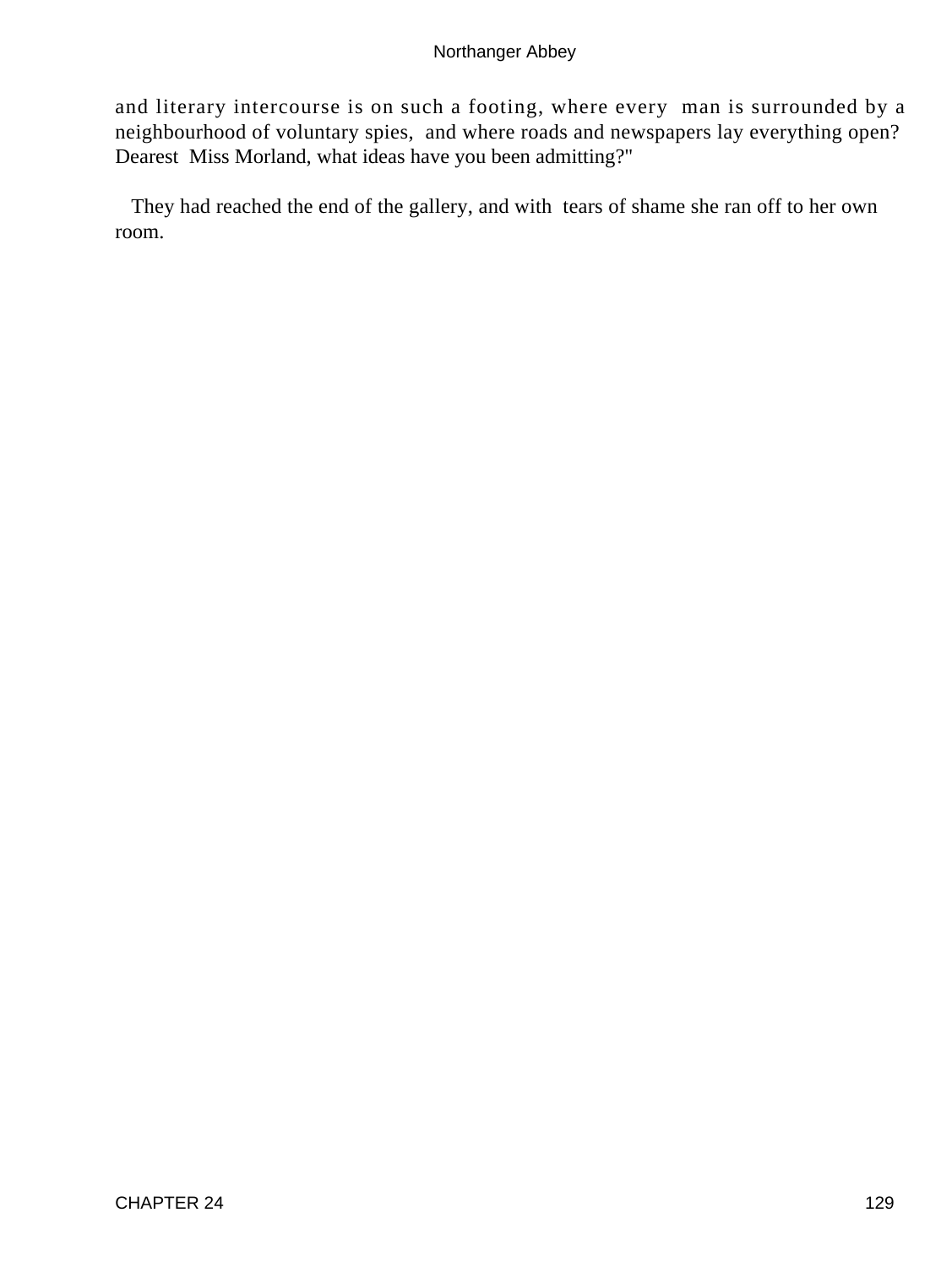# **[CHAPTER 25](#page-165-0)**

The visions of romance were over. Catherine was completely awakened. Henry's address, short as it had been, had more thoroughly opened her eyes to the extravagance of her late fancies than all their several disappointments had done. Most grievously was she humbled. Most bitterly did she cry. It was not only with herself that she was sunk – but with Henry. Her folly, which now seemed even criminal, was all exposed to him, and he must despise her forever. The liberty which her imagination had dared to take with the character of his father – could he ever forgive it? The absurdity of her curiosity and her fears – could they ever be forgotten? She hated herself more than she could express. He had – she thought he had, once or twice before this fatal morning, shown something like affection for her. But now – in short, she made herself as miserable as possible for about half an hour, went down when the clock struck five, with a broken heart, and could scarcely give an intelligible answer to Eleanor's inquiry if she was well. The formidable Henry soon followed her into the room, and the only difference in his behaviour to her was that he paid her rather more attention than usual. Catherine had never wanted comfort more, and he looked as if he was aware of it.

 The evening wore away with no abatement of this soothing politeness; and her spirits were gradually raised to a modest tranquillity. She did not learn either to forget or defend the past; but she learned to hope that it would never transpire farther, and that it might not cost her Henry's entire regard. Her thoughts being still chiefly fixed on what she had with such causeless terror felt and done, nothing could shortly be clearer than that it had been all a voluntary, self−created delusion, each trifling circumstance receiving importance from an imagination resolved on alarm, and everything forced to bend to one purpose by a mind which, before she entered the abbey, had been craving to be frightened. She remembered with what feelings she had prepared for a knowledge of Northanger. She saw that the infatuation had been created, the mischief settled, long before her quitting Bath, and it seemed as if the whole might be traced to the influence of that sort of reading which she had there indulged.

 Charming as were all Mrs. Radcliffe's works, and charming even as were the works of all her imitators, it was not in them perhaps that human nature, at least in the Midland counties of England, was to be looked for. Of the Alps and Pyrenees, with their pine forests and their vices, they might give a faithful delineation; and Italy, Switzerland, and the south of France might be as fruitful in horrors as they were there represented. Catherine dared not doubt beyond her own country, and even of that, if hard pressed, would have yielded the northern and western extremities. But in the central part of England there was surely some security for the existence even of a wife not beloved, in the laws of the land, and the manners of the age. Murder was not tolerated, servants were not slaves, and neither poison nor sleeping potions to be procured, like rhubarb, from every druggist. Among the Alps and Pyrenees, perhaps, there were no mixed characters. There, such as were not as spotless as an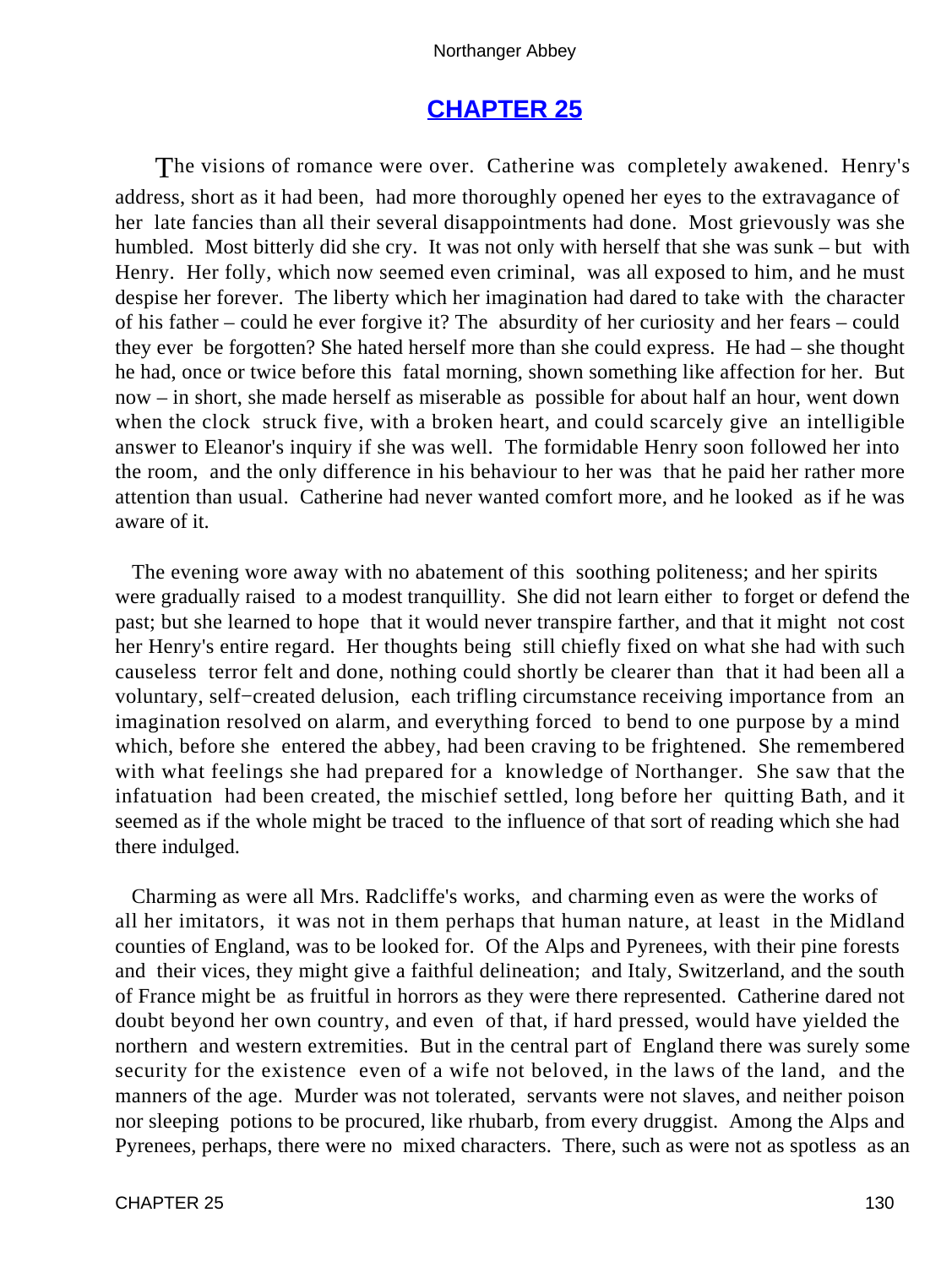angel might have the dispositions of a fiend. But in England it was not so; among the English, she believed, in their hearts and habits, there was a general though unequal mixture of good and bad. Upon this conviction, she would not be surprised if even in Henry and Eleanor Tilney, some slight imperfection might hereafter appear; and upon this conviction she need not fear to acknowledge some actual specks in the character of their father, who, though cleared from the grossly injurious suspicions which she must ever blush to have entertained, she did believe, upon serious consideration, to be not perfectly amiable.

 Her mind made up on these several points, and her resolution formed, of always judging and acting in future with the greatest good sense, she had nothing to do but to forgive herself and be happier than ever; and the lenient hand of time did much for her by insensible gradations in the course of another day. Henry's astonishing generosity and nobleness of conduct, in never alluding in the slightest way to what had passed, was of the greatest assistance to her; and sooner than she could have supposed it possible in the beginning of her distress, her spirits became absolutely comfortable, and capable, as heretofore, of continual improvement by anything he said. There were still some subjects, indeed, under which she believed they must always tremble – the mention of a chest or a cabinet, for instance – and she did not love the sight of japan in any shape: but even she could allow that an occasional memento of past folly, however painful, might not be without use.

 The anxieties of common life began soon to succeed to the alarms of romance. Her desire of hearing from Isabella grew every day greater. She was quite impatient to know how the Bath world went on, and how the rooms were attended; and especially was she anxious to be assured of Isabella's having matched some fine netting−cotton, on which she had left her intent; and of her continuing on the best terms with James. Her only dependence for information of any kind was on Isabella. James had protested against writing to her till his return to Oxford; and Mrs. Allen had given her no hopes of a letter till she had got back to Fullerton. But Isabella had promised and promised again; and when she promised a thing, she was so scrupulous in performing it! This made it so particularly strange!

 For nine successive mornings, Catherine wondered over the repetition of a disappointment, which each morning became more severe: but, on the tenth, when she entered the breakfast−room, her first object was a letter, held out by Henry's willing hand. She thanked him as heartily as if he had written it himself. "'Tis only from James, however," as she looked at the direction. She opened it; it was from Oxford; and to this purpose:

# "Dear Catherine,

 "Though, God knows, with little inclination for writing, I think it my duty to tell you that everything is at an end between Miss Thorpe and me. I left her and Bath yesterday, never to see either again. I shall not enter into particulars – they would only pain you more. You will soon hear enough from another quarter to know where lies the blame; and I hope will acquit your brother of everything but the folly of too easily thinking his affection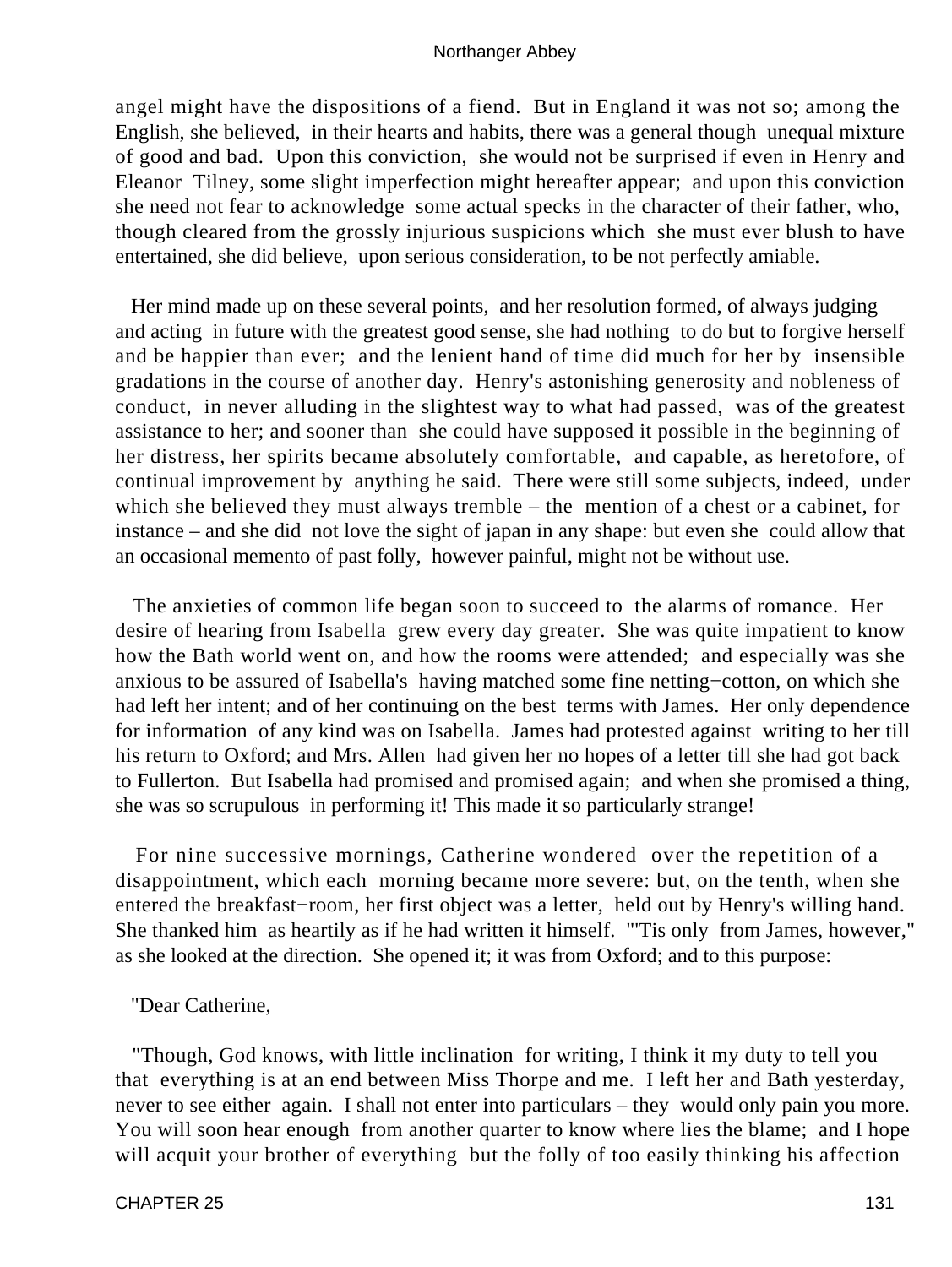returned. Thank God! I am undeceived in time! But it is a heavy blow! After my father's consent had been so kindly given – but no more of this. She has made me miserable forever! Let me soon hear from you, dear Catherine; you are my only friend; your love I do build upon. I wish your visit at Northanger may be over before Captain Tilney makes his engagement known, or you will be uncomfortably circumstanced. Poor Thorpe is in town: I dread the sight of him; his honest heart would feel so much. I have written to him and my father. Her duplicity hurts me more than all; till the very last, if I reasoned with her, she declared herself as much attached to me as ever, and laughed at my fears. I am ashamed to think how long I bore with it; but if ever man had reason to believe himself loved, I was that man. I cannot understand even now what she would be at, for there could be no need of my being played off to make her secure of Tilney. We parted at last by mutual consent – happy for me had we never met! I can never expect to know such another woman! Dearest Catherine, beware how you give your heart. "Believe me,"

 Catherine had not read three lines before her sudden change of countenance, and short exclamations of sorrowing wonder, declared her to be receiving unpleasant news; and Henry, earnestly watching her through the whole letter, saw plainly that it ended no better than it began. He was prevented, however, from even looking his surprise by his father's entrance. They went to breakfast directly; but Catherine could hardly eat anything. Tears filled her eyes, and even ran down her cheeks as she sat. The letter was one moment in her hand, then in her lap, and then in her pocket; and she looked as if she knew not what she did. The general, between his cocoa and his newspaper, had luckily no leisure for noticing her; but to the other two her distress was equally visible. As soon as she dared leave the table she hurried away to her own room; but the housemaids were busy in it, and she was obliged to come down again. She turned into the drawing−room for privacy, but Henry and Eleanor had likewise retreated thither, and were at that moment deep in consultation about her. She drew back, trying to beg their pardon, but was, with gentle violence, forced to return; and the others withdrew, after Eleanor had affectionately expressed a wish of being of use or comfort to her.

 After half an hour's free indulgence of grief and reflection, Catherine felt equal to encountering her friends; but whether she should make her distress known to them was another consideration. Perhaps, if particularly questioned, she might just give an idea – just distantly hint at it – but not more. To expose a friend, such a friend as Isabella had been to her – and then their own brother so closely concerned in it! She believed she must waive the subject altogether. Henry and Eleanor were by themselves in the breakfast−room; and each, as she entered it, looked at her anxiously. Catherine took her place at the table, and, after a short silence, Eleanor said, "No bad news from Fullerton, I hope? Mr. and Mrs. Morland – your brothers and sisters – I hope they are none of them ill?"

 "No, I thank you" (sighing as she spoke); "they are all very well. My letter was from my brother at Oxford."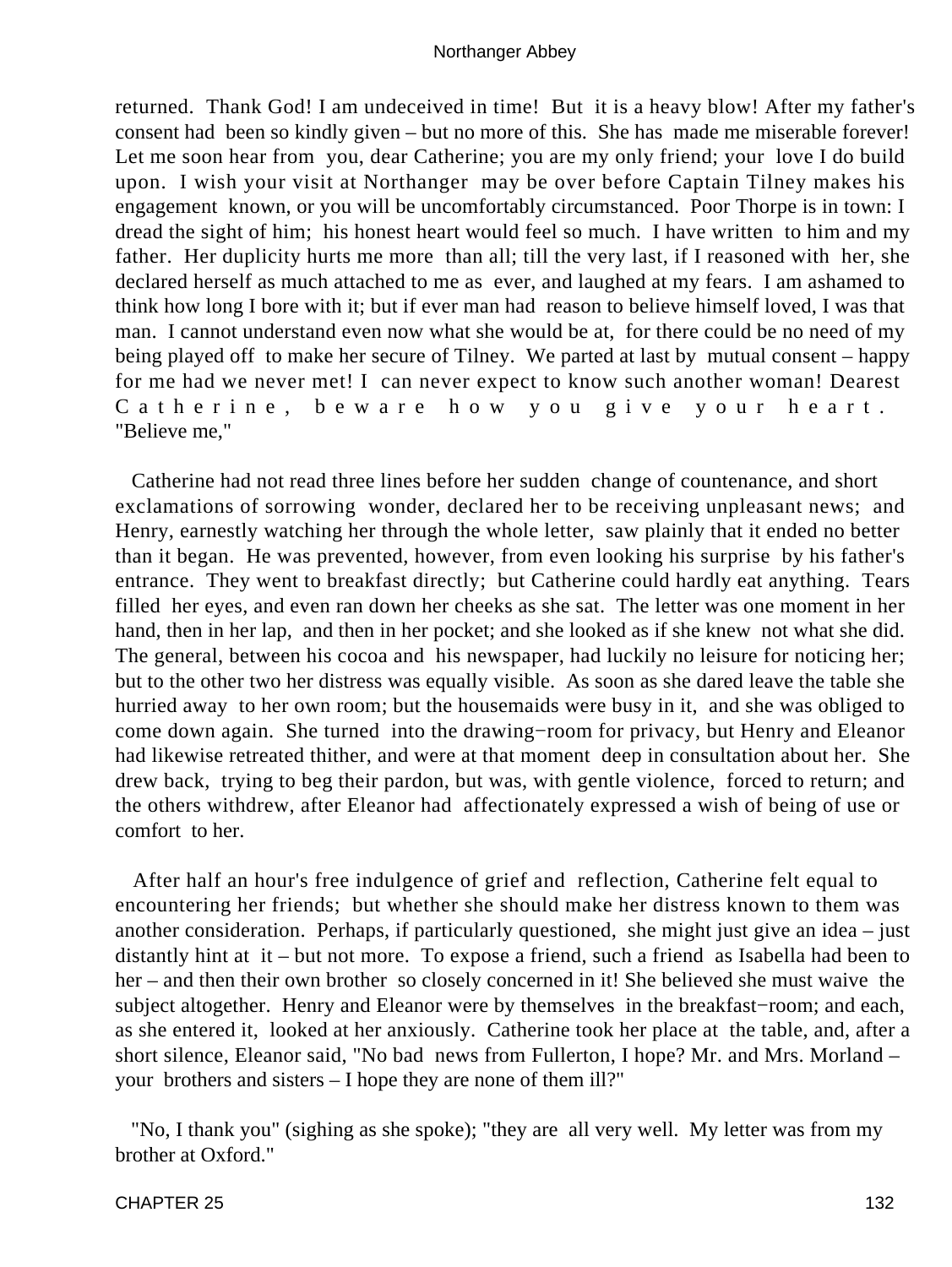Nothing further was said for a few minutes; and then speaking through her tears, she added, "I do not think I shall ever wish for a letter again!"

 "I am sorry," said Henry, closing the book he had just opened; "if I had suspected the letter of containing anything unwelcome, I should have given it with very different feelings."

 "It contained something worse than anybody could suppose! Poor James is so unhappy! You will soon know why."

 "To have so kind−hearted, so affectionate a sister," replied Henry warmly, "must be a comfort to him under any distress."

 "I have one favour to beg," said Catherine, shortly afterwards, in an agitated manner, "that, if your brother should be coming here, you will give me notice of it, that I may go away."

"Our brother! Frederick!"

 "Yes; I am sure I should be very sorry to leave you so soon, but something has happened that would make it very dreadful for me to be in the same house with Captain Tilney."

 Eleanor's work was suspended while she gazed with increasing astonishment; but Henry began to suspect the truth, and something, in which Miss Thorpe's name was included, passed his lips.

 "How quick you are!" cried Catherine: "you have guessed it, I declare! And yet, when we talked about it in Bath, you little thought of its ending so. Isabella – no wonder now I have not heard from her – Isabella has deserted my brother, and is to marry yours! Could you have believed there had been such inconstancy and fickleness, and everything that is bad in the world?"

 "I hope, so far as concerns my brother, you are misinformed. I hope he has not had any material share in bringing on Mr. Morland's disappointment. His marrying Miss Thorpe is not probable. I think you must be deceived so far. I am very sorry for Mr. Morland – sorry that anyone you love should be unhappy; but my surprise would be greater at Frederick's marrying her than at any other part of the story."

 "It is very true, however; you shall read James's letter yourself. Stay – There is one part – " recollecting with a blush the last line.

"Will you take the trouble of reading to us the passages which concern my brother?"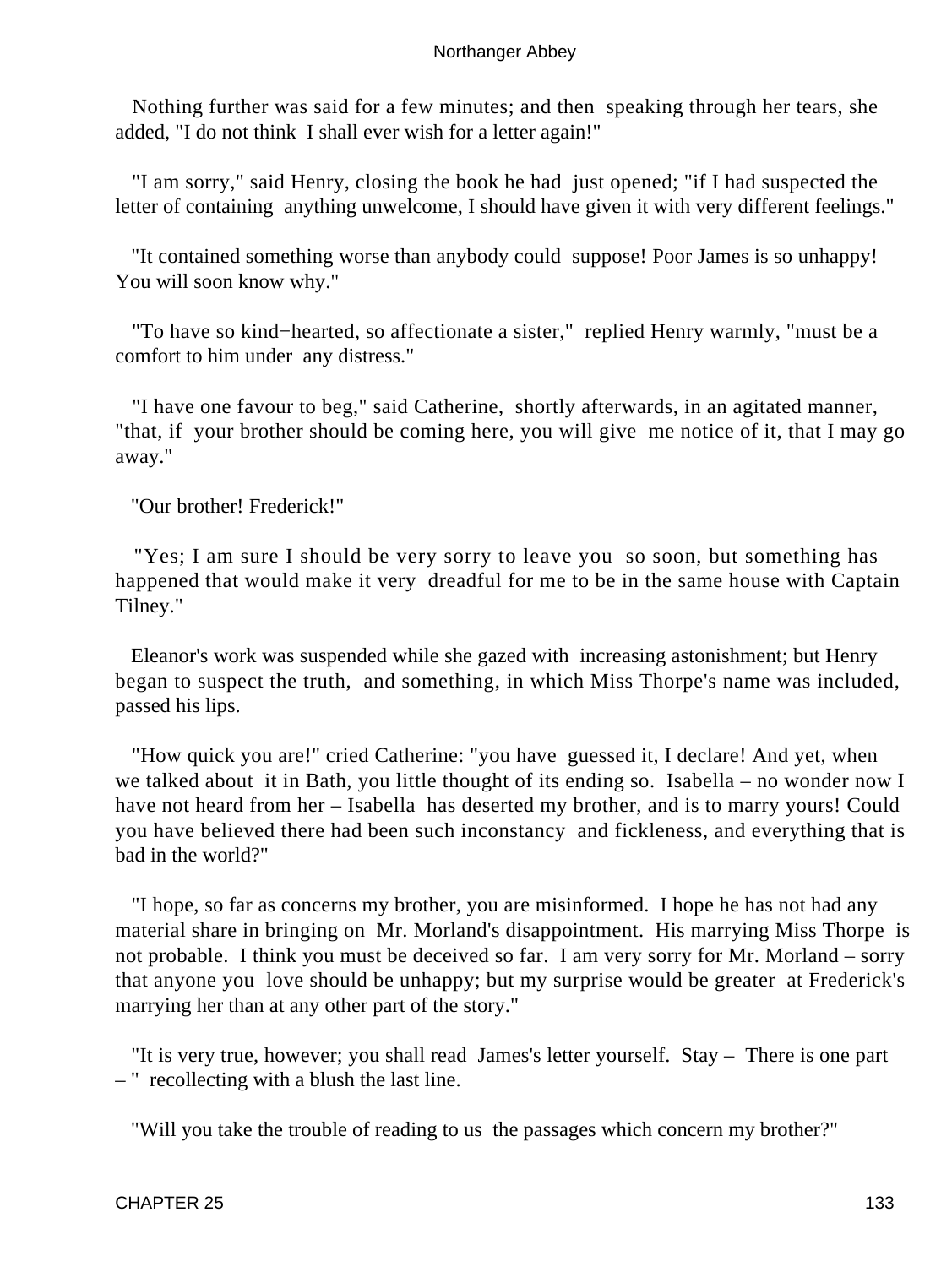"No, read it yourself," cried Catherine, whose second thoughts were clearer. "I do not know what I was thinking of" (blushing again that she had blushed before); "James only means to give me good advice."

 He gladly received the letter, and, having read it through, with close attention, returned it saying, "Well, if it is to be so, I can only say that I am sorry for it. Frederick will not be the first man who has chosen a wife with less sense than his family expected. I do not envy his situation, either as a lover or a son."

 Miss Tilney, at Catherine's invitation, now read the letter likewise, and, having expressed also her concern and surprise, began to inquire into Miss Thorpe's connections and fortune.

"Her mother is a very good sort of woman," was Catherine's answer.

"What was her father?"

"A lawyer, I believe. They live at Putney."

"Are they a wealthy family?"

 "No, not very. I do not believe Isabella has any fortune at all: but that will not signify in your family. Your father is so very liberal! He told me the other day that he only valued money as it allowed him to promote the happiness of his children." The brother and sister looked at each other. "But," said Eleanor, after a short pause, "would it be to promote his happiness, to enable him to marry such a girl? She must be an unprincipled one, or she could not have used your brother so. And how strange an infatuation on Frederick's side! A girl who, before his eyes, is violating an engagement voluntarily entered into with another man! Is not it inconceivable, Henry? Frederick too, who always wore his heart so proudly! Who found no woman good enough to be loved!"

 "That is the most unpromising circumstance, the strongest presumption against him. When I think of his past declarations, I give him up. Moreover, I have too good an opinion of Miss Thorpe's prudence to suppose that she would part with one gentleman before the other was secured. It is all over with Frederick indeed! He is a deceased man – defunct in understanding. Prepare for your sister−in−law, Eleanor, and such a sister−in−law as you must delight in! Open, candid, artless, guileless, with affections strong but simple, forming no pretensions, and knowing no disguise."

"Such a sister−in−law, Henry, I should delight in," said Eleanor with a smile.

 "But perhaps," observed Catherine, "though she has behaved so ill by our family, she may behave better by yours. Now she has really got the man she likes, she may be constant."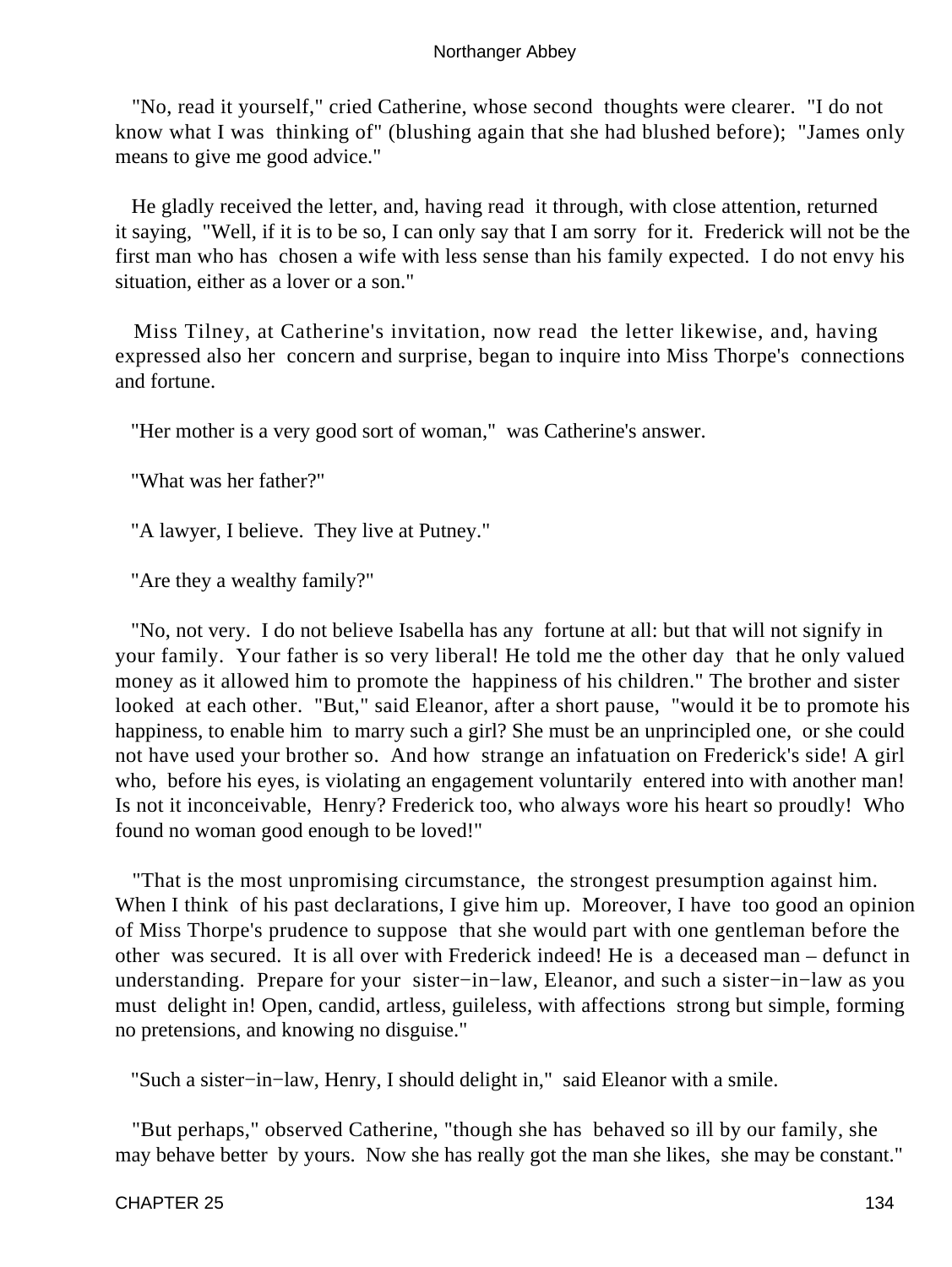"Indeed I am afraid she will," replied Henry; "I am afraid she will be very constant, unless a baronet should come in her way; that is Frederick's only chance. I will get the Bath paper, and look over the arrivals."

 "You think it is all for ambition, then? And, upon my word, there are some things that seem very like it. I cannot forget that, when she first knew what my father would do for them, she seemed quite disappointed that it was not more. I never was so deceived in anyone's character in my life before."

"Among all the great variety that you have known and studied."

 "My own disappointment and loss in her is very great; but, as for poor James, I suppose he will hardly ever recover it."

 "Your brother is certainly very much to be pitied at present; but we must not, in our concern for his sufferings, undervalue yours. You feel, I suppose, that in losing Isabella, you lose half yourself: you feel a void in your heart which nothing else can occupy. Society is becoming irksome; and as for the amusements in which you were wont to share at Bath, the very idea of them without her is abhorrent. You would not, for instance, now go to a ball for the world. You feel that you have no longer any friend to whom you can speak with unreserve, on whose regard you can place dependence, or whose counsel, in any difficulty, you could rely on. You feel all this?"

 "No," said Catherine, after a few moments' reflection, "I do not – ought I? To say the truth, though I am hurt and grieved, that I cannot still love her, that I am never to hear from her, perhaps never to see her again, I do not feel so very, very much afflicted as one would have thought."

 "You feel, as you always do, what is most to the credit of human nature. Such feelings ought to be investigated, that they may know themselves."

 Catherine, by some chance or other, found her spirits so very much relieved by this conversation that she could not regret her being led on, though so unaccountably, to mention the circumstance which had produced it.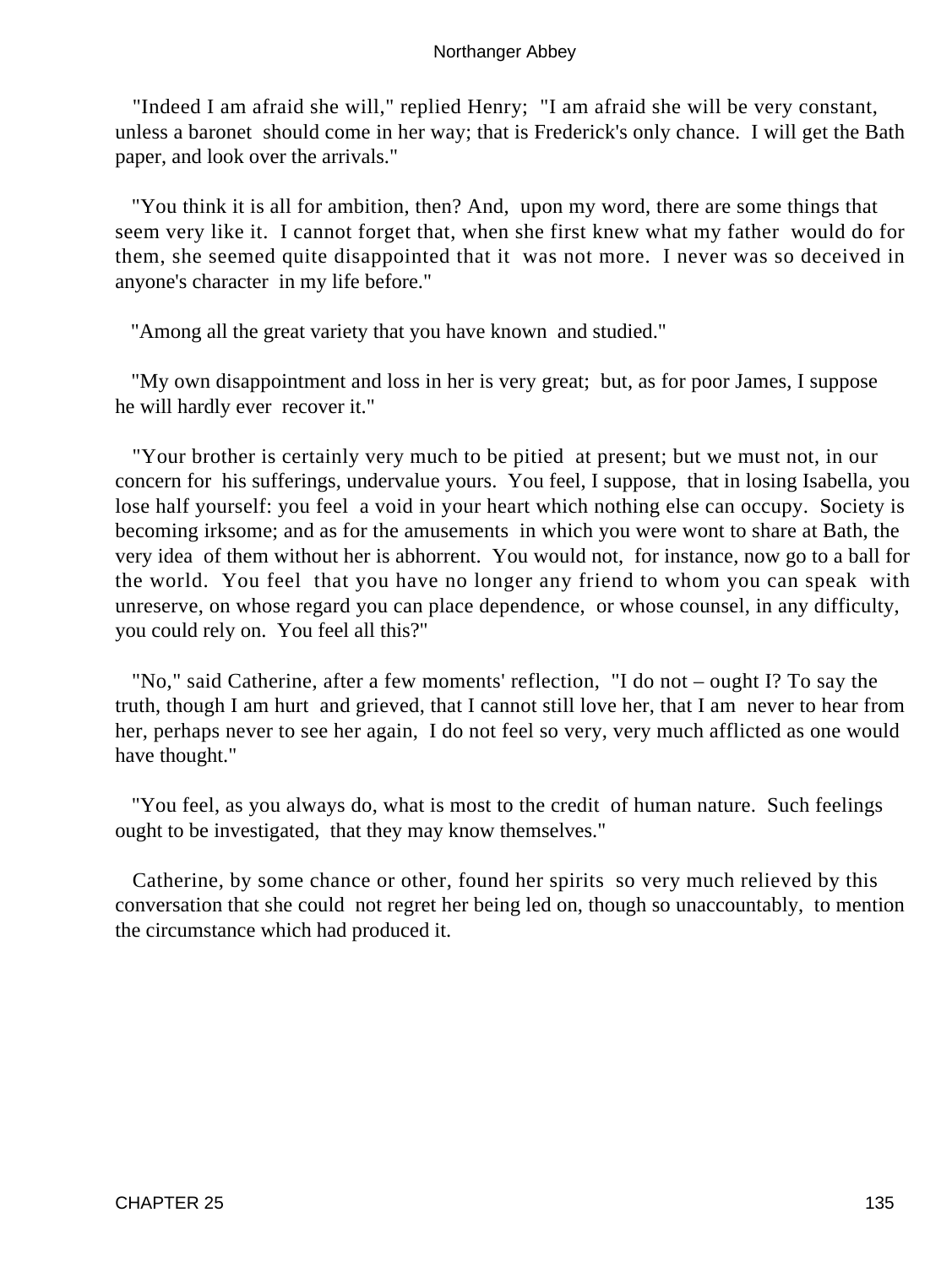# **[CHAPTER 26](#page-165-0)**

From this time, the subject was frequently canvassed by the three young people; and Catherine found, with some surprise, that her two young friends were perfectly agreed in considering Isabella's want of consequence and fortune as likely to throw great difficulties in the way of her marrying their brother. Their persuasion that the general would, upon this ground alone, independent of the objection that might be raised against her character, oppose the connection, turned her feelings moreover with some alarm towards herself. She was as insignificant, and perhaps as portionless, as Isabella; and if the heir of the Tilney property had not grandeur and wealth enough in himself, at what point of interest were the demands of his younger brother to rest? The very painful reflections to which this thought led could only be dispersed by a dependence on the effect of that particular partiality, which, as she was given to understand by his words as well as his actions, she had from the first been so fortunate as to excite in the general; and by a recollection of some most generous and disinterested sentiments on the subject of money, which she had more than once heard him utter, and which tempted her to think his disposition in such matters misunderstood by his children.

 They were so fully convinced, however, that their brother would not have the courage to apply in person for his father's consent, and so repeatedly assured her that he had never in his life been less likely to come to Northanger than at the present time, that she suffered her mind to be at ease as to the necessity of any sudden removal of her own. But as it was not to be supposed that Captain Tilney, whenever he made his application, would give his father any just idea of Isabella's conduct, it occurred to her as highly expedient that Henry should lay the whole business before him as it really was, enabling the general by that means to form a cool and impartial opinion, and prepare his objections on a fairer ground than inequality of situations. She proposed it to him accordingly; but he did not catch at the measure so eagerly as she had expected. "No," said he, "my father's hands need not be strengthened, and Frederick's confession of folly need not be forestalled. He must tell his own story."

"But he will tell only half of it."

"A quarter would be enough."

 A day or two passed away and brought no tidings of Captain Tilney. His brother and sister knew not what to think. Sometimes it appeared to them as if his silence would be the natural result of the suspected engagement, and at others that it was wholly incompatible with it. The general, meanwhile, though offended every morning by Frederick's remissness in writing, was free from any real anxiety about him, and had no more pressing solicitude than that of making Miss Morland's time at Northanger pass pleasantly. He often expressed his uneasiness on this head, feared the sameness of every day's society and employments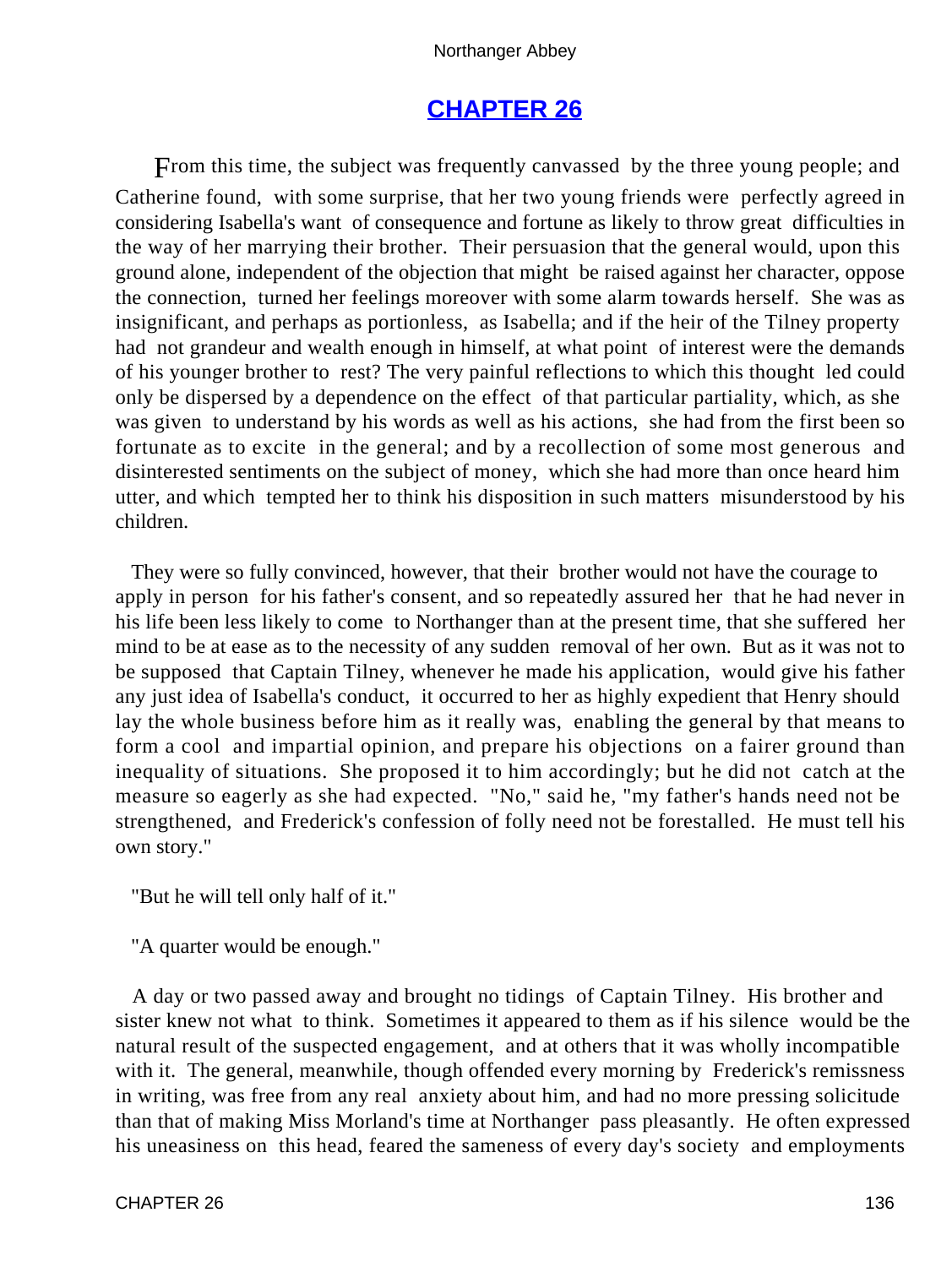would disgust her with the place, wished the Lady Frasers had been in the country, talked every now and then of having a large party to dinner, and once or twice began even to calculate the number of young dancing people in the neighbourhood. But then it was such a dead time of year, no wild−fowl, no game, and the Lady Frasers were not in the country. And it all ended, at last, in his telling Henry one morning that when he next went to Woodston, they would take him by surprise there some day or other, and eat their mutton with him. Henry was greatly honoured and very happy, and Catherine was quite delighted with the scheme. "And when do you think, sir, I may look forward to this pleasure? I must be at Woodston on Monday to attend the parish meeting, and shall probably be obliged to stay two or three days."

 "Well, well, we will take our chance some one of those days. There is no need to fix. You are not to put yourself at all out of your way. Whatever you may happen to have in the house will be enough. I think I can answer for the young ladies making allowance for a bachelor's table. Let me see; Monday will be a busy day with you, we will not come on Monday; and Tuesday will be a busy one with me. I expect my surveyor from Brockham with his report in the morning; and afterwards I cannot in decency fail attending the club. I really could not face my acquaintance if I stayed away now; for, as I am known to be in the country, it would be taken exceedingly amiss; and it is a rule with me, Miss Morland, never to give offence to any of my neighbours, if a small sacrifice of time and attention can prevent it. They are a set of very worthy men. They have half a buck from Northanger twice a year; and I dine with them whenever I can. Tuesday, therefore, we may say is out of the question. But on Wednesday, I think, Henry, you may expect us; and we shall be with you early, that we may have time to look about us. Two hours and three quarters will carry us to Woodston, I suppose; we shall be in the carriage by ten; so, about a quarter before one on Wednesday, you may look for us."

 A ball itself could not have been more welcome to Catherine than this little excursion, so strong was her desire to be acquainted with Woodston; and her heart was still bounding with joy when Henry, about an hour afterwards, came booted and greatcoated into the room where she and Eleanor were sitting, and said, "I am come, young ladies, in a very moralizing strain, to observe that our pleasures in this world are always to be paid for, and that we often purchase them at a great disadvantage, giving ready−monied actual happiness for a draft on the future, that may not be honoured. Witness myself, at this present hour. Because I am to hope for the satisfaction of seeing you at Woodston on Wednesday, which bad weather, or twenty other causes, may prevent, I must go away directly, two days before I intended it."

"Go away!" said Catherine, with a very long face. "And why?"

 "Why! How can you ask the question? Because no time is to be lost in frightening my old housekeeper out of her wits, because I must go and prepare a dinner for you, to be sure."

"Oh! Not seriously!"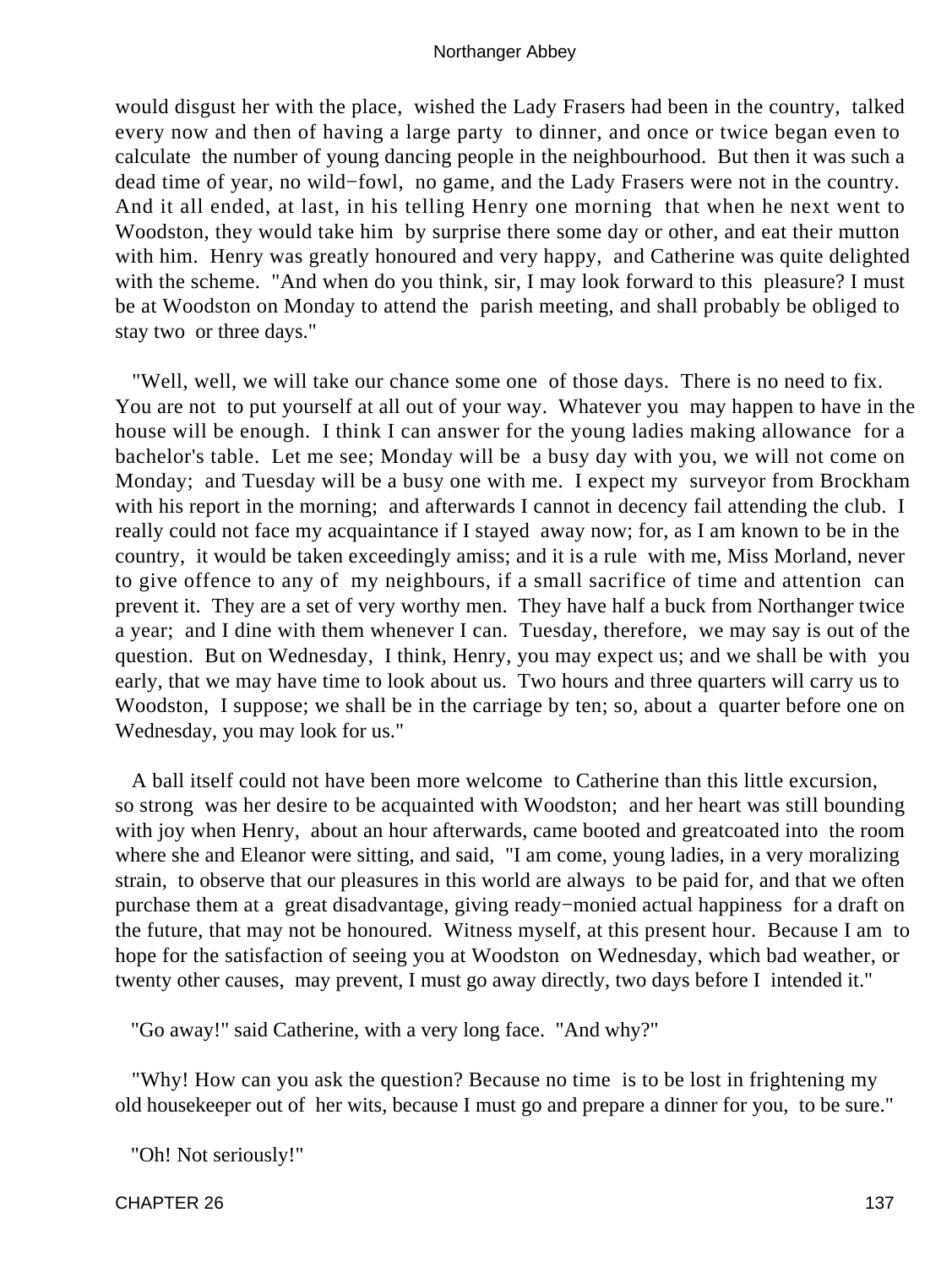"Aye, and sadly too – for I had much rather stay."

 "But how can you think of such a thing, after what the general said? When he so particularly desired you not to give yourself any trouble, because anything would do."

 Henry only smiled. "I am sure it is quite unnecessary upon your sister's account and mine. You must know it to be so; and the general made such a point of your providing nothing extraordinary: besides, if he had not said half so much as he did, he has always such an excellent dinner at home, that sitting down to a middling one for one day could not signify."

 "I wish I could reason like you, for his sake and my own. Good−bye. As tomorrow is Sunday, Eleanor, I shall not return."

 He went; and, it being at any time a much simpler operation to Catherine to doubt her own judgment than Henry's, she was very soon obliged to give him credit for being right, however disagreeable to her his going. But the inexplicability of the general's conduct dwelt much on her thoughts. That he was very particular in his eating, she had, by her own unassisted observation, already discovered; but why he should say one thing so positively, and mean another all the while, was most unaccountable! How were people, at that rate, to be understood? Who but Henry could have been aware of what his father was at?

 From Saturday to Wednesday, however, they were now to be without Henry. This was the sad finale of every reflection: and Captain Tilney's letter would certainly come in his absence; and Wednesday she was very sure would be wet. The past, present, and future were all equally in gloom. Her brother so unhappy, and her loss in Isabella so great; and Eleanor's spirits always affected by Henry's absence! What was there to interest or amuse her? She was tired of the woods and the shrubberies – always so smooth and so dry; and the abbey in itself was no more to her now than any other house. The painful remembrance of the folly it had helped to nourish and perfect was the only emotion which could spring from a consideration of the building. What a revolution in her ideas! She, who had so longed to be in an abbey! Now, there was nothing so charming to her imagination as the unpretending comfort of a well−connected parsonage, something like Fullerton, but better: Fullerton had its faults, but Woodston probably had none. If Wednesday should ever come!

 It did come, and exactly when it might be reasonably looked for. It came – it was fine – and Catherine trod on air. By ten o'clock, the chaise and four conveyed the two from the abbey; and, after an agreeable drive of almost twenty miles, they entered Woodston, a large and populous village, in a situation not unpleasant. Catherine was ashamed to say how pretty she thought it, as the general seemed to think an apology necessary for the flatness of the country, and the size of the village; but in her heart she preferred it to any place she had ever been at, and looked with great admiration at every neat house above the rank of a cottage, and at all the little chandler's shops which they passed. At the further end of the village, and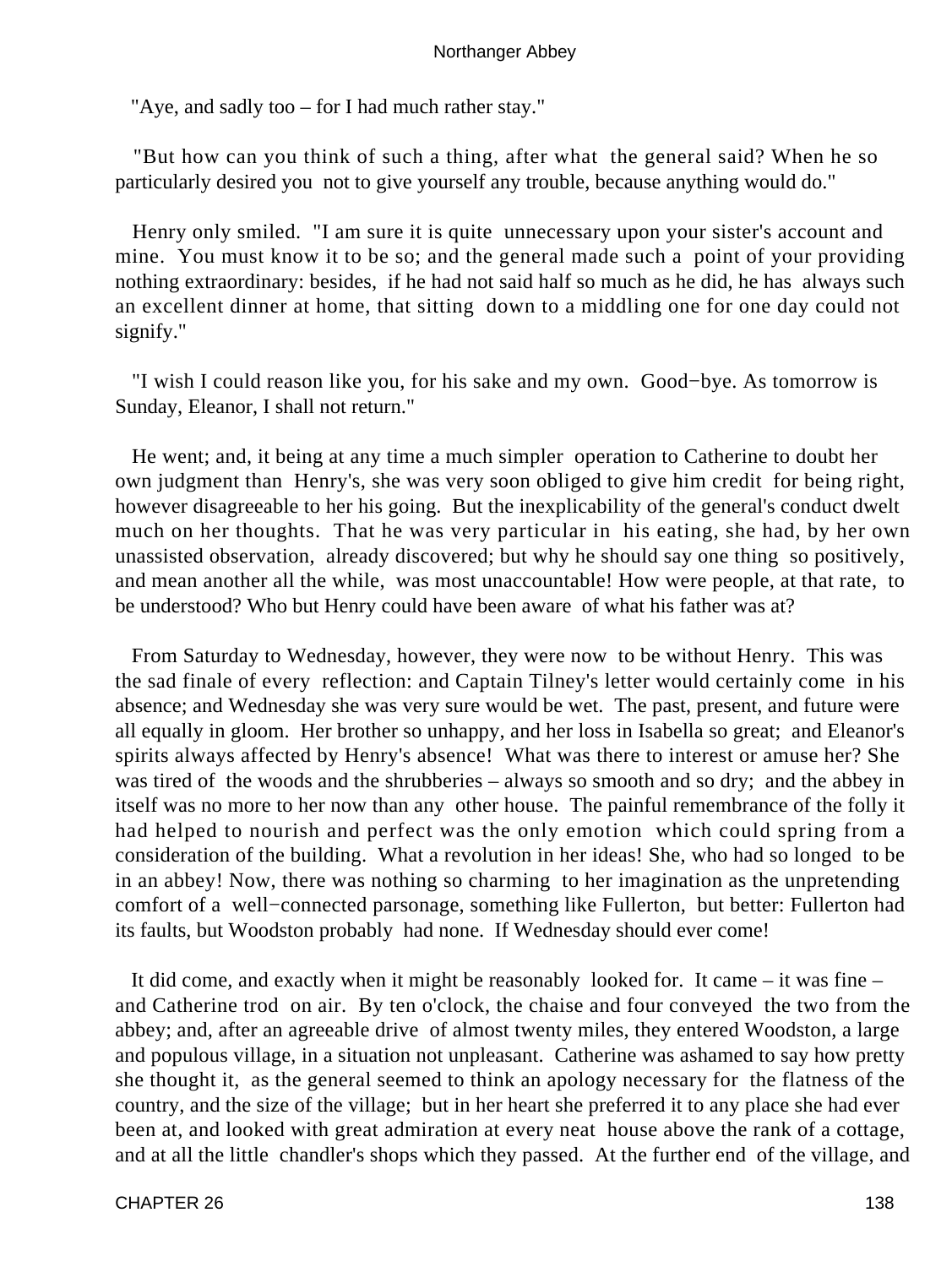tolerably disengaged from the rest of it, stood the parsonage, a new−built substantial stone house, with its semicircular sweep and green gates; and, as they drove up to the door, Henry, with the friends of his solitude, a large Newfoundland puppy and two or three terriers, was ready to receive and make much of them.

 Catherine's mind was too full, as she entered the house, for her either to observe or to say a great deal; and, till called on by the general for her opinion of it, she had very little idea of the room in which she was sitting. Upon looking round it then, she perceived in a moment that it was the most comfortable room in the world; but she was too guarded to say so, and the coldness of her praise disappointed him.

 "We are not calling it a good house," said he. "We are not comparing it with Fullerton and Northanger – we are considering it as a mere parsonage, small and confined, we allow, but decent, perhaps, and habitable; and altogether not inferior to the generality; or, in other words, I believe there are few country parsonages in England half so good. It may admit of improvement, however. Far be it from me to say otherwise; and anything in reason – a bow thrown out, perhaps – though, between ourselves, if there is one thing more than another my aversion, it is a patched−on bow."

 Catherine did not hear enough of this speech to understand or be pained by it; and other subjects being studiously brought forward and supported by Henry, at the same time that a tray full of refreshments was introduced by his servant, the general was shortly restored to his complacency, and Catherine to all her usual ease of spirits.

 The room in question was of a commodious, well−proportioned size, and handsomely fitted up as a dining−parlour; and on their quitting it to walk round the grounds, she was shown, first into a smaller apartment, belonging peculiarly to the master of the house, and made unusually tidy on the occasion; and afterwards into what was to be the drawing−room, with the appearance of which, though unfurnished, Catherine was delighted enough even to satisfy the general. It was a prettily shaped room, the windows reaching to the ground, and the view from them pleasant, though only over green meadows; and she expressed her admiration at the moment with all the honest simplicity with which she felt it. "Oh! Why do not you fit up this room, Mr. Tilney? What a pity not to have it fitted up! It is the prettiest room I ever saw; it is the prettiest room in the world!"

 "I trust," said the general, with a most satisfied smile, "that it will very speedily be furnished: it waits only for a lady's taste!"

 "Well, if it was my house, I should never sit anywhere else. Oh! What a sweet little cottage there is among the trees – apple trees, too! It is the prettiest cottage!"

"You like it – you approve it as an object – it is enough. Henry, remember that Robinson is spoken to about it. The cottage remains."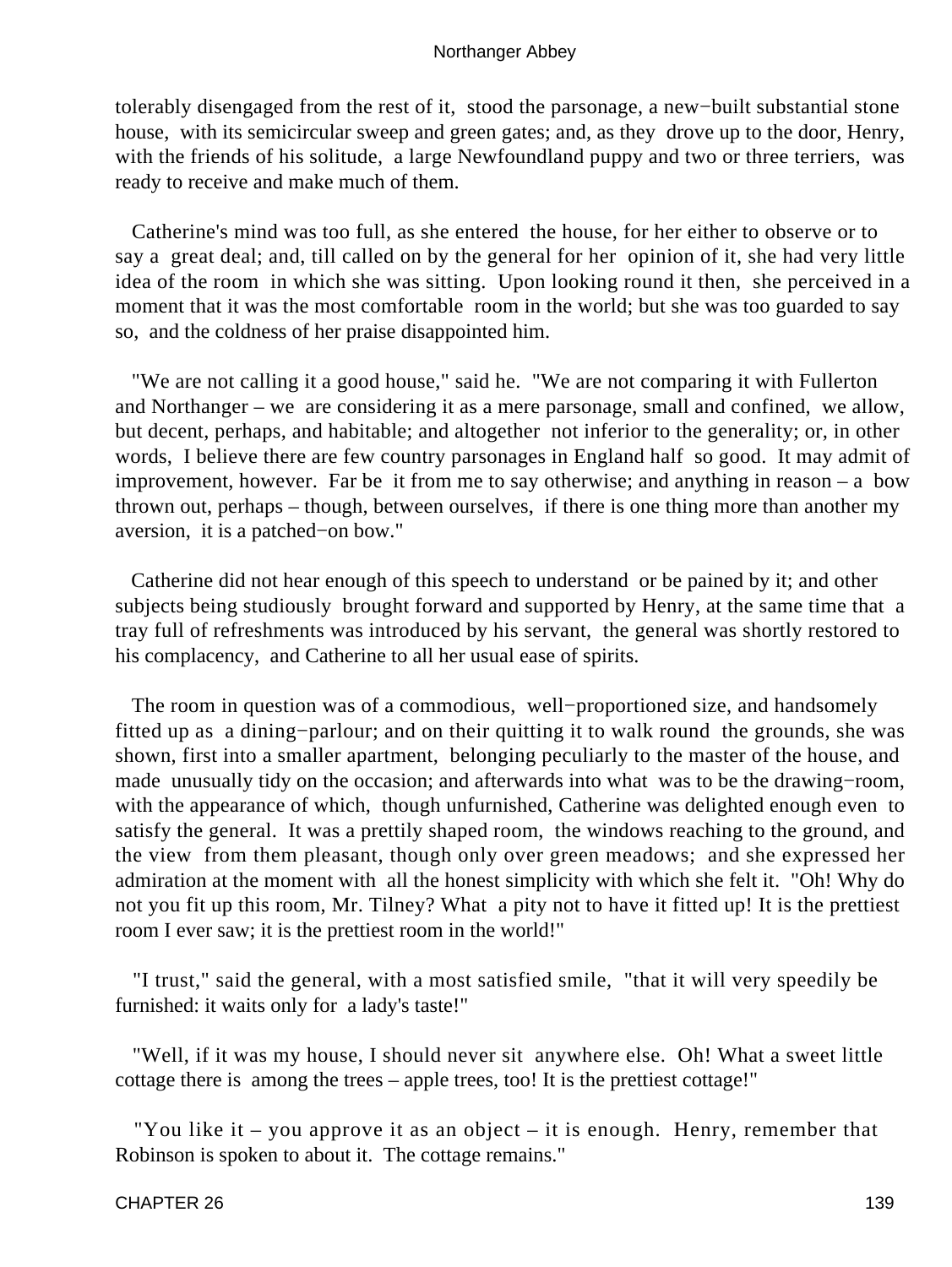Such a compliment recalled all Catherine's consciousness, and silenced her directly; and, though pointedly applied to by the general for her choice of the prevailing colour of the paper and hangings, nothing like an opinion on the subject could be drawn from her. The influence of fresh objects and fresh air, however, was of great use in dissipating these embarrassing associations; and, having reached the ornamental part of the premises, consisting of a walk round two sides of a meadow, on which Henry's genius had begun to act about half a year ago, she was sufficiently recovered to think it prettier than any pleasure−ground she had ever been in before, though there was not a shrub in it higher than the green bench in the corner.

 A saunter into other meadows, and through part of the village, with a visit to the stables to examine some improvements, and a charming game of play with a litter of puppies just able to roll about, brought them to four o'clock, when Catherine scarcely thought it could be three. At four they were to dine, and at six to set off on their return. Never had any day passed so quickly!

 She could not but observe that the abundance of the dinner did not seem to create the smallest astonishment in the general; nay, that he was even looking at the side−table for cold meat which was not there. His son and daughter's observations were of a different kind. They had seldom seen him eat so heartily at any table but his own, and never before known him so little disconcerted by the melted butter's being oiled.

 At six o'clock, the general having taken his coffee, the carriage again received them; and so gratifying had been the tenor of his conduct throughout the whole visit, so well assured was her mind on the subject of his expectations, that, could she have felt equally confident of the wishes of his son, Catherine would have quitted Woodston with little anxiety as to the How or the When she might return to it.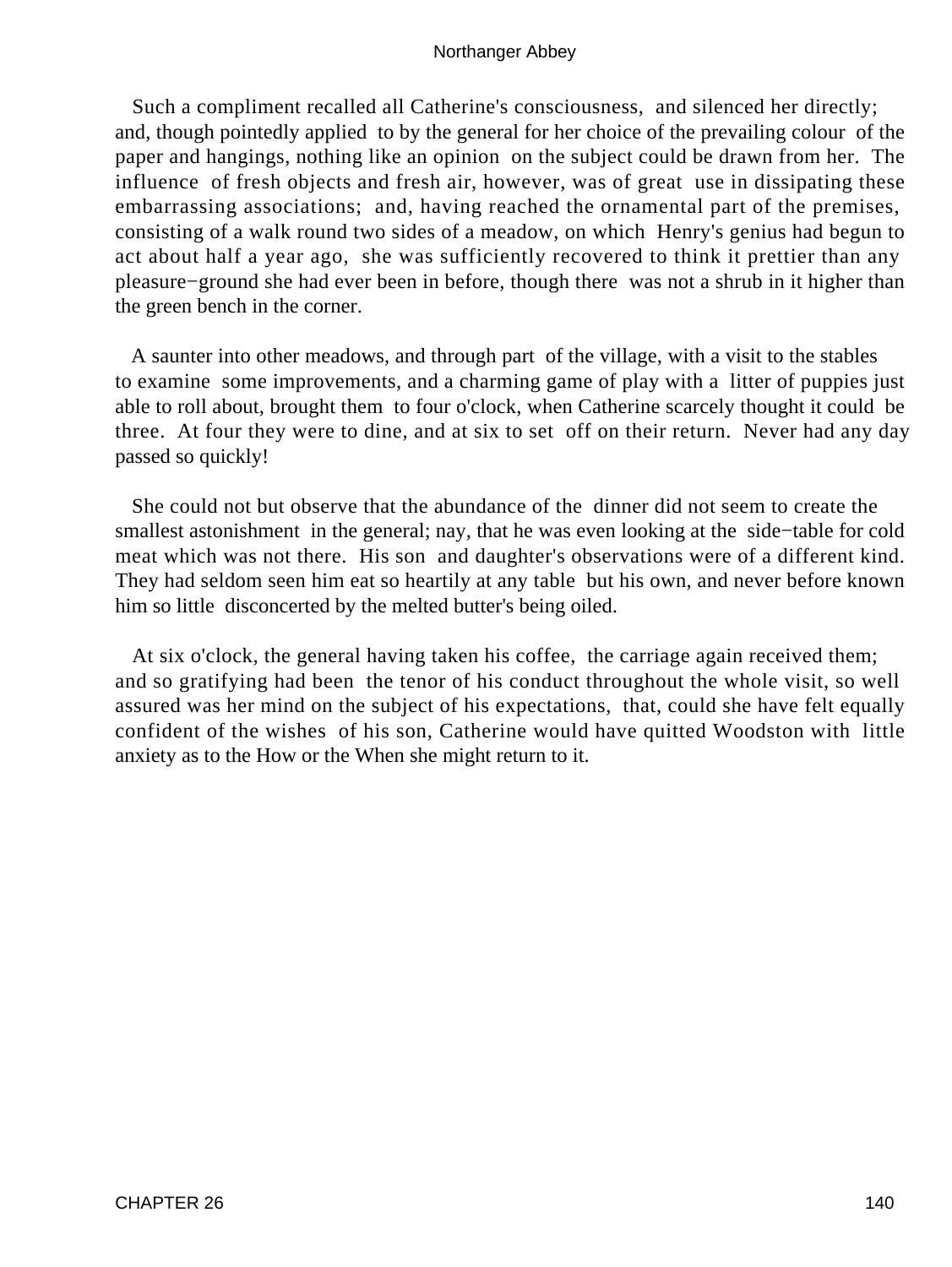# **[CHAPTER 27](#page-165-0)**

The next morning brought the following very unexpected letter from Isabella:

# Bath, April

 My dearest Catherine, I received your two kind letters with the greatest delight, and have a thousand apologies to make for not answering them sooner. I really am quite ashamed of my idleness; but in this horrid place one can find time for nothing. I have had my pen in my hand to begin a letter to you almost every day since you left Bath, but have always been prevented by some silly trifler or other. Pray write to me soon, and direct to my own home. Thank God, we leave this vile place tomorrow. Since you went away, I have had no pleasure in it – the dust is beyond anything; and everybody one cares for is gone. I believe if I could see you I should not mind the rest, for you are dearer to me than anybody can conceive. I am quite uneasy about your dear brother, not having heard from him since he went to Oxford; and am fearful of some misunderstanding. Your kind offices will set all right: he is the only man I ever did or could love, and I trust you will convince him of it. The spring fashions are partly down; and the hats the most frightful you can imagine. I hope you spend your time pleasantly, but am afraid you never think of me. I will not say all that I could of the family you are with, because I would not be ungenerous, or set you against those you esteem; but it is very difficult to know whom to trust, and young men never know their minds two days together. I rejoice to say that the young man whom, of all others, I particularly abhor, has left Bath. You will know, from this description, I must mean Captain Tilney, who, as you may remember, was amazingly disposed to follow and tease me, before you went away. Afterwards he got worse, and became quite my shadow. Many girls might have been taken in, for never were such attentions; but I knew the fickle sex too well. He went away to his regiment two days ago, and I trust I shall never be plagued with him again. He is the greatest coxcomb I ever saw, and amazingly disagreeable. The last two days he was always by the side of Charlotte Davis: I pitied his taste, but took no notice of him. The last time we met was in Bath Street, and I turned directly into a shop that he might not speak to me; I would not even look at him. He went into the pump−room afterwards; but I would not have followed him for all the world. Such a contrast between him and your brother! Pray send me some news of the latter – I am quite unhappy about him; he seemed so uncomfortable when he went away, with a cold, or something that affected his spirits. I would write to him myself, but have mislaid his direction; and, as I hinted above, am afraid he took something in my conduct amiss. Pray explain everything to his satisfaction; or, if he still harbours any doubt, a line from himself to me, or a call at Putney when next in town, might set all to rights. I have not been to the rooms this age, nor to the play, except going in last night with the Hodges, for a frolic, at half price: they teased me into it; and I was determined they should not say I shut myself up because Tilney was gone. We happened to sit by the Mitchells, and they pretended to be quite surprised to see me out. I knew their spite: at one time they could not be civil to me, but now they are all friendship; but I am not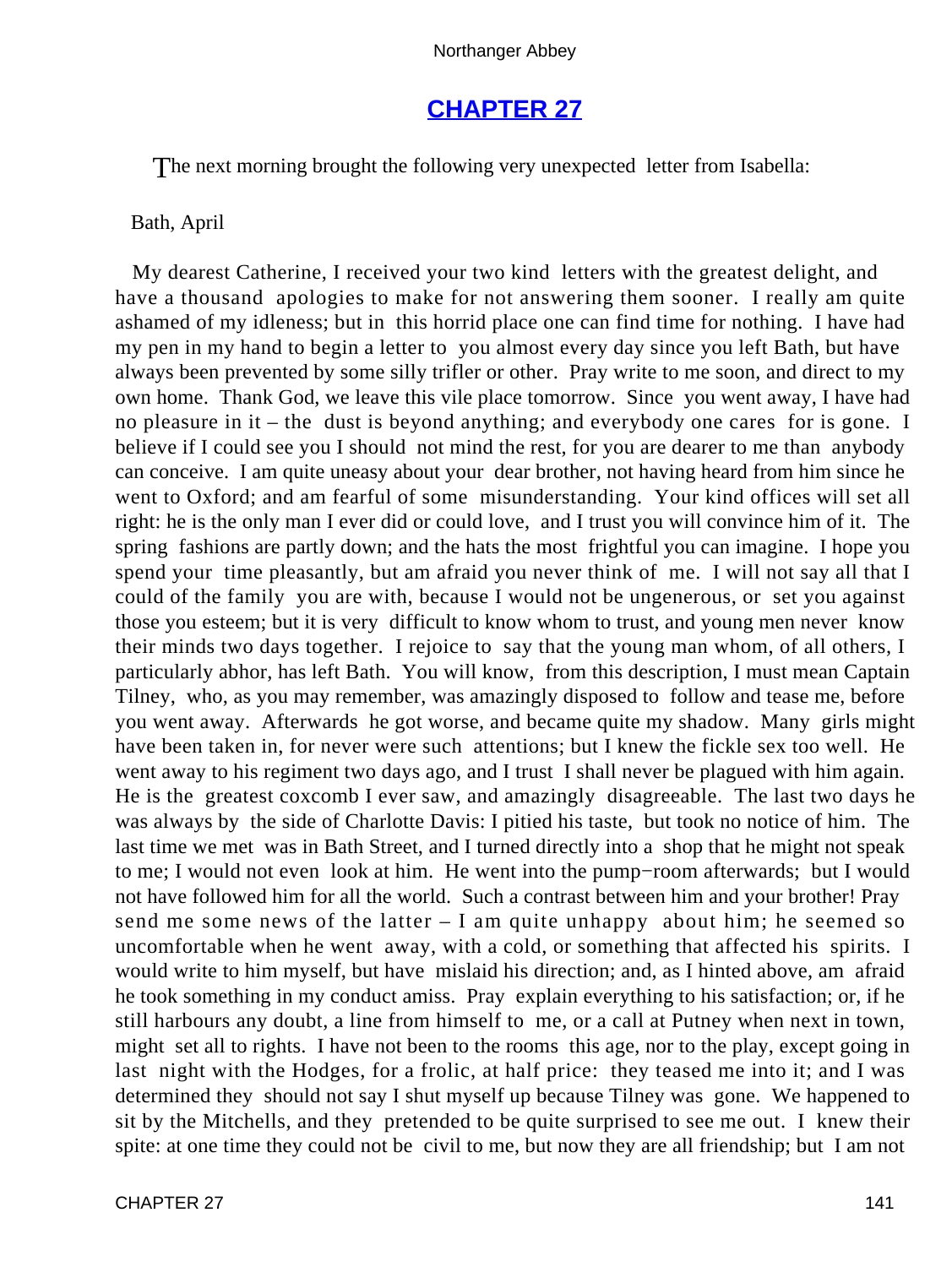such a fool as to be taken in by them. You know I have a pretty good spirit of my own. Anne Mitchell had tried to put on a turban like mine, as I wore it the week before at the concert, but made wretched work of it – it happened to become my odd face, I believe, at least Tilney told me so at the time, and said every eye was upon me; but he is the last man whose word I would take. I wear nothing but purple now: I know I look hideous in it, but no matter – it is your dear brother's favourite colour. Lose no time, my dearest, sweetest Catherine, in writing to him and to me, Who ever am, etc.

 Such a strain of shallow artifice could not impose even upon Catherine. Its inconsistencies, contradictions, and falsehood struck her from the very first. She was ashamed of Isabella, and ashamed of having ever loved her. Her professions of attachment were now as disgusting as her excuses were empty, and her demands impudent. "Write to James on her behalf! No, James should never hear Isabella's name mentioned by her again."

 On Henry's arrival from Woodston, she made known to him and Eleanor their brother's safety, congratulating them with sincerity on it, and reading aloud the most material passages of her letter with strong indignation. When she had finished it – "So much for Isabella," she cried, "and for all our intimacy! She must think me an idiot, or she could not have written so; but perhaps this has served to make her character better known to me than mine is to her. I see what she has been about. She is a vain coquette, and her tricks have not answered. I do not believe she had ever any regard either for James or for me, and I wish I had never known her."

"It will soon be as if you never had," said Henry.

 "There is but one thing that I cannot understand. I see that she has had designs on Captain Tilney, which have not succeeded; but I do not understand what Captain Tilney has been about all this time. Why should he pay her such attentions as to make her quarrel with my brother, and then fly off himself?"

 "I have very little to say for Frederick's motives, such as I believe them to have been. He has his vanities as well as Miss Thorpe, and the chief difference is, that, having a stronger head, they have not yet injured himself. If the effect of his behaviour does not justify him with you, we had better not seek after the cause."

"Then you do not suppose he ever really cared about her?"

"I am persuaded that he never did."

"And only made believe to do so for mischief's sake?"

Henry bowed his assent.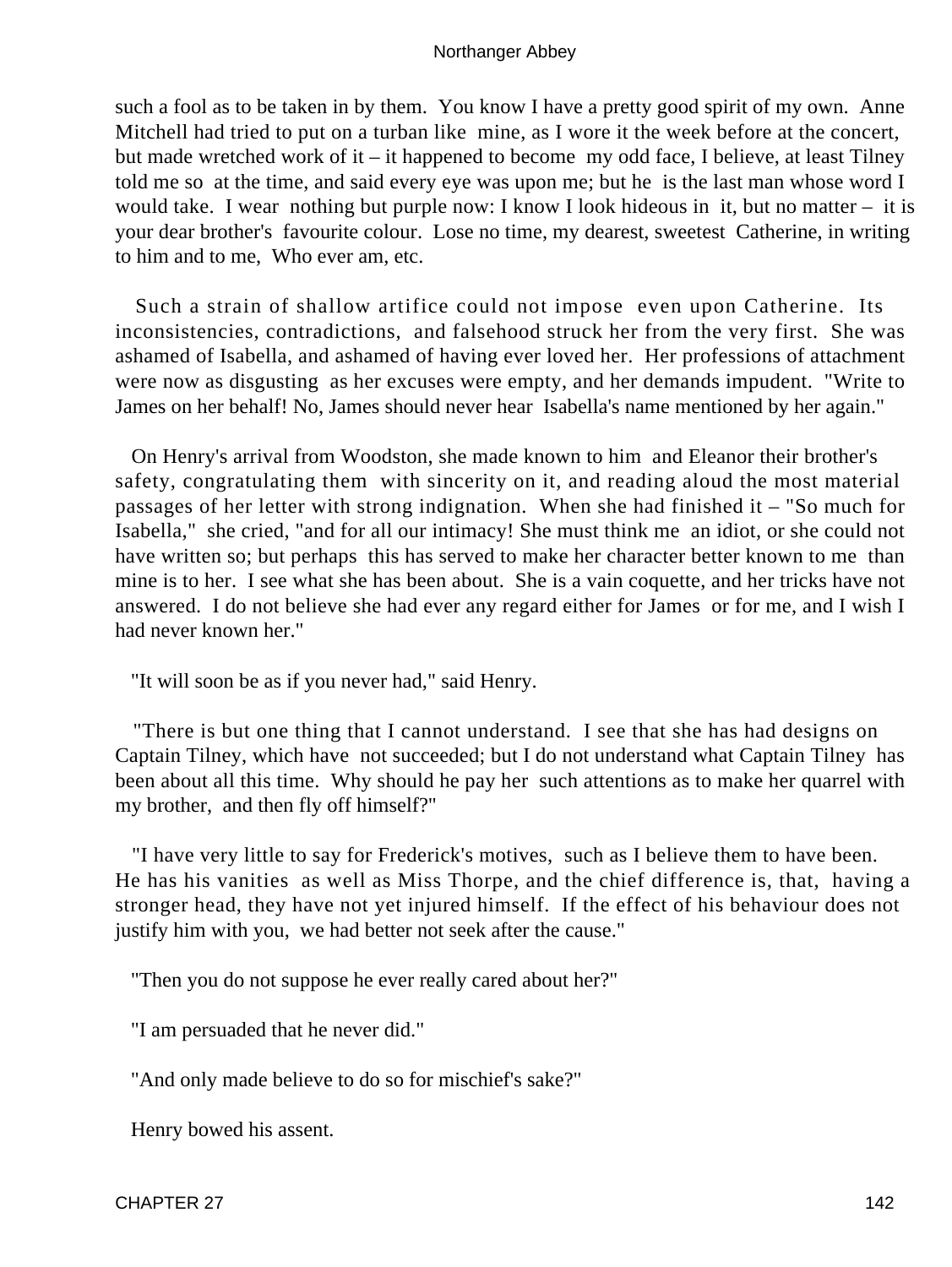"Well, then, I must say that I do not like him at all. Though it has turned out so well for us, I do not like him at all. As it happens, there is no great harm done, because I do not think Isabella has any heart to lose. But, suppose he had made her very much in love with him?"

 "But we must first suppose Isabella to have had a heart to lose – consequently to have been a very different creature; and, in that case, she would have met with very different treatment."

"It is very right that you should stand by your brother."

 "And if you would stand by yours, you would not be much distressed by the disappointment of Miss Thorpe. But your mind is warped by an innate principle of general integrity, and therefore not accessible to the cool reasonings of family partiality, or a desire of revenge."

 Catherine was complimented out of further bitterness. Frederick could not be unpardonably guilty, while Henry made himself so agreeable. She resolved on not answering Isabella's letter, and tried to think no more of it.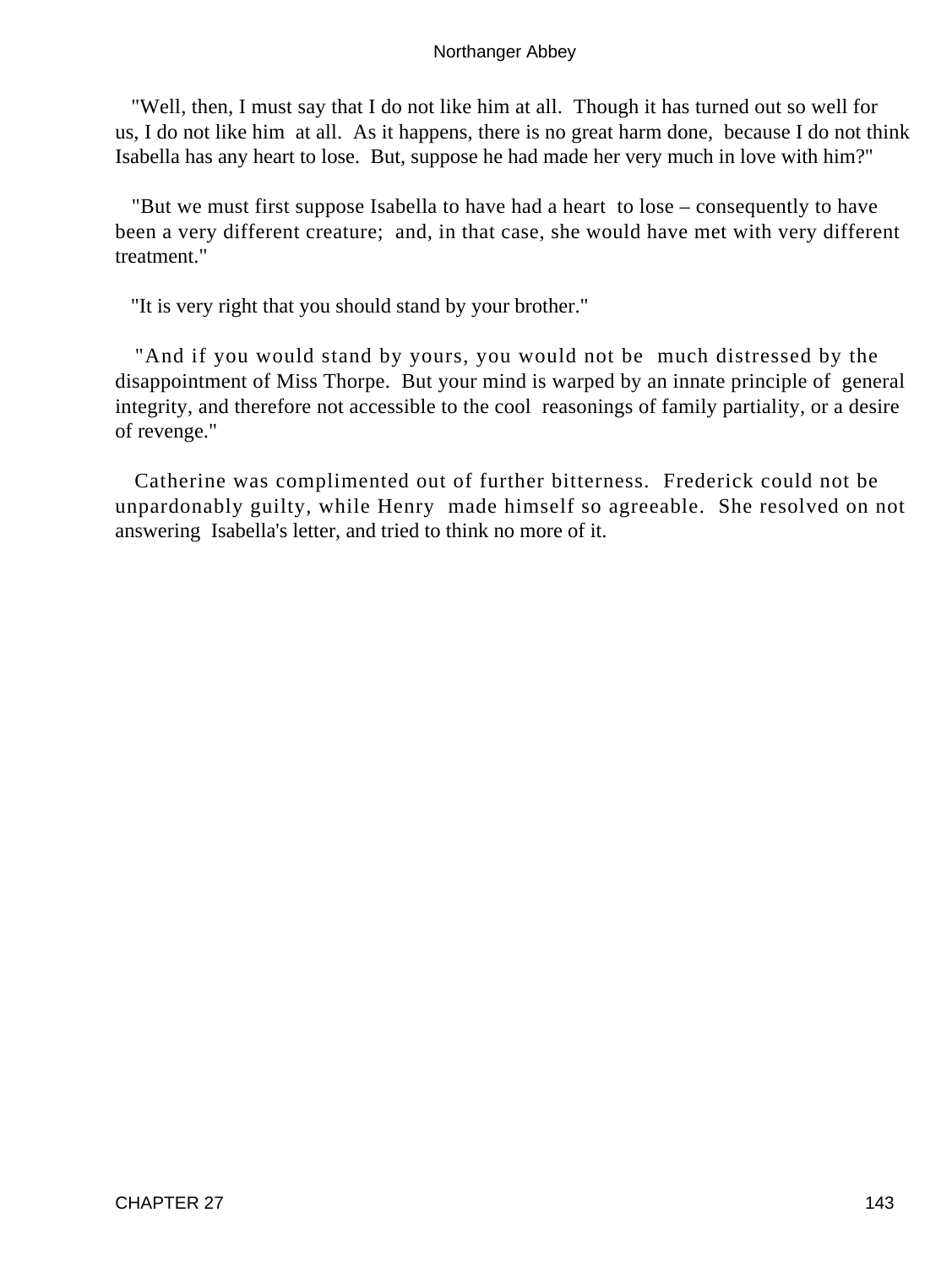# **[CHAPTER 28](#page-165-0)**

<span id="page-144-0"></span>Soon after this, the general found himself obliged to go to London for a week; and he left Northanger earnestly regretting that any necessity should rob him even for an hour of Miss Morland's company, and anxiously recommending the study of her comfort and amusement to his children as their chief object in his absence. His departure gave Catherine the first experimental conviction that a loss may be sometimes a gain. The happiness with which their time now passed, every employment voluntary, every laugh indulged, every meal a scene of ease and good humour, walking where they liked and when they liked, their hours, pleasures, and fatigues at their own command, made her thoroughly sensible of the restraint which the general's presence had imposed, and most thankfully feel their present release from it. Such ease and such delights made her love the place and the people more and more every day; and had it not been for a dread of its soon becoming expedient to leave the one, and an apprehension of not being equally beloved by the other, she would at each moment of each day have been perfectly happy; but she was now in the fourth week of her visit; before the general came home, the fourth week would be turned, and perhaps it might seem an intrusion if she stayed much longer. This was a painful consideration whenever it occurred; and eager to get rid of such a weight on her mind, she very soon resolved to speak to Eleanor about it at once, propose going away, and be guided in her conduct by the manner in which her proposal might be taken.

 Aware that if she gave herself much time, she might feel it difficult to bring forward so unpleasant a subject, she took the first opportunity of being suddenly alone with Eleanor, and of Eleanor's being in the middle of a speech about something very different, to start forth her obligation of going away very soon. Eleanor looked and declared herself much concerned. She had "hoped for the pleasure of her company for a much longer time – had been misled (perhaps by her wishes) to suppose that a much longer visit had been promised – and could not but think that if Mr. and Mrs. Morland were aware of the pleasure it was to her to have her there, they would be too generous to hasten her return." Catherine explained: "Oh! As to that, Papa and Mamma were in no hurry at all. As long as she was happy, they would always be satisfied."

"Then why, might she ask, in such a hurry herself to leave them?"

"Oh! Because she had been there so long."

"Nay, if you can use such a word, I can urge you no farther. If you think it long – "

 "Oh! No, I do not indeed. For my own pleasure, I could stay with you as long again." And it was directly settled that, till she had, her leaving them was not even to be thought of. In having this cause of uneasiness so pleasantly removed, the force of the other was likewise weakened. The kindness, the earnestness of Eleanor's manner in pressing her to stay, and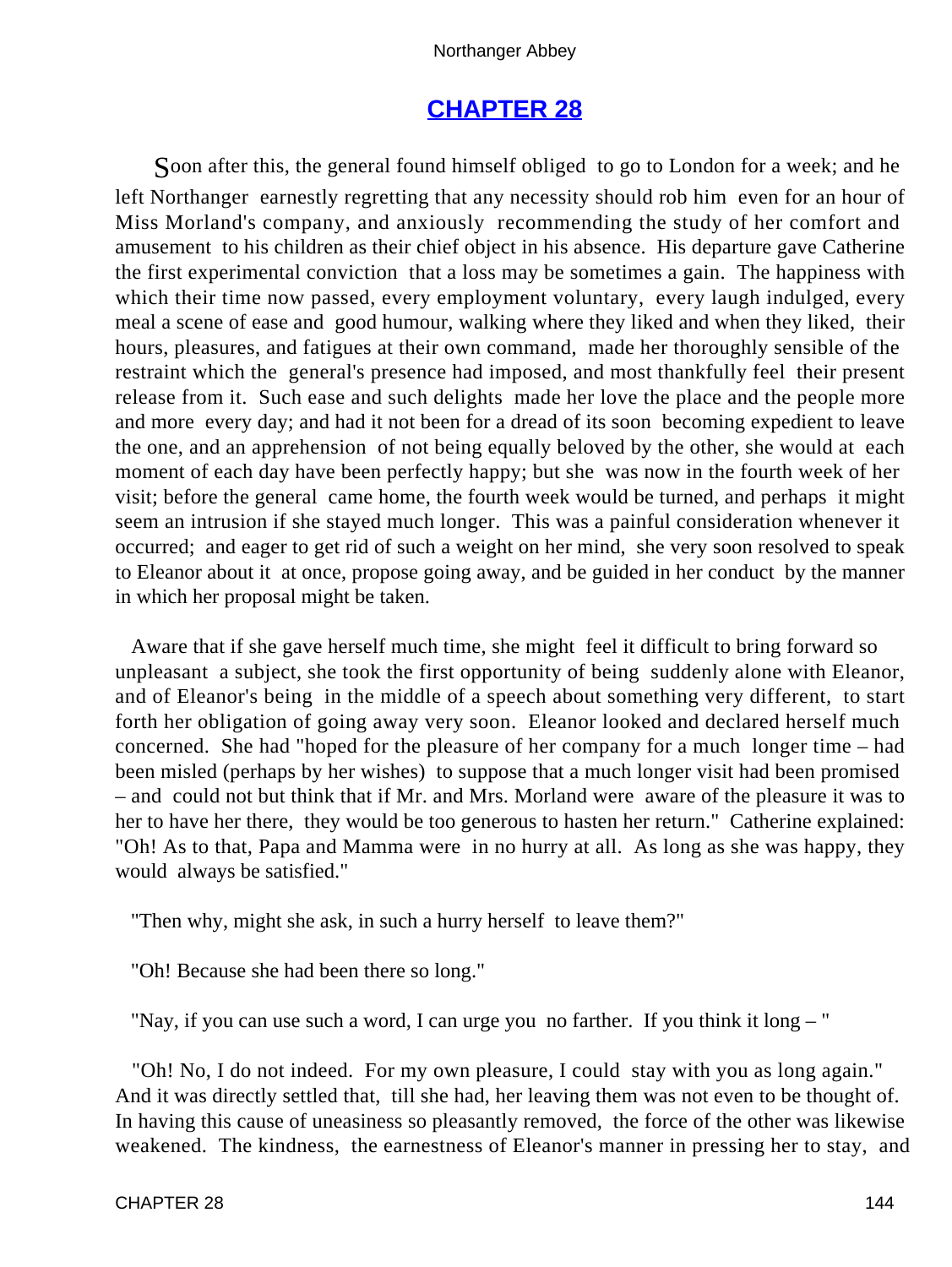Henry's gratified look on being told that her stay was determined, were such sweet proofs of her importance with them, as left her only just so much solicitude as the human mind can never do comfortably without. She did – almost always – believe that Henry loved her, and quite always that his father and sister loved and even wished her to belong to them; and believing so far, her doubts and anxieties were merely sportive irritations.

 Henry was not able to obey his father's injunction of remaining wholly at Northanger in attendance on the ladies, during his absence in London, the engagements of his curate at Woodston obliging him to leave them on Saturday for a couple of nights. His loss was not now what it had been while the general was at home; it lessened their gaiety, but did not ruin their comfort; and the two girls agreeing in occupation, and improving in intimacy, found themselves so well sufficient for the time to themselves, that it was eleven o'clock, rather a late hour at the abbey, before they quitted the supper−room on the day of Henry's departure. They had just reached the head of the stairs when it seemed, as far as the thickness of the walls would allow them to judge, that a carriage was driving up to the door, and the next moment confirmed the idea by the loud noise of the house−bell. After the first perturbation of surprise had passed away, in a "Good heaven! What can be the matter?" it was quickly decided by Eleanor to be her eldest brother, whose arrival was often as sudden, if not quite so unseasonable, and accordingly she hurried down to welcome him.

 Catherine walked on to her chamber, making up her mind as well as she could, to a further acquaintance with Captain Tilney, and comforting herself under the unpleasant impression his conduct had given her, and the persuasion of his being by far too fine a gentleman to approve of her, that at least they should not meet under such circumstances as would make their meeting materially painful. She trusted he would never speak of Miss Thorpe; and indeed, as he must by this time be ashamed of the part he had acted, there could be no danger of it; and as long as all mention of Bath scenes were avoided, she thought she could behave to him very civilly. In such considerations time passed away, and it was certainly in his favour that Eleanor should be so glad to see him, and have so much to say, for half an hour was almost gone since his arrival, and Eleanor did not come up.

 At that moment Catherine thought she heard her step in the gallery, and listened for its continuance; but all was silent. Scarcely, however, had she convicted her fancy of error, when the noise of something moving close to her door made her start; it seemed as if someone was touching the very doorway – and in another moment a slight motion of the lock proved that some hand must be on it. She trembled a little at the idea of anyone's approaching so cautiously; but resolving not to be again overcome by trivial appearances of alarm, or misled by a raised imagination, she stepped quietly forward, and opened the door. Eleanor, and only Eleanor, stood there. Catherine's spirits, however, were tranquillized but for an instant, for Eleanor's cheeks were pale, and her manner greatly agitated. Though evidently intending to come in, it seemed an effort to enter the room, and a still greater to speak when there. Catherine, supposing some uneasiness on Captain Tilney's account, could only express her concern by silent attention, obliged her to be seated, rubbed her temples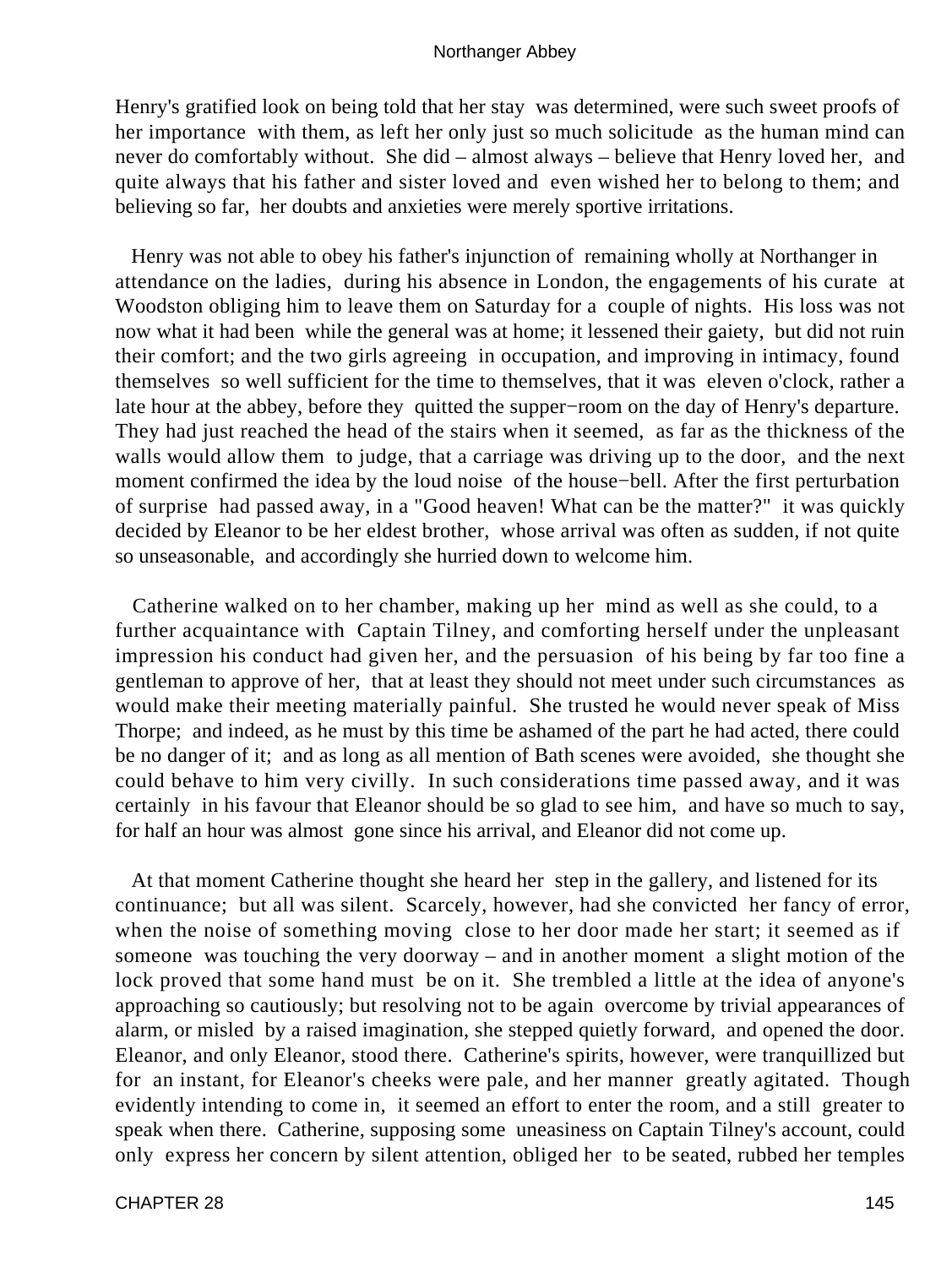with lavender−water, and hung over her with affectionate solicitude. "My dear Catherine, you must not – you must not indeed – " were Eleanor's first connected words. "I am quite well. This kindness distracts me – I cannot bear it – I come to you on such an errand!"

"Errand! To me!"

"How shall I tell you! Oh! How shall I tell you!"

 A new idea now darted into Catherine's mind, and turning as pale as her friend, she exclaimed, "'Tis a messenger from Woodston!"

 "You are mistaken, indeed," returned Eleanor, looking at her most compassionately; "it is no one from Woodston. It is my father himself." Her voice faltered, and her eyes were turned to the ground as she mentioned his name. His unlooked−for return was enough in itself to make Catherine's heart sink, and for a few moments she hardly supposed there were anything worse to be told. She said nothing; and Eleanor, endeavouring to collect herself and speak with firmness, but with eyes still cast down, soon went on. "You are too good, I am sure, to think the worse of me for the part I am obliged to perform. I am indeed a most unwilling messenger. After what has so lately passed, so lately been settled between us – how joyfully, how thankfully on my side! – as to your continuing here as I hoped for many, many weeks longer, how can I tell you that your kindness is not to be accepted – and that the happiness your company has hitherto given us is to be repaid by – But I must not trust myself with words. My dear Catherine, we are to part. My father has recollected an engagement that takes our whole family away on Monday. We are going to Lord Longtown's, near Hereford, for a fortnight. Explanation and apology are equally impossible. I cannot attempt either."

 "My dear Eleanor," cried Catherine, suppressing her feelings as well as she could, "do not be so distressed. A second engagement must give way to a first. I am very, very sorry we are to part – so soon, and so suddenly too; but I am not offended, indeed I am not. I can finish my visit here, you know, at any time; or I hope you will come to me. Can you, when you return from this lord's, come to Fullerton?"

"It will not be in my power, Catherine."

"Come when you can, then."

 Eleanor made no answer; and Catherine's thoughts recurring to something more directly interesting, she added, thinkng aloud, "Monday – so soon as Monday; and you all go. Well, I am certain of – I shall be able to take leave, however. I need not go till just before you do, you know. Do not be distressed, Eleanor, I can go on Monday very well. My father and mother's having no notice of it is of very little consequence. The general will send a servant with me, I dare say, half the way – and then I shall soon be at Salisbury, and then I am only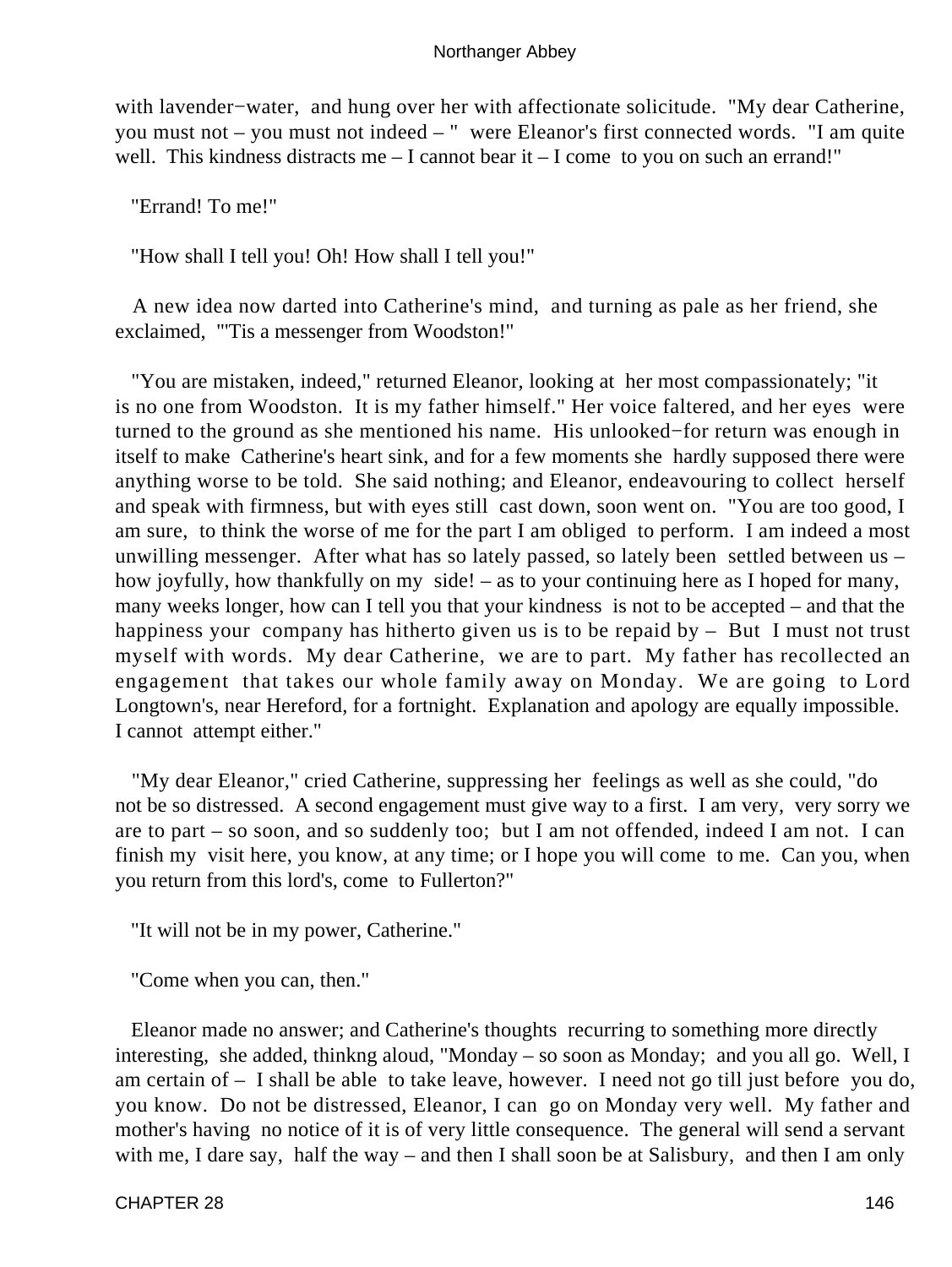nine miles from home."

 "Ah, Catherine! Were it settled so, it would be somewhat less intolerable, though in such common attentions you would have received but half what you ought. But – how can I tell you? – tomorrow morning is fixed for your leaving us, and not even the hour is left to your choice; the very carriage is ordered, and will be here at seven o'clock, and no servant will be offered you."

 Catherine sat down, breathless and speechless. "I could hardly believe my senses, when I heard it; and no displeasure, no resentment that you can feel at this moment, however justly great, can be more than I myself – but I must not talk of what I felt. Oh! That I could suggest anything in extenuation! Good God! What will your father and mother say! After courting you from the protection of real friends to this – almost double distance from your home, to have you driven out of the house, without the considerations even of decent civility! Dear, dear Catherine, in being the bearer of such a message, I seem guilty myself of all its insult; yet, I trust you will acquit me, for you must have been long enough in this house to see that I am but a nominal mistress of it, that my real power is nothing."

"Have I offended the general?" said Catherine in a faltering voice.

 "Alas! For my feelings as a daughter, all that I know, all that I answer for, is that you can have given him no just cause of offence. He certainly is greatly, very greatly discomposed; I have seldom seen him more so. His temper is not happy, and something has now occurred to ruffle it in an uncommon degree; some disappointment, some vexation, which just at this moment seems important, but which I can hardly suppose you to have any concern in, for how is it possible?"

 It was with pain that Catherine could speak at all; and it was only for Eleanor's sake that she attempted it. "I am sure," said she, "I am very sorry if I have offended him. It was the last thing I would willingly have done. But do not be unhappy, Eleanor. An engagement, you know, must be kept. I am only sorry it was not recollected sooner, that I might have written home. But it is of very little consequence."

 "I hope, I earnestly hope, that to your real safety it will be of none; but to everything else it is of the greatest consequence: to comfort, appearance, propriety, to your family, to the world. Were your friends, the Allens, still in Bath, you might go to them with comparative ease; a few hours would take you there; but a journey of seventy miles, to be taken post by you, at your age, alone, unattended!"

 "Oh, the journey is nothing. Do not think about that. And if we are to part, a few hours sooner or later, you know, makes no difference. I can be ready by seven. Let me be called in time." Eleanor saw that she wished to be alone; and believing it better for each that they should avoid any further conversation, now left her with, "I shall see you in the morning."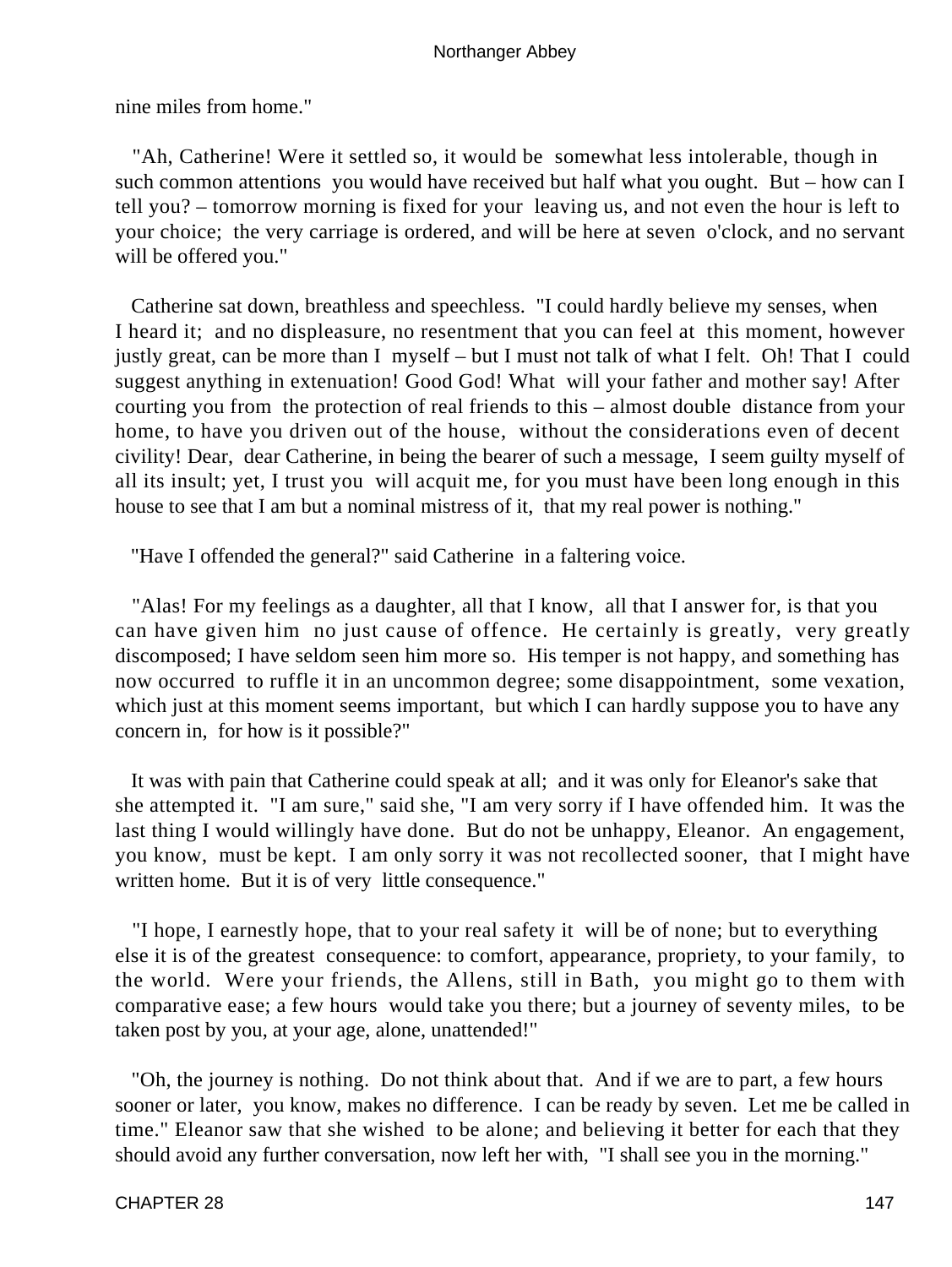Catherine's swelling heart needed relief. In Eleanor's presence friendship and pride had equally restrained her tears, but no sooner was she gone than they burst forth in torrents. Turned from the house, and in such a way! Without any reason that could justify, any apology that could atone for the abruptness, the rudeness, nay, the insolence of it. Henry at a distance – not able even to bid him farewell. Every hope, every expectation from him suspended, at least, and who could say how long? Who could say when they might meet again? And all this by such a man as General Tilney, so polite, so well bred, and heretofore so particularly fond of her! It was as incomprehensible as it was mortifying and grievous. From what it could arise, and where it would end, were considerations of equal perplexity and alarm. The manner in which it was done so grossly uncivil, hurrying her away without any reference to her own convenience, or allowing her even the appearance of choice as to the time or mode of her travelling; of two days, the earliest fixed on, and of that almost the earliest hour, as if resolved to have her gone before he was stirring in the morning, that he might not be obliged even to see her. What could all this mean but an intentional affront? By some means or other she must have had the misfortune to offend him. Eleanor had wished to spare her from so painful a notion, but Catherine could not believe it possible that any injury or any misfortune could provoke such ill will against a person not connected, or, at least, not supposed to be connected with it.

 Heavily passed the night. Sleep, or repose that deserved the name of sleep, was out of the question. That room, in which her disturbed imagination had tormented her on her first arrival, was again the scene of agitated spirits and unquiet slumbers. Yet how different now the source of her inquietude from what it had been then – how mournfully superior in reality and substance! Her anxiety had foundation in fact, her fears in probability; and with a mind so occupied in the contemplation of actual and natural evil, the solitude of her situation, the darkness of her chamber, the antiquity of the building, were felt and considered without the smallest emotion; and though the wind was high, and often produced strange and sudden noises throughout the house, she heard it all as she lay awake, hour after hour, without curiosity or terror.

 Soon after six Eleanor entered her room, eager to show attention or give assistance where it was possible; but very little remained to be done. Catherine had not loitered; she was almost dressed, and her packing almost finished. The possibility of some conciliatory message from the general occurred to her as his daughter appeared. What so natural, as that anger should pass away and repentance succeed it? And she only wanted to know how far, after what had passed, an apology might properly be received by her. But the knowledge would have been useless here; it was not called for; neither clemency nor dignity was put to the trial – Eleanor brought no message. Very little passed between them on meeting; each found her greatest safety in silence, and few and trivial were the sentences exchanged while they remained upstairs, Catherine in busy agitation completing her dress, and Eleanor with more goodwill than experience intent upon filling the trunk. When everything was done they left the room, Catherine lingering only half a minute behind her friend to throw a parting glance on every well−known, cherished object, and went down to the breakfast−parlour,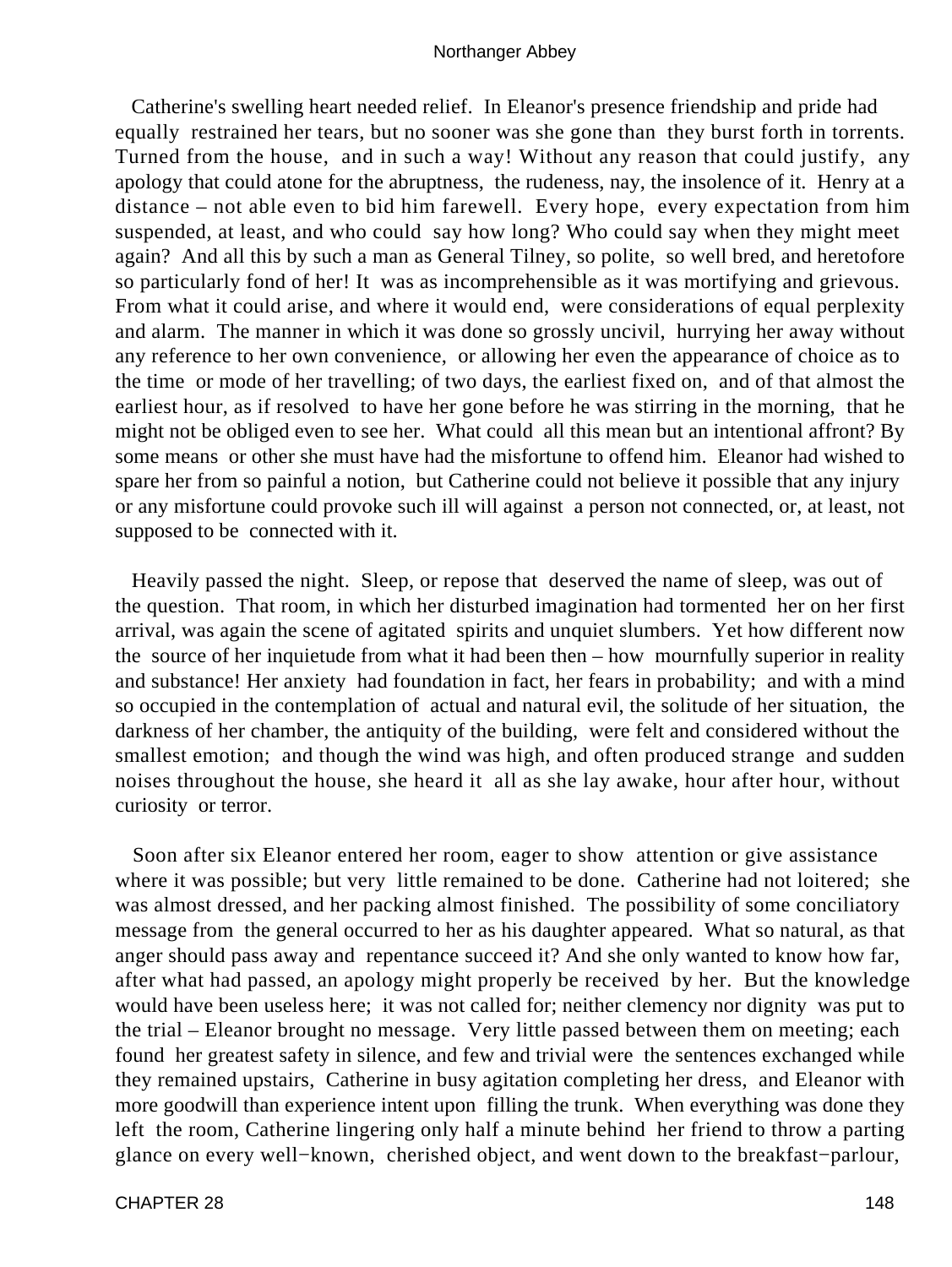where breakfast was prepared. She tried to eat, as well to save herself from the pain of being urged as to make her friend comfortable; but she had no appetite, and could not swallow many mouthfuls. The contrast between this and her last breakfast in that room gave her fresh misery, and strengthened her distaste for everything before her. It was not four and twenty hours ago since they had met there to the same repast, but in circumstances how different! With what cheerful ease, what happy, though false, security, had she then looked around her, enjoying everything present, and fearing little in future, beyond Henry's going to Woodston for a day! Happy, happy breakfast! For Henry had been there; Henry had sat by her and helped her. These reflections were long indulged undisturbed by any address from her companion, who sat as deep in thought as herself; and the appearance of the carriage was the first thing to startle and recall them to the present moment. Catherine's colour rose at the sight of it; and the indignity with which she was treated, striking at that instant on her mind with peculiar force, made her for a short time sensible only of resentment. Eleanor seemed now impelled into resolution and speech.

 "You must write to me, Catherine," she cried; "you must let me hear from you as soon as possible. Till I know you to be safe at home, I shall not have an hour's comfort. For one letter, at all risks, all hazards, I must entreat. Let me have the satisfaction of knowing that you are safe at Fullerton, and have found your family well, and then, till I can ask for your correspondence as I ought to do, I will not expect more. Direct to me at Lord Longtown's, and, I must ask it, under cover to Alice."

 "No, Eleanor, if you are not allowed to receive a letter from me, I am sure I had better not write. There can be no doubt of my getting home safe."

 Eleanor only replied, "I cannot wonder at your feelings. I will not importune you. I will trust to your own kindness of heart when I am at a distance from you." But this, with the look of sorrow accompanying it, was enough to melt Catherine's pride in a moment, and she instantly said, "Oh, Eleanor, I will write to you indeed."

 There was yet another point which Miss Tilney was anxious to settle, though somewhat embarrassed in speaking of. It had occurred to her that after so long an absence from home, Catherine might not be provided with money enough for the expenses of her journey, and, upon suggesting it to her with most affectionate offers of accommodation, it proved to be exactly the case. Catherine had never thought on the subject till that moment, but, upon examining her purse, was convinced that but for this kindness of her friend, she might have been turned from the house without even the means of getting home; and the distress in which she must have been thereby involved filling the minds of both, scarcely another word was said by either during the time of their remaining together. Short, however, was that time. The carriage was soon announced to be ready; and Catherine, instantly rising, a long and affectionate embrace supplied the place of language in bidding each other adieu; and, as they entered the hall, unable to leave the house without some mention of one whose name had not yet been spoken by either, she paused a moment, and with quivering lips just made it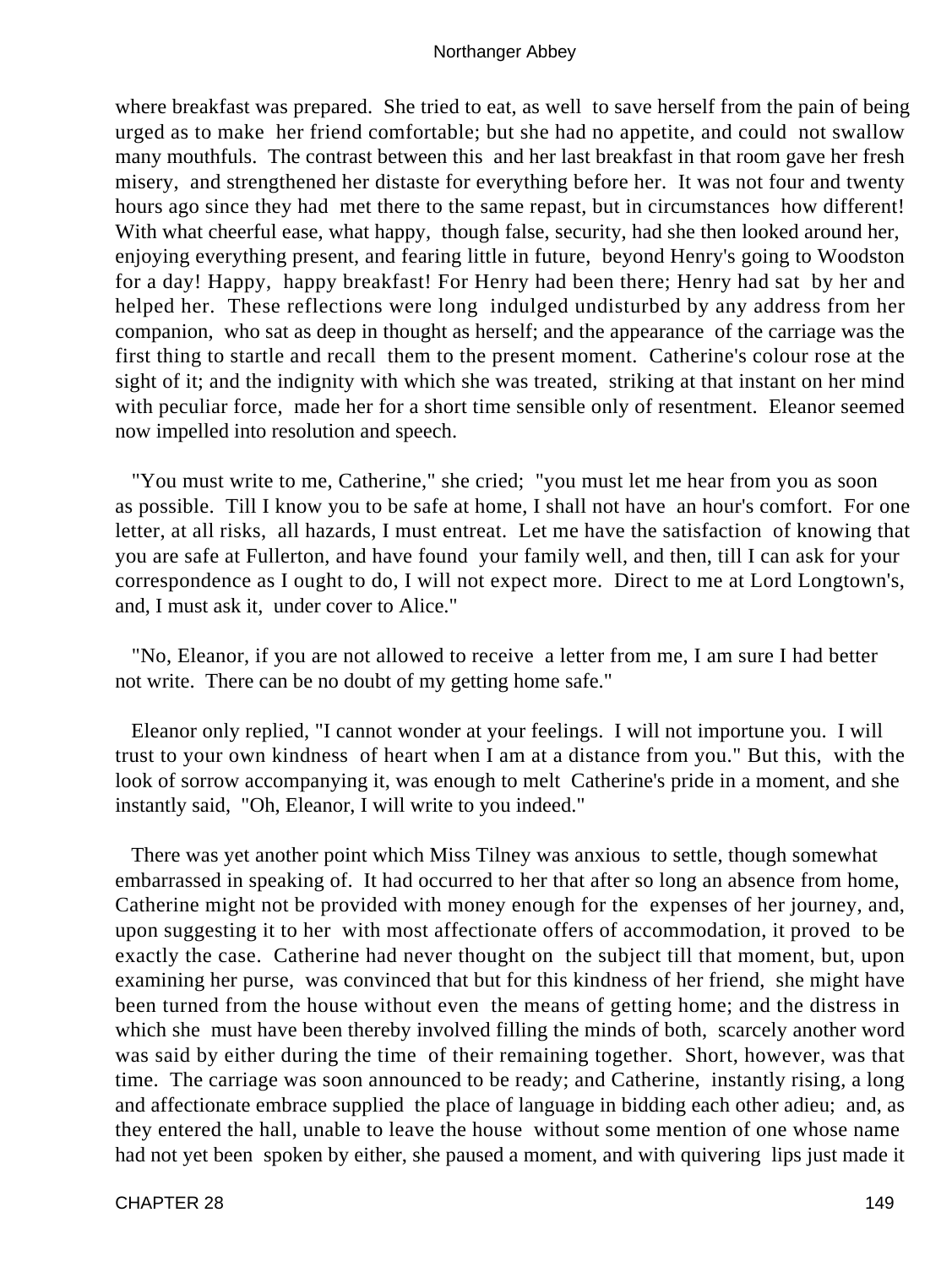intelligible that she left "her kind remembrance for her absent friend." But with this approach to his name ended all possibility of restraining her feelings; and, hiding her face as well as she could with her handkerchief, she darted across the hall, jumped into the chaise, and in a moment was driven from the door.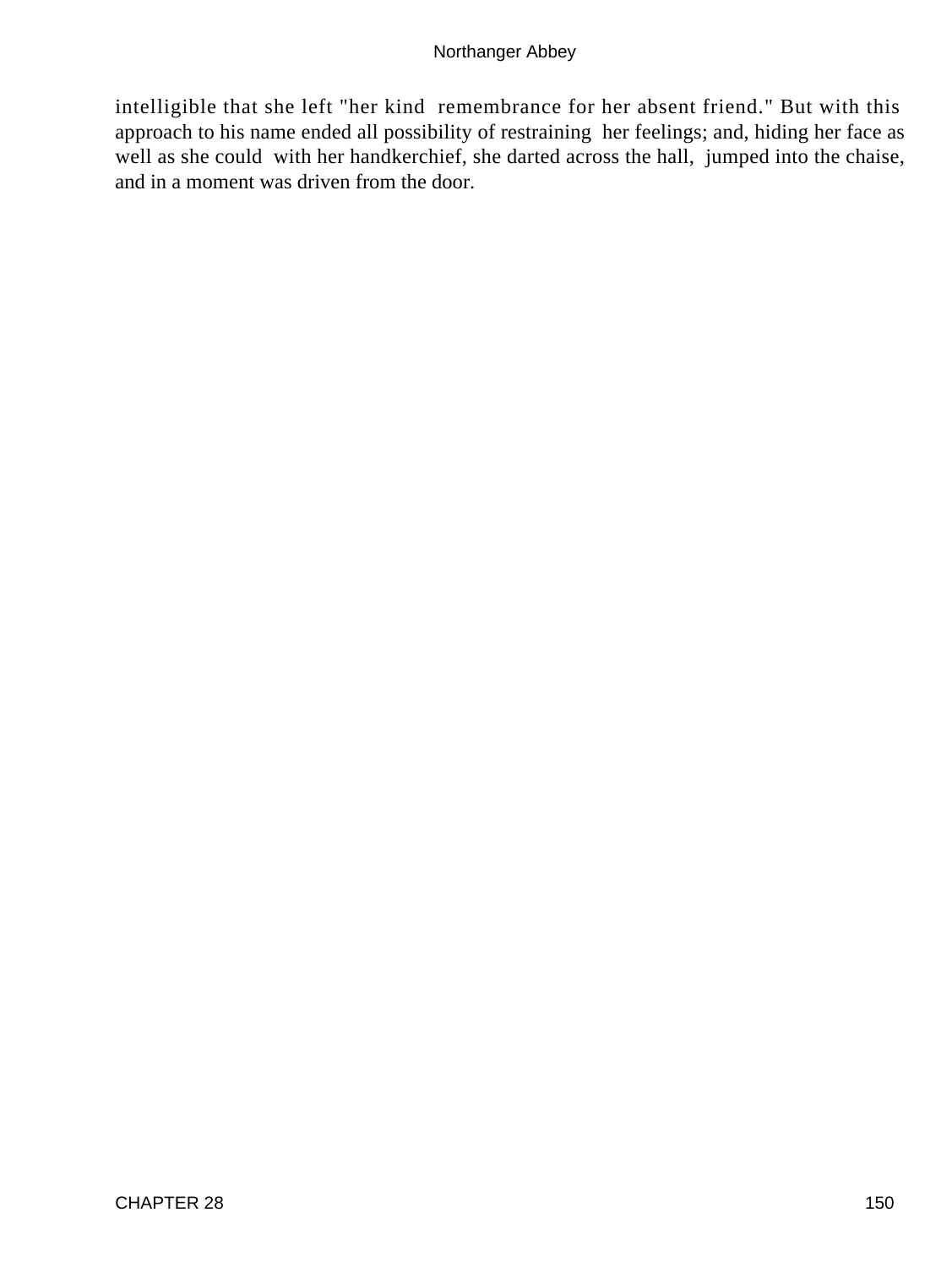# **[CHAPTER 29](#page-165-0)**

<span id="page-151-0"></span>Catherine was too wretched to be fearful. The journey in itself had no terrors for her; and she began it without either dreading its length or feeling its solitariness. Leaning back in one comer of the carriage, in a violent burst of tears, she was conveyed some miles beyond the walls of the abbey before she raised her head; and the highest point of ground within the park was almost closed from her view before she was capable of turning her eyes towards it. Unfortunately, the road she now travelled was the same which only ten days ago she had so happily passed along in going to and from Woodston; and, for fourteen miles, every bitter feeling was rendered more severe by the review of objects on which she had first looked under impressions so different. Every mile, as it brought her nearer Woodston, added to her sufferings, and when within the distance of five, she passed the turning which led to it, and thought of Henry, so near, yet so unconscious, her grief and agitation were excessive.

 The day which she had spent at that place had been one of the happiest of her life. It was there, it was on that day, that the general had made use of such expressions with regard to Henry and herself, had so spoken and so looked as to give her the most positive conviction of his actually wishing their marriage. Yes, only ten days ago had he elated her by his pointed regard – had he even confused her by his too significant reference! And now – what had she done, or what had she omitted to do, to merit such a change?

 The only offence against him of which she could accuse herself had been such as was scarcely possible to reach his knowledge. Henry and her own heart only were privy to the shocking suspicions which she had so idly entertained; and equally safe did she believe her secret with each. Designedly, at least, Henry could not have betrayed her. If, indeed, by any strange mischance his father should have gained intelligence of what she had dared to think and look for, of her causeless fancies and injurious examinations, she could not wonder at any degree of his indignation. If aware of her having viewed him as a murderer, she could not wonder at his even turning her from his house. But a justification so full of torture to herself, she trusted, would not be in his power.

 Anxious as were all her conjectures on this point, it was not, however, the one on which she dwelt most. There was a thought yet nearer, a more prevailing, more impetuous concern. How Henry would think, and feel, and look, when he returned on the morrow to Northanger and heard of her being gone, was a question of force and interest to rise over every other, to be never ceasing, alternately irritating and soothing; it sometimes suggested the dread of his calm acquiescence, and at others was answered by the sweetest confidence in his regret and resentment. To the general, of course, he would not dare to speak; but to Eleanor – what might he not say to Eleanor about her?

 In this unceasing recurrence of doubts and inquiries, on any one article of which her mind was incapable of more than momentary repose, the hours passed away, and her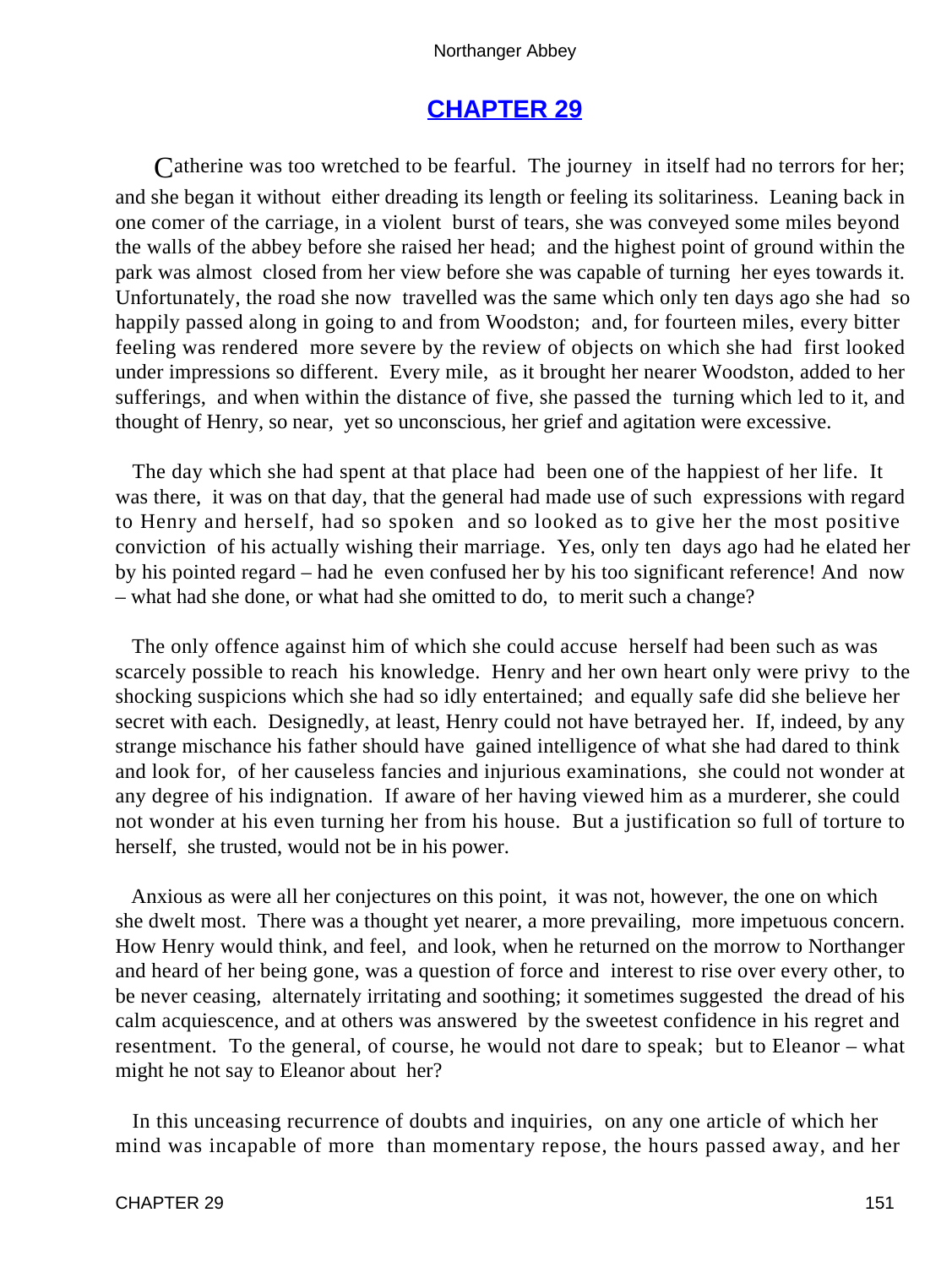journey advanced much faster than she looked for. The pressing anxieties of thought, which prevented her from noticing anything before her, when once beyond the neighbourhood of Woodston, saved her at the same time from watching her progress; and though no object on the road could engage a moment's attention, she found no stage of it tedious. From this, she was preserved too by another cause, by feeling no eagerness for her journey's conclusion; for to return in such a manner to Fullerton was almost to destroy the pleasure of a meeting with those she loved best, even after an absence such as hers – an eleven weeks' absence. What had she to say that would not humble herself and pain her family, that would not increase her own grief by the confession of it, extend an useless resentment, and perhaps involve the innocent with the guilty in undistinguishing ill will? She could never do justice to Henry and Eleanor's merit; she felt it too strongly for expression; and should a dislike be taken against them, should they be thought of unfavourably, on their father's account, it would cut her to the heart.

 With these feelings, she rather dreaded than sought for the first view of that well−known spire which would announce her within twenty miles of home. Salisbury she had known to be her point on leaving Northanger; but after the first stage she had been indebted to the post−masters for the names of the places which were then to conduct her to it; so great had been her ignorance of her route. She met with nothing, however, to distress or frighten her. Her youth, civil manners, and liberal pay procured her all the attention that a traveller like herself could require; and stopping only to change horses, she travelled on for about eleven hours without accident or alarm, and between six and seven o'clock in the evening found herself entering Fullerton.

 A heroine returning, at the close of her career, to her native village, in all the triumph of recovered reputation, and all the dignity of a countess, with a long train of noble relations in their several phaetons, and three waiting−maids in a travelling chaise and four, behind her, is an event on which the pen of the contriver may well delight to dwell; it gives credit to every conclusion, and the author must share in the glory she so liberally bestows. But my affair is widely different; I bring back my heroine to her home in solitude and disgrace; and no sweet elation of spirits can lead me into minuteness. A heroine in a hack post−chaise is such a blow upon sentiment, as no attempt at grandeur or pathos can withstand. Swiftly therefore shall her post−boy drive through the village, amid the gaze of Sunday groups, and speedy shall be her descent from it.

 But, whatever might be the distress of Catherine's mind, as she thus advanced towards the parsonage, and whatever the humiliation of her biographer in relating it, she was preparing enjoyment of no everyday nature for those to whom she went; first, in the appearance of her carriage – and secondly, in herself. The chaise of a traveller being a rare sight in Fullerton, the whole family were immediately at the window; and to have it stop at the sweep−gate was a pleasure to brighten every eye and occupy every fancy – a pleasure quite unlooked for by all but the two youngest children, a boy and girl of six and four years old, who expected a brother or sister in every carriage. Happy the glance that first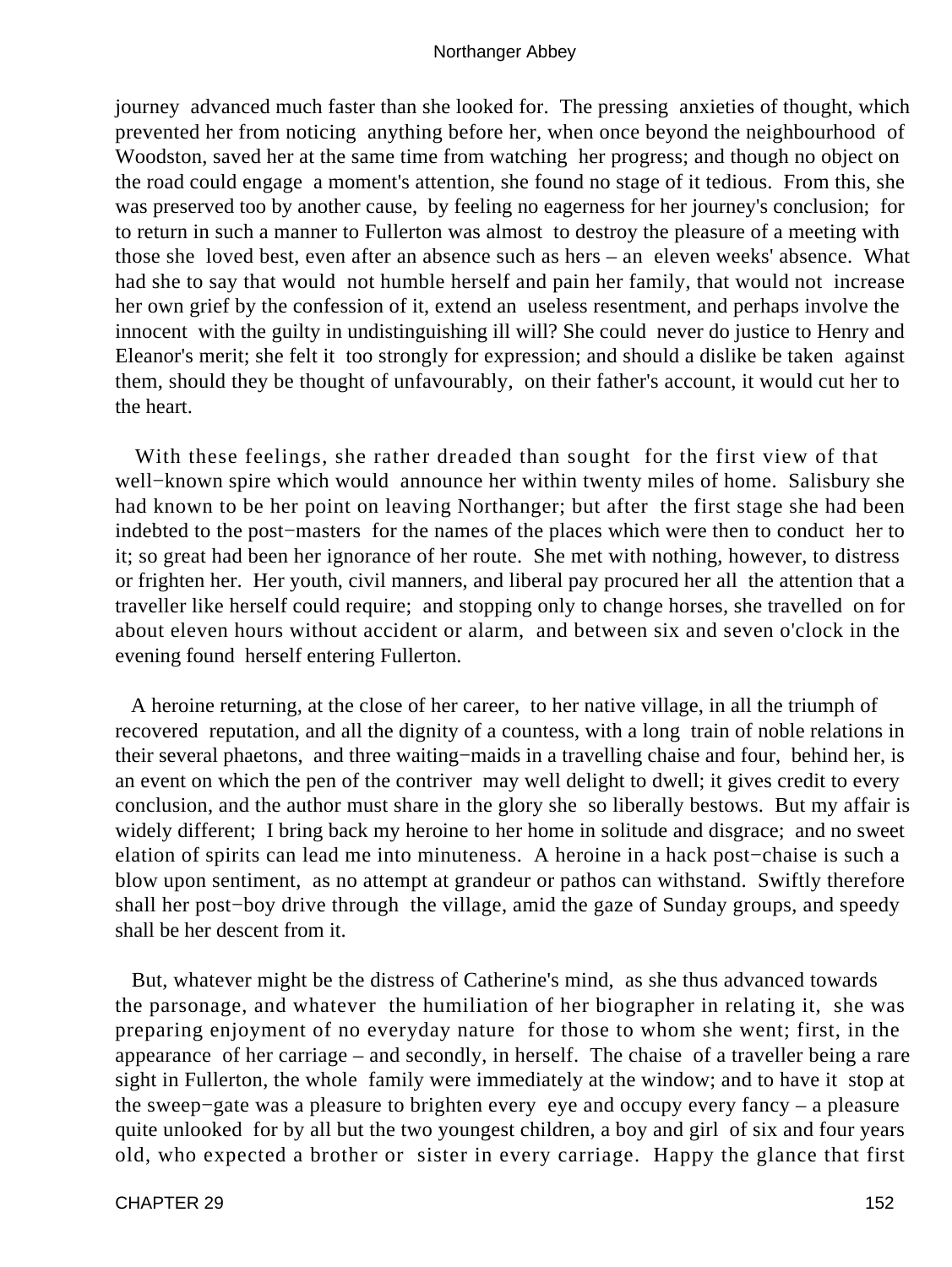distinguished Catherine! Happy the voice that proclaimed the discovery! But whether such happiness were the lawful property of George or Harriet could never be exactly understood.

 Her father, mother, Sarah, George, and Harriet, all assembled at the door to welcome her with affectionate eagerness, was a sight to awaken the best feelings of Catherine's heart; and in the embrace of each, as she stepped from the carriage, she found herself soothed beyond anything that she had believed possible. So surrounded, so caressed, she was even happy! In the joyfulness of family love everything for a short time was subdued, and the pleasure of seeing her, leaving them at first little leisure for calm curiosity, they were all seated round the tea−table, which Mrs. Morland had hurried for the comfort of the poor traveller, whose pale and jaded looks soon caught her notice, before any inquiry so direct as to demand a positive answer was addressed to her.

 Reluctantly, and with much hesitation, did she then begin what might perhaps, at the end of half an hour, be termed, by the courtesy of her hearers, an explanation; but scarcely, within that time, could they at all discover the cause, or collect the particulars, of her sudden return. They were far from being an irritable race; far from any quickness in catching, or bitterness in resenting, affronts: but here, when the whole was unfolded, was an insult not to be overlooked, nor, for the first half hour, to be easily pardoned. Without suffering any romantic alarm, in the consideration of their daughter's long and lonely journey, Mr. and Mrs. Morland could not but feel that it might have been productive of much unpleasantness to her; that it was what they could never have voluntarily suffered; and that, in forcing her on such a measure, General Tilney had acted neither honourably nor feelingly – neither as a gentleman nor as a parent. Why he had done it, what could have provoked him to such a breach of hospitality, and so suddenly turned all his partial regard for their daughter into actual ill will, was a matter which they were at least as far from divining as Catherine herself; but it did not oppress them by any means so long; and, after a due course of useless conjecture, that "it was a strange business, and that he must be a very strange man," grew enough for all their indignation and wonder; though Sarah indeed still indulged in the sweets of incomprehensibility, exclaiming and conjecturing with youthful ardour. "My dear, you give yourself a great deal of needless trouble," said her mother at last; "depend upon it, it is something not at all worth understanding."

 "I can allow for his wishing Catherine away, when he recollected this engagement," said Sarah, "but why not do it civilly?"

 "I am sorry for the young people," returned Mrs. Morland; "they must have a sad time of it; but as for anything else, it is no matter now; Catherine is safe at home, and our comfort does not depend upon General Tilney." Catherine sighed. "Well," continued her philosophic mother, "I am glad I did not know of your journey at the time; but now it is an over, perhaps there is no great harm done. It is always good for young people to be put upon exerting themselves; and you know, my dear Catherine, you always were a sad little shatter−brained creature; but now you must have been forced to have your wits about you, with so much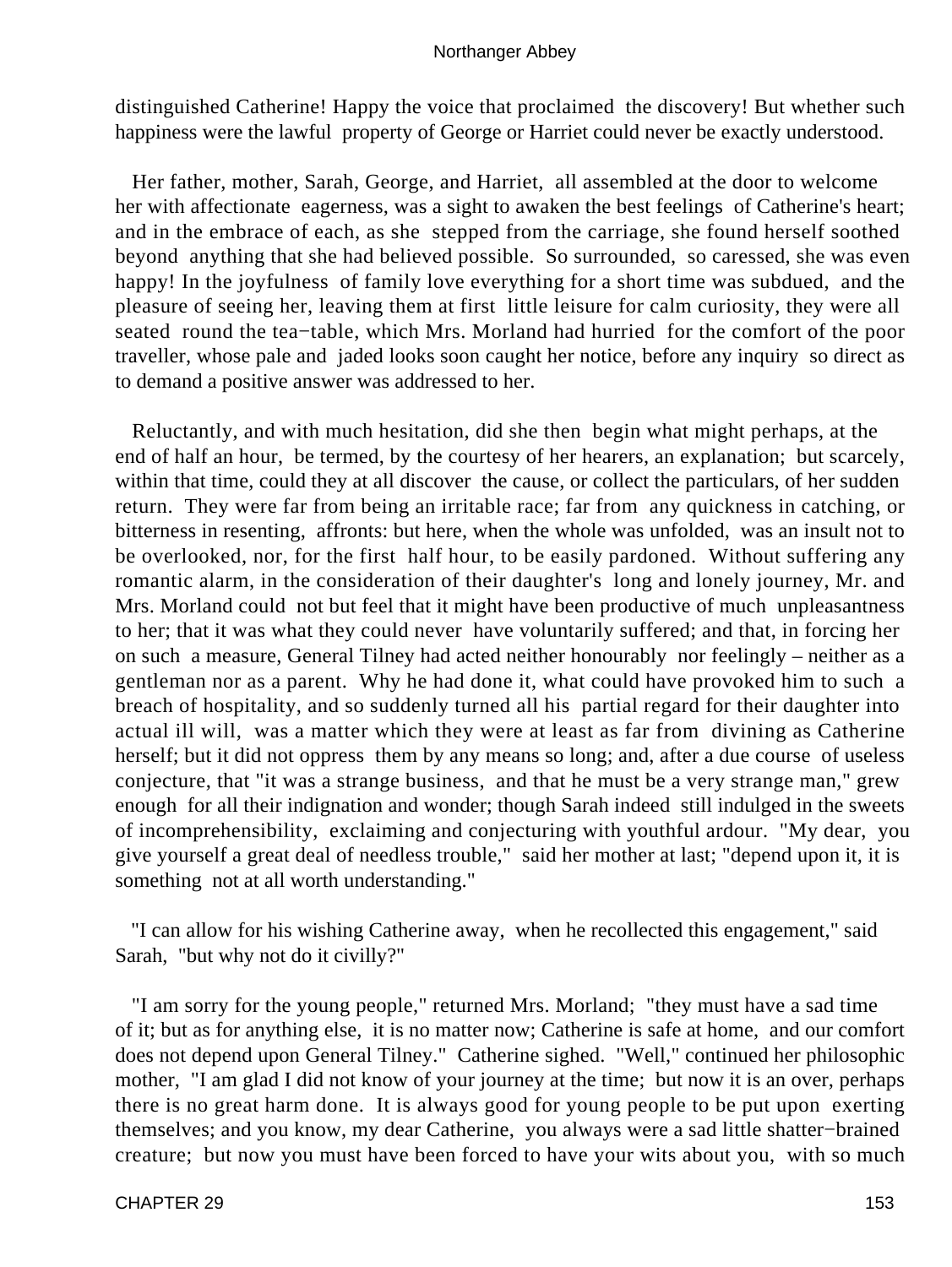changing of chaises and so forth; and I hope it will appear that you have not left anything behind you in any of the pockets."

 Catherine hoped so too, and tried to feel an interest in her own amendment, but her spirits were quite worn down; and, to be silent and alone becoming soon her only wish, she readily agreed to her mother's next counsel of going early to bed. Her parents, seeing nothing in her ill looks and agitation but the natural consequence of mortified feelings, and of the unusual exertion and fatigue of such a journey, parted from her without any doubt of their being soon slept away; and though, when they all met the next morning, her recovery was not equal to their hopes, they were still perfectly unsuspicious of there being any deeper evil. They never once thought of her heart, which, for the parents of a young lady of seventeen, just returned from her first excursion from home, was odd enough!

 As soon as breakfast was over, she sat down to fulfil her promise to Miss Tilney, whose trust in the effect of time and distance on her friend's disposition was already justified, for already did Catherine reproach herself with having parted from Eleanor coldly, with having never enough valued her merits or kindness, and never enough commiserated her for what she had been yesterday left to endure. The strength of these feelings, however, was far from assisting her pen; and never had it been harder for her to write than in addressing Eleanor Tilney. To compose a letter which might at once do justice to her sentiments and her situation, convey gratitude without servile regret, be guarded without coldness, and honest without resentment – a letter which Eleanor might not be pained by the perusal of – and, above all, which she might not blush herself, if Henry should chance to see, was an undertaking to frighten away all her powers of performance; and, after long thought and much perplexity, to be very brief was all that she could determine on with any confidence of safety. The money therefore which Eleanor had advanced was enclosed with little more than grateful thanks, and the thousand good wishes of a most affectionate heart.

 "This has been a strange acquaintance," observed Mrs. Morland, as the letter was finished; "soon made and soon ended. I am sorry it happens so, for Mrs. Allen thought them very pretty kind of young people; and you were sadly out of luck too in your Isabella. Ah! Poor James! Well, we must live and learn; and the next new friends you make I hope will be better worth keeping."

 Catherine coloured as she warmly answered, "No friend can be better worth keeping than Eleanor."

 "If so, my dear, I dare say you will meet again some time or other; do not be uneasy. It is ten to one but you are thrown together again in the course of a few years; and then what a pleasure it will be!"

 Mrs. Morland was not happy in her attempt at consolation. The hope of meeting again in the course of a few years could only put into Catherine's head what might happen within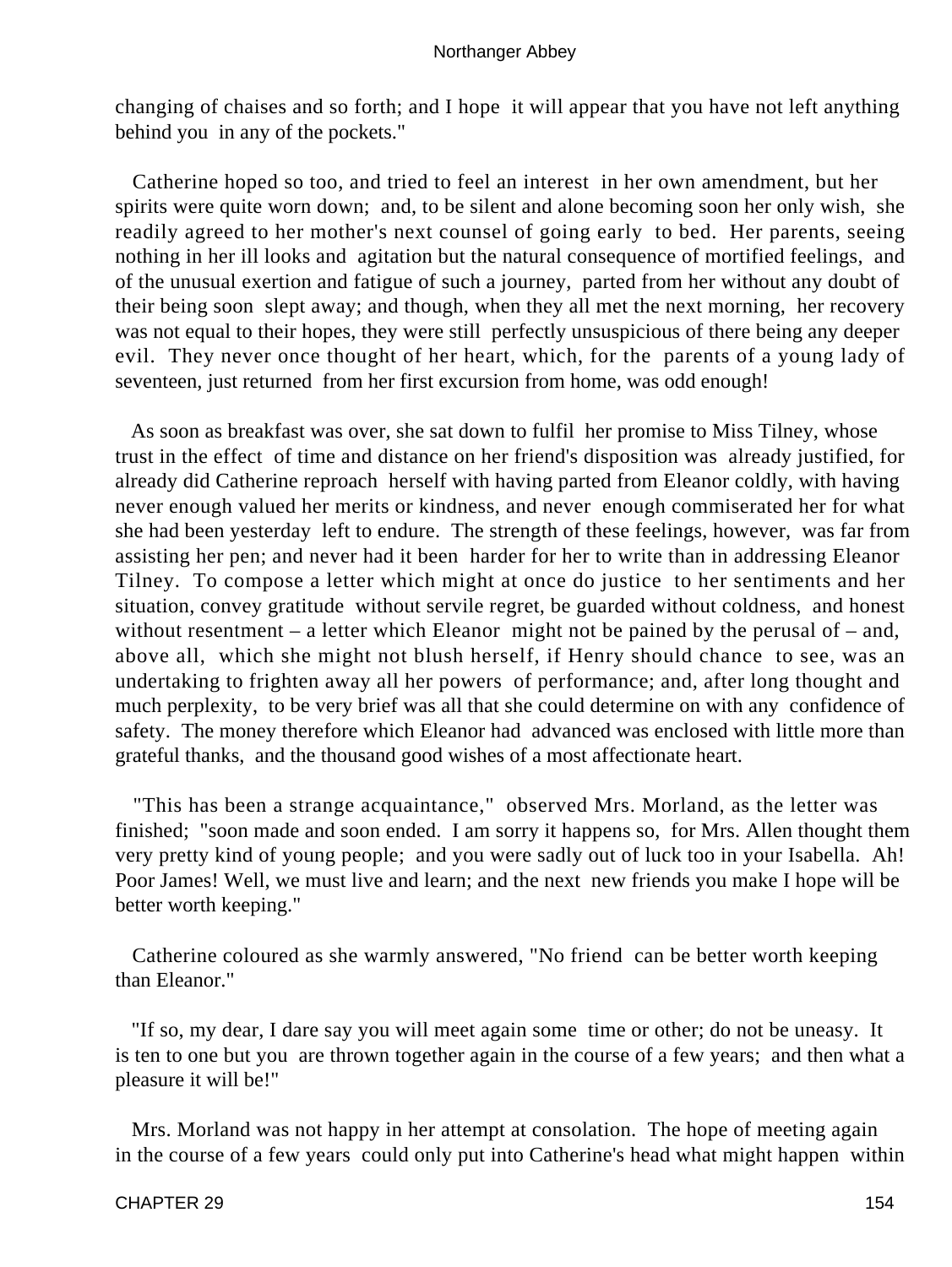that time to make a meeting dreadful to her. She could never forget Henry Tilney, or think of him with less tenderness than she did at that moment; but he might forget her; and in that case, to meet – ! Her eyes filled with tears as she pictured her acquaintance so renewed; and her mother, perceiving her comfortable suggestions to have had no good effect, proposed, as another expedient for restoring her spirits, that they should call on Mrs. Allen.

 The two houses were only a quarter of a mile apart; and, as they walked, Mrs. Morland quickly dispatched all that she felt on the score of James's disappointment. "We are sorry for him," said she; "but otherwise there is no harm done in the match going off; for it could not be a desirable thing to have him engaged to a girl whom we had not the smallest acquaintance with, and who was so entirely without fortune; and now, after such behaviour, we cannot think at all well of her. Just at present it comes hard to poor James; but that will not last forever; and I dare say he will be a discreeter man all his life, for the foolishness of his first choice."

 This was just such a summary view of the affair as Catherine could listen to; another sentence might have endangered her complaisance, and made her reply less rational; for soon were all her thinking powers swallowed up in the reflection of her own change of feelings and spirits since last she had trodden that well−known road. It was not three months ago since, wild with joyful expectation, she had there run backwards and forwards some ten times a day, with an heart light, gay, and independent; looking forward to pleasures untasted and unalloyed, and free from the apprehension of evil as from the knowledge of it. Three months ago had seen her all this; and now, how altered a being did she return!

 She was received by the Allens with all the kindness which her unlooked−for appearance, acting on a steady affection, would naturally call forth; and great was their surprise, and warm their displeasure, on hearing how she had been treated – though Mrs. Morland's account of it was no inflated representation, no studied appeal to their passions. "Catherine took us quite by surprise yesterday evening," said she. "She travelled all the way post by herself, and knew nothing of coming till Saturday night; for General Tilney, from some odd fancy or other, all of a sudden grew tired of having her there, and almost turned her out of the house. Very unfriendly, certainly; and he must be a very odd man; but we are so glad to have her amongst us again! And it is a great comfort to find that she is not a poor helpless creature, but can shift very well for herself."

 Mr. Allen expressed himself on the occasion with the reasonable resentment of a sensible friend; and Mrs. Allen thought his expressions quite good enough to be immediately made use of again by herself. His wonder, his conjectures, and his explanations became in succession hers, with the addition of this single remark – "I really have not patience with the general" – to fill up every accidental pause. And, "I really have not patience with the general," was uttered twice after Mr. Allen left the room, without any relaxation of anger, or any material digression of thought. A more considerable degree of wandering attended the third repetition; and, after completing the fourth, she immediately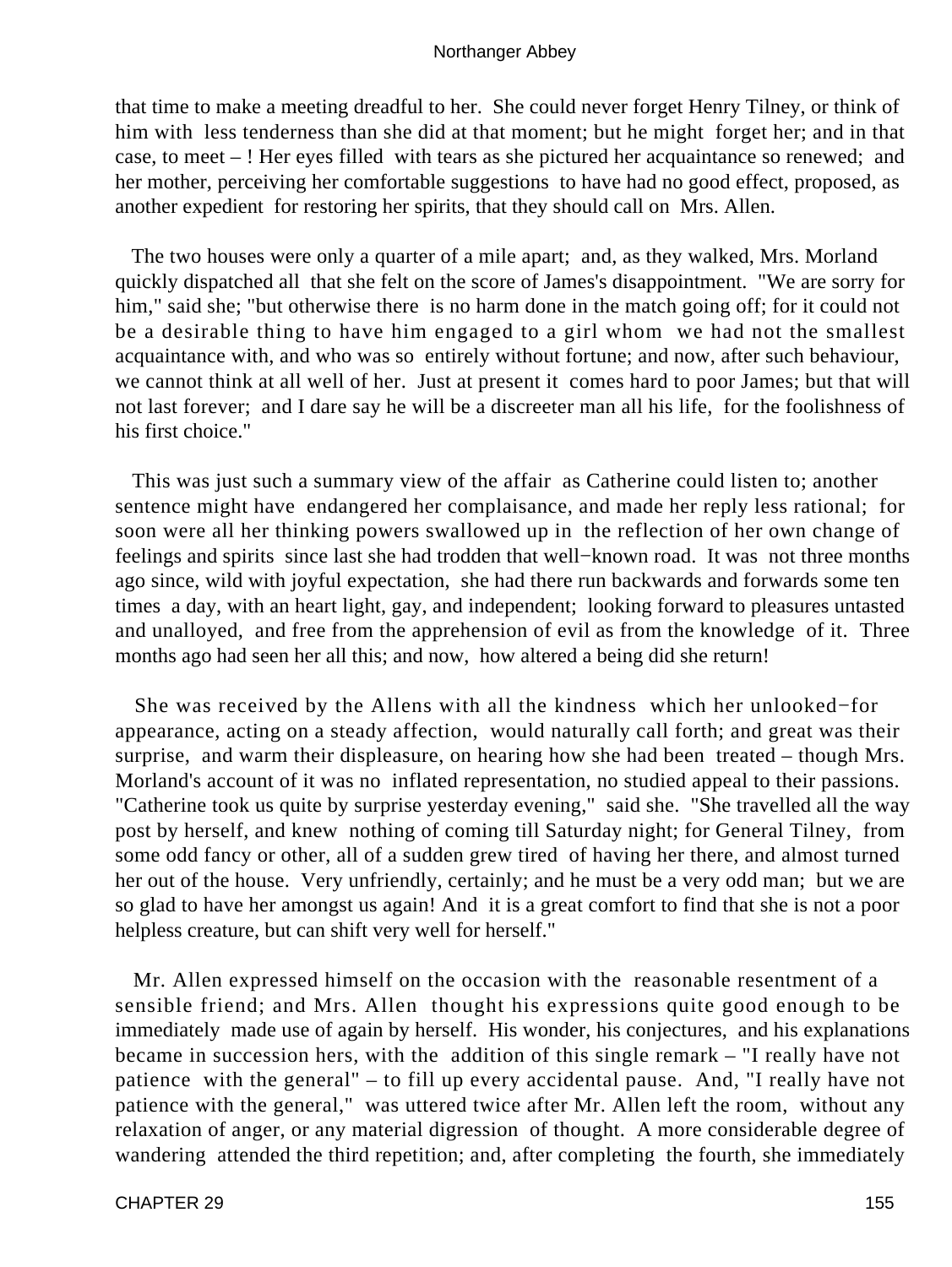added, "Only think, my dear, of my having got that frightful great rent in my best Mechlin so charmingly mended, before I left Bath, that one can hardly see where it was. I must show it you some day or other. Bath is a nice place, Catherine, after all. I assure you I did not above half like coming away. Mrs. Thorpe's being there was such a comfort to us, was not it? You know, you and I were quite forlorn at first."

 "Yes, but that did not last long," said Catherine, her eyes brightening at the recollection of what had first given spirit to her existence there.

 "Very true: we soon met with Mrs. Thorpe, and then we wanted for nothing. My dear, do not you think these silk gloves wear very well? I put them on new the first time of our going to the Lower Rooms, you know, and I have worn them a great deal since. Do you remember that evening?"

"Do I! Oh! Perfectly."

 "It was very agreeable, was not it? Mr. Tilney drank tea with us, and I always thought him a great addition, he is so very agreeable. I have a notion you danced with him, but am not quite sure. I remember I had my favourite gown on."

 Catherine could not answer; and, after a short trial of other subjects, Mrs. Allen again returned to – "I really have not patience with the general! Such an agreeable, worthy man as he seemed to be! I do not suppose, Mrs. Morland, you ever saw a better−bred man in your life. His lodgings were taken the very day after he left them, Catherine. But no wonder; Milsom Street, you know."

 As they walked home again, Mrs. Morland endeavoured to impress on her daughter's mind the happiness of having such steady well−wishers as Mr. and Mrs. Allen, and the very little consideration which the neglect or unkindness of slight acquaintance like the Tilneys ought to have with her, while she could preserve the good opinion and affection of her earliest friends. There was a great deal of good sense in all this; but there are some situations of the human mind in which good sense has very little power; and Catherine's feelings contradicted almost every position her mother advanced. It was upon the behaviour of these very slight acquaintance that all her present happiness depended; and while Mrs. Morland was successfully confirming her own opinions by the justness of her own representations, Catherine was silently reflecting that now Henry must have arrived at Northanger; now he must have heard of her departure; and now, perhaps, they were all setting off for Hereford.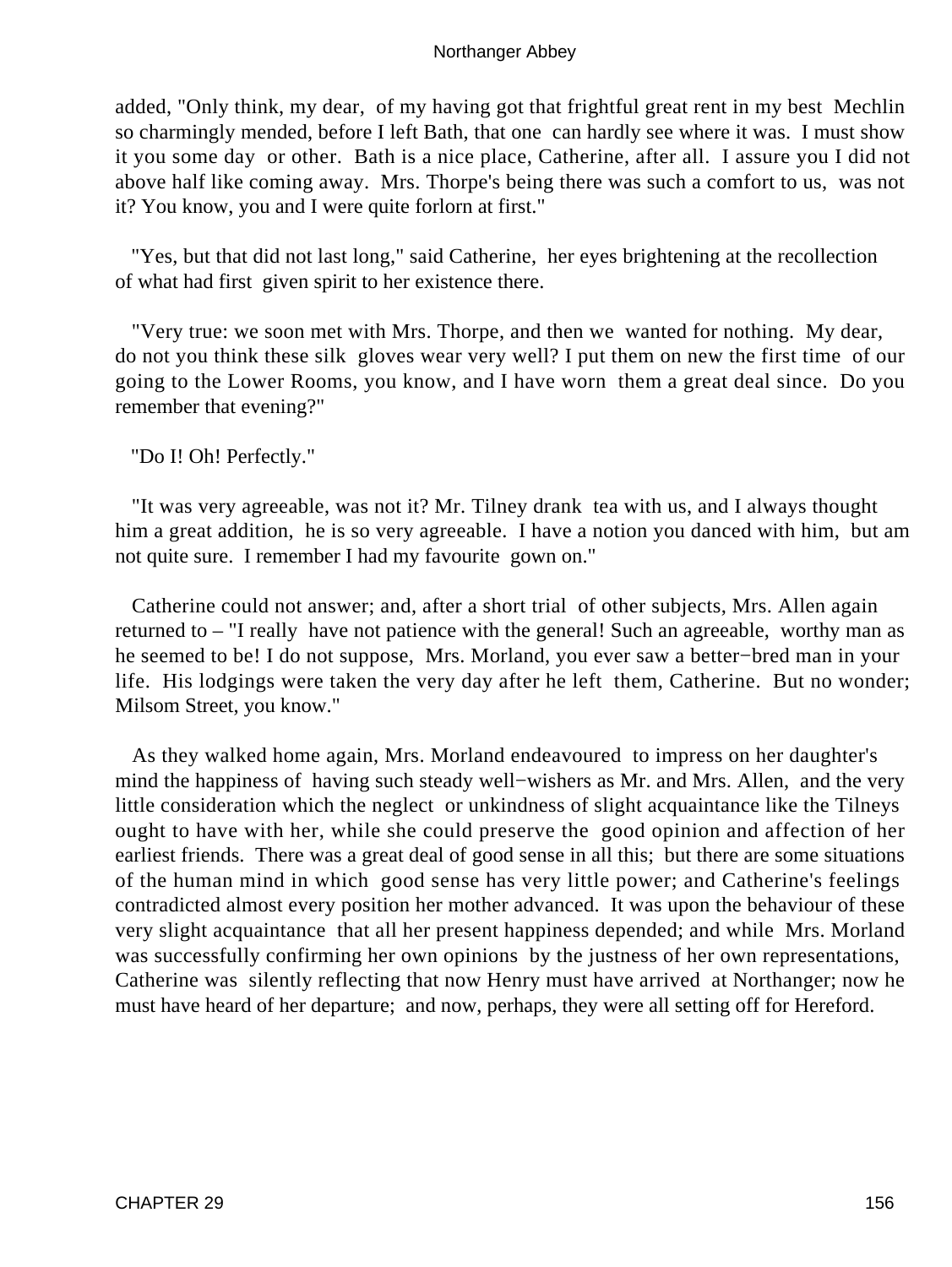# **[CHAPTER 30](#page-165-0)**

<span id="page-157-0"></span>Catherine's disposition was not naturally sedentary, nor had her habits been ever very industrious; but whatever might hitherto have been her defects of that sort, her mother could not but perceive them now to be greatly increased. She could neither sit still nor employ herself for ten minutes together, walking round the garden and orchard again and again, as if nothing but motion was voluntary; and it seemed as if she could even walk about the house rather than remain fixed for any time in the parlour. Her loss of spirits was a yet greater alteration. In her rambling and her idleness she might only be a caricature of herself; but in her silence and sadness she was the very reverse of all that she had been before.

 For two days Mrs. Morland allowed it to pass even without a hint; but when a third night's rest had neither restored her cheerfulness, improved her in useful activity, nor given her a greater inclination for needlework, she could no longer refrain from the gentle reproof of, "My dear Catherine, I am afraid you are growing quite a fine lady. I do not know when poor Richard's cravats would be done, if he had no friend but you. Your head runs too much upon Bath; but there is a time for everything – a time for balls and plays, and a time for work. You have had a long run of amusement, and now you must try to be useful."

 Catherine took up her work directly, saying, in a dejected voice, that "her head did not run upon Bath – much."

 "Then you are fretting about General Tilney, and that is very simple of you; for ten to one whether you ever see him again. You should never fret about trifles." After a short silence – "I hope, my Catherine, you are not getting out of humour with home because it is not so grand as Northanger. That would be turning your visit into an evil indeed. Wherever you are you should always be contented, but especially at home, because there you must spend the most of your time. I did not quite like, at breakfast, to hear you talk so much about the French bread at Northanger."

"I am sure I do not care about the bread. it is all the same to me what I eat."

 "There is a very clever essay in one of the books upstairs upon much such a subject, about young girls that have been spoilt for home by great acquaintance – The Mirror, I think. I will look it out for you some day or other, because I am sure it will do you good."

 Catherine said no more, and, with an endeavour to do right, applied to her work; but, after a few minutes, sunk again, without knowing it herself, into languor and listlessness, moving herself in her chair, from the irritation of weariness, much oftener than she moved her needle. Mrs. Morland watched the progress of this relapse; and seeing, in her daughter's absent and dissatisfied look, the full proof of that repining spirit to which she had now begun to attribute her want of cheerfulness, hastily left the room to fetch the book in question,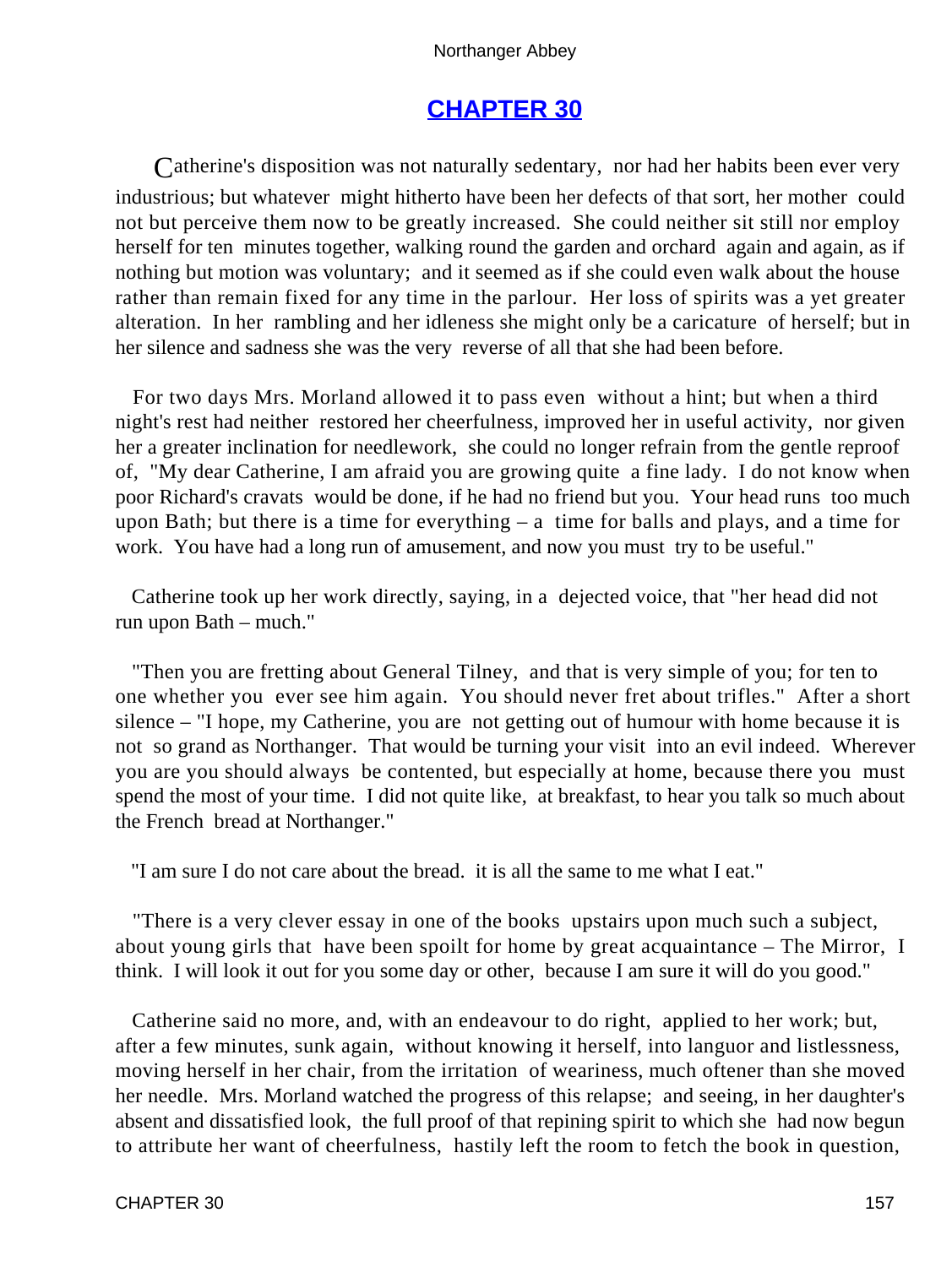anxious to lose no time in attacking so dreadful a malady. It was some time before she could find what she looked for; and other family matters occurring to detain her, a quarter of an hour had elapsed ere she returned downstairs with the volume from which so much was hoped. Her avocations above having shut out all noise but what she created herself, she knew not that a visitor had arrived within the last few minutes, till, on entering the room, the first object she beheld was a young man whom she had never seen before. With a look of much respect, he immediately rose, and being introduced to her by her conscious daughter as "Mr. Henry Tilney," with the embarrassment of real sensibility began to apologize for his appearance there, acknowledging that after what had passed he had little right to expect a welcome at Fullerton, and stating his impatience to be assured of Miss Morland's having reached her home in safety, as the cause of his intrusion. He did not address himself to an uncandid judge or a resentful heart. Far from comprehending him or his sister in their father's misconduct, Mrs. Morland had been always kindly disposed towards each, and instantly, pleased by his appearance, received him with the simple professions of unaffected benevolence; thanking him for such an attention to her daughter, assuring him that the friends of her children were always welcome there, and entreating him to say not another word of the past.

 He was not ill−inclined to obey this request, for, though his heart was greatly relieved by such unlooked−for mildness, it was not just at that moment in his power to say anything to the purpose. Returning in silence to his seat, therefore, he remained for some minutes most civilly answering all Mrs. Morland's common remarks about the weather and roads. Catherine meanwhile – the anxious, agitated, happy, feverish Catherine – said not a word; but her glowing cheek and brightened eye made her mother trust that this good−natured visit would at least set her heart at ease for a time, and gladly therefore did she lay aside the first volume of The Mirror for a future hour.

 Desirous of Mr. Morland's assistance, as well in giving encouragement, as in finding conversation for her guest, whose embarrassment on his father's account she earnestly pitied, Mrs. Morland had very early dispatched one of the children to summon him; but Mr. Morland was from home – and being thus without any support, at the end of a quarter of an hour she had nothing to say. After a couple of minutes' unbroken silence, Henry, turning to Catherine for the first time since her mother's entrance, asked her, with sudden alacrity, if Mr. and Mrs. Allen were now at Fullerton? And on developing, from amidst all her perplexity of words in reply, the meaning, which one short syllable would have given, immediately expressed his intention of paying his respects to them, and, with a rising colour, asked her if she would have the goodness to show him the way. "You may see the house from this window, sir," was information on Sarah's side, which produced only a bow of acknowledgment from the gentleman, and a silencing nod from her mother; for Mrs. Morland, thinking it probable, as a secondary consideration in his wish of waiting on their worthy neighbours, that he might have some explanation to give of his father's behaviour, which it must be more pleasant for him to communicate only to Catherine, would not on any account prevent her accompanying him. They began their walk, and Mrs. Morland was not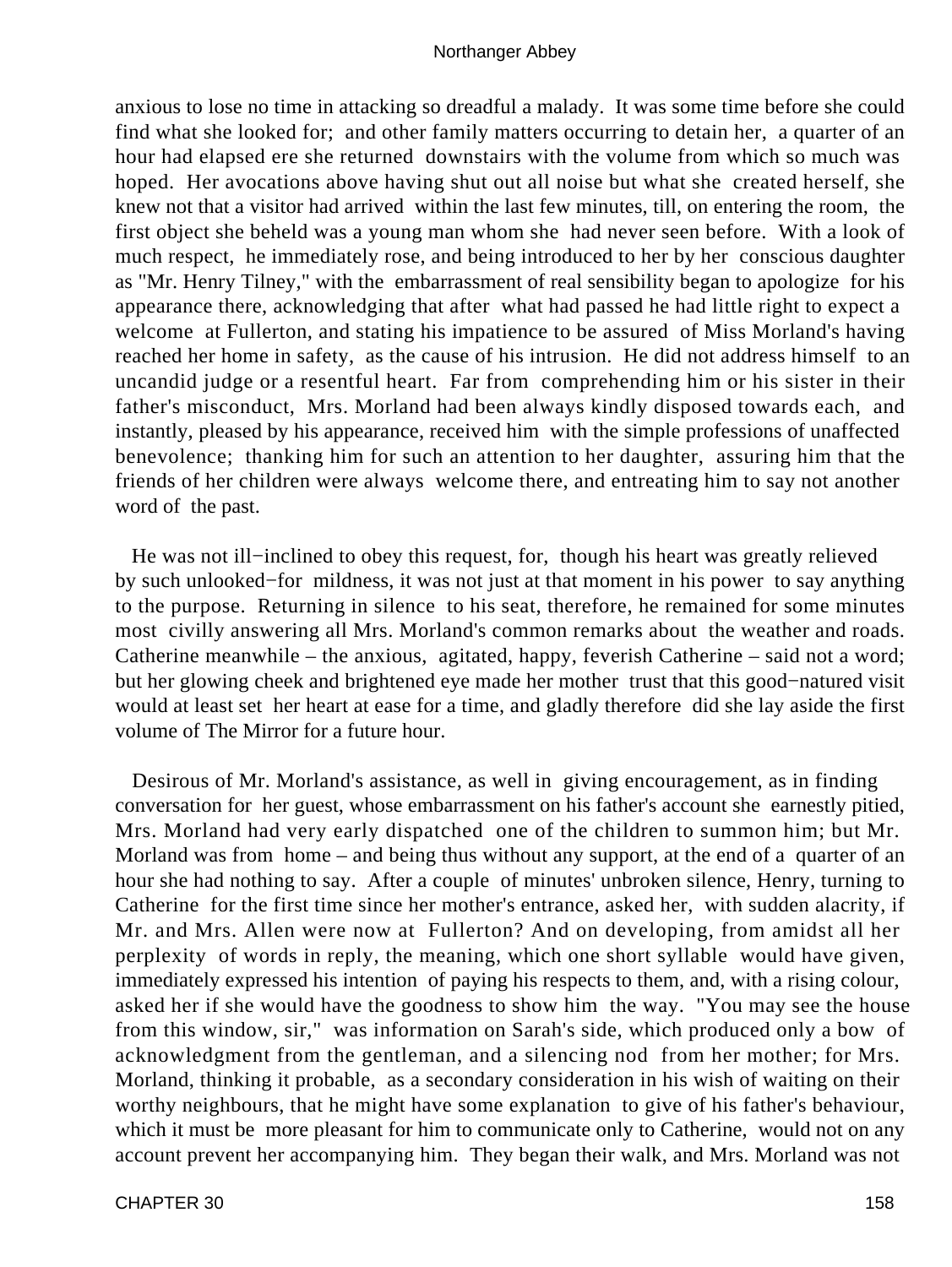entirely mistaken in his object in wishing it. Some explanation on his father's account he had to give; but his first purpose was to explain himself, and before they reached Mr. Allen's grounds he had done it so well that Catherine did not think it could ever be repeated too often. She was assured of his affection; and that heart in return was solicited, which, perhaps, they pretty equally knew was already entirely his own; for, though Henry was now sincerely attached to her, though he felt and delighted in all the excellencies of her character and truly loved her society, I must confess that his affection originated in nothing better than gratitude, or, in other words, that a persuasion of her partiality for him had been the only cause of giving her a serious thought. It is a new circumstance in romance, I acknowledge, and dreadfully derogatory of an heroine's dignity; but if it be as new in common life, the credit of a wild imagination will at least be all my own.

 A very short visit to Mrs. Allen, in which Henry talked at random, without sense or connection, and Catherine, rapt in the contemplation of her own unutterable happiness, scarcely opened her lips, dismissed them to the ecstasies of another tete−a−tete; and before it was suffered to close, she was enabled to judge how far he was sanctioned by parental authority in his present application. On his return from Woodston, two days before, he had been met near the abbey by his impatient father, hastily informed in angry terms of Miss Morland's departure, and ordered to think of her no more.

 Such was the permission upon which he had now offered her his hand. The affrighted Catherine, amidst all the terrors of expectation, as she listened to this account, could not but rejoice in the kind caution with which Henry had saved her from the necessity of a conscientious rejection, by engaging her faith before he mentioned the subject; and as he proceeded to give the particulars, and explain the motives of his father's conduct, her feelings soon hardened into even a triumphant delight. The general had had nothing to accuse her of, nothing to lay to her charge, but her being the involuntary, unconscious object of a deception which his pride could not pardon, and which a better pride would have been ashamed to own. She was guilty only of being less rich than he had supposed her to be. Under a mistaken persuasion of her possessions and claims, he had courted her acquaintance in Bath, solicited her company at Northanger, and designed her for his daughter−in−law. On discovering his error, to turn her from the house seemed the best, though to his feelings an inadequate proof of his resentment towards herself, and his contempt of her family.

 John Thorpe had first misled him. The general, perceiving his son one night at the theatre to be paying considerable attention to Miss Morland, had accidentally inquired of Thorpe if he knew more of her than her name. Thorpe, most happy to be on speaking terms with a man of General Tilney's importance, had been joyfully and proudly communicative; and being at that time not only in daily expectation of Morland's engaging Isabella, but likewise pretty well resolved upon marrying Catherine himself, his vanity induced him to represent the family as yet more wealthy than his vanity and avarice had made him believe them. With whomsoever he was, or was likely to be connected, his own consequence always required that theirs should be great, and as his intimacy with any acquaintance grew, so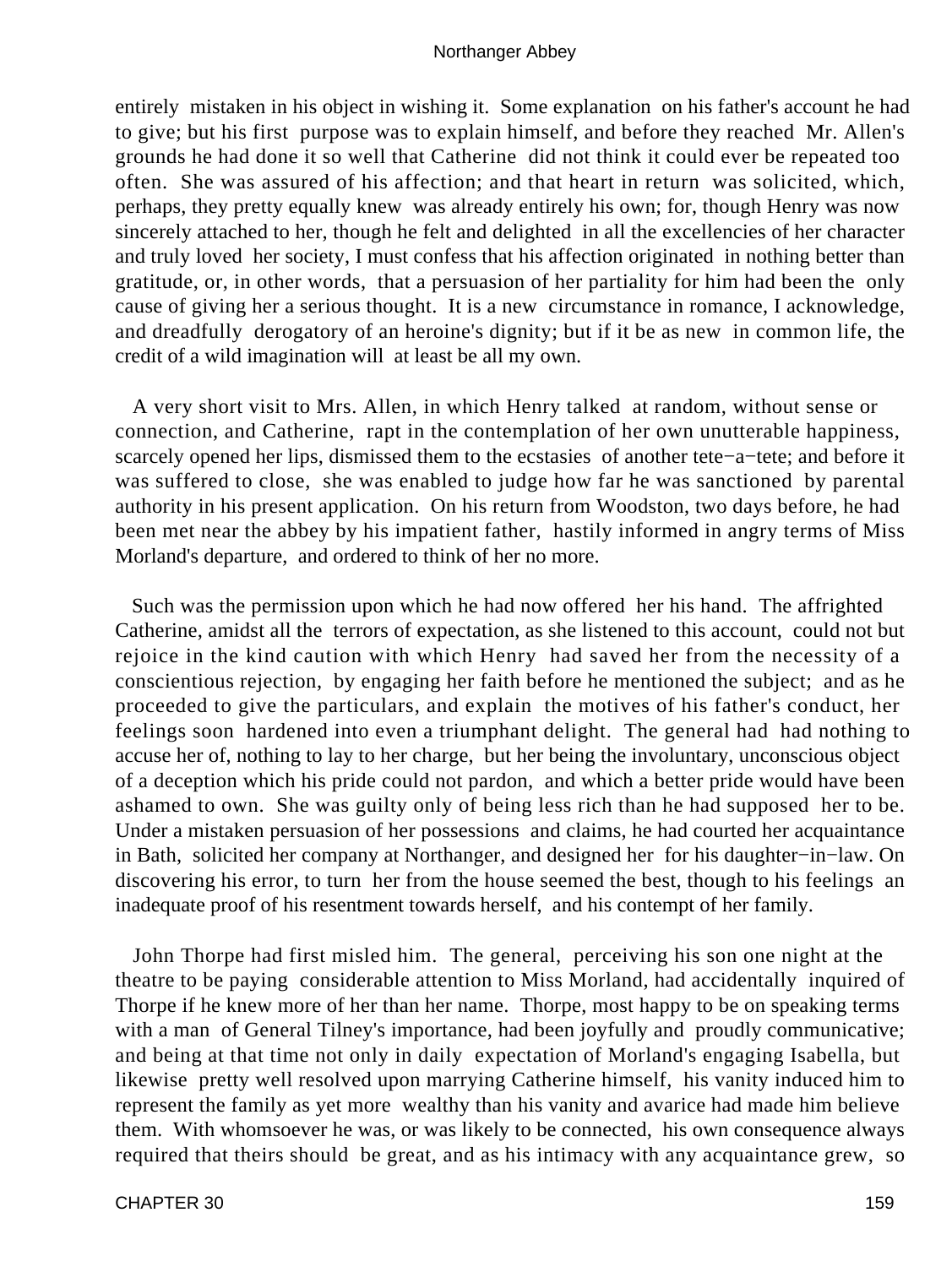regularly grew their fortune. The expectations of his friend Morland, therefore, from the first overrated, had ever since his introduction to Isabella been gradually increasing; and by merely adding twice as much for the grandeur of the moment, by doubling what he chose to think the amount of Mr. Morland's preferment, trebling his private fortune, bestowing a rich aunt, and sinking half the children, he was able to represent the whole family to the general in a most respectable light. For Catherine, however, the peculiar object of the general's curiosity, and his own speculations, he had yet something more in reserve, and the ten or fifteen thousand pounds which her father could give her would be a pretty addition to Mr. Allen's estate. Her intimacy there had made him seriously determine on her being handsomely legacied hereafter; and to speak of her therefore as the almost acknowledged future heiress of Fullerton naturally followed. Upon such intelligence the general had proceeded; for never had it occurred to him to doubt its authority. Thorpe's interest in the family, by his sister's approaching connection with one of its members, and his own views on another (circumstances of which he boasted with almost equal openness), seemed sufficient vouchers for his truth; and to these were added the absolute facts of the Allens being wealthy and childless, of Miss Morland's being under their care, and – as soon as his acquaintance allowed him to judge – of their treating her with parental kindness. His resolution was soon formed. Already had he discerned a liking towards Miss Morland in the countenance of his son; and thankful for Mr. Thorpe's communication, he almost instantly determined to spare no pains in weakening his boasted interest and ruining his dearest hopes. Catherine herself could not be more ignorant at the time of all this, than his own children. Henry and Eleanor, perceiving nothing in her situation likely to engage their father's particular respect, had seen with astonishment the suddenness, continuance, and extent of his attention; and though latterly, from some hints which had accompanied an almost positive command to his son of doing everything in his power to attach her, Henry was convinced of his father's believing it to be an advantageous connection, it was not till the late explanation at Northanger that they had the smallest idea of the false calculations which had hurried him on. That they were false, the general had learnt from the very person who had suggested them, from Thorpe himself, whom he had chanced to meet again in town, and who, under the influence of exactly opposite feelings, irritated by Catherine's refusal, and yet more by the failure of a very recent endeavour to accomplish a reconciliation between Morland and Isabella, convinced that they were separated forever, and spurning a friendship which could be no longer serviceable, hastened to contradict all that he had said before to the advantage of the Morlands – confessed himself to have been totally mistaken in his opinion of their circumstances and character, misled by the rhodomontade of his friend to believe his father a man of substance and credit, whereas the transactions of the two or three last weeks proved him to be neither; for after coming eagerly forward on the first overture of a marriage between the families, with the most liberal proposals, he had, on being brought to the point by the shrewdness of the relator, been constrained to acknowledge himself incapable of giving the young people even a decent support. They were, in fact, a necessitous family; numerous, too, almost beyond example; by no means respected in their own neighbourhood, as he had lately had particular opportunities of discovering; aiming at a style of life which their fortune could not warrant; seeking to better themselves by wealthy connections; a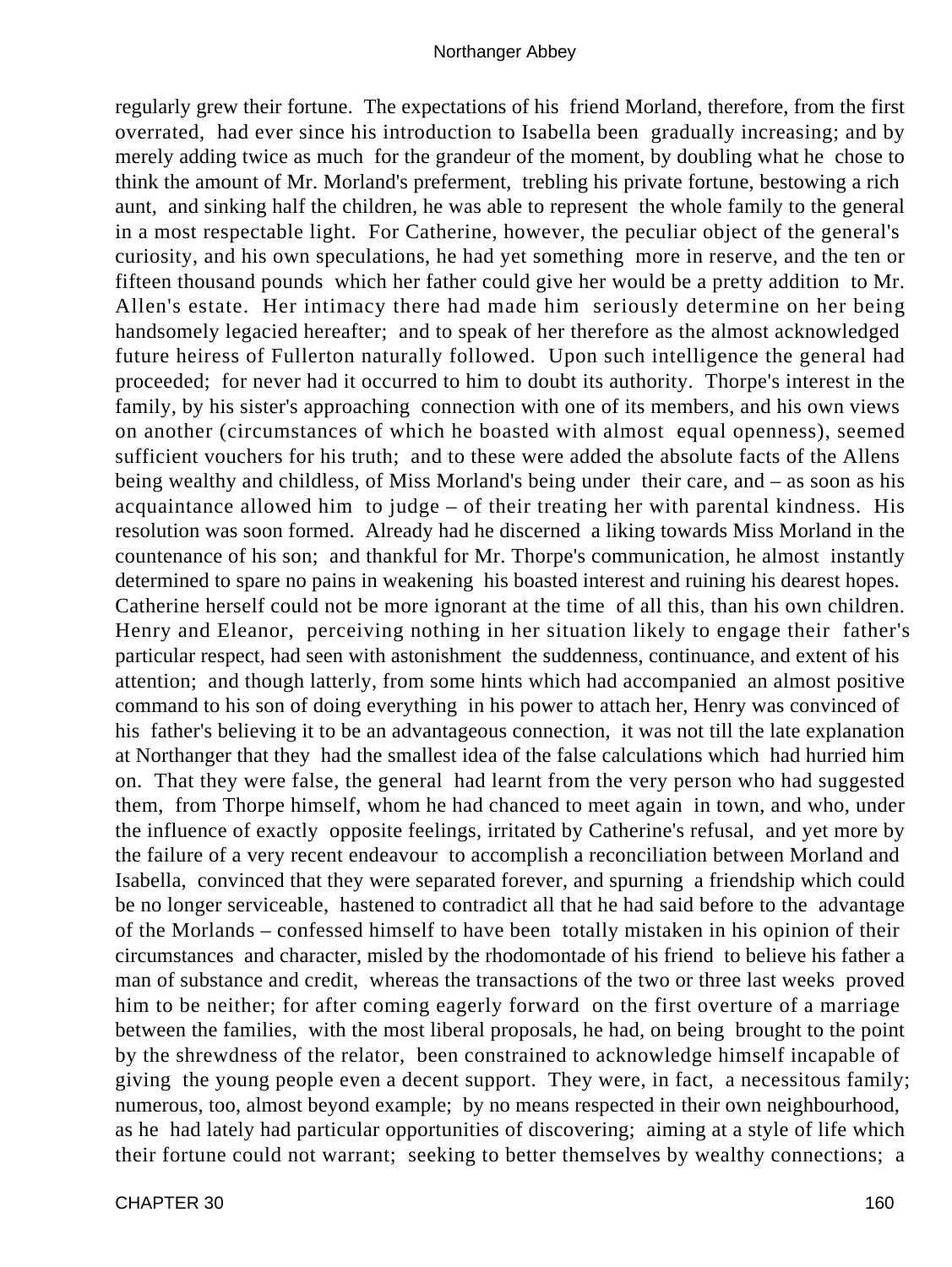forward, bragging, scheming race.

 The terrified general pronounced the name of Allen with an inquiring look; and here too Thorpe had learnt his error. The Allens, he believed, had lived near them too long, and he knew the young man on whom the Fullerton estate must devolve. The general needed no more. Enraged with almost everybody in the world but himself, he set out the next day for the abbey, where his performances have been seen.

 I leave it to my reader's sagacity to determine how much of all this it was possible for Henry to communicate at this time to Catherine, how much of it he could have learnt from his father, in what points his own conjectures might assist him, and what portion must yet remain to be told in a letter from James. I have united for their case what they must divide for mine. Catherine, at any rate, heard enough to feel that in suspecting General Tilney of either murdering or shutting up his wife, she had scarcely sinned against his character, or magnified his cruelty.

 Henry, in having such things to relate of his father, was almost as pitiable as in their first avowal to himself. He blushed for the narrow−minded counsel which he was obliged to expose. The conversation between them at Northanger had been of the most unfriendly kind. Henry's indignation on hearing how Catherine had been treated, on comprehending his father's views, and being ordered to acquiesce in them, had been open and bold. The general, accustomed on every ordinary occasion to give the law in his family, prepared for no reluctance but of feeling, no opposing desire that should dare to clothe itself in words, could in brook the opposition of his son, steady as the sanction of reason and the dictate of conscience could make it. But, in such a cause, his anger, though it must shock, could not intimidate Henry, who was sustained in his purpose by a conviction of its justice. He felt himself bound as much in honour as in affection to Miss Morland, and believing that heart to be his own which he had been directed to gain, no unworthy retraction of a tacit consent, no reversing decree of unjustifiable anger, could shake his fidelity, or influence the resolutions it prompted.

 He steadily refused to accompany his father into Herefordshire, an engagement formed almost at the moment to promote the dismissal of Catherine, and as steadily declared his intention of offering her his hand. The general was furious in his anger, and they parted in dreadful disagreement. Henry, in an agitation of mind which many solitary hours were required to compose, had returned almost instantly to Woodston, and, on the afternoon of the following day, had begun his journey to Fullerton.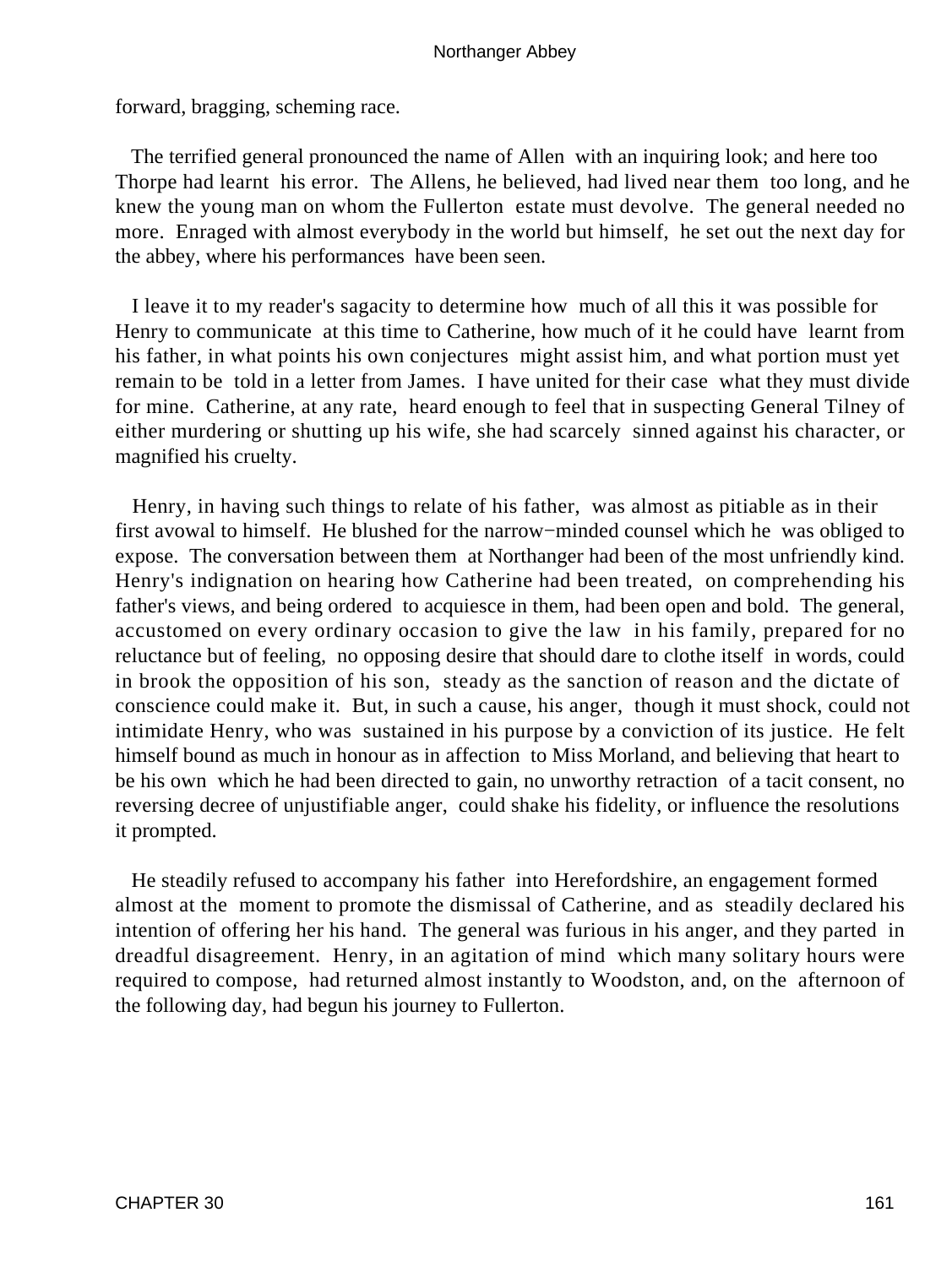# **[CHAPTER 31](#page-165-0)**

<span id="page-162-0"></span>Mr. and Mrs. Morland's surprise on being applied to by Mr. Tilney for their consent to his marrying their daughter was, for a few minutes, considerable, it having never entered their heads to suspect an attachment on either side; but as nothing, after all, could be more natural than Catherine's being beloved, they soon learnt to consider it with only the happy agitation of gratified pride, and, as far as they alone were concerned, had not a single objection to start. His pleasing manners and good sense were self−evident recommendations; and having never heard evil of him, it was not their way to suppose any evil could be told. Goodwill supplying the place of experience, his character needed no attestation. "Catherine would make a sad, heedless young housekeeper to be sure," was her mother's foreboding remark; but quick was the consolation of there being nothing like practice.

 There was but one obstacle, in short, to be mentioned; but till that one was removed, it must be impossible for them to sanction the engagement. Their tempers were mild, but their principles were steady, and while his parent so expressly forbade the connection, they could not allow themselves to encourage it. That the general should come forward to solicit the alliance, or that he should even very heartily approve it, they were not refined enough to make any parading stipulation; but the decent appearance of consent must be yielded, and that once obtained – and their own hearts made them trust that it could not be very long denied – their willing approbation was instantly to follow. His consent was all that they wished for. They were no more inclined than entitled to demand his money. Of a very considerable fortune, his son was, by marriage settlements, eventually secure; his present income was an income of independence and comfort, and under every pecuniary view, it was a match beyond the claims of their daughter.

 The young people could not be surprised at a decision like this. They felt and they deplored – but they could not resent it; and they parted, endeavouring to hope that such a change in the general, as each believed almost impossible, might speedily take place, to unite them again in the fullness of privileged affection. Henry returned to what was now his only home, to watch over his young plantations, and extend his improvements for her sake, to whose share in them he looked anxiously forward; and Catherine remained at Fullerton to cry. Whether the torments of absence were softened by a clandestine correspondence, let us not inquire. Mr. and Mrs. Morland never did – they had been too kind to exact any promise; and whenever Catherine received a letter, as, at that time, happened pretty often, they always looked another way.

 The anxiety, which in this state of their attachment must be the portion of Henry and Catherine, and of all who loved either, as to its final event, can hardly extend, I fear, to the bosom of my readers, who will see in the tell−tale compression of the pages before them, that we are all hastening together to perfect felicity. The means by which their early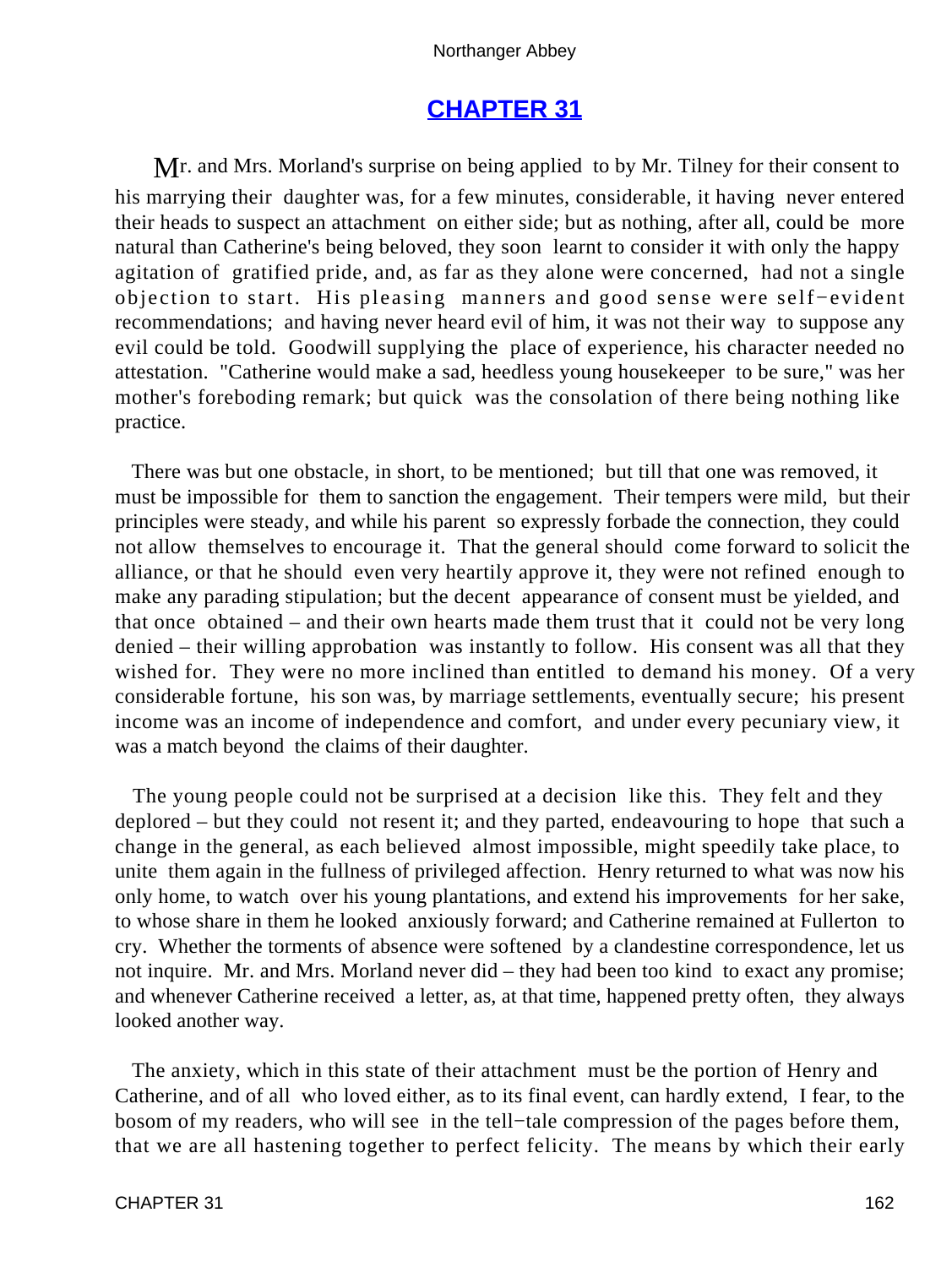marriage was effected can be the only doubt: what probable circumstance could work upon a temper like the general's? The circumstance which chiefly availed was the marriage of his daughter with a man of fortune and consequence, which took place in the course of the summer – an accession of dignity that threw him into a fit of good humour, from which he did not recover till after Eleanor had obtained his forgiveness of Henry, and his permission for him "to be a fool if he liked it!"

 The marriage of Eleanor Tilney, her removal from all the evils of such a home as Northanger had been made by Henry's banishment, to the home of her choice and the man of her choice, is an event which I expect to give general satisfaction among all her acquaintance. My own joy on the occasion is very sincere. I know no one more entitled, by unpretending merit, or better prepared by habitual suffering, to receive and enjoy felicity. Her partiality for this gentleman was not of recent origin; and he had been long withheld only by inferiority of situation from addressing her. His unexpected accession to title and fortune had removed all his difficulties; and never had the general loved his daughter so well in all her hours of companionship, utility, and patient endurance as when he first hailed her "Your Ladyship!" Her husband was really deserving of her; independent of his peerage, his wealth, and his attachment, being to a precision the most charming young man in the world. Any further definition of his merits must be unnecessary; the most charming young man in the world is instantly before the imagination of us all. Concerning the one in question, therefore, I have only to add – aware that the rules of composition forbid the introduction of a character not connected with my fable – that this was the very gentleman whose negligent servant left behind him that collection of washing−bills, resulting from a long visit at Northanger, by which my heroine was involved in one of her most alarming adventures.

 The influence of the viscount and viscountess in their brother's behalf was assisted by that right understanding of Mr. Morland's circumstances which, as soon as the general would allow himself to be informed, they were qualified to give. It taught him that he had been scarcely more misled by Thorpe's first boast of the family wealth than by his subsequent malicious overthrow of it; that in no sense of the word were they necessitous or poor, and that Catherine would have three thousand pounds. This was so material an amendment of his late expectations that it greatly contributed to smooth the descent of his pride; and by no means without its effect was the private intelligence, which he was at some pains to procure, that the Fullerton estate, being entirely at the disposal of its present proprietor, was consequently open to every greedy speculation.

 On the strength of this, the general, soon after Eleanor's marriage, permitted his son to return to Northanger, and thence made him the bearer of his consent, very courteously worded in a page full of empty professions to Mr. Morland. The event which it authorized soon followed: Henry and Catherine were married, the bells rang, and everybody smiled; and, as this took place within a twelvemonth from the first day of their meeting, it will not appear, after all the dreadful delays occasioned by the general's cruelty, that they were essentially hurt by it. To begin perfect happiness at the respective ages of twenty−six and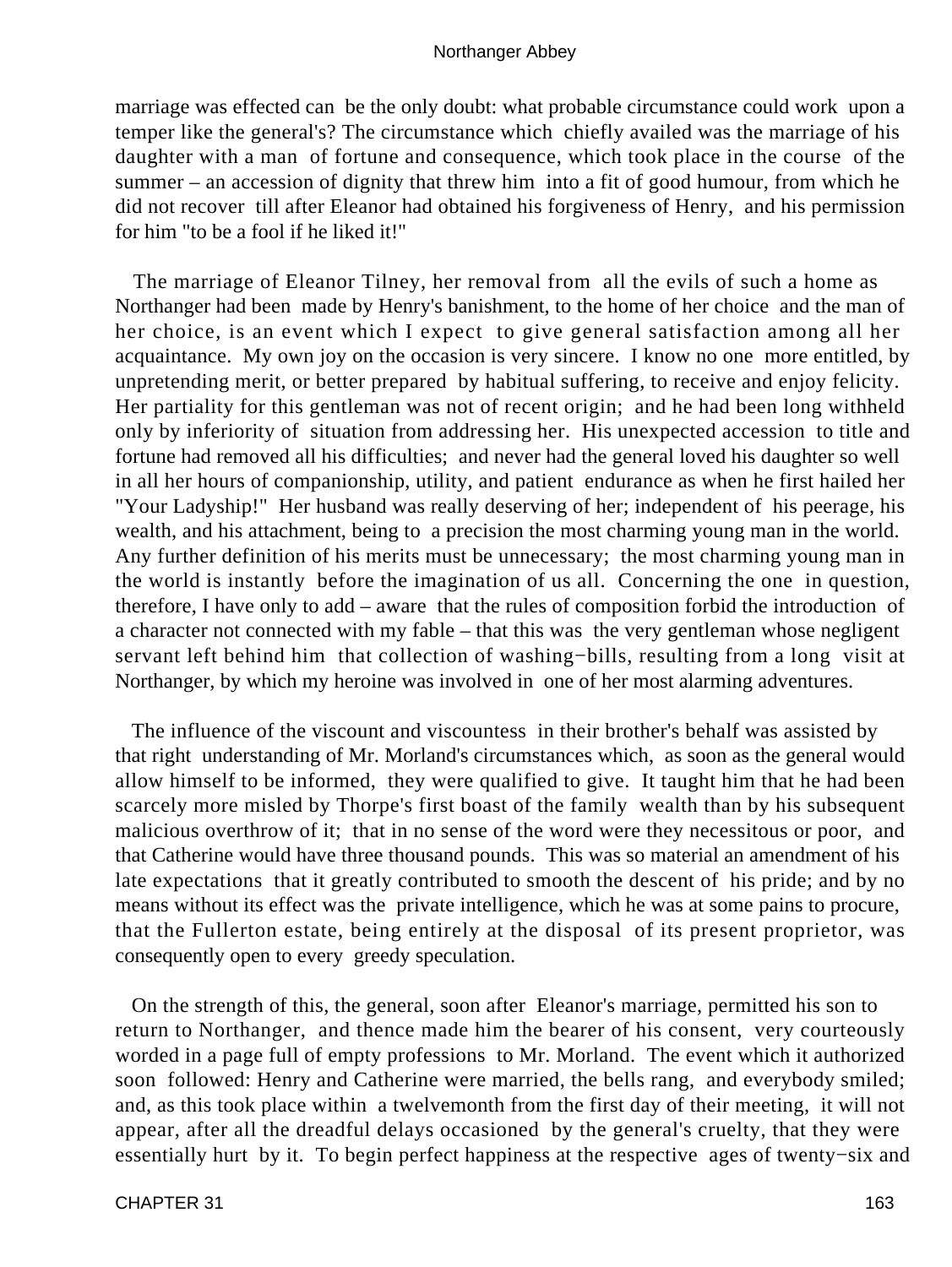eighteen is to do pretty well; and professing myself moreover convinced that the general's unjust interference, so far from being really injurious to their felicity, was perhaps rather conducive to it, by improving their knowledge of each other, and adding strength to their attachment, I leave it to be settled, by whomsoever it may concern, whether the tendency of this work be altogether to recommend parental tyranny, or reward filial disobedience.

\*Vide a letter from Mr. Richardson, No. 97, Vol. II, Rambler.

# A NOTE ON THE TEXT

 Northanger Abbey was written in 1797−98 under a different title. The manuscript was revised around 1803 and sold to a London publisher, Crosbie Co., who sold it back in 1816. The Signet Classic text is based on the first edition, published by John Murray, London, in 1818 – the year following Miss Austen's death. Spelling and punctuation have been largely brought into conformity with modern British usage.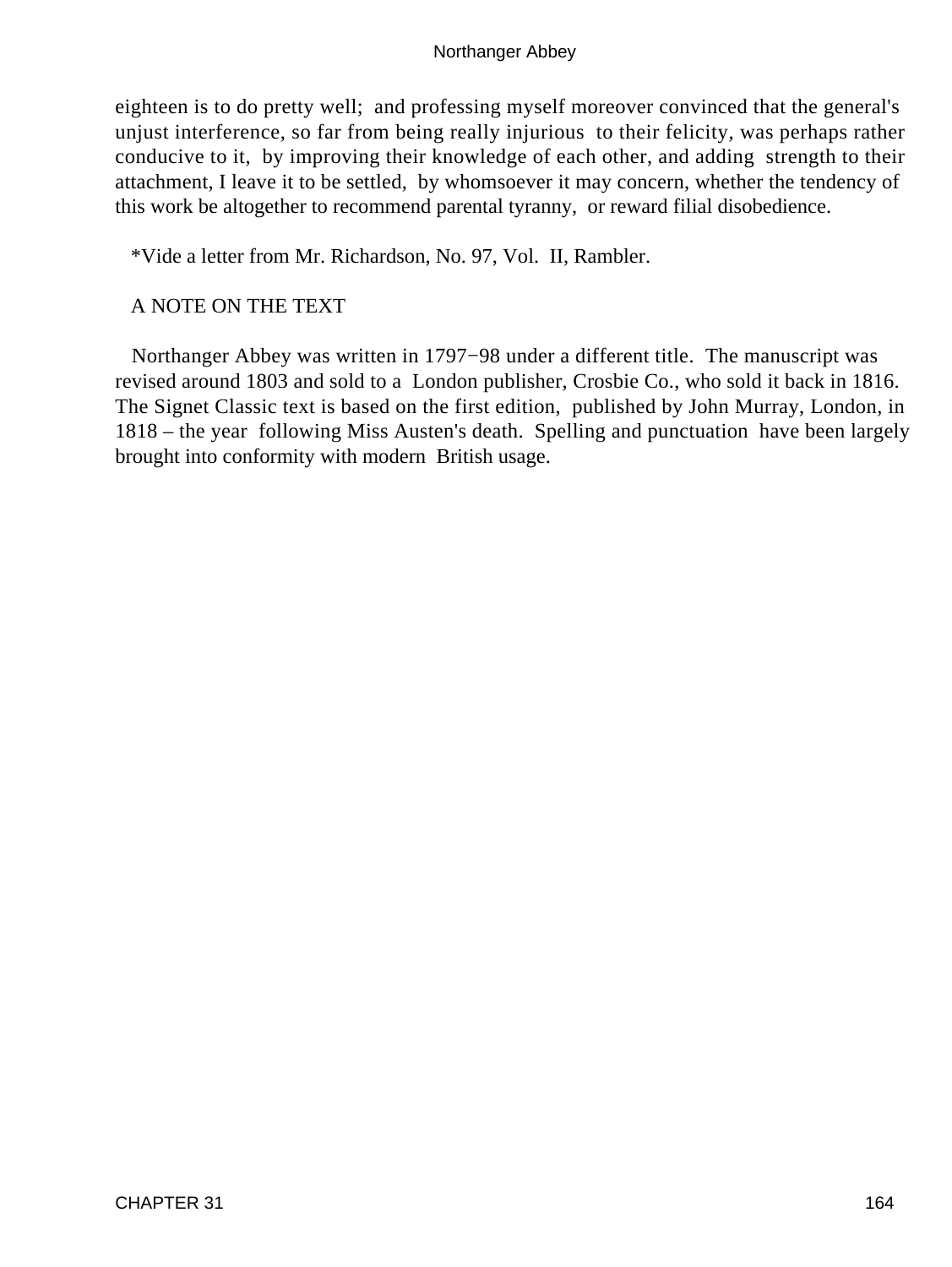# <span id="page-165-0"></span>**Table Of Content**

**[NORTHANGER ABBEY](#page-2-0)**

**[CHAPTER 1](#page-3-0)**

**[CHAPTER 2](#page-6-0)**

**[CHAPTER 3](#page-11-0)**

**[CHAPTER 4](#page-16-0)**

**[CHAPTER 5](#page-19-0)**

**[CHAPTER 6](#page-22-0)**

**[CHAPTER 7](#page-26-0)**

**[CHAPTER 8](#page-32-0)**

**[CHAPTER 9](#page-38-0)**

**[CHAPTER 10](#page-45-0)**

**[CHAPTER 11](#page-53-0)**

**[CHAPTER 12](#page-60-0)**

**[CHAPTER 13](#page-64-0)**

**[CHAPTER 14](#page-70-0)**

**[CHAPTER 15](#page-77-0)**

**[CHAPTER 16](#page-84-0)**

**[CHAPTER 17](#page-90-0)**

**[CHAPTER 18](#page-93-0)**

**[CHAPTER 19](#page-97-0)**